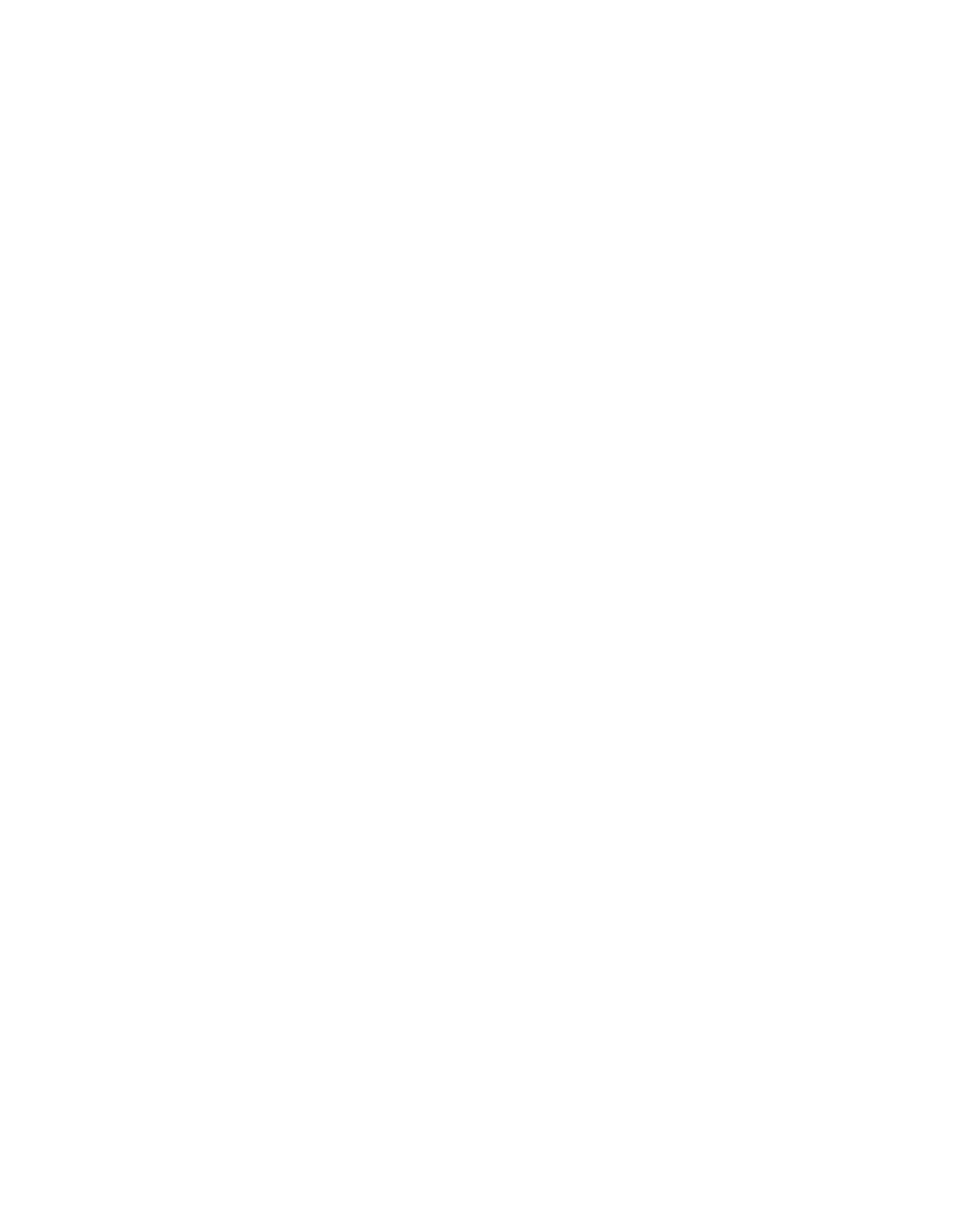# **SOME TOBACCO-SPECIFIC** *N***-NITROSAMINES**

Four tobacco-specific *N*-nitrosamines (TSNA), namely, 4-(methylnitrosamino)-1-(3 pyridyl)-1-butanone (NNK), *N*′-nitrosonornicotine (NNN), *N*′-nitrosoanabasine (NAB) and *N*′-nitrosoanatabine (NAT) were considered by a previous Working Group in October 1984 (IARC, 1985). Since that time, new data have become available and are presented in this monograph.

In addition to these compounds, new TSNA have been identified (Figure 1) and their concentrations in tobacco and tobacco smoke have been assessed. The occurrence of 4- (methylnitrosamino)-4-(3-pyridyl)butyric acid (*iso*-NNAC), 4-(methylnitrosamino)-4-(3 pyridyl)-1-butanol (*iso*-NNAL) and 4-(methylnitrosamino)-1-(3-pyridyl)-1-butanol (NNAL) in tobacco is reported in the monograph on Smokeless Tobacco; however, as a result of the limited data available, these TSNA have not been considered in the present evaluation.

This monograph does not consider the exposure of workers involved in the production of these compounds, which are used solely for laboratory research purposes.

# **1. Exposure Data**

# **4-(Methylnitrosamino)-1-(3-pyridyl)-1-butanone (NNK)**

# **1.1 Chemical and physical data**

# 1.1.1 *Synonyms and trade names*

*Chem. Abstr. Services Reg. No.*: 64091-91-4 *Chem. Abstr. Name*: 1-Butanone, 4-(methylnitrosoamino)-1-(3-pyridinyl)- *IUPAC Systematic Name*: 4-(Methylnitrosamino)-1-(3-pyridyl)-1-butanone *Synonym*: 4-(*N*-Methyl-*N*-nitrosamino)-1-(3-pyridyl)-1-butanone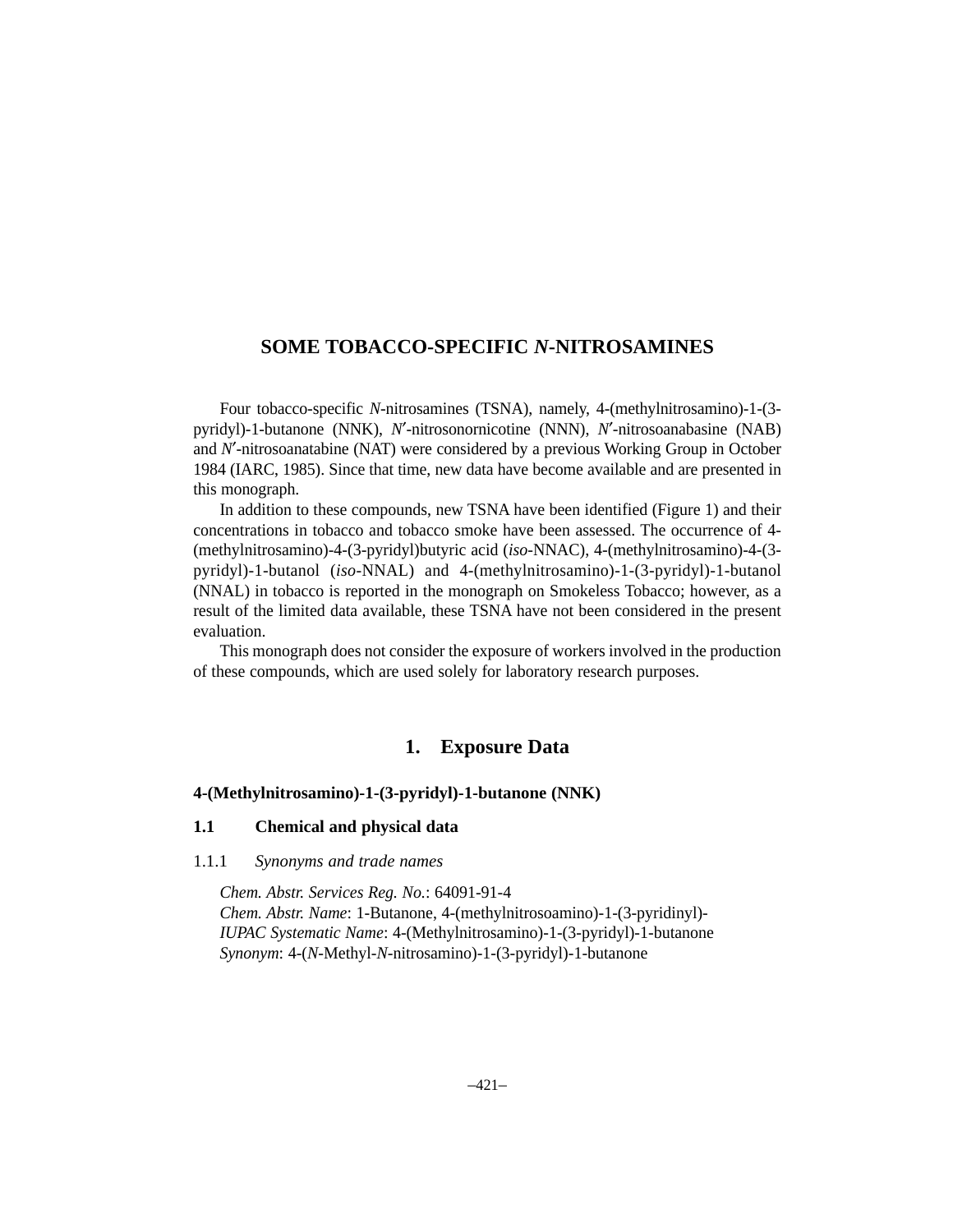1.1.2 *Structural and molecular formulae and relative molecular mass*



 $C_{10}H_{13}N_3O_2$  Relative molecular mass: 207.2

# 1.1.3 *Chemical and physical properties of the pure substance*

From Toronto Research Chemicals (2005, 2006), unless otherwise specified

- (*a*) *Description:* Light-yellow crystalline solid
- (*b*) *Melting-point:* 61–63 °C
- (*c*) *Spectroscopy data*: Infrared, nuclear magnetic resonance and mass spectra have been reported (IARC, 1985).
- (*d* ) *Solubility*: Soluble in dichloromethane, dimethyl sulfoxide (DMSO), dimethylfuran, ethyl acetate and methanol
- (*e*) *Stability*: Sensitive to light

# *N*′**-Nitrosonornicotine (NNN)**

#### **1.1 Chemical and physical data**

# 1.1.1 *Synonyms and trade names*

*Chem. Abstr. Services Reg. Nos:* 80508-23-2; 16543-55-81; 84237-38-72 *Chem. Abstr. Names:* Pyridine, 3-(1-nitroso-2-pyrrolidinyl)-; pyridine, 3-(1-nitroso-2 pyrrolidinyl)-, $(S)$ -<sup>1</sup>; pyridine, 3-(1-nitroso-2-pyrrolidinyl)-,  $(+,-)$ -<sup>2</sup> *IUPAC Systematic Name:* 1′-Demethyl-1′-nitrosonicotine *Synonyms:* 1′-Demethyl-1′-nitrosonicotine; 1′-desmethyl-1′-nitrosonicotine; 1′-nitroso-1′-demethylnicotine; nitrosonornicotine; *N-*nitrosonornicotine; 1′-nitrosonornicotine; 1-nitroso-2-(3-pyridyl)pyrrolidine; 3-(1-nitroso-2-pyrrolidinyl)pyridine

<sup>&</sup>lt;sup>1</sup> The Chemical Abstracts Services Registry Number and Name refer to the (S) stereoisomer.

<sup>2</sup> The Chemical Abstracts Services Registry Number and Name refer to the racemic mixture that was synthesized and used in the biological studies reported in this monograph.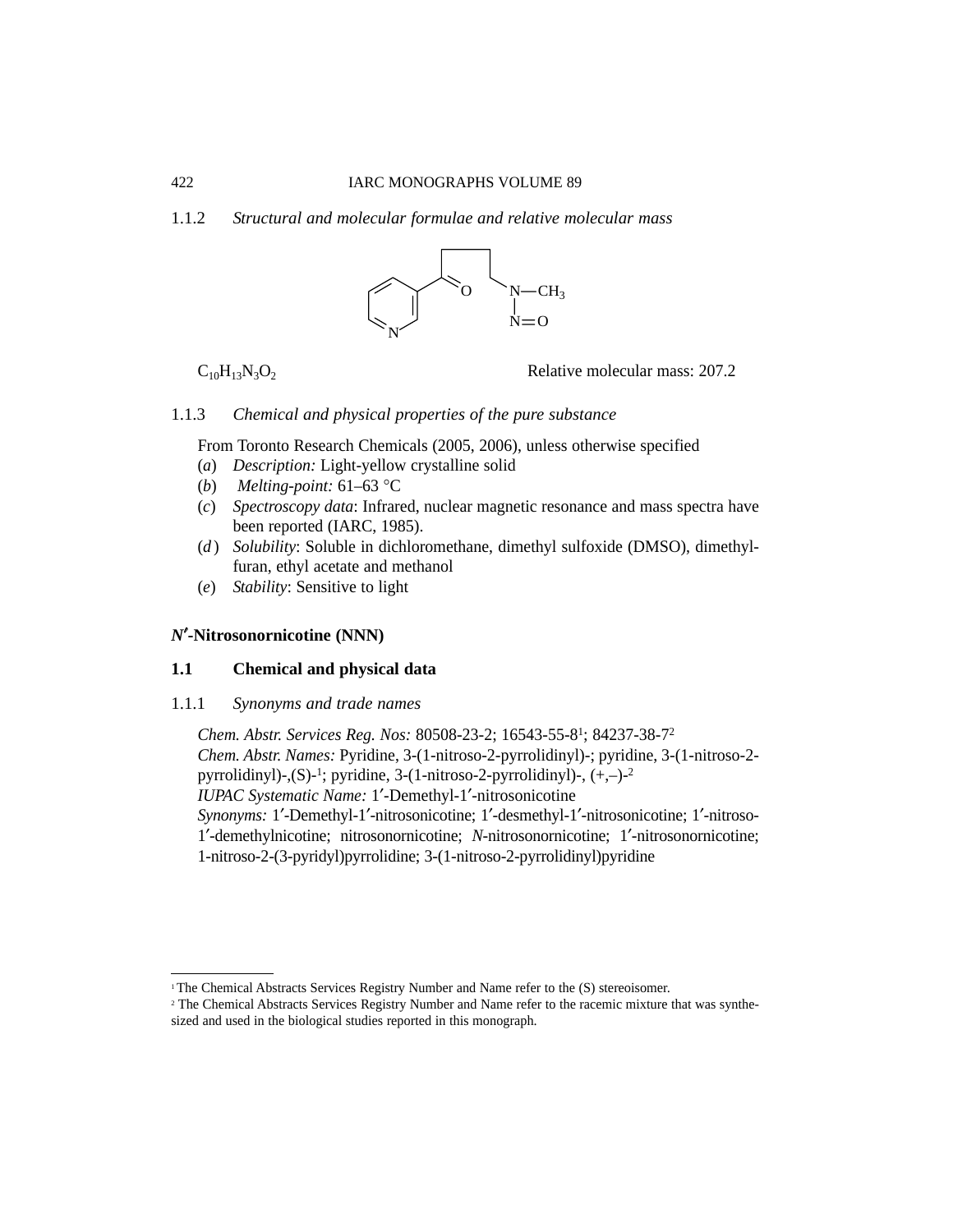

**Figure 1. Formation of tobacco-specific** *N***-nitrosamines**

From Hoffmann *et al.* (1995)

*iso*-NNAC, 4-(methylnitrosamino)-4-(3-pyridyl)butyric acid; *iso*-NNAL, 4-(methylnitrosamino)-4-(3-pyridyl)-1-butanol; NAB, *N*′-nitrosoanabasine; NAT, *N*′-nitrosoanatabine; NNA, 4-(methylnitrosamino)-4-(3-pyridyl)butanal; NNAL, 4-(methylnitrosamino)-1-(3-pyridyl)-1-butanol; NNK, 4-(methylnitrosamino)-1-(3-pyridyl)-1-butanone; NNN, *N*′-nitrosonornicotine

Note: NNA is a very reactive aldehyde and has therefore never been quantified in tobacco or tobacco smoke.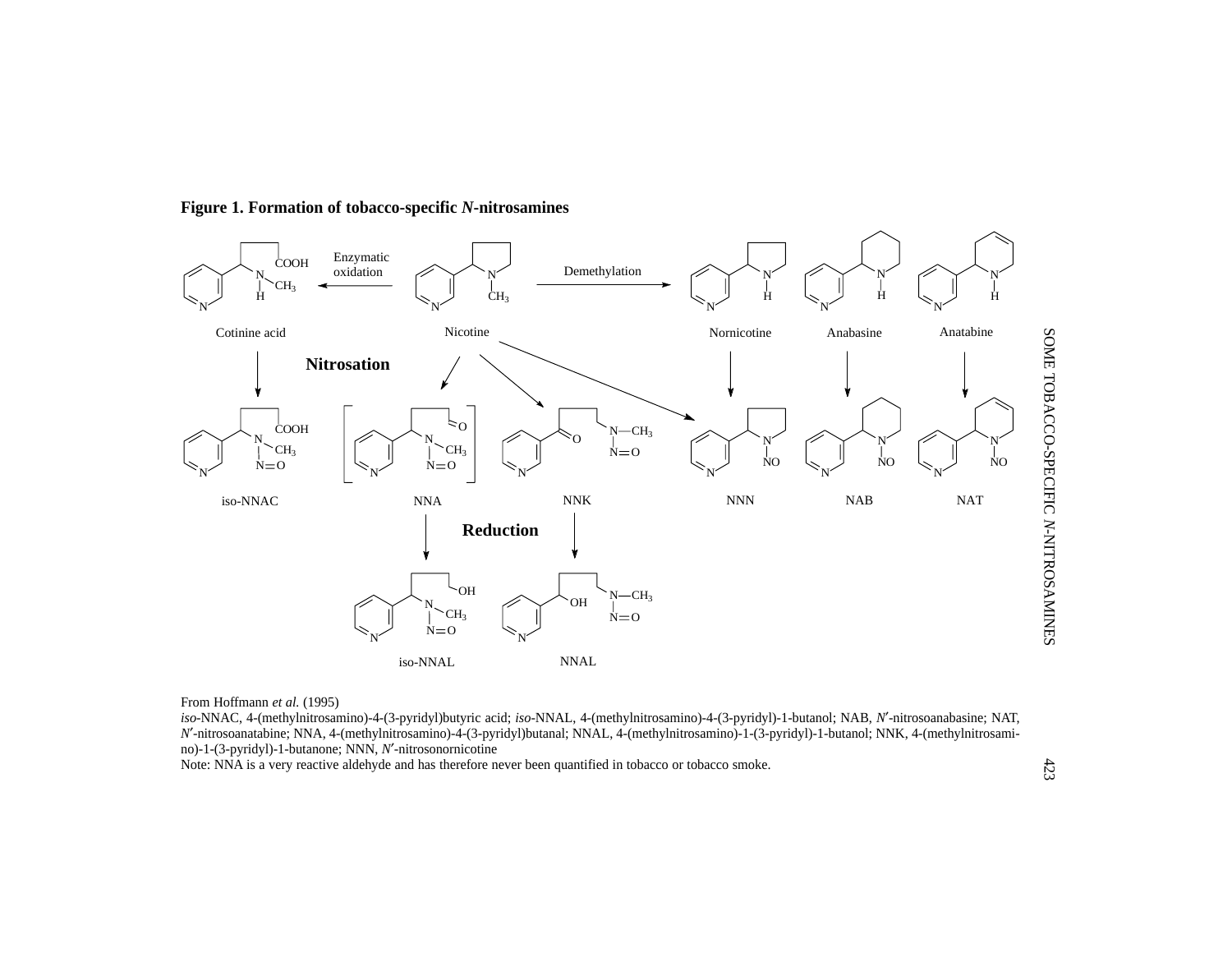1.1.2 *Structural and molecular formulae and relative molecular mass*



 $C_9H_{11}N_3O$  Relative molecular mass: 177.2

# 1.1.3 *Chemical and physical properties of the pure substance*

From Toronto Research Chemicals (2005, 2006), unless otherwise specified

- (*a*) *Description*: Light-yellow oil
- (*b*) *Boiling-point*: 154 °C at 0.2 mm (IARC, 1985)
- (*c*) *Melting-point*: 47 °C (IARC, 1985); 42–45 °C
- (*d* ) *Spectroscopy data*: Mass, ultraviolet, infrared and nuclear magnetic resonance spectra have been reported (IARC, 1985).
- (*e*) *Solubility*: Soluble in acetone and chloroform
- (*f*) *Stability*: Hygroscopic

# *N*′**-Nitrosoanabasine (NAB)**

# **1.1 Chemical and physical data**

1.1.1 *Synonyms and trade names*

*Chem. Abstr. Services Reg. Nos:* 37620-20-5; 1133-64-81; 84237-39-82 *Chem. Abstr. Names:* Pyridine, 3-(1-nitroso-2-piperidinyl)-; pyridine, 3-(1-nitroso-2 piperidinyl)-, $(S)$ -<sup>1</sup>; pyridine, 3-(1-nitroso-2-piperidinyl),  $(+,-)$ -<sup>2</sup> *UPAC Systematic Name:* 1-Nitrosoanabasine *Synonym: N-*Nitrosoanabasine

<sup>&</sup>lt;sup>1</sup> The Chemical Abstracts Services Registry Number and Name refer to the (S) stereoisomer.

<sup>2</sup> The Chemical Abstracts Services Registry Number and Name refer to the racemic mixture that was synthesized and used in the biological studies reported in this monograph.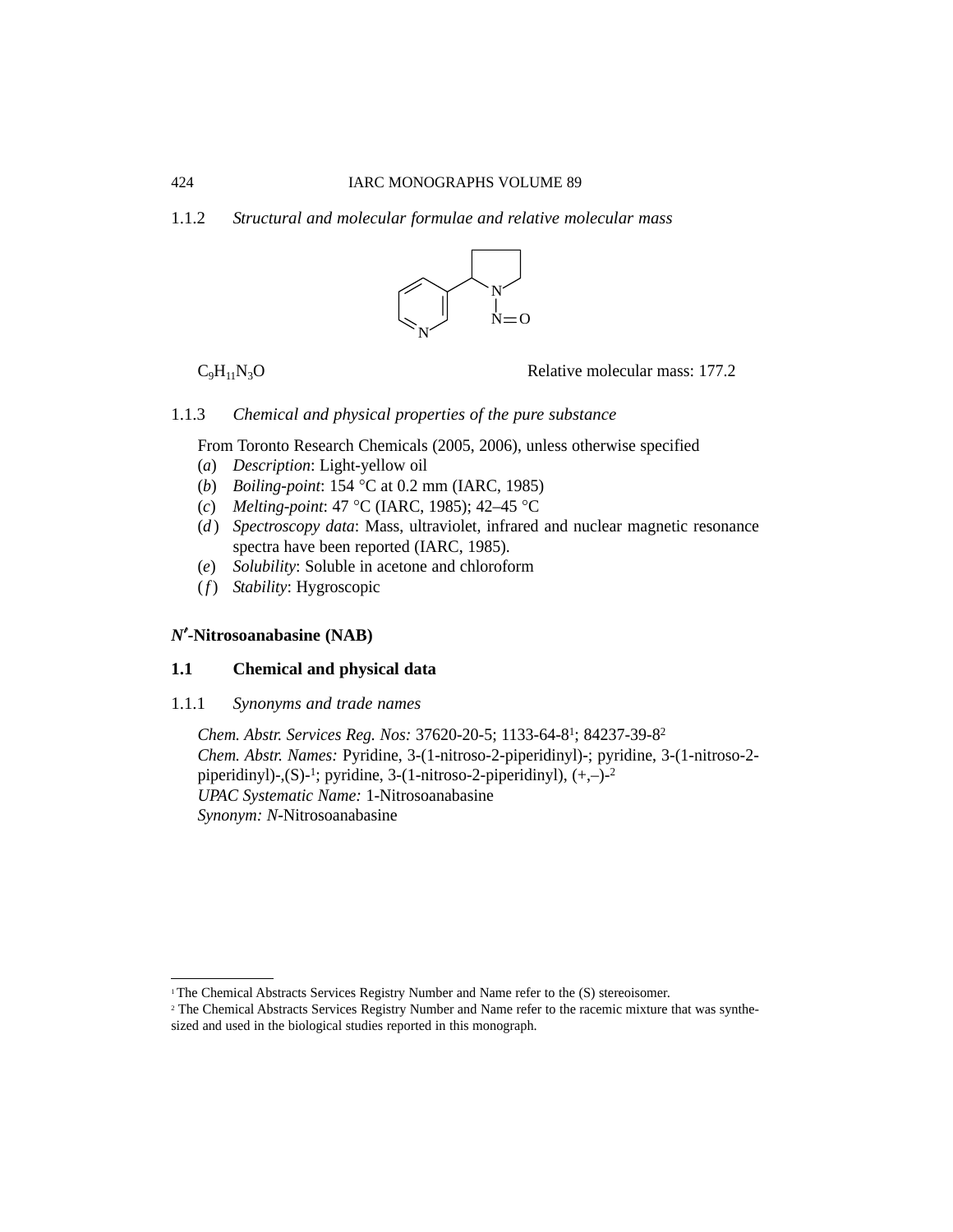1.1.2 *Structural and molecular formulae and relative molecular mass*



 $C_{10}H_{13}N_3O$  Relative molecular mass: 191.2

# 1.1.3 *Chemical and physical properties of the pure substance*

From Toronto Research Chemicals (2005, 2006), unless otherwise specified

- (*a*) *Description*: Yellow oil
- (*b*) *Boiling-point*: 162 °C at 1 mm Hg (IARC, 1985); 165–167 °C at 0.25 mm Hg
- (*c*) *Optical rotation*: The specific rotation of NAB has been reported (IARC, 1985)
- (*d*) *Spectroscopy data*: Infrared, ultraviolet, nuclear magnetic resonance and mass spectra have been reported (IARC, 1985).
- (*e*) *Solubility*: Soluble in chloroform and dichloromethane

# *N*′**-Nitrosoanatabine (NAT)**

### **1.1 Chemical and physical data**

### 1.1.1 *Synonyms and trade names*

*Chem. Abstr. Services Reg. No.*: 71267-22-6 *Chem. Abstr. Name*: 2,3′-Bipyridine, 1,2,3,6-tetrahydro-1-nitroso-*IUPAC Systematic Name*: 1,2,3,6-Tetrahydro-1-nitroso-2,3-bipyridine *Synonym*: NAtB

1.1.2 *Structural and molecular formulae and relative molecular mass*



 $C_{10}H_{11}N_3O$  Relative molecular mass: 189.2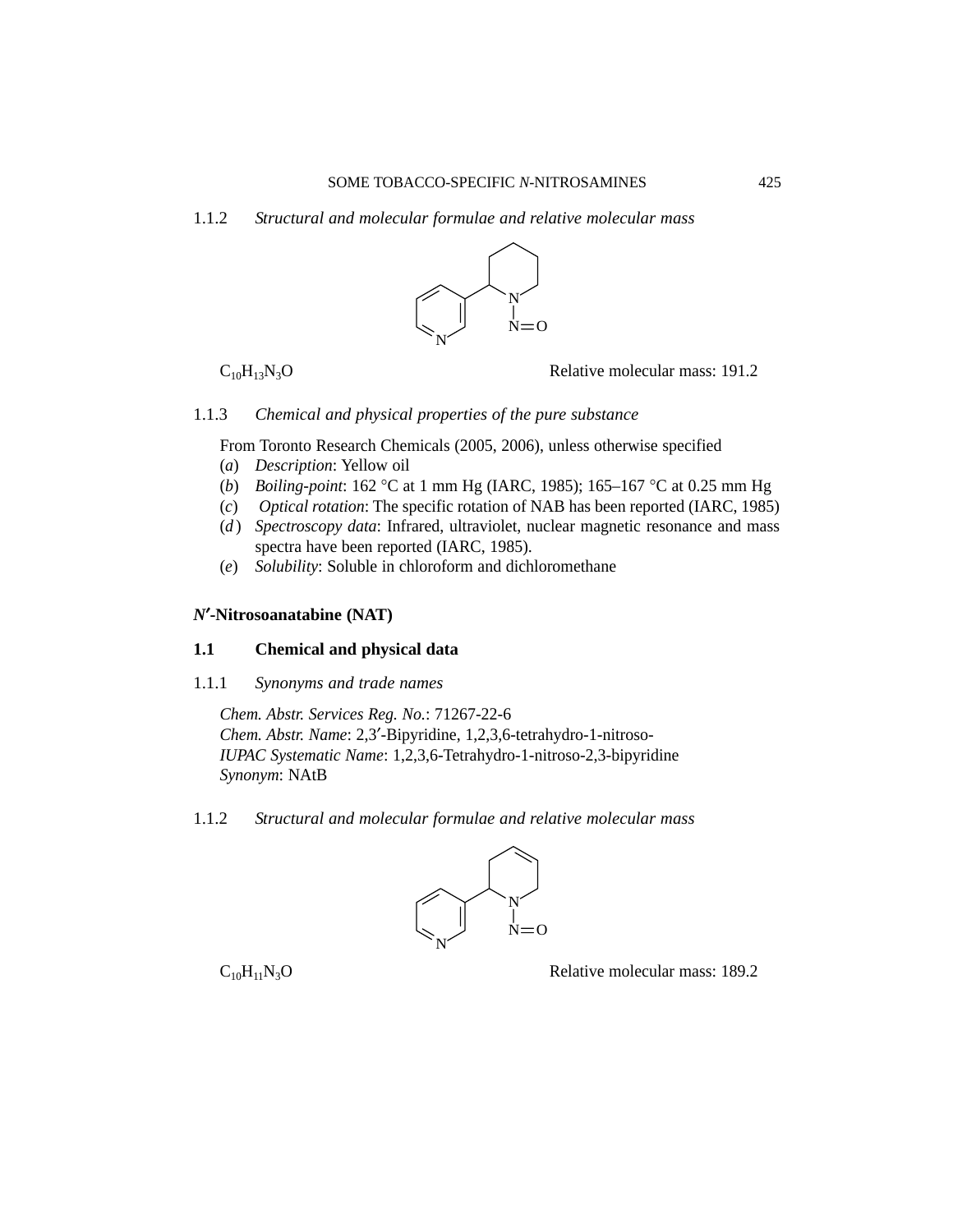#### 1.1.3 *Chemical and physical properties of the pure substance*

From Toronto Research Chemicals (2005, 2006), unless otherwise specified

- (*a*) *Description:* Pale-yellow oil
- (*b*) *Boiling-point*: 176 °C at 0.5 mm Hg (IARC, 1985)
- (*c*) *Spectroscopy data*: Infrared, mass and nuclear magnetic resonance spectra have been reported (IARC, 1985).
- (*d* ) *Solubility*: Soluble in chloroform, ethanol and methanol
- (*e*) *Stability*: Sensitive to light

# **1.2 Technical products and impurities, analysis, production and use**

# 1.2.1 *Technical products and impurities*

NNK, NNN, NAB and NAT are available commercially at a purity of 98%, in units of up to 1 g (Toronto Research Chemicals, 2006). NNK and NNN isolated from tobacco are mixtures of 72.7% E-isomer and 27.3% Z-isomer (Hecht *et al.*, 1977; Hoffmann *et al.*, 1980).

# 1.2.2 *Analysis*

Standard methods for the analysis of NNK, NNN, NAB and NAT have been described previously (Egan *et al*., 1983). Since that time, numerous studies on the levels of TSNA in tobacco and tobacco smoke have included descriptions of methods for the extraction and quantification of TSNA (Andersen *et al*., 1989; Djordjevic *et al*., 1989a; Fischer & Spiegelhalder, 1989; Fischer *et al*., 1989a; Spiegelhalder *et al*., 1989; Sharma *et al.*, 1991; Stepanov *et al*., 2002; Ashley *et al*., 2003; Jansson *et al.*, 2003; Wu *et al*., 2003, 2004; Stepanov *et al*., 2005; Wu *et al*., 2005; Stepanov *et al*., 2006a).

Risner *et al*. (2001) reported a collaborative investigation of methods for the determination of TSNA in tobacco. Seventeen laboratories around the world participated in this study and used seven different methods or variations thereof. The methods varied in sample preparation, conditions of analysis, compound detection and quantification of results. Morgan *et al*. (2004) reported the results from a collaborative study carried out by 15 different laboratories that used two different methods to determine TSNA. Both methods proved to be efficient for the determination of TSNA in a variety of tobacco types.

Methods for the assessment of NNAL, *iso*-NNAL and *iso*-NNAC in tobacco have also been described (Brunnemann *et al*., 1987a; Djordjevic *et al*., 1989a; Djordjevic *et al*., 1993a).

Methods for determination of TSNA in mainstream tobacco smoke are also available on various websites, such as those from Health Canada (http://www.hc-sc.gc.ca/hl-vs/tobactabac/legislation/reg/indust/method/index\_e.html) or from the United Kingdom Government Benchmark Study (http://www.the-tma.org.uk/benchmark/).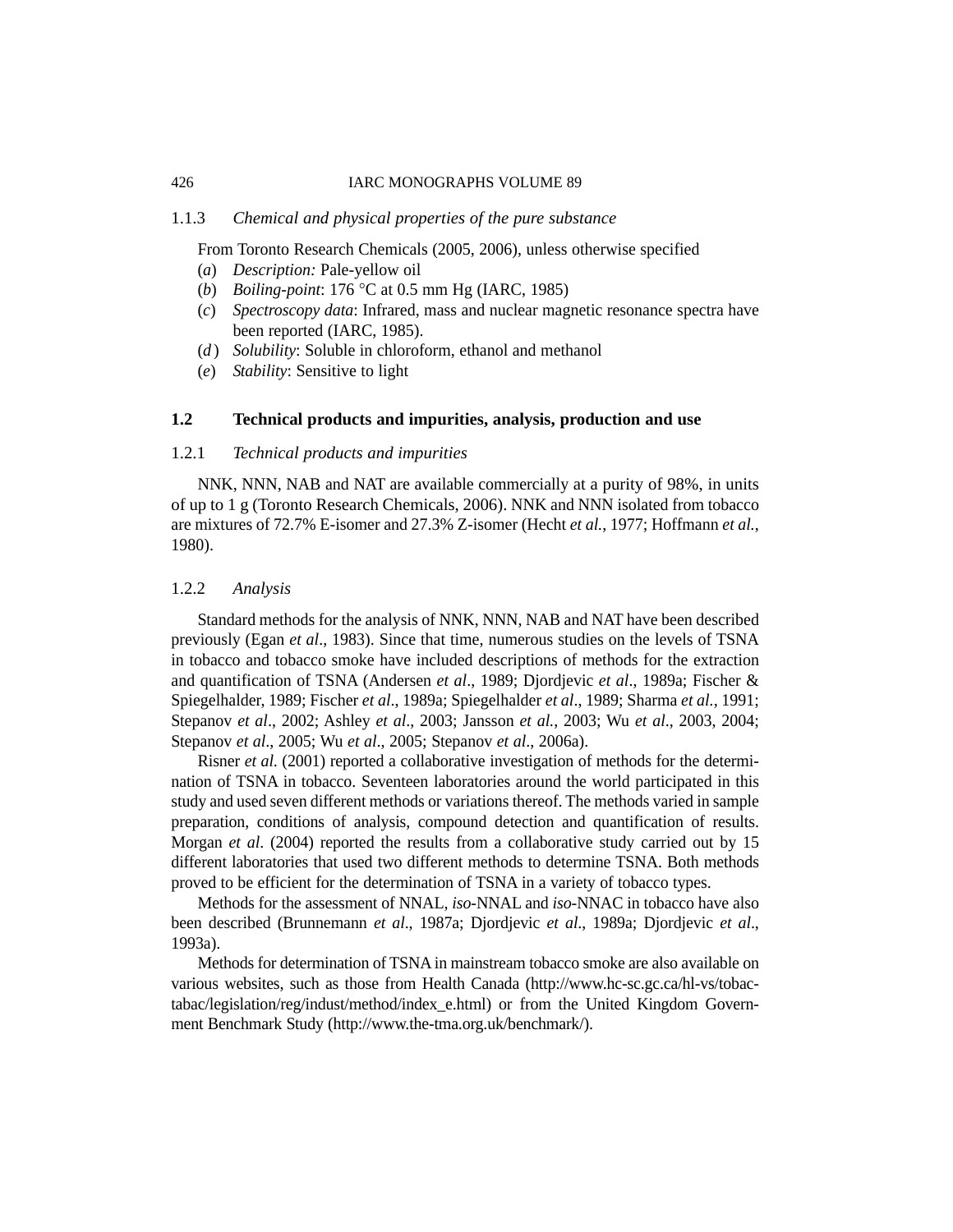#### 1.2.3 *Production*

NNK was first prepared by the reaction of sodium hydroxide and sodium nitrite with 4-(*N-*methyl)-1-(3-pyridyl)-1-butanone dihydrochloride (IARC, 1985). NNK is currently produced commercially (Toronto Research Chemicals, 2005, 2006).

NNN was first prepared by treating nornicotine with sodium nitrite in dilute hydrochloric acid (IARC, 1985). NNN is currently produced commercially (Toronto Research Chemicals, 2005, 2006).

NAB was first prepared by treating anabasine with sodium nitrite in dilute hydrochloric acid solution (IARC, 1985). NAB is currently produced commercially (Toronto Research Chemicals, 2005, 2006).

NAT was first prepared by the reaction of sodium nitrite with a solution of anatabine in hydrochloric acid (IARC, 1985). NAT is currently produced commercially (Toronto Research Chemicals, 2005, 2006).

*iso*-NNAC was synthesized from cotinine *via* 4-(methylamino)-4-(3-pyridyl)butyric acid and *N*-nitrosated. Currently, *iso*-NNAC, *iso*-NNAL and NNAL are also produced commercially as well (Toronto Research Chemicals, 2005, 2006).

# 1.2.4 *Use*

No evidence was found that NNK, NNN, NAB or NAT have ever been used other than in laboratory research that included animal studies (Hoffmann *et al*., 1993a; Hecht, 1998).

# **1.3 Occurrence**

The wide disparity in levels of TNSA in the mainstream smoke of cigarettes (Counts *et al*., 2005; Gregg *et al.*, 2005; King *et al.*, 2007) and in smokeless tobacco products (Hoffmann *et al*., 1995; Stepanov *et al*., 2006a) is largely due to differences in the tobacco types used in any given product, agricultural practices, curing methods and manufacturing processes (IARC, 2004). While trace amounts of TSNA were measured in green tobacco leaves (Bhide *et al*., 1987; Djordjevic *et al*., 1989b), these compounds are formed from their alkaloid precursors and from nitrite or nitrate predominantly during tobacco curing, fermentation and ageing (Burton *et al*., 1989a,b; Djordjevic *et al*., 1993a). The type of tobacco (e.g., Burley, Bright, Virginia or Oriental), its nitrate and nitrite content, the mode of curing (e.g. air-, flue- or sun-curing) and the various steps of processing used are therefore the determining factors for the yields of TSNA in tobacco (Fischer *et al.,* 1989a; Bush *et al*., 2001; Peele *et al*., 2001). NNN, NAB and NAT are formed primarily from their corresponding secondary amines (namely nornicotine, anatabine and anabasine) in the early stages of tobacco curing and processing whereas the majority of NNK and some NNN are formed from the tertiary amine nicotine at the later stages of tobacco curing and fermentation (Spiegelhalder & Fischer, 1991).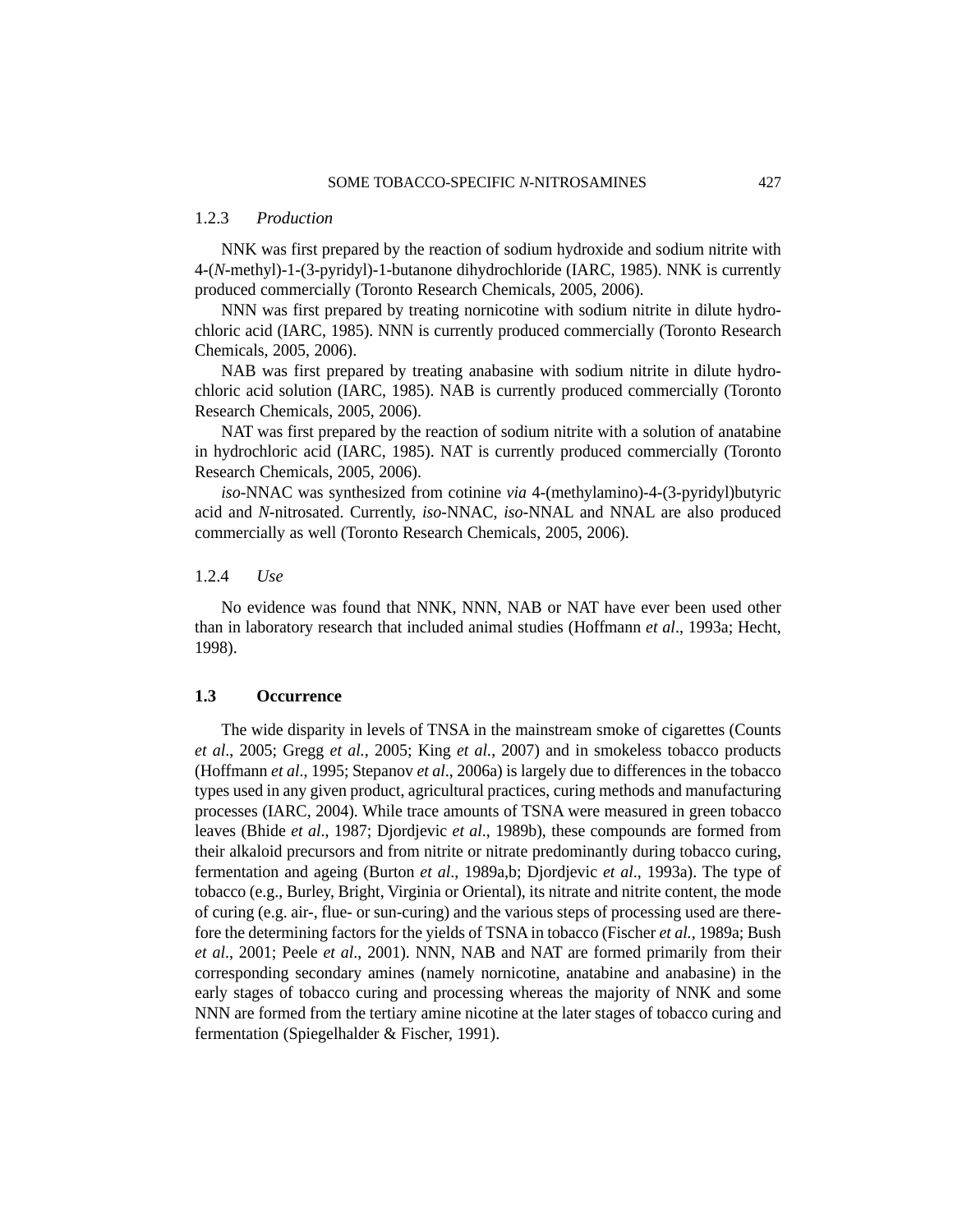Levels of NNN and other TSNA are consistently higher in Burley than in Bright tobacco, regardless of the curing method (Chamberlain & Chortyk, 1992; Morgan *et al*., 2004). However, flue-curing of Bright tobacco produces nearly three times more TSNA than air-curing of the same tobacco. TSNA content varies between the parts of the plant. For example, NNK and NNN contents are higher in the midrib than in the lamina in aircured tobacco, whereas the converse is observed in flue-cured tobacco. Flue-curing of Burley tobacco reduces the alkaloid content but greatly increases TSNA content in the lamina. Midribs from air-cured Burley leaves contain three times the TSNA concentrations of the lamina (Chamberlain & Chortyk, 1992). Analyses of 41 leaf segments from a dark air-cured tobacco variety (KY 171) revealed that concentrations of the individual nitrosamines were lowest at the tip and the periphery of the leaf (Burton *et al*., 1992). The midvein contained the lowest concentrations of NNK, NNN and NAT at two-thirds of the length of the leaf; the highest concentrations were found at the base of the leaf. The correlation between nitrite nitrogen and TSNA was higher than that between alkaloid content and TSNA in the leaf.

DeRoton *et al*. (2005) summarized the major factors involved in the formation of TSNA in dark air-cured and Burley tobacco during curing and post-curing treatment. The main genetic trait involved in the formation of TSNA is the propensity of a variety of tobacco to convert nicotine to nornicotine. In addition, the ability of a variety to lose water rapidly limits the formation of nitrite and hence also the formation of TSNA. Since TSNA are derived from tobacco alkaloids, agricultural practices that increase alkaloid concentrations in the tobacco leaves favour their formation. Air flow at the site of curing also influences the levels of TSNA: leaves that are cured in well-ventilated curing structures, such as plastic sheds, generally contain lower amounts of TSNA than those cured in barns. Levels of TSNA may increase after curing if tobacco leaves are stored under humid conditions (Staaf *et al*., 2005) or in bales. The biological mechanism for TSNA formation in aircured tobacco relates to the breakdown of plant cell membranes due to moisture loss, which makes the cell contents available to microorganisms that produce nitrite. That is, microbes generate nitrite as a by-product, and this becomes available to react with alkaloids to form TSNA. When curing is begun with relatively high humidity at the yellowing phase followed by a pronounced decline as cell breakdown begins, the TSNA content in tobacco will be lower. A uniform air-flow increases the rate and amount of moisture loss from the tobacco, and also reduces possible gas-phase reactions between alkaloids and gaseous nitric oxides.

Microorganisms appear to play a lesser role in TSNA formation in flue-cured tobacco. Morin *et al*. (2004) found that microbial populations were inversely correlated with concentrations of TSNA and with temperature. However, TSNA concentrations increased as temperature increased during curing. This finding supports the hypothesis that TSNA could result from the reaction of combustion gases (e.g. nitrogen oxides) with tobacco alkaloids during flue-curing. Removal of heating with propane as part of the curing process has been shown to reduce the levels of NNK and NNN substantially (Peele *et al*., 2001; IARC, 2004).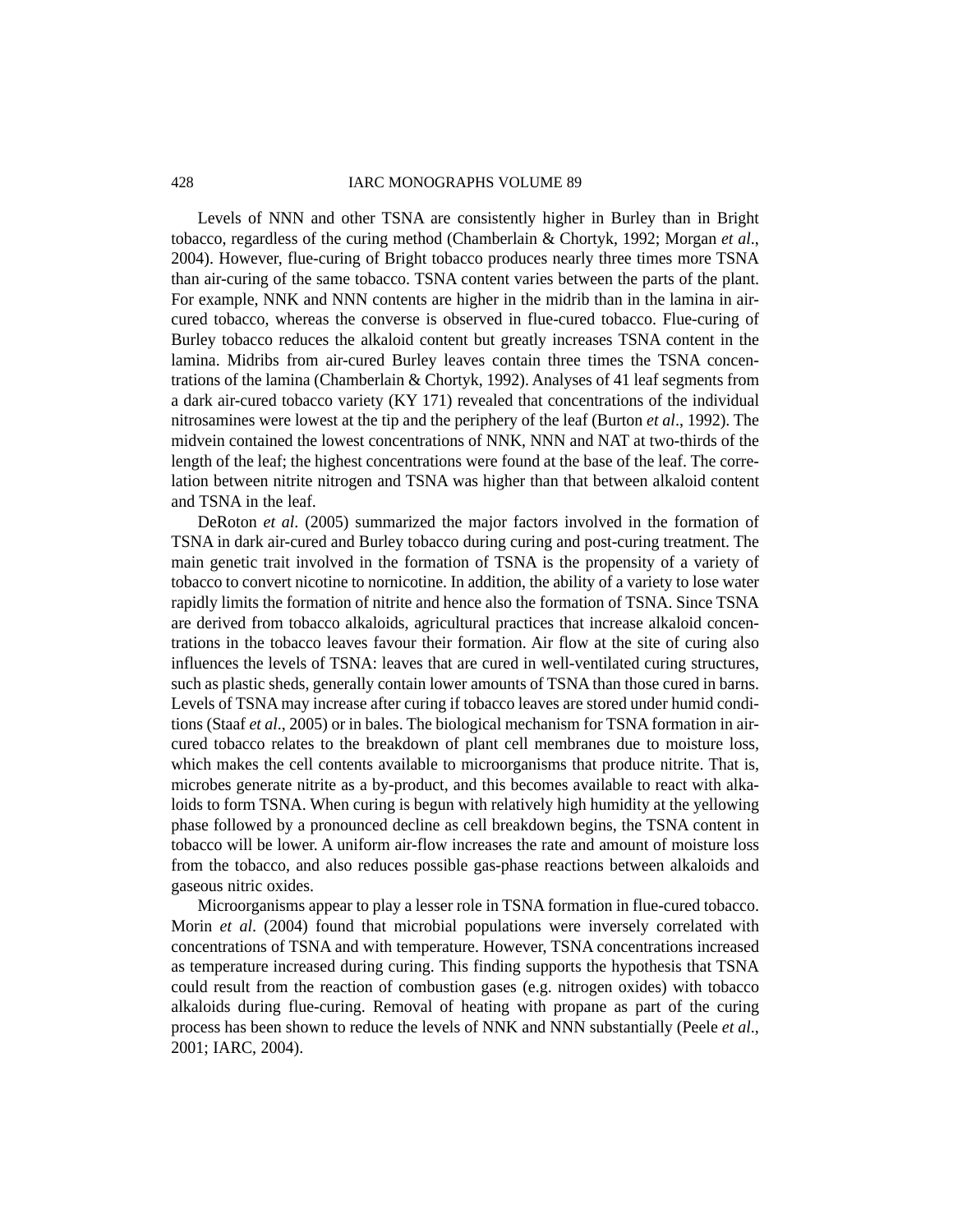In summary, a lesser degree of fertilization, particularly with products that contain nitrates, and careful manipulation of curing parameters and tobacco blending can lower the level of nitrosamines in tobacco products.

# 1.3.1 *Fresh tobacco*

The mean concentrations of NNK, NNN and NAT in the green leaves harvested at all stalk positions from the flue-cured tobacco plant NC-95 were 280, 260 and 790 ng/g dry tobacco, respectively (Djordjevic *et al.*, 1989b), and were six times higher in cured tobacco (namely 1810, 1560 and 6670 ng/g dry tobacco, respectively).

Bhide *et al.* (1987) reported the presence of NNK and NNN in green leaves of *N. tabacum* and *N. rustica* species grown in India in two different seasons. In one season, mature green leaves of *N. rustica* contained up to 2340, 46 100, 5200 and 23 700 ng/g tobacco (dry wt) NNK, NNN, NAB and NAT, respectively. One year later, tobacco harvested at the same location contained 352 ng/g tobacco NNK and 5730 ng/g tobacco NNN. These levels rose to 25 800 ng/g tobacco NNK and 15 000 ng/g tobacco NNN in sun-dried tobacco. In comparison, the levels of TSNA in sun-dried *N. tabacum* species grown in the same area during the same seasons were 37 ng/g tobacco NNK and 49 ng/g tobacco NNN.

# 1.3.2 *Cured tobacco*

A wide range of TSNA concentrations are found in cured tobacco, regardless of the type (Table 1). In each category of tobacco type, the range reflects the diversity of the tobacco variety, production year, climate, country of origin, agricultural practices including fertilization, post-harvesting and curing technologies, post-curing handling and storage conditions, as well as the analytical methods used and the reporting of the analytical results (e.g. ng/g dry tobacco wt versus ng/g wet tobacco wt).

The levels of total TSNA are highest in air-cured Burley tobacco and lowest in suncured Oriental (Turkish) tobacco. The highest levels of NNN were reported in Burley laminae and midribs (up to 8620 and 9080 ng/g dry tobacco, respectively). The highest reported concentrations of NNN were 1700 ng/g dry wt in flue-cured Bright tobacco and 420 ng/g dry wt in sun-cured Oriental tobacco. MacKown *et al*. (1988) also reported levels of NNN up to 3400 ng/g dry wt in reconstituted tobacco sheets that are used in cigarette blends.

The highest levels of NNK were reported in midribs of Burley tobacco (6660 ng/g dry tobacco) and laminae of Bright (Virginia) tobacco (2690 ng/g dry tobacco). It should be noted that levels of NNK in Burley midribs exceed those in the laminae (6600 versus 1370 ng/g dry wt). It should also be noted that NNK is a predominant TSNA in Bright tobacco (2690 ng NNK compared with 1370 ng NNN) while NNN is predominant in Burley tobacco (1370 ng NNK compared with 8620 ng NNN). Similarly to NNN, NAB and NAT are formed by nitrosation of a respective secondary amine alkaloid precursor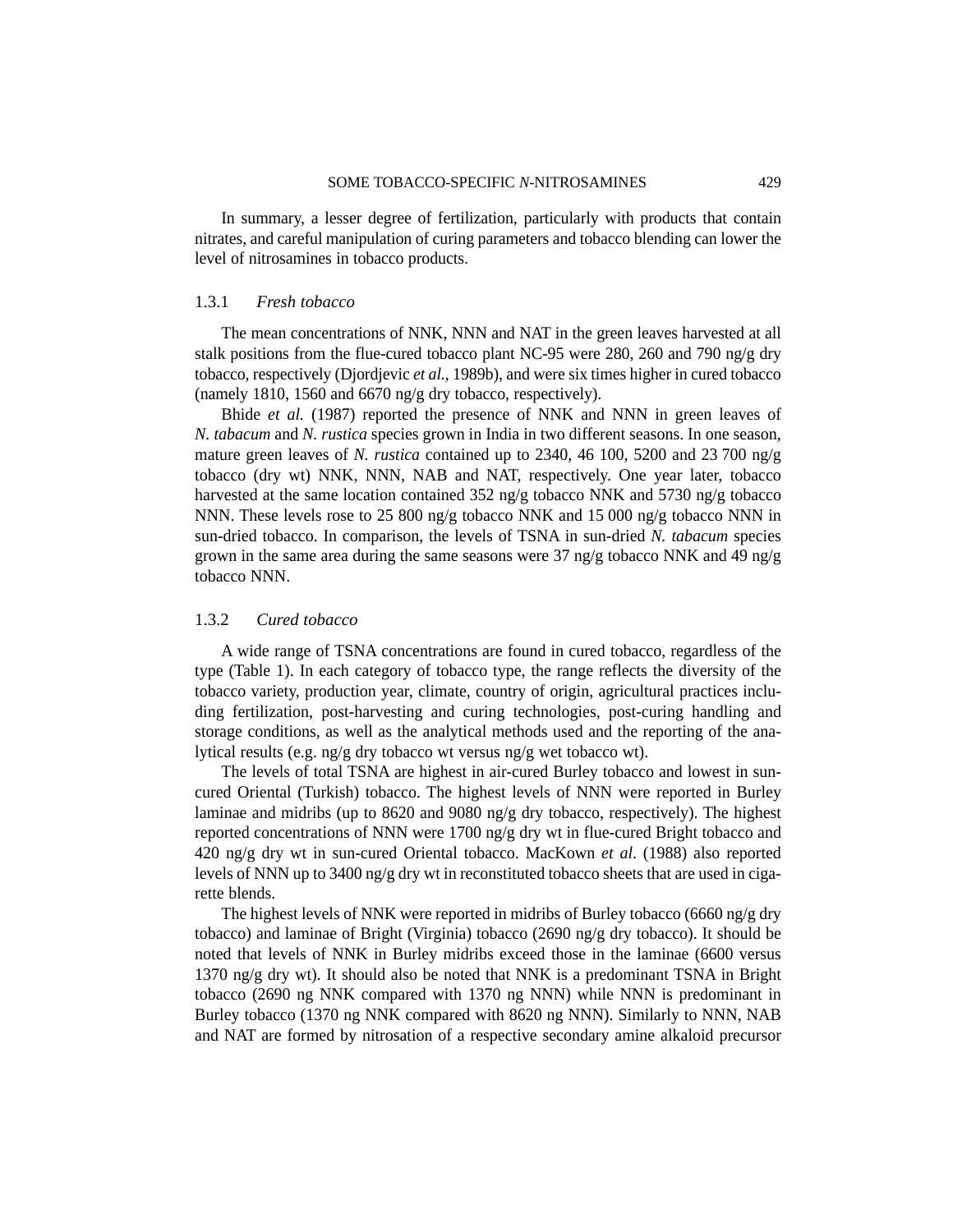|                                 |                    |                             |                          |             |             |                       | Table 1. The concentration ranges of tobacco-specific N-nitrosamines in cured tobacco produced worldwide |
|---------------------------------|--------------------|-----------------------------|--------------------------|-------------|-------------|-----------------------|----------------------------------------------------------------------------------------------------------|
| Tobacco type                    | Reported<br>$as^a$ | <b>NNK</b>                  | <b>NNN</b>               | <b>NAB</b>  | <b>NAT</b>  | $NAB +$<br><b>NAT</b> | Reference                                                                                                |
| Oriental<br>(Turkish)           | Dry<br>Wet         | $ND-83b$<br>$ND-70^{\circ}$ | $20 - 420$<br>$20 - 460$ | 50          | $20 - 170$  | $20 - 200$            | Djordjevic et al. (1991); Morgan et al.<br>(2004)<br>Fischer et al. (1989a)                              |
| <b>Bright</b><br>(Virginia)     | Dry<br>Wet         | 160-2690<br>$30 - 1100$     | 240-1700<br>$10 - 600$   | $20 - 150$  | 280-6670    | $30 - 950$            | Djordjevic et al. (1989b); Risner et al.<br>(2001); Morgan et al. (2004)<br>Fischer et al. (1989a)       |
| <b>Burley</b><br>(laminae)      | Dry                | ND-1370                     | 1070-8620                | $200 - 223$ | 4270-19 700 |                       | MacKown et al. (1988); Burton et al.<br>(1989a); Risner et al. (2001); Morgan et al.<br>(2004)           |
| <b>Burley</b><br>(stems/midrib) | Wet<br>Dry         | $100 - 1400$<br>$ND-6660$   | 1300-8850<br>1500-9080   | 155         | 1800-20 940 | 500-3600              | Fischer et al. (1989a)<br>MacKown et al. (1988); Burton et al.<br>(1989a); Morgan et al. (2004)          |
| Reconstituted<br>tobacco sheets | Dry                | 490                         | 3400                     |             | 2500        |                       | MacKown et al. (1988)                                                                                    |

NAB, *N*′-nitrosoanabasine; NAT, *N*′-nitrosoanatabine; ND, not detected; NNK, 4-(methylnitrosamino)-1-(3-pyridyl)-1-butanone; NNN, *N*′-nitrosonornicotine

<sup>a</sup> Dry, ng/g dry wt; wet, ng/g wet wt<br><sup>b</sup> Detection limit for NNK, < 10 ng/g tobacco<sup>c</sup> Detection limit for NNK, < 50 ng/g tobacco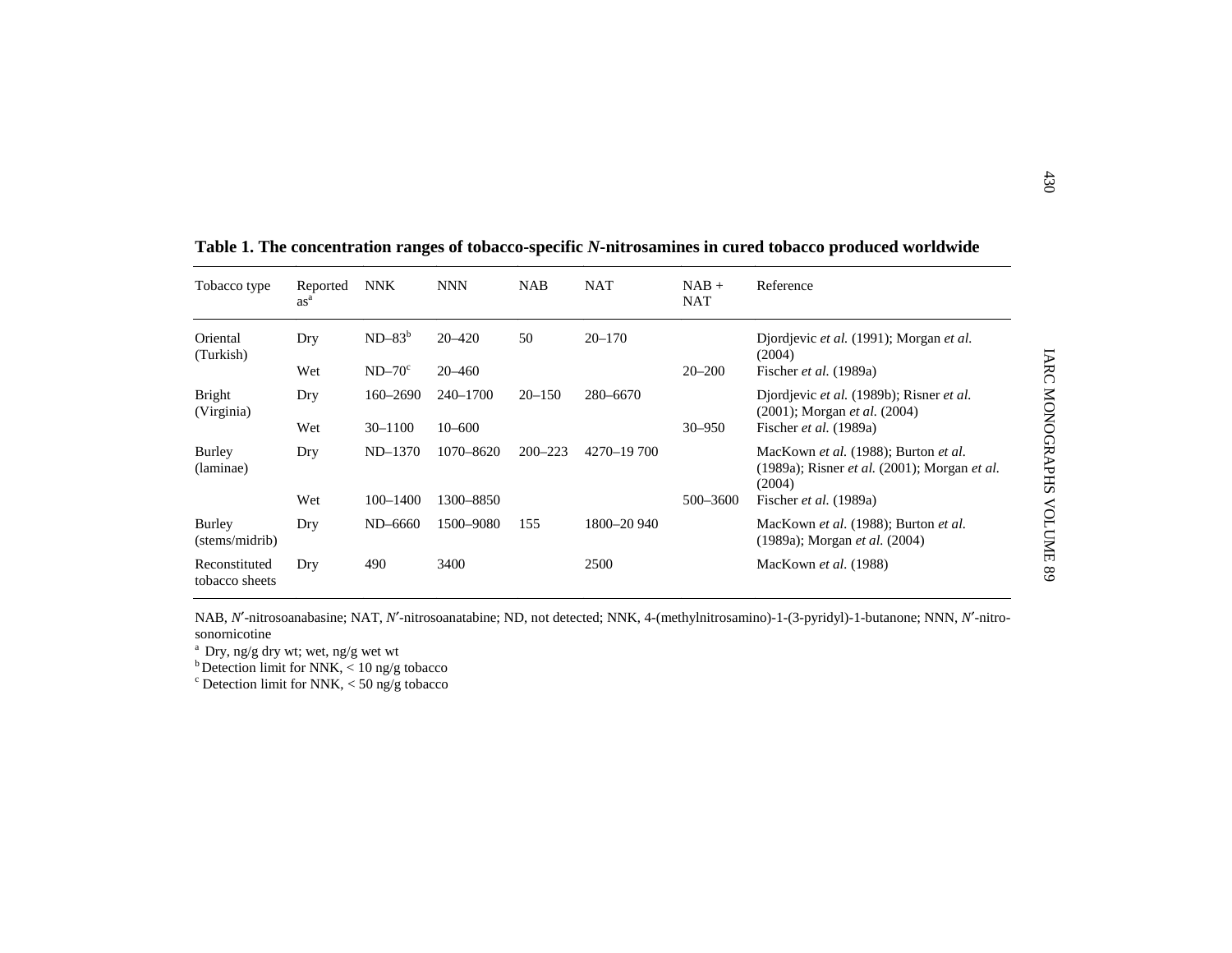(Figure 1), and their accumulation in tobacco follows that of NNN: the highest concentrations were reported in Burley tobacco and the lowest in Oriental tobacco.

Some authors did not report concentrations of NAB and NAT separately but as a sum (Fischer *et al*., 1989a). In some reports, TSNA values are expressed per dry tobacco wt while values are not adjusted for the moisture content in others. The variability of the data thus reflects not only diversity of tobacco specimens but also of analytical methods and instrumentation. There is an urgent need for standardization and validation of analytical methods for measurements of TSNA in tobacco, including reporting of results, to permit a meaningful comparison of data.

#### 1.3.3 *Cigarette tobacco*

Table 2 presents a comparison of concentrations of NNK, NNN, NAB and NAT in tobacco from commercial cigarettes sold worldwide. NNK ranged from not detected to 10 745 ng/cigarette in cigarettes sold in Italy (Fischer *et al*., 1990a). NNK was not detected in some cigarettes sold in the Central Europe, Middle East and Africa region, the European Union and the former USSR (Fischer *et al.*, 1990a; Djordjevic *et al.*, 1991; Counts *et al.*, 2005). High concentrations of NNK were also reported for cigarettes sold in India (4800 ng/g dry tobacco), the USA (1760 ng/g wet tobacco) and France (1530 ng/g dry tobacco).

NNN ranged from 20 ng/g dry tobacco for cigarettes sold in the former USSR (Djordjevic *et al*., 1991) to 58 000 ng/g dry tobacco for cigarettes from India (Nair *et al*., 1989). High concentrations of NNN were also reported in cigarettes sold in France (18 600 ng/g dry tobacco), the USA (up to 7900 ng/g dry tobacco), Germany (up to 5340 ng/cigarette), Poland (up to 4870 ng/g dry tobacco), Japan (up to 3892 ng/g dry tobacco), Norway (3736 ng/g dry tobacco) and Malaysia (up to 3350 ng/g dry tobacco).

NAB ranged from not detectable levels to 322 ng/g dry tobacco. The highest amount was measured in Philip Morris cigarettes marketed in the Central Europe, Middle East and Africa region (Counts *et al*., 2005).

NAT ranged from 20 to 15 100 ng/g dry tobacco. The lowest concentrations were reported for cigarettes from the former USSR (Fisher *et al*., 1990a; Djordjevic *et al*., 1991) and the highest concentration for an Indian cigarette (Nair *et al*., 1989). High levels of NAT were also reported in cigarettes from France, the Central Europe, Middle East and Africa region, the European Union, Japan, Taiwan (China) and the USA.

Ashley *et al*. (2003) measured TSNA in tobacco from cigarettes purchased in 21 countries. US brands of cigarettes marketed worldwide generally had higher levels than popular local cigarettes in many countries.

Higher TSNA concentrations were generally measured in the tobacco from non-filter cigarettes, especially those made of dark tobacco (Fischer *et al*., 1989a; Tricker *et al*., 1991). Among the 55 brands sold in Germany in 1987 (Table 3), the lowest amounts of NNK and NNN were measured in cigarettes made from Oriental tobacco (NNK, not detectable to 177 ng/cigarette; NNN, 45–432 ng/cigarette), followed by cigarettes made with Virginia tobacco (NNK, 170–580 ng/cigarette; NNN, 133–330 ng/cigarette) and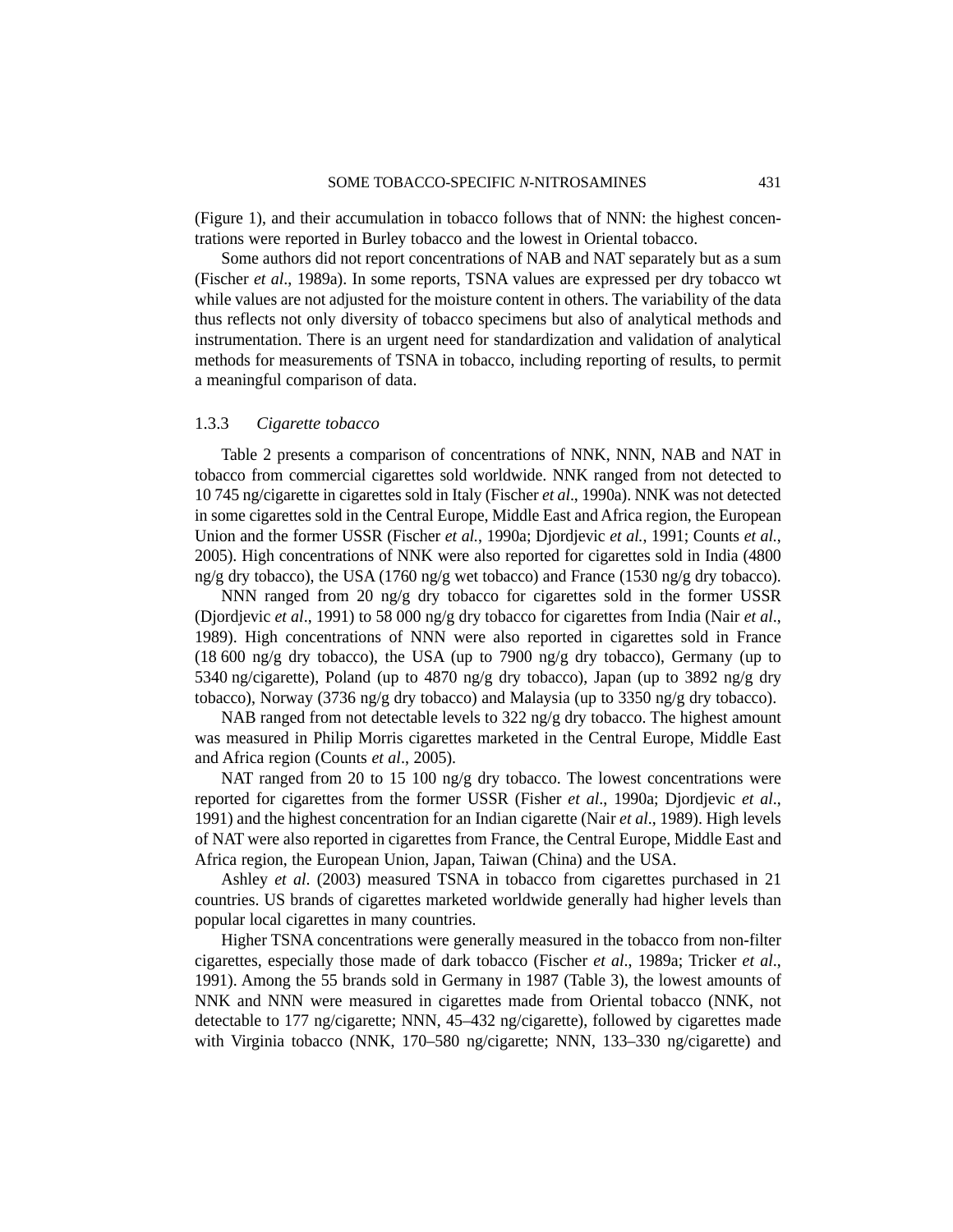| Country        | Reported NNK<br>$as^a$ |                        | <b>NNN</b>              | <b>NAB</b>    | <b>NAT</b>   | $NAB +$<br><b>NAT</b>   | Reference                                                                                 |
|----------------|------------------------|------------------------|-------------------------|---------------|--------------|-------------------------|-------------------------------------------------------------------------------------------|
| Argentina      | Dry                    | 812                    | 1866                    | 357           | 1559         |                         | Counts et al. (2005)                                                                      |
| Australia      | Dry                    | 490-1193               | 420-2888                | $NQ^{b}$ –207 | 715-2366     |                         | Counts et al. (2005)                                                                      |
| Austria        | ng/cig                 | $92 - 310$             | 306-1122                |               |              |                         | Fischer et al. (1990a)                                                                    |
| Belgium        | ng/cig                 | 219-594                | 504-1939                |               |              |                         | Fischer et al. (1990a)                                                                    |
| Canada         | ng/cig                 | 447-884                | 259-982                 |               |              | 564-1017                | Fischer et al. (1990b)                                                                    |
| <b>CEMA</b>    | Dry                    | $NQ^{b} - 1127$        | 1094-3739               | $NQ^b - 322$  | 1014-2989    |                         | Counts et al. (2005)                                                                      |
| European Union | Dry                    | $NQ^b - 860$           | 332-2736                | $NQ^b - 262$  | $423 - 2253$ |                         | Counts et al. (2005)                                                                      |
| France         | Dry<br>ng/cig          | $260 - 1530$<br>57-990 | 4770-18 600<br>120-6019 | 100           | 1200-9970    |                         | Djordjevic et al. (1989a); Ohshima<br><i>et al.</i> (1985); Fischer <i>et al.</i> (1990a) |
| Germany        | ng/cig<br>Dry          | $ND-1120^c$<br>445-469 | 45-5340<br>1355-1361    | $NQ^b$        | 1142-1207    | $ND-2490^{\circ}$       | Fischer et al. (1989a, 1990a);<br>Tricker et al. (1991); Counts et al.<br>(2005)          |
| India          | Dry<br>ng/cig          | 40-4800<br>$19 - 174$  | 1300-58 000<br>68-730   |               | 800-15 100   | $98 - 519$ <sup>c</sup> | Nair et al. (1989); Kumar et al.<br>(1991)                                                |
| Italy          | ng/cig                 | 153-10745              | 632-12454               |               |              |                         | Fischer et al. (1990a)                                                                    |
| Japan          | Dry                    | 190-1171               | 360-3892                | $NQ^{b}$ –320 | 300-3139     |                         | Djordjevic et al. (2000a);<br>Counts et al. (2005)                                        |
| Malaysia       | Dry                    | 434-923                | 2223-3350               | $NOb$ -176    | 1302-2170    |                         | Counts $et$ al. (2005)                                                                    |
| Moldova        | Wet                    | 104-942                | 93-2090                 | $ND-75$       | 55-1290      |                         | Stepanov et al. (2002)                                                                    |
| Netherlands    | ng/cig                 | 105-587                | 58-1647                 |               |              |                         | Fischer et al. (1990a)                                                                    |
| Norway         | Dry                    | 1124                   | 3736                    | 379           | 2945         |                         | Counts et al. (2005)                                                                      |

*N***-nitrosamines in tobacco from commercial cigarettes**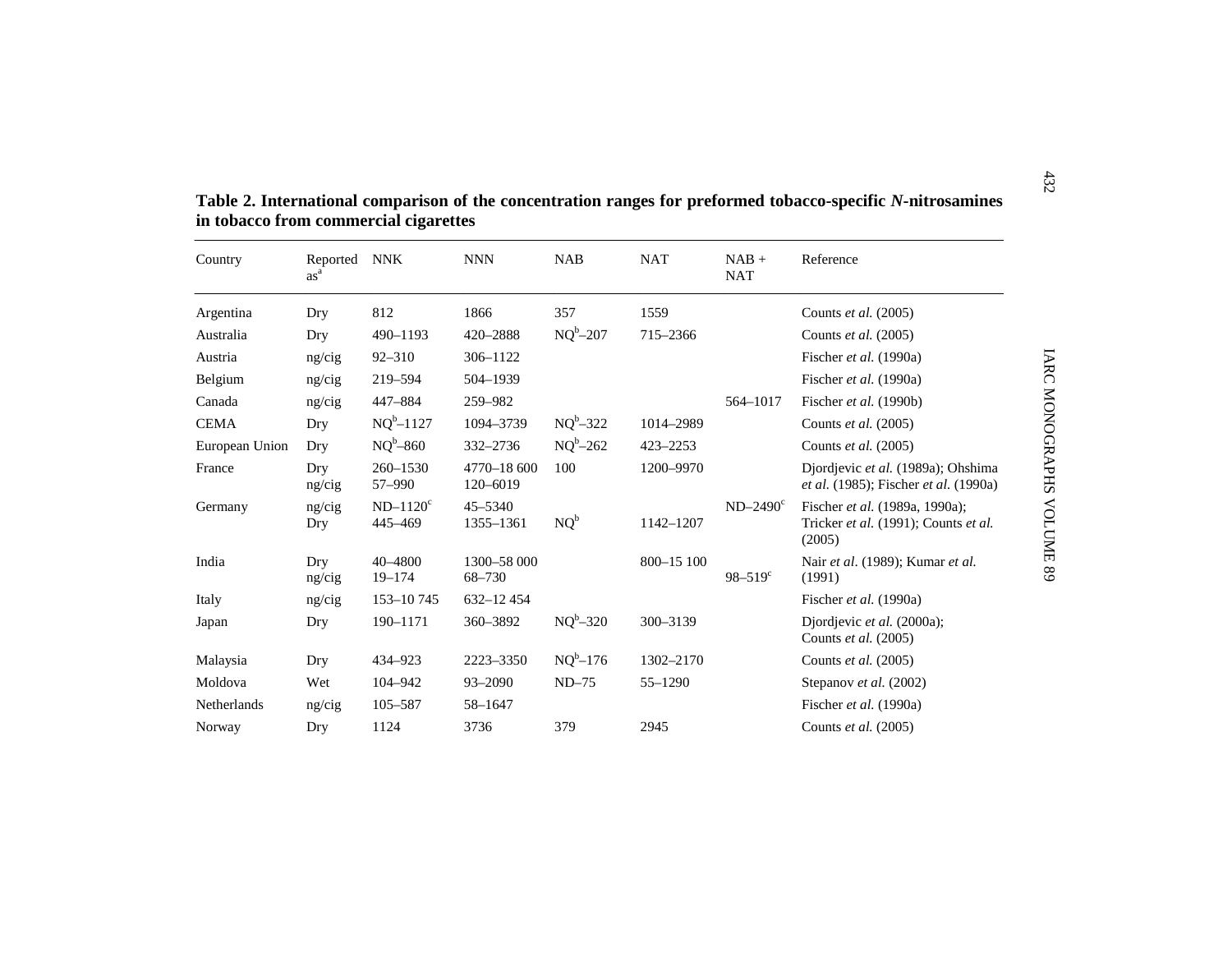|  | Table 2 (contd) |
|--|-----------------|
|  |                 |

| Country        | Reported<br>as <sup>a</sup> | <b>NNK</b>                       | <b>NNN</b>                        | <b>NAB</b>              | <b>NAT</b>            | $NAB +$<br><b>NAT</b> | Reference                                                                                                                                                                             |
|----------------|-----------------------------|----------------------------------|-----------------------------------|-------------------------|-----------------------|-----------------------|---------------------------------------------------------------------------------------------------------------------------------------------------------------------------------------|
| Poland         | Dry<br>ng/cig               | 70–660<br>140-450                | 670–4870<br>870-2760              |                         |                       |                       | Fischer <i>et al.</i> (1990a); Djordjevic<br><i>et al.</i> (2000b)                                                                                                                    |
| Sweden         | ng/cig                      | 192–569                          | 544-1511                          |                         |                       |                       | Fischer et al. (1990a)                                                                                                                                                                |
| Switzerland    | ng/cig                      | 450-554                          | 1280-2208                         |                         |                       |                       | Fischer et al. (1990a)                                                                                                                                                                |
| Taiwan         | Dry                         | 1194                             | 3769                              | 195                     | 2883                  |                       | Counts et al. (2005)                                                                                                                                                                  |
| United Kingdom | ng/cig                      | $92 - 433$                       | 140-1218                          |                         |                       |                       | Fischer et al. (1990a)                                                                                                                                                                |
| <b>USA</b>     | Dry<br>Wet<br>ng/cig        | 420-1270<br>1410-1760<br>433-733 | 880-7900<br>2590-4300<br>993-1947 | $ND-212$<br>$100 - 140$ | 880-5810<br>1610-2660 |                       | Ohshima et al. (1985); Djordjevic<br><i>et al.</i> (1990); Fischer <i>et al.</i> (1990a);<br>Djordjevic et al. (2000a); Stepanov<br><i>et al.</i> (2002); Counts <i>et al.</i> (2005) |
| Former USSR    | Dry<br>ng/cig               | $ND-40^d$<br>$ND-150^{\circ}$    | $20 - 420$<br>60–850              |                         | $20 - 170$            |                       | Fischer et al. (1990a); Djordjevic<br><i>et al.</i> (1991)                                                                                                                            |
| Venezuela      | Dry                         | 591                              | 2170                              | 244                     | 1339                  |                       | Counts et al. (2005)                                                                                                                                                                  |

Adapted from IARC (2004)

CEMA, Central Europe, Middle East, Africa; NAB, *N*′-nitrosoanabasine; NAT, *N*′-nitrosoanatabine; ND, not detected; NNK, 4-(methylnitrosamino)-1-(3-pyridyl)-1-butanone; NNN, *N*′-nitrosonornicotine; NQ, not quantifiable

<sup>a</sup> Dry, ng/g dry tobacco; ng/cig, ng/cigarette; wet, ng/g wet tobacco<br><sup>b</sup> Limit for quantitation; NNK, 272 ng/g; NNN, 180 ng/g; NAB, 103 ng/g; NAT, 213 ng/g<br><sup>c</sup> Detection limit for NNK, < 50 ng/cigarette; for NNN and for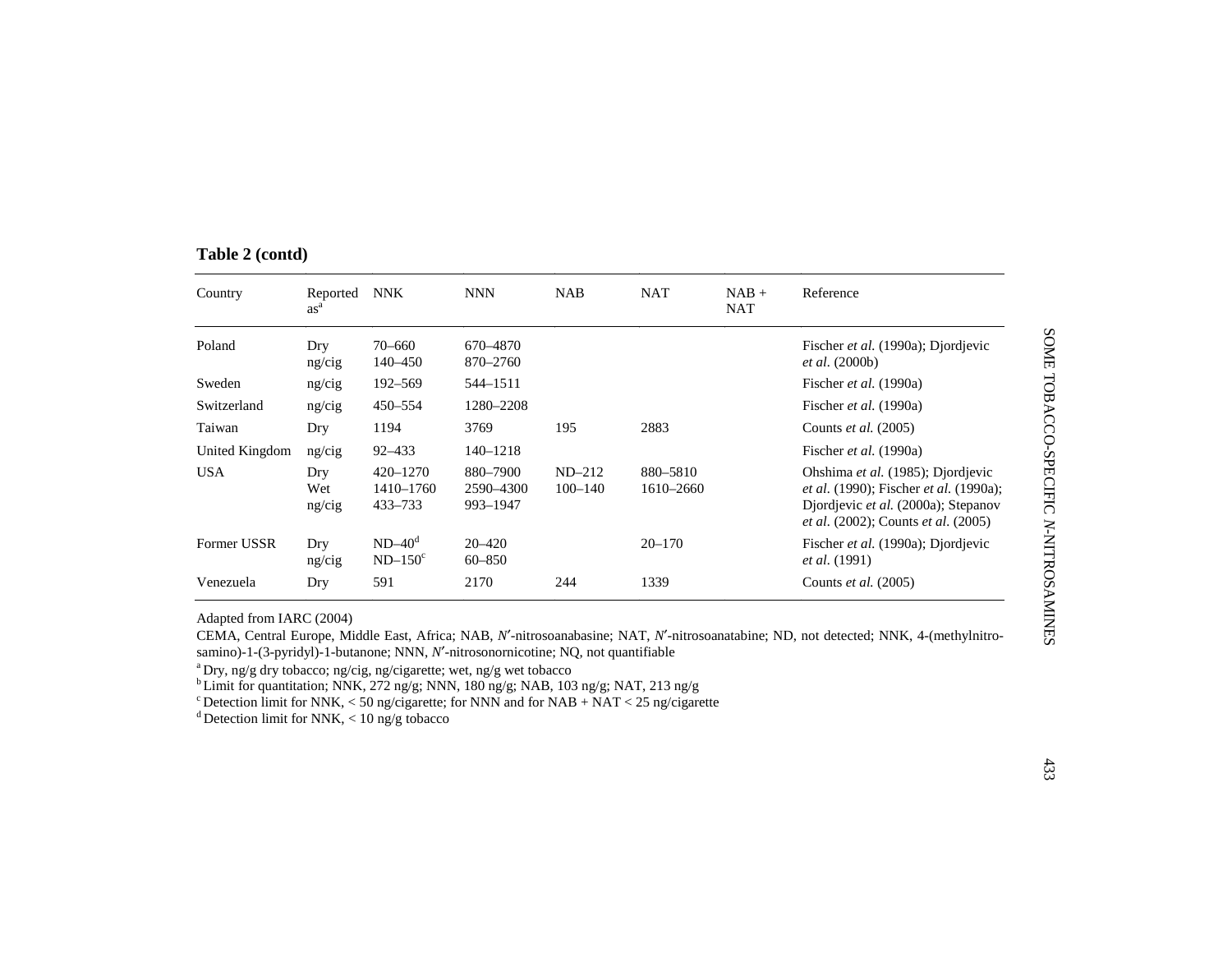| Country<br>(total no. of cigarette as <sup>b</sup><br>brands in the study) | Reported | Tobacco filler                                                                   | F/NF                                                      | <b>NNK</b>                                     | <b>NNN</b>                                       | <b>NAB</b>                                       | <b>NAT</b>                                       | $NAB +$<br><b>NAT</b>                          | Reference                             |
|----------------------------------------------------------------------------|----------|----------------------------------------------------------------------------------|-----------------------------------------------------------|------------------------------------------------|--------------------------------------------------|--------------------------------------------------|--------------------------------------------------|------------------------------------------------|---------------------------------------|
| Canada<br>(25)                                                             | ng/cig   | Ultra-low yield (V)<br>Low yield $(V)$<br>Moderate yield (V)<br>High yield $(V)$ | F<br>F<br>$\mathbf{F}$<br>F                               | 447-785<br>510-884<br>569-705<br>495-663       | 288-982<br>292-527<br>337-407<br>259-381         |                                                  |                                                  | 666-1017<br>586-978<br>666-779<br>564-758      | Fischer et al.<br>(1990b)             |
| Germany<br>(20)                                                            | ng/cig   | Blend<br>Blend<br>Dark                                                           | F<br>NF<br><b>NF</b>                                      | $100 - 410$<br>270-500<br>800-960              | $400 - 1390$<br>660-2670<br>4500-5340            |                                                  |                                                  | 220-1340<br>$460 - 1110$<br>1650-2330          | Tricker et al.<br>(1991)              |
| (55)                                                                       |          | Oriental<br>Virginia<br>American blend<br>Dark                                   | $F + NF$<br>$F + NF$<br>F<br><b>NF</b>                    | $ND-177$<br>170–580<br>$160 - 696$<br>370-1120 | 45-432<br>133-330<br>500-2534<br>3660-5316       |                                                  |                                                  | $ND-575$<br>$253 - 630$<br>440-2490<br>266-315 | Fischer et al.<br>(1989a,b)           |
| Japan<br>(6)                                                               | Dry      | Low yield<br>Medium yield                                                        | F<br>$\mathbf{F}$                                         | $190 - 330$<br>200-320                         | 810-1110<br>360-1040                             | $30 - 60$<br>$30 - 70$                           | $410 - 660$<br>$300 - 620$                       |                                                | Diordievic<br><i>et al.</i> (2000a)   |
| <b>USA</b><br>(13)                                                         | Dry      | Ultra-low yield (AB)<br>Low yield (AB)<br>Moderate yield (AB)<br>High yield (AB) | $\mathbf{F}$<br>$\mathbf{F}$<br>$\mathbf{F}$<br><b>NF</b> | 500-580<br>490-800<br>$420 - 890$<br>770-920   | 1750-1980<br>1900-3050<br>1780-2890<br>1290-2160 | ND<br>$90 - 120$<br>$70 - 110$<br>$40 - 110$     | 970-1080<br>1030-1670<br>1030-1680<br>920-1170   |                                                | Djordjevic<br>et al. (1990,<br>2000a) |
| (11)                                                                       | Wet      | Quest $1,2,3^c$<br>Ultra-low yield (AB)<br>Low yield (AB)<br>Moderate yield (AB) | $\mathbf{F}$<br>$\mathbf{F}$<br>F<br>$\mathbf{F}$         | 54-190<br>750-770<br>550-680<br>580-960        | 820-930<br>2800-2900<br>2700-2800<br>1100-2900   | $3 - 13$<br>$55 - 58$<br>$51 - 61$<br>$25 - 100$ | $43 - 310$<br>1100-1200<br>1100-1300<br>560-2300 |                                                | Stepanov et al.<br>(2006a)            |

| Table 3. International comparison of the concentration ranges of preformed tobacco-specific N-nitrosamines in tobacco |  |
|-----------------------------------------------------------------------------------------------------------------------|--|
| from commercial cigarettes with a wide range of ISO/FTC nicotine and 'tar' mainstream smoke vields <sup>a</sup>       |  |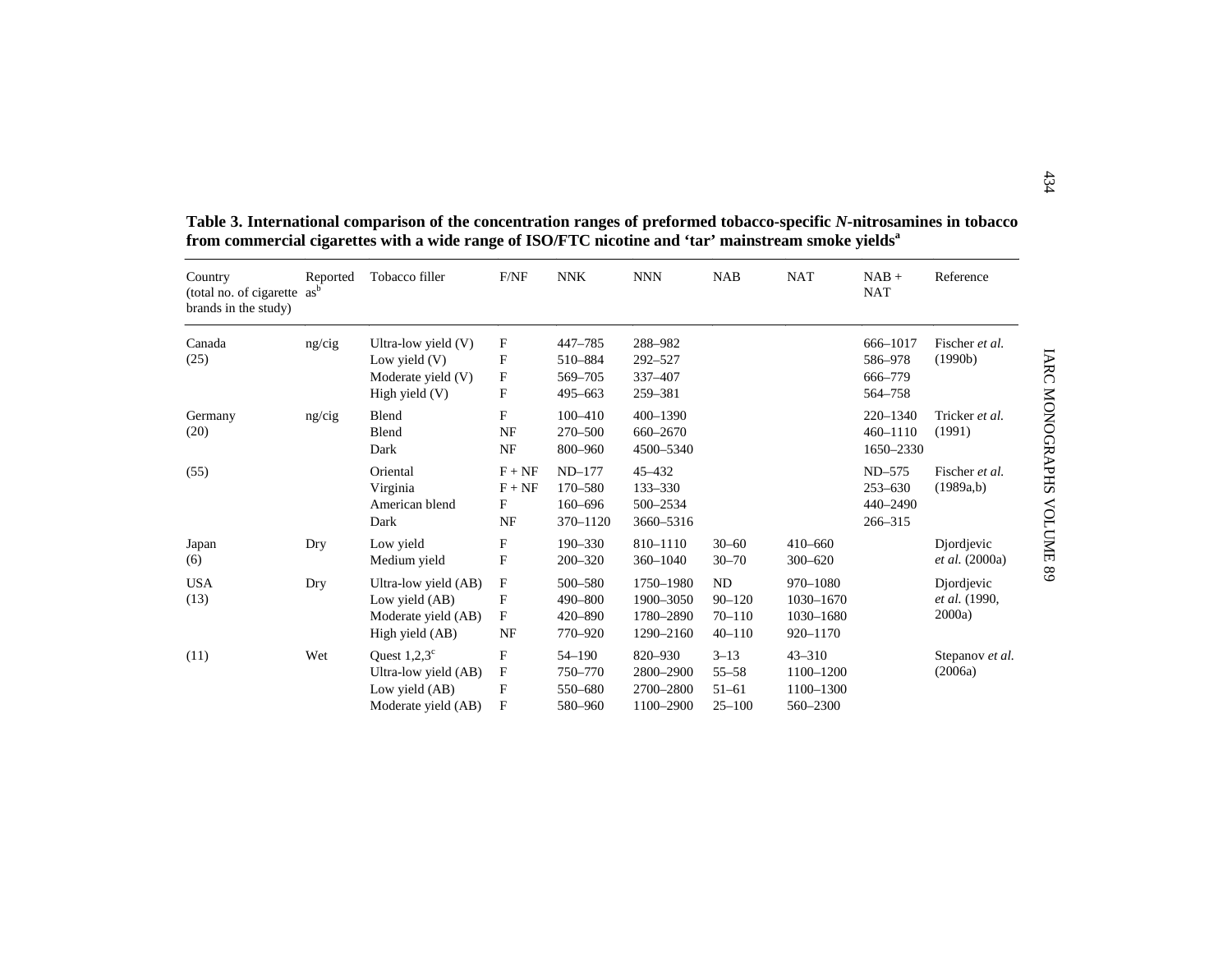# **Table 3 (contd)**

| Country<br>(total no. of cigarette $asb$<br>brands in the study) | Reported | Tobacco filler                                                | F/NF            | <b>NNK</b>                               | <b>NNN</b>                       | <b>NAB</b>                              | <b>NAT</b>                       | $NAB +$<br><b>NAT</b> | Reference               |
|------------------------------------------------------------------|----------|---------------------------------------------------------------|-----------------|------------------------------------------|----------------------------------|-----------------------------------------|----------------------------------|-----------------------|-------------------------|
| Philip Morris<br>commercial brands<br>(39)                       | Dry      | Ultra-low yield (AB)<br>Low yield (AB)<br>Moderate yield (AB) | - F<br>F<br>- F | $NOd-1171$<br>$NOd$ -1270<br>$NOd$ -1194 | 420-3892<br>332-3438<br>868-3769 | $NQ^d - 262$<br>$NOd-322$<br>$NOd$ -379 | 715–3139<br>423-2676<br>778-2945 |                       | Counts et al.<br>(2005) |

AB, American blend cigarettes; F, filter-tipped cigarettes; NAB, *N*′-nitrosoanabasine; NAT, *N*′-nitrosoanatabine; ND, not detected; NF, non-filtered cigarettes; NNK, 4-(methylnitrosamino)-1-(3-pyridyl)-1-butanone; NNN, *N*′-nitrosonornicotine; NQ, not quantifiable; V, Virginia-type cigarettes

<sup>a</sup> Cigarettes were designated into classes based either on ISO/FTC nicotine smoke yields (Djordjevic *et al.*, 2000a) or ISO/FTC 'tar' smoke yields (IARC, 1986).

 $<sup>b</sup>$  Dry, ng/g dry tobacco; ng/cig, ng/cigarette; wet, ng/g wet tobacco</sup>

c Nicotine-reduced cigarettes

<sup>d</sup> Limit for quantitation: NNK, 272 ng/g; NAB, 103 ng/g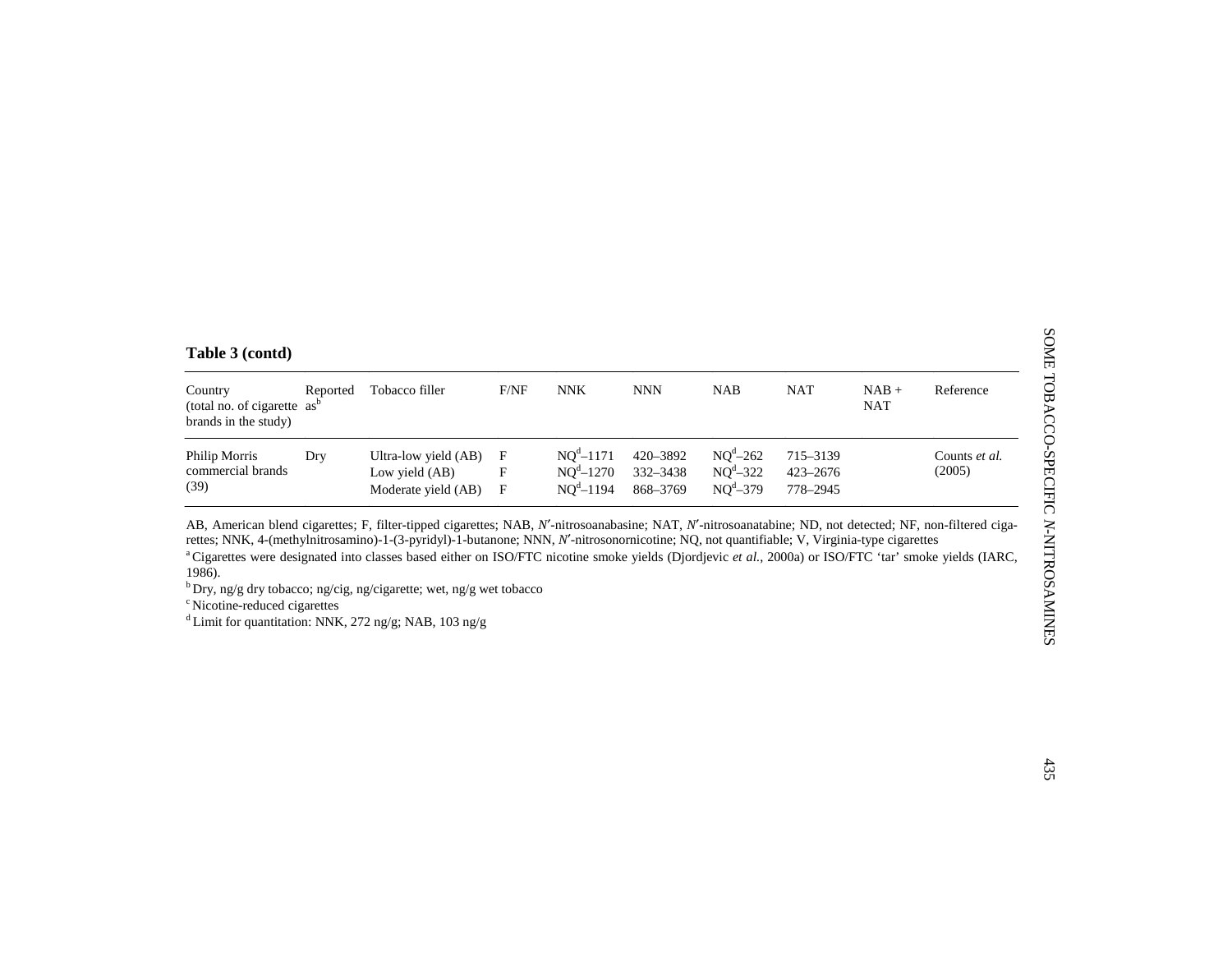American blend cigarettes (NNK, 160–696 ng/cigarette; NNN, 500–2534 ng/cigarette). The highest TSNA levels were reported in the dark tobacco cigarettes (NNK, 370–1120 ng/cigarette; NNN, 3660–5316 ng/cigarette) (Fischer *et al*., 1989a,b; Tricker *et al*., 1991).

Tobacco from ultra-low-, low-, medium- and high-yield cigarettes sold internationally, as ranked based on data obtained by the ISO/FTC (International Standardization Organization/Federal Trade Commission) machine-smoking method (IARC, 2004), contain similar amounts of preformed NNK and NNN regardless of the type of product (Table 3; Djordjevic *et al.*, 1990; Fischer *et al.*, 1990b; Djordjevic *et al.*, 2000a; Counts *et al*., 2005; Stepanov *et al*., 2006a). For example, levels of NNK and NNN in the tobacco of Canadian ultra-lowyield cigarettes ranged from 447 to 785 ng/cigarette and from 288 to 982 ng/cigarette, respectively, whereas high-yield cigarettes contained 495–663 ng/cigarette NNK and 259– 381 ng/cigarette NNN (Fischer *et al*., 1990b). Similar observation was reported for American blend cigarettes sampled in the USA (Djordjevic *et al*., 1990, 2000a; Stepanov *et al*., 2006a) or internationally (Counts *et al*., 2005). Tobacco from Canadian brands with a wide range of nicotine and tar yields as measured by the ISO/FTC method contained lower amounts of preformed NNN (up to 982 ng/cigarette; Fischer *et al*., 1990b) than US brands sold domestically or internationally (up to 3050 and 3892 ng/g dry tobacco, respectively; Djordjevic *et al*., 1990, 2000a; Counts *et al*., 2005). In contrast, NNK content in cigarette tobacco was of the same order of magnitude in the two countries (up to 884 ng/cigarette in Canadian cigarettes and up to 920 ng/cigarette in cigarettes sold in the USA). However, Philip Morris American blend cigarettes marketed worldwide contained the highest quantities of both NNK and NNN (up to 1270 and 3892 ng/g dry tobacco, respectively). Japanese and German cigarettes contained the lowest concentrations of preformed NNK (up to 330 ng/g dry tobacco).

Typically, levels of NNK in a given cigarette blend are lower than those of NNN except in cigarettes manufactured in Canada, the United Kingdom and Australia that use Bright Virginia flue-cured tobacco as a filler; in the latter brands, NNK is the dominant TSNA (Fischer *et al*., 1989a,b, 1990b).

Cigarettes manufactured and marketed globally contain a wide range of TSNA. The dose of TSNA delivered in mainstream smoke is largely determined by their levels in the tobacco blend (Fischer *et al*., 1990c; d'Andres *et al*., 2003). In addition, exposure to TSNA depends on the relationship between the product and how it is used, that is, on smoking patterns and intensity (Djordjevic *et al*., 2000c; Hecht *et al.*, 2005; Melikian *at al*., 2007a,b).

#### 1.3.4 *Mainstream cigarette smoke*

Monitoring of tobacco smoke has historically been limited to the measurement of carbon monoxide emissions from cigarettes using the ISO/FTC machine-smoking protocol, which does not reflect the characteristics of human smoking. During the past two decades, many studies have reported the occurence of TSNA in mainstream smoke. Table 4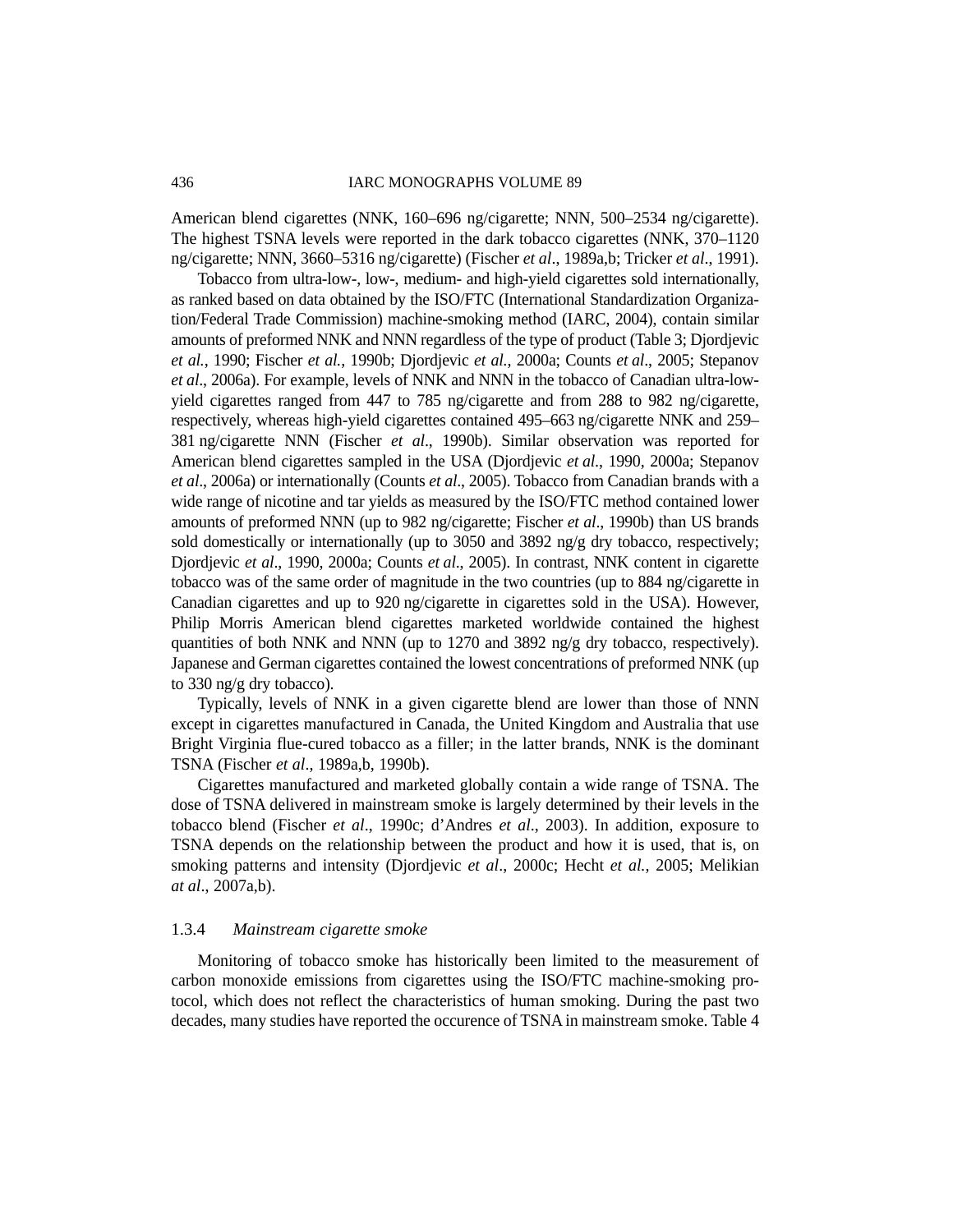| Country           | <b>NNK</b>                     | <b>NNN</b>                    | <b>NAB</b>    | <b>NAT</b>     | $NAB +$<br><b>NAT</b> | Reference                                                                                 |
|-------------------|--------------------------------|-------------------------------|---------------|----------------|-----------------------|-------------------------------------------------------------------------------------------|
| Argentina         | 79.5                           | 99.6                          | 14.5          | 106.9          |                       | Counts et al. (2005)                                                                      |
| Australia         | $12.4 - 106.1$<br>$25.7^{a,b}$ | $5.0 - 151.8$<br>$22.4^{a,b}$ | $2.0 - 22.3$  | $8.0 - 134.7$  |                       | Counts et al. (2005)<br>King <i>et al.</i> (2007)                                         |
| Austria           | $12 - 100$                     | $42 - 172$                    |               |                |                       | Fischer et al. (1990a)                                                                    |
| Belgium           | $29 - 150$                     | $38 - 203$                    |               |                |                       | Fischer et al. (1990a)                                                                    |
| Canada            | $6 - 97$<br>$50.9^{a,c}$       | $4 - 37$<br>$25.6^{a,c}$      |               |                | $9 - 82$              | Fischer et al. (1990b)<br>King et al. (2007)                                              |
| <b>CEMA</b>       | $18.0 - 75.0$                  | $42.5 - 147.5$                | $6.0 - 18.5$  | $38.6 - 129.2$ |                       | Counts et al. (2005)                                                                      |
| European<br>Union | $12.7 - 78.4$                  | $14.8 - 126.0$                | $2.0 - 17.9$  | $18.0 - 106.8$ |                       | Counts et al. (2005)                                                                      |
| Germany           | ND <sup>d</sup> –470           | $5 - 855$                     | $6.6 - 9.0$   | $39.9 - 52.6$  | $6.6 - 520$           | Fischer et al. (1989b, 1990a); Tricker et al.<br>$(1991)$ ; Counts <i>et al.</i> $(2005)$ |
| France            | 18.3-498                       | $11 - 1000$                   | $15.4 - 18.7$ | $127 - 182$    |                       | Djordjevic et al. (1989a); Fischer et al. (1990a)                                         |
| India             | $TR-73$                        | $6 - 401$                     |               | $3.8 - 99.4$   | $18 - 146$            | Nair et al. (1989); Kumar et al. (1991)                                                   |
| Italy             | $8 - 1749$                     | $21 - 1353$                   |               |                |                       | Fischer et al. (1990a)                                                                    |
| Japan             | $18.6 - 87.1$                  | $36 - 146$                    | $6.8 - 21$    | $40.3 - 138$   |                       | Diordievic et al. (1996); Counts et al. (2005)                                            |
| Malaysia          | $45.0 - 87.3$                  | $63.4 - 195.3$                | $7.8 - 28.5$  | $55.7 - 153.3$ |                       | Counts et al. (2005)                                                                      |
| Netherlands       | $5 - 102$                      | $9 - 163$                     |               |                |                       | Fischer et al. (1990a)                                                                    |
| Norway            | 103.9                          | 189.4                         | 18.6          | 160.4          |                       | Counts et al. (2005)                                                                      |
| Poland            | $36 - 990$                     | 68-2830                       |               |                |                       | Fischer et al. (1990a); Gray et al. (1998);<br>Djordjevic et al. (2000b)                  |

**Table 4. International comparison of the concentration ranges (ng/cigarette) of tobacco-specific** *N***-nitrosamines in the mainstream smoke of commercial cigarettes (ISO/FTC machine-smoking method)**

SOME TOBACCO-SPECIFIC

SOME TOBACCO-SPECIFIC N-NITROSAMINES

*N*-NITROSAMINES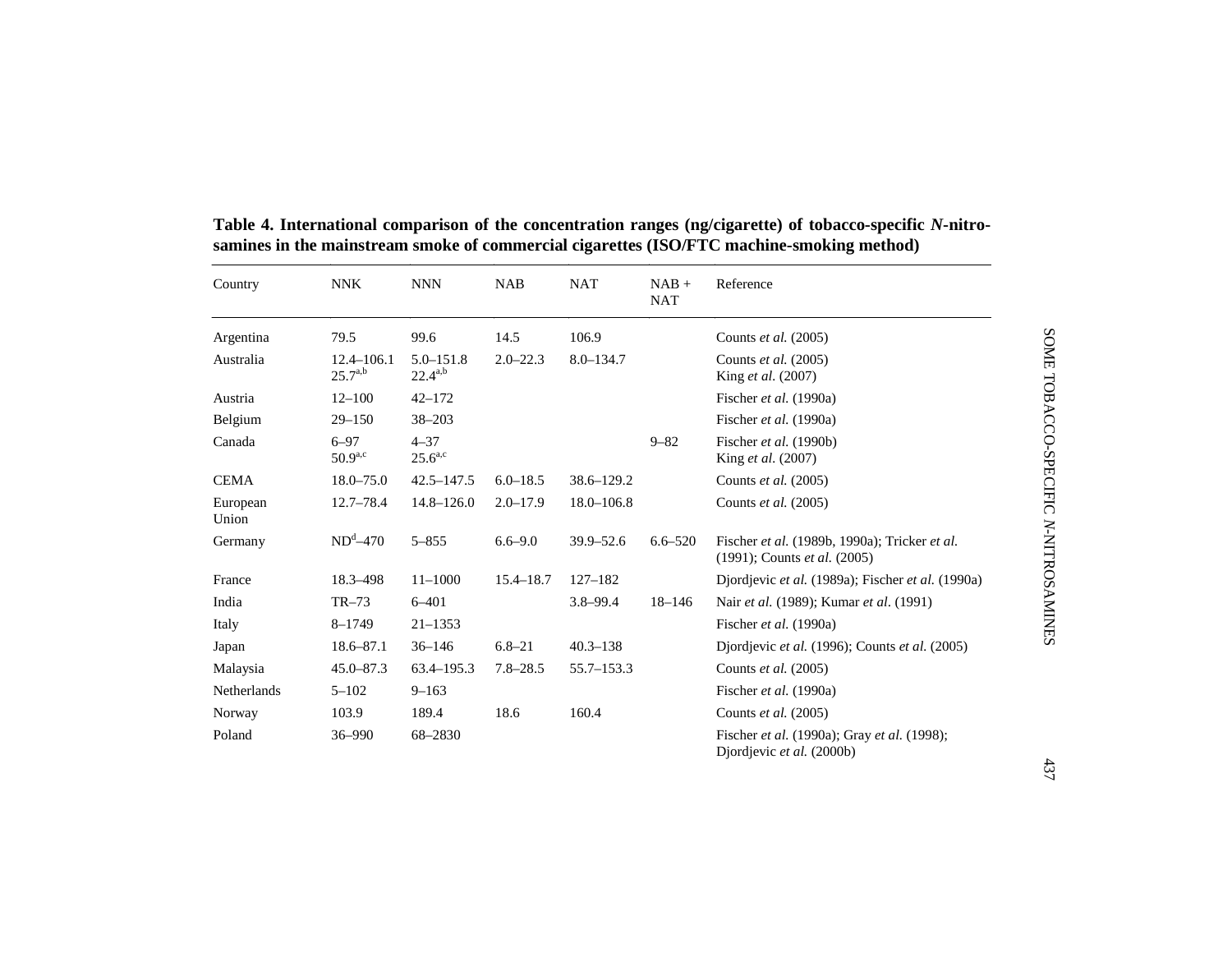| Table 4 (contd) |
|-----------------|
|                 |

| Table 4 (contd) |             |               |              |             |                       |                                                                                                                                  |  |  |  |
|-----------------|-------------|---------------|--------------|-------------|-----------------------|----------------------------------------------------------------------------------------------------------------------------------|--|--|--|
| Country         | <b>NNK</b>  | <b>NNN</b>    | <b>NAB</b>   | <b>NAT</b>  | $NAB +$<br><b>NAT</b> | Reference                                                                                                                        |  |  |  |
| Sweden          | $27 - 84$   | $44 - 141$    |              |             |                       | Fischer et al. (1990a)                                                                                                           |  |  |  |
| Switzerland     | $69 - 124$  | $121 - 226$   |              |             |                       | Fischer et al. (1990a)                                                                                                           |  |  |  |
| Taiwan (China)  | 96.2        | 161.2         | 24.7         | 142.8       |                       | Counts et al. $(2005)$                                                                                                           |  |  |  |
| Thailand        | $16 - 369$  | 28-730        |              |             | 43.5–483              | Brunnemann et al. (1996)                                                                                                         |  |  |  |
| United Kingdom  | $5.2 - 500$ | $6.5 - 257.6$ | $1.1 - 44.2$ | $7.8 - 148$ |                       | Fischer <i>et al.</i> (1990a); Gregg <i>et al.</i> (2005)                                                                        |  |  |  |
| <b>USA</b>      | $3 - 425$   | $6 - 1007$    | $ND-34.7$    | $6 - 250$   | $102 - 744$           | Adams et al. (1987a); Fischer et al. (1990a);<br>Djordjevic et al. (1990); Brunnemann et al.<br>(1994); Djordjevic et al. (1996) |  |  |  |
| Former USSR     | $4 - 55$    | $23 - 389$    |              | $71 - 196$  |                       | Fischer et al. (1990a); Djordjevic et al. (1991)                                                                                 |  |  |  |
| Venezuela       | 64.2        | 100.1         | 13.3         | 78.6        |                       | Counts et al. $(2005)$                                                                                                           |  |  |  |

nitrosamino)-1-(3-pyridyl)-1-butanone; NNN, *N*′-nitrosonornicotine; TR, trace amounts

<sup>a</sup> Reported as ng/mg tobacco

<sup>b</sup> Mean of 15 brands

<sup>c</sup> Mean of 21 brands

<sup>d</sup> Limit of detection for NNK, 40 ng/cigarette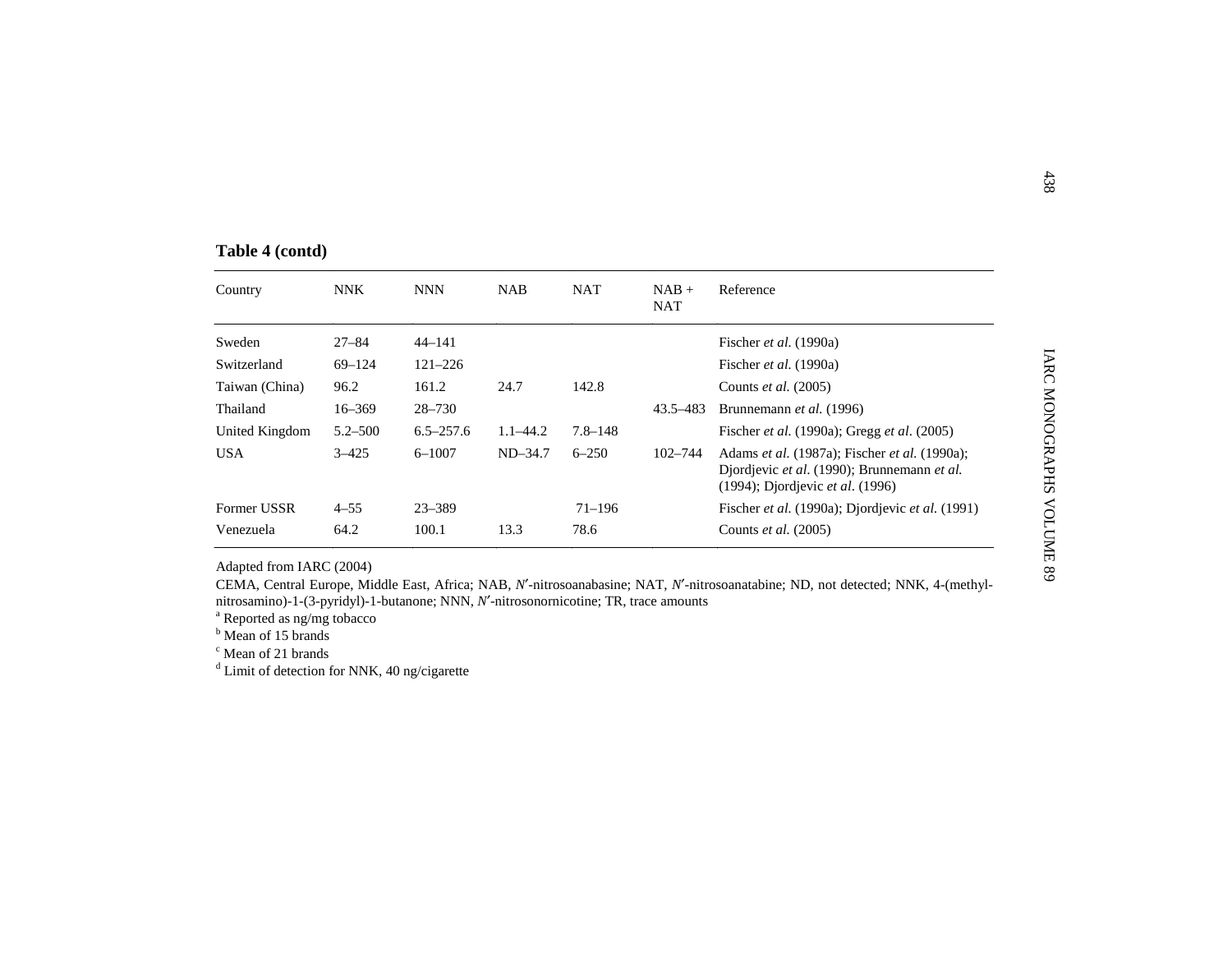presents an international comparison of TSNA concentration ranges in mainstream smoke of commercial cigarettes using the ISO/FTC machine-smoking method.

Similarly to cigarette tobacco filler, the levels of individual TSNA in mainstream smoke vary dramatically among products regardless of the country of origin. The emissions of NNK ranged from undetected to 1749 ng/cigarette (Italy; Fischer *et al*., 1990a). The concentrations of NNN ranged from 4 ng/cigarette (Canada) to 2830 ng/cigarette (Poland; Gray *et al*., 1998). The highest emissions of NNN were reported in the mainstream smoke of cigarettes sold in Germany (855 ng/cigarette), France (1000 ng/cigarette), the USA (1007 ng/cigarette), Italy (1353 ng/cigarette) and Poland (2830 ng/cigarette). The concentrations of NAB ranged from undetected to 44.2 ng/cigarette and those of NAT from 6 to 250 ng/cigarette.

The lowest emissions of TSNA were measured in the mainstream smoke from blended cigarettes sold in Australia, Austria, Canada, Japan, the Netherlands and Sweden, with upper values of 66–106 ng NNK. Surprisingly, levels of NNK and NNN in the mainstream smoke of two cigarette brands from India were very low despite the extremely high levels of preformed nitrosamines in tobacco (Nair *et al*., 1989).

A comparative assessment of the composition of mainstream smoke from three popular brands of filter-tipped cigarette from the USA that were purchased on the open market in 29 countries worldwide showed from three- to ninefold differences in the yields of NNK and NNN within each brand. Yields of NNK and NNN were highly correlated (*r* = 0.88; Gray *et al*., 2000).

The parameters that affect smoke yields and compositions have recently been reviewed (Hoffman *et al*., 2001; Borgerding & Klus, 2005). Measurements of smoke yields using the ISO/FTC machine-smoking method do not provide information that is representative of the exposure of a smoker. Machine-smoking protocols other than the ISO/ FTC protocol have been examined, particularly those that have more intense puffing parameters which block some or all of the ventilation holes in cigarette filters. Examples include those developed by the Massachusetts Department of Public Health (MDPH) and by Health Canada (IARC, 2004). Table 5 depicts the differences in TSNA emissions in the mainstream smoke generated by machine smoking using the ISO/FTC, MDPH and Health Canada protocols. Thirty-nine Phillip Morris cigarettes marketed globally (Counts *et al*., 2005) were grouped into three categories (moderate-yield, low-yield and very low-yield) based on the ISO/FTC emissions of tar, nicotine and carbon monoxide (IARC, 1986, 2004). The range of levels of NNK, NNN, NAB, NAT and total TSNA in the emissions of each product category was wide regardless of the machine-smoking protocol. The levels of emissions within each protocol increased from very low-yield cigarettes to moderate-yield cigarettes. Since the tobaccos in each product category contain similar amounts of preformed TSNA per gram of tobacco (Table 3), the differences in emission levels are due solely to the characteristics of the cigarette design such as the amount of tobacco, length and circumference of a cigarette, perforation of the cigarette and filter paper, and the type of material used for filtration (Hoffmann & Hoffmann, 2001; Hoffmann *et al*., 2001; IARC, 2004; Borgerding & Klus, 2005; Counts *et al.*, 2005). It was calculated that, compared with the ISO/FTC conditions,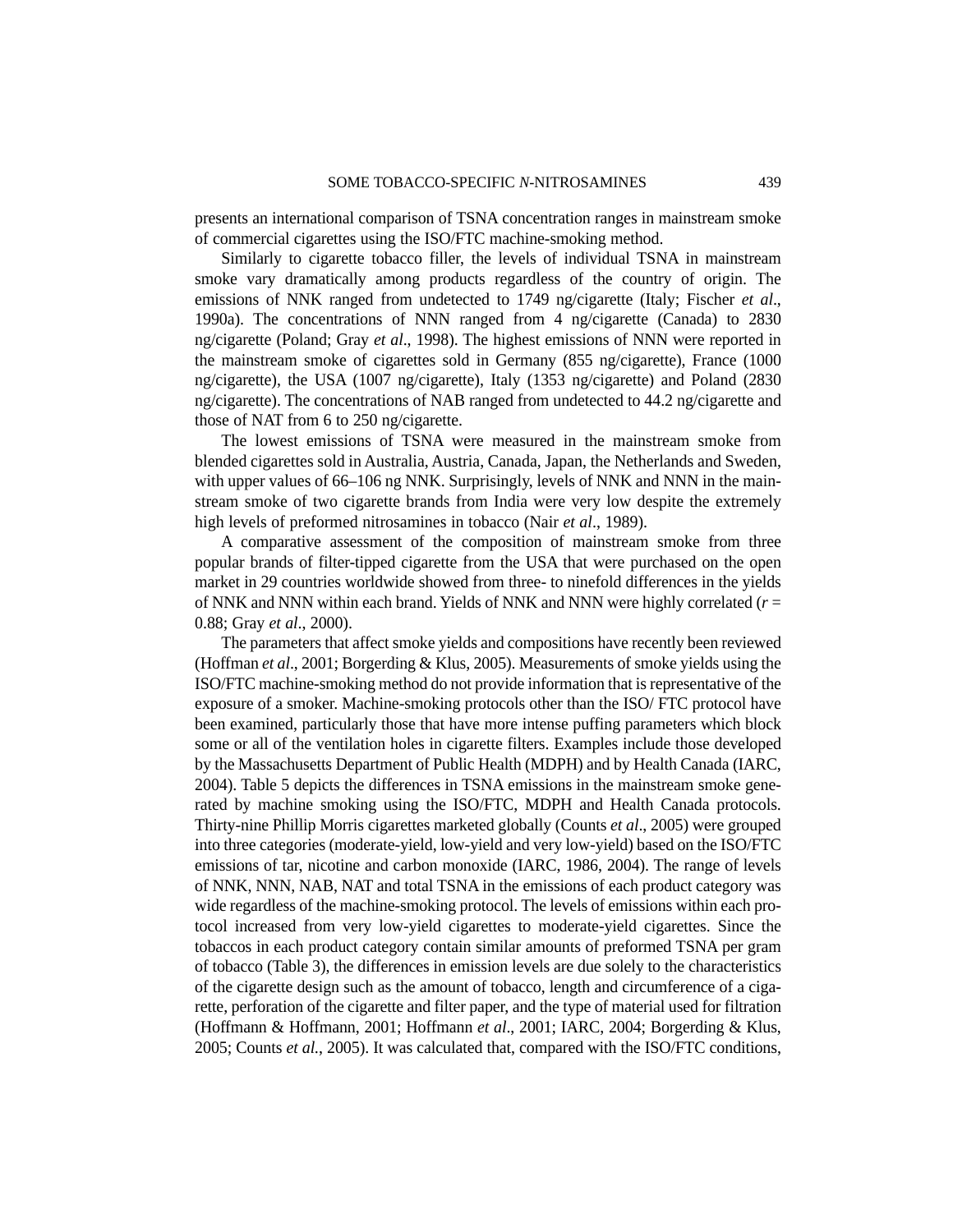the MDPH method produces up to 2.2-fold higher yields of total TSNA for moderate-yield cigarettes, 2.7-fold higher yields for low-yield brands and threefold higher yields for ultralow-yield brands. The ratios for the emissions using the Health Canada protocol follow the same trend but are somewhat higher (up to 2.4-, 3.4- and 5.2-fold, respectively) because of complete blockage of filter ventilation holes. Overall, MDPH and Health Canada protocols generally produce higher yields per cigarette and reduce the differences between brands in the yields.

**Table 5. Comparison of the concentration ranges<sup>a</sup> of tobacco-specific**  *N***-nitrosamines (TSNA) in the mainstream smoke of 39 Philip Morris commercial brands marketed globally** 

| Measurement conditions <sup>b</sup> | Cigarette type <sup>c</sup> |                 |                |  |  |  |  |
|-------------------------------------|-----------------------------|-----------------|----------------|--|--|--|--|
|                                     | Moderate-yield              | Low-yield       | Very low-yield |  |  |  |  |
| <b>ISO-condition</b>                |                             |                 |                |  |  |  |  |
| $NNK$ (ng/cig)                      | $27.7 - 107.8$              | $12.7 - 75$     | 18–53.9        |  |  |  |  |
| $NNN$ (ng/cig)                      | $48.1 - 195.3$              | $14.8 - 147.5$  | $5 - 103.5$    |  |  |  |  |
| $NAB$ (ng/cig)                      | $6 - 28.5$                  | $2 - 18.5$      | $2 - 16.3$     |  |  |  |  |
| $NAT$ (ng/cig)                      | $44.1 - 160.4$              | 18-129.2        | $8 - 91.2$     |  |  |  |  |
| Total TSNA (ng/cig)                 | 127.1-472.3                 | $47.5 - 370.2$  | 27.4-264.9     |  |  |  |  |
| <b>MDPH-condition</b>               |                             |                 |                |  |  |  |  |
| $NNK$ (ng/cig)                      | $60.6 - 208.6$              | $36.2 - 150.4$  | $25.8 - 130.8$ |  |  |  |  |
| $NNN$ (ng/cig)                      | 100.4-374.2                 | $26.5 - 262.4$  | $16.3 - 219.7$ |  |  |  |  |
| $NAB$ (ng/cig)                      | $10.5 - 46.9$               | $4 - 27.7$      | $5.8 - 33$     |  |  |  |  |
| NAT $(ng/cig)$                      | 91.8-295.3                  | $37.5 - 204.7$  | $31.9 - 196.3$ |  |  |  |  |
| Total TSNA (ng/cig)                 | 273.5-892.1                 | $104.2 - 643.4$ | 88.6-571.1     |  |  |  |  |
| <b>Health Canada-condition</b>      |                             |                 |                |  |  |  |  |
| $NNK$ (ng/cig)                      | $73 - 263$                  | $44.7 - 171.1$  | $39.1 - 157.5$ |  |  |  |  |
| $NNN$ (ng/cig)                      | 114.5-410.6                 | $30.6 - 359.1$  | $20.6 - 277.8$ |  |  |  |  |
| $NAB$ (ng/cig)                      | $13.8 - 50.1$               | $5.3 - 42.8$    | $4.3 - 33.1$   |  |  |  |  |
| NAT $(ng/cig)$                      | $105.3 - 345.1$             | $43.5 - 283.9$  | $49.3 - 240.3$ |  |  |  |  |
| Total TSNA (ng/cig)                 | 312.4-1049.8                | 124.1-852.8     | 113.3-708.7    |  |  |  |  |
| <b>Total TSNA ratios</b>            |                             |                 |                |  |  |  |  |
| <b>MDPH/ISO</b>                     | $1.7 - 2.2$                 | $1.7 - 2.7$     | $2.1 - 3.0$    |  |  |  |  |
| Health Canada/ISO                   | $1.9 - 2.5$                 | $1.9 - 3.4$     | $2.7 - 5.2$    |  |  |  |  |

From Counts *et al.* (2005)

NAB, *N*′-nitrosoanabasine; NAT, *N*′-nitrosoanatabine; NNK, 4-(methylnitrosamino)-1-(3 pyridyl)-1-butanone; NNN,  $N$ -nitrosonornicotine a The measurements are the averages of seven replicates within each machine-smoking

method.

<sup>b</sup> Health Canada machine-smoking method; ISO, International Standardization Organization machine-smoking method; MDPH, Massachusetts Department of Public Health machine-smoking method

c Cigarettes were designated into classes based on ISO/FTC 'tar' smoke yields (IARC, 1986).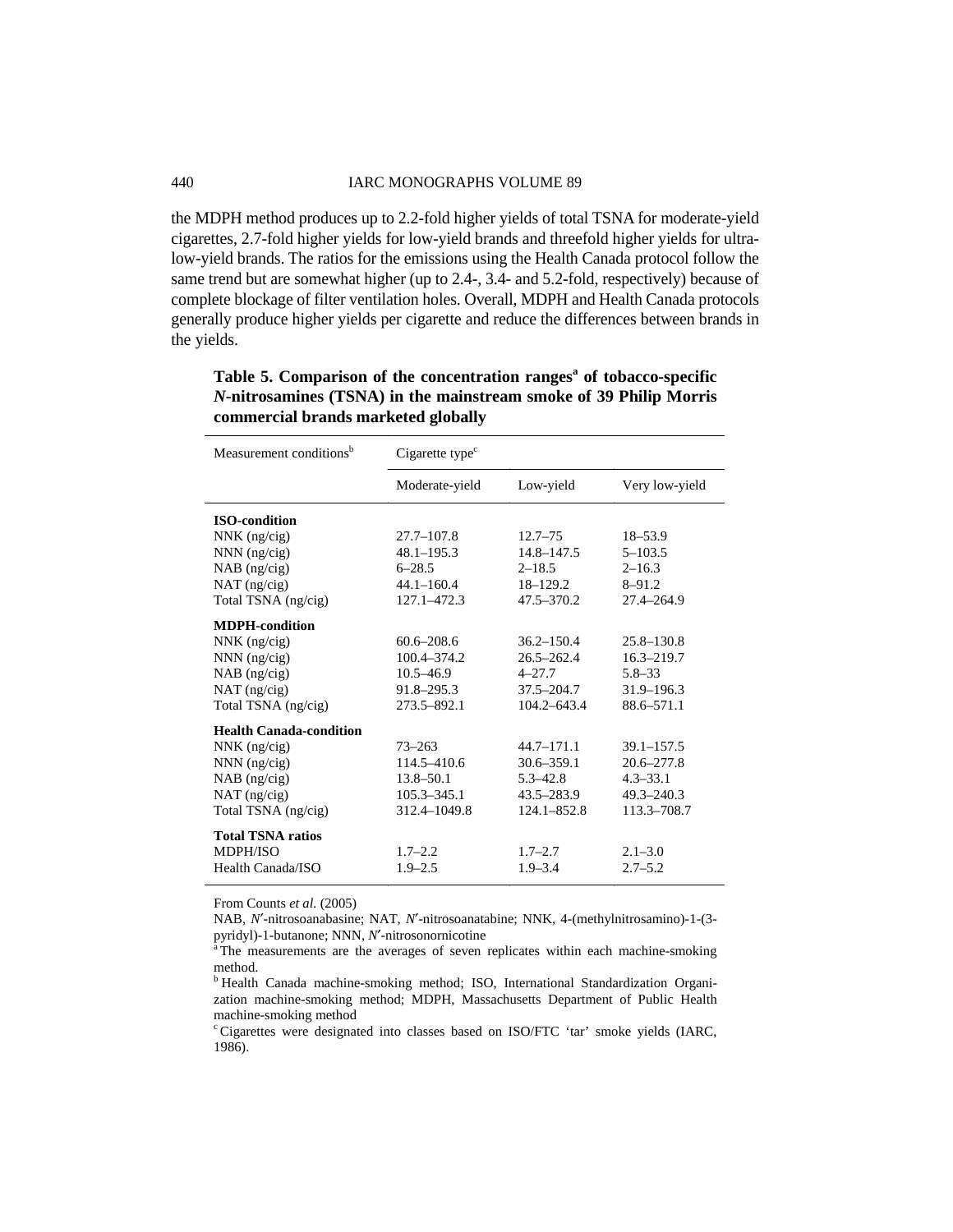Table 6 presents an overview of the range of TSNA concentrations in mainstream and sidestream smoke of 26 major US cigarette brands as determined using the MDPH machinesmoking protocol. The concentrations of each individual TSNA vary substantially between cigarette brands marketed in the USA; these values are comparable to those reported for Philip Morris American blended cigarettes marketed globally (Table 5; Counts *et al*., 2005).

|     | Concentration (ng/cigarette) |                |                             |  |  |  |  |  |  |
|-----|------------------------------|----------------|-----------------------------|--|--|--|--|--|--|
|     | Mainstream                   | Sidestream     | Sidestream/mainstream ratio |  |  |  |  |  |  |
| NNK | 53.5–220.7                   | $50.7 - 96.7$  | 0.40                        |  |  |  |  |  |  |
| NNN | 99.9–317.3                   | $69.8 - 115.2$ | 0.43                        |  |  |  |  |  |  |
| NAB | $14.2 - 45.3$                | $11.9 - 17.8$  | 0.55                        |  |  |  |  |  |  |
| NAT | $95.2 - 298.6$               | 38.4–73.4      | 0.26                        |  |  |  |  |  |  |
|     |                              |                |                             |  |  |  |  |  |  |

**Table 6. Range of concentration of tobacco-specific** *N***-nitrosamines in the mainstream and sidestream smoke of 26 US commercial cigarette brands (MDPH machine-smoking method)** 

From Borgerding *et al.* (2000)

MDPH, Massachusetts Department of Public Health; NAB, *N*′-nitrosoanabasine; NAT, *N*′-nitrosoanatabine; NNK, 4-(methylnitrosamino)-1-(3-pyridyl)- 1-butanone; NNN, *N*′-nitrosonornicotine

One study assessed the concentration of NNK in mainstream smoke using the smoking pattern of smokers. Among 133 smokers of low- or medium-yield cigarettes (Djordjevic *et al*., 2000c), smokers of low-yield brands drew somewhat larger puffs (48.6 versus 44.1 mL) and more smoke both per cigarette (615 mL versus 523 mL) and daily (9.5 L versus 8.2 L) compared with smokers of medium-yield cigarettes; however, concentrations of NNK in mainstream smoke were marginally higher among smokers of medium-yield cigarettes compared with smokers of low-yield brands (250.9 versus 186.5 ng/cigarette).

The most recent report examined whether differences in gender and ethnicity exist in relation to exposure to selected mainstream cigarette smoke constituents as a result of variations in smoking behaviour or type of cigarettes smoked among 129 female and 128 male smokers (Melikian *et al*., 2007a). Compared with men, women took smaller puffs (37.6 versus 45.8-mL puff;  $p = 0.0001$ ) of shorter duration (1.33 versus 1.48-s puff;  $p =$ 0.002) but drew more puffs from their cigarettes (13.5 versus 12.0;  $p = 0.001$ ) and smoked less of their cigarette (left 36.3-mm butts or 40.2% of cigarette length versus 34.3-mm butts or 39.2% of cigarette length;  $p = 0.01$ ). The daily dose of smoke was significantly higher in men (9.3 versus 8.0 L;  $p = 0.02$ ). When data were stratified by ethnicity, no difference was found in puffing characteristics between Caucasian American and African– American smokers, except that women and men in the latter group smoked their cigarettes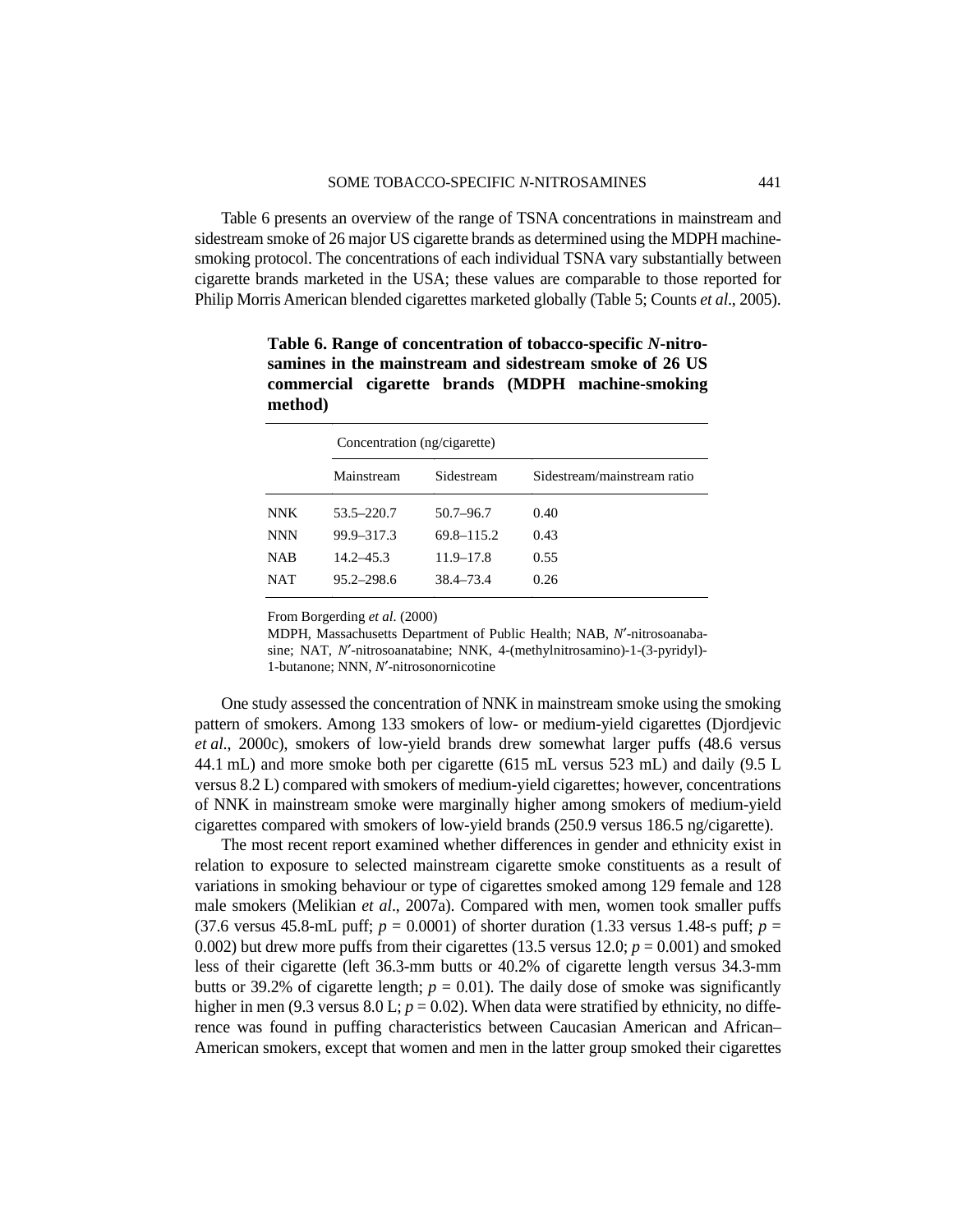to an equal length (butt lengths,  $34.5$  versus  $33.9$  mm;  $p = 0.93$ ). However, because African–Americans smoked fewer cigarettes, the daily smoke volume was significantly higher among Caucasian American smokers (8.61 versus 7.45 L for women; 10.6 versus 7.8 L for men). The emissions of selected compounds per cigarette, as determined by mimicking human smoking behaviours, were greater among the male smokers than among the female smokers and correlated significantly with delivered smoke volume per cigarette. Cigarettes smoked by women yielded 139.5 ng/cigarette NNK compared with 170.3 ng for men ( $p = 0.0007$ ). The gender differences with regard to cigarette smoke delivery were more profound in Caucasian Americans than in African–Americans. On average, the smoking behaviour of African–American men produced the highest emissions and that of Caucasian American women produced the lowest.

# 1.3.5 *Sidestream cigarette smoke*

Adams *et al*. (1987a) determined the levels of TNSA in the mainstream and sidestream smoke of four different types of US commercial cigarette brands (untipped and filter-tipped, with or without filter perforation) with a wide range of ISO/FTC yields. The highest levels of NNK and NNN were measured in the sidestream smoke of untipped cigarettes (1444 and 857 ng/cigarette, respectively). The amounts of NAB and NAT ranged from 125 to 783 ng/cigarette. It was noted that, with the ISO/FTC machine-smoking method, NNK was the predominant TSNA in sidestream smoke, while NNN was predominant in mainstream smoke. The data obtained in the Massachusetts Benchmark Study (Borgerding *et al*., 2000) showed that, under more intense smoking patterns that included partial vent blocking, American blend cigarettes released 50.7–96.7 ng/cigarette NNK, 69.8–115.2 ng/cigarette NNN, 11.9–17.8 ng/cigarette NAB and 38.4–73.4 ng/cigarette NAT (Table 6). With more intense puffing and shorter smouldering time, lower amounts of NNK than NNN were released into the ambient air.

Emissions of TSNA from sidestream smoke are significantly lower when cigarettes are smoked using a more intense machine-smoking protocol compared with the standard ISO/FTC method. The explanation for this is that the physical and chemical processes that occur in a burning cigarette change with changing puffing intensity. Moreover, there is less time between puffs to allow for tobacco combustion in the smoldering phase and release of TSNA in ambient air.

For NNK only, the yields in sidestream smoke measured by the Health Canada method were up to 2.6-fold higher than those measured by the ISO method, but only for the 'extra light' and 'ultra light' brands (Government of British Columbia, 2002).

#### 1.3.6 *Other smoked tobacco products*

# (*a*) *Cigars*

Levels of NNK, NNN and NAT in cigars from the Netherlands were 2850–4250, 6750–53 000 and 4560–20 400 ng/g dry tobacco wt, respectively (Ohshima *et al*., 1985).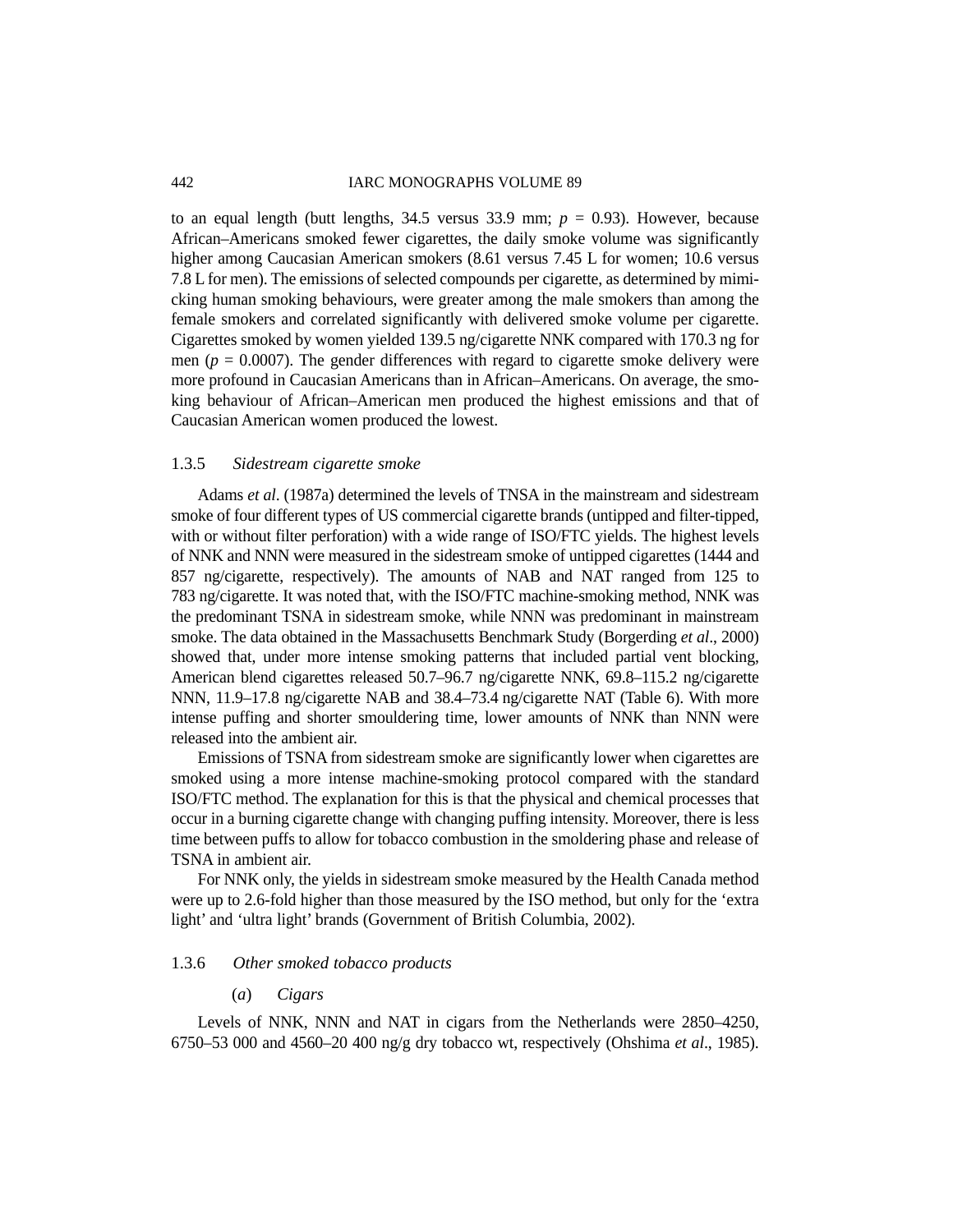One Indian cigar brand contained 8900 ng/g NNK, 25 000 ng/g NNN and 13 700 ng/g NAT fresh tobacco wt (Nair *et al.*, 1989).

Under standard ISO/FTC machine-smoking conditions, the levels of NNK in the mainstream smoke of premium cigars were 17 times higher than those of medium-yield cigarettes; NNN levels were 22.4 times higher (931 versus 41.5 ng/unit) (Rickert & Kaiserman, 1999).

Djordjevic *et al*. (1997) also reported high emissions of TSNA in the mainstream smoke of small, large and premium cigars generated by a standard ICCSS (International Committee for Cigar Smoke Study) machine-smoking method developed for cigars. Concentrations in the mainstream smoke ranged from 290 to 2490 ng/unit NNK, from 595 to 1225 ng/unit NNN and from 310 to 1145 ng/unit NAT. The NNK emissions from premium cigars exceeded the highest levels reported for cigarettes (see Table 4). Djordjevic *et al*. (1997) also explored the levels of TSNA in the mainstream smoke of small cigars using methods that mimic human smoking patterns and compared the data with those obtained by standard machine-smoking methods. Under human smoking conditions, the emissions of NNK, NNN and NAT were 1.7-fold, 2.1-fold and 1.8-fold higher, respectively, than those obtained under standard protocols.

#### (*b*) Bidis

*Bidis* originated in India and have been gaining popularity in the USA during the last decade, particularly among adolescents. The levels of preformed NNK, NNN and NAT in tobacco from *bidis* sold in India ranged from 400 to 1400 ng/g, from 6200 to 12 000 ng/g and from 9000 to 12 500 ng/g, respectively, reported as wet tobacco wt (Nair *et al*., 1989). In the mainstream smoke of these *bidis*, the levels of NNK ranged from not detected to 40 ng/cigarette, those of NNN from 11.6 to 250 ng/cigarette and those of NAT from 9.9 to 175 ng/cigarette. These concentrations were comparable with those measured in the mainstream smoke of Indian cigarettes (Nair *et al*., 1989; Pakhale & Maru, 1998).

Wu *et al*. (2004) analysed the TSNA content of tobacco filler and mainstream smoke from 14 brands of *bidis* purchased in Atlanta, GA (USA). In *bidi* tobacco filler, the levels of NNK ranged from 90 to 850 ng/g and those of NNN ranged from 150 to 1440 ng/g tobacco. These levels are slightly lower than those in typical American blended cigarettes (see Table 2) and substantially lower than those in *bidis* sold in India. In mainstream smoke from these *bidis*, the levels of NNK ranged from 8.56 to 62.3 ng/cigarette and those of NNK ranged from 2.13–25.9 ng/cigarette.

The wide variation in the TSNA levels most probably reflects the hand-rolled nature of *bidis*, which results in products that have a less homogeneous tobacco content and a wider variation in overall cigarette quality. Since *bidis* contain on average 215.3 mg tobacco versus 738 mg in commercial US cigarettes (Malson *et al*., 2001), normalization of mainstream smoke emissions of TSNA per milligram of nicotine would give more realistic information on the ultimate levels of exposure to carcinogens (King *et al*., 2007).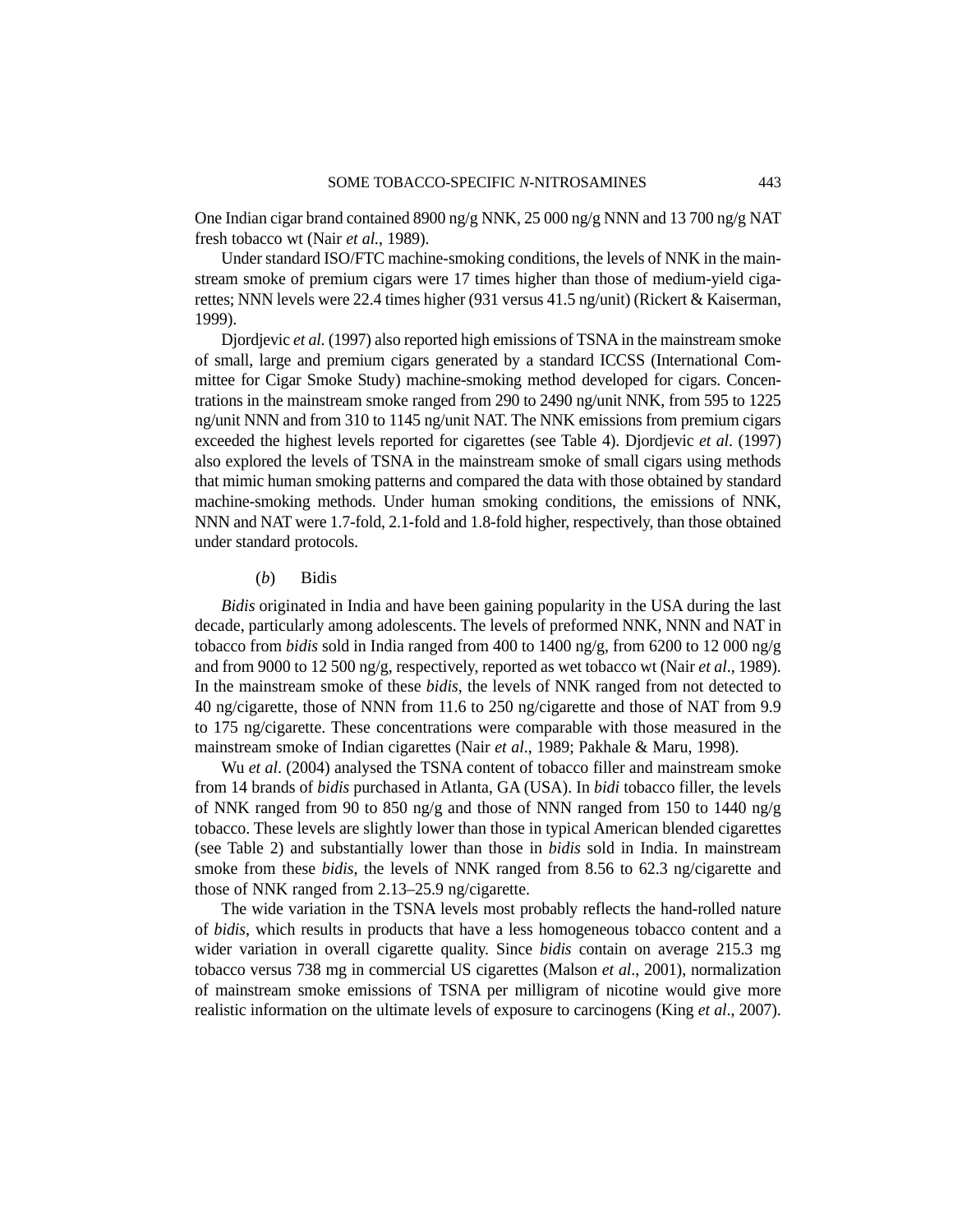#### (*c*) Chutta *tobacco*

The levels of NNK, NNN and NAT in *chutta* tobacco were reported to be extremely high: from 12 600 to 210 300 ng/g, from 21 100 to 295 800 ng/g and from 89 200 to 686 800 ng/g, respectively, reported as fresh tobacco wt. The reverse smoker inhales both the mainstream and sidestream smoke. NNK, NNN and NAT levels in the mainstream smoke of *chutta* ranged from 150 to 2651 ng, from 289 to 1260 ng and from 431 to 1722 ng/*chutta*, respectively (Nair *et al*., 1989). Stich *et al*. (1992) reported comparable levels of NNK, NNN and NAT in the mainstream smoke of *chutta*: 274–2520, 925–3910 and 141–1300 ng/cigarette, respectively.

# (*d* ) *Pipe tobacco*

Ohshima *et al*. (1985) analysed the TSNA content of pipe tobacco from France, the Netherlands and the United Kingdom. The concentrations of NNK ranged from not detected to 1130 ng/g, those of NNN from 3000 ng/g to 6880 ng/g and those of NAT from 1990 to 4850 ng/g dry tobacco wt, respectively. Chamberlain *et al*. (1988) reported levels of 300 ng/g tobacco NNK and 1800 ng/g tobacco NNN in pipe tobacco from the USA. TSNA emissions in the mainstream and sidestream smoke generated by pipe smoking have not been reported to date.

#### 1.3.7 *Secondhand tobacco smoke*

The NNN concentrations measured in a poorly ventilated office where heavy smoking of cigarettes, cigars and pipes took place ranged from not detected to 6 ng/m<sup>3</sup> and those of NNK from not detected to 13.5 ng/m3 (Klus *et al*., 1992). The upper levels reported by Klus *et al*. (1992) and by Adlkofer *et al*. (1990) for 'heavily smoked rooms' (11 cigarettes smoked in 2 h in a 84-m<sup>2</sup> office) were lower than those measured inside bars, restaurants, trains, a car, an office and a smoker's home: NNN concentrations ranged from not detected to 22.8 ng/m<sup>3</sup> and NNK concentrations ranged between 1.4 and 29.3 ng/m<sup>3</sup> (Brunnemann *et al*., 1992).

#### 1.3.8 *Smokeless tobacco products*

The occurrence of TSNA in smokeless tobacco products is discussed extensively in the monograph on Smokeless tobacco. An international comparison of the concentration ranges in a variety of smokeless tobacco products is presented in Table 7. [TSNA concentrations are customarily expressed in micrograms per gram of dry (or wet) tobacco. To enable the comparison of the TSNA levels in cigarette and smokeless tobacco, the values in this table are expressed in nanograms per gram of dry (or wet) tobacco.] There is a very wide range of concentrations of TSNA in smokeless tobacco, which reflects the product category (e.g. chewing tobacco, moist snuff, dry snuff, new low-TSNA products), product characteristics in each category (e.g. short cut or long cut tobacco, flavourings), tobacco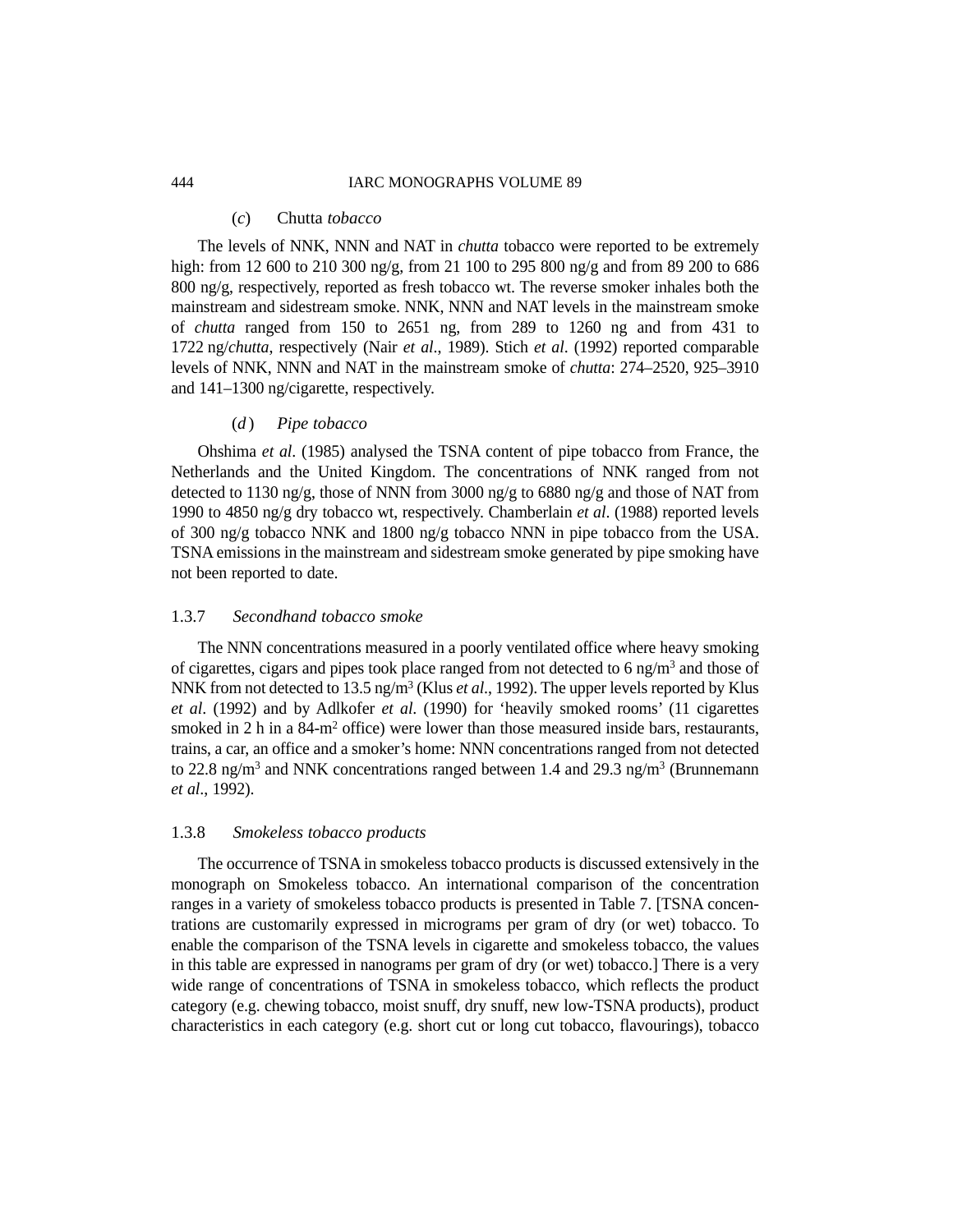| Country | Type of product | Reported<br>as <sup>a</sup> | <b>NNK</b>                  | <b>NNN</b>                       | <b>NAB</b>             | <b>NAT</b>              | References                                              |
|---------|-----------------|-----------------------------|-----------------------------|----------------------------------|------------------------|-------------------------|---------------------------------------------------------|
| Belgium | Chewing tobacco | Dry                         | 130                         | 7380                             | $NR^b$                 | $970^\circ$             | Ohshima et al. (1985)                                   |
| Canada  | Moist snuff     | Dry                         | 3200-5800                   | 50 400-79 100                    | 4000-4800              | 152 000-170 000         | Brunnemann et al. (1985)                                |
|         | Chewing tobacco | Dry                         | 240                         | 2090                             | 100                    | 1580                    |                                                         |
| Denmark | Chewing tobacco | Wet                         | $19 - 1900$                 | 80-1600                          | 30                     | 180-2900                | Österdahl et al. (2004)                                 |
| Germany | Chewing tobacco | Dry                         | $30 - 300$                  | 1420-2300                        | $30 - 50$              | $330 - 3700^b$          | Brunnemann et al. (1985);<br>Tricker et al. (1988)      |
|         | Dry snuff       | Dry<br>Wet                  | 580-6430<br>100             | 2390-18750<br>680                | <b>NR</b><br><b>NR</b> | 1030-7830<br>310        | Tricker & Preussmann (1991);<br>Österdahl et al. (2004) |
| India   | Moist snuff     | Wet                         | 240                         | 560                              | 20                     | 380                     | Stepanov et al. (2005)                                  |
|         | Chewing tobacco | Dry                         | 130-600                     | 470-850                          | $30 - 70$              | $300 - 500^b$           | Brunnemann et al. (1985);<br>Tricker et al. (1988)      |
|         |                 | Wet                         | 2700-6500                   | 15 300-24 400                    | <b>NR</b>              | 10 000 - 44 600         | Nair et al. (1989)                                      |
|         | Zarda           | Dry                         | 220-24 100                  | 400-79 000                       | $NR^b$                 | 780-99 100°             | Tricker & Preussmann (1988);<br>Tricker et al. (1988)   |
|         |                 | Wet<br><b>NR</b>            | 1070-3090                   | 4810-19 900<br>6550-7360         | 190-1190               | 640-1980                | Stepanov et al. (2005)<br>Gupta (2004)                  |
|         | Mishri          | Dry                         | 294-1100                    | 300-6995                         | <b>NR</b>              | 488-14 151              | Tricker et al. (1988); Nair<br>et al. (1987)            |
|         |                 | Wet<br><b>NR</b>            | 870                         | 4210<br>4020-4470                | 150                    | 2550                    | Stepanov et al. (2005)<br>Gupta (2004)                  |
|         | Khiwam          | Dry                         | 100-1030                    | 2500-8950                        | $NR^b$                 | $1830 - 10360$ c        | Tricker & Preussmann (1989)                             |
|         | Khaini          | Dry<br>Wet                  | 110-5290<br>2340-28 400     | 25 800 - 40 000<br>39 400-76 900 | 1240-2480<br>3870-8830 | 660-18800<br>4830-13800 | Stich et al. (1992)<br>Stepanov et al. (2005)           |
|         | Gutka           | Wet<br><b>NR</b>            | $40 - 430$<br>10 680-11 510 | $90 - 1090$<br>1870-5730         | $ND-50$<br>5750-6890   | $10 - 80$<br>6270-6530  | Stepanov et al. (2005)<br>Gupta (2004)                  |
|         | Supari          | Wet<br>NR                   | ND<br>4900-11 580           | ND<br>1920-2450                  | ND<br>11 580-12 580    | ND<br>3600-4570         | Stepanov et al. (2005)<br>Gupta (2004)                  |

**Table 7. International comparison of the concentration ranges of tobacco-specific**  *N***-nitrosamines in smokeless tobacco products (ng/g tobacco)**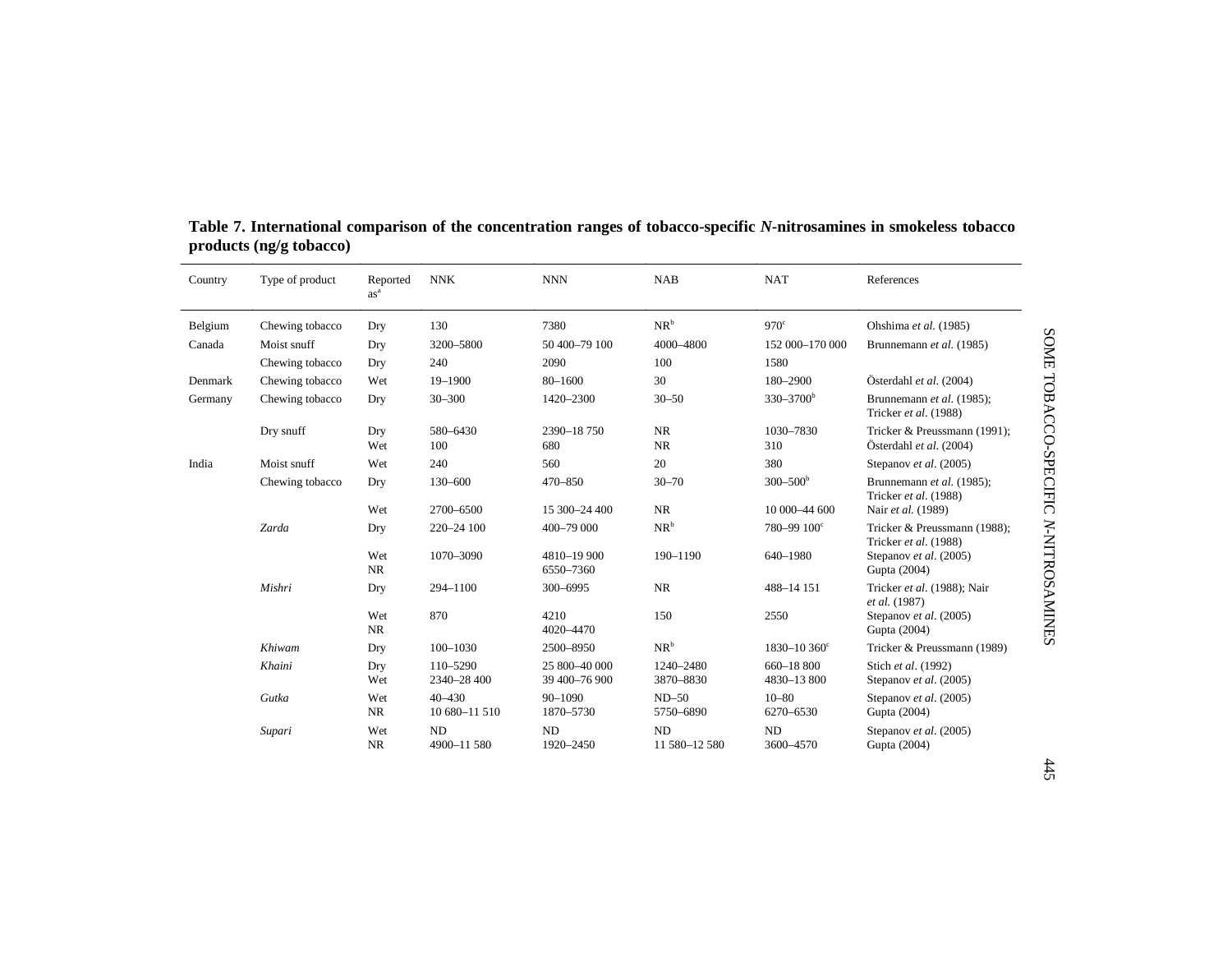| Table 7 (contd |  |  |
|----------------|--|--|
|                |  |  |

| Table 7 (contd)  |                             |                    |                          |                   |                  |                            |                                                                                                                                                                                                                         |
|------------------|-----------------------------|--------------------|--------------------------|-------------------|------------------|----------------------------|-------------------------------------------------------------------------------------------------------------------------------------------------------------------------------------------------------------------------|
| Country          | Type of product             | Reported<br>$as^a$ | <b>NNK</b>               | <b>NNN</b>        | <b>NAB</b>       | <b>NAT</b>                 | References                                                                                                                                                                                                              |
| India<br>(contd) | Creamy snuff/<br>toothpaste | Wet                | 1310-12 500<br>4380-4880 | 2520-48700        | $70 - 110$       | 530-26 600                 | Stepanov et al. (2005); Nair<br>et al. (1989)<br>Gupta (2004)                                                                                                                                                           |
|                  | Snuff for<br>inhalation     | Wet                | 245 500                  | 1 356 000         | NR               | 1857000                    | Nair et al. (1989)                                                                                                                                                                                                      |
|                  | Toothpowder                 | Wet                | ND                       | $ND-40$           | ND               | ND                         | Stepanov et al. (2005)                                                                                                                                                                                                  |
|                  | Tuibur                      | NR                 |                          | 19 650-20 120     |                  |                            | Gupta (2004)                                                                                                                                                                                                            |
|                  | Other tobacco               | Wet                | 80-2610                  | 1740-19 200       | $12 - 1570$      | 350-11900                  | Stepanov et al. (2005)                                                                                                                                                                                                  |
| Norway           | Moist snuff                 | Wet                | 3300                     | 21 000            | 1700             | 13 000                     | Österdahl et al. (2004)                                                                                                                                                                                                 |
| South<br>Africa  | Low-TSNA moist<br>snuff     | Dry                | 270-290                  | 1050-2070         | $90 - 110$       | 890-1520                   | Brunnemann et al. (2004)                                                                                                                                                                                                |
| Sudan            | Toombak                     | Dry                | 188 000-7 870 000        | 141 000-3 080 000 | 13 900-2 370 000 | 20 000-290 000             | Idris et al. (1991); Prokopczyk<br>et al. (1995)                                                                                                                                                                        |
| Sweden           | Moist snuff                 | Dry                | 190-2950                 | 1120-154 000      | $40 - 1700$      | $900 - 21400$ <sup>c</sup> | Brunnemann et al. (1985);<br>Ohshima et al. (1985); Tricker<br>et al. (1988); Hoffmann et al.<br>(1991); Tricker & Preussmann<br>(1991); Brunnemann &<br>Hoffmann (1992); Djordjevic<br>et al. (1993a); Connolly (2001) |
|                  |                             | Wet                | 190-1300                 | 490-4400          | $30 - 170$       | 320-3500                   | Österdahl & Slorach (1988);<br>Österdahl et al. (2004)                                                                                                                                                                  |
|                  | Low-TSNA moist<br>snuff     | Wet                | $30 - 360$               | 150-2300          | $10 - 130$       | 60-980                     | Österdahl et al. (2004);<br>Stepanov et al. (2006a)                                                                                                                                                                     |
|                  | Chewing tobacco             | Wet                | $10 - 460$               | 700-1700          | ND               | 1100-2100                  | Österdahl et al. (2004)                                                                                                                                                                                                 |
| Thailand         | Chewing tobacco             | Dry                | 100                      | 500               | $NR^b$           | $500^{\circ}$              | Tricker et al. (1988)                                                                                                                                                                                                   |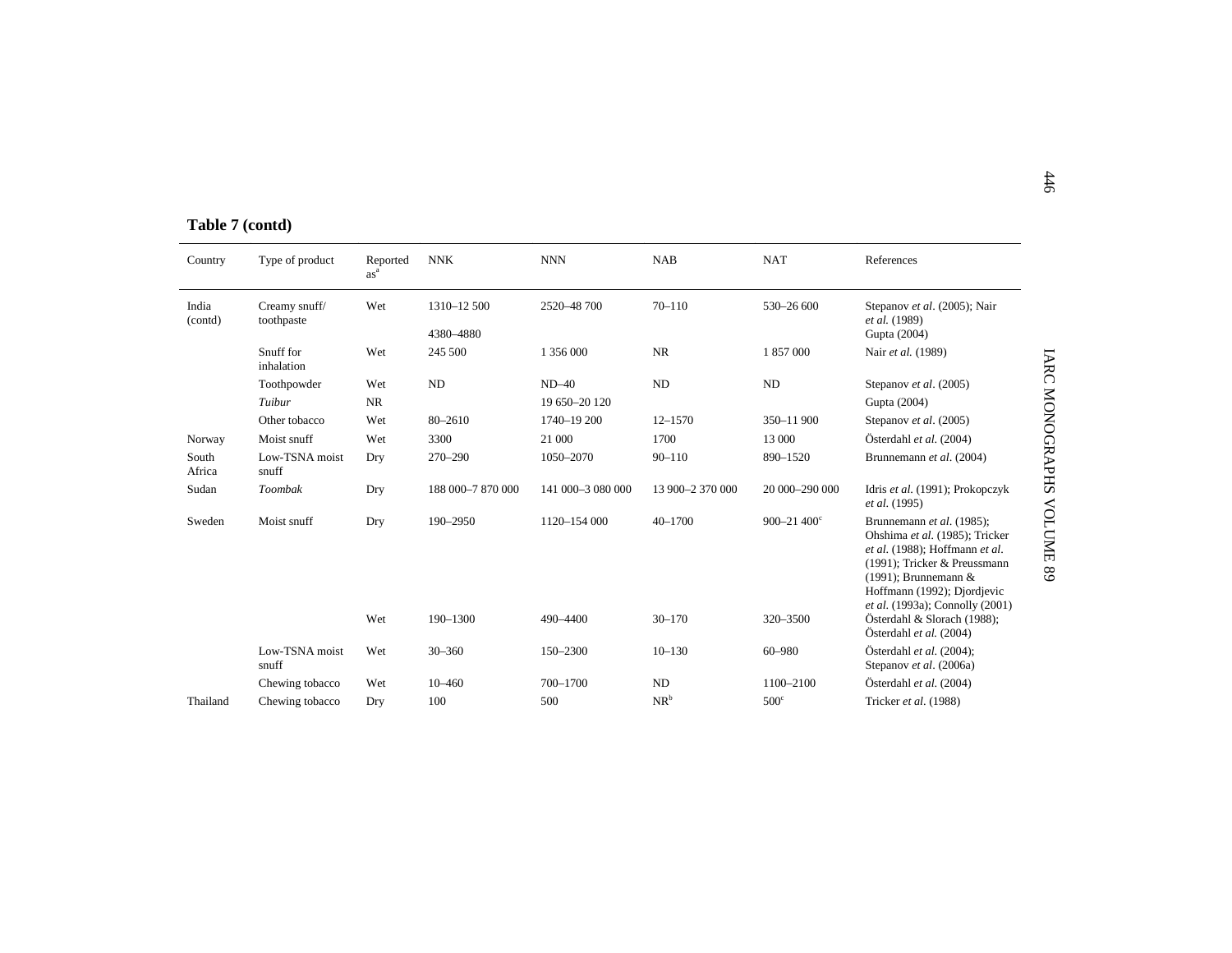| Country           | Type of product         | Reported<br>$as^a$ | <b>NNK</b>   | <b>NNN</b>  | <b>NAB</b>   | <b>NAT</b>                 | References                                                                                                                                                                                                                                                                                                                                                                                                                                                          |
|-------------------|-------------------------|--------------------|--------------|-------------|--------------|----------------------------|---------------------------------------------------------------------------------------------------------------------------------------------------------------------------------------------------------------------------------------------------------------------------------------------------------------------------------------------------------------------------------------------------------------------------------------------------------------------|
| United<br>Kingdom | Moist snuff             | Dry                | 400-13 000   | 1100-52 000 | 86           | $2000 - 6500$ <sup>c</sup> | Hoffmann et al. (1988);<br>Brunnemann & Hoffmann<br>(1992)                                                                                                                                                                                                                                                                                                                                                                                                          |
|                   | Chewing tobacco         | Dry                | 300          | 900         | NR           | $1500^\circ$               | Tricker et al. (1988)                                                                                                                                                                                                                                                                                                                                                                                                                                               |
|                   | Dry snuff               | Dry                | 580-4300     | 2390-16 000 | <b>NR</b>    | 1030-7830                  | Tricker & Preussmann (1991);<br>Brunnemann & Hoffmann<br>(1992)                                                                                                                                                                                                                                                                                                                                                                                                     |
|                   |                         | Wet                | 260          | 1800        | NR           | 820                        | Österdahl et al. (2004)                                                                                                                                                                                                                                                                                                                                                                                                                                             |
| <b>USA</b>        | Moist snuff             | Dry                | ND-18 000    | ND-147 000  | $20 - 10670$ | 240-339 000                | Brunneman et al. (1985);<br>Ohshima et al., 1985; Adams<br>et al. (1987b); Brunnemann<br>et al. (1987a,b); Chamberlain<br>et al. (1988); Tricker et al.<br>(1988); Andersen et al. (1989);<br>Djordejvic et al. (1989a);<br>Hoffmann et al. (1991);<br>Brunnemann & Hoffmann<br>(1992); Prokopczyk et al.<br>$(1992)$ ; Djordjevic et al.<br>(1993a); Hoffmann et al.<br>(1995); Prokopczyk et al.<br>(1995); Connolly (2001);<br>Brunnemann et al. (2002,<br>2004) |
|                   |                         | Wet                | $60 - 13000$ | 710-63 000  | 14-2800      | 240-83 000                 | Österdahl et al. (2004);<br>Stepanov et al. (2006a)                                                                                                                                                                                                                                                                                                                                                                                                                 |
|                   | Low-TSNA moist<br>snuff | Wet                | $32 - 33$    | 620-640     | $17 - 18$    | 310-320                    | Stepanov et al. (2006a)                                                                                                                                                                                                                                                                                                                                                                                                                                             |

# **Table 7 (contd)**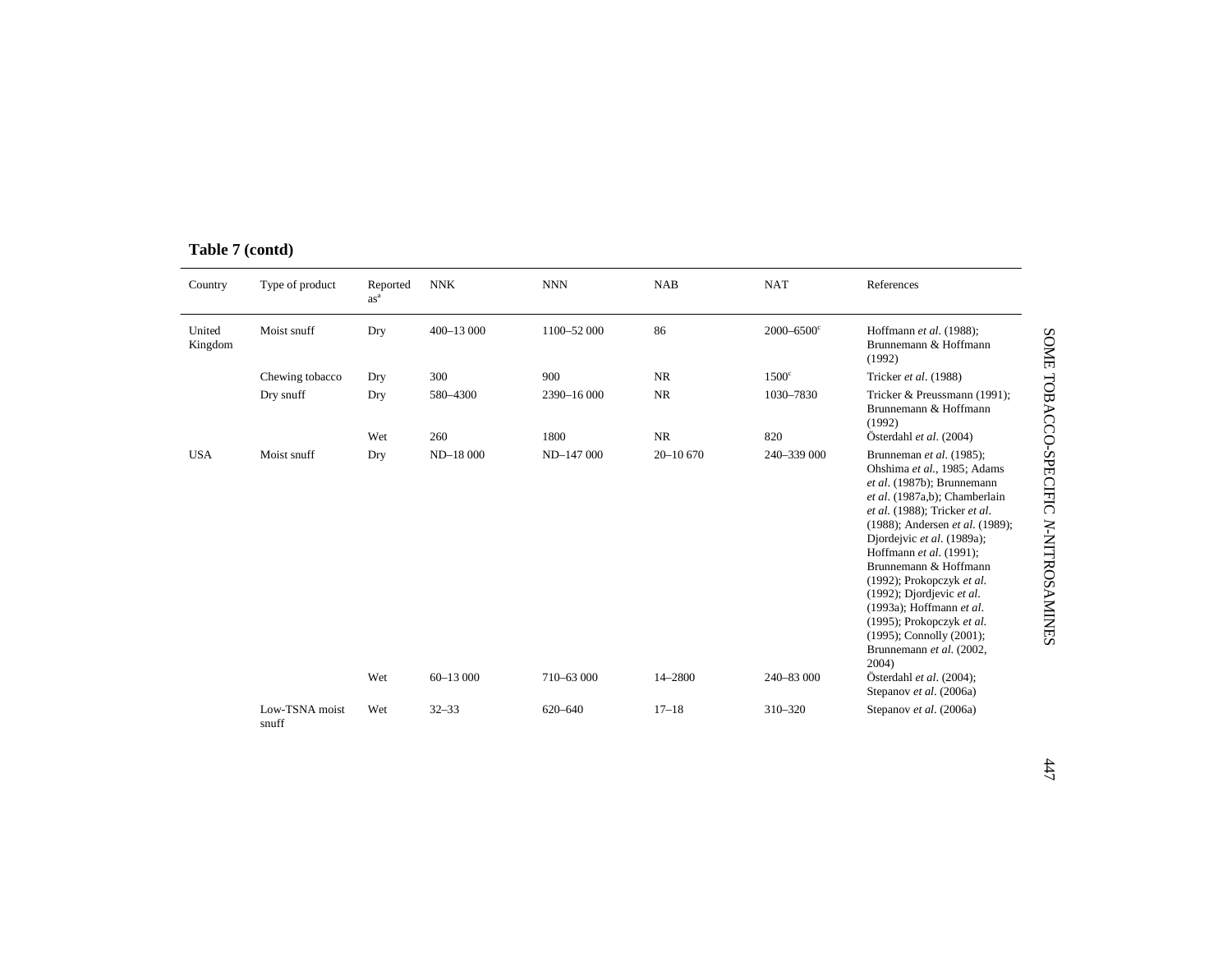|  | Table 7 (contd) |  |
|--|-----------------|--|
|  |                 |  |

| Table 7 (contd)       |                                |                    |                         |                           |                  |                      |                                                                                                                                                                                |
|-----------------------|--------------------------------|--------------------|-------------------------|---------------------------|------------------|----------------------|--------------------------------------------------------------------------------------------------------------------------------------------------------------------------------|
| Country               | Type of product                | Reported<br>$as^a$ | <b>NNK</b>              | $\ensuremath{\text{NNN}}$ | <b>NAB</b>       | <b>NAT</b>           | References                                                                                                                                                                     |
| <b>USA</b><br>(contd) | Chewing tobacco                | Dry<br>Wet         | $ND-1100$<br>$80 - 110$ | 670-6500<br>250-1100      | $20 - 140$<br>20 | 670-12400<br>150-940 | Brunnemann et al. (1985);<br>Chamberlain et al. (1988);<br>Andersen et al. (1989);<br>Djordjevic et al. (1989a);<br>Brunnemann & Hoffmann<br>(1992)<br>Österdahl et al. (2004) |
|                       | Dry snuff                      | Dry                | 880-84 400              | 9370-116 100              | 520-1530         | 11 200-238 800°      | Adams et al. (1987);<br>Brunnemann et al. (1987a);<br>Andersen et al. (1989);<br>Djordjevic et al. (1989a)                                                                     |
|                       | Compressed<br>tobacco lozenges | NR                 | $37 - 43$               | $19 - 56$                 | $7 - 8$          | $12 - 17$            | Stepanov et al. (2006a)                                                                                                                                                        |
| Uzbekistan            | Naswar                         | Dry                | $20 - 130$              | 120-520                   | $8 - 30$         | $32 - 300$           | Brunnemann et al. (1985)                                                                                                                                                       |

NAB, *N*′-nitrosoanabasine; NAT, *N*′-nitrosoanatabine; ND, not detected; NNK, 4-(methylnitrosamino)-1-(3-pyridyl)-1-butanone; NNN, *N*′-nitrosonornicotine; NR, not reported

<sup>a</sup> Reported as ng/g dry wt (dry) or wet wt (wet) tobacco  $^{\text{b}}$  The upper value reported as NAT also includes NAB.

 $\textdegree$  The upper value includes NAB + NAT.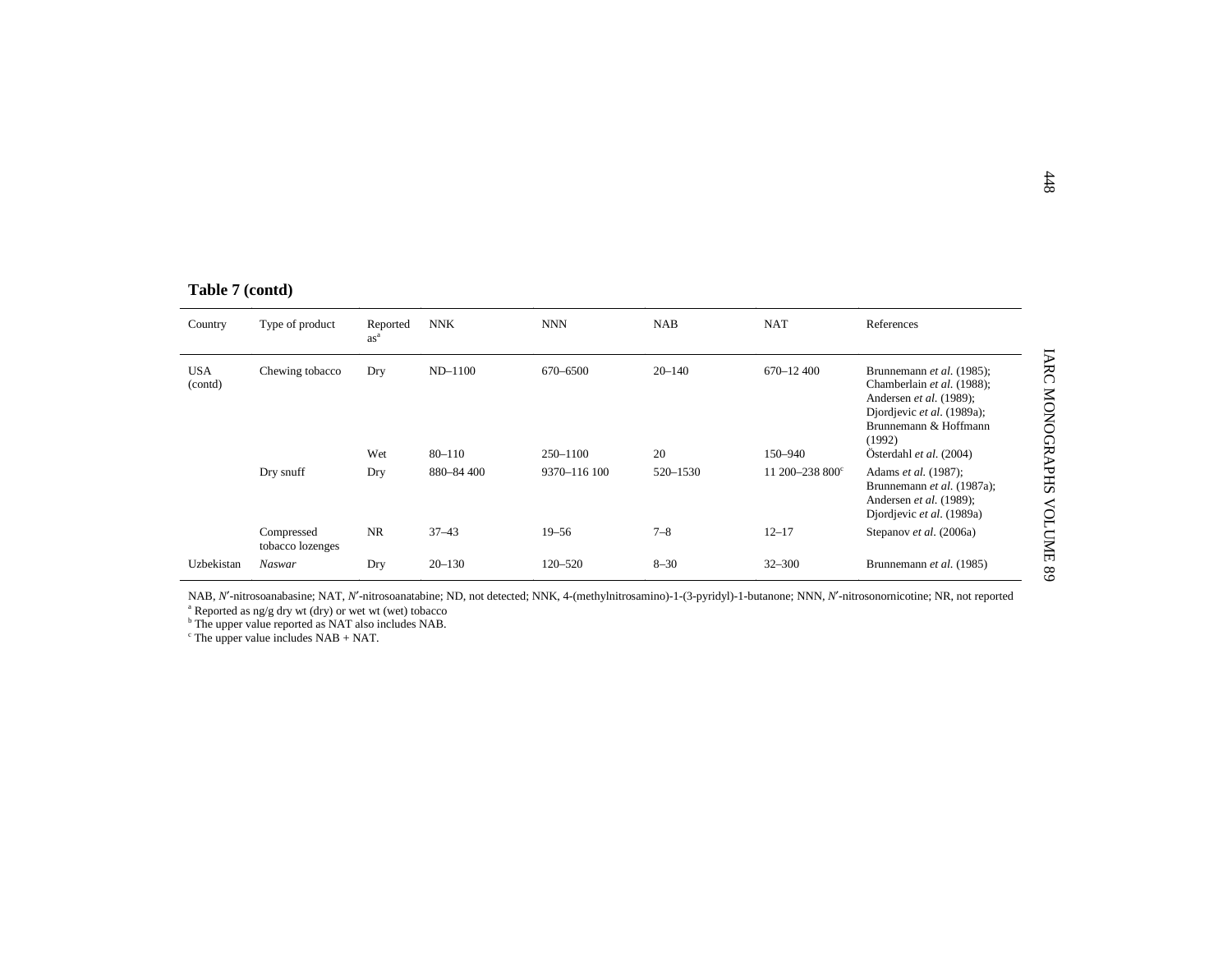blend, tobacco curing and manufacturing technologies, ageing, country of origin, year of production and analytical methods.

Because of the prohibition of the marketing of moist snuff in the European Union except in Sweden and in the EFTA (European Free Trade Association) country Norway (see the monograph on Smokeless tobacco, Section 1.5.3), data on the TSNA content of smokeless tobacco products marketed in the European countries beyond 1992 are limited. Chewing tobacco contained the lowest amounts of TSNA: NNK ranged from undetectable levels (USA) to 1900 ng/g wet wt (Denmark); NNN ranged from 80 ng/g wet wt (Denmark; Österdahl *et al.*, 2004) to 7380 ng/g dry wt (Belgium; Ohshima *et al.*, 1985); NAB ranged from undetectable levels to 140 ng/g dry wt (USA) and NAT ranged from 150 ng/g wet wt to 12 400 ng/g dry wt (USA).

The levels of NNK, NNN, NAB and NAT in moist snuff were, in general, substantially higher than those in chewing tobacco; upper concentrations reached 18 000 ng/g dry tobacco NNK (USA; Connolly, 2001), 154 000 ng/g dry tobacco NNN (Sweden; Ohshima *et al.*, 1985), 10 670 ng/g dry tobacco NAB (USA; Brunnemann & Hoffmann, 1992) and 339 000 ng/g dry tobacco NAT (USA; Ohshima *et al.*, 1985). Levels in Indian moist snuff were surprising low (Stepanov *et al.*, 2005).

High levels of TSNA in dry snuff were also measured in the USA: NNK, up to 84 400 ng/g dry tobacco; NNN, up to 116 100 ng/g dry tobacco; NAB, up to 1530 ng/g dry tobacco and NAT, up to 238 000 ng/g dry tobacco. In Indian snuff used for inhalation, TSNA levels were even higher: 245 000 ng/g fresh tobacco NNK, 1 356 000 ng/g fresh tobacco NNN and 1 875 000 ng/g fresh tobacco NAT (Nair *et al.*, 1989).

Although there has been a decline in the concentrations of TSNA in smokeless tobacco products in Sweden and the USA since the 1980s (Djordjevic *et al.*, 1993b; Brunnemann *et al*., 2004; Österdahl *et al*., 2004), the trend may not apply to other products and countries. For example extremely high levels (in milligrams) of TSNA were measured in *toombak* (Idris *et al*., 1991; Prokopczyk *et al*., 1995; Idris *et al*., 1998): NNK, up to 7 870 000 ng/g dry tobacco; NNN, up to 3 085 000 ng/g dry tobacco; NAB, up to 237 000 ng/g dry tobacco and NAT, up to 290 000 ng/g dry tobacco. In contrast, very low levels of TSNA have been reported in *naswar*: NNK, 130 ng/g dry tobacco; NNN, up to 520 ng/g dry tobacco; NAB, 30 ng/g dry tobacco; and NAT, 300 ng/g dry tobacco.

In recent years, some manufacturers of smokeless tobacco products have used novel tobacco curing and processing technologies to produce moist snuff with lower TSNA. These products are marketed in Norway, South Africa, Sweden, the USA and other countries (Connolly, 2001; Brunnemann *et al*., 2004; Österdahl *et al*., 2004; Stepanov *et al*., 2006a; McNeill *et al*., 2007). Levels of NNK and NNN in moist snuff produced by the new manufacturing process (Gothia, 2004) have been reported to be up to 45 times lower than those in leading products manufactured under standard process (Connolly, 2001). In Sweden, all moist snuff brands on the market in 2002 contained low levels of TSNA. NNN concentrations in moist snuff have decreased consistently from 1983 to 2002 in this country (Österdahl *et al*., 2004). However, low-TSNA Swedish *snus*, purchased both in Sweden and the USA between 2003 and 2005, contained up to 360 ng/g wet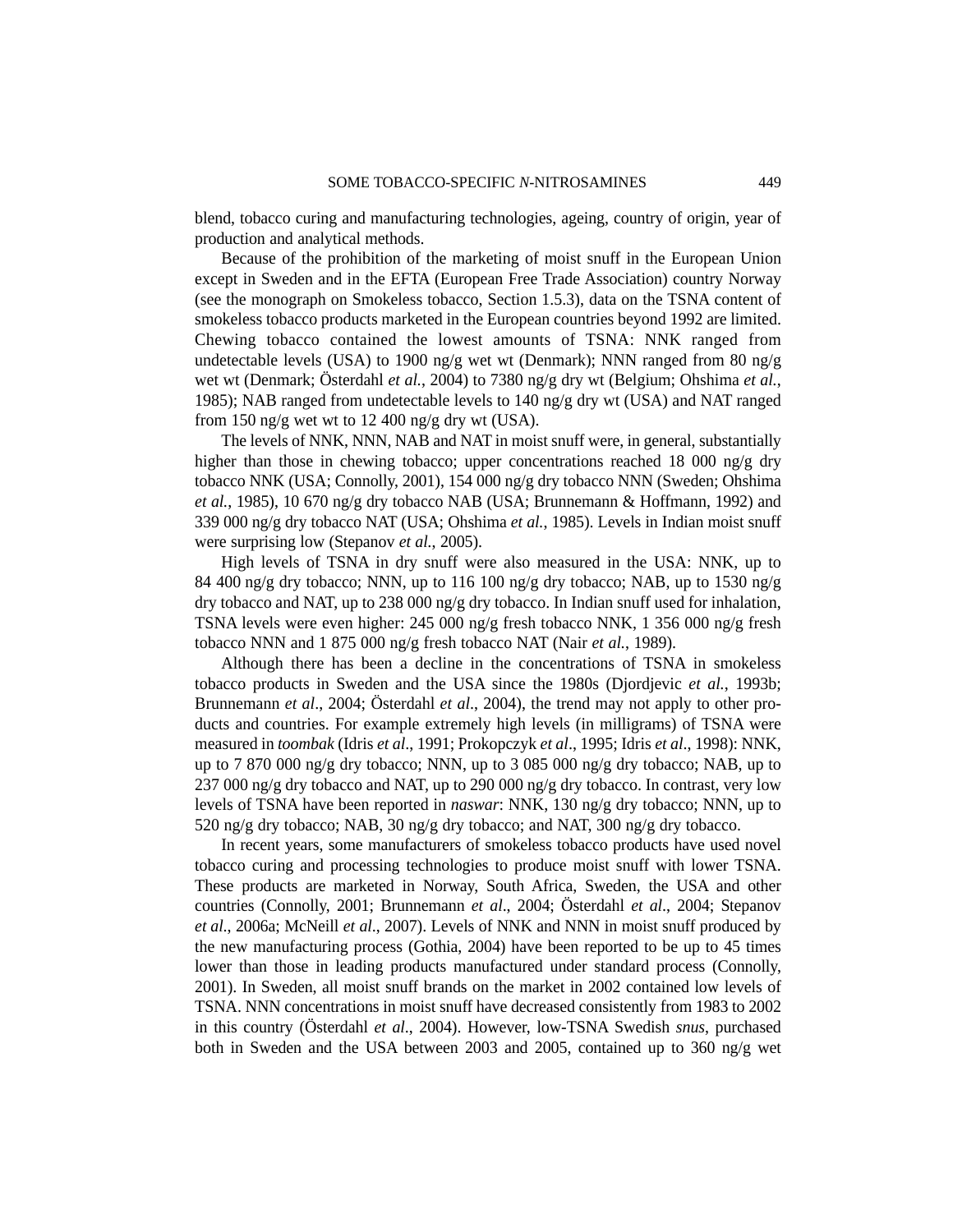tobacco NNK, up to 2300 ng/g wet tobacco NNN, up to 130 ng/g wet tobacco NAB and up to 980 ng/g wet tobacco NAT (Stepanov *et al*., 2006a). Since the values were not adjusted for the moisture content, the concentrations may be even higher. Other new smokeless tobacco products (e.g. compressed tobacco lozenges such as Ariva®, Stonewall, Hard Snuff) contain even lower concentrations of NNK, NNN, NAB and NAT (Table 7).

In India, smokeless tobacco products account for over one-third of all tobacco used (see the monograph on Smokeless tobacco). Traditional forms of smokeless tobacco include betel quid with tobacco, tobacco with lime and tobacco tooth powder but a variety of new products are gaining popularity (Gupta & Ray, 2003). Table 7 presents an overview of TSNA concentrations in a variety of Indian products. The highest levels of NNK, NNN, NAB and NAT were reported in *zarda* and *khaini* (Tricker & Preussmann, 1988; Tricker *et al*., 1988; Stepanov *et al*., 2005). Other products also contain high levels of TSNA (Gupta, 2004; Stepanov *et al*., 2005). In contrast, *gutka*, moist snuff and chewing tobacco contain significantly lower levels of TSNA (Stepanov *et al*., 2005). Some tobacco products consumed in India, such as *supari* and toothpowder, did not contain quantifiable levels of TSNA (Stepanov *et al*., 2005). Brown and black *mishri*, a half-burnt tobacco product commonly used as a dentifrice in some parts of India, were reported to contain significantly higher amounts of TSNA compared with unburnt tobacco: NNK, up to 1100 ng/g dry wt; NNN, up to 6995 ng/g dry wt; and NAT, up to 14 150 ng/g dry wt (Nair *et al.*, 1987; Tricker *et al.*, 1988). In addition to TSNA, *mishri* contains high concentrations of benzo[*a*]pyrene (from 27 to 119 μg/g; Nair *et al.*, 1987).

Hoffmann *et al*. (1995) compared the concentrations of TSNA between two major categories of moist snuff that contain high and low levels of unprotonated nicotin (Table 8). In the high-level unprotonated nicotine brands, concentrations were in the range of: NNK,

| Product                                                                                           | TSNA $(\mu$ g/g dry wt                                |                                                      |                                                       |                                                       |                                                          |  |
|---------------------------------------------------------------------------------------------------|-------------------------------------------------------|------------------------------------------------------|-------------------------------------------------------|-------------------------------------------------------|----------------------------------------------------------|--|
|                                                                                                   | <b>NNK</b>                                            | <b>NNN</b>                                           | <b>NAB</b>                                            | <b>NAT</b>                                            | <b>Total TSNA</b>                                        |  |
| Skoal Bandits Straight <sup>a</sup><br>Hawken Wintergreen <sup>a</sup><br>Skoal Original Fine Cut | $0.92 \pm 0.26$<br>$0.23 \pm 0.04$                    | $5.09 \pm 1.03$<br>$3.07 \pm 0.3$                    | $0.13 \pm 0.03$<br>$0.13 \pm 0.02$                    | $2.05 \pm 0.60$<br>$0.63 \pm 0.15$                    | $8.19 \pm 1.72$<br>$4.08 \pm 0.44$                       |  |
| Wintergreen <sup>b</sup><br>Copenhagen Snuff <sup>b</sup><br>Kodiak Wintergreen <sup>b</sup>      | $1.25 \pm 0.13$<br>$1.89 \pm 0.62$<br>$0.55 \pm 0.15$ | $8.18 \pm 1.33$<br>$8.73 \pm 1.44$<br>$6.3 \pm 1.06$ | $0.37 \pm 0.09$<br>$0.50 \pm 0.12$<br>$0.32 \pm 0.10$ | $5.10 \pm 1.01$<br>$6.13 \pm 1.02$<br>$3.79 \pm 1.25$ | $14.90 \pm 2.50$<br>$17.24 \pm 2.97$<br>$10.96 \pm 2.44$ |  |

**Table 8. The levels of tobacco-specific** *N***-nitrosamines (TSNA) in five leading brands of moist snuff purchased in the USA, 1994** 

From Hoffmann *et al.* (1995)

NAB, *N*′-nitrosoanabasine; NAT, *N*′-nitrosoanatabine; NNK, 4-(methylnitrosamino)-1-(3-pyridyl)-1-butanone; NNN, *N*′-nitrosonornicotine

a Brands with low levels of unprotonated nicotine

**b** Brands with high levels of unprotonated nicotine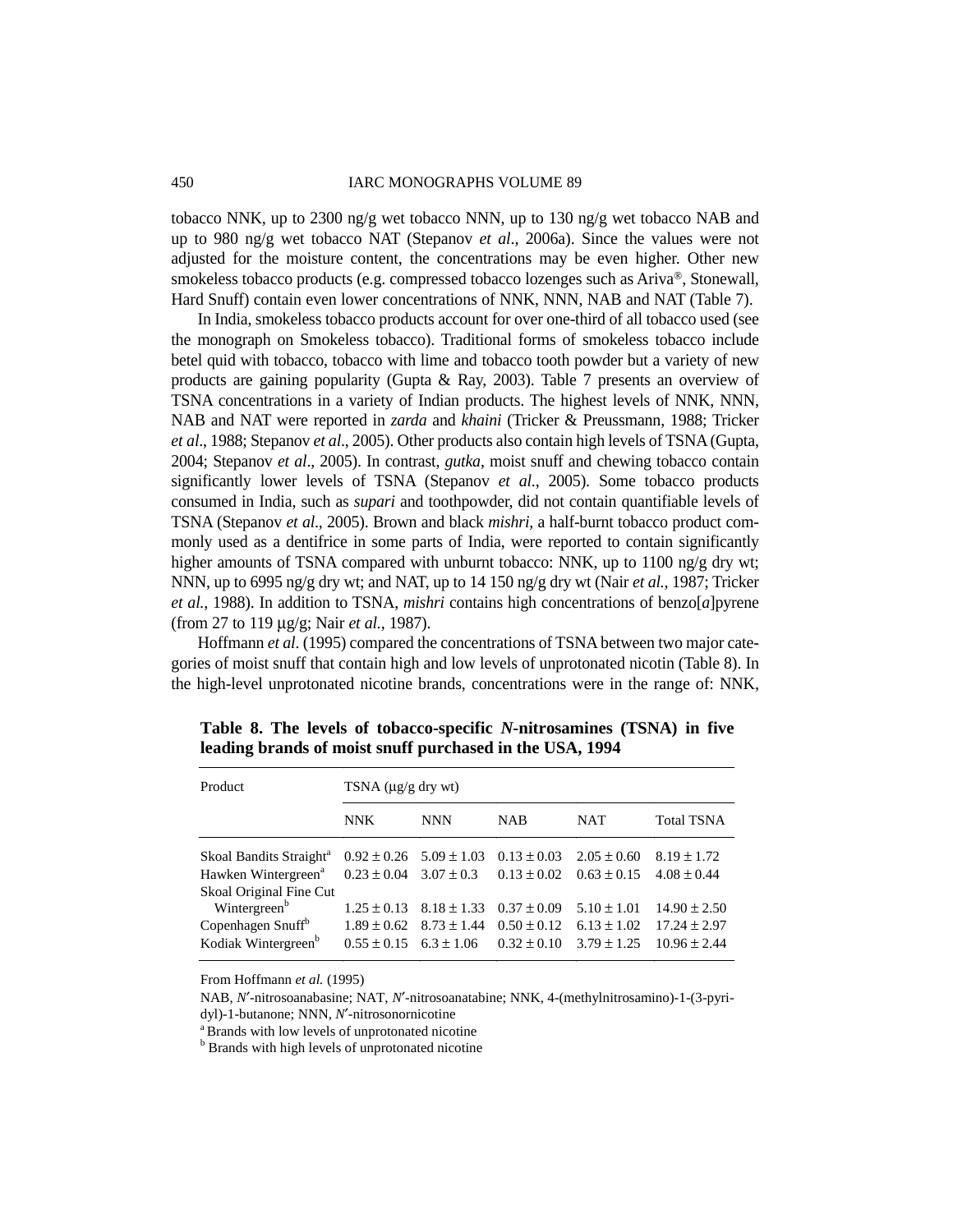550–1890 ng/g dry tobacco; NNN, 6300–8730 ng/g dry tobacco; NAB, 320–500 ng/g dry tobacco; and NAT, 3790–6130 ng/g dry tobacco. In the low-level unprotonated nicotine brands, concentrations were in the range of: NNK, 230–920 ng/g dry tobacco; NNN, 3070–5090 ng/g dry tobacco; NAB, 130 ng/g dry tobacco; and NAT, 630–2050 ng/g dry tobacco. Thus, the three leading snuff brands in the USA (Copenhagen, Skoal Fine Cut and Kodiak) that made up 92% of the market in 1995 not only had a high pH and contained high levels of nicotine and unprotonated (free) nicotine, but also contained high concentrations of carcinogenic TSNA in comparison with the moist snuff brands that ranked fourth and fifth — Hawken and Skoal Bandits (3% of the US market).

A high-pH (7.99) and high-moisture (52.7%) moist snuff brand purchased in the USA in 2000 contained 2500 ng/g NNK, 15 400 ng/g NNN, 1200 ng/g NAB and 18 500 ng/g NAT, reported as dry tobacco wt; in contrast, a low-pH (5.84) and low-moisture (24%) moist snuff brand contained 500 ng/g NNK, 3100 ng/g NNN, 200 ng/g NAB and 800 ng/g NAT (Brunnemann *et al.*, 2002). TSNA levels in low-moisture brands are generally more consistent over time while they fluctuate dramatically in high-moisture brands.

In general, TSNA levels per unit dose are higher in smokeless tobacco compared with the levels in the mainstream cigarette smoke as determined by the ISO/FTC machinesmoking method (see Tables 4 and 7). Even in Swedish *snus*, levels of TSNA are comparable with those in cigarette smoke (e.g. the highest reported ISO/FTC NNN yield in the mainstream smoke was 1353 ng/cigarette versus 2300 ng/g *snus*; Stepanov *et al*., 2006a).

# **1.4 Biomonitoring in saliva, urine and other tissues**

Analysis of TSNA and their metabolites in saliva, urine and blood has proven to be extremely useful in estimating human exposure to these carcinogens. While studies of levels in saliva and blood have been somewhat limited, there is extensive literature of urinary NNAL and NNAL-glucuronides (NNAL-Gluc), metabolites of NNK (see Section 4.1), in smokers, smokeless tobacco users and nonsmokers exposed to secondhand smoke. Studies relevant to the toxicokinetics (absorption, distribution, metabolism and excretion) of TSNA in humans and to the mechanisms of carcinogenesis by these compounds are discussed in Section 4. This section presents data that relate tobacco exposure to TSNA and their metabolites. Levels of NNK, NNN, NAB and NAT in the saliva of tobacco users are summarized in Table 9. Only studies published since the previous evaluation (IARC, 1985) have been included.

# 1.4.1 *4-(Methylnitrosamino)-1-(3-pyridyl)-1-butanone (NNK) and its metabolites*

# (*a*) *NNK and its metabolites in saliva*

NNK has been detected in the saliva of snuff dippers, users of *khaini*, of *gudhaku* chewers of betel quid with tobacco and users of *toombak* (Table 9; Nair *et al.*, 1985; Bhide *et al.*, 1986; Österdahl & Slorach, 1988; Idris *et al.*, 1992; Hoffmann *et al.*, 1994). Levels in snuff-dippers ranged from not detected to 201 ng/g saliva and those in *khaini* users were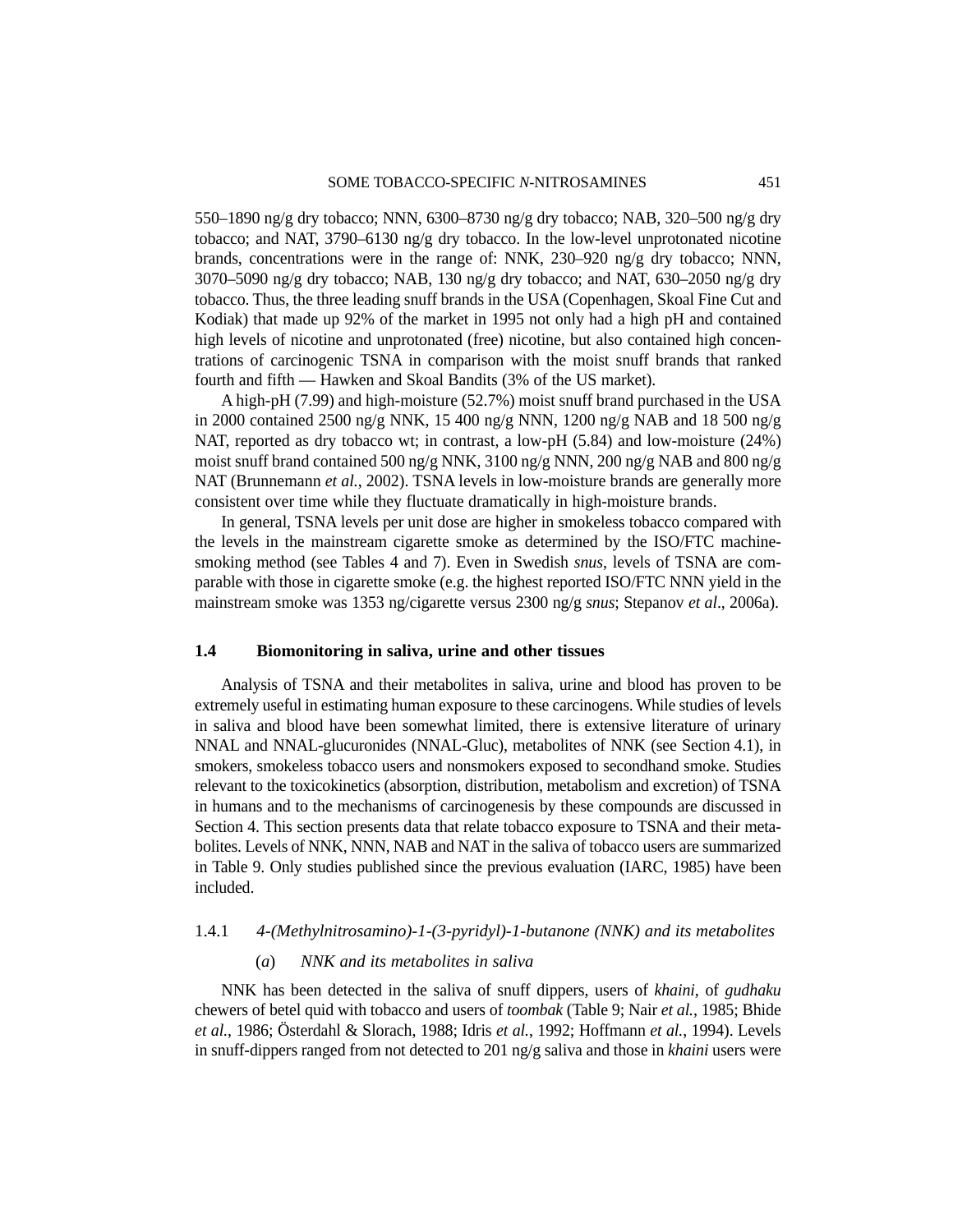| Reference                     | Country            | Tobacco                      | Unit          | Mean concentration (range) or range |                   |                          |                          |  |
|-------------------------------|--------------------|------------------------------|---------------|-------------------------------------|-------------------|--------------------------|--------------------------|--|
|                               | of study           | product                      |               | <b>NNK</b>                          | <b>NNN</b>        | <b>NAB</b>               | <b>NAT</b>               |  |
| Nair et al. (1985)            | India              | Betel quid with<br>tobacco   | ng/mL saliva  | $0.34(0-2.3)$                       | $7.5(1.6-14.7)$   |                          | $4.8(1.0-10.9)$          |  |
|                               |                    | Chewing<br>tobacco           |               | ND                                  | $33.4(16.5-59.7)$ |                          | $29.8(13.5 - 51.7)$      |  |
|                               |                    | Cigarette                    |               | ND                                  | ND                |                          | <b>ND</b>                |  |
| Bhide et al. (1986)           | India              | Betel quid with<br>tobacco   | $ng/g$ saliva | $\overline{\phantom{m}}$            | $3 - 85.7$        | $ND-40$                  | $\overline{\phantom{m}}$ |  |
|                               |                    | Mishri                       |               | ND                                  | $23.7(14.3-43.5)$ | N <sub>D</sub>           |                          |  |
|                               |                    | Khaini                       |               | $ND-28.5$                           | $91.9(10.0-430)$  | $\overline{\phantom{0}}$ | $ND-133.0$               |  |
| Brunnemann et al.<br>(1987c)  | Canadian<br>Inuits | Snuff                        | ng/g saliva   | 56 (ND-201)                         | 980 (115-2601)    | $\overline{\phantom{m}}$ | 1318 (123-4560)          |  |
| Österdahl & Slorach<br>(1988) | Sweden             | Snuff                        | ng/g saliva   | $ND-16$                             | $3 - 140$         |                          | $4 - 85$                 |  |
| Idris et al. (1992)           | Sudan              | Toombak                      | ng/mL saliva  | ND-6689                             | 582-20988         | $46 - 1944$              | $ND-471$                 |  |
| Stich et al. (1992)           | India              | Khaini                       | ng/mL saliva  | $ND-180$                            | 150-1580          | $13 - 90$                | 86-690                   |  |
|                               |                    | Gudhaku                      | ng/mL saliva  | $ND-10$                             | $15 - 88$         | $1 - 15$                 | $9 - 55$                 |  |
|                               |                    | Chutta (reverse)<br>smoking) | ng/g saliva   |                                     | 45-5890           |                          | $ND-1880$                |  |

NAB, *N'*-nitrosoanabasine; NAT, *N'*-nitrosoanatabine; ND, not detected; NNK, 4-(methylnitrosamino)-1-(3-pyridyl)-1-butanone; NNN, *N*′-nitrosonornicotine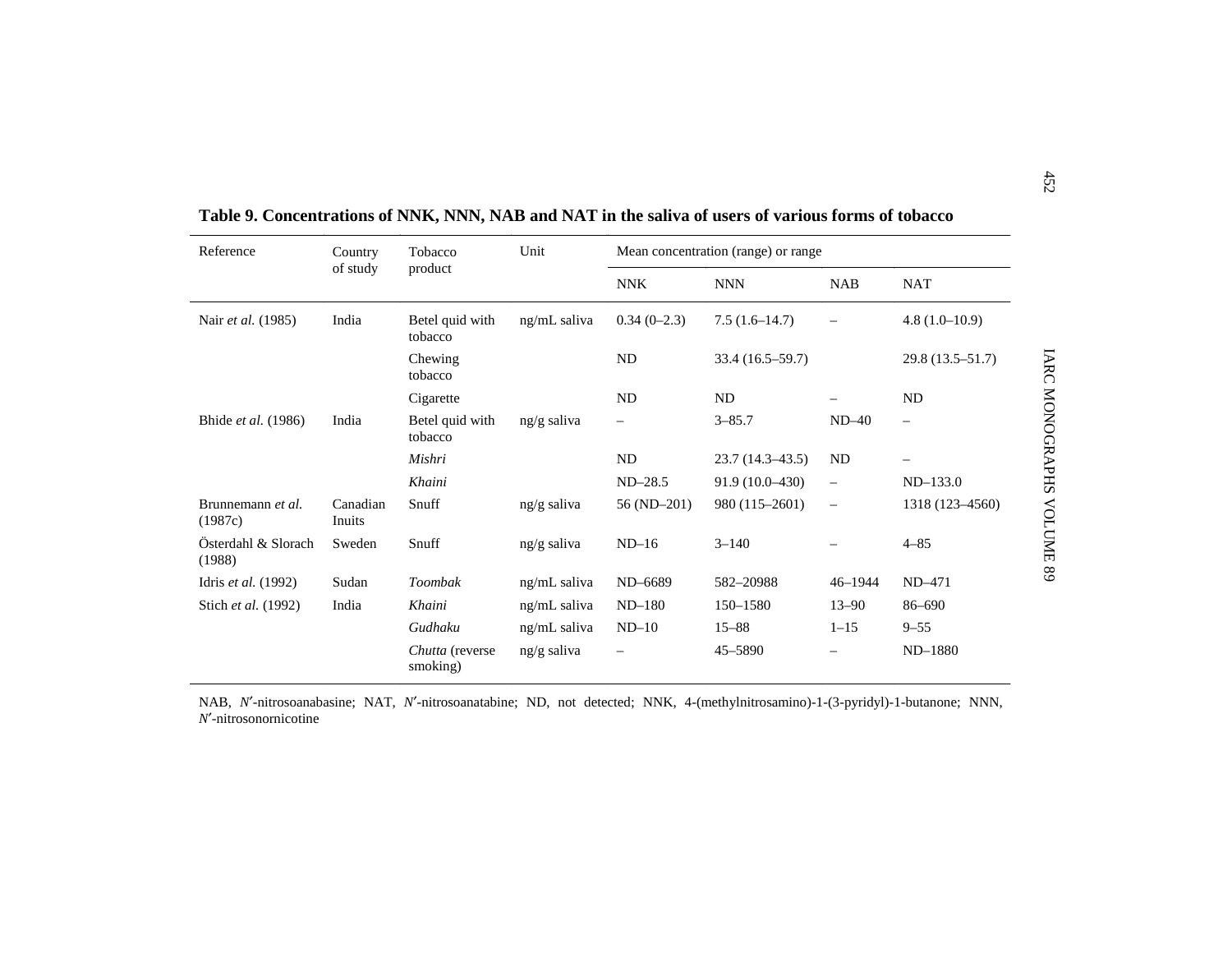up to 180 ng/g saliva. The highest levels were found in *toombak* users (up to 6690 ng/g saliva). Levels of NNK were generally 10–100 times greater in the saliva of *toombak* users than in users of other types of smokeless tobacco (Idris *et al.*, 1992; Hoffmann *et al.*, 1994).

NNAL, a metabolite of NNK, was also detected in the saliva of *toombak* users at levels as high as 3270 ng/g saliva (Idris *et al.*, 1992).

#### (*b*) *NNK and its metabolites in cervical mucus and pancreactic juice*

NNK was detected in 16 samples of cervical mucus from 15 women who were smokers at concentrations of 11.9–115 ng/g mucus (two samples were collected from one smoker at different times) and in nine of 10 samples from nonsmokers at concentrations of 4.1–30.8 ng/g mucus; the concentrations of NNK in specimens from cigarette smokers were significantly higher than in those obtained from nonsmokers (Prokopczyk *et al*., 1997).

NNK was detected in 15/18 samples of pancreatic juice from smokers at concentrations of 1.4–604 ng/mL and in six of nine samples from nonsmokers (range of concentrations, 1.13–97 ng/mL); the levels were significantly higher in smokers than in nonsmokers. NNAL was present in 11/17 samples from smokers and in three of nine samples from nonsmokers (Prokopczyk *et al*., 2002).

### (*c*) *NNAL and NNAL-Gluc in urine*

Unchanged NNK is not detected in urine (Hecht *et al.*, 1999a).

Several studies have quantified NNAL and NNAL-Gluc in human urine. Levels of total NNAL (NNAL plus NNAL-Gluc) are generally 2–4 pmol/mg creatinine in smokeless tobacco users, 1–4 pmol/mg creatinine in smokers and 0.02–0.07 pmol/mg creatinine in nonsmokers exposed to secondhand smoke. Several studies have quantified these metabolites in 24-h urine. Baseline levels of excreted NNAL and NNAL-Gluc are typically about 1 nmol NNAL/24 h and 2.2 nmol NNAL-Gluc/24 h (Hecht *et al.*, 1999a); levels of total NNAL generally reported were 6.6 nmol/24 h in smokeless tobacco users, 3–4 nmol/24 h in smokers and 0.03–0.13 nmol/24 h in nonsmokers exposed to secondhand tobacco smoke. Occasionally, however, as in the case of *toombak* users, far higher levels of total NNAL in urine have been observed.

#### (i) *Smokers*

The earlier literature on NNAL and NNAL-Gluc in the urine of smokers has been reviewed (Hecht, 2002; IARC, 2004). In a study of 274 smokers of cigarettes in the contemporary yield ranges of the German market and 100 nonsmokers, total NNAL levels were significantly higher in smokers than in nonsmokers (Scherer *et al.*, 2007).

Total NNAL has been shown to correlate with number of cigarettes smoked per day but the increase was not linear (Joseph *et al*., 2005). No statistically significant differences in urinary levels of total NNAL were observed in urine samples from 175 smokers of regular, light or ultra-light cigarettes (Burns *et al.*, 2001; Harris *et al.*, 2004; Bernert *et al.*, 2005; Hecht *et al.*, 2005).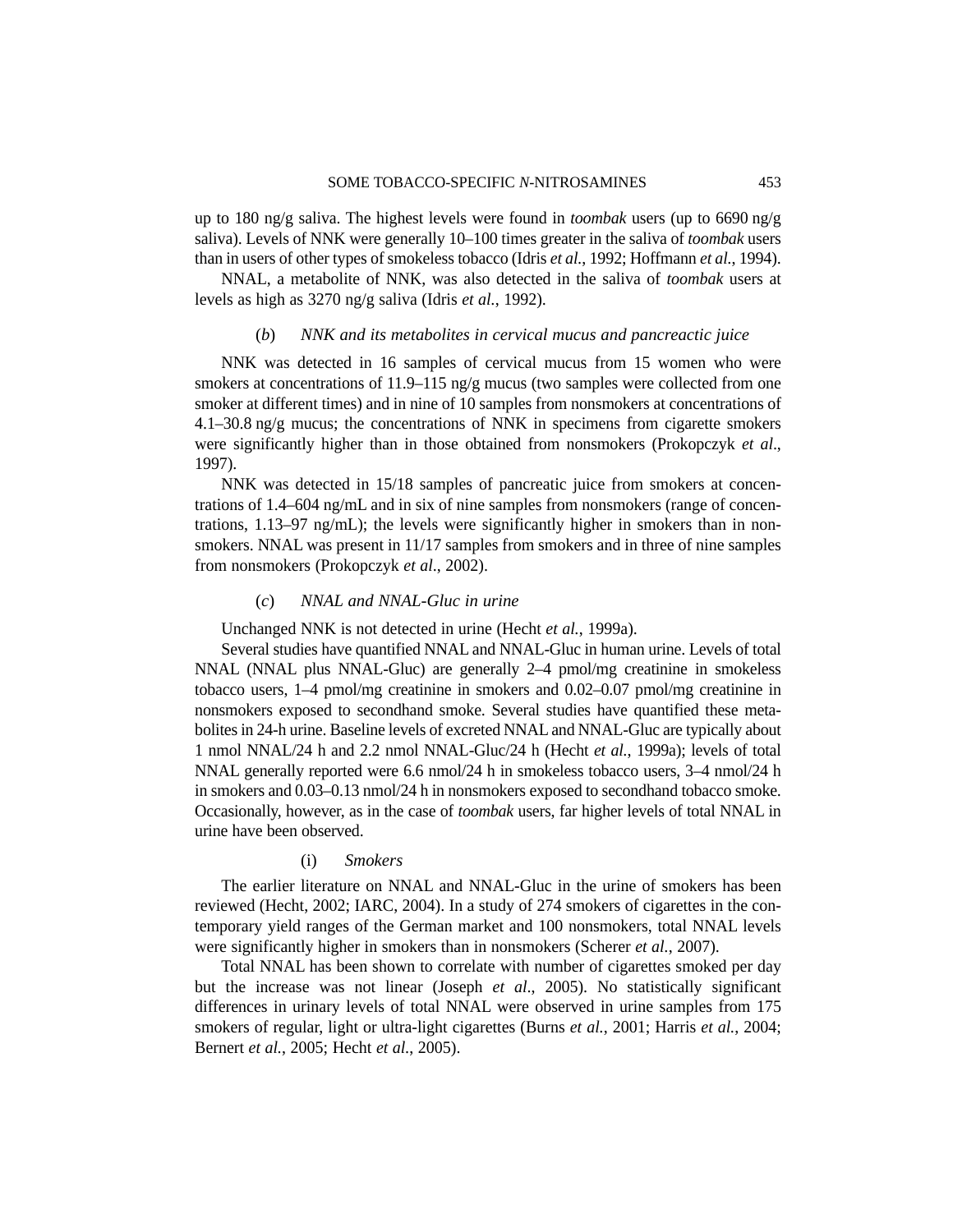Two studies investigated the effects of reducing the number of cigarettes smoked per day on levels of NNAL and NNAL-Gluc. Decreases in levels of NNAL, NNAL-Gluc and total NNAL were observed, but these were generally modest, and were always proportionally less than the reduction in the number of cigarettes smoked per day (Hurt *et al.*, 2000; Hecht *et al.*, 2004a).

Levels of total NNAL were significantly reduced in smokers who switched from their customary brand to the Omni cigarette (a cigarette with reduced levels of NNK) and were significantly lower than those in smokers who stopped with the aid of a nicotine patch (Hatsukami *et al.*, 2004).

A comparison of total NNAL in the urine of Caucasians and African–Americans demonstrated that mean concentrations were greater in African–American men for each cigarette smoked; no difference was seen in women (Muscat *et al.*, 2005).

#### (ii) *Nonsmokers exposed to secondhand tobacco smoke*

Levels of total NNAL in the urine of nonsmokers exposed to secondhand tobacco smoke are typically about 1–5% of those in smokers (Hecht, 2002; IARC, 2004). In more recent studies, total NNAL was quantified before and after a 4-h visit to a gambling casino where smoking was allowed (Anderson *et al.*, 2003) and in nonsmokers who worked in restaurants and bars that allow smoking (Tulunay *et al.*, 2005). Both studies showed significant increases in urinary levels of total NNAL after exposure to secondhand smoke.

Levels of total NNAL in the urine of  $144$  infants (< 1 year old) averaged 0.083  $\pm$  0.200 pmol/mL urine; the mean number of cigarettes smoked per week by any family member in the home or car when the infant was present was significantly higher in the families of children with detectable levels of NNAL compared to those with undetectable levels. The levels of NNAL detected in the urine of these infants was higher than those in most other field studies of exposure to secondhand tobacco smoke (Hecht *et al.*, 2006).

In another study, total NNAL was detected in 69/80 urine samples from Moldovan children. The mean level  $(0.09 \pm 0.077 \text{ pmol/mL})$  was comparable with those observed in previous studies of secondhand smoke exposure (Stepanov *et al.*, 2006b).

#### (iii) *Smokeless tobacco users*

Snuff dippers/tobacco chewers in the USA excreted 6.6 nmol/24 h total NNAL (NNAL plus NNAL-Gluc) in urine (Hecht *et al.*, 2002). In one study of snuff dippers and tobacco chewers, urinary excretion of total NNAL averaged 4.4 pmol/mg creatinine. Levels in 23 snuff-dippers (5.9 pmol/mg creatinine) were significantly higher than those in 13 tobacco chewers (2.1 pmol/mg creatinine) (Kresty *et al.*, 1996).

Seven *toombak* users excreted an average of 1270 pmol/mL urine total NNAL, which was approximately 300 times that excreted by snuff-dippers/chewers (Murphy *et al.*, 1994).

Among snuff dippers in the USA, total daily dip duration, total daily dipping time and number of dips per day were significantly correlated with levels of total NNAL (Lemmonds *et al.*, 2005). Levels of total NNAL correlated with the number of tins used per day in one study (Hecht *et al.*, 2002) but not in another (Lemmonds *et al.*, 2005). Total levels of NNAL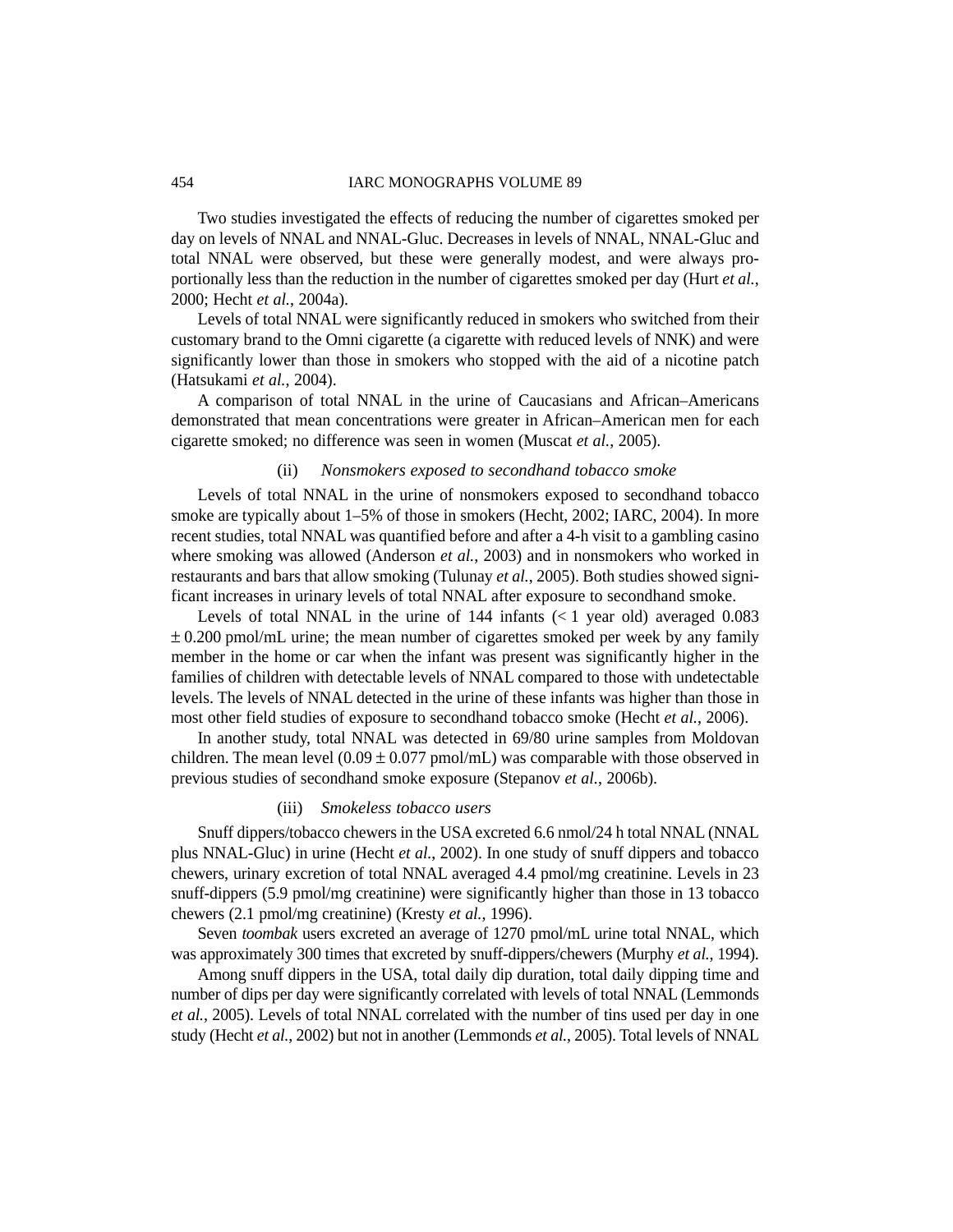were significantly lower in users of smokeless tobacco after they switched to Swedish snuff or to nicotine patch; the overall mean level of total NNAL among subjects who used a nicotine patch was significantly lower than that among those who used snuff (Hatsukami *et al.*, 2004).

Levels of NNAL and NNAL-Gluc were quantified in the urine of 420 smokers and 182 smokeless tobacco users (Hecht *et al.*, 2007). Levels of total NNAL/mL urine and levels of total NNAL/mg creatinine, adjusted for age and sex, were significantly higher in smokeless tobacco users than in smokers ( $p < 0.001$ ).

## (*d* ) *Total NNAL in blood*

A liquid chromatography–electrospray ionization tandem mass spectrometry method was developed for the analysis of total NNAL in plasma. Levels averaged  $42 \pm 22$  fmol/mL in 16 smokers; total NNAL was not detected in the plasma of nonsmokers. Levels were 1–2% of those found in urine (Carmella *et al.*, 2005, 2006).

## (*e*) *Total NNAL in toenails*

Total NNAL, nicotine and cotinine were analysed in human toenails by liquid chromatography–electrospray ionization tandem mass spectrometry in 35 smokers. Mean total NNAL was 0.41 ± 0.67 pg/mg toenail (Stepanov *et al.*, 2006c).

## 1.4.2 N′*-Nitrosonornicotine (NNN)*

#### (*a*) *Saliva*

Formation of additional quantities of NNN by the reaction of salivary nitrite with nicotine or nornicotine during the oral use of snuff or during tobacco chewing has been implied from in-vitro studies (Hoffmann & Adams, 1981).

NNN has been detected in the saliva of snuff dippers (Brunnemann *et al.*, 1987c; Österdahl & Slorach, 1988; Hoffmann *et al.*, 1994), chewers of betel quid with tobacco (Nair *et al.*, 1985; Bhide *et al.*, 1986), users of *khaini* (Bhide *et al.*, 1986; Stich *et al.*, 1992), users of *gudakhu* (Stich *et al.*, 1992), users of *mishri* (Bhide *et al.*, 1986), reverse smokers of *chutta* (Stich *et al.*, 1992) and users of *toombak* (Idris *et al.*, 1992) (Table 9). The exceptionally high levels of NNN in the saliva of *toombak* users reflects the unusually high concentrations of NNN (mg/g) in this product (Idris *et al*., 1991).

## (*b*) *Urine*

Levels of NNN in the urine of 14 smokers ranged from not detected to 0.43 pmol/mg creatinine (mean  $\pm$  standard deviation (SD), 0.086  $\pm$  0.12 pmol/mg) and those of NNN-*N*-glucuronide (NNN-*N*-Gluc) ranged from not detected to 0.36 pmol/mL creatinine (mean  $\pm$  SD, 0.096  $\pm$  0.11 pmol/mL). The corresponding values in 11 smokeless tobacco users were 0.03–0.58 pmol/mg creatinine (mean  $\pm$  SD, 0.25  $\pm$  0.19 pmol/mg) and 0.091– 0.91 pmol/mg creatinine (mean  $\pm$  SD, 0.39  $\pm$  0.27 pmol/mg) (Stepanov & Hecht, 2005).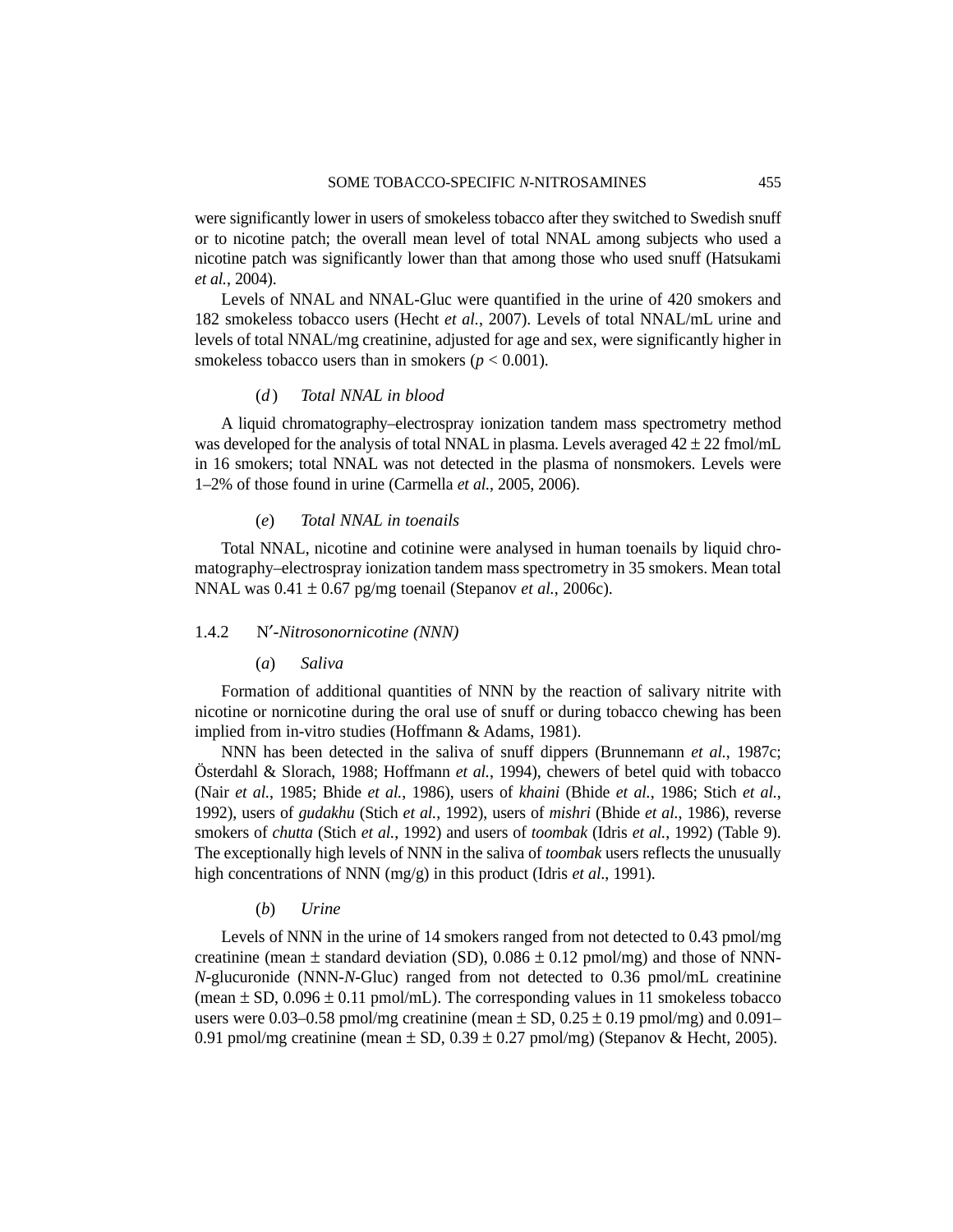#### (*c*) *Pancreatic juice*

NNN was found in two of 17 samples of pancreatic juice from smokers (68 and 242 ng/mL) (Prokopczyk *et al*., 2002).

#### 1.4.3 N′*-Nitrosoanabasine (NAB)*

## (*a*) *Saliva*

NAB was detected in the saliva of chewers of betel quid with tobacco (Bhide *et al*., 1986), *toombak* (Idris *et al.*, 1992), *khaini* (Stich *et al.*, 1992) and *gudhaku* (Stich *et al.*, 1992) (Table 9).

#### (*b*) *Urine*

NAB and NAB-*N*-glucuronide (NAB-*N*-Gluc) have been found in the urine of smokers and smokeless tobacco users. Levels in 14 smokers ranged from not detected to 0.019 pmol/mg creatinine (mean  $\pm$  SD, 0.003  $\pm$  0.006 pmol/mg) NAB and from not detected to 0.14 pmol/mg creatinine (mean  $\pm$  SD, 0.038  $\pm$  0.039 pmol/mg) NAB-*N*-Gluc. Corresponding levels in 11 smokeless tobacco users ranged from not detected to 0.11 pmol/mg creatinine (mean  $\pm$  SD, 0.037  $\pm$  0.034 pmol/mg) and 0.028–0.44 pmol/mg creatinine (mean  $\pm$  SD, 0.19  $\pm$  0.16 pmol/mg), respectively (Stepanov & Hecht, 2005).

# 1.4.4 N′*-Nitrosoanatabine (NAT)*

## (*a*) *Saliva*

NAT has been detected in the saliva of snuff dippers (Brunnemann *et al.*, 1987c; Österdahl & Slorach, 1988; Hoffmann *et al.*, 1994), *toombak* users (Idris *et al.*, 1992), *khaini* tobacco users (Bhide *et al.*, 1986; Stich *et al.*, 1992), *gudhaku* users (Stich *et al.*, 1992) and users of betel quid with tobacco (Nair *et al.*, 1985) (Table 9).

## (*b*) *Urine*

NAT and NAT-*N*-glucuronide (NAT-*N*-Gluc) were detected in the urine of smokers and smokeless tobacco users. Levels in 14 smokers ranged from not detected to 0.31 pmol/mg creatinine (mean  $\pm$  SD, 0.067  $\pm$  0.104 pmol/mg) NAT and from not detected to 0.43 pmol/mg creatinine (mean  $\pm$  SD, 0.12  $\pm$  0.11 pmol/mg) NAT-*N*-Gluc. Corresponding levels in 11 smokeless tobacco users were 0.020–0.15 pmol/mg creatinine (mean  $\pm$  SD, 0.069  $\pm$  0.046 pmol/mg) and 0.08–2.78 pmol/mg creatinine (mean  $\pm$  SD,  $1.36 \pm 1.06$  pmol/mg), respectively (Stepanov & Hecht, 2005).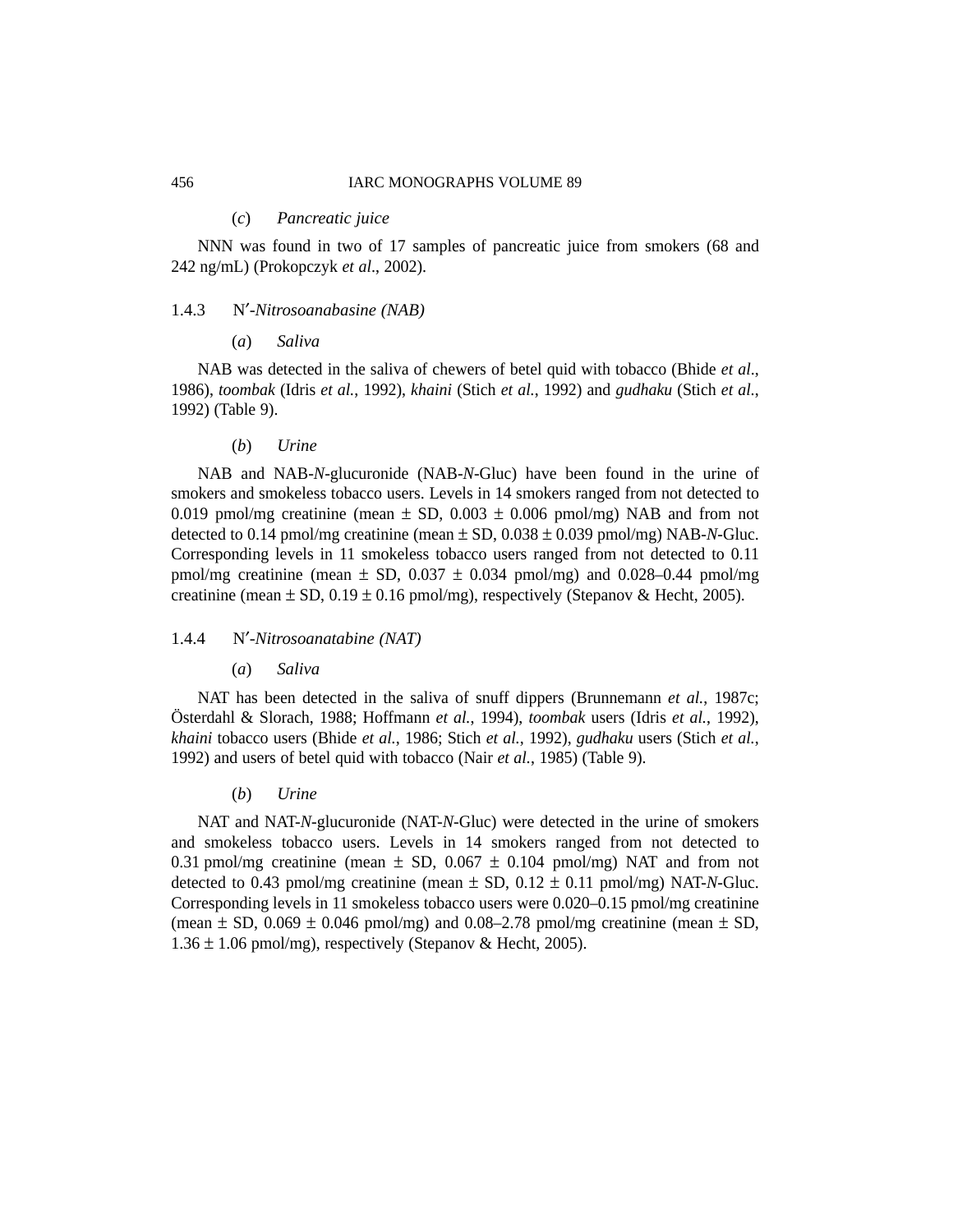# **2. Studies of Cancer in Humans**

No data were available to the Working Group.

# **3. Studies of Cancer in Experimental Animals**

Volumes of data exist on tumour development in various animal models that have been exposed to TSNA by various modes of administration. Not all of these studies are included in the monograph. Studies presented here are considered to be pivotal for the establishment of the carcinogenicity of NNK, NNN and NNAL. Animals studies on these substances have been reviewed comprehensively (Hecht, 1998). Studies of NAB and NAT are also reviewed although the number of studies are fewer.

## **3.1 4-(Methylnitrosamino)-1-(3-pyridyl)-1-butanone (NNK)** (Table 10)

The carcinogenicity of NNK in experimental animals has been evaluated previously (IARC, 1985).

## 3.1.1 *Intraperitoneal administration*

#### *Mouse*

Groups of 25 female strain A/J mice, 6–8 weeks of age, received thrice-weekly intraperitoneal injections of 0.1 mL of a 1% solution of NNK [purity not specified] in trioctanoin for a total of 22 injections (total dose, 22 mg or 0.11 mmol per mouse) and were observed for 30 weeks after the final injection. Controls consisted of groups of 25 of untreated mice, vehicle controls and positive (urethane-treated) controls. When animals were killed, lungs were examined macroscopically for total lesions and microscopically for histological type. The Student's *t*-test was used to determine statistical significance. In untreated controls,  $1/25$  animals developed lung tumours at a multiplicity of  $0.04 \pm 0.20$ tumours per mouse; in the vehicle controls, 5/24 animals developed lung tumours at a multiplicity of  $0.2 \pm 0.41$  tumours per mouse. Of the NNK-treated animals, 20/23 developed lung tumours with a multiplicity of 2.61  $\pm$  1.85 tumours per mouse ( $p < 0.05$  compared with vehicle controls). Tumours were described as adenomas (Hecht *et al*., 1978).

Groups of 25 female strain A/J mice, 6–8 weeks of age, received thrice-weekly intraperitoneal injections of 0.1 mL of a 1% solution of NNK ( $> 99\%$  pure) suspended in trioctanoin for 7.3 weeks (22 injections; total dose, 0.11 mmol/mouse) and were held for 30 weeks after the last injections. Untreated and vehicle-treated animals served as controls.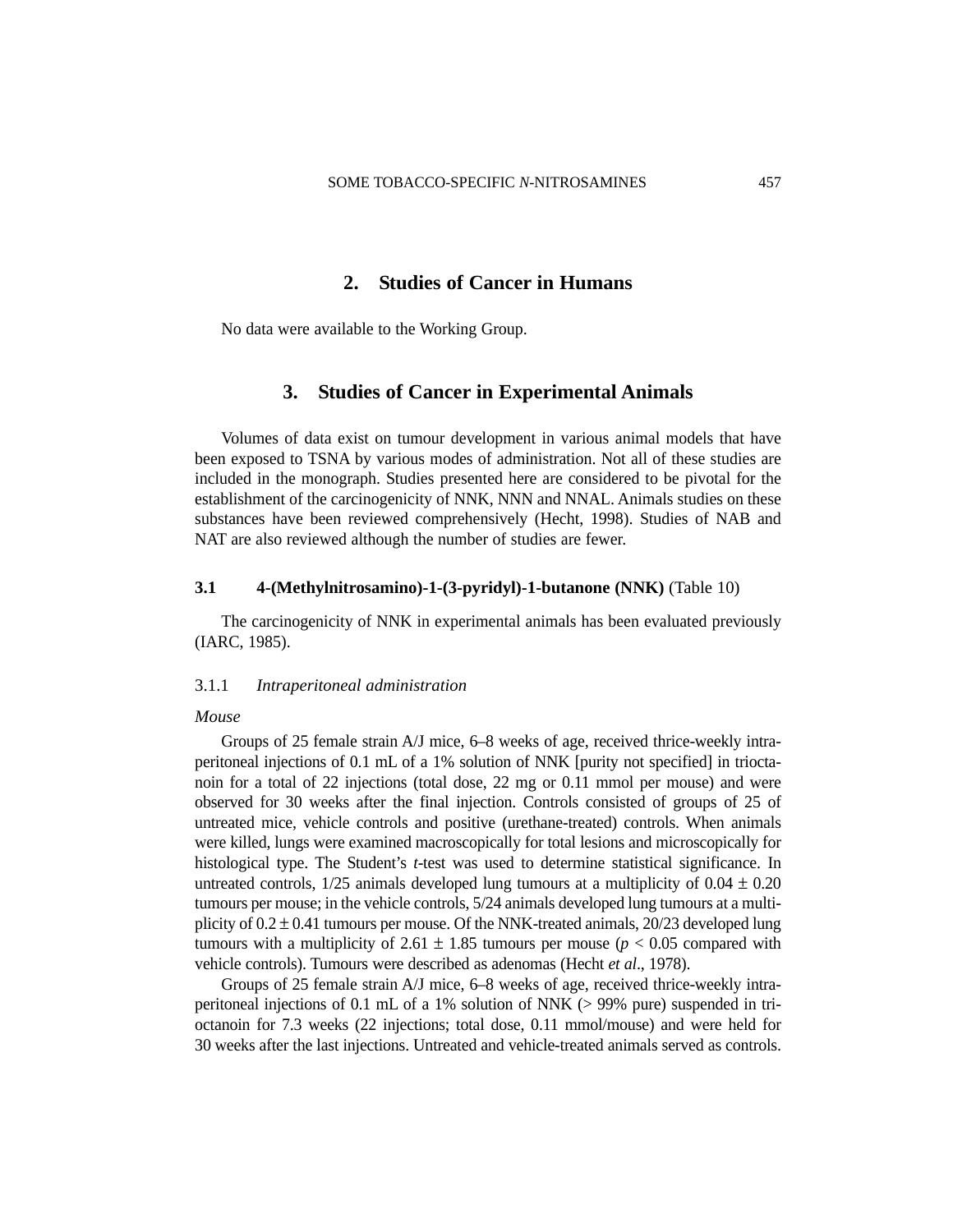**Table 10. Summary of reports of tumours induced in experimental animals by NNK and NNN** 

| Compound/<br>species                          | Lung             | Nasal<br>cavity         | Oral<br>cavity | Trachea | Oeso-<br>phagus | Fore-<br>stomach | Pancreas   | Liver  | Adrenal<br>gland | Skin |
|-----------------------------------------------|------------------|-------------------------|----------------|---------|-----------------|------------------|------------|--------|------------------|------|
| NNK<br>Mouse<br>Rat<br>Hamster<br>Mink        | X<br>X<br>X<br>X | X<br>X<br>(x)           | $x^a$          | X       |                 | X                | X<br>$x^c$ | X<br>X | $x^c$            | X    |
| <b>NNN</b><br>Mouse<br>Rat<br>Hamster<br>Mink | X                | X<br>$\mathbf x$<br>(x) | $x^b$          | X       | X               | X                |            |        |                  |      |

NNK, 4-(methylnitrosamino)-1-(3-pyridyl)-1-butanone; NNN, *N*′-nitrosonornicotine a

<sup>a</sup> In combination with NNN

<sup>b</sup> In combination with NNK

<sup>c</sup> In progeny

Lung tumours were counted macroscopically at the time of sacrifice and were fixed in 10% formalin for histological evaluation. The Student's *t*-test was used to determine statistical significance. Of the NNK-treated mice, 23/23 developed 865 lung tumours (412 carcinomas) with a multiplicity of  $37.6 \pm 11.8$  tumours per mouse ( $p < 0.0001$  compared with vehicle controls). Six treated mice had tumours other than lung adenomas: three hepatocellular adenomas, two hepatocellular carcinomas and one squamous-cell papilloma of the nasal cavity. In untreated animals, 10/25 animals developed lung adenomas with a multiplicity of  $0.6 \pm 0.9$  adenomas per surviving mouse whereas  $4/25$  trioctanoin controls developed lung adenomas with a multiplicity of  $0.2 \pm 0.5$  adenomas per mouse (Castonguay *et al*., 1983a).

In a study in which NNK and several structural analogues of NNK and NNN were examined, groups of 30 female strain A/J mice, 6–8 weeks of age, received thrice-weekly intraperitoneal injections of NNK (total dose, 20 μmol/mouse) in 0.2 mL saline for 7 weeks. NNK was synthesized and considered pure by high-performance liquid chromatography (HPLC) and thin-layer chromatography (TLC). Mice were held for 30 weeks after the last injection. The Student's *t*-test was used to determine statistical significance. Saline control mice had a lung tumour incidence of 40% (12/30), with a tumour multiplicity of  $0.5 \pm 0.7$ . NNK induced a 100% (30/30) incidence of lung tumours with a multiplicity of  $7.2 \pm 3.4$ tumours per mouse (*p* < 0.0001) (Hecht *et al*., 1988a). [The Working Group noted that the number of surviving animals was not listed, only macroscopic examination was carried out and that histological confirmation was not presented.]

Groups of 25 female strain A/J mice mice [age unspecified] received thrice-weekly intraperitoneal injections of NNK (99% pure by HPLC and gas chromatography–mass spectrometry) in 0.1 mL saline for a total of 20 injections (total dose, 20 μmol/mouse). Animals were held for 30 weeks after the final injection and statistical significance was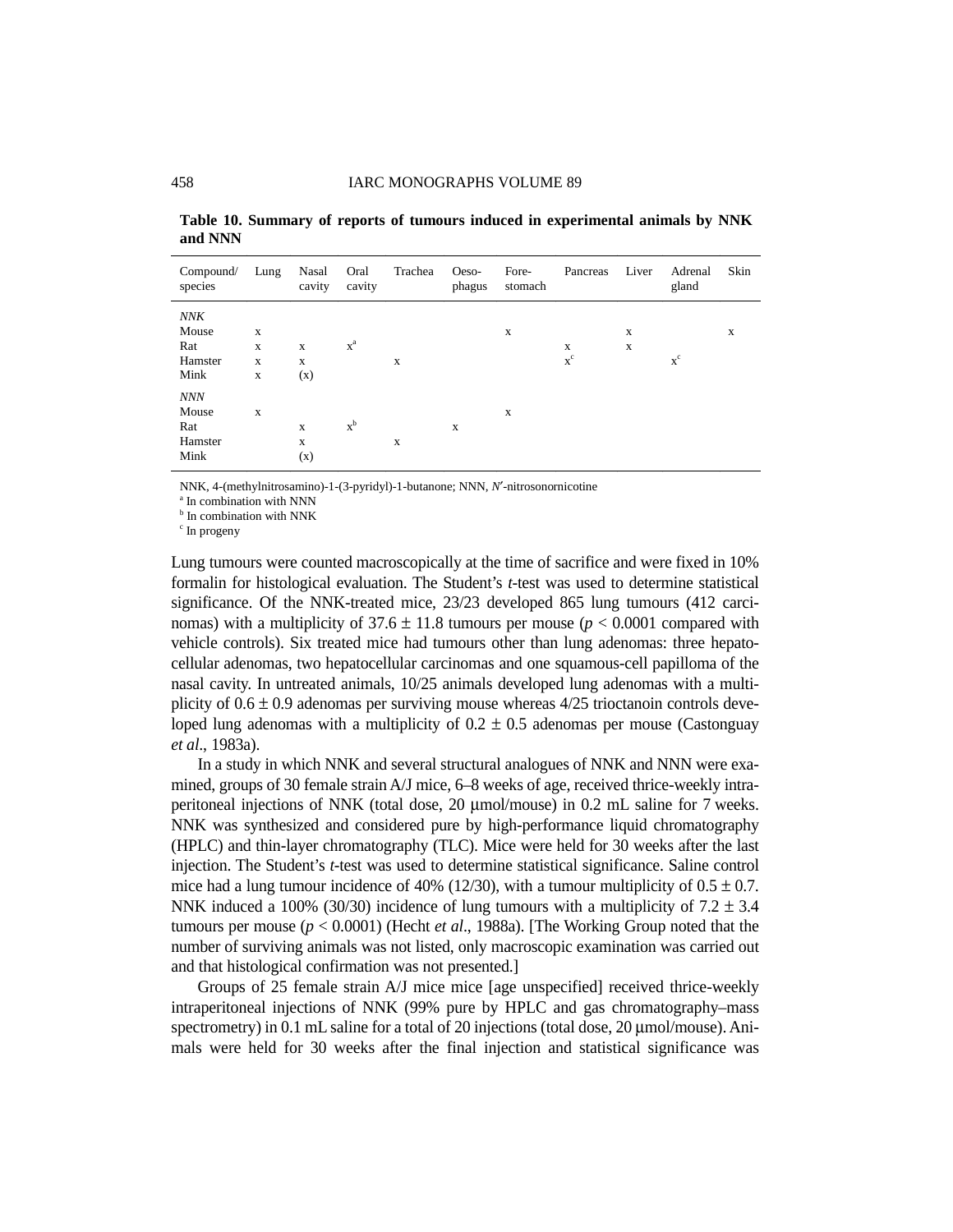evaluated using Student's *t*-test. Controls consisted of animals injected over the same schedule with saline only. NNK induced a lung tumour incidence of 100% (25/25) and a multiplicity of  $15.7 \pm 4.1$  tumours per mouse (saline control: 20% incidence (5/25); tumour multiplicity of  $0.20 \pm 0.40$  tumours per mouse;  $[p < 0.0001]$ ). Twenty-three treated mice had adenomas only and two had both adenomas and adenocarcinomas (Rivenson *et al*., 1989).

Female strain A/J mice, 5 weeks of age, were maintained on an AIN-76A or NIH-07 diet. At 7 weeks of age, groups of 15 mice (weighing  $18.7 \pm 0.07$  g) received a single intraperitoneal injection of 0 (saline control), 2.5, 5 or 10  $\mu$ mol NNK (> 99% pure) in 0.1 mL saline and were killed at semi-monthly intervals between 3 and 7 months after injection. Lung tumours were enumerated for each period and statistical significance was evaluated by ANOVA followed by Newman-Kuels' range test and chi-squared test. Selected tumours were confirmed by histopathology. Lung tumour incidence eventually reached 100% in nearly all NNK-treated groups. Lung tumour multiplicity became maximal at 3.5 months, with no significant increase between 3.5 and 7 months. A dose–response was seen for tumour multiplicity at 3.5 months: 0 tumour per mouse with saline alone,  $1.0 \pm 0.2$  tumours per mouse with 2.5 µmol NNK,  $3.7 \pm 0.7$  tumours per mouse with 5 µmol and  $9.6 \pm 0.8$ tumours per mouse with 10 μmol. In mice given 10 μmol NNK, lung tumour multiplicity at 7 months did not increase over that found at 3.5 months. Final overall tumour multiplicities with 5 µmol and 2.5 µmol NNK were significantly lower than those with  $10 \mu$ mol (Hecht *et al*., 1989).

To characterize and quantify lung lesions and their progression, groups of 15 female strain A/J mice, 6 weeks of age, received a single intraperitoneal injection of 100 mg/kg bw NNK (99% pure) suspended in trioctanoin and were maintained on an NIH-07 diet. Mice were killed starting at 14 weeks after injection and every 4 weeks thereafter up to 54 weeks. At 14 weeks, 100% of the lesions were hyperplasias; at 34 weeks the types and frequencies of lesions ranged from hyperplasia (57%), adenoma from hyperplasia (18%), adenoma (14%), carcinoma from adenoma (0%), carcinoma (8%) to microcarcinoma (3%). By 54 weeks, 13% of hyperplasia, 4% of adenoma from hyperplasia, 29% of adenoma, 18% of carcinoma from adenoma, 38% of carcinoma and 0% of microcarcinoma were observed (Belinsky *et al*., 1992). [The Working Group noted that the percentages at 54 weeks added up to 102%.]

Two groups of female strain A/J mice, 6–8 weeks of age, received thrice weekly intraperitoneal injection of a total dose of 5  $\mu$ mol (30 mice) or 20  $\mu$ mol (20 mice) NNK in 0.1 mL saline for 7 weeks. After 30 weeks, animals were killed and lung adenomas were enumerated. Statistical analysis of variance (nested model) followed by Scheffe's test for multiple comparison of means was conducted. A group of 30 negative control mice was injected with saline alone. In controls, tumour incidence was 26.7% (8/30) and tumour multiplicity was  $0.27 \pm 0.58$  tumours per mouse; in NNK-treated mice, the incidence of tumours was 76.7% (23/30; *p* < 0.001) and 100% (20/20; *p* < 0.001) and tumour multiplicity was  $1.6 \pm 1.2$  and  $9.2 \pm 6.3$  tumours per mouse, in the low- and high-dose groups, respectively (Amin *et al*., 1996).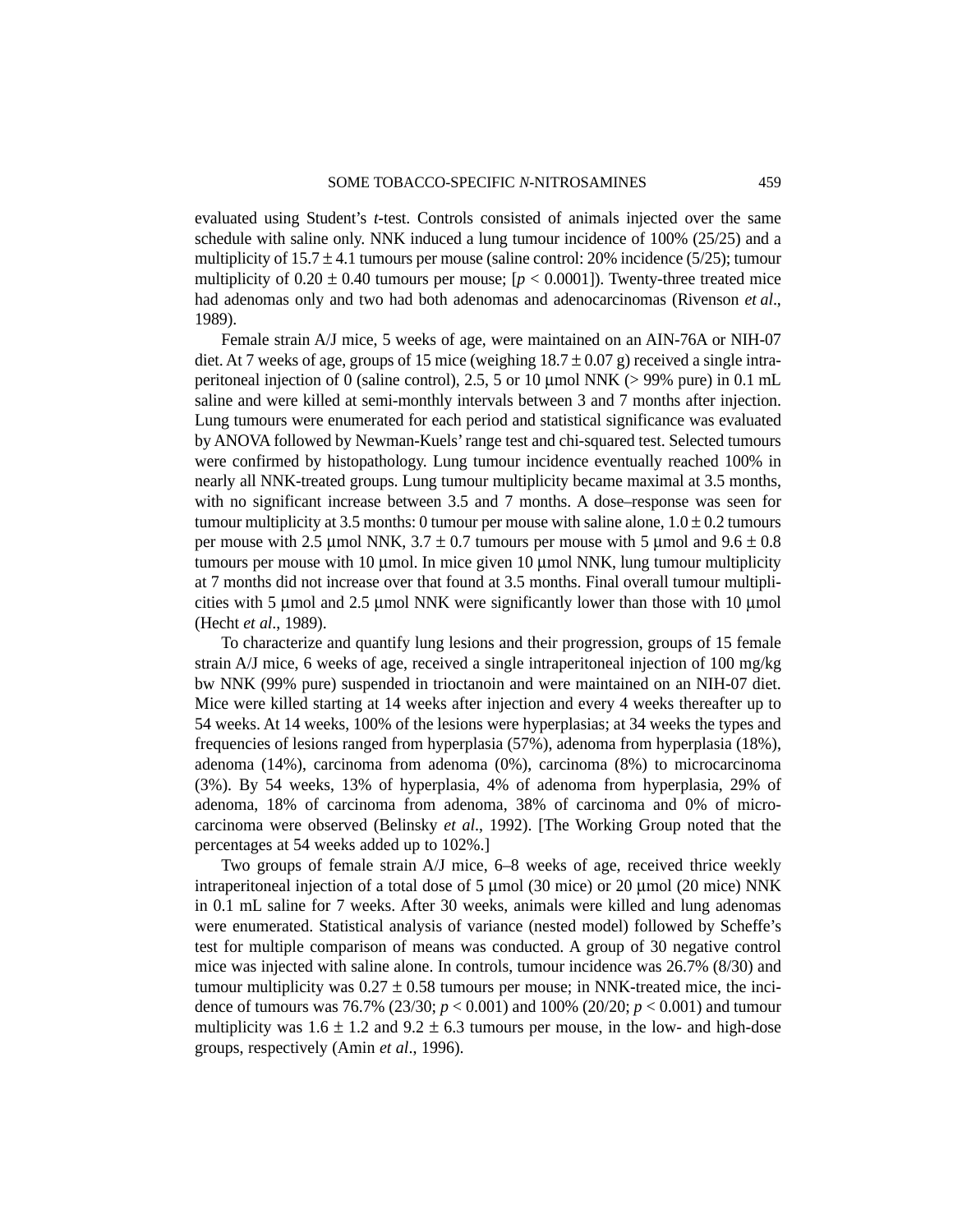## 3.1.2 *Intravesicular administration*

*Rat*

Groups of 12 female Fischer 344 rats, 10 weeks of age, received twice-weekly instillations of 0.2 mL of a solution of 11 mg NNK ( $> 98\%$  purity) dissolved in ethanol and diluted in sterile water for 30 weeks (total dose, 1.5 mmol) into the urinary bladder after excreting the residual urine. At a median of 70 weeks, no bladder tumours were observed in rats of either control or experimental groups, but 33% (4/12) of the rats exposed intravesically to NNK had liver tumours and 42% (5/12) had lung tumours [no further histopathological details were provided]. No liver or lung tumours were reported in controls (Lijinsky *et al*., 1991).

## 3.1.3 *Administration in the drinking-water*

#### (*a*) *Mouse*

Groups of male BALB/c mice [initial number unspecified], 8 weeks of age, were untreated or received 1 mg NNK in distilled water deposited on the tongue thrice weekly (total dose, 22 mg NNK); groups of male Swiss mice [initial number unspecified], 8 weeks of age, were untreated or received 0 (vehicle control) or 1 mg NNK in distilled water deposited on the tongue thrice weekly (total dose, 22 mg NNK). Animals were killed at 22 months or when moribund. Tumours were observed in 10/13 (77%) NNK-treated Swiss mice (nine lung adenomas, one forestomach papilloma and one hepatoma) and in 11/11 (100%) NNK-treated BALB/c mice (four lung adenomas, six forestomach papillomas and one hepatoma) [the Working Group noted that these tumours were reported only for nine of the 11 mice]). Tumours [not specified] developed in 2/19 (11%) untreated Swiss mice and no tumours were observed in 14 untreated BALB/c mice or 11 Swiss mice given distilled water only (Padma *et al*., 1989a).

## (*b*) *Rat*

Male Fischer 344 rats, 8 weeks of age, were given 0.0 ppm [mg/mL] (80 rats), 0.5 ppm  $(80 \text{ rats})$ , 1.0 ppm  $(80 \text{ rats})$  or 5.0 ppm  $(30 \text{ rats})$  NNK  $(> 99\%$  pure) in the drinking-water from 8 weeks of age until the animals were killed at 128 weeks (0.5 ppm and control) or when moribund (108–120 weeks for 1.0 and 5.0 ppm NNK). A group of 80 rats (water only) served as controls. The incidence of lung tumours in controls and at 0.5-ppm, 1.0-ppm and 5.0-ppm NNK was 6/80, 9/80, 20/80 (*p* < 0.01) and 27/30 (*p* < 0.01), respectively. In the 1.0-ppm group, most of the tumours were adenomas, whereas in the 5.0-ppm groups, most were adenocarcinomas (13/27) and adenosquamous carcinomas (9/27). The incidence of exocrine pancreatic tumours in the groups treated with 0.0, 0.5, 1.0 and 5.0 ppm NNK was  $1/80$ ,  $5/80$ ,  $9/80$  ( $p < 0.05$ ) and  $2/80$ , respectively. Tumours in the 1.0-ppm group were eight acinar adenomas and one acinar or ductal adenocarcinoma. The authors speculated that the low incidence of pancreatic tumours in the 5.0-ppm group was due to the high incidence of tumours of the lung, nasal cavity and liver, which shortened survival (Rivenson *et al*., 1988).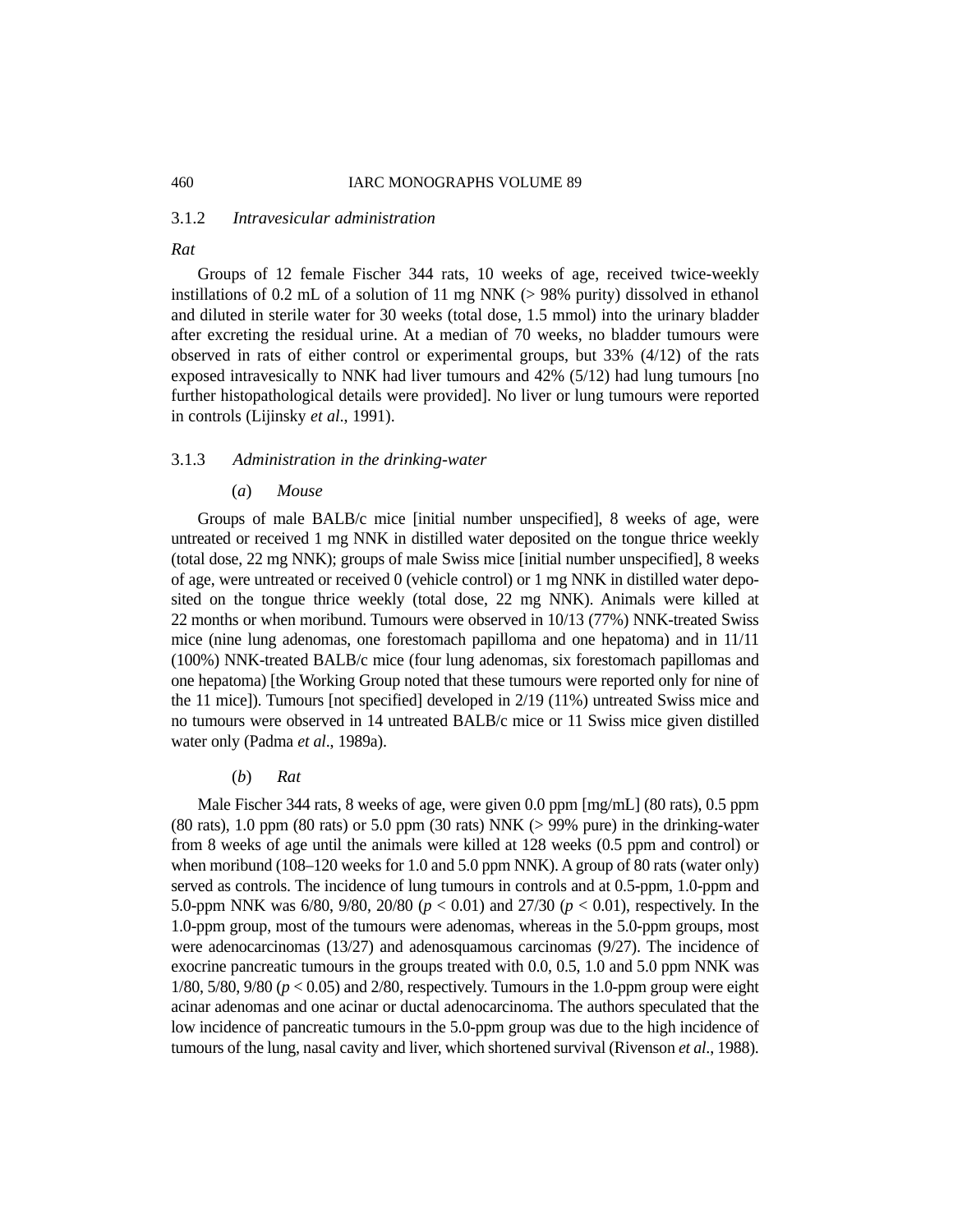## 3.1.4 *Oral cavity swabbing*

#### *Rat*

Groups of male Fischer 344 rats, 10 weeks of age, were swabbed in the oral cavity and lips with 0.3 mL of a 0- (control) or 15-mmol solution of NNK (purity,  $> 99\%$ ) using a cotton swab dipped into the solution until the entire 0.3 mL was used; the cotton swab was then rinsed with 0.1 mL water and this solution was also applied. Rats were treated three times during the first week, five times over 5 days for 3 weeks and, from the 5th week onwards, twice a day for 5 days per week until termination at 71 weeks of age. The approximate total dose of NNK was 539 mg or 2.60 μmol. Statistical analysis was by Student's *t*test. This protocol produced only one papilloma in the oral cavity of 29 rats and no tumours were observed in the oesophagus. However, significant tumour formation was found in the lungs (5/29 adenomas; 19/29 adenocarcinoma; and 4/29 adenosquamous carcinoma), the nasal cavity (13/29 papilloma or adenoma; and 2/29 carcinoma) and liver (9/29 adenoma; 3/29 carcinoma). No tumours were observed in control animals (Prokopczyk *et al*., 1991).

## 3.1.5 *Cheek pouch application*

## *Hamster*

Groups of male and female Syrian golden hamsters, 8 weeks of age, received applications of 0 or 1 mg NNK in distilled water on the cheek pouch three times a week (total dose, 120 mg). Animals were killed at 22 months or when moribund. Tumours occurred in 5/9 treated hamsters (two lung adenomas, four forestomach papillomas and one hepatoma); no tumours occurred in 11 untreated hamsters (Padma *et al*., 1989a).

## 3.1.6 *Subcutaneous administration*

#### (*a*) *Rat*

Groups of male and female Fischer 344 rats, 9 weeks of age, received thrice weekly subcutaneous injections of NNK in trioctanoin for 20 weeks to give total doses of 0 (26 males and 26 females), 1.0 (27 males and 27 females), 3.0 (15 males and 15 females) or 9.0 (15 males and 15 females) mmol/kg bw. After 7 weeks, injections were interrupted for 2 weeks because of weight loss in the high-dose group. Animals were killed when moribund or when only 20% of the group were alive. Major organs were fixed and examined microscopically. The high dose of NNK resulted in the deaths of all rats by 60–70 weeks; the animals in the mid-dose group survived to approximately 110 weeks. Survival in lowdose NNK-treated rats was comparable with that of trioctanoin controls. Trioctanoin control rats did not develop lung tumours except for one adenoma in a female rat. Lung tumour incidence in male rats given 0, 1.0, 3.0 and 9.0 mmol/kg bw was  $0/26$ ,  $23/27$  (*p* < 0.01), 13/15 (*p* < 0.01) and 14/15 (*p* < 0.01), respectively; that in female rats was 1/26, 8/27  $(p < 0.05)$ , 7/15 ( $p < 0.01$ ) and 8/15 ( $p < 0.01$ ), respectively. Lung tumours were adenomas or adenocarcinomas; five male rats had also squamous-cell carcinomas. Nasal tumour inci-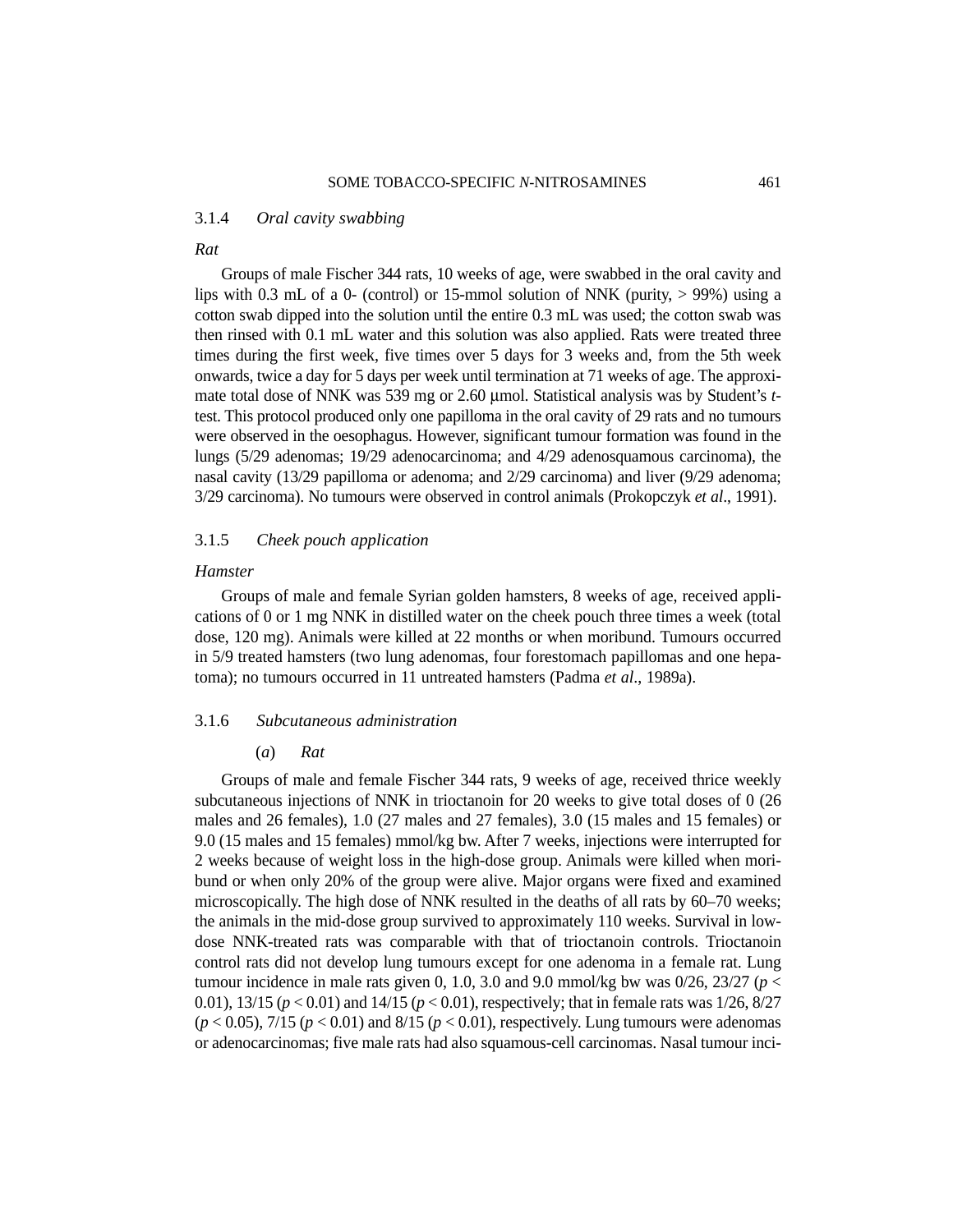dence in male control, low-, mid- and high-dose rats was 0/26, 20/27 (19 benign, one malignant;  $p < 0.01$ ), 13/15 (six benign, seven malignant;  $p < 0.01$ ) and 14/15 (four benign, 10 malignant;  $p < 0.01$ ), respectively; that in female rats was  $0/26$ ,  $10/27$  (10 benign;  $p < 0.01$ , 12/15 (9 benign, three malignant;  $p < 0.01$ ) and 14/15 (four benign and 10 malignant;  $p < 0.01$ ), respectively. Liver tumour incidence in the four groups of male rats was 3/26 (three benign), 3/27 (two benign, one malignant), 4/15 (one benign, three malignant) and  $6/15$  (two benign, four malignant;  $p < 0.05$ ), respectively; and that in female rats was 1/26 (one benign), 4/27 (three benign, one malignant), 4/15 (two benign, two malignant) and 5/15 (two benign, three malignant; *p* < 0.05), respectively (Hoffmann *et al*., 1984).

Groups of male Fischer 344 rats, 8 weeks of age, received thrice-weekly subcutaneous injections of 0.0055 mmol/kg bw NNK in trioctanoin or trioctanoin alone (control) for 20 weeks. Surviving animals were killed after 104 weeks and major organs were examined for the presence of tumours. Of rats injected with NNK, 13/27 had lung tumours, four of which were adenocarcinomas and nine were adenomas, versus 1/26 (adenoma) trioctanoin controls; 6/27 had nasal tumours, one of which was a squamous-cell carcinoma and five of which were squamous-cell papillomas, and 10/27 had liver tumours, two of which were hepatocellular carcinomas and eight of which were adenomas. None of the 26 trioctanoin control rats developed nasal or liver tumours (Hecht *et al*., 1986a).

Groups of male Fischer 344 rats [initial number and age unspecified] (weighing 175–200 g) received thrice-weekly subcutaneous injections of 0, 0.03, 0.1, 0.3, 1.0, 10 or 50 mg/kg bw NNK in trioctanoin for 20 weeks. Animals were killed over a 100-week period and were examined for tumours. Rats were also killed when they had a weight loss of 10–15% over a 2-week period compared with controls. Tumour incidence increased in a dose–responsive manner from 0.03 mg/kg to 50 mg/kg. At the highest dose of NNK, the incidence of lung hyperplasia was 93.5% (58/62) and that of benign and malignant lung tumours was 87.1% (54/62). The incidence of lung tumours increased with increasing dose: 2.5% of 40 rats at 0 mg/kg, 6.7% of 60 rats at 0.03 mg/kg, 10.0% of 60 rats at 0.1 mg/kg, 13.3% of 60 rats at 0.3 mg/kg, 53.3% of 30 rats at 1.0 mg/kg, 73.3% of 30 rats at 10 mg/kg and 87.1% of rats at 50 mg/kg. The majority of benign lung tumours were classified as solid adenomas (72 tumours), papillary adenomas (seven tumours) or mixed (five tumours). Among the malignant tumours, 11 were solid carcinomas, 46 were papillary carcinomas, three were mixed carcinomas and 16 were squamous-cell carcinomas. In the highest-dose group, a 34% (21/62) incidence of tumours was found in the respiratory region and a 50% (31/62) incidence of tumours was observed in the olfactory region. In the respiratory region, 18 of the tumours were benign and three were malignant. At 10 mg/kg, tumour incidence was 53% (16/30) in the respiratory region and 26% (8/30) in the olfactory region. The types of tumours found were: 15 benign and one malignant in the respiratory region and four benign and four malignant in the olfactory region. The remainder of the lower doses did not induce tumours in the nasal cavity (Belinsky *et al*., 1990).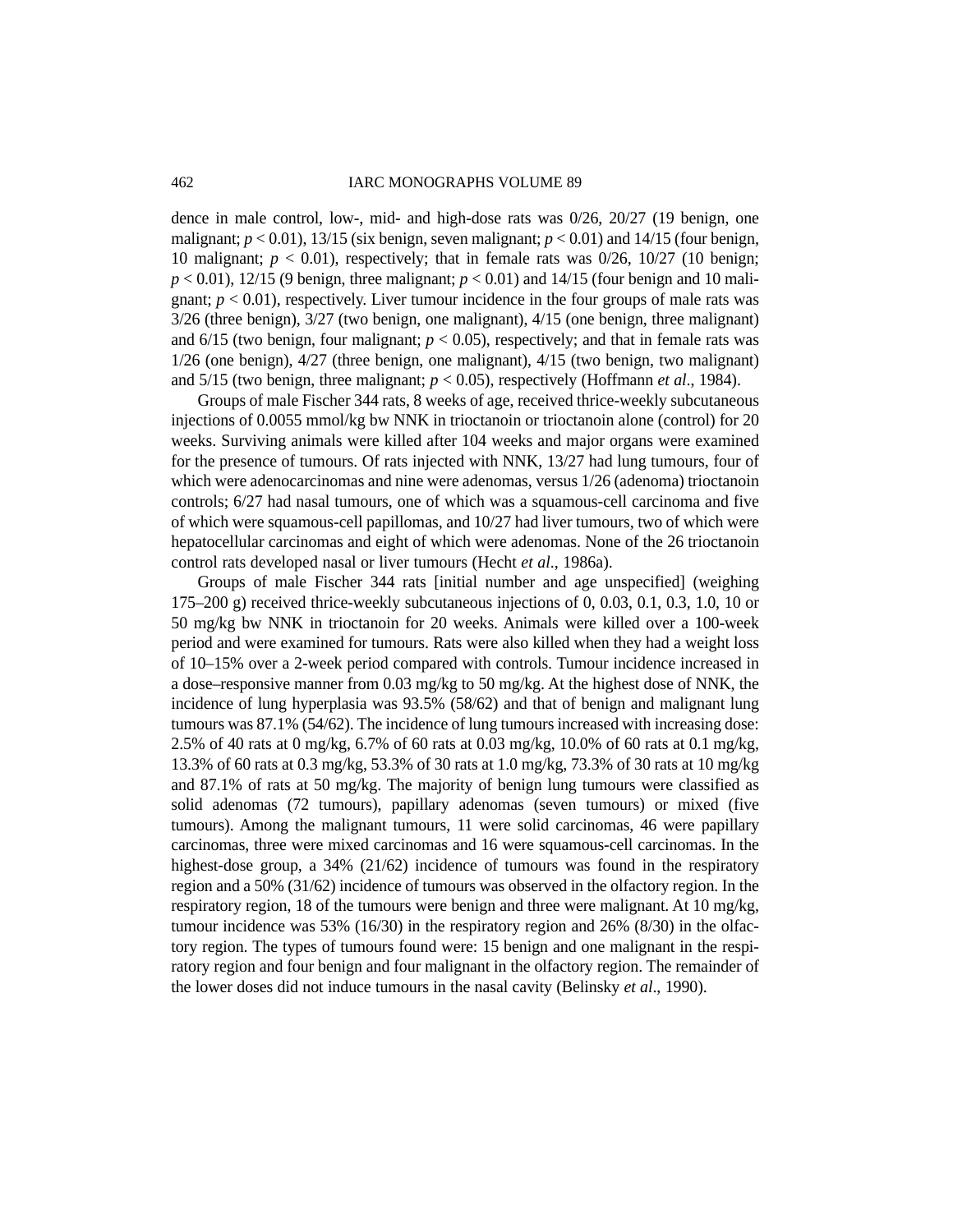#### (*b*) *Hamster*

Groups of 15 male and 15 female Syrian golden hamsters, 8–10 weeks of age, received thrice-weekly subcutaneous injections of 0 (control) or 10 mg NNK (99% pure) in 0.3 mL trioctanoin (total dose, 0.91 mmol per hamster). In a second experiment, groups of 10 male and 10 female hamsters received thrice-weekly subcutaneous injections of 2.5 mg NNK in 0.3 mL (total of 75 injections; total dose, 0.91 mmol per hamster). In the first experiment, only 50% of the hamsters survived after 10 weeks; by 14 weeks, survival was only 26%. In the second experiment, all animals were alive after 4 months, 80% after 7 months, 75% after 10 months and 30% after 13 months. The first experiment was terminated after 16 months and the second experiment after 17 months. In the first experiment, 8/15 males and 11/15 females had lung tumours. In the second experiment, 10/10 males and 6/10 females developed lung tumours. In the first experiment most of the tumours were adenomas; in the second experiment, 6/10 tumours in males were adenocarcinomas and 4/6 tumours in females were adenocarcinomas. No lung tumours were observed in the control hamsters (Hoffmann *et al*., 1981).

In a study that examined the effect of smoke inhalation on lung tumour formation, groups of 10 male and 10 female Syrian golden hamsters, 8 weeks of age, received a single subcutaneous injection of 0 (vehicle control), 1.0, 3.3 or 10 mg NNK in 0.3 mL trioctanoin. The experiment was terminated after 72 weeks. Statistical significance was determined using the  $\chi^2$  test. NNK (10 mg) plus sham smoking produced three lung adenomas in males and one lung adenoma in a female. At the mid-dose, NNK induced two lung adenomas in males and none in females; the low dose of NNK induced two lung adenomas in males and two in females; trioctanoin alone induced no tumours. When NNK was followed twice daily by an exposure period to tobacco smoke for 69 weeks, the incidence of lung tumours in females treated with 3.3 mg rose from 0/10 to 6/10 (*p* < 0.01) (Hecht *et al*., 1983a).

In a study to evaluate the effect of hyperoxia on lung tumour development produced by NNK, four groups of 15 male Syrian golden hamsters each received twice-weekly subcutaneous injections of 0 (two control groups) or 1.25 mg/kg bw NNK (two experimental groups) in 0.15 mL trioctanoin, and were maintained under either ambient air conditions or in hyperoxia chambers (oxygen concentration, 70%) for periods of 8–12 months (ambient air) or 12–16 weeks (70% oxygen). Animals were killed at intervals of 4 weeks and three hamsters per time-point were evaluated for tumour formation. The cumulative incidence of lung tumours (adenomas and mixed adenosquamous carcinomas) in animals treated with NNK alone was 80% (12/15). When animals were maintained in an atmosphere of 70% oxygen, 70% (10/14) of animals developed neuroendocrine or mixed neuroendocrine and squamous-cell tumours. Under hyperoxia, the latent period was reduced from 16 weeks to 8 weeks. No tumours were observed in control animals (Schuller *et al*., 1990).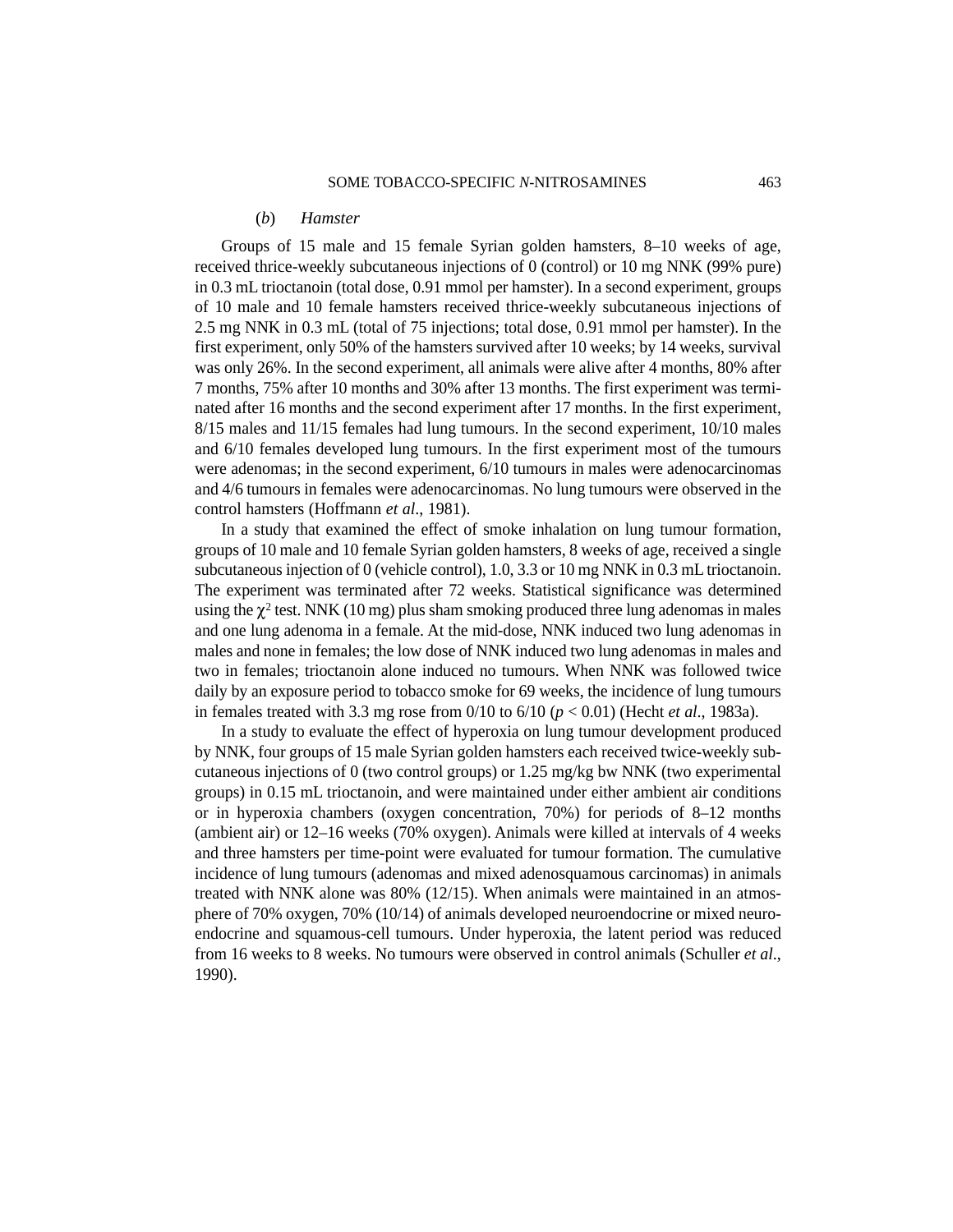#### (*c*) *Mink*

Groups of random-bred mink (originated from the breeding farm of the Norwegian College of Veterinary Medicine), 3 months of age, received twice-weekly subcutaneous injections of NNK (purity, > 99%) for 28 weeks (four females; total dose, 6.3 mM) or NNN  $+$  NNK (two males and four females; total doses, 11.9 mM  $+$  6.3 mM). Survival ranged from 56 to 136 weeks for mink injected with NNK and from 16 to 130 weeks for mink injected with NNN + NNK. Control animals were killed at 156 weeks (one male and four females). NNK alone induced malignant tumours in the nasal cavity (mainly esthesioneuroepithelioma) with invasion into the forebrain in all four females; one of them also developed multiple lung tumours (adenomas and/or adenocarcinomas). Time to tumour was 77  $\pm$  39 weeks. Following the combined treatment with NNK + NNN, all males developed tumours in the nasal cavity (esthesioneuroepithelioma) and invasion into the forebrain was observed at 39 and 40 weeks. Nasal cavity tumours (mainly esthesioneuroepithelioma) were induced in three females with invasion into the forebrain. Of the four females, one developed multiple lung tumours (adenomas and adenocarcinomas) and one a liver tumour (bile duct adenoma). Time to tumour was  $58 \pm 44$  weeks. No tumours were observed in the control minks (Koppang *et al*., 1997).

## 3.1.7 *Transplacental or neonatal exposure*

#### (*a*) *Mouse*

Groups of male and female neonatal Cr:NIH (S) mice from 15 litters [initial number unspecified] received intraperitoneal injections of 50 mg/kg bw NNK in saline on days 1, 3, 5, 7 and 10. Controls consisted of eight litters that were injected with saline alone. Mice were killed at 15 months or when they showed signs of illness. Representative tumours were stained and classified as adenomas or carcinomas following microscopic examination. Statistical analysis was conducted using the Fisher's exact test for tumour incidence and Student's *t*-test for number of tumours per mouse. In male mice, 30/55 animals developed liver tumours (including four carcinomas) with an average of  $1.15 \pm 1.4$ tumours per mouse, whereas no liver tumours were seen in the 33 control males. In females, 8/57 mice developed liver tumours (including two carcinomas) with a multiplicity of  $0.14 \pm 0.35$  tumours per mouse and no liver tumours were observed in control females. Lung tumours [no histopathological details provided] were found in 56.6% of treated males (30/55) ( $p < 10^{-7}$ ) with a multiplicity of 0.74  $\pm$  0.9 versus 0.3  $\pm$  0.6 tumours per mouse in 21% (7/33) of saline controls ( $p < 0.025$ , t-test). In females, lung tumours [no histopathological details provided] were observed in 36.8% (21/57) of NNK-treated mice versus 22% (7/32) of saline controls. The average number of tumours per lung in treated females was  $0.51 \pm 0.75$  versus  $0.25 \pm 0.5$  in saline controls ( $p < 0.1$ , t-test) (Anderson *et al*., 1991).

Pregnant Swiss (Cr:NIH) mice were treated either with 0 (untreated mothers) or with a close to maximum tolerated dose of 100 mg/kg bw NNK by intraperitoneal injection in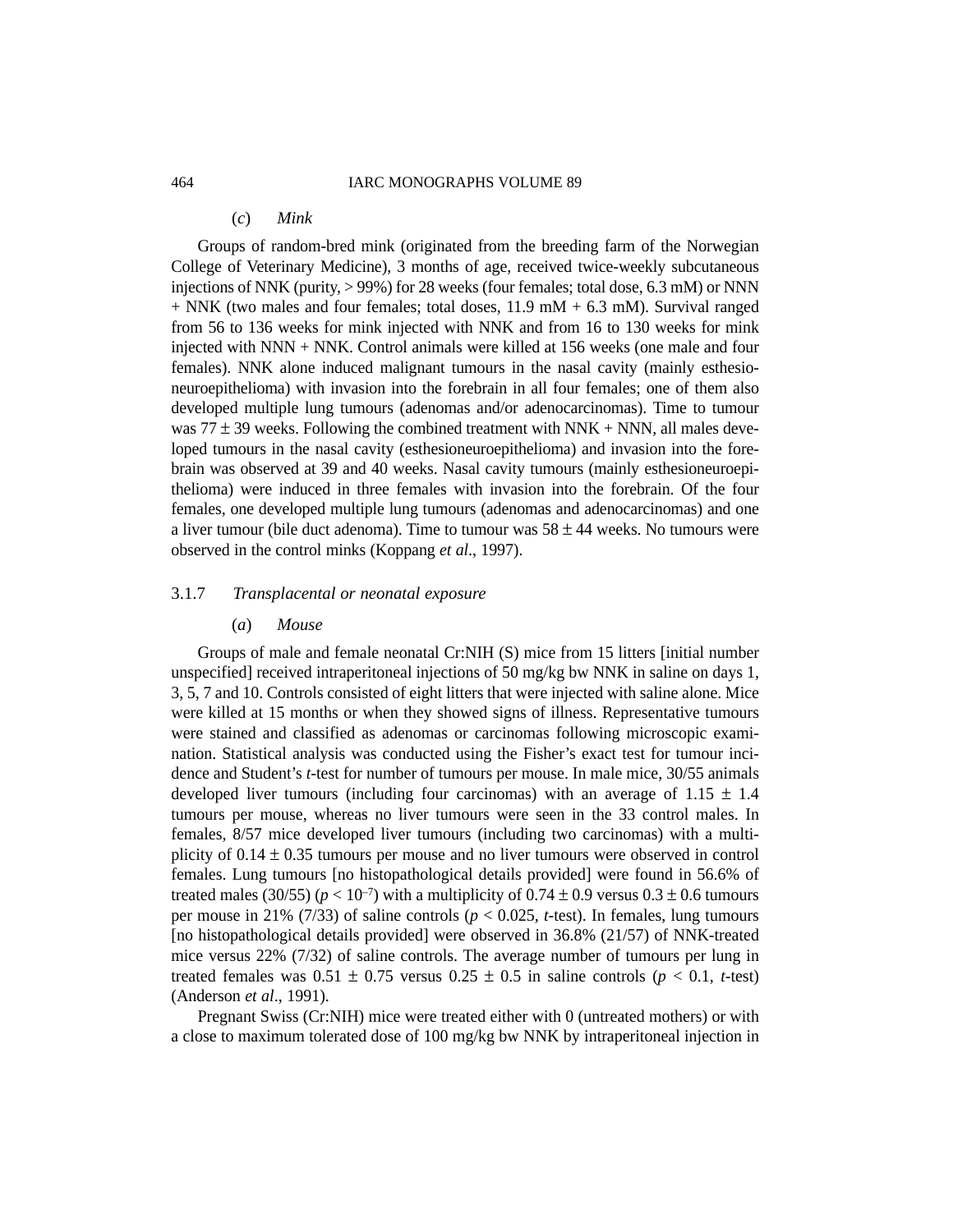#### SOME TOBACCO-SPECIFIC *N*-NITROSAMINES 465

saline on gestation days 15, 17 and 19. Infant mice of untreated mothers received an intraperitoneal injection of either 50 mg/kg bw NNK in saline or saline alone on day 4. The number of animals in each group ranged from 27 to 30 and comprised male and female progeny from at least 10 litters. All animals were killed at 52 weeks. Statistical significance of tumour multiplicities was performed using the Kruskal-Walls ranking procedure for differences among treatment groups for organ/sex combinations and Wilcoxon ranksum to make pairwise comparisons between treatment groups. NNK did not induce tumours transplacentally in male or female offspring. Infant male mice treated with NNK on postnatal day 4 developed both lung (incidence, 8/30 versus 2/27 controls; multiplicity,  $0.27 \pm 0.45$  versus  $0.07 \pm 0.27$  in controls) and liver tumours (mainly adenomas) (incidence, 7/30 versus 1/27 controls; multiplicity,  $0.23 \pm 0.50$  versus  $0.03 \pm 0.18$  in controls,  $p = 0.035$ ). In postnatally treated females, the incidence of lung tumours was not significantly increased and no liver tumours occurred (Beebe *et al*., 1993). [The Working Group noted that the control group for transplacental treatment was used to perform statistics for the postnatal experiment.]

## (*b*) *Hamster*

Groups of five pregnant Syrian golden hamsters received either a single subcutaneous injection of 50, 100 or 200 mg/kg bw NNK ( $> 98\%$  pure) in trioctanoin on day 15 of gestation or multiple subcutaneous injections of 50 or 100 mg/kg bw NNK in trioctanoin on days 13, 14 and 15 of gestation. Tumour incidence was analysed by the paired *t*-test. No tumours were observed in 82 and 83 offspring of animals treated with a single or multiple injections of trioctanoin alone. After single injections of 50, 100 or 200 mg/kg bw NNK, tumours (all sites combined) were observed in 29% (11/38), 56% (20/36) and 76% (19/25) of male and 51% (17/35), 56% (20/36) and 61% (25/41) of female offspring (*p* < 0.01 versus controls for all six groups). After multiple injections of 50 and 100 mg/kg bw NNK, tumours (all sites combined) were observed in 49% (19/39) and 73% (29/40) and 63% (25/40) and 62% (23/37) of male and female offspring, respectively ( $p < 0.01$  versus controls for all 4 groups). The incidence of respiratory tract tumours (nasal cavity, larynx, trachea) in offspring that received single injections of 50 mg/kg bw NNK was 21% (8/38) in males and 26% (9/35) in females; in those treated with 200 mg/kg bw, the incidence was 24% (6/25) in males and 61% (25/41) in females (*p* < 0.05 versus controls for all four groups). After multiple injections of NNK, the frequency of respiratory tract tumours in offspring treated with 50 mg/kg bw was 19% (7/37) in males and 33% (12/36) in females; in those treated with 100 mg/kg bw, the incidence was 38% (15/39) in males and 24% (9/38) in females (*p* < 0.05 versus controls for all four groups) (Correa *et al*., 1990).

Groups of four pregnant female Sendai virus-free Syrian golden hamsters were given 0 or 10% ethanol in the drinking-water from day 5 to day 16 of gestation and received a single intratracheal instillation of 50 mg/kg bw NNK ( $>$  98% pure) in distilled water on day 15 of gestation. Controls were treated with either water alone or ethanol alone. No tumours were observed in the offspring of females treated with distilled water alone (0/28). Tumours developed in two offspring of mothers treated with ethanol alone (1/17 males, pancreas; and 1/23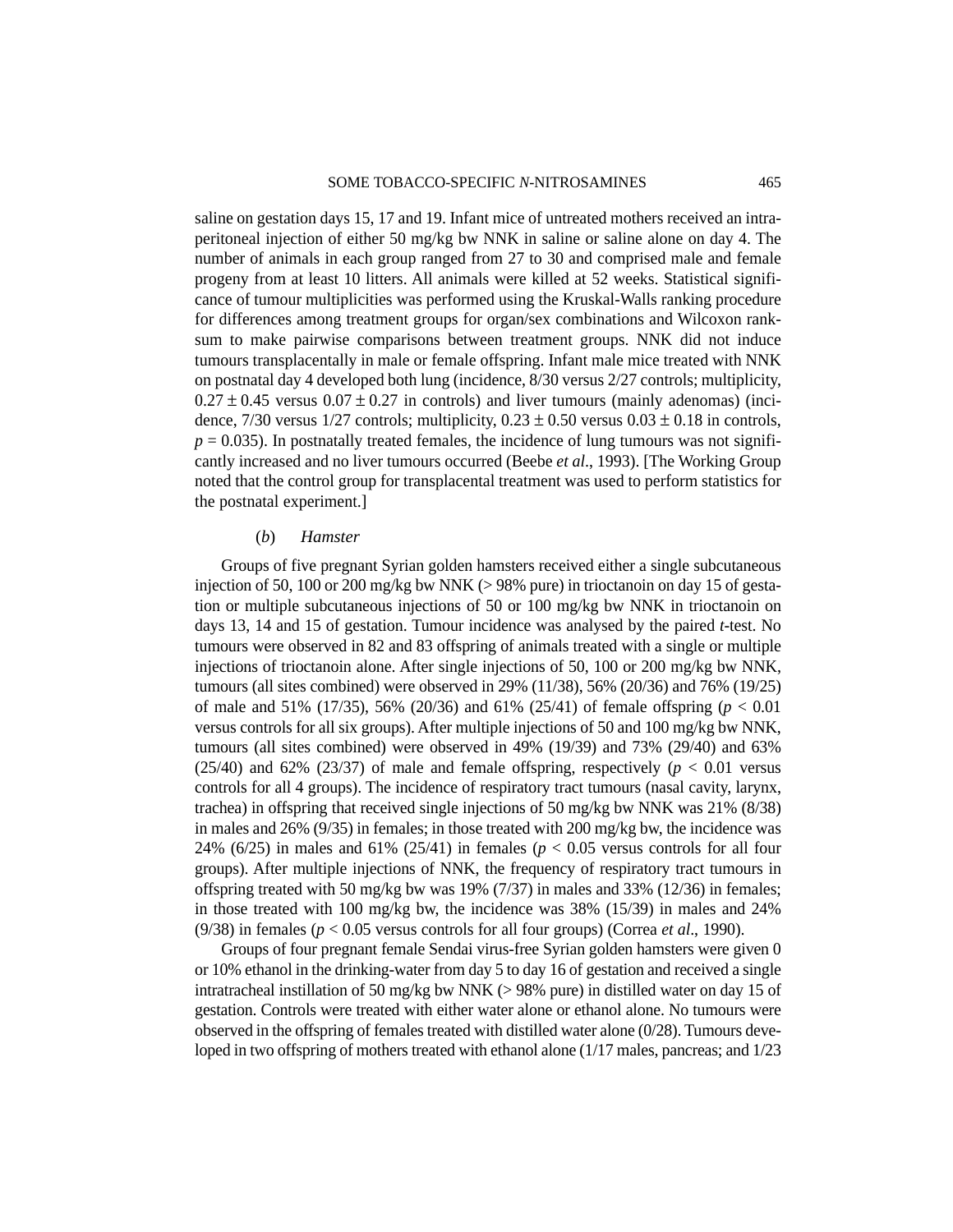females, lymphoma). Two adenocarcinomas of the olfactory region and one adrenal pheochromocytoma developed in 3/9 (33.3%) male offspring transplacentally exposed to NNK alone. In six female offspring, five adrenal pheochromocytomas, two colonic polyps, one liver tumour and three lymphomas were observed. In the offspring of mothers exposed to ethanol followed by NNK, tumours developed in 8/16 males and 13/17 females; adenocarcinomas of the nasal cavity were found in two males and two females  $(p < 0.01)$  [the Working Group calculated that this was not significant;  $p = 0.11$ , Fisher's exact test, ductular adenocarcinomas in the pancreas were observed in four males and 10 females ( $p < 0.01$ ) compared with NNK alone), pheochromocytomas in the adrenals developed in three males and seven females ( $p < 0.01$  compared with NNK alone) and one tumour in the colon occurred in one male and one female. No lymphomas were observed in this group (Schüller *et al*., 1993).

Groups of pregnant Syrian golden hamsters received a single subcutaneous injection of 1, 5, 10 or 20 mg/kg bw NNK ( $> 98\%$  pure) in trioctanoin on day 15 of gestation. Other groups of pregnant hamsters were given 0.05, 5 or 50 mg/kg bw NNK in distilled water by intratracheal instillation on day 15 of gestation. All control animals were given trioctanoin (15 males, 21 females) or distilled water alone (12 males, 15 females) and were killed at 59 weeks when the last NNK-treated hamsters were killed. Statistical analysis was performed by the paired *t*-test. Tumours were observed in NNK-exposed offspring at multiple sites including nasal cavity, adrenal glands, colon, pancreas and lymphoma. Total tumour incidence in the male and female offspring of mothers that received a subcutaneous injection was:  $1 \text{ mg/kg}$  bw,  $27.3\%$  in males (3/11) and 16.7% in females (3/18), 5 mg/kg bw, 27.3% in males (3/11) and 21.4% in females 3/14); 10 mg/kg bw, 33.3% in males (4/12) and 28.6% in females (2/7); and 20 mg/kg bw, 50% in males (3/6) and 57.2% in females (8/14). No tumours were observed in the trioctanoin controls. In offspring of mothers treated by intratracheal instillation, tumour incidence was: 0.05 mg/kg bw, 33.3% in males (2/6) and 50% in females (10/20); 5 mg/kg bw, 28.6% in males (4/14) and 42.1% in females  $(8/19)$ ; and 50 mg/kg bw, 33.3% in males  $(3/9)$  and 40% in females  $(6/15)$ . No tumour occurred in distilled water controls. Tumours in NNK-exposed offspring were predominantly found in the nasal cavity and adrenal glands. The total tumour incidence in all NNK-exposed offspring was significantly increased  $(p < 0.01)$  with no significant difference between the routes of administration (Schüller *et al*., 1994).

Groups of outbred female Syrian golden hamsters, 8 weeks of age, were given ethanol  $(10\% \text{ v/v})$  in the drinking-water from day 5 through to day 15 of pregnancy. Some females were also instilled intratracheally with 50 mg/kg NNK on day 15 of pregnancy. Offspring were born on the evening of day 16 and were observed until clinical symptoms of pancreatic disease occurred. Groups of offspring were given either the cyclooxygenase inhibitor ibuprofen (infant Motrin oral suspension diluted with sterile water to yield 2.86 mg/kg given orally three times a week for life) or the 5-lipoxygenase-activating protein inhibitor MK886 (10 mg/kg dissolved in 0.25% carboxymethylcellulose in sterile water given orally thriceweekly for life). Ten of 16 (62%) offspring of the hamsters given ethanol and NNK alone developed pancreatic ductal adenocarcinoma compared with 5% of controls. Significant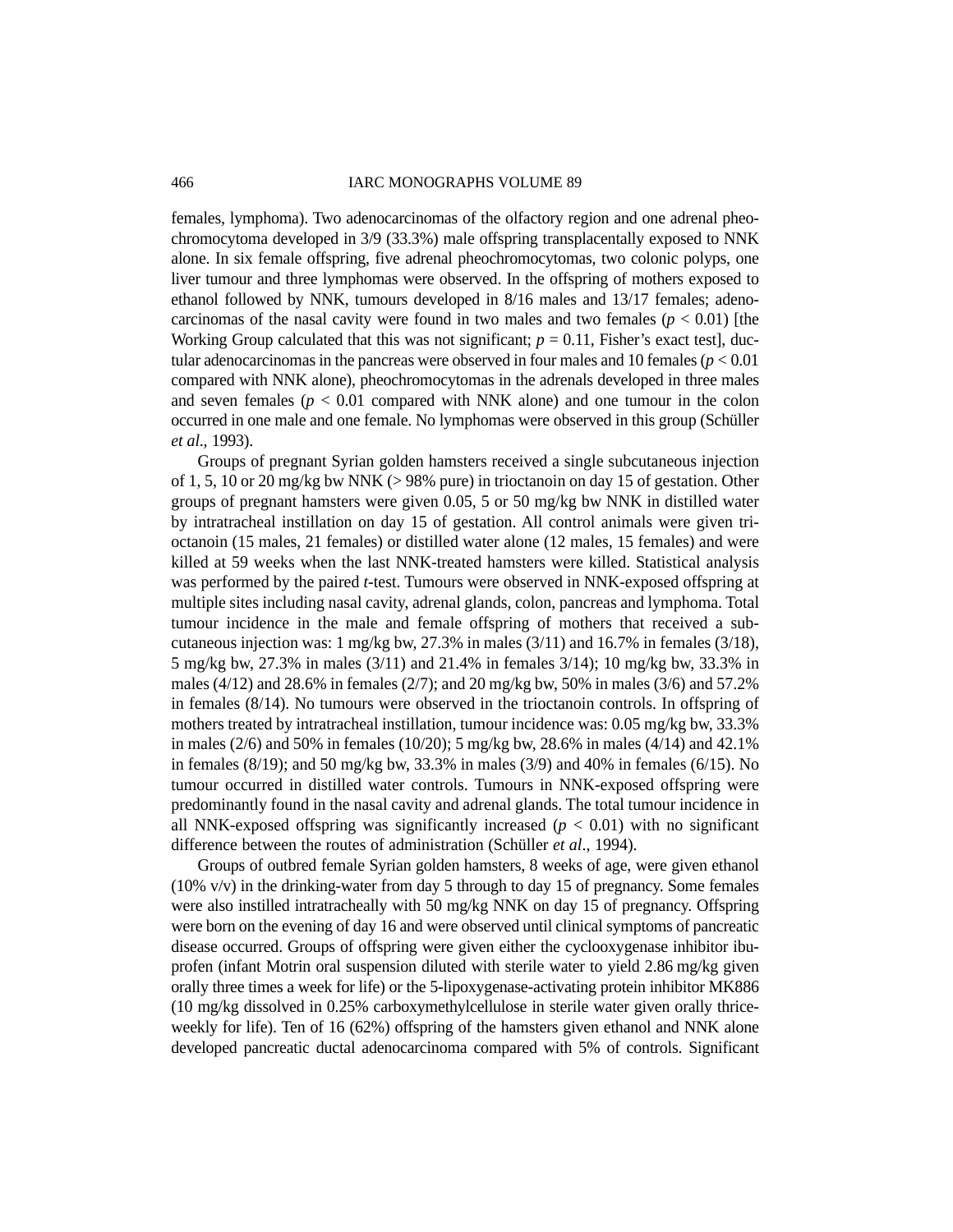reductions ( $p = 0.0026$ ) were observed in ibuprofen- ( $6/24$ ) and MK886- ( $8/19$ ) treated offspring (Schuller *et al.*, 2002).

## 3.1.8 *Administration with known carcinogens or modifying factors*

These studies have been reviewed comprehensively (Hecht, 1998). One study in mice and two studies in rats that were not included in this review are summarized below.

#### (*a*) *Mouse*

The NNK/mouse lung model has been used extensively by numerous investigators to determine factors, conditions, drugs or chemopreventive compounds that can modulate the formation of lung tumours in mice. One of these studies is summarized below.

A study was conducted to determine the capacity of cigarette smoke to induce lung tumours and promote lung tumorigenesis induced by NNK. Groups of 20 female A/J mice, 7 weeks of age, were exposed for 6 h per day on 5 days per week for 26 weeks to filtered air (FA), cigarette smoke (CS; diluted mainstream smoke (target concentration, 250 mg total particulate matter/m<sup>3</sup>) from IR3 research cigarettes), NNK or NNK plus CS. Mice were exposed for 3 days to 50% of the target concentration of CS and for 4 days to 75% of the target concentration of CS before full exposure. Three days before CS exposure, mice received an intraperitoneal injection of 100 mg/kg bw NNK in 0.1 mL saline. Mice were killed 5 weeks after the exposures were terminated. Total tumours were enumerated macroscopically and characterized microscopically. Differences in survival were analysed by Breslow statistics in a Kaplan-Meier survival analysis. Student's *t*-test with a Bonferroni multiple comparisons correction was used to examine group differences in lung weight, tumour multiplicity for all animals and tumour multiplicity in tumour-bearing animals, with significance set at the  $p < 0.05$  level. The lung tumour incidence among the four groups was: FA, 5/19 (26%); CS, 0/19 (0%); FA + NNK, 19/20 (95%); and CS + NNK, 13/16 (81%). The lung tumour multiplicities (total tumours/animal at risk) were: FA,  $0.32 \pm 0.58$  tumours per animal; FA + NNK,  $2.50 \pm 1.67$  tumours per animal; and CS + NNK,  $2.50 \pm 1.97$ . Those among tumour-bearing animals were: FA,  $1.20 \pm 0.44$  tumours per animal; FA + NNK, 2.63  $\pm$  1.61 tumours per animal; and CS + NNK, 3.08  $\pm$  1.71. CS exposure decreased both body weights and lung weights, but treatment with NNK had no additional effect. Tumour multiplicity was greater in the  $FA + NNK$ - and the  $CS + NNK$ -treated groups compared with the FA- and CS-treated groups ( $p < 0.05$ ) among all animals, but tumour multiplicity in the tumour-bearing animals did not differ between the  $FA$ -,  $FA$  + NNK- or  $CS$  + NNK-treated groups (Finch *et al*., 1996). [The Working Group noted that animals were held for a relatively short period of exposure to let tumours develop].

## (*b*) *Rat*

Groups of 30 male Fischer 344 rats, 10 weeks of age, were treated with a mixture of 0.5 mL NNK + NNN (total dose,  $14 + 68 \mu$ g) dissolved in water by swabbing the oral cavity and lips of the animals with a cotton swab dipped into the solution. A group of 21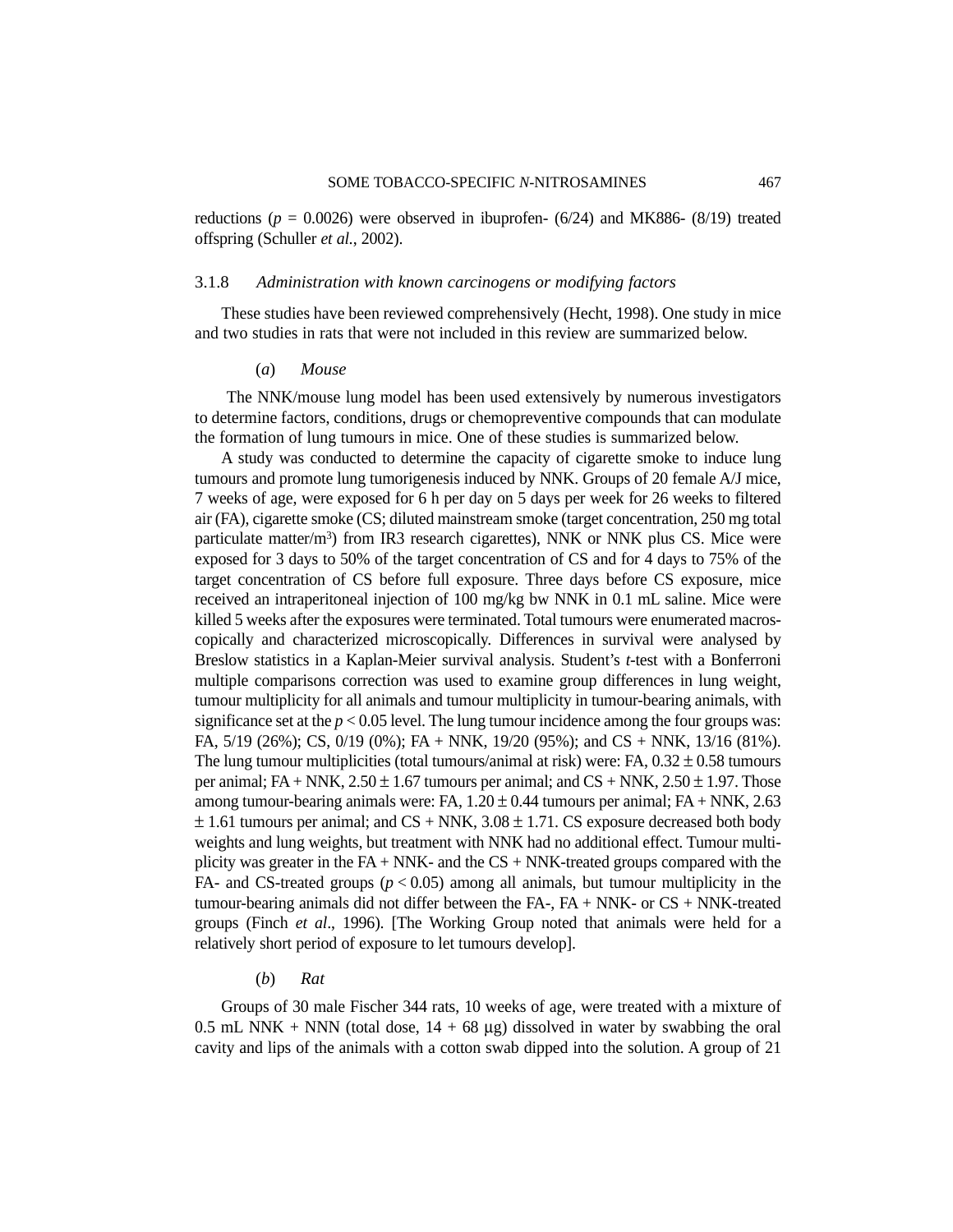rats was used as water controls. Application was performed as follows: once a day for 7 days, twice a day for 5 days per week, once a day for 2 days in weeks 2–23 and twice a day from week 24 to 131. The mean approximate total dose of NNK was 19 mg per rat and that of NNN was 97 mg. The experiment was terminated at 131 weeks at which time survival was 14%. The incidence of oral tumours was 8/30 (six cheek papillomas, one hard palate papilloma and two tongue papillomas) in  $NNK + NNN$ -treated animals and  $0/21$  in controls ( $p < 0.05$ ). In addition to oral tumours, four lung adenocarcinomas and one lung adenoma were found in five treated animals, and one lung adenoma developed in one control animal. The incidence of tumours in the prostate and mammary glands and that of leukaemia/lymphoma in treated animals did not differ from that in controls (Hecht *et al*., 1986b).

Groups of male Fischer 344 rats were maintained on a high-fat (HF) diet (23.5% corn oil) or on a low-fat (LF) diet (5.0% corn oil). NNK was administered in the drinking-water at a concentration of 0 or 2.0 ppm  $[mg/L]$ . The number of animals in the treatment groups was: NNK–HF, 60 rats; NNK–LF, 60 rats; tap-water–HF, 20 rats; tap-water–LF, 20 rats. The experiment was terminated after 95–105 weeks. Incidences of lung tumours at termination were: NNK–HF, 30/60; NNK–LF, 27/60; HF, 1/20; LF, 1/20. Lung tumours were mainly adenomas or adenocarcinomas. There was no significant difference in the final incidence of lung tumours between NNK–HF and NNK–LF groups, but significantly survival was shorter in the NNK–HF than in the NNK–LF group. The incidence of pancreatic tumours was: NNK–HF, 28/60 (*p* < 0.05); NNK–LF, 19/60; HF, 6/20; LF, 6/20. In the NNK–HF group, 18 rats had benign and malignant tumours of the exocrine pancreas; in addition, 10 islet-cell tumours were observed. In the NNK–LF group, the corresponding numbers were 14 and five (Hoffmann *et al*., 1993a).

## 3.1.9 *Carcinogenicity of NNK metabolites*

#### *Mouse*

Groups of 25 female strain A/J mice received thrice weekly intraperitoneal injections of 0.01 mL of a 1% solution of NNK-*N*-oxide suspended in trioctanoin for 7.3 weeks (22 injections; total dose, 0.11 mmol/mouse) and were held for 30 weeks after the last injection. Twenty-four of 25 mice treated with NNK-*N*-oxide developed lung tumours (24 carcinomas/90 tumours) at a multiplicity of  $3.6 \pm 2.7$  tumours per mouse. One NNK-*N*oxide-treated mouse had a leiomyoma of the uterus. In untreated animals, 10/25 animals developed lung tumours with a multiplicity of  $0.6 \pm 0.9$  tumours per surviving mouse whereas  $4/25$  trioctanoin controls developed lung tumours with a multiplicity of  $0.2 \pm 0.5$ tumours per mouse (Castonguay *et al*., 1983b).

## **3.2 4-(Methylnitrosamino)-1-(3-pyridyl)-1-butanol (NNAL)**

The carcinogenicity of NNAL in experimental animals has been evaluated previously (IARC, 1985).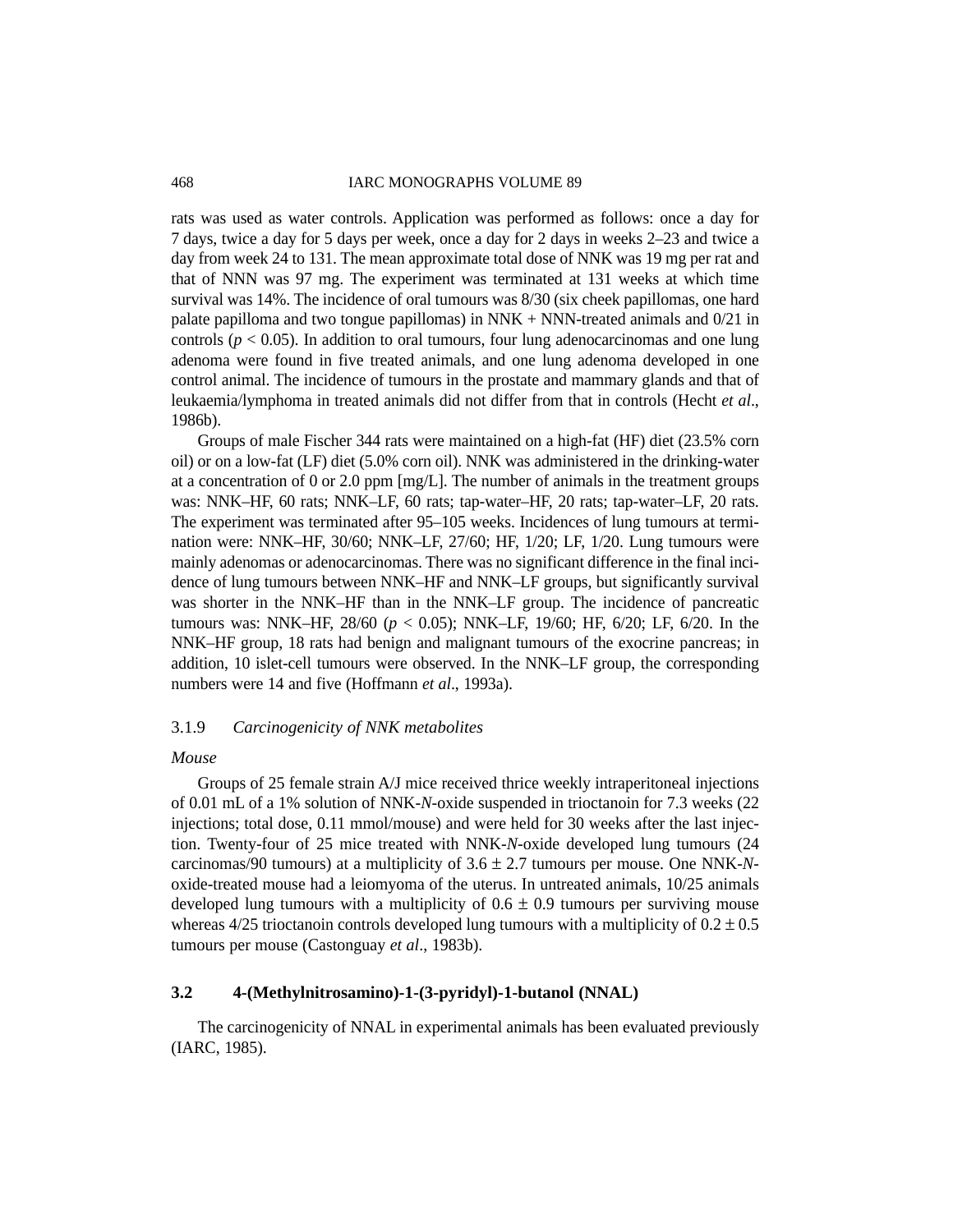#### SOME TOBACCO-SPECIFIC *N*-NITROSAMINES 469

## 3.2.1 *Intraperitoneal administration*

## *Mouse*

A group of 25 female strain A/J mice, 6–8 weeks of age, received thrice-weekly intraperitoneal injections of 0.2 mL of a 0.5% solution of NNAL (purity > 99%) in saline for 7 weeks (total of 22 injections; total dose, 22 mg [0.11 mmol]) and were held without further treatment for an additional 30 weeks. Further groups of 25 female mice served as untreated and vehicle controls. Histological examination of lung and other organs that showed macroscopic lesions revealed lung adenomas in 1/25 untreated controls, 3/25 vehicle controls and 9/25 NNAL-treated mice (vehicle controls compared with treated mice,  $p = 0.047$ ). No malignant tumours were observed in the lung or at other sites in any of the groups (Hecht *et al*., 1978).

Groups of 25 female strain A/J mice, 6–8 weeks of age, received thrice-weekly intraperitoneal injections of a 1% NNAL (> 99% pure) suspension in 0.1 mL trioctanoin for 7.3 weeks (22 injections; total dose, 0.11 mmol/mouse). Treated mice were held for 30 weeks after the last injection. Twenty-five untreated and 15 vehicle-treated female mice served as controls. Lung tumours were examined macroscopically for total lesions and microscopically for histological evaluation. The Student's *t*-test was used to determine statistical significance. Of the NNAL-treated mice, 25/25 developed 658 lung tumours (243 carcinomas) at a multiplicity of  $26.3 \pm 11.7$  tumours per surviving mouse  $(p < 0.0001$  compared with vehicle controls). Two NNAL-treated mice developed extrapulmonary tumours: a squamous-cell papilloma of the nasal cavity and a papilloma of the tongue. In untreated animals,  $10/25$  developed tumours with a multiplicity of  $0.6 \pm 0.9$ tumours per surviving mouse. In trioctanoin controls, 4/25 animals had tumours with a multiplicity of 0.2 ± 0.5 tumours per surviving mouse (Castonguay *et al*., 1983a).

Two groups of 30 and 20 female strain A/J mice, 6–8 weeks of age, received thriceweekly intraperitoneal injections of a total dose of 10 μmol and 50 μmol NNAL in 0.1 mL saline for 7 weeks. After 30 weeks, animals were killed and lung adenomas were enumerated. Statistical analysis was conducted by analysis of variance (nested model) followed by Scheffe's test for multiple comparison of means. Controls were 30 mice injected with saline alone (negative controls), 30 mice injected with 5 μmol NNK and 20 mice injected with 20 μmol NNK (positive controls). In NNAL-treated mice, 22/30 lowdose females had tumours with a tumour multiplicity of  $1.5 \pm 1.4$  tumours per mouse and 20/20 high-dose females had tumours with a multiplicity of  $9.7 \pm 6.4$  tumours per mouse. In the saline controls, 8/30 animals had tumours with a tumour multiplicity of  $0.27 \pm 0.58$ tumours per mouse. In the NNK controls, the tumour incidence was 23/30 in low-dose females with a tumour multiplicity of  $1.6 \pm 1.2$  tumours per mouse and 20/20 in high-dose females with a tumour multiplicity of 9.2 ± 6.3 tumours per mouse (Amin *et al*., 1996).

Groups of 14–20 female strain A/J mice, 7 weeks of age, received a single intraperitoneal injection of 20 μmol NNAL or a metabolite of NNAL [4-(methylnitrosamino)-1-(3 pyridyl)but-(*S*)-1-yl] β-*O*-D-glucosiduronic acid, 4-(methylnitrosamino)-1-(3-pyridyl-*N*oxide)-1-butanol, 5-(3-pyridyl)-2-hydroxytetrahydrofuran, 4-(3-pyridyl)butane-1,4-diol or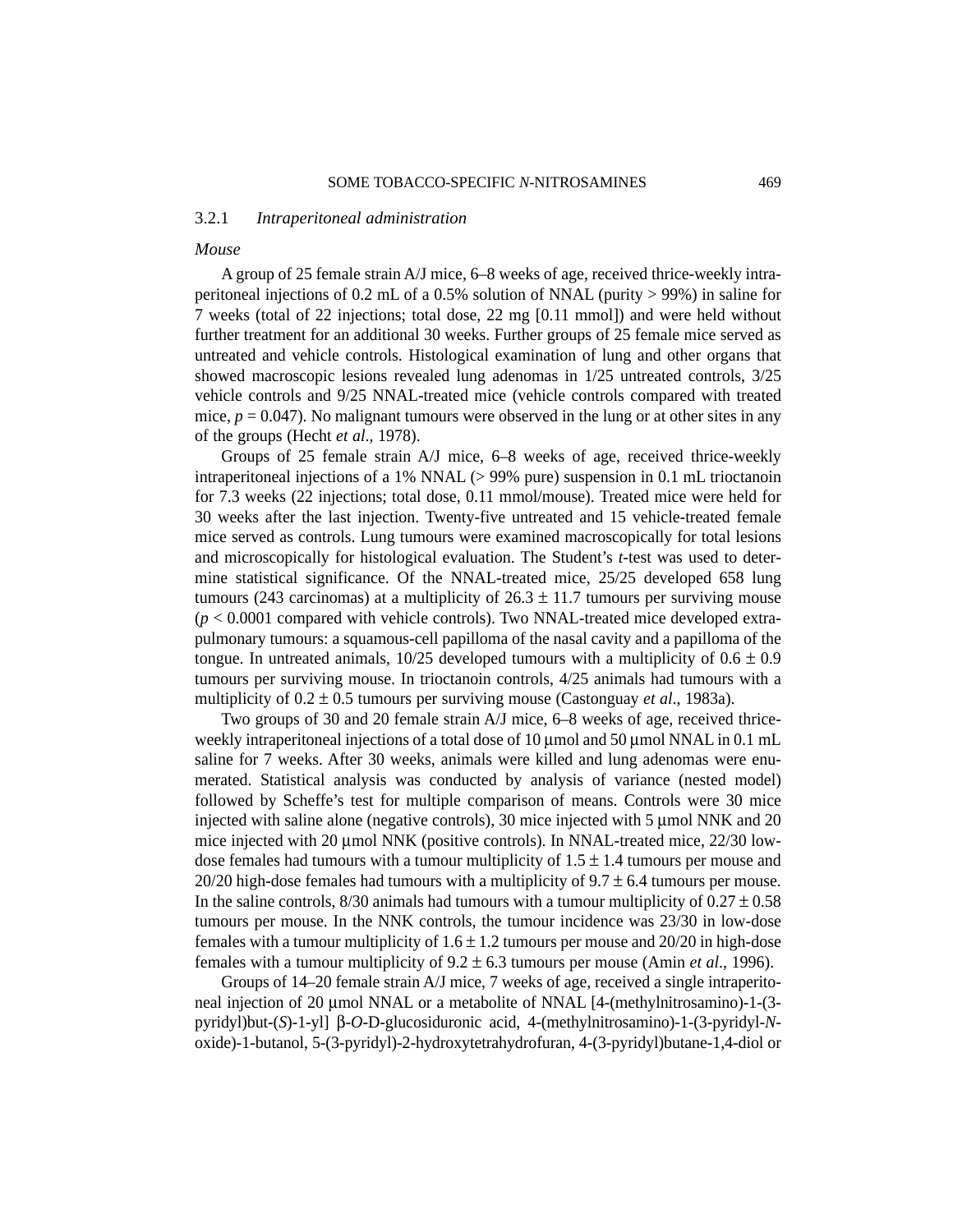2-(3-pyridyl)tetrahydrofuran) in 0.2 mL of saline. A control group of 20 female mice was injected with saline only. Mice were killed after 16 weeks and lung tumours enumerated. Statistical analysis was carried out using ANOVA and  $\chi^2$ . In saline controls, 2/20 animals developed lung tumours (adenomas) with a tumour multiplicity of  $0.1 \pm 0.3$  tumours per mouse. None of the five NNAL metabolites was tumorigenic in the mouse lung; 20/20 NNAL-treated mice developed lung adenomas (*p* < 0.001) with a tumour multiplicity of 12.1 ± 5.6 tumours per mouse (*p* < 0.0001) (Upadhyaya *et al*., 1999).

## 3.2.2 *Administration in the drinking-water*

#### *Rat*

A group of 30 male Fischer 344 rats, 8 weeks of age, was given 5.0 ppm NNAL (> 99% pure) in the drinking-water throughout the experimental period. Animals were killed at 112 weeks. A group of 80 male rats (drinking-water only) served as controls. Lung tumours developed in 26/30 NNAL-treated rats; five rats had adenomas, 12 rats had adenocarcinomas ( $p < 0.01$ ) and nine rats had adenosquamous carcinomas ( $p < 0.01$ ). Lung tumours developed in 6/80 drinking-water controls: three adenomas, two adenocarcinomas and one adenosquamous carcinoma. The NNAL-treated rats also developed pancreatic tumours  $(8/30; p < 0.01)$ . Three rats had acinar adenomas, four had ductal adenocarcinomas and one had an acinar adenocarcinoma. One control rat had an acinar adenoma (Rivenson *et al*., 1988).

## 3.2.3 *Administration with known carcinogens or modifying factors*

## (*a*) *Mouse*

Female Hid:SENCAR BR mice, 50–55 days of age, received topical applications of 2.8 μmol/mouse NNAL in 100 μL acetone every other day (10 doses; total dose, 28 μmol/mouse). Twice weekly applications of 2.0 μg TPA began 10 days after the last NNAL treatment for 20 weeks. Control mice were treated with acetone followed by TPA. Statistical analysis was by  $\chi^2$  test. All mice were examined macroscopically for skin tumours and for tumours in lung and liver. Skin tumours developed in 2/29 mice given NNAL. No tumours were observed in the 29 controls and none of the NNAL-treated animals developed lung or liver tumours (LaVoie *et al*., 1987).

## (*b*) *Hamster*

The effects of administration of low doses of NNAL were investigated in Syrian golden hamsters treated with *N*-nitrosobis(2-oxopropyl)amine (BOP). Three groups of 30 female Syrian golden hamsters, 5 weeks of age, were given a single subcutaneous injection of 10 mg/kg bw BOP. After this treatment, animals were given drinking-water alone, or drinking-water supplemented with 2 ppm or 5 ppm NNAL during weeks 2–53. Three additional groups of 10, 20 and 20 hamsters were given tap-water alone, 2 ppm NNAL or 5 ppm NNAL, respectively. NNAL did not influence the incidence of pancreatic adenocarcinomas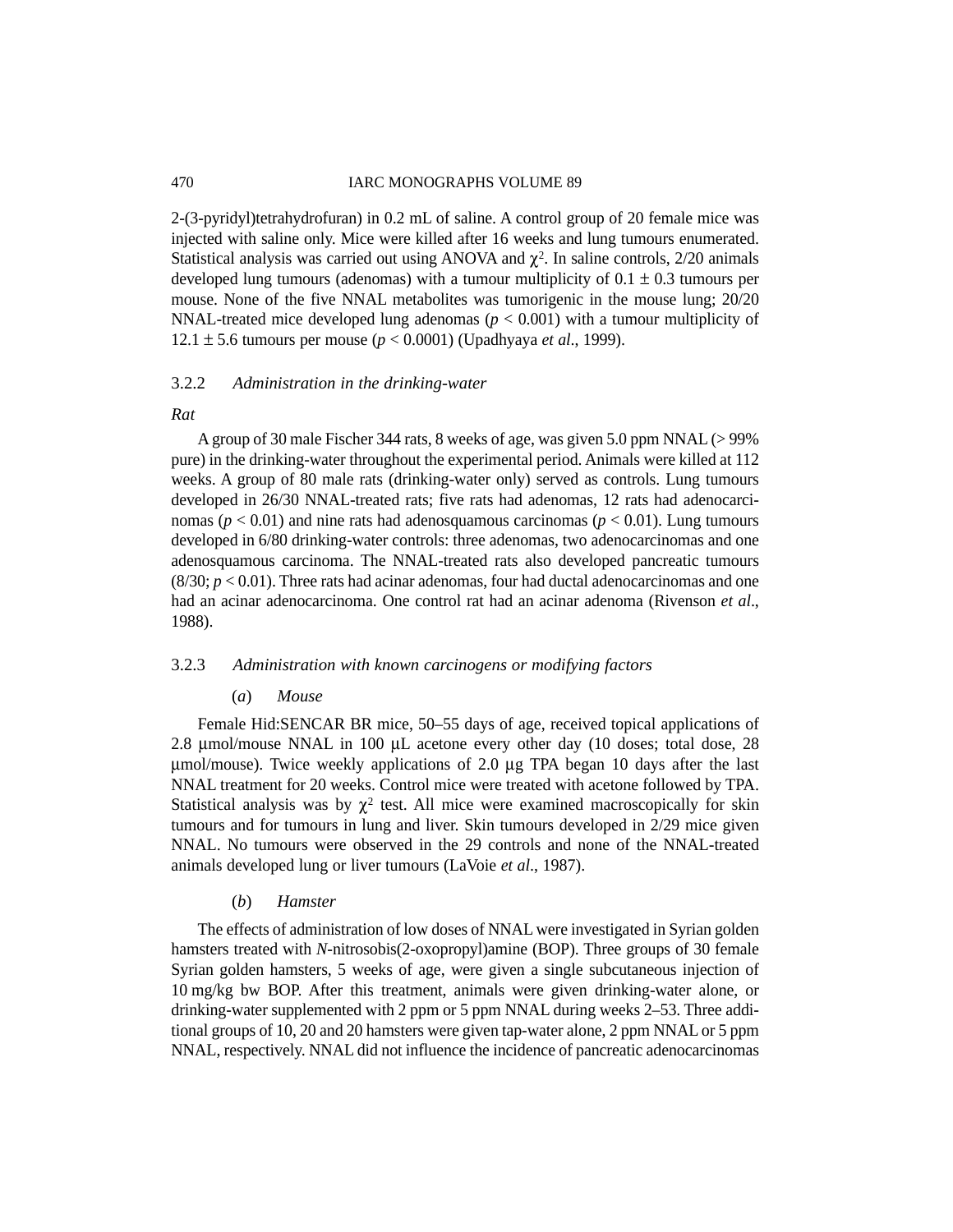or dysplastic lesions. However, the total incidence of pancreatic adenocarcinomas and dysplastic lesions was significantly higher ( $p < 0.05$ ) in the BOP/high-dose NNAL group (14/30) than in the groups treated with BOP alone (5/27) or BOP/low-dose NNAL (4/29). NNAL itself did not induce any proliferative lesions of the exocrine pancreas. No effects were found on the incidence or multiplicity of pancreatic islet-cell proliferative lesions. (Furukawa *et al*., 1997).

# **3.3** *N*′**-Nitrosonornicotine (NNN)** (Table 10)

The carcinogenicity of NNN in experimental animals has been evaluated previously (IARC, 1985).

## 3.3.1 *Intraperitoneal administration*

## (*a*) *Mouse*

A group of 20 male and 20 female Chester Beatty mice, 6 weeks of age, received weekly intraperitoneal injections of 0.1 mL 2% NNN dissolved in arachis oil for 41 weeks. Controls were 15 male and 15 female mice that received arachis oil only. During the first 7 months of NNK treatment, 14 males and 11 females died with no evidence of tumours. However, after the 8th month, eight animals died. Seven of these (five females and two males) were autopsied and were found to have multiple pulmonary adenomas that were confirmed histologically. In five animals, the number of pulmonary lesions was greater than 30. In addition, one of the males had a lymphosarcoma in the kidney (Boyland *et al*., 1964a).

Groups of 25 strain A/J female mice, 6–8 weeks of age, received a total of 22 intraperitoneal injections of 0.5% NNN in 0.2 mL saline or 1% NNN in 0.1 mL trioctanoin over a period of 7 weeks (total dose, 22 mg per mouse). After the final injection, mice were held for an additional 30 weeks. Controls comprised untreated animals and vehicle controls (saline and trioctanoin). Statistical comparisons were made using the Student's *t*test. Animals injected with NNN in saline had lung tumour incidence of 76% (16/21) with a tumour multiplicity of  $1.74 \pm 1.37$  tumours per mouse compared with a tumour incidence of 12% (3/25) and a multiplicity of  $0.24 \pm 0.72$  tumours per mouse in the saline controls. Animals injected with NNN in trioctanoin had a lung tumour incidence of 57% (12/23) and a tumour multiplicity of  $0.87 \pm 1.01$  tumours per mouse compared with a 21%  $(5/24)$  incidence and  $0.2 \pm 0.41$  tumours per mouse multiplicity in vehicle controls. NNN induced significant increases in tumour incidence over vehicle controls ( $p < 0.05$ ) (Hecht *et al*., 1978).

Groups of 25 female strain A/J mice, 6–8 weeks of age, received thrice-weekly intraperitoneal injections for 7.3 weeks (22 injections) of NNN (> 99% pure) suspended in 0.1 mL saline (total dose, 0.12 mmol/mouse). Mice were held for 30 weeks after the last injection. Untreated and vehicle-treated animals served as controls. Lung tumours were counted macroscopically when animals were killed and fixed in 10% formalin for histo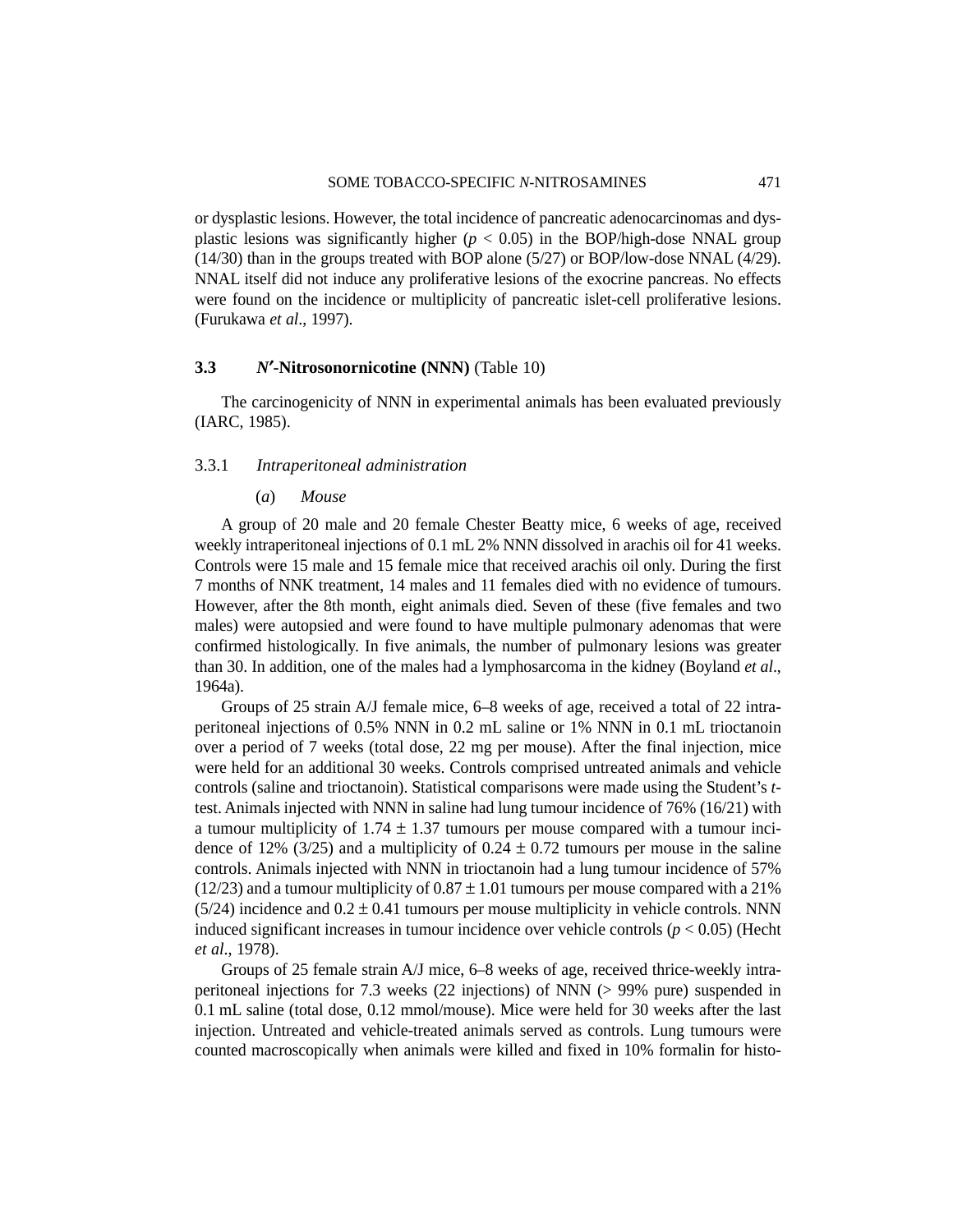logical evaluation. The Student's *t*-test was used to determine statistical significance. In NNN-treated animals,  $16/24$  had lung tumours with a multiplicity of  $1.2 \pm 1.3$  tumours per surviving mouse ( $p < 0.05$  compared with vehicle controls). In untreated animals,  $10/25$ developed lung tumours with a multiplicity of  $0.6 \pm 0.9$  tumours per surviving mouse; in saline controls,  $7/24$  animals had lung tumours with a multiplicity of  $0.4 \pm 0.6$  tumours per surviving mouse. Most of the tumours were classified as lung adenomas, except for 10 carcinomas in NNN-treated animals (Castonguay *et al*., 1983a).

Groups of 30 female strain A/J mice, 6–8 weeks of age, received thrice-weekly intraperitoneal injections of NNN (considered pure by HPLC and TLC) in 0.2 mL saline for 7 weeks (total dose, 100 μmol/mouse). Mice were held for 30 weeks after the last injection. The Student's *t*-test was used to determine statistical significance. NNN induced an 83% (25/30) ( $p < 0.0001$ ) incidence of lung tumours with a multiplicity of 1.8  $\pm$  1.4 tumours per mouse; the saline controls had a tumour incidence of 40% (12/30) with a tumour multiplicity of 0.5 ± 0.7 tumours per mouse (Hecht *et al*., 1988a).

Two groups of 30 female strain A/J mice, 6–8 weeks of age, received thrice-weekly intraperitoneal injections of a total dose of 40 μmol or 200 μmol NNN in 0.1 mL saline for 7 weeks. After 30 weeks, animals were killed and lung adenomas were enumerated. Statistical analysis was conducted by analysis of variance (nested model) followed by Scheffe's test for multiple comparison of means. Controls were 30 mice injected with saline alone (negative controls), 30 mice injected with 5 μmol NNK and 20 mice injected with 20 μmol NNK (positive controls). In NNN-treated mice, the incidence of tumours was  $43.3\%$  [13/30] and  $80\%$  [24/30] ( $p < 0.001$ ); tumour multiplicity was  $0.7 \pm 1.0$  and  $2.3 \pm 2.1$  tumours per mouse in the low- and high-dose group, respectively. In the saline controls, tumour incidence was 26.7% [8/30] and tumour multiplicity was  $0.27 \pm 0.58$ tumours per mouse. In the NNK controls, tumour incidence was 76.7% [23/30] and 100% [20/20] and tumour multiplicity was  $1.6 \pm 1.2$  and  $9.2 \pm 6.3$  tumours per mouse in animals treated with 5 and 20 μmol, respectively (Amin *et al*., 1996).

#### (*b*) *Hamster*

Male Syrian golden hamsters, 8 weeks of age, were placed on a liquid diet (#711, Bio-Serv, Frenchtown, NJ). At 9 weeks of age, animals were divided into two groups of 105 each; one of these groups was placed on a liquid diet that contained ethanol (6% w/v). At 13 weeks of age, each group was subdivided into five groups of 21 animals; two groups received thrice-weekly intraperitoneal injections of 1 mmol (2.37 mg) or 2 mmol (4.75 mg) NNN in saline for 25 weeks (total doses, 1 mmol and 2 mmol per hamster). After 16 weeks on the liquid diets, a significant decrease in weight was observed; all animals were placed on an NIH-07 diet for 1 month and injections were suspended. Liquid diets were reinstated and, after 1 week, injections were resumed without further interruption. Animals were killed and autopsied when moribund and all remaining animals were killed 15 months after the first injection. None of the 19 ethanol-treated or 21 diet control animals developed tumours in the nasal cavity or trachea. Approximately 50% of the control animals and NNN-treated animals developed adrenal tumours. Five of 21 NNN-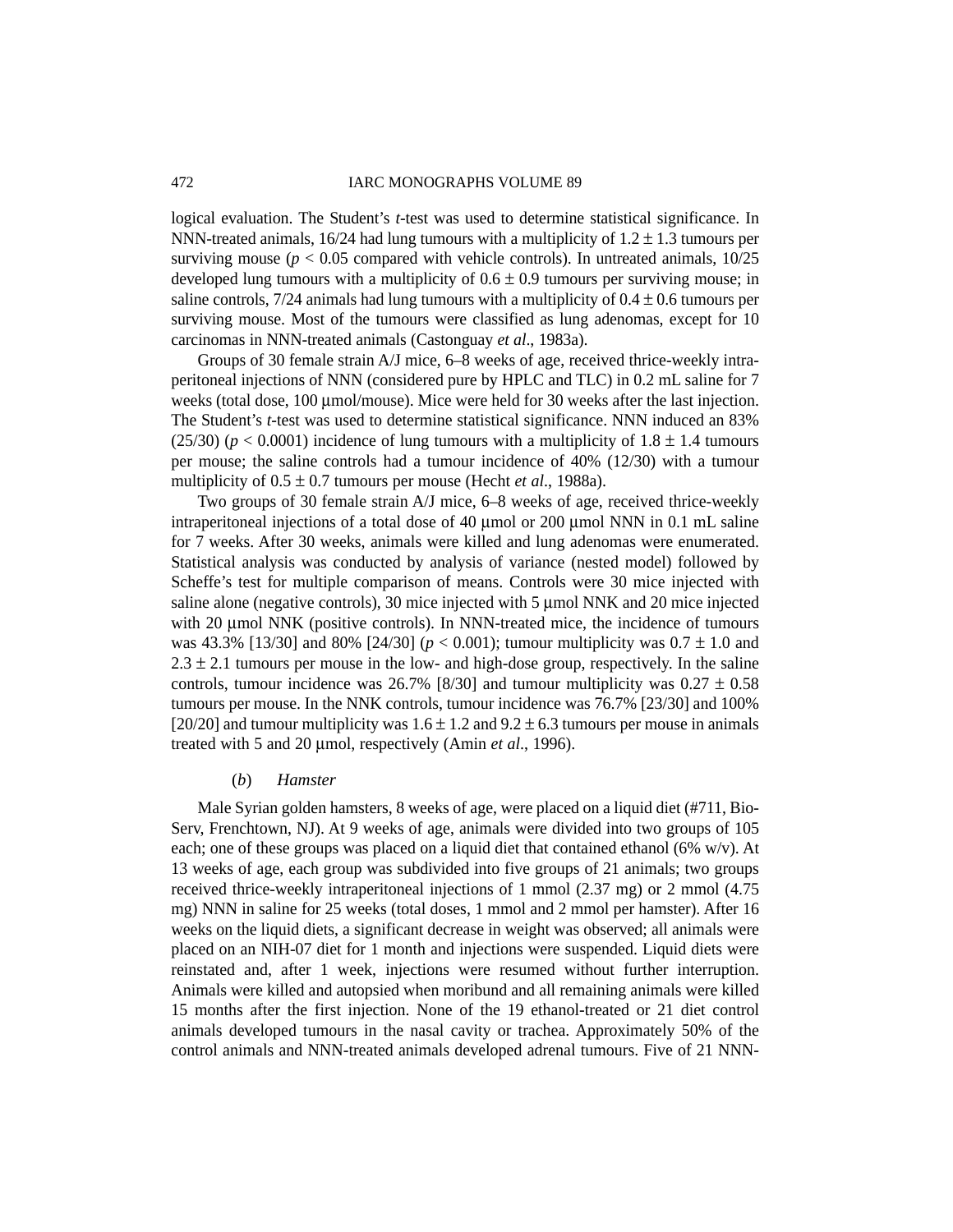treated (1 mmol) animals had tumours (one nasal cavity and four tracheal;  $p < 0.05$ ). When the diet was supplemented with ethanol, 6/17 NNN-treated (1 mmol) animals had tumours (one nasal cavity and five tracheal). After treatment with 2 mmol, 13/21 animals had tumours (five nasal cavity and nine tracheal)  $(p < 0.001)$ ; in the ethanol-supplemented group, 10/21 had tumours (four nasal cavity and seven tracheal) (McCoy *et al*., 1981).

## 3.3.2 *Skin application*

#### *Mouse*

NNN (purity, > 98.5%) was applied twice a week to the interscapular region of female CFLP mice at doses of 12.5, 50 and 200 μg/mouse in 200 μL acetone for 104 weeks. No skin tumours appeared in 65 acetone-treated controls. The 65 mice treated with 12.5 μg developed three skin carcinomas; in 65 mice treated with 50 μg, two skin papillomas and one skin carcinoma developed. In 64 mice treated with 200 μg, three skin carcinomas were observed (Deutsch-Wenzel *et al*., 1985).

## 3.3.3 *Oral administration*

## (*a*) *Mouse*

Groups of male BALB/c mice, 8 weeks of age, were untreated or received 1 mg NNN in distilled water deposited on the tongue thrice weekly (total dose, 72 mg NNN) and groups of male Swiss mice, 8 weeks of age, were untreated or received 0 (vehicle control) or 1 mg NNN in distilled water deposited on the tongue thrice weekly (total doses, 22 or 72 mg NNN). Animals were killed at 22 months or when moribund. Tumours were observed in 13/19 (68%) Swiss mice treated with the low dose of NNN (eight lung adenomas and seven forestomach papillomas) and in 5/10 (50%) Swiss mice treated with the high dose of NNN (three lung adenomas, two forestomach papillomas and two hepatomas) and 6/6 (100%) NNN-treated BALB/c mice (four lung adenomas, two forestomach papillomas and two hepatomas). Tumours [not specified] developed in 2/18 (11%) untreated Swiss mice and no tumours were observed in 14 untreated BALB/c mice or 11 Swiss mice given distilled water only (Padma *et al*., 1989a).

## (*b*) *Rat*

A group of 20 male Fischer 344 rats [age unspecified] was given 0.02% NNN in the drinking-water on 5 days per week and tap-water on weekends for a period of 30 weeks (total dose, 630 mg). Moribund animals were killed and autopsied and the remaining animals were killed after 11 months. A group of 19 control rats given drinking-water only did not develop tumours in any major organs. Rats treated with NNN developed oesophageal tumours  $(12/20; 11$  papillomas and three carcinomas)  $[p < 0.0001]$ , Fisher's exact test]. Three of 20 rats developed nasal cavity carcinomas and one rat had a pharyngeal papilloma (Hoffmann *et al*., 1975).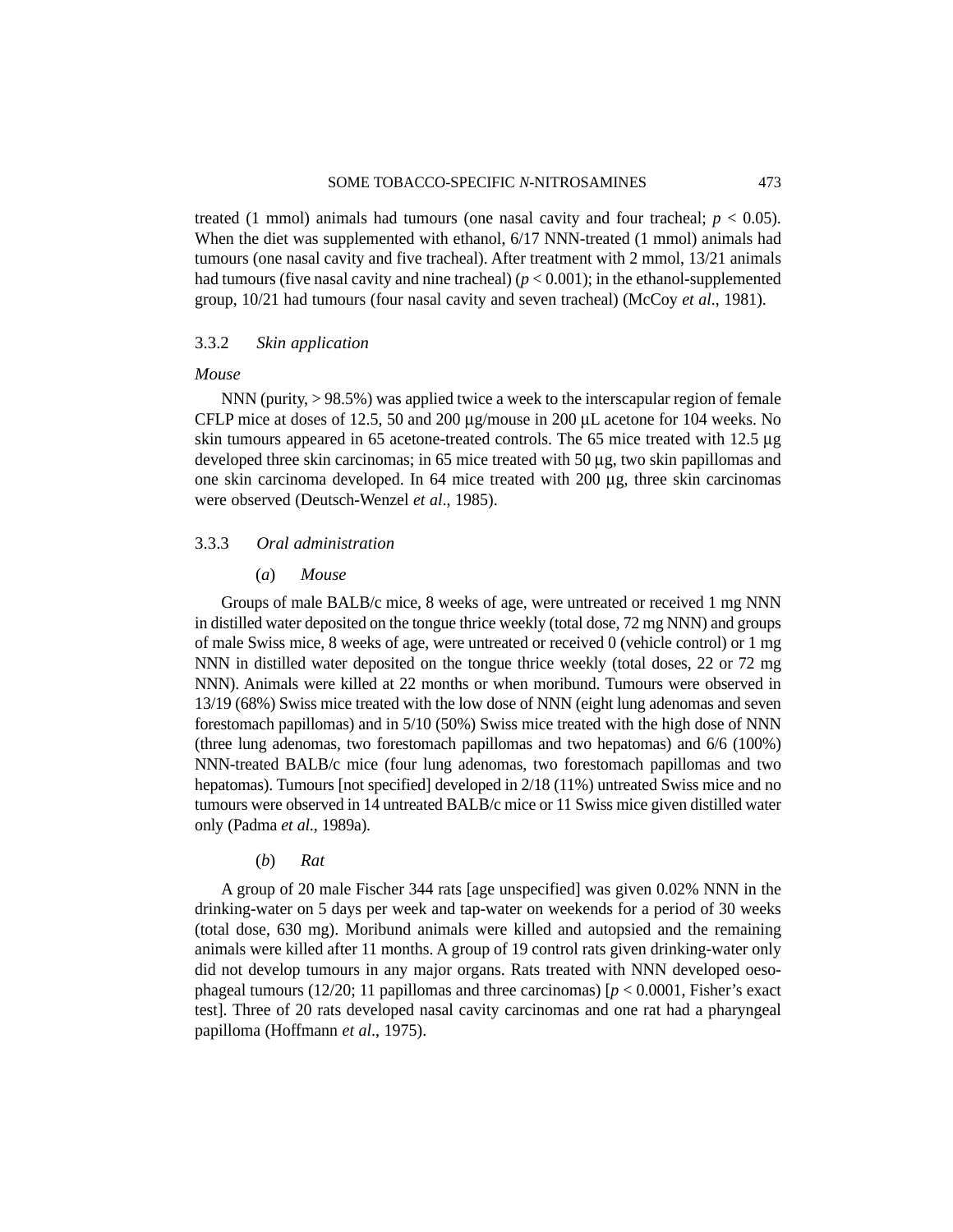Groups of 12 male and 12 female Fischer 344 rats, 6–8 weeks of age, were given NNN in the drinking-water at a concentration of 0 (control) and 0.012% (total dose, 3.6 mmol for males and 3.3 mmol for females) for a period of 36 weeks after which time animals received tap-water. The experiment was terminated after 104 weeks. Statistical significance was analysed using the  $\chi^2$  test. In males, NNN induced a total of 12 papillomas and three squamous-cell carcinomas in the oesophagus in 12/12 animals*.* In females*,* NNN induced a total of 11 papillomas and three squamous-cell carcinomas in 11/12 animals. In the nasal cavity, NNN induced eight papillomas and six malignant tumours in 10/12 males and seven papillomas and nine malignant tumours in 11/12 females. No oesophageal or nasal tumours were observed in 12 male or 12 female controls. The incidence of Leydig-cell tumours in males or mammary tumours in females was not increased in treated rats (Hecht *et al*., 1983b).

Groups of male Fischer 344 rats, 9 weeks of age, were given an ethanol diet (Groups 2 and 6) or a control liquid diet (#711, Bioserv, Frenchtown, NJ; Groups 1 and 5). At 13 weeks of age, animals in Groups 1 and 2 (26 rats each) received thrice-weekly subcutaneous injections of 0.3–0.5 mL saline. Groups 5 and 6 (30 rats each) began a liquid diet that contained NNN (17.5 mg/L) and ethanol and NNN, respectively. After 27 weeks, Groups 5 and 6 were placed on standard diet until they were killed at 98 weeks of age. Animals treated with saline developed no nasal cavity tumours. In Groups 5 and 6, most of the tumours observed in the nasal cavity were benign (11 and 20 benign and seven and six malignant, respectively). Significant numbers of benign and malignant tumours (squamous-cell carcinomas) were found in the oesophagus (16 and 13 benign and nine and seven malignant, respectively) (Castonguay *et al*., 1984a).

#### (*c*) *Hamster*

Groups of 10 male and 10 female Syrian golden hamsters, 6–7 weeks of age, were given 0 (control) and  $0.016\%$  NNN (purity,  $> 98\%$ ) in the drinking-water for 31 weeks, after which animals received tap-water. Total doses of NNN were estimated to be 1.9 mmol for males and 2.8 mmol for females. The experiment was terminated after 96 weeks. Statistical significance was analysed using the  $\chi^2$  test. NNN induced two nasal cavity tumours and one tracheal tumour in both males and females (papillomas). A lymphoma in the caecum and a liver angiosarcoma were observed in NNN-treated males. No tracheal or nasal tumours were observed in 10 male or 10 female control hamsters, although one female developed a lymphoma (Hecht *et al*., 1983b).

## 3.3.4 *Cheek pouch application*

## *Hamster*

A group of 36 male and female [assumed to be equally distributed] Syrian golden hamsters [age unspecified] had one cheek pouch painted with 10 mg NNN (98% pure) in mineral oil five times a week for 24 weeks; in 16 control male and female [assumed to be equally distributed] hamsters, one buccal pouch was treated with mineral oil alone. Each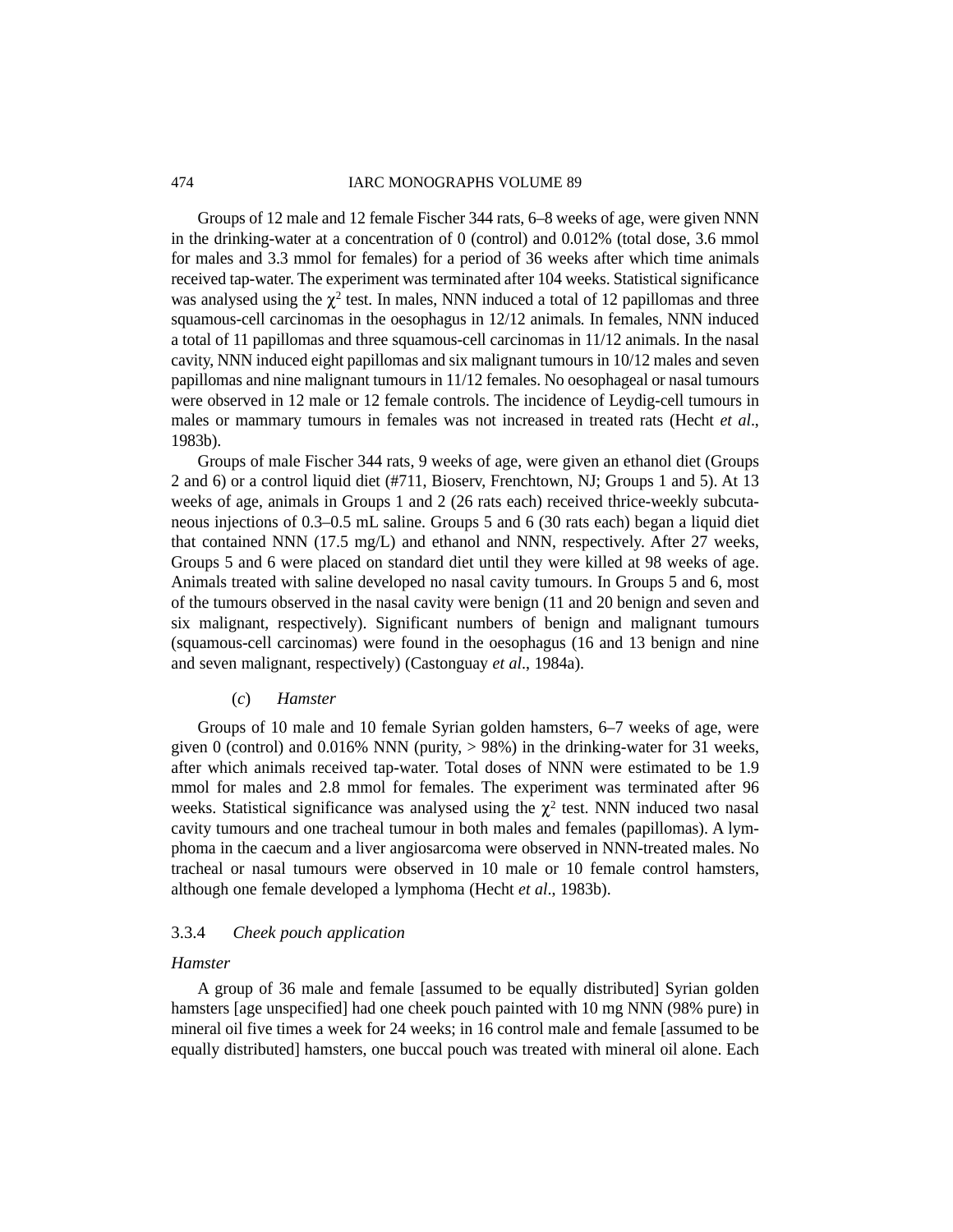dose of NNN was approximately 10 mg. After 24 weeks, none of the animals had developed tumours (Papageorge *et al*., 1996).

## 3.3.5 *Subcutaneous administration*

#### (*a*) *Rat*

Groups of 26 and 30 male Fischer 344 rats, 9 weeks of age, were given an ethanol diet (Groups 2 and 6) or a liquid diet (#711, Bio-Serv, Frenchtown, NJ; Groups 1 and 3). At 13 weeks of age, animals in Groups 1 and 2 (26 rats each) received thrice-weekly subcutaneous injections of 0.3–0.5 mL saline. Groups 3 and 4 (30 rats each) received thrice-weekly subcutaneous injections of 10 mg/kg bw NNN in saline (56–66 injections; total dose, 1 mmol/rat, respectively). Animals were killed at 98 weeks of age. Animals treated with saline developed no nasal cavity tumours. Most of the tumours in the nasal cavity were malignant in Groups  $3 \times (20/24)$  and  $4 \times (20/22)$ . Only two benign and one malignant tumours were found in the oesophagus in Group 4 (Castonguay *et al*., 1984a).

Groups of male and female Fischer 344 rats, 9 weeks of age, received thrice-weekly subcutaneous injections of NNN in trioctanoin for 20 weeks (total doses, 1.0, 3.0 or 9.0 mmol/kg bw) and were killed when moribund or when only 20% of the animals were alive. A control group was injected with trioctanoin only. Major organs were fixed and examined microscopically. The high dose of NNN resulted in the deaths of all rats (15 males and 15 females) by 60–70 weeks; rats treated with the mid-dose (15 males, 15 females) survived to approximately 110 weeks. Survival of low-dose NNN-treated rats (27 males, 27 females) was comparable with that of trioctanoin controls. The group of 26 male and 26 female trioctanoin controls did not develop any tumours. The incidence of benign and malignant nasal cavity tumours in male and female rats was 56% (15/27) and 44% (12/27) in the low-dose group,  $73\%$  ( $11/15$ ) and  $60\%$  ( $9/15$ ) in the mid-dose group and  $86\%$ (12/14) and 100% (15/15) in the high-dose group, respectively. At the high dose, all of the nasal cavity tumours were malignant (Hoffmann *et al*., 1984).

#### (*b*) *Hamster*

Groups of 10 female and 10 male Syrian golden hamsters, 8–10 weeks old, received thrice-weekly subcutaneous injections of 5 mg NNN in 0.5 mL saline for 25 weeks (total dose, 375 mg). Controls were treated with saline only. Moribund animals were killed and autopsied; the remaining animals were killed after 83 weeks. Papillary tumours of the trachea occurred in 7/9 treated females and 5/10 treated males. Nasal cavity tumours were found in 0/10 females and 1/10 males (one adenocarcinoma). No nasal or tracheal tumours developed in the controls (Hilfrich *et al*., 1977).

Groups of 15 male and 15 female Syrian golden hamsters, 8–10 weeks of age, received thrice-weekly subcutaneous injections of 8.6 mg NNN (> 99% pure) in 0.3 mL trioctanoin, (total dose, 0.91 mmol/hamster). In a second experiment, groups of 10 male and 10 female hamsters received a total of 75 subcutaneous injections of 2.15 mg NNN in 0.3 mL trioctanoin (total dose, 0.91 mmol/hamster). In the first experiment, treatment with NNN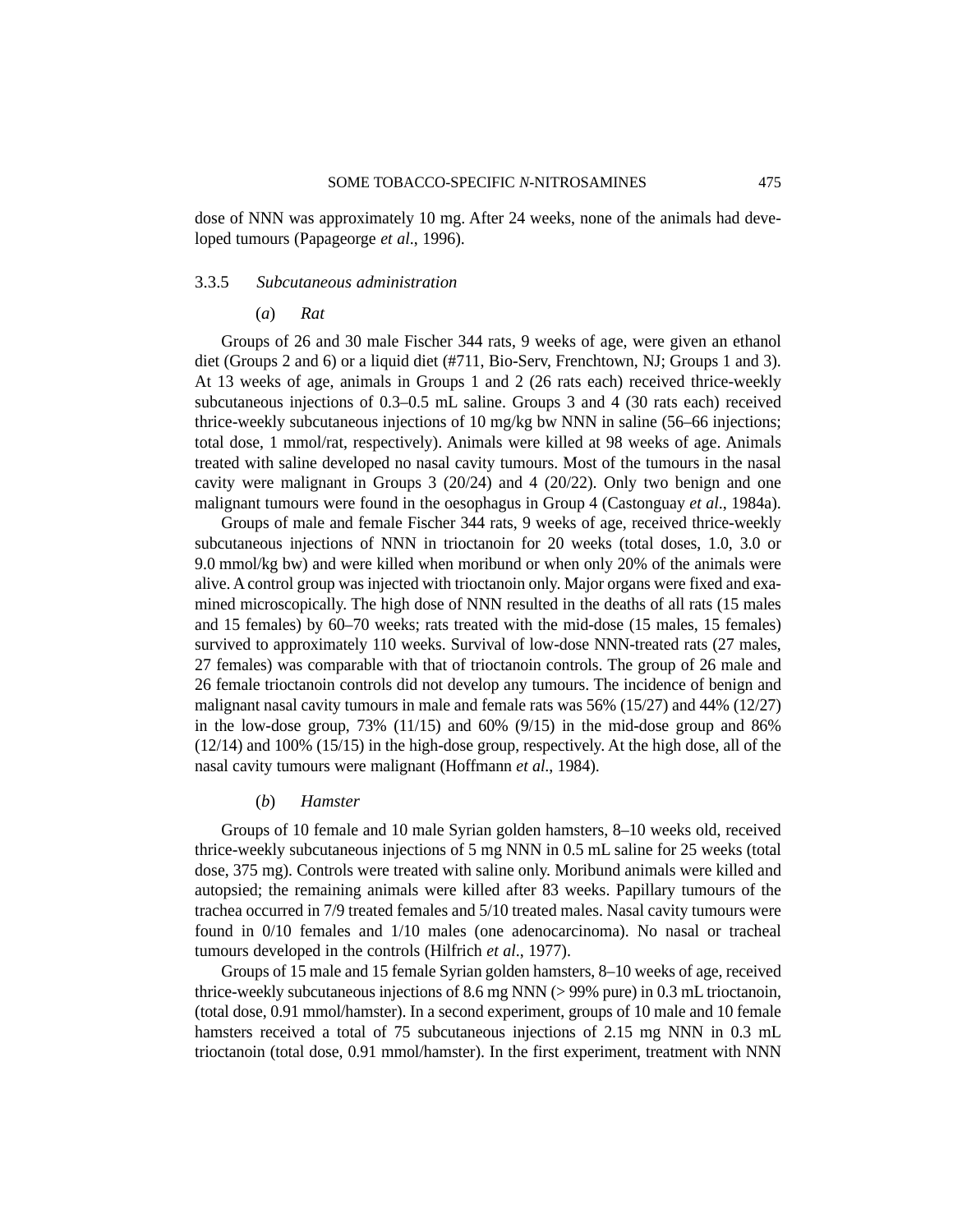did not result in early mortality. In the second experiment, all animals were alive after 4 months, 90% after 7 months, 80% after 10 months and 60% after 13 months. The first experiment was terminated after 16 months and the second experiment after 17 months. In the first experiment, 3/15 males and 2/15 females developed tracheal tumours (papillomas) and 1/15 females developed an adenoma of the lung. In the second experiment, 0/10 males and 2/10 females developed respiratory tumours (one lung adenocarcinoma and one tracheal tumour) (Hoffmann *et al*., 1981).

## (*c*) *Mink*

Thirteen female and seven male random-bred mink (originated from the breeding farm of the Norwegian College of Veterinary Medicine), 3 weeks of age, received twiceweekly subcutaneous injections of NNN in sterile water for 38 weeks. Injections from the beginning to week 7 contained 1.5 mg NNN/mink and the dose was increased to 30 mg at week 8. The total dose was 2130 mg for both males and females, although the dose per kilogram body weight was twofold for females. Animals were killed when moribund and autopsies were performed. Among females, 13/13 developed nasal tumours (mainly esthesioneuroepithelioma) that invaded into the forebrain. In males, 1/7 developed a nasal tumour that also invaded the forebrain and five developed localized nasal tumours. Time to tumour was  $128 \pm 23$  weeks after the first NNN injections. No tumours were observed in four control female animals (Koppang *et al*., 1992).

Random-bred mink (originated from the breeding farm of the Norwegian College of Veterinary Medicine), 3 months of age, received twice-weekly subcutaneous injections of NNN (purity, > 99%) for 28 weeks (total dose, 11.9 mM). Two males and four females received injections of NNN  $+$  NNK (total doses, 11.9 mM  $+$  6.3 mM). Survival ranged from 69 to 156 weeks for mink injected with NNN and from 16 to 130 weeks for mink inoculated with the combination. Control animals were killed at 156 weeks. In the two males, NNN alone induced two malignant tumours (esthesioneuroepitheliomas) in the nasal cavity, one of which invaded the forebrain. In three females, three nasal tumours (esthesioneuroepitheliomas) developed with two invading the forebrain. In both males that received NNN + NNK, tumours were induced in the nasal cavity (esthesioneuroepitheliomas) and invasion into the forebrain was observed at 39 and 40 weeks. In the females, nasal cavity tumours (esthesioneuroepitheliomas) were induced with invasion into the forebrain; in addition, multiple lung tumours (mainly esthesioneuroepitheliomas) developed in one female and a liver tumour (bile duct adenoma) in another. Time to tumour was  $58 \pm 44$ weeks. No tumours were observed in the control minks (Koppang *et al*., 1997).

## 3.3.6 *Administration with known carcinogens or modifying factors*

## (*a*) *Mouse*

Female Hcfd:SENCAR BR mice, 50–55 days of age, received topical applications of 2.8 μmol NNN in 100 μL acetone every other day (total dose, 28 μmol/mouse). Twiceweekly applications of 2.0 μg 12-*O*-tetradecanoylphorbol-13-acetate (TPA) began 10 days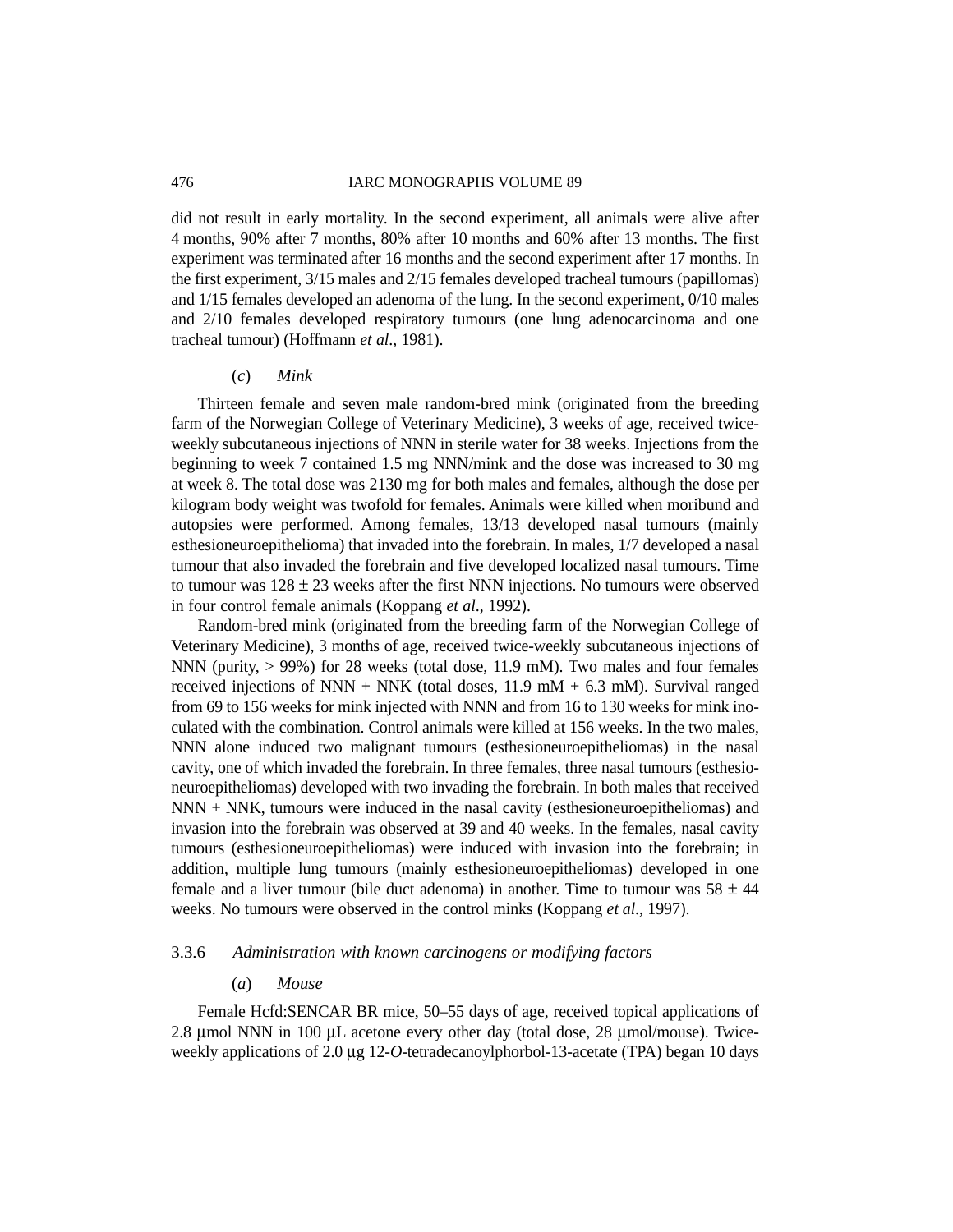after the last NNN treatment and were continued for 20 weeks. Controls consisted of mice treated with acetone followed by TPA . Significance was analysed using  $\chi^2$  test. All mice were examined macroscopically for skin tumours and for tumours in the lung and liver. Mice initiated with NNN developed 0.07 skin tumours per mouse (tumour incidence, 2/27), an incidence that was twofold lower than that in the acetone controls (0.14 skin tumour/mouse; tumour incidence, 4/28) (LaVoie *et al*., 1987).

#### (*b*) *Rat*

Groups of 30 male Fischer 344 rats, 10 weeks of age, were treated with a mixture of 0.5 mL NNK + NNN (total dose,  $14 + 68 \mu$ g) dissolved in water by swabbing the oral cavity and lips of the animals with a cotton swab dipped into the solution. A group of 21 rats was used as water controls. Application was performed once a day for 7 days, twice a day for 5 days per week, once a day for 2 days in weeks 2–23 and twice a day from week 24 to week 131. The mean approximate total dose of NNK was 19 mg per rat and that of NNN was 97 mg. The experiment was terminated at 131 weeks at which time survival was 14%. The incidence of oral tumours was 8/30 (six cheek papillomas, one hard palate papilloma and two tongue papillomas) in NNK + NNN-treated animals and  $0/21$  in controls ( $p < 0.05$ ). In addition to the oral tumours, four lung adenocarcinomas and one lung adenoma were found in five treated animals. One lung adenoma was found in one control animal. The incidence of tumours in the prostate and mammary glands and that of leukaemia/lymphoma did not differ between treated animals and controls (Hecht *et al*., 1986b).

## 3.3.7 *Carcinogenicity of NNN metabolites*

#### (*a*) *Intraperitoneal injection*

## *Mouse*

Groups of 25 female strain A/J mice, 6–8 weeks of age, received thrice-weekly intraperitoneal injections for 7.3 weeks (22 injections) of 3′-hydroxy-NNN, 4′-hydroxy-NNN or NNN-1-*N*-oxide suspended in 0.1 mL saline (total dose, 0.12 mmol/mouse) Mice were held for 30 weeks after the last injection. Untreated and vehicle-treated animals served as controls. Lung tumours were counted macroscopically when animals were killed and fixed in 10% formalin for histological evaluation. The Student's *t*-test was used to determine statistical significance. In 3′-hydroxy-NNN-, 4′-hydroxy-NNN- and NNN-1-*N*-oxidetreated mice, tumour multiplicities were  $0.9 \pm 1.4$ ,  $1.6 \pm 1.5$  ( $p < 0.05$ ) and  $0.8 \pm 0.7$  tumours per surviving mouse, respectively. Tumour incidences were 12/25, 19/25 and 16/25, respectively. In untreated animals, 10/25 developed lung tumours with a multiplicity of 0.6  $\pm$  0.9 tumours per surviving mouse; in saline controls, 7/24 animals had lung tumours with a multiplicity of 0.4 ± 0.6 tumours per surviving mouse (Castonguay *et al*., 1983a).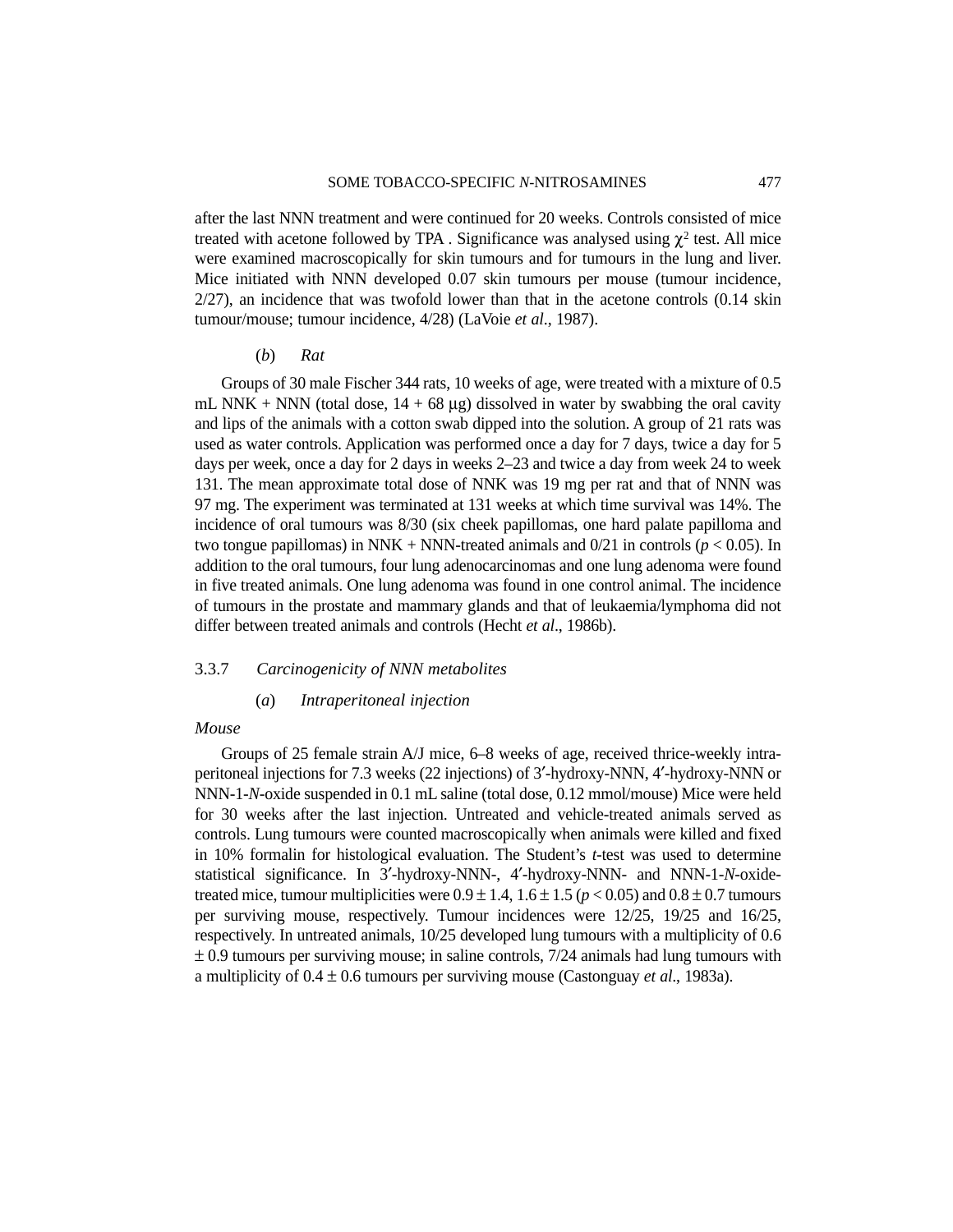#### (*b*) *Administration in drinking-water*

## (i) *Rat*

Groups of 12 male and 12 female Fischer 344 rats, 6–8 weeks of age, were given NNN-1-*N*-oxide in the drinking-water at a concentration of 0.012% for a period of 36 weeks, after which time animals received tap-water (total estimated doses, 3.9 mmol for males, 2.9 mmol for females). The experiment was terminated after 104 weeks. Statistical significance was analysed using the  $\chi^2$  test. In males, NNN-1-*N*-oxide induced a total of five papillomas and three squamous-cell carcinomas in the oesophagus in 7/12 animals*.* In females*,* NNN-1-*N*-oxide induced a total of three carcinomas in the oesophagus in 3/12 animals. In the nasal cavity, NNN-1-*N*-oxide induced a total of five papillomas and seven malignant tumours in 11/12 males and a total of three papillomas and four malignant tumours in 7/12 females. No oesophageal or nasal tumours were observed in 12 male or 12 female controls. The incidence of Leydig-cell tumours in males or mammary tumours in females was not increased in treated rats (Hecht *et al*., 1983b).

# (ii) *Hamster*

Groups of 10 male and 10 female Syrian golden hamsters, 6–7 weeks of age, were given NNN-1-*N*-oxide (purity,  $> 98\%$ ) in the drinking-water for 31 weeks, after which animals received tap-water. Total doses were estimated as 2.1 mmol for males and 2.3 mmol for females. The experiment was terminated after 96 weeks. Statistical significance was analysed using the  $\chi^2$  test. NNN-1-*N*-oxide failed to induce either nasal cavity or tracheal tumours in males or females, although one caecum adenoma in males and two colon adenomas and five malignant tumours of different sites in females were observed in animals treated with NNN-1-*N*-oxide. No tracheal or nasal tumours were observed in 10 male or 10 female control hamsters, although one female developed a lymphoma (Hecht *et al*., 1983b).

## **3.4** *N*′**-Nitrosoanabasine (NAB)**

The carcinogenicity of NAB in experimental animals has been evaluated previously (IARC, 1985).

## 3.4.1 *Intraperitoneal administration*

#### *Mouse*

A group of 31 female strain A/J mice, 6–8 weeks of age, received thrice-weekly intraperitoneal injections of a total dose of 100 μmol NAB in 0.1 mL saline for 7 weeks. After 30 weeks, animals were killed and lung adenomas were enumerated. Statistical analysis was conducted by analysis of variance (nested model) followed by Scheffe's test for multiple comparison of means. Control mice were injected with saline alone (negative controls; 30 mice) or with 5 (30 mice) or 20 (20 mice) μmol NNK (positive controls). In NAB-treated mice, the incidence of tumours was  $90.3\%$  [28/31] and tumour multiplicity was  $1.8 \pm 1.1$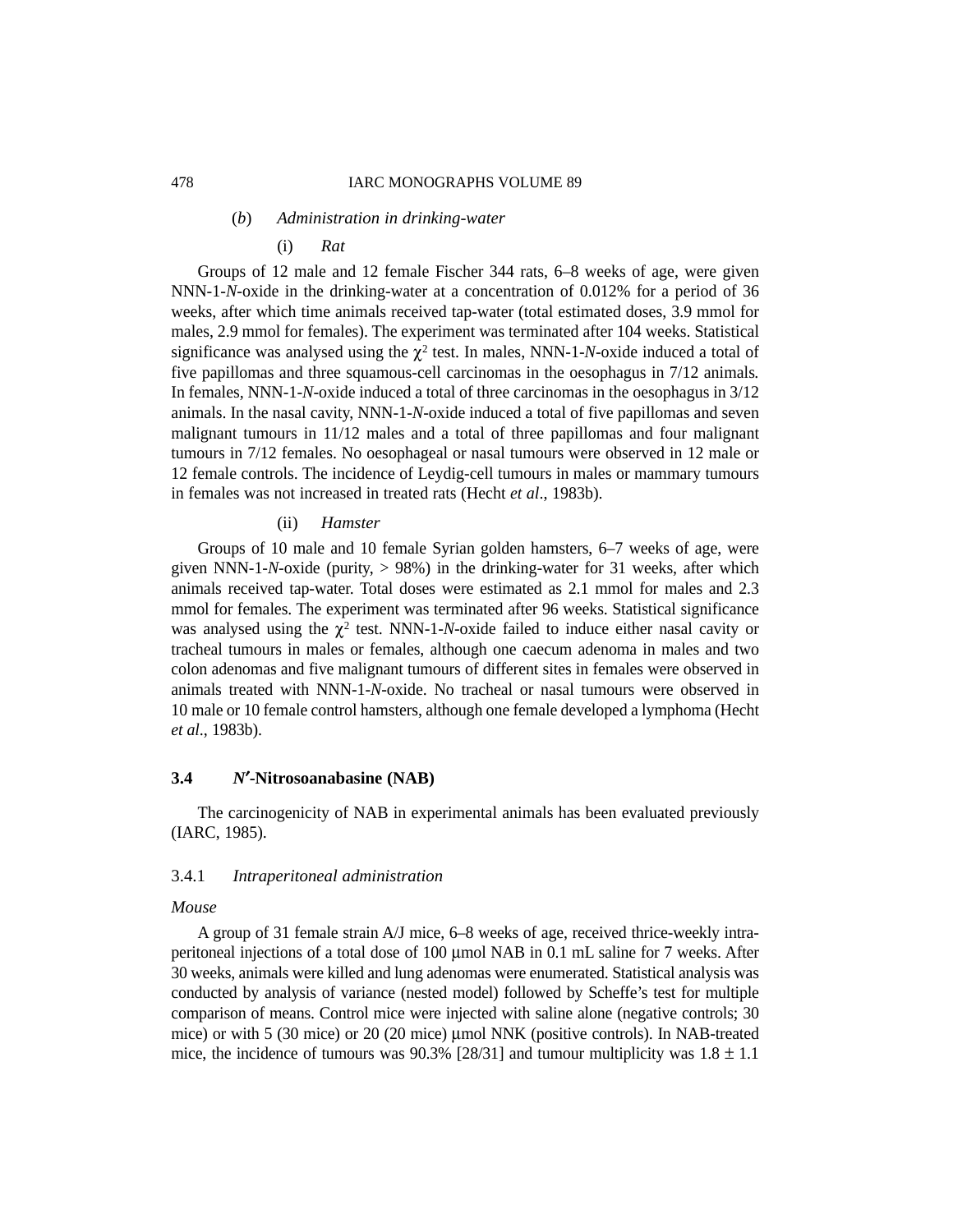tumours per mouse. In the negative controls, tumour incidence was 26.7% [8/30] with a tumour multiplicity of  $0.27 \pm 0.58$  tumours per mouse. In the positive controls, the tumour incidence was 76.7% [23/30] with a tumour multiplicity of  $1.6 \pm 1.2$  tumours per mouse (5 µmol NNK) and 100% [20/20] with a tumour multiplicity of  $9.2 \pm 6.3$  tumours per mouse (20 μmol NNK) (Amin *et al*., 1996).

## 3.4.2 *Administration in the drinking-water*

#### *Rat*

Groups of 16 male and 16 female Chester Beatty strain albino rats, approximately 7 weeks of age, were given drinking-water that contained 0.2% NAB [purity not specified] *ad libitum* on 6 days per week [presumably continuously]. The estimated daily dose was 5 mg/day and animals were killed when moribund or sick, at various intervals between 251 and 550 days of study. A group of 16 males and 16 females served as untreated controls. All but two female rats in the treated group were subjected to post-mortem examination. Of the 16 treated males, four had oesophageal carcinomas, nine had oesophageal papillomas and three had no tumour; of the 14 treated females, one had an oesophageal carcinoma, 11 had oesophageal papillomas and two had no tumour. No oesophageal tumour was reported in the control rats (Boyland *et al.,* 1964b).

A group of 20 male Fischer 344 rats, 7 weeks of age, was given 0.02% NAB in the drinking-water for 5 days a week and tap-water on weekends for a period of 30 weeks (total dose, 630 mg). Moribund animals were killed and autopsied and the remaining animals were killed after 11 months. A group of 19 control rats that was given drinking-water only did not develop tumours in any major organ. Rats treated with NAB developed one oesophageal papilloma (1/17) and one pharyngeal papilloma (1/20). No tumours were observed in the nasal cavity (Hoffmann *et al*., 1975).

## 3.4.3 *Subcutaneous administration*

## *Hamster*

Groups of 10 male and 10 female Syrian golden hamsters, 8–10 weeks of age, received thrice-weekly subcutaneous injections of 5 mg NAB in 0.5 mL saline for 25 weeks (total dose, 375 mg). Controls (10 males and 10 females) were treated with saline only. Moribund animals were killed and autopsied; the remaining animals were killed after 83 weeks. No tumours were found in the NAB-treated animals. In control rats, no nasal or tracheal tumours developed; one female had a fibrovascular polyp in the uterus (Hilfrich *et al*., 1977).

# **3.5** *N*′**-Nitrosoanatabine (NAT)**

The carcinogenicity of NAT in experimental animals has been evaluated previously (IARC, 1985).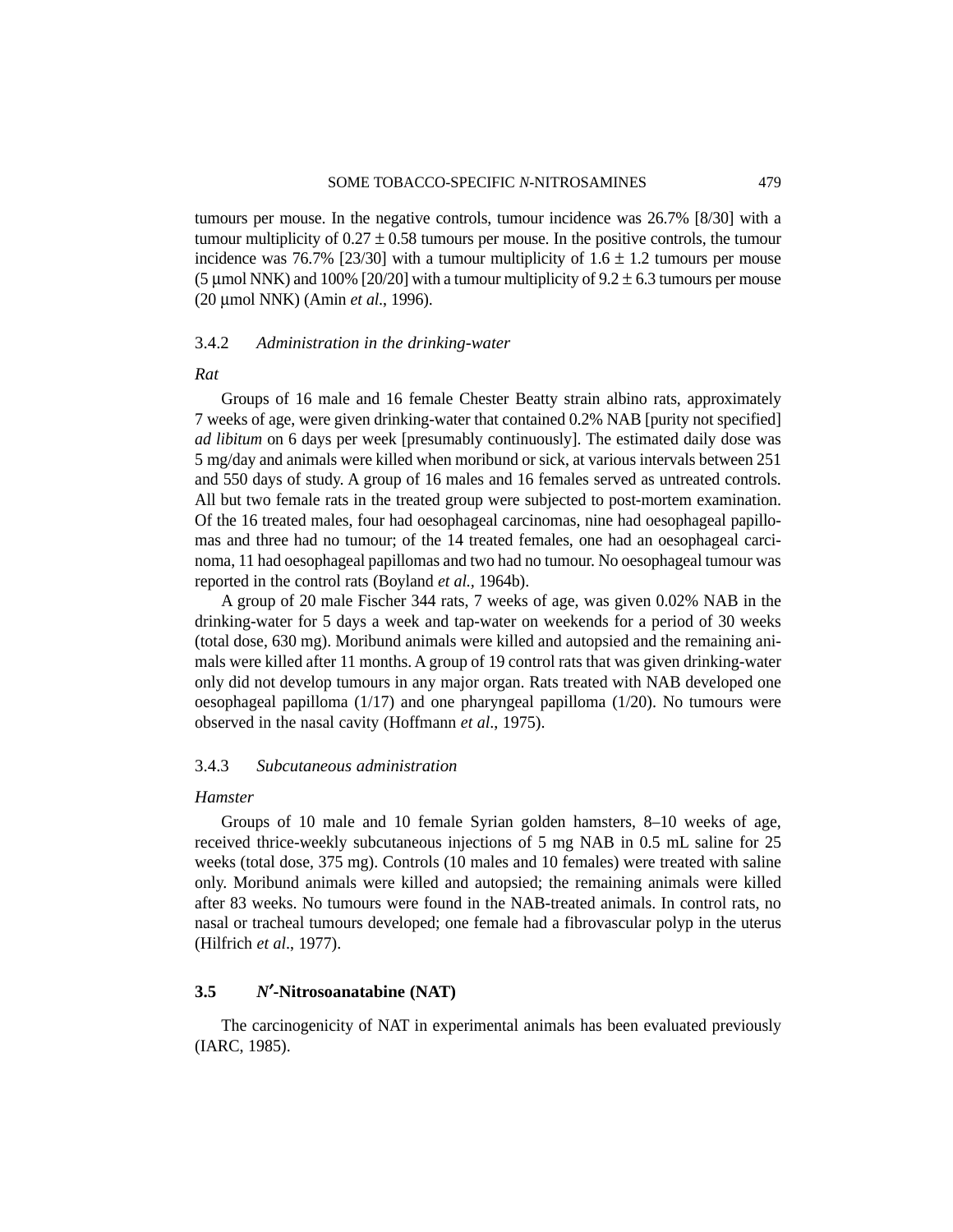#### *Subcutaneous injection*

#### *Rat*

Groups of male and female Fischer 344 rats, 9 weeks of age, received thrice-weekly subcutaneous injections of NAT in trioctanoin for 20 weeks (total doses, 1.0, 3.0 and 9.0 mmol/kg bw). Animals were killed when moribund or when only 20% of the animals were alive. A control group was injected with trioctanoin only. Major organs were fixed and examined microscopically. After treatment with NAT, 70–84% of the animals survived to 100 weeks. Lung adenocarcinomas developed in 1/21 male and 0/19 female rats injected with 1.0 mmol NAT; no primary lung tumours developed in rats injected with 3.0 or 9.0 mmol/kg NAT. At the 3.0 mmol/kg dose, 2/12 males had benign nasal cavity tumours. No nasal cavity tumours occurred at other doses. In trioctanoin controls, lung adenomas developed in 0/26 male and in 1/26 female rats (Hoffmann *et al*., 1984).

# **4. Other Data Relevant to an Evaluation of Carcinogenicity and its Mechanisms**

## **4.1 Absorption, distribution, metabolism and excretion**

## 4.1.1 *Humans*

# (*a*) *4-(Methylnitrosamino)-1-(3-pyridyl)-1-butanone (NNK) and 4-(methylnitrosamino)-1-(3-pyridyl)-1-butanol (NNAL)*

## (i) *Absorption*

NNK has been detected in the saliva of snuff dippers, users of *khaini*, chewers of betel quid with tobacco and users of *toombak* (see Section 1.4.1(*a*)).

Absorption of NNK in smokeless tobacco users was demonstrated by the detection of its metabolites, NNAL and NNAL-Gluc, in plasma and urine and of NNAL-*N*-oxide in urine (Kresty *et al.*, 1996; Carmella *et al.*, 1997; Hecht, 2002; Hecht *et al.*, 2002). Similar results have been obtained in smokers, although only NNAL has been reported in plasma (Hecht *et al.*, 1999a; Hecht, 2002). NNAL-*N*-Gluc comprised 50 ± 25% of total NNAL-Gluc in the urine of smokers and 24 ± 12% in snuff-dippers (Carmella *et al.*, 2002). *Toombak* users excreted exceptionally high levels of NNAL and NNAL-Gluc (0.12–0.14 mg per day), which demonstrated a higher uptake of NNK by humans than of any other non-occupational carcinogen (Murphy *et al.*, 1994). Further information on NNAL and NNAL-Gluc in urine is presented in Section 4.1.1(*c*).

Absorption of NNK by nonsmokers exposed to secondhand cigarette smoke has been demonstrated by detection of NNAL and NNAL-Gluc in urine in several studies (Hecht, 2002).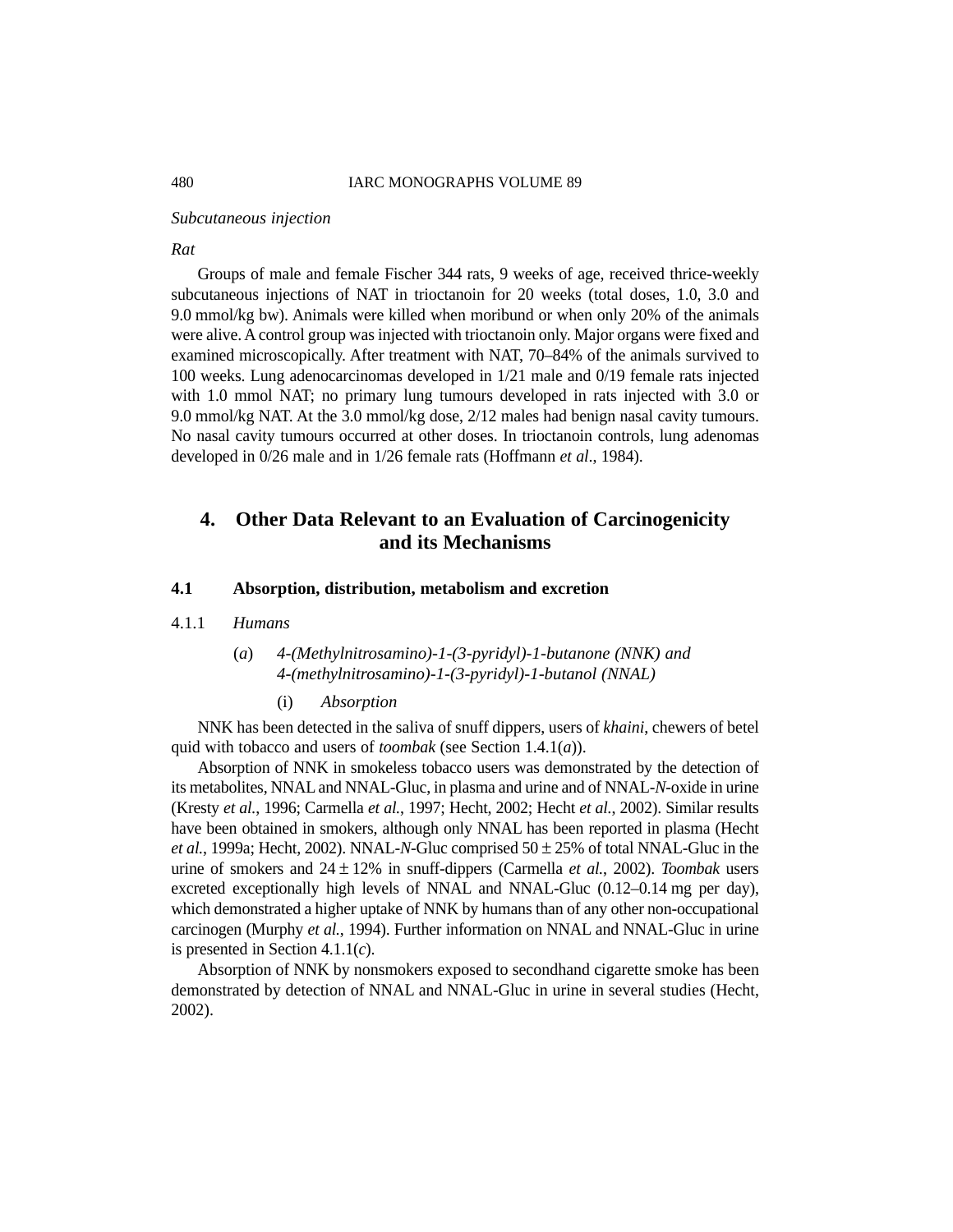NNAL, but not NNAL-Gluc, was detected in the amniotic fluid of mothers who smoked (Milunsky *et al.*, 2000). Both NNAL and NNAL-Gluc were detected in the urine of neonates born to mothers who smoked, but not in the urine of newborns of nonsmoking mothers (Lackmann *et al.*, 1999). These results indicate that NNK is converted to NNAL in the mother, and that NNAL crosses the placental barrier and is absorbed and metabolized to NNAL-Gluc in the late stages of fetal development.

## (ii) *Distribution*

As noted above, NNAL and NNAL-Gluc have been detected in the plasma of smokeless tobacco users, and NNAL has been detected in plasma of smokers (Hecht *et al.*, 1999a, 2002). Pyridyloxobutyl–haemoglobin adducts derived from NNK and/or NNN have been detected in the blood of smokers, snuff-dippers, *toombak* users and nasal snuff users (Hecht, 1998). NNK was detected in the cervical mucus of smokers and its levels were significantly higher than those in nonsmokers (Prokopczyk *et al.*, 1997). NNK and NNAL were detected in pancreatic juice of smokers. Levels of NNK were significantly higher than in pancreatic juice from nonsmokers, and NNAL was detected more frequently in smokers than in nonsmokers (Prokopczyk *et al.*, 2002). DNA adducts of NNK and/or NNN have been detected in the lung tissue of smokers (Hecht, 1998). Haemoglobin and DNA adducts are discussed in more detail in Section 4.1.1(*c*).

NNAL and NNAL-Gluc are excreted in the urine more slowly than would be expected, based on their structures, after cessation of smoking or smokeless tobacco use (Hecht *et al.*, 1999a, 2002). One week after smoking cessation, 34.5% of baseline NNAL plus NNAL-Gluc was detected in urine, whereas the corresponding values for the structurally related compounds cotinine and nicotine were 1.1 and 0.5%, respectively. Even 6 weeks after cessation, 7.6% of the original levels of NNAL plus NNAL-Gluc remained. The distribution half-life of NNAL and NNAL-Gluc was 3–4 days, while the elimination half-life was 40–45 days. Total body clearance of NNAL was estimated to be 61.4 ± 35.4 mL/min, and the volume of distribution in the β-phase was estimated to be  $3800 \pm 2100$  L, which indicates substantial distribution into tissues (Hecht *et al.*, 1999a). After cessation of smokeless tobacco use, the distribution half-lives of NNAL (1.32  $\pm$  0.85 versus 3.35  $\pm$  1.86 days) and NNAL-Gluc (1.53  $\pm$  1.22 versus 3.89  $\pm$  2.43 days) were significantly shorter than those in smokers. There were no significant differences in the terminal half-lives. Ratios of (*S*)-NNAL:(*R*)-NNAL and (*S*)-NNAL-Gluc:(*R*)-NNAL-Gluc in urine were significantly (3.1–5.7 times) higher 7 days after cessation than at baseline in both smokeless tobacco users and smokers, which indicates stereoselective retention of (*S*)-NNAL in humans. From these results, the authors suggest that there is a receptor in the body, possibly in the lung, for (*S*)-NNAL (Hecht *et al.*, 2002).

## (iii) *Metabolism*

## **Introduction**

The metabolic pathways of NNK and NNAL and the modes of formation of their adducts are summarized in Figure 2. Structures of the NNK and NNAL metabolites are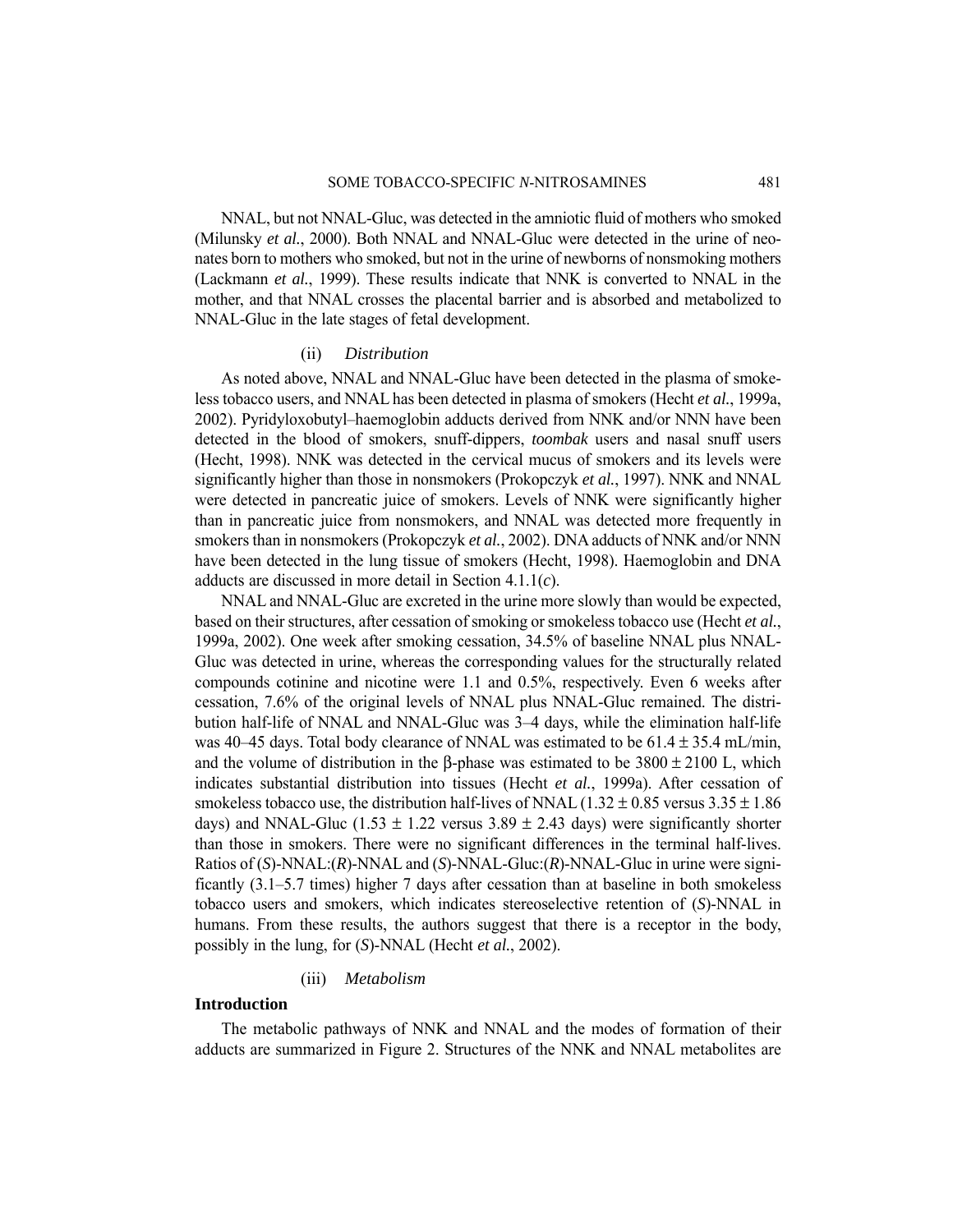

ADP+, adenosine dinucleotide phosphate; ADPH, adenosine dinucleotide phosphate (reduced form); dCyd, deoxycytidine; dGuo, deoxyguanosine; dThd, deoxythymidine; DZH, diazohydroxide; Gluc, glucuronide; FA, formaldehyde; HO, hydroxy; HOMe, hydroxymethyl; HOMethylene, hydroxymethylene; HPB, 4-hydroxy-1-(3-pyridyl)-1-butanone or keto alcohol; MedGuo, methyldeoxyguanosine; Me-DZH, methaneDZH; MedThd, methyldeoxythymidine; MeOH, methanol; NNAL, 4-(methylnitrosamino)-1-(3-pyridyl)-1 butanol; NNK, 4-(methylnitrosamino)-1-(3-pyridyl)-1-butanone; PHB, 4-hydroxy-4-(3-pyridyl)-1-butyl; PHB-DZH, 4-hydroxy-4-(3-pyridyl)-1-butaneDZH; POB, 4-oxo-4-(3 pyridyl)-1-butyl or pyridyloxobutyl; POB-DZH, 4-oxo-4-(3-pyridyl)-1-butaneDZH; THF, tetrahydrofuran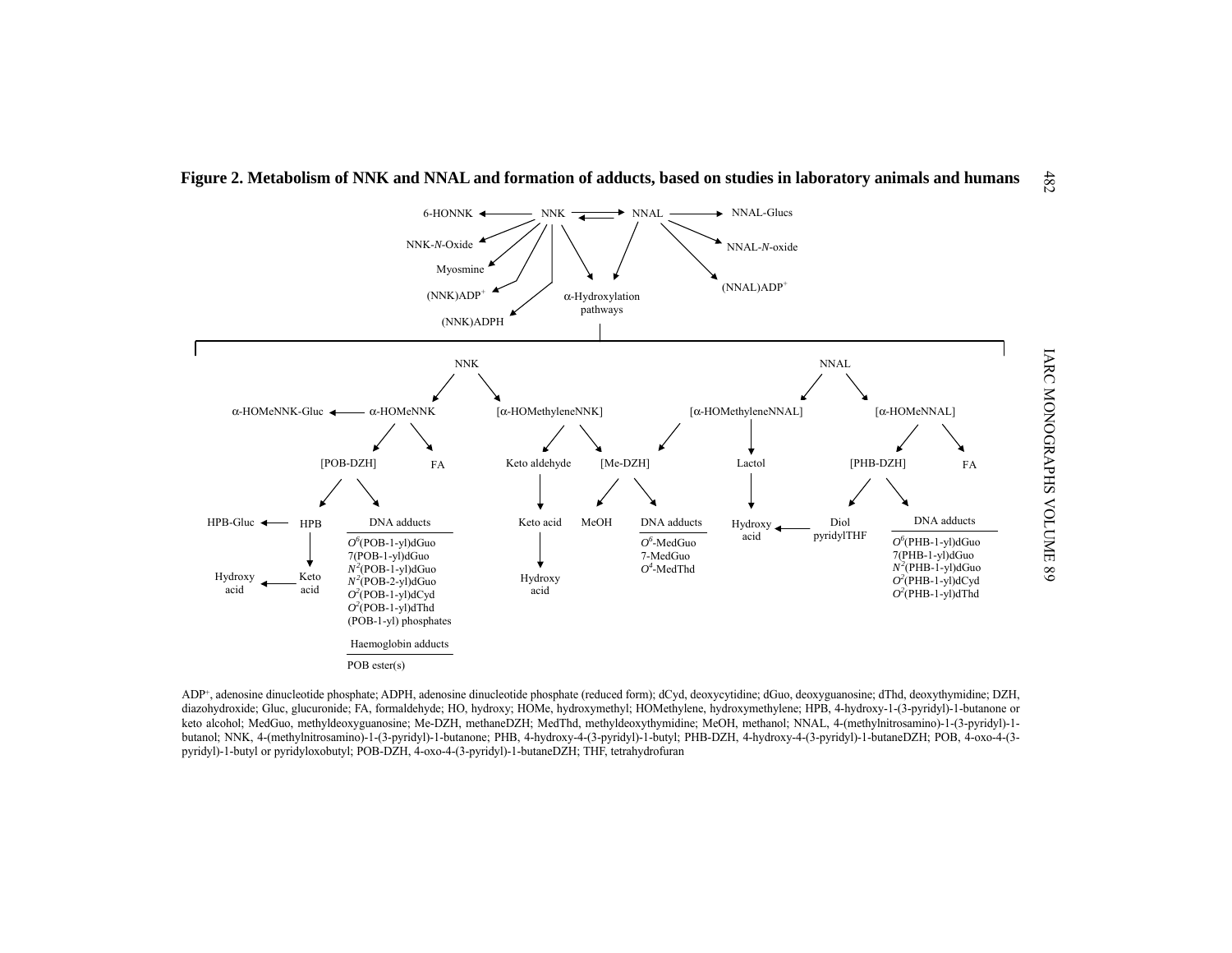illustrated in Figures 3 and 4, and structures of the adducts are shown in Figure 5. This information is based on studies *in vitro*, in laboratory animals and in humans. Specific pathways that have been observed in in-vitro studies with human tissues or enzymes or in humans are discussed below (see Hecht, 1998).

# **Figure 3. Structures of NNK and metabolites**



DZH, diazohydroxide; FA, formaldehyde; Gluc, glucuronide; HO, hydroxy; HOMe, hydroxymethyl; HOMethylene, hydroxymethylene; HPB, 4-hydroxy-1-(3-pyridyl)-1-butanone or keto alcohol; Me-DZH, methaneDZH; NNK, 4-(methylnitrosamino)-1-(3-pyridyl)-1-butanone; (NNK)ADP+, (NNK)adenosine dinucleotide phosphate; (NNK)ADPH, (NNK)adenosine dinucleotide phosphate (reduced form); POB-DZH, 4-oxo-4-(3-pyridyl)-1-butaneDZH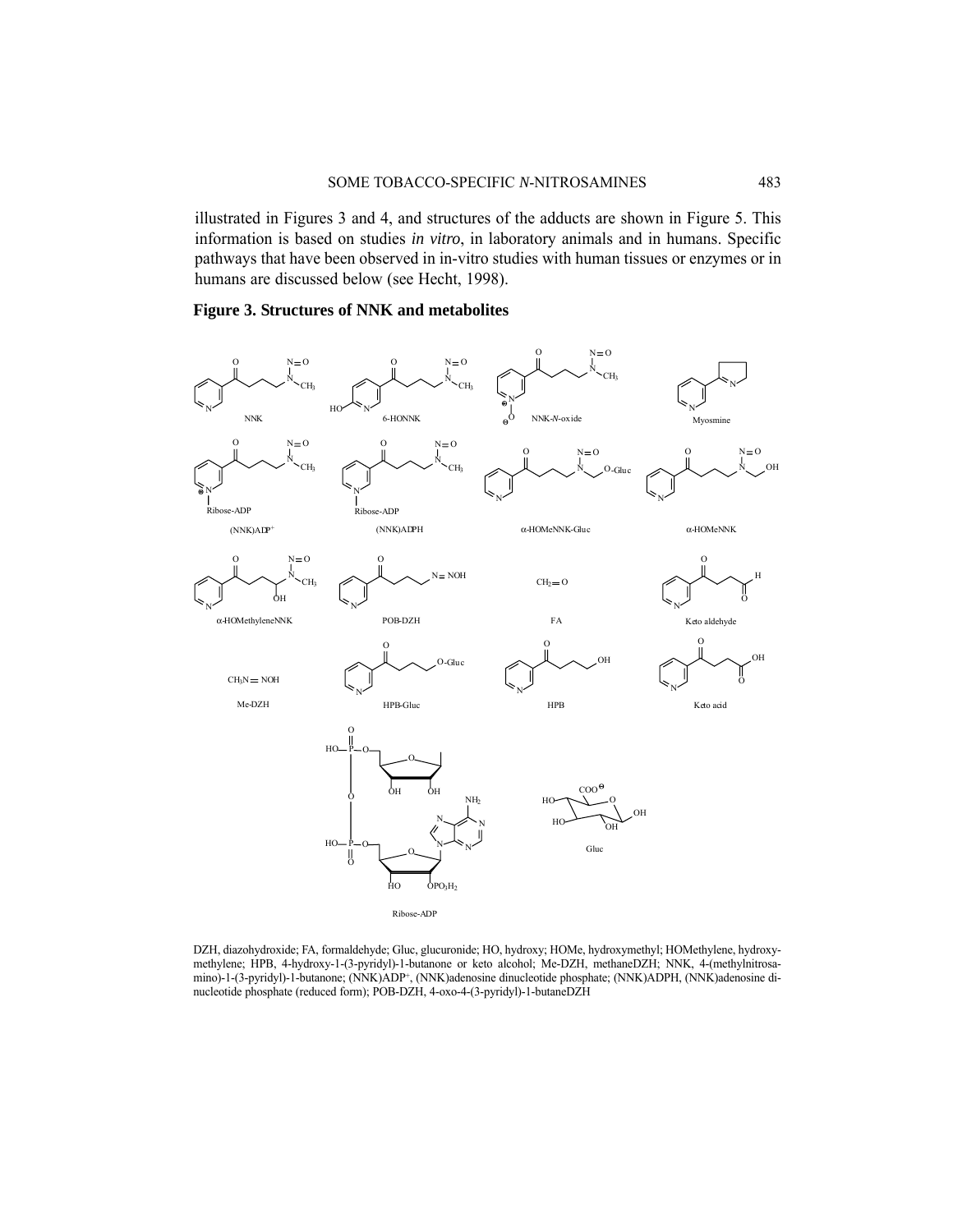**Figure 4. Structures of NNAL and metabolites** 



DZH, diazohydroxide; Gluc, glucuronide; HOMe, hydroxymethyl; HOMethylene, hydroxymethylene; NNAL, 4-(methylnitrosamino)-1-(3-pyridyl)-1-butanol; (NNAL)ADP+, (NNAL)adenosine dinucleotide phosphate; PHB-DZH, 4-hydroxy-4- (3-pyridyl)-1-butaneDZH; THF, tetrahydrofuran See Figure 3 for structures of Gluc and ribose-ADP.

NNK can be converted to the pyridine oxidation products 4-(methylnitrosamino)-1-[3- (6-hydroxypyridyl)]-1-butanone (6-HONNK) and NNK-*N*-oxide. Denitrosation of NNK followed by oxidation produces myosmine. NNK can replace nicotinamide in NADP+ or NADPH, to yield NNK adenosine dinucleotide phosphate ((NNK)ADP<sup>+</sup>) and (NNK)ADPH (reduced form). Carbonyl reduction of NNK produces NNAL which can be conjugated by glucuronidation giving four diastereomers of NNAL-Gluc (Figure 4): two isomers of 4- (methylnitrosamino)-1-(3-pyridyl)-1-(*O*-β-D-glucopyranuronosyl)butane (NNAL-*O*-Gluc) and two isomers of 4-(methylnitrosamino)-1-(3-pyridyl-*N*-β-D-glucopyranuronosyl)-1 butanolonium inner salt (NNAL-*N*-Gluc). NNAL is also converted to NNAL-*N*-oxide and  $NNAL(ADP<sup>+</sup>)$ .

α-Hydroxylation of NNK and NNAL leads to DNA and haemoglobin adducts. Hydroxylation of the NNK methyl group gives 4-(hydroxymethylnitrosamino)-1-(3-pyridyl)-1-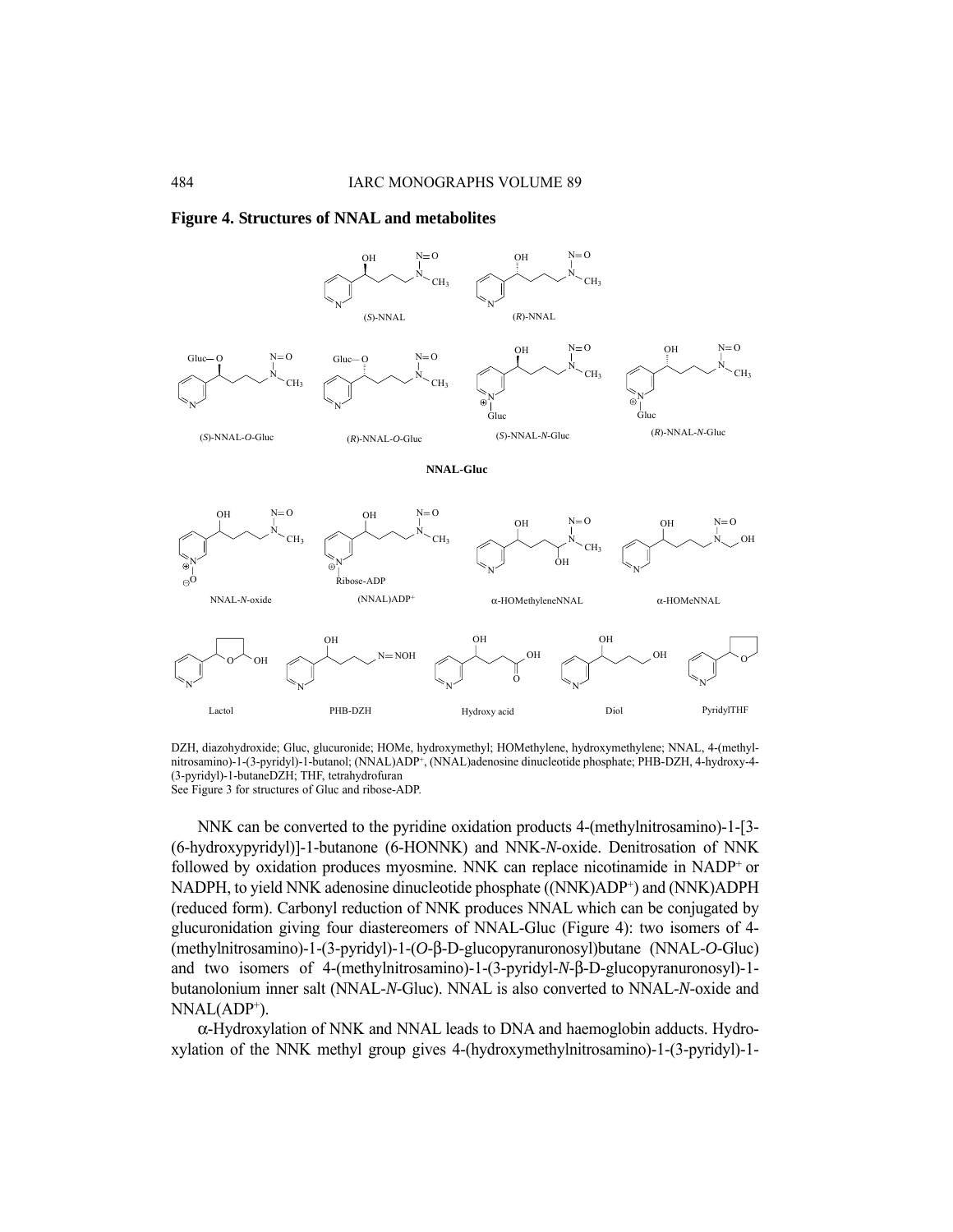



 $x = 1$  or 2 POB-ester(s)  $\circ$ 

N

dCyd, deoxycytidine; dGuo, deoxyguanosine; dThd, deoxythymidine; dR, deoxyribose; Me, methyl; POB, 4-oxo-4-(3-pyridyl)-1-butyl or pyridyloxobutyl

Adducts derived from NNAL have the same structures except that an hydroxy group replaces the carbonyl group in the adducted portion of the molecule.

butanone (α-HOMeNNK) which can be conjugated as a glucuronide, α-HOMeNNK-Gluc. α-HOMeNNK spontaneously decomposes to 4-oxo-4-(3-pyridyl)-1-butanediazohydroxide (POB-DZH) and formaldehyde. POB-DZH reacts with water to give 4-hydroxy-1-(3-pyridyl)-1-butanone (HPB) which can be conjugated as its glucuronide, HPB-Gluc. POB-DZH also reacts with DNA and haemoglobin to produce a series of adducts (Figures 2 and 5). α-Hydroxylation of the NNK methylene group produces 4-(methylnitrosamino)-1-(3-pyridyl)-1-(4-hydroxy)butanone (α-HOMethyleneNNK). This metabolite spontaneously decomposes to 4-(3-pyridyl)-4-oxobutanal (keto aldehyde) and methanediazohydroxide (Me-DZH). Keto aldehyde is further metabolized to 4-(3-pyridyl)-4-oxobutanoic acid (keto acid) which in turn can be converted to 4-hydroxy-4-(3-pyridyl)butanoic acid (hydroxy acid).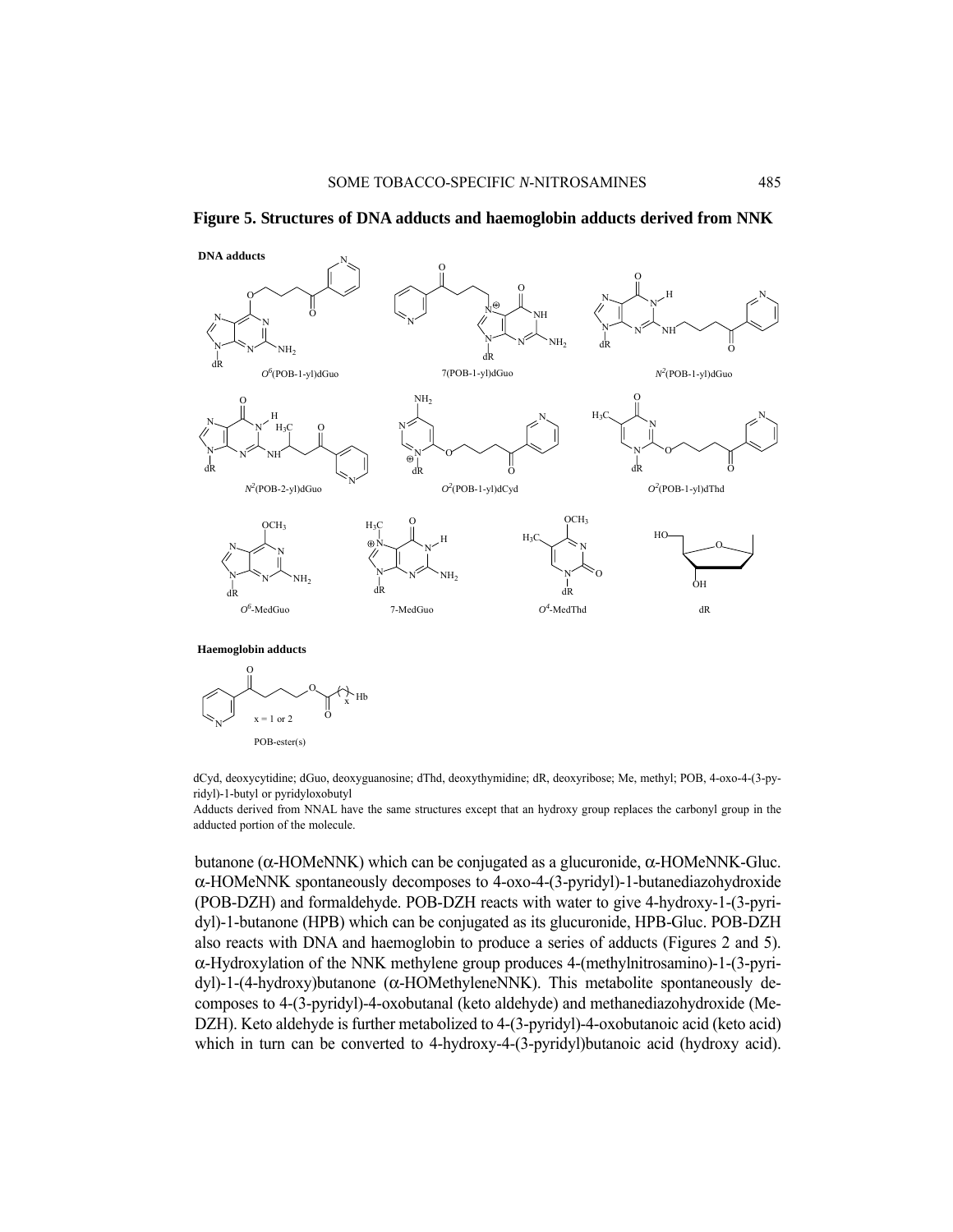Me-DZH reacts with water to yield methanol and with DNA to produce methyl adducts as shown in Figures 2 and 5. NNAL similarly undergoes  $\alpha$ -hydroxylation at its methylene group to yield 4-(methylnitrosamino)-1-(3-pyridyl)-1-(4-hydroxy)butanol (α-HOMethyleneNNAL) and at its methyl group to yield 4-(hydroxymethylnitrosamino)-1-(3-pyridyl)- 1-butanol (α-HOMeNNAL). α-HOMethyleneNNAL spontaneously decomposes to Me-DZH and 5-(3-pyridyl)-2-hydroxytetrahydrofuran (lactol), which can be converted to hydroxy acid. α-HOMeNNAL spontaneously decomposes to 4-hydroxy-4-(3-pyridyl)-1 butanediazohydroxide (PHB-DZH) and formaldehyde. PHB-DZH reacts with water to yield 4-(3-pyridyl)butane-1,4-diol (diol), cyclizes to 2-(3-pyridyl)tetrahydrofuran (pyridylTHF) and reacts with DNA and haemoglobin to produce the adducts shown in Figures 2 and 5.

## **In-vitro studies in human tissues and cells**

#### *NNK*

A variety of human tissues that includes cultured bronchus, peripheral lung, trachea, buccal mucosa, oesophagus and bladder metabolize NNK (Castonguay *et al.*, 1983c; Hecht, 1998), as do microsomes from human tissues such as liver, lung, cervix, placenta and pancreas (Hecht, 1998; Jalas *et al.*, 2005). A common observation in all of these studies is extensive conversion to NNAL. NNK is converted to NNAL in cultured human tissues (50–80%) (Castonguay *et al.*, 1983c), human red blood cells (Murphy & Coletta, 1993) and human liver microsomes and cytosol (18 and 25%, respectively). The enantiomeric composition in the liver was 64% (*S*)-NNAL in microsomes and 90% (*S*)-NNAL in cytosol (Upadhyaya *et al.*, 2000). Human cervical cells and human cervical microsomes formed (*R*)-NNAL while human cervical cytosol produced mainly (*S*)-NNAL (Prokopczyk *et al.*, 2001). Five enzymes that mediate conversion of NNK to NNAL in humans have been identified to date: microsomal 11β-hydroxysteroid dehydrogenase type 1 and cytosolic carbonyl reductase, which both belong to the superfamily of the short-chain dehydrogenases/reductases, and three members of the aldo-keto reductase superfamily (Maser, 2004).

Microsomes from human liver catalyse the  $\alpha$ -hydroxylation of NNK to keto alcohol and keto aldehyde and the pyridine-*N*-oxidation to NNK-*N*-oxide. The rates of these reactions are lower than that of carbonyl reduction to NNAL (Smith *et al.*, 1992a; Patten *et al.*, 1996; Staretz *et al.*, 1997a; Jalas *et al.*, 2005) and reported Michaelis constant (K<sub>m</sub>) values are relatively high. Correlation studies and the use of chemical inhibitors and inhibitory antibodies have suggested a role for cytochrome P450s (CYPs) 1A2, 2A6 and 3A4 in the formation of keto alcohol or keto aldehyde (Smith *et al.*, 1992a; Patten *et al.*, 1996; Hecht, 1998; Jalas *et al.*, 2005). Microsomes from human lung catalyse the conversion of NNK to keto aldehyde, hydroxy acid and NNK-*N*-oxide. The rate of metabolism of NNK to keto aldehyde was very low (less than 0.05 pmol/mg/min) whereas the rate in liver microsomes was 1–5 pmol/mg/min (Smith *et al.*, 1992a). One study suggested that lipoxygenase may be involved in the metabolism of NNK by human lung, but another study demonstrated the contrary (Smith *et al.*, 1995; Bedard *et al.*, 2002). The contribution of CYP2A6 and/or CYP2A13, as well as CYP2B6 to the α-hydroxylation of NNK and NNAL by human lung samples were suggested by selected chemical and antibody inhibi-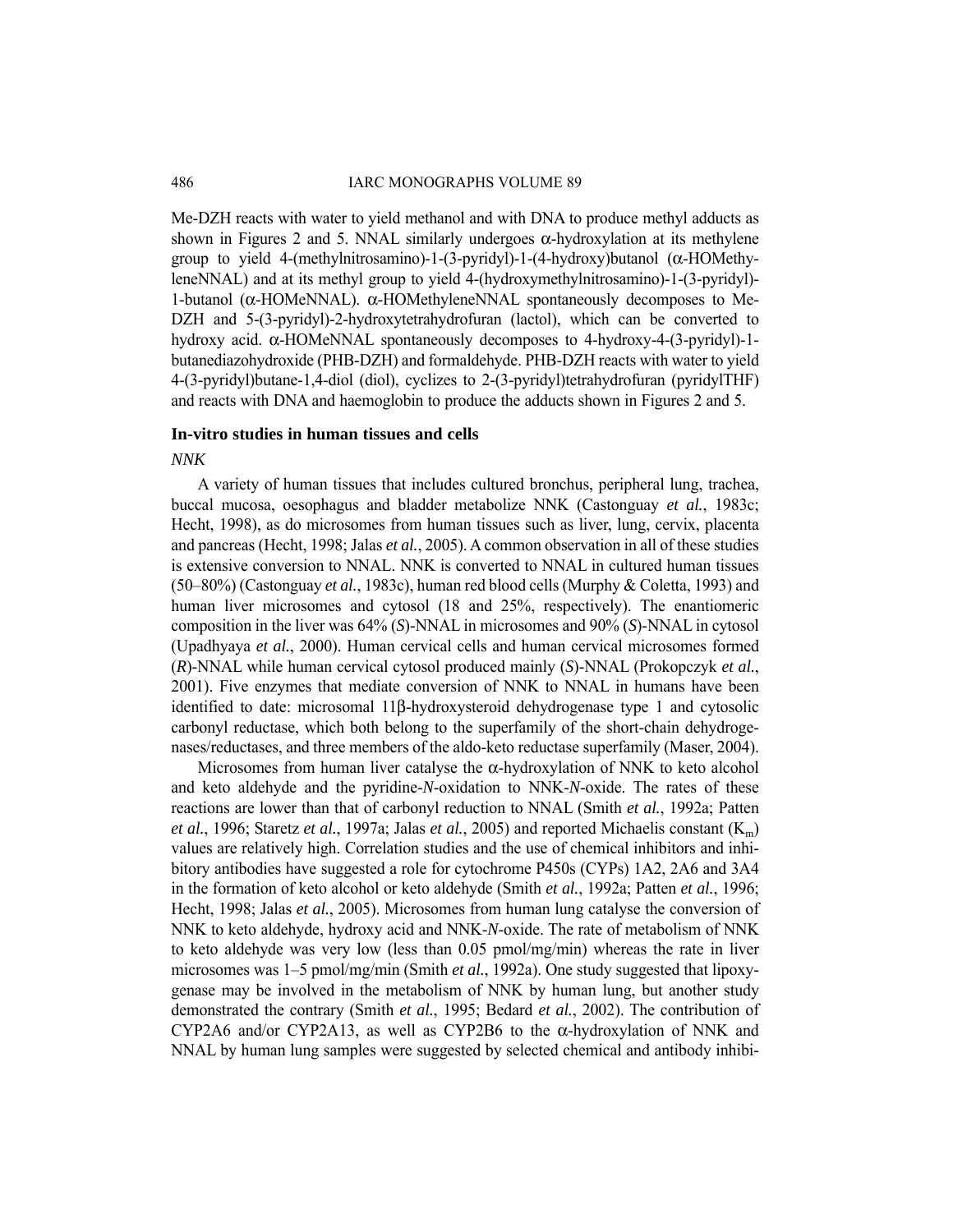tion in some subjects (Jalas *et al.*, 2003a; Smith *et al.*, 2003). One of the difficulties in studying xenobiotic metabolism in human lung microsomes is the low level of CYP activity. CYP levels in lung microsomes are reported to be between 1 and 10 pmol/mg microsomal protein (Shimada *et al.*, 1992; Guengerich, 1993); the average concentration in 60 liver microsomal samples was 344 ± 167 pmol/mg hepatic microsomal protein (Shimada *et al.*, 1994). CYP-catalysed activity levels and mRNA levels are also much lower in the lung than in the liver (Shimada *et al.*, 1996; Ding & Kaminsky, 2003). However, CYPs have been reported to be expressed in particular regions of the lung which may result in higher localized concentrations (Anttila *et al.*, 1997; Hukkanen *et al.*, 2002). A diffusible inhibitor of CYP activity has been reported to be present in human lung microsome preparations; it was also reported that 7-ethoxycoumarin-*O*-deethylase activity in rat lung microsomes was inhibited by pre-incubation with human lung microsomes (Lorenz *et al.*, 1979).

Human fetal nasal microsomes metabolized NNK by α-hydroxylation to HPB and keto aldehyde with low K<sub>m</sub> (6.7  $\pm$  0.8  $\mu$ M and 6.5  $\pm$  1.1  $\mu$ M, respectively) and antibody inhibition studies indicated that CYP2A13 ( $K_m$ , 2.8–11.3  $\mu$ M; Table 11) was involved (Wong *et al.*, 2005a).

CYPs are the major catalysts of NNK α-hydroxylation in humans and rodents. Table 11 summarizes the steady-state kinetic parameters for CYP-mediated NNK metabolism (Jalas *et al.*, 2005). Based on the  $K<sub>m</sub>$  data in Table 11, the relative efficiencies in NNK metabolism by human CYP are (from greatest catalyst to least): 2A13 > 2B6 > 2A6  $> 1A2 \sim 1A1 > 2D6 \sim 2E1 \sim 3A4$ . Similar results are obtained when the ratio maximum velocity  $(V_{max})/K_m$  is considered. The actual involvement of these enzymes in NNK metabolism *in vivo* depends on many factors that include relative expression levels, the amount of CYP oxido-reductase expressed in a given tissue, tissue localization and inducibility of individual CYPs, and the concentration of NNK in human tissues. Among hepatic CYPs, 2B6 has the highest affinity for NNK. However, low levels of this enzyme are present in most liver samples (Gervot *et al.*, 1999). CYP2A6 is also present at relatively low levels, and accounts for < 1% to 4% of the total CYP content (Shimada *et al.*, 1996). Levels of CYP1A2 are four- to 20-fold higher than those of CYP2A6 (Shimada *et al.*, 1996). Therefore, despite its somewhat higher  $K_m$  and lower  $V_{max}/K_m$ , CYP1A2 is most probably as important a catalyst of NNK  $\alpha$ -hydroxylation in human liver as CYP2A6. CYP3A4 may also play a role in hepatic NNK  $\alpha$ -hydroxylation, since it is often present at concentrations that are 10–50 times greater than those of CYP2A6 (Shimada *et al.*, 1994). It is not possible to rule out completely the presence of CYP2A13, the best known human catalyst of NNK metabolism, in the liver. However, the very low hepatic mRNA levels of CYP2A13 relative to CYP2A6 suggest that, if this enzyme is present, it is so at very low levels. Results to date do not identify that any single CYP in the liver is a key player in NNK activation. Several enzymes, including CYP1A2, CYP2A6, CYP2B6 and CYP3A4, clearly play a role. The relative contribution of any one of these CYPs varies among individuals, and their relative abundance and catalytic efficiencies suggest that rarely, if ever, is one of them the dominant catalyst (Jalas *et al.*, 2005).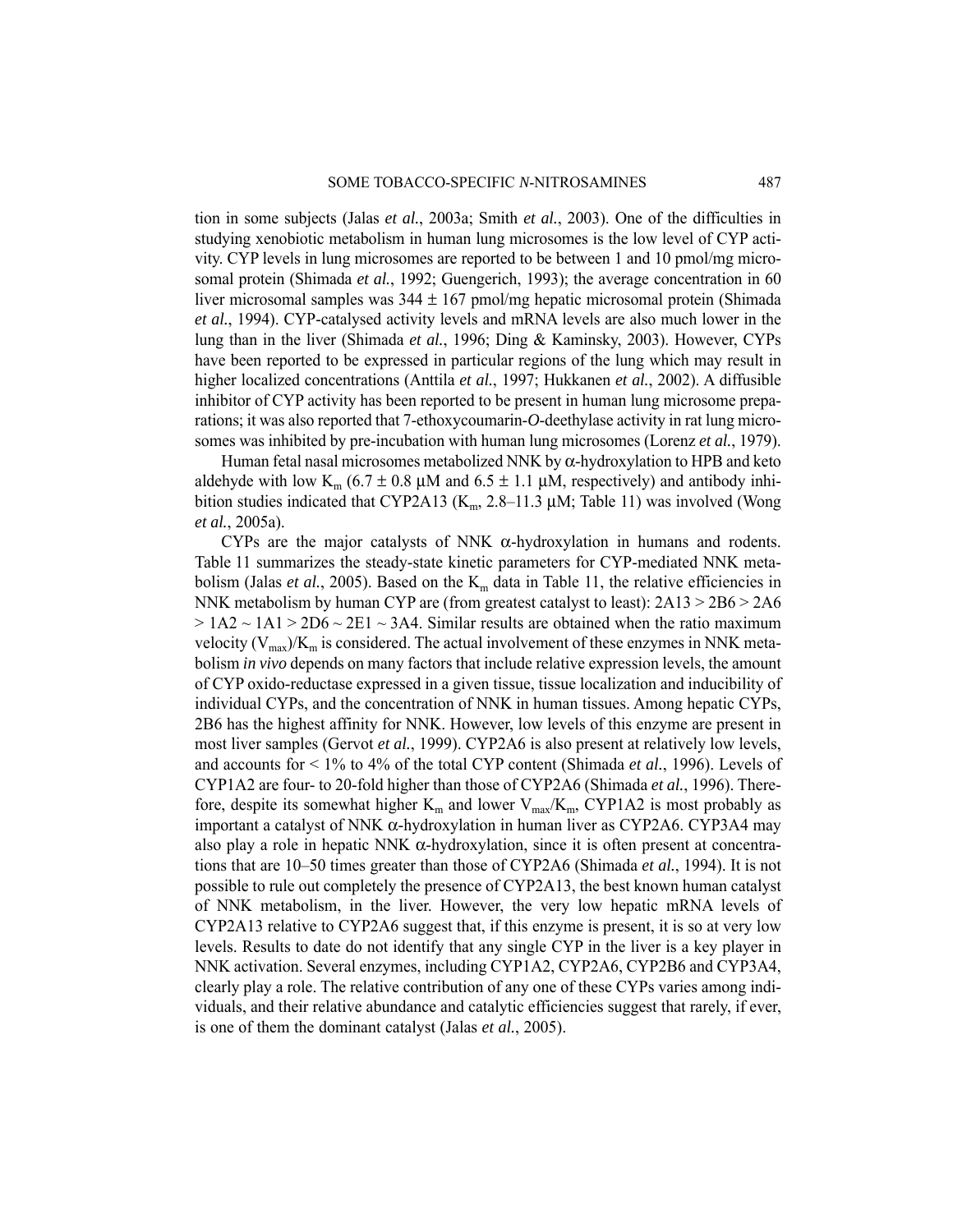| Species/enzyme                 | NNK concen-                | Metabolite                                | Kinetic parameters                                   |                                               |                                                                                                                                     | Expression system                                                                    | Reference               |
|--------------------------------|----------------------------|-------------------------------------------|------------------------------------------------------|-----------------------------------------------|-------------------------------------------------------------------------------------------------------------------------------------|--------------------------------------------------------------------------------------|-------------------------|
|                                | tration range<br>$(\mu M)$ |                                           | $V_{max}^a$                                          | $K_m(\mu M)$                                  | $V_{\text{max}}/K_{\text{m}}^{\phantom{\text{b}}\text{b}}$                                                                          |                                                                                      |                         |
| Human CYP1A1                   | $1 - 500$                  | Keto aldehyde                             | $4.44 \pm 0.41$                                      | $1400 \pm 148$                                | $3.2 \times 10^{-3} \pm 5 \times 10^{-4}$                                                                                           | Gentest Supersomes <sup>c</sup>                                                      | Smith et al.<br>(1995)  |
|                                |                            | <b>HPB</b>                                | $0.824 \pm 0.118$                                    | $371 \pm 6$                                   | $2.2 \times 10^{-3} \pm 3 \times 10^{-4}$                                                                                           |                                                                                      |                         |
| Human CYP1A2                   | $1 - 1000$                 | Keto aldehyde<br><b>HPB</b><br><b>HPB</b> | $0.51 \pm 0.04$<br>$1.7 \pm 0.05$<br>$1.96 \pm 0.07$ | $1180 \pm 60$<br>$380 \pm 30$<br>$400 \pm 10$ | $4.3 \times 10^{-4} \pm 4 \times 10^{-5}$<br>$4.5 \times 10^{-3} \pm 4 \times 10^{-4}$<br>$4.9 \times 10^{-3} \pm 2 \times 10^{-4}$ | Purified, reconstituted<br>protein<br>as above, DMSO<br>control                      | Smith et al.<br>(1996)  |
|                                |                            |                                           | $2.09 \pm 0.20$                                      | $760 \pm 10$                                  | $2.8 \times 10^{-3} \pm 3 \times 10^{-4}$                                                                                           | as above, but with<br>50 nM PEITC added                                              |                         |
|                                |                            |                                           | $2.06 \pm 0.21$                                      | $820\pm20$                                    | $2.5 \times 10^{-3} \pm 3 \times 10^{-4}$                                                                                           | as above, but with<br>100 nM PEITC added<br>as above, but with<br>200 nM PEITC added |                         |
|                                |                            |                                           | $2.05 \pm 0.25$                                      | $1240 \pm 70$                                 | $1.7 \times 10^{-3} \pm 2 \times 10^{-4}$                                                                                           |                                                                                      |                         |
| Human CYP1A2 <sup>d</sup>      | $10 - 350$                 | <b>HPB</b>                                | $4.2 \pm 0.2$                                        | $309 \pm 16$                                  | $0.014 \pm 0.001$                                                                                                                   | Hep G2 cell lysate                                                                   | Smith et al.<br>(1992a) |
| Human CYP2A6                   | $5 - 2000$                 | Keto aldehyde<br><b>HPB</b>               | 0.437<br>0.163                                       | 392<br>349                                    | $1.11 \times 10^{-3}$<br>$4.67 \times 10^{-4}$                                                                                      | Baculovirus-infected<br>Spodoptera<br>frugiperda (Sf9) cells                         | Patten et al.<br>(1996) |
| Human CYP2A6<br>$(+b_5)^e$     | $5 - 2000$                 | Keto aldehyde<br><b>HPB</b>               | 1.03<br>0.419                                        | 118<br>141                                    | $8.73 \times 10^{-3}$<br>$2.97 \times 10^{-3}$                                                                                      | Baculovirus-infected<br>Sf9 cells                                                    | Patten et al.<br>(1996) |
| Human CYP2A13                  | $2 - 160$                  | Keto aldehyde<br><b>HPB</b>               | $4.1 \pm 0.6$<br>$1.2 \pm 0.2$                       | $11.3 \pm 3.5$<br>$13.1 \pm 5.1$              | $0.36 \pm 0.12$<br>$0.092 \pm 0.039$                                                                                                | Baculovirus-infected<br>Sf9 cells                                                    | Su et al. (2000)        |
| Human CYP2A13                  | $2 - 100$                  | Keto aldehyde<br><b>HPB</b>               | $14.5 \pm 0.8$<br>$5.7 \pm 0.7$                      | $4.6 \pm 0.4$<br>$2.8 \pm 0.5$                | $3.2 \pm 0.3$<br>$2.0 \pm 0.4$                                                                                                      | Purified, reconstituted<br>protein                                                   | Zhang et al.<br>(2002)  |
| Human CYP2A13<br>(Arg 257 Cys) | $2 - 100$                  | Keto aldehyde<br><b>HPB</b>               | $8.4 \pm 0.8$<br>$3.2 \pm 0.5$                       | $6.2 \pm 0.7$<br>$4.8 \pm 1.0$                | $1.4 \pm 0.2$<br>$0.67 \pm 0.17$                                                                                                    | Purified, reconstituted<br>protein                                                   | Zhang et al.<br>(2002)  |
| Human CYP2A13                  | $0.25 - 50$                | Keto aldehyde<br><b>HPB</b>               | $13.8 \pm 0.8$<br>$4.6 \pm 0.2$                      | $3.6 \pm 0.7$<br>$3.2 \pm 0.5$                | $3.9 \pm 0.8$<br>$1.4 \pm 0.2$                                                                                                      | Baculovirus-infected<br>Sf9 cells                                                    | Jalas et al.<br>(2003a) |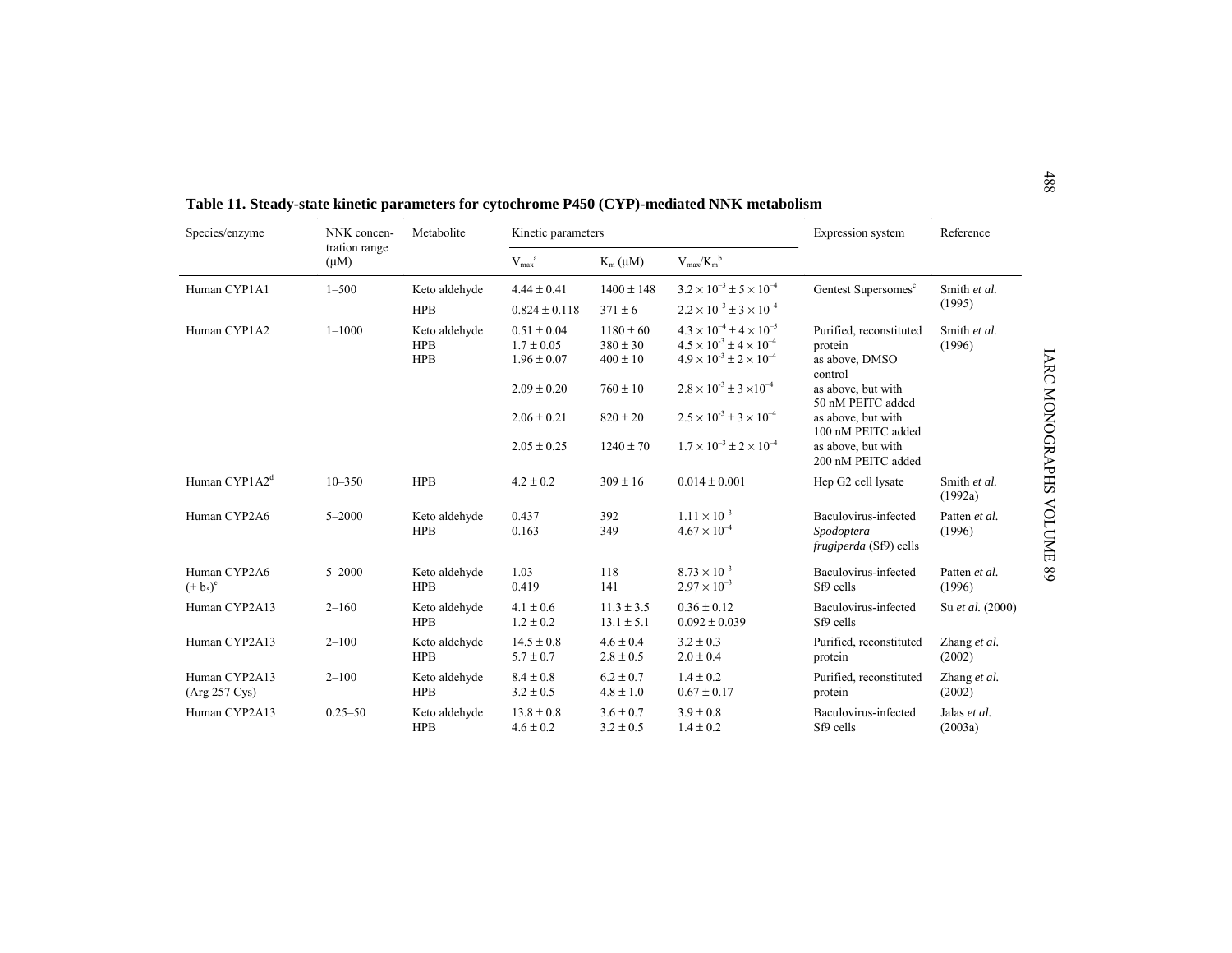| Species/enzyme                                  | NNK concen-                | Metabolite                            | Kinetic parameters               |                                |                                                                | Expression system                                        | Reference               |
|-------------------------------------------------|----------------------------|---------------------------------------|----------------------------------|--------------------------------|----------------------------------------------------------------|----------------------------------------------------------|-------------------------|
|                                                 | tration range<br>$(\mu M)$ |                                       | $V_{\rm max}^{\quad a}$          | $K_m(\mu M)$                   | $V_{\text{max}}\!/\!K_{\text{m}}^{\phantom{\text{m}}\text{b}}$ |                                                          |                         |
| Human CYP2B6                                    | $2.5 - 150$                | Keto aldehyde<br>and HPB <sup>f</sup> | $0.18 \pm 0.01$                  | $33 \pm 0.7$                   | $5.5 \times 10^{-3} \pm 3 \times 10^{-4}$                      | <b>BD</b> Biosciences<br>Discovery Labware<br>Supersomes | Dicke et al.<br>(2005)  |
| Human CYP2D6                                    | $5 - 2000$                 | Keto aldehyde<br><b>HPB</b>           | 0.105<br>4.01                    | 1061<br>5525                   | $9.9 \times 10^{-5}$<br>$7.3 \times 10^{-4}$                   | Baculovirus-infected<br>Sf9 cells                        | Patten et al.<br>(1996) |
| Human CYP2D6                                    | $5 - 2000$                 | Keto aldehyde<br><b>HPB</b>           | 0.13<br>6.04                     | 1075<br>5632                   | $2 \times 10^{-4}$<br>$1 \times 10^{-3}$                       | Chinese hamster<br>ovary cells                           | Patten et al.<br>(1996) |
| Human CYP2E1<br>$(+b_5)^e$                      | $5 - 2000$                 | Keto aldehyde<br><b>HPB</b>           | 0.026<br>1.17                    | 720<br>3334                    | $3.6 \times 10^{-5}$<br>$3.5 \times 10^{-4}$                   | Baculovirus-infected<br>Sf9 cells                        | Patten et al.<br>(1996) |
| Human CYP3A4                                    | $5 - 8000$                 | Keto aldehyde<br><b>HPB</b>           | 0.787<br>0.086                   | 3091<br>1125                   | $2.6 \times 10^{-4}$<br>$7.6 \times 10^{-5}$                   | Chinese hamster<br>ovary cells                           | Patten et al.<br>(1996) |
| Rabbit CYP2A10/2A11                             | $2.9 - 154$                | Keto aldehyde<br><b>HPB</b>           | 1.38<br>1.30                     | 15<br>9.0                      | 0.092<br>0.14                                                  | Purified, reconstituted<br>protein                       | Hong et al.<br>(1992)   |
| Rabbit CYP2A10/2A11<br>$(+b_5)^e$               | $2.9 - 154$                | Keto aldehyde<br><b>HPB</b>           | 0.849<br>0.575                   | 28.6<br>16.3                   | 0.0297<br>0.0353                                               | Purified, reconstituted<br>protein                       | Hong et al.<br>(1992)   |
| Rabbit CYP2A10/2A11<br>$(+ 80 \mu M)$ nicotine) | $2.9 - 154$                | Keto aldehyde<br><b>HPB</b>           | 1.33<br>1.26                     | 40.2<br>29.5                   | 0.033<br>0.043                                                 | Purified, reconstituted<br>protein                       | Hong et al.<br>(1992)   |
| Rabbit CYP2G1                                   | $2.9 - 154$                | Keto aldehyde<br><b>HPB</b>           | 0.735<br>ND                      | 186                            | $3.95 \times 10^{-3}$                                          | Purified, reconstituted<br>protein                       | Hong et al.<br>(1992)   |
| Rat CYP1A1                                      | $1 - 5000$                 | Keto aldehyde<br><b>HPB</b>           | $2.2 \pm 0.1$<br>$0.68 \pm 0.03$ | $180 \pm 34$<br>$140 \pm 26$   | $0.013 \pm 0.002$<br>$4.9 \times 10^{-3} \pm 9 \times 10^{-4}$ | Gentest Supersomes                                       | Jalas et al.<br>(2005)  |
| Rat CYP1A2                                      | $1 - 5000$                 | Keto aldehyde<br><b>HPB</b>           | $5.0 \pm 0.1$<br>$6.1 \pm 0.09$  | $180 \pm 22$<br>$200 \pm 11$   | $0.028 \pm 0.003$<br>$0.034 \pm 0.002$                         | <b>Gentest Supersomes</b>                                | Jalas et al.<br>(2005)  |
| Rat CYP2A3                                      | $0.25 - 50$                | Keto aldehyde<br><b>HPB</b>           | $10.8 \pm 0.4$<br>$8.2 \pm 0.3$  | $4.6 \pm 0.5$<br>$4.9 \pm 0.5$ | $2.3 \pm 0.3$<br>$1.7 \pm 0.2$                                 | Baculovirus-infected<br>Sf9 cells                        | Jalas et al.<br>(2003a) |

# **Table 11 (contd)**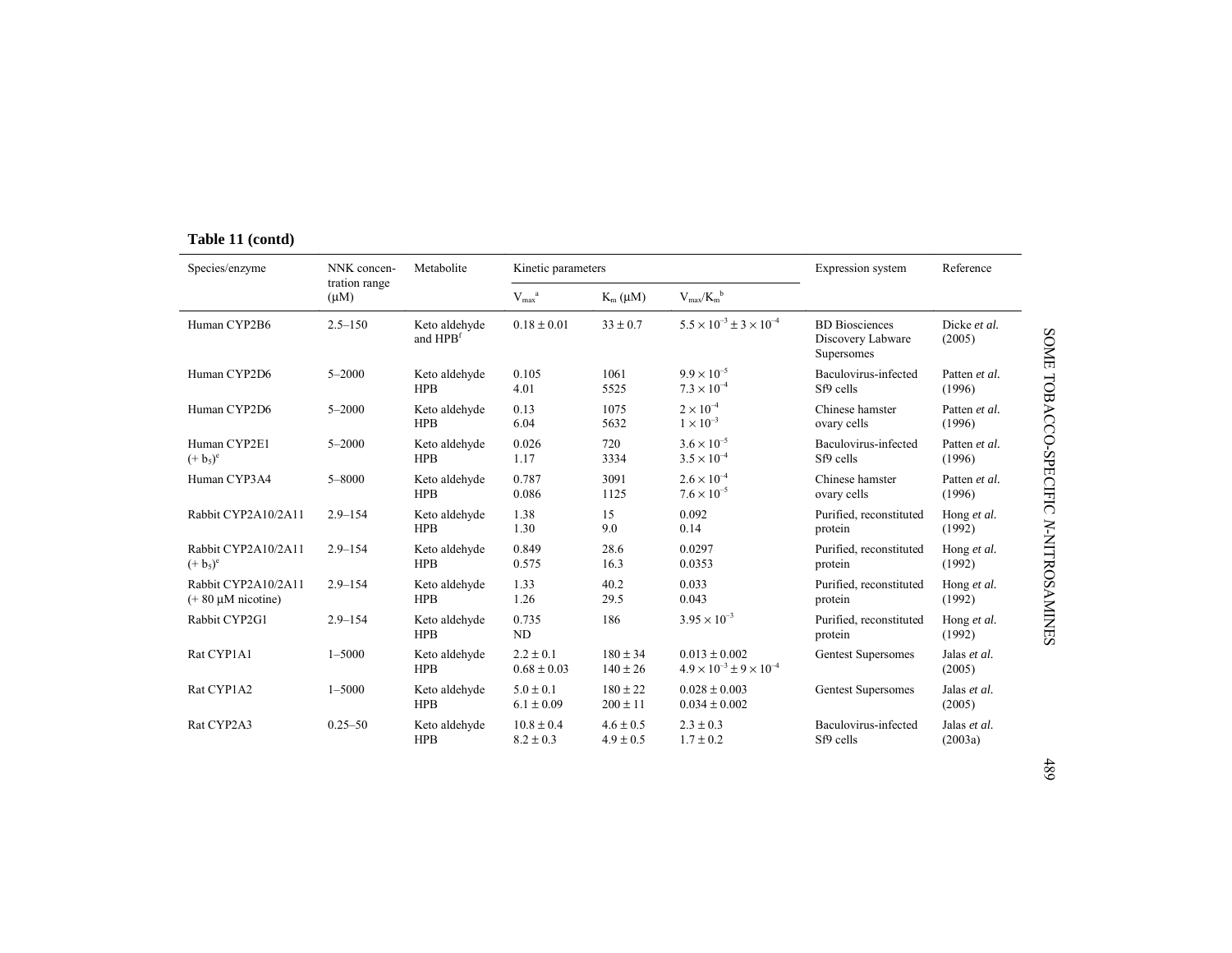| Table 11 (contd) |                             |                                            |                                                              |                                                   |                                                                                                                                            |                                    |                          |  |  |
|------------------|-----------------------------|--------------------------------------------|--------------------------------------------------------------|---------------------------------------------------|--------------------------------------------------------------------------------------------------------------------------------------------|------------------------------------|--------------------------|--|--|
| Species/enzyme   | <b>NNK</b><br>concentration | Metabolite                                 | Kinetic parameters                                           |                                                   | Expression system                                                                                                                          | Reference                          |                          |  |  |
|                  | range $(\mu M)$             |                                            | $V_{\rm max}^{\quad \  a}$                                   | $K_m(\mu M)$                                      | $V_{max}/K_m^b$                                                                                                                            |                                    |                          |  |  |
| Rat CYP2B1       | $10 - 1300$                 | Keto aldehyde<br><b>HPB</b><br>NNK-N-oxide | $0.0897 \pm 0.003$<br>$0.333 \pm 0.016$<br>$0.295 \pm 0.006$ | $191 \pm 20$<br>$318 \pm 5$<br>$131 \pm 10$       | $4.70 \times 10^{-4} \pm 5.2 \times 10^{-5}$<br>$1.05 \times 10^{-3} \pm 5 \times 10^{-5}$<br>$2.25 \times 10^{-3} \pm 1.7 \times 10^{-4}$ | Purified, reconstituted<br>protein | Guo et al.<br>(1991a)    |  |  |
| Rat CYP2C6       | $1 - 5000$                  | Keto aldehyde<br><b>HPB</b><br>NNK-N-oxide | $2.5 \pm 0.1$<br>$16 \pm 0.5$<br>$1.5 \pm 0.06$              | $1300 \pm 130$<br>$1400 \pm 89$<br>$1100 \pm 110$ | $1.9 \times 10^{-3} \pm 2 \times 10^{-4}$<br>$0.011 \pm 0.0008$<br>$1.4 \times 10^{-3} \pm 4 \times 10^{-4}$                               | Gentest Supersomes                 | Jalas et al.<br>(2005)   |  |  |
| Mouse CYP2A4     | $1 - 5000$                  | Keto aldehyde                              | $190 \pm 23$                                                 | $3900 \pm 995$                                    | $0.049 \pm 0.014$                                                                                                                          | Baculovirus-infected<br>Sf9 cells  | Felicia et al.<br>(2000) |  |  |
| Mouse CYP2A4     | $0.5 - 3000$                | Keto aldehyde<br><b>HPB</b>                | $7.3 \pm 0.4$<br>$1.8 \pm 0.1$                               | $97 \pm 19$<br>$67 \pm 17$                        | $0.075 \pm 0.015$<br>$0.027 \pm 0.007$                                                                                                     | Baculovirus-infected<br>Sf9 cells  | Jalas et al.<br>(2003b)  |  |  |
| Mouse CYP2A5     | $0.25 - 100$                | <b>HPB</b>                                 | $4.0 \pm 0.4$                                                | $1.5 \pm 0.6$                                     | $2.7 \pm 1.8$                                                                                                                              | Baculovirus-infected<br>Sf9 cells  | Felicia et al.<br>(2000) |  |  |
| Mouse CYP2A5     | $0.25 - 50$                 | Keto aldehyde<br><b>HPB</b>                | $2.0 \pm 0.1$<br>$6.5 \pm 0.2$                               | $4.3 \pm 0.8$<br>$4.5 \pm 0.4$                    | $0.47 \pm 0.09$<br>$1.4 \pm 0.1$                                                                                                           | Baculovirus-infected<br>Sf9 cells  | Jalas et al.<br>(2003b)  |  |  |

thyl isothiocyanate; ND, not detected; OPB, 4-oxo-4-(3-pyridyl)butanol or keto aldehyde; Vmax, maximum velocity

<sup>a</sup> Units are pmol product/min/(pmol CYP).

 $\mu$ <sup>b</sup> Units are pmol product/min/(pmol CYP)/μM.

<sup>c</sup> V<sub>max</sub> units were converted using the published CYP concentration of 34 pmol CYP/(mg protein) (Smith *et al.*, 1995). Supersomes that contain co-expressed CYP and oxidoreductase were purchased from Gentest (Woburn, MA).

<sup>d</sup> The V<sub>max</sub> value was computed based on a CYP1A2 concentration of 13 pmol/(mg protein); this is an upper limit, the lowest possible V<sub>max</sub> value is 3.1 ± 0.1 pmol/min/ (pmol CYP) based on 18 pmol/(mg protein). See Aoyama *et al.* (1990).

<sup>e</sup> Cytochrome b<sub>5</sub> was added at a 3:1 b<sub>5</sub>:CYP molar ratio. b5:CYP molar ratio is corrected according to the original reference (Patten *et al.*, 1996).

f HBP:keto aldehyde (OPB) ratio  $\approx 10:1$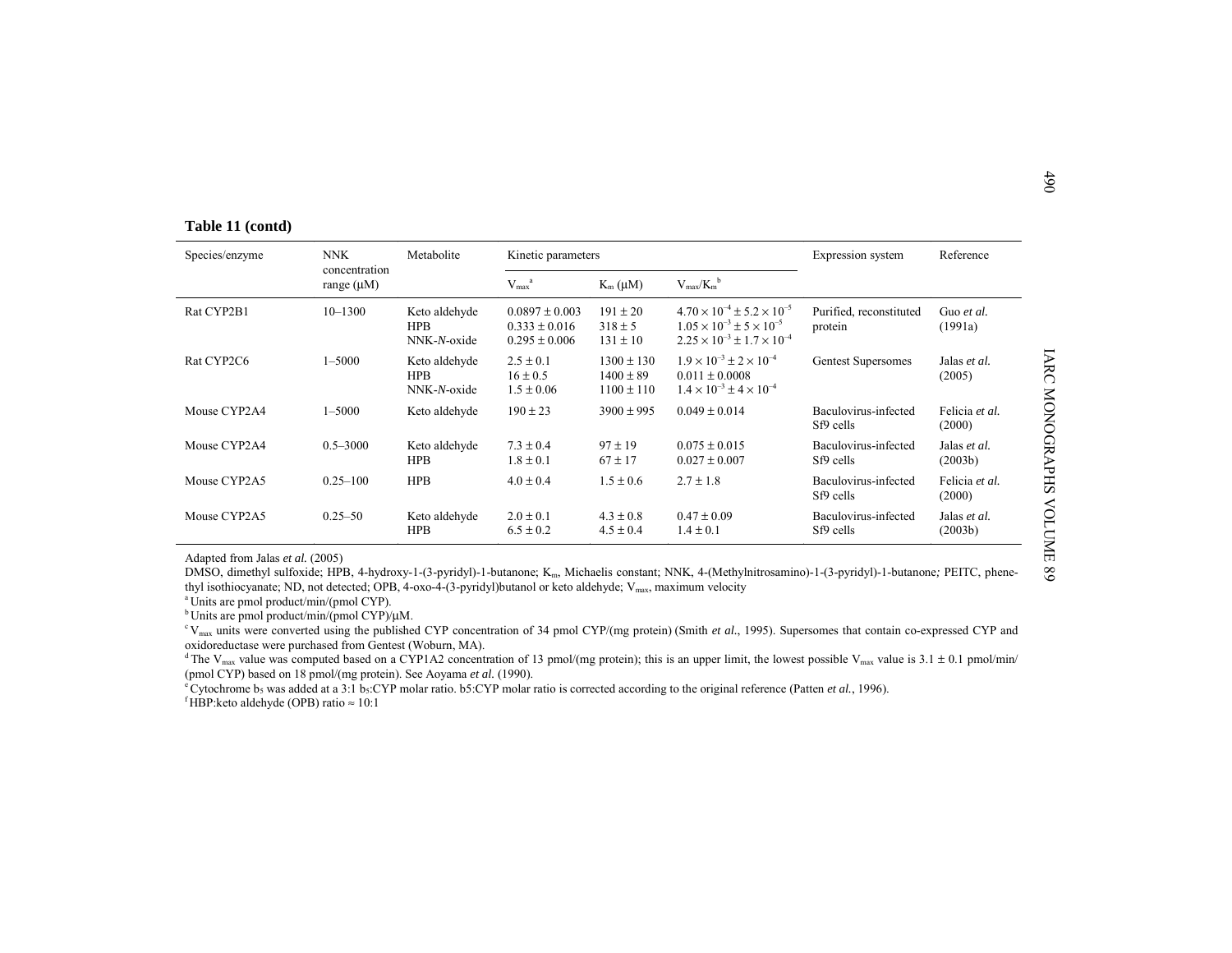#### SOME TOBACCO-SPECIFIC *N*-NITROSAMINES 491

In the lung, CYP2A13 may be the key catalyst of NNK α-hydroxylation (Su *et al.*, 2000; Jalas *et al.*, 2003a). However, the level of CYP2A13 protein in the lung is unknown. The relative levels of human lung CYPs are not well characterized. CYP1A1 (when induced in smokers) and CYP1B1 are probably present at relatively high levels in this tissue (Shimada *et al.*, 1992; Spivack *et al.*, 2001). CYP1A1 is a catalyst of NNK metabolism but is much less efficient than CYP2A13 (Table 11). Metabolism of NNK by CYP1B1 has not been studied. Based on reported expression levels, other enzymes that may contribute to NNK activation in the lung are CYP2B6 and CYP3A5 (Table 11; Hukkanen *et al.*, 2002; Smith *et al.*, 2003).The kinetic parameters for CYP3A5-catalysed NNK metabolism have not been determined.

## *NNAL*

Human liver microsomes convert NNAL to NNAL-*O*-Gluc and NNAL-*N*-Gluc (Wiener *et al.*, 2004a). The hepatic enzymes UGT2B7 and UGT1A9 appear to be important catalysts for conversion of NNAL to NNAL-*O*-Gluc while UGT1A4 plays a significant role in the formation of NNAL-*N*-Gluc (Ren *et al.*, 2000; Wiener *et al.*, 2004a). Large variations in the ability to glucuronidate NNAL have been observed among liver microsomal specimens from different humans. Polymorphisms in the *UGT1A4* and *UGT2B7* genes were associated with altered levels of NNAL glucuronidation in these specimens (Wiener *et al.*, 2004b). Thus, interindividual differences in the conversion of NNK to NNAL and of NNAL to NNAL-Gluc could be important in determining individual susceptibility to the carcinogenic effects of NNK.

Human liver microsomes convert NNAL to lactol, diol, hydroxy acid, NNAL-*N*-oxide and NNK. Conversion to NNK occurs at the fastest rate (Staretz *et al.*, 1997b). There was no significant difference in the rates of metabolism of (*S*)- and (*R*)-NNAL by human liver microsomes (Upadhyaya *et al.*, 2000). Human CYP2A13 catalyzed the conversion of racemic NNAL to lactol, diol and NNAL-*N*-oxide with  $K_m$  values of 36  $\pm$  3, 40  $\pm$  3 and  $30 \pm 7 \mu M$ , respectively (Jalas *et al.*, 2003a).

## **In-vivo studies**

### *Overview*

The metabolism of NNK in humans was definitively established by studies that demonstrated the presence of its metabolites in the urine of smokeless tobacco users, smokers and nonsmokers exposed to secondhand smoke. NNK metabolites identified and quantified to date are NNAL, NNAL-*O*-Gluc, NNAL-*N*-Gluc and NNAL-*N*-oxide. NNAL and NNAL-Gluc have also been detected in plasma. These metabolites have been reported only in individuals exposed to tobacco or tobacco smoke, and their levels are too high for them to derive from the small amounts of NNAL in tobacco products. The only possible source is NNK. In addition, haemoglobin and DNA adducts that could arise from either NNK or NNN have been quantified in human blood and tissues.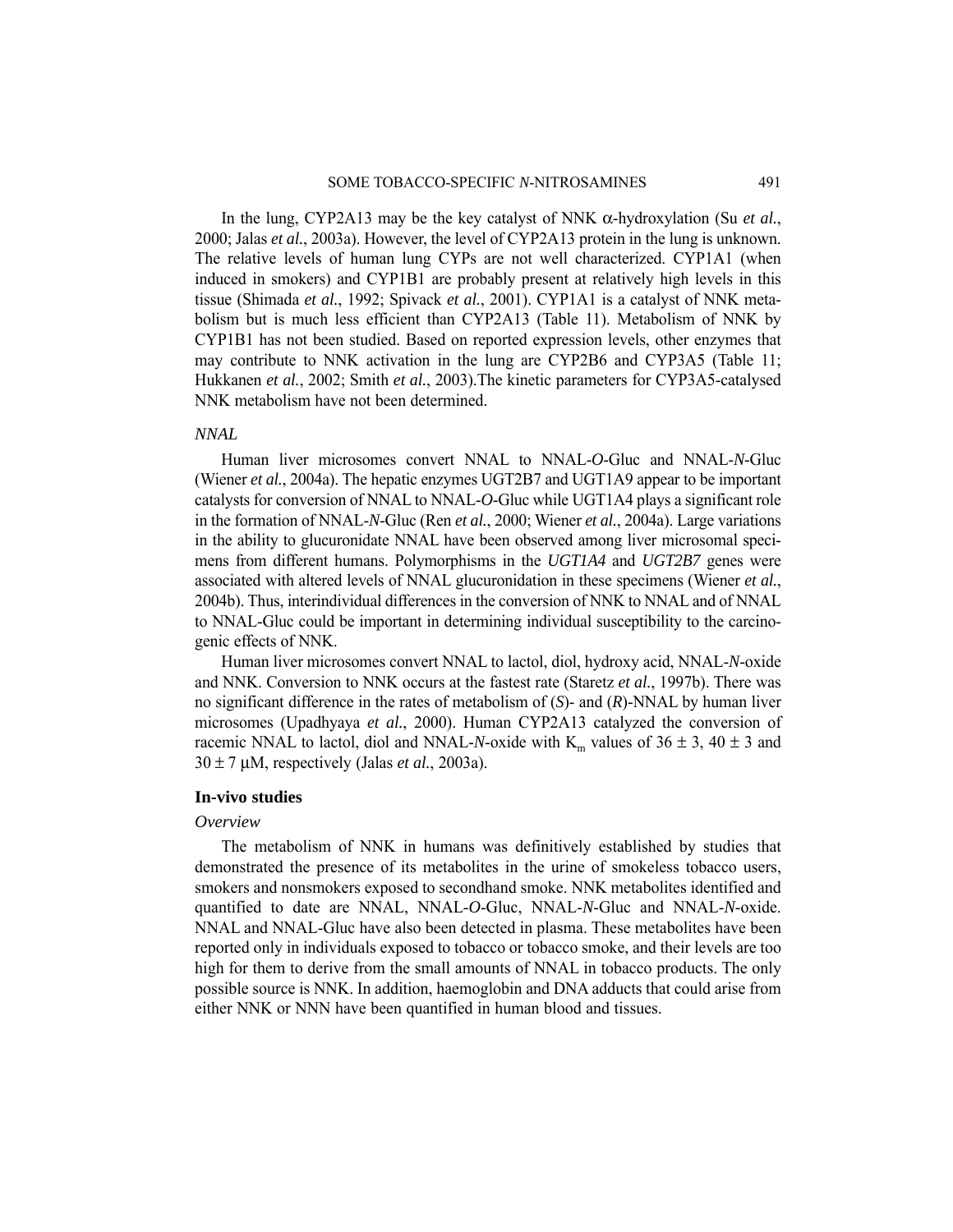# *NNAL and NNAL-Gluc*

Studies on NNAL and NNAL-Gluc in human urine have been reviewed (Hecht, 2002; IARC, 2004) (see also Section 1.4.1(*c*)). Mean levels reported in the urine of smokeless tobacco users, smokers and nonsmokers exposed to secondhand tobacco smoke are summarized in Table 12.

**Table 12. Total NNAL in the urine of smokeless tobacco users, smokers and nonsmokers exposed to secondhand tobacco smoke** 

| No. of subjects                                | pmol/mL   | pmol/mg<br>creatinine | $nmol/24$ h | Reference               |
|------------------------------------------------|-----------|-----------------------|-------------|-------------------------|
| <b>Smokeless tobacco users</b>                 |           |                       |             |                         |
| 7 toombak users                                | 1270      | <b>NR</b>             | <b>NR</b>   | Murphy et al. (1994)    |
| 39 smokeless tobacco users                     | NR.       | 4.4                   | NR.         | Kresty et al. (1996)    |
| 13 smokeless tobacco users                     | 4.22      | 3.55                  | 6.60        | Hecht et al. (2002)     |
| 10 snuff dippers                               | 4.20      | <b>NR</b>             | <b>NR</b>   | Carmella et al. (2002)  |
| 55 snuff dippers                               | <b>NR</b> | 3.25                  | <b>NR</b>   | Carmella et al. (2003)  |
| 41 snuff dippers                               | <b>NR</b> | 3.0                   | <b>NR</b>   | Hatsukami et al. (2004) |
| 54 snuff dippers                               | <b>NR</b> | 3.3                   | <b>NR</b>   | Lemmonds et al. (2005)  |
| <b>Smokers</b>                                 |           |                       |             |                         |
| 11 smokers                                     | <b>NR</b> | <b>NR</b>             | 11.4        | Carmella et al. (1993)  |
| 61 smokers                                     | NR        | 3.76                  | <b>NR</b>   | Carmella et al. (1995)  |
| 11 smokers                                     | <b>NR</b> | <b>NR</b>             | 3.28        | Hecht et al. (1995)     |
| 20 smokers                                     | <b>NR</b> | <b>NR</b>             | 3.22        | Meger et al. (2000)     |
| 13 smokers                                     | NR.       | 3.90                  | NR.         | Taioli et al. (1997)    |
| 27 smokers                                     | 1.95      | 2.70                  | 3.14        | Hecht et al. (1999a)    |
| 18 smokers                                     | <b>NR</b> | 3.69                  | <b>NR</b>   | Hurt et al. (2000)      |
| 10 smokers                                     | 1.22      | <b>NR</b>             | <b>NR</b>   | Carmella et al. (2002)  |
| 99 smokers                                     | <b>NR</b> | 2.07                  | <b>NR</b>   | Hecht et al. (2004a)    |
| 41 smokers                                     | NR        | 2.60                  | <b>NR</b>   | Carmella et al. (2003)  |
| 34 smokers                                     | <b>NR</b> | 3.5                   | NR          | Hughes et al. (2004)    |
| 38 smokers                                     | <b>NR</b> | 2.3                   | <b>NR</b>   | Hatsukami et al. (2004) |
| 84 smokers                                     | <b>NR</b> | 1.6                   | <b>NR</b>   | Hecht et al. (2004b)    |
| 7 smokers                                      | 2.36      | <b>NR</b>             | 5.32        | Byrd & Ogden (2003)     |
| 12 smokers                                     | 2.8       | <b>NR</b>             | <b>NR</b>   | Breland et al. (2003)   |
| 11 smokers                                     | <b>NR</b> | 1.34                  | <b>NR</b>   | Sellers et al. (2003)   |
| Nonsmokers exposed to secondhand tobacco smoke |           |                       |             |                         |
| 5 exposed men                                  | NR.       | NR.                   | 0.127       | Hecht et al. (1993a)    |
| 9 exposed hospital workers                     | 0.059     | NR.                   | <b>NR</b>   | Parsons et al. (1998)   |
| 29 exposed nonsmokers                          | <b>NR</b> | <b>NR</b>             | 0.027       | Meger et al. (2000)     |
| 23 exposed women                               | 0.050     | <b>NR</b>             | <b>NR</b>   | Anderson et al. (2001)  |
| 74 exposed children                            | 0.056     | <b>NR</b>             | NR.         | Hecht et al. (2001)     |
| 16 casino patrons                              | 0.033     | 0.037                 | <b>NR</b>   | Anderson et al. (2003)  |
| 19 restaurant workers                          | 0.066     | 0.070                 | 0.107       | Tulunay et al. (2005)   |
| 27 newborns of smoking<br>mothers              | 0.14      | <b>NR</b>             | <b>NR</b>   | Lackmann et al. (1999)  |

NNAL, 4-(methylnitrosamino)-1-(3-pyridyl)-1-butanol (NNAL); NR, not reported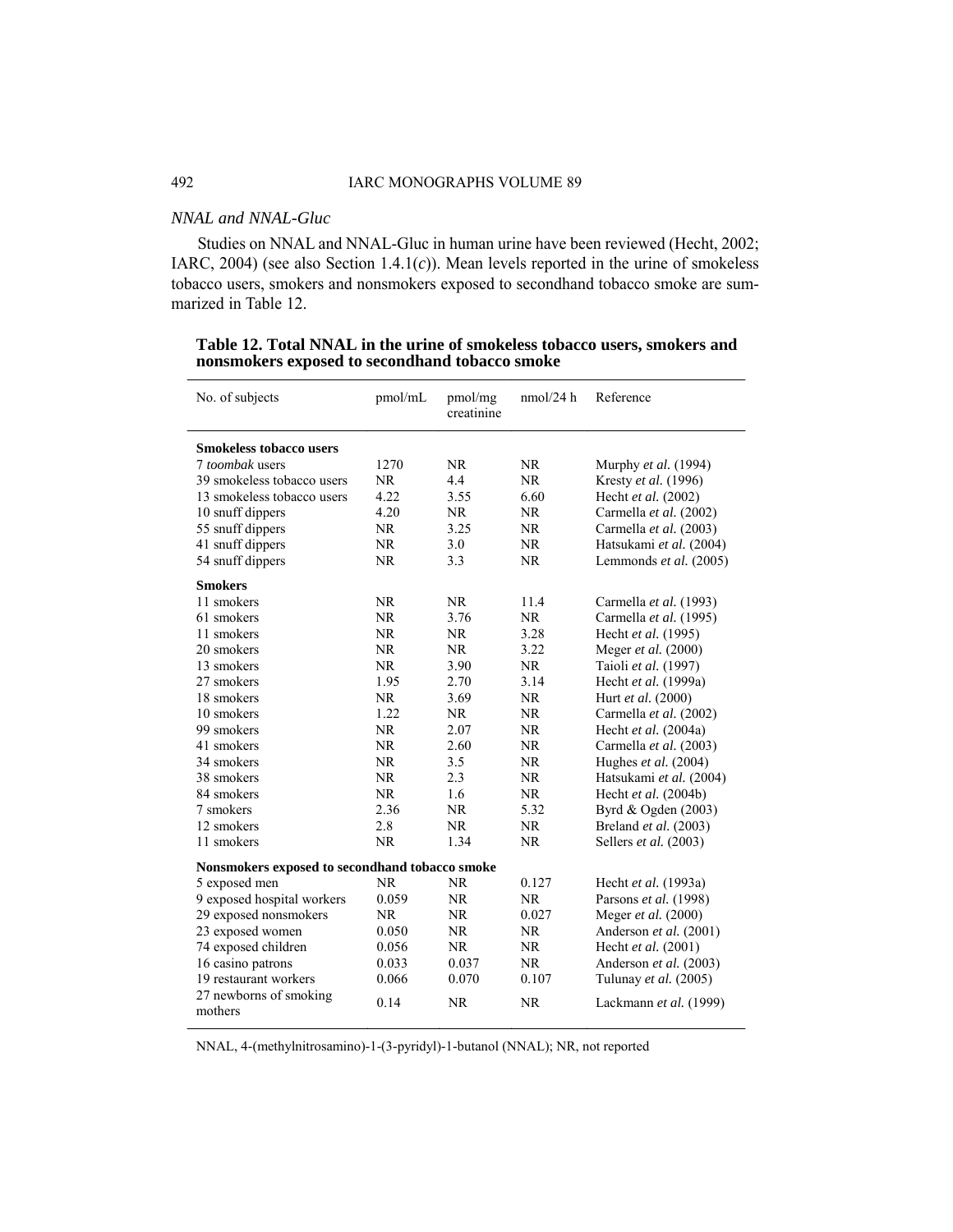#### **Smokeless tobacco users**

Snuff dippers/tobacco chewers in the USA excreted 6.6 nmol/24 h total NNAL (NNAL plus NNAL-Gluc) in urine (Hecht *et al.*, 2002) (Table 12). Swedish snuff users excreted 48% less total NNAL than snuff dippers who used products marketed in the USA (Hatsukami *et al.*, 2004). Assuming that total NNAL represents 20% of the NNK dose, uptake of NNK amounts to 33 nmol per day in snuff dippers/chewers and 17 nmol per day in Swedish snuff users. The total dose of NNK would be 4.8 μmol/kg bw over 30 years of snuff dipping/chewing and 2.5 μmol/kg bw over 30 years of *snus* use. Rats treated with 0.5 ppm of NNK in the drinking-water for 2 years (total dose, 73 μmol/kg bw) had an increased incidence of exocrine pancreatic tumours (Rivenson *et al.*, 1988) (see Section  $3.1.4(b)$ ). The total dose in the rat study was about 15–29 times higher than the estimated total human dose achieved over 30 years of snuff dipping/chewing or *snus* use. Lower doses of NNK have not been tested for induction of pancreatic tumours, but tumorigenicity of NNK in the rat pancreas is enhanced by a high-fat diet (Hoffmann *et al.*, 1993a).

*Toombak* users excreted an average of 1270 pmol/mL urine total NNAL, which was approximately 300 times higher than that excreted by snuff dippers/chewers or Swedish snuff users (4.2 pmol/mL) (Murphy *et al.*, 1994; Carmella *et al.*, 2002). Applying the above calculation, the 30-year total dose of NNK in *toombak* users would be about 1440 μmol/kg bw (298 mg/kg bw). NNN levels in the saliva of *toombak* users were approximately 30 times greater than those of NNK (Idris *et al.*, 1992). Thus, the corresponding NNN dose could be estimated as 43 200 μmol/kg bw (9.04 g/kg bw). These estimated total doses of NNK (1440 μmol/kg bw) and NNN (43 200 μmol/kg bw) can be compared with the total doses of NNK (240 μmol/kg bw) and NNN (1400 μmol/kg bw) which induced a significantly increased incidence of oral cavity tumours when swabbed repeatedly in the oral cavity of Fischer 344 rats (Hecht *et al.*, 1986b). Thus, 30-year *toombak* users are exposed to total doses of NNK and NNN that are approximately six and 31 times higher than those required to induce oral tumours in rats.

The ratio of (*S*)-NNAL-*O*-Gluc:(*R*)-NNAL-*O*-Gluc was 1.9 and that of NNAL-*O*-Gluc:NNAL-*N*-Gluc was 7.1 in the urine of *toombak* users (Murphy *et al.*, 1994; Carmella *et al.*, 2002) and 3.6 in the urine of snuff dippers (Carmella *et al.*, 2002). Free NNAL comprised 31% of total NNAL in the urine of *toombak* users (Murphy *et al.*, 1994) and 35% of total NNAL in the urine of snuff dippers (Carmella *et al.*, 2002).

When snuff dippers who used products marketed in the USA switched to a brand of Swedish snuff over a 4-week period, a statistically significant average reduction of about 48% in total urinary NNAL was observed. However, when snuff dippers switched to a nicotine patch for 4 weeks, there was a significantly greater reduction of about 90% in total NNAL, which showed that a switch to *snus* is inferior to abstention from smokeless tobacco with respect to NNK uptake (Hatsukami *et al.*, 2004).

In one study of snuff dippers and tobacco chewers, a significant association between urinary levels of total NNAL and the presence of oral leukoplakia was observed (Kresty *et al.*, 1996).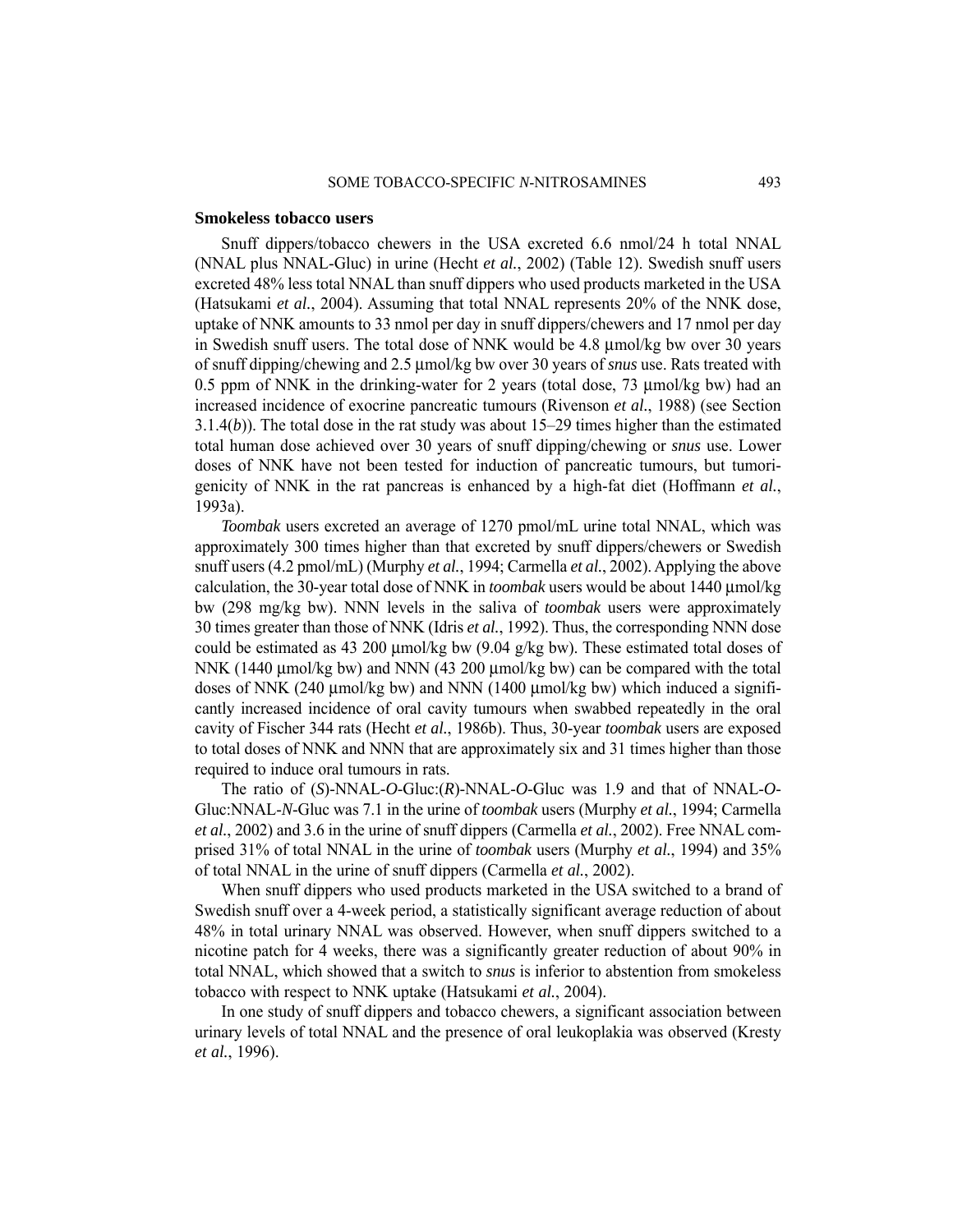## **Smokers**

Smokers excrete about 3.2 nmol/24 h total NNAL (Table 12). Assuming that total NNAL represents 20% of NNK dose, daily uptake of NNK would be 16.5 nmol, or 180 μmol (2.4 μmol/kg bw; 0.5 mg/kg bw) over 30 years of smoking. The lowest total dose of NNK shown to induce a significantly increased incidence of lung tumours in rats, as part of a dose–response relationship, was 1.8 mg/kg bw (8.7 μmol/kg bw), 3.6 times higher than the dose of a smoker (Belinsky *et al.*, 1990) (see Section 3.1.2(*a*)).

The enantiomeric distribution of NNAL in urine was 54% (*R*)-NNAL and 46% (*S*)- NNAL whereas the diastereomeric distribution of NNAL-Gluc was 68% (*R*)-NNAL-Gluc and 32% (*S*)-NNAL-Gluc (Carmella *et al.*, 1999). (*R*)-NNAL is the more tumorigenic NNAL enantiomer in A/J mice (Upadhyaya *et al.*, 1999). The ratio of NNAL-*O*-Gluc:NNAL-*N*-Gluc was 1.3 in smokers (Carmella *et al.*, 2002). Free NNAL comprised a mean of 38% of total NNAL in smokers, and gave an NNAL-Gluc:NNAL ratio of 1.6 (Carmella *et al.*, 2002). A wide range of NNAL-Gluc:NNAL ratios has been observed and there is evidence for a high ratio (6–11) phenotype in a minority of smokers (Carmella *et al.*, 1995).

Consistently, total NNAL correlates with total cotinine in smokers (Hecht, 2002), number of cigarettes per day and 1-hydroxypyrene in urine. The increase in total NNAL with number of cigarettes per day was not linear (Joseph *et al.*, 2005). As cotinine is a marker for the uptake of nicotine, total NNAL is a marker for the uptake of NNK.

Five recent studies have employed NNAL and NNAL-Gluc, as well as other biomarkers, to investigate approaches to tobacco harm reduction. Two concerned the effects of reducing numbers of cigarettes smoked per day and whether this would have a significant effect on the uptake of NNK. One study of 23 subjects found a moderate reduction of NNAL-Gluc and total NNAL (Hurt *et al.*, 2000). A second study of 102 smokers examined NNAL and NNAL-Gluc in the urine of smokers who reduced their smoking by up to 75% over a 6-week period. Statistically significant reductions in NNAL, NNAL-Gluc and total NNAL were observed at most intervals, but the observed decreases were generally modest, were always proportionally lower than the reductions in the number of cigarettes smoked per day and were sometimes transient (Hecht *et al.*, 2004a). Apparently, smokers compensate in their smoking behaviour when they smoke fewer cigarettes per day, and thereby decrease the expected reduction in carcinogen uptake. Three studies examined the effects of switching to brands with lower NNK delivery, as measured by standardized machine methods. In one study of the Omni cigarette, which, according to machine measurement, delivers less NNK than traditional brands, no significant decrease in the level of total NNAL was observed (Hughes *et al.*, 2004). A second study of Omni did demonstrate a significant reduction in total NNAL compared with the smokers' usual brand, but less than that achieved by cessation with medicinal nicotine (Hatsukami *et al.*, 2004). A significant reduction in total NNAL was also observed in smokers who switched to the Advance cigarette (Breland *et al.*, 2003).

Levels of NNAL and NNAL-Gluc were measured in the urine of 84 Singapore Chinese smokers, who were interviewed about their intake of cruciferous vegetables (Hecht *et al.*,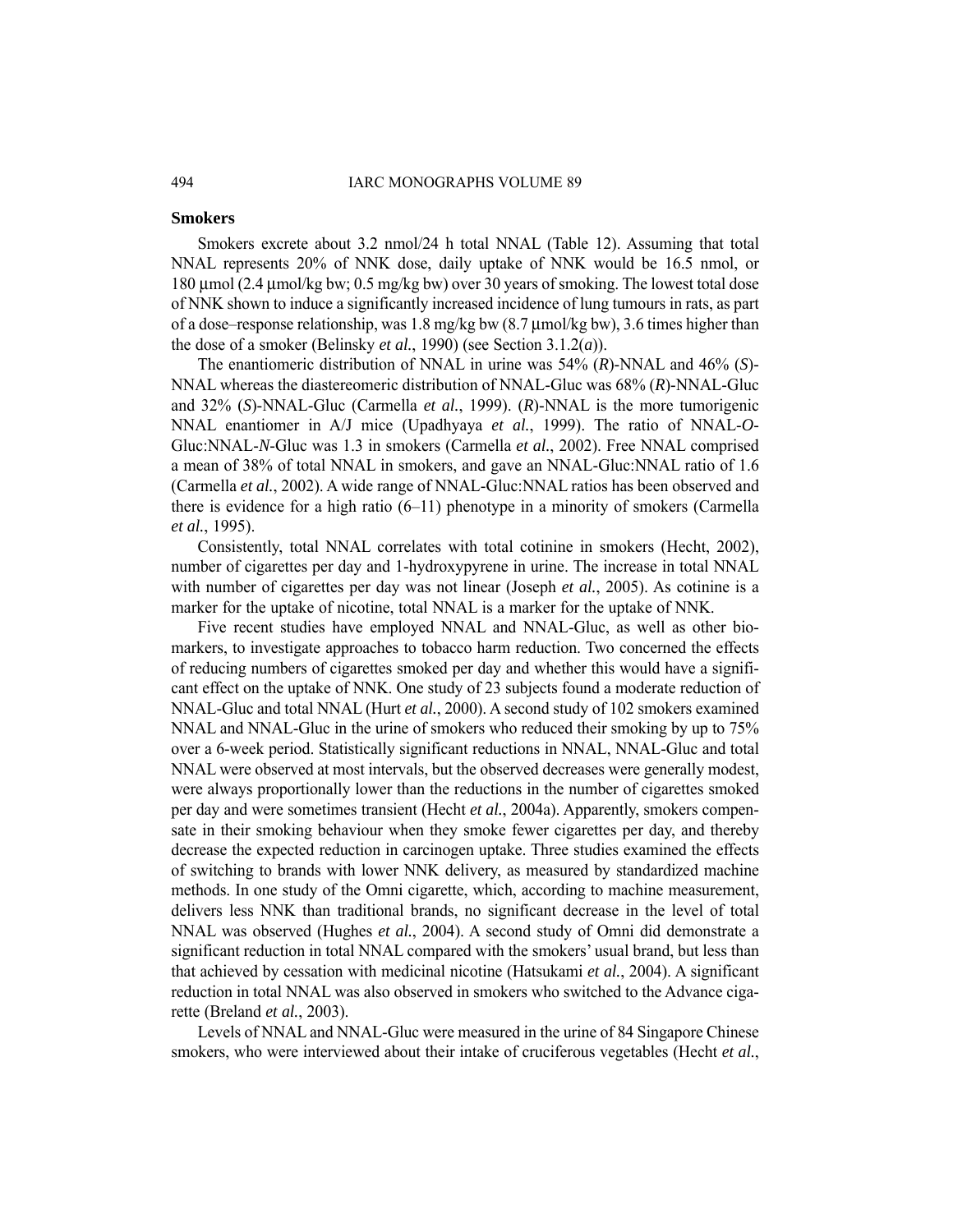2004b). There was a significant correlation between increased consumption of glucobrassicins (precursors of indole-3-carbinols) from these vegetables and decreased levels of NNAL in the urine, after adjustment for number of cigarettes smoked per day; similar trends were observed for NNAL-Gluc and total NNAL. These results are consistent with those of previous studies that demonstrated that indole-3-carbinol, an in-vivo hydrolysis product of glucobrassicins, decreased the levels of urinary NNAL, probably by inducing hepatic metabolism of NNK (Morse *et al.*, 1990a; Taioli *et al.*, 1997).

Urine samples from 175 smokers of regular, light or ultra-light cigarettes were analysed for total NNAL (Hecht *et al.*, 2005). There were no statistically significant differences in urinary levels of total NNAL among smokers of these types of cigarettes, and no correlation between levels of tar and total NNAL. These results are consistent with epidemiological studies that showed no difference in the risk for lung cancer among smokers of different types of cigarettes (Burns *et al.*, 2001; Harris *et al.*, 2004).

## **Nonsmokers exposed to secondhand tobacco smoke**

Levels of total NNAL in the urine of nonsmokers exposed to secondhand tobacco smoke are typically about 1–5% of those in smokers (Table 12). Correlations between levels of urinary cotinine and total NNAL have consistently been observed in studies of nonsmokers exposed to secondhand tobacco smoke (Hecht, 2002; IARC, 2004). Most studies on NNAL in the urine of nonsmokers have been reviewed in a previous monograph which concluded: "The data demonstrating uptake of NNK, a lung carcinogen in rodents, by nonsmokers are supportive of a causal link between exposure to secondhand tobacco smoke and development of lung cancer" (IARC, 2004). Two studies have appeared since that time. In one, total NNAL was quantified before and after a 4-h visit to a gambling casino where smoking was allowed. Paired samples showed statistically significant mean increases in total cotinine (cotinine plus its glucuronide) and total NNAL in urine after the visit (Anderson *et al.*, 2003). A second study examined the uptake of total nicotine, total cotinine and total NNAL in nonsmokers who worked in restaurants and bars that permit smoking (Tulunay *et al.*, 2005). Urine samples were collected for 24 h on working and non-working days. The results showed significant increases in urinary levels of total nicotine, total cotinine and total NNAL on working days compared with non-working days.

#### *NNAL-*N*-oxide*

Levels of NNAL-*N*-oxide ranged from 0.06 to 1.4 pmol/mg creatinine (mean, 0.53 pmol/mg creatinine) in the urine of smokers and from 0.02 to 1.2 pmol/mg creatinine (mean, 0.41 pmol/mg creatinine) in the urine of smokeless tobacco users. NNK-*N*-oxide was not detected in the urine. The amounts of NNAL-*N*-oxide in urine were about 20 and 50% of the amounts of NNAL-Gluc and NNAL, respectively. Thus, pyridine-*N*-oxidation is less important than glucuronidation as a detoxification pathway for NNK and NNAL in humans (Carmella *et al.*, 1997).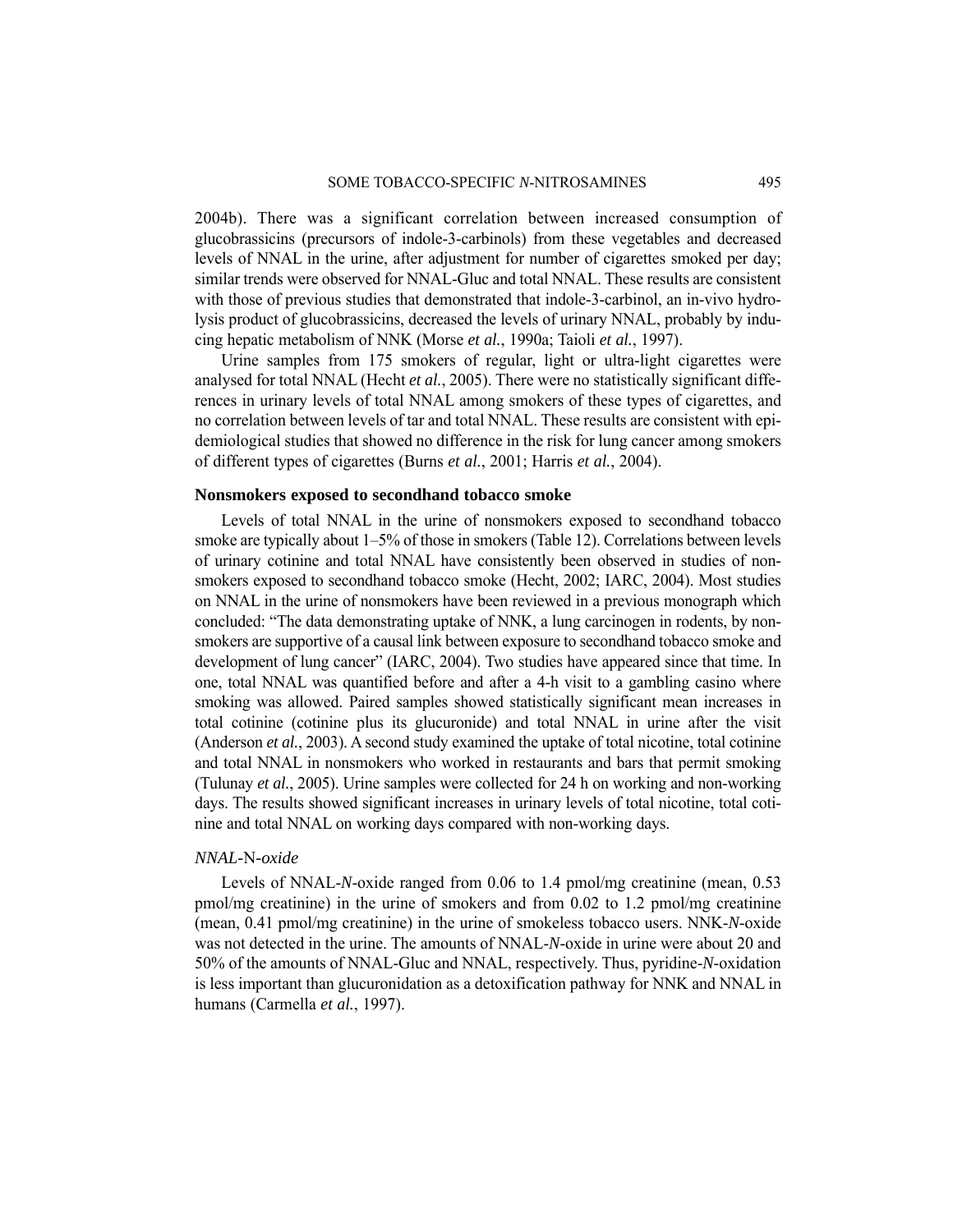#### *Haemoglobin adducts*

Haemoglobin adducts of NNK and NNN are formed upon reaction of a common intermediate, POB-DZH, with aspartate or glutamate in haemoglobin. In the case of NNK, POB-DZH is generated by CYP-mediated hydroxylation of the methyl group to give  $\alpha$ -HOMeNNK (Figures 2 and 5). The POB-aspartate and -glutamate esters in haemoglobin can readily be hydrolysed by base treatment to release HPB, which can be quantified by gas chromatography–mass spectrometry (Carmella *et al.*, 1990a; Hecht, 1998). The presence of HPB-releasing haemoglobin adducts in humans provides strong evidence for the metabolic activation of NNK and/or NNN, although another possible source — nitrosation of myosmine — has been proposed (Wilp *et al.*, 2002).

The highest levels of HPB-releasing haemoglobin adducts have been found in smokeless tobacco users. Mean levels (fmol/g haemoglobin) were 517 in snuff-dippers, 236 in nasal snuff users and 148 in *toombak* users (Carmella *et al.*, 1990a; Falter *et al.*, 1994; Murphy *et al.*, 1994). Lower levels were reported in smokers. Mean levels (fmol/g haemoglobin) in smokers and nonsmokers in four studies were 79.6 and 29.3 (Carmella *et al.*, 1990a), 54.7 and 26.7 (Branner *et al.*, 1998), 61 and 34 (Falter *et al.*, 1994) and 26 and 19 (Atawodi *et al.*, 1998). Levels of HPB-releasing haemoglobin adducts were not higher in nonsmokers exposed to secondhand tobacco smoke than in non-exposed nonsmokers (Branner *et al.*, 1998).

## *DNA adducts*

NNK can form adducts by two α-hydroxylation pathways (Figure 2). α-Methyl hydroxylation produces α-HOMeNNK, which spontaneously decomposes to POB-DZH. POB-DZH can also be formed by 2'-hydroxylation of NNN. POB-DZH reacts with DNA to give a variety of adducts (Figures 2 and 5), some of which release HPB upon acid or neutral thermal hydrolysis. POB-DZH-derived adducts in DNA can be quantified by treating the DNA with acid and measuring released HPB by gas chromatography–mass spectrometry. α-Methylene hydroxylation of NNK or NNAL ultimately produces Me-DZH, which can react with DNA to produce *O*6-methyldeoxyguanosine (*O*6-MedGuo), 7-MedGuo, *O*4 methyldeoxythymidine (*O*4-MedThd) and other adducts (Figure 2).

HPB-releasing DNA adducts were detected in human lung (Foiles *et al.*, 1991). Mean levels (fmol/mg DNA) were  $11 \pm 16$  in nine smokers and  $0.9 \pm 2.3$  in eight nonsmokers. Mean adduct levels in tracheobronchus were  $16 \pm 18$  in four smokers and  $0.9 \pm 1.7$  in four nonsmokers. In another study, HPB-releasing adducts were not detected in lung samples from four individuals, two of whom were confirmed smokers (detection limit reported as 8–50 fmol/mg DNA) (Blömeke *et al.*, 1996).

Methyl DNA adducts have been detected in tissues or cells of smokers and nonsmokers in several studies. Levels of 7-MedGuo were higher in pulmonary alveolar cells or bronchial tissues of smokers than nonsmokers (Mustonen *et al.*, 1993; Petruzzelli *et al.*, 1996) in two studies, while a third showed no difference (Kato *et al.*, 1995). Sample sizes and their origins were insufficient to judge the effects of smoking in four other studies (Wilson *et al.*, 1989; Shields *et al.*, 1990; Kato *et al.*, 1993; Blömeke *et al.*, 1996). Levels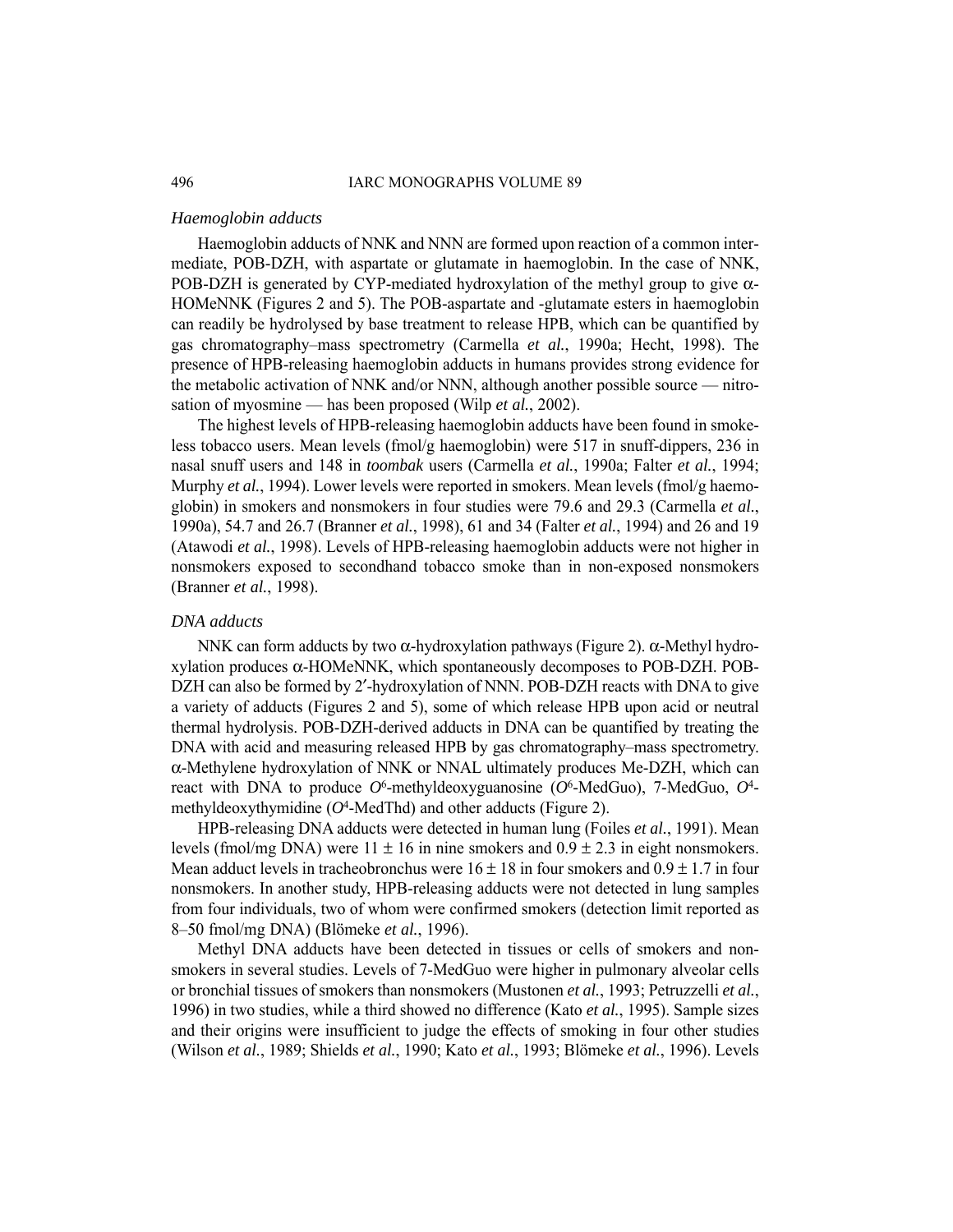#### SOME TOBACCO-SPECIFIC *N*-NITROSAMINES 497

of 7-alkylguanines in DNA from larynx tissue increased with the amount of smoking (Szyfter *et al.*, 1996). Levels of 7-MedGuo plus 7-(2-hydroxyethyldeoxyguanosine) were higher in lymphocytes of smokers compared with nonsmokers (Kumar & Hemminki, 1996). There was no effect of smoking or exposure to secondhand tobacco smoke on levels of *O6*-MedGuo in human peripheral and cord blood DNA (Georgiadis *et al.*, 2000), and no difference in *O6*-MedGuo levels in placenta from smokers and nonsmokers (Foiles *et al.*, 1988). Some of the methyl DNA adducts detected in these studies may have originated from NNK, but there are other sources of methyl DNA adducts in cigarette smoke, notably *N*-nitrosodimethylamine.

# (iv) *Excretion*

Urine is the only route of excretion of NNK metabolites for which data from studies with humans are currently available (see Section on metabolism above and Table 12). Studies in laboratory animals indicate that urine is the major route of excretion of NNK metabolites (see Section 4.1.2(*d* )).

## (*b*) N′*-Nitrosonornicotine (NNN)*

# (i) *Absorption*

NNN has been detected in the saliva of snuff dippers, chewers of betel quid with tobacco, users of *khaini*, *gudhaku*, *toombak* and *mishri* and reverse smokers. The data are presented in Section 1.4.2(*a*).

Absorption of NNN has been demonstrated by detection of NNN and NNN-*N*-Gluc in the urine in smokeless tobacco users and smokers (Stepanov  $\&$  Hecht, 2005; see Section 4.1.1(*b*)(iv)).

# (ii) *Distribution*

NNN was detected in two of 17 samples of pancreatic juice from smokers at levels of 68.1 and 242 ng/mL juice. It was not detected in the pancreatic juice from nine nonsmokers (Prokopczyk *et al.*, 2002). Pyridyloxobutyl–haemoglobin adducts have been detected in smokeless tobacco users and smokers, and pyridyloxobutyl–DNA adducts have been detected in smokers. These adducts could arise from NNN or NNK and are discussed in the section on NNK.

# (iii) *Metabolism*

# **Introduction**

The metabolic pathways of NNN and modes of DNA adduct formation are shown in Figure 6, and structures of the metabolites are illustrated in Figure 7. This information is based on studies *in vitro*, in laboratory animals and in humans. Specific pathways that have been observed in in-vitro studies with human tissues or enzymes or *in vivo* in humans are discussed below.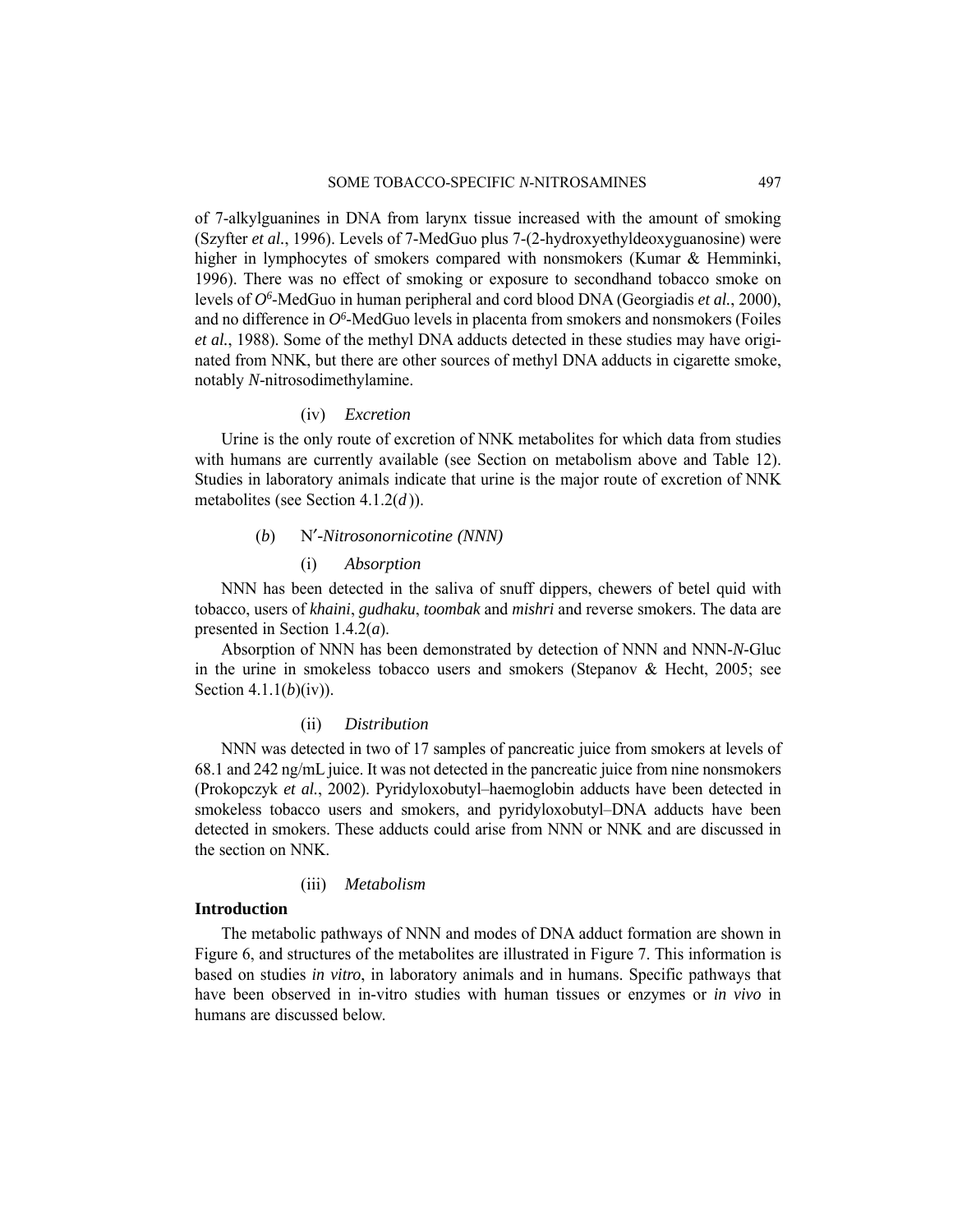



DZH, diazohydroxide; Gluc, glucuronide; Hb, haemoglobin; HO, hydroxy; HPB, 4-hydroxy-1-(3-pyridyl)-1-butanone or keto alcohol; NNN, *N*′-nitrosonornicotine; POB, 4-oxo-4-(3-pyridyl)-1-butyl or pyridyloxobutyl

NNN can undergo pyridine *N*-oxidation to yield NNN-*N*-oxide and pyridine *N*-glucuronidation to yield NNN-*N*-Gluc. Denitrosation and oxidation of NNN yields myosmine or norcotinine, and the latter can undergo pyridine *N*-oxidation to yield norcotinine-*N*oxide. NNN also is metabolized to 3′-hydroxynorcotinine (3′-HOnorcotinine) but it is not clear whether this proceeds via norcotinine or by an independent pathway. 3′-HOnorcotinine undergoes glucuronidation on its hydroxyl group to yield 3′-HOnorcotinine-Gluc.

Hydroxylation of the pyrrolidine ring of NNN produces 2′-hydroxy-NNN (2′- HONNN), 3′-HONNN, 4′-HONNN and 5′-HONNN. While 3′-HONNN and 4′-HONNN are stable metabolites,  $2'$ -HONNN and  $5'$ -HONNN, which are  $\alpha$ -hydroxynitrosamines, are unstable. 2′-HONNN spontaneously undergoes ring opening to yield POB-DZH. POB-DZH reacts with water to form HPB. POB-DZH also reacts with DNA and haemoglobin to form adducts that are believed to have structures identical to those formed by the POB-DZH pathway in NNK metabolism. HPB can be further oxidized to keto acid or reduced to diol. 5′-HONNN spontaneously undergoes ring opening to produce 1-(3-pyridyl)-4-oxo-1-butanediazohydroxide (*iso*-POB-DZH), which reacts with water to form 5-(3-pyridyl)-2 hydroxytetrahydrofuran (lactol). Lactol can be oxidized to 5-(3-pyridyl)tetrahydrofuran-2 one (lactone) or 4-hydroxy-4-(3-pyridyl)butanoic acid (hydroxy acid). Thus, HPB and keto acid are indicative of the metabolic activation of NNN by 2′-hydroxylation whereas the lactol and the hydroxy acid are indicative of the metabolic activation of NNN by 5′ hydroxylation.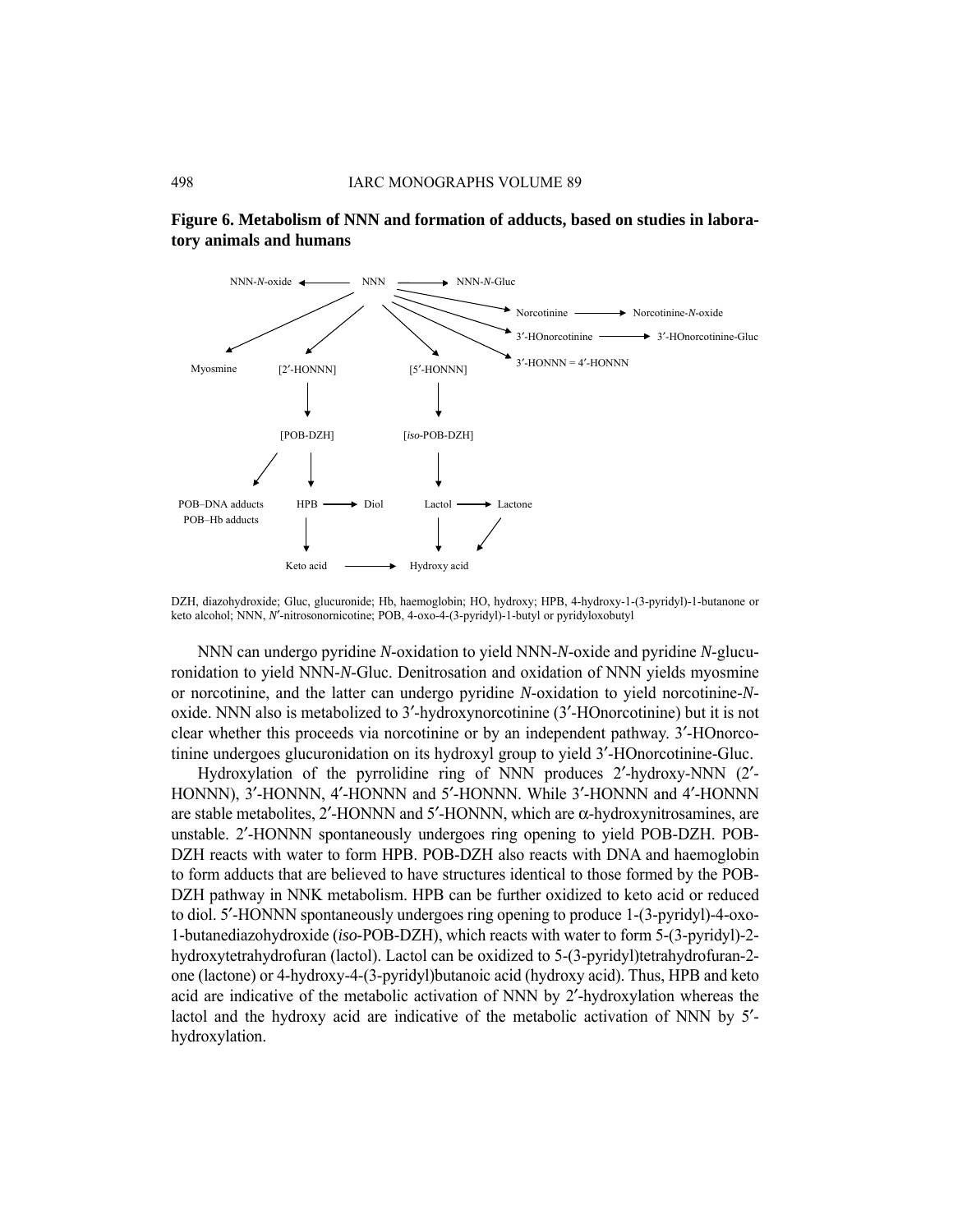# **Figure 7. Structures of NNN and metabolites**



DZH, diazohydroxide; Gluc, glucuronide; HO, hydroxy; HPB, 4-hydroxy-1-(3-pyridyl)-1-butanone or keto alcohol; NNN, *N*′-nitrosonornicotine; POB, 4-oxo-4-(3-pyridyl)-1-butyl or pyridyloxobutyl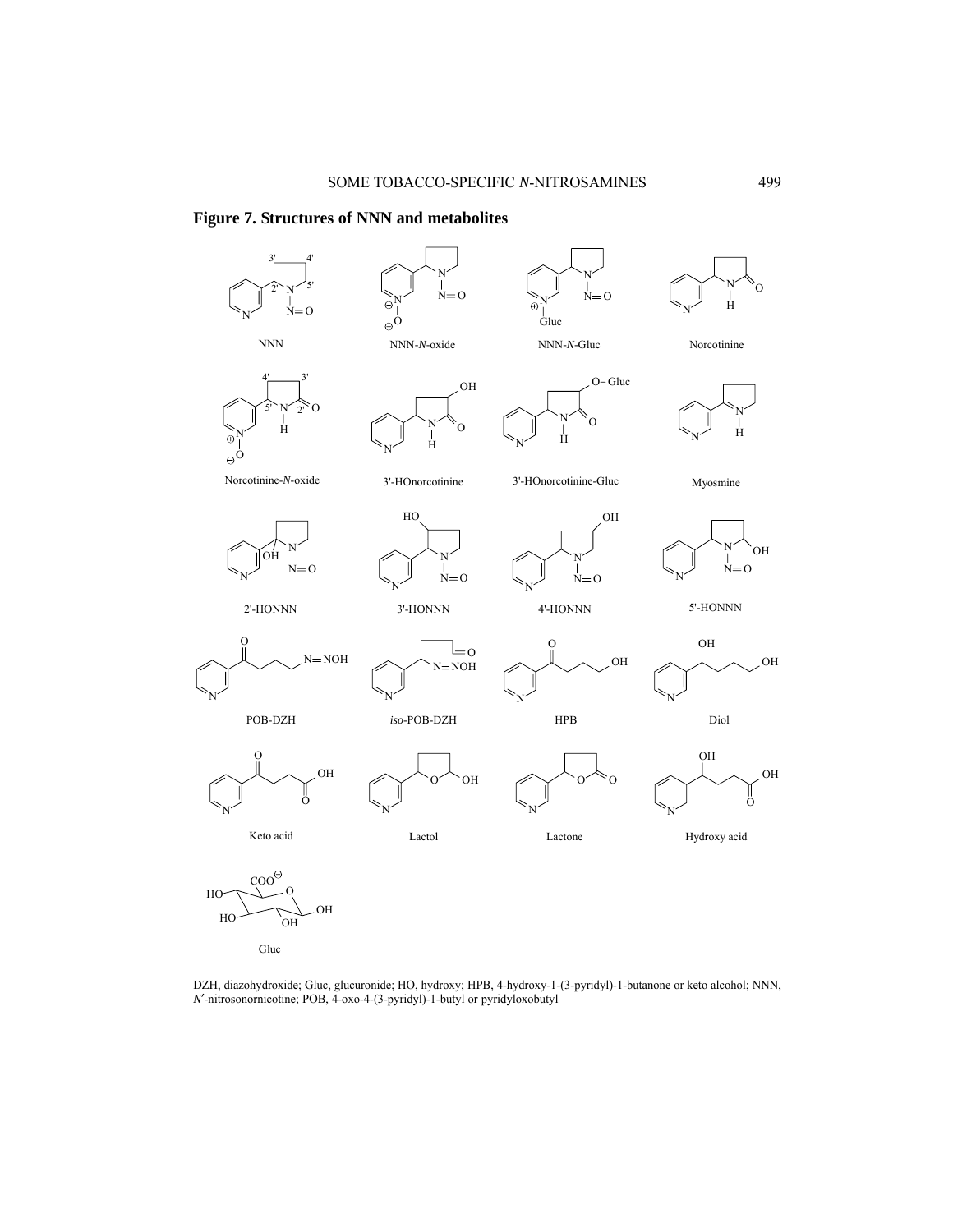#### **In-vitro studies in human tissues and cells**

Metabolism of NNN by human tissues *in vitro* has been reviewed (Hecht, 1998). NNN-*N*-oxide and hydroxy acid (from 5′-hydroxylation) have been detected after incubation of cultured human tissues — buccal mucosa, trachea, oesophagus, bronchus, peripheral lung and urinary bladder — with NNN (Castonguay *et al.*, 1983c). Smaller amounts of keto acid (from 2′-hydroxylation) were also observed (Castonguay *et al.*, 1983c). Adult and fetal human oesophageal cultures metabolized NNN to hydroxy acid (5′-hydroxylation), keto acid (2′-hydroxylation) and NNN-*N*-oxide (Chakradeo *et al.*, 1995). Human oesophageal microsomes also metabolized NNN by 5′-hydroxylation and 2′-hydroxylation; and the latter was partially inhibited by troleandomycin, an inhibitor of CYP3A (Smith *et al.*, 1998).

Human liver microsomes metabolically activate NNN by 5′-hydroxylation to yield lactol and by 2′-hydroxylation to yield keto alcohol. Consistently, 5′-hydroxylation predominates (Hecht, 1998). Overall rates of metabolic activation of NNN were greater than those of NNK, NNAL or benzo[*a*]pyrene in human liver microsomes (Staretz *et al.*, 1997a). At concentrations of  $0.8-1 \mu M$  NNN, metabolism by human liver microsomes was mainly by 5′-hydroxylation and the reaction was strongly correlated with coumarin 7-hydroxylation, which suggests the involvement of CYP2A6 (Patten *et al.*, 1997). 2'-Hydroxylation correlated with 6β-hydroxylation of testosterone, a CYP3A4-specific activity (Patten *et al.*, 1997).

CYPs have been identified as the major catalysts of NNN metabolic activation by  $\alpha$ hydroxylation. Human CYP2A6 metabolized NNN exclusively by 5′-hydroxylation, with a K<sub>m</sub> of 2.1 μM (Patten *et al.*, 1997). The K<sub>m</sub>s for 5'-hydroxylation of (R)-NNN and (S)-NNN were 22 μM and 2.3 μM, respectively (Wong *et al.*, 2005b). Rates of metabolism of NNN by CYP2E1 and 2D6 were much lower (Patten *et al.*, 1997). Metabolism of NNN by expressed human CYP3A4 was specific for 2'-hydroxylation (HPB formation) with a  $K<sub>m</sub>$  of 304 μM (Patten *et al.*, 1997). Human CYP2A13 metabolized both (*R*)- and (*S*)-NNN by 5′ hydroxylation to lactol, with K<sub>m</sub>s of 24 and 23 μM, respectively, and metabolized (R)-NNN to HPB with a Km of 21 μM (Wong *et al.*, 2005b). Studies with *Salmonella typhimurium* strains that co-express human CYPs demonstrated that CYP2A6 was the most effective catalyst of NNN metabolic activation among 11 CYPs tested (Fujita & Kamataki, 2001).

In summary, studies with human tissues clearly demonstrate the metabolic activation of NNN; 5′-hydroxylation predominates in liver microsomes and both 2′-hydroxylation and 5′-hydroxylation are observed to comparable extents in oesophageal microsomes. NNN metabolism has also been observed in a variety of cultured tissues. Human CYP2A6 and CYP2A13 are effective catalysts of NNN  $\alpha$ -hydroxylation.

# **In-vivo studies**

NNN-*N*-Gluc has been detected in the urine of smokeless tobacco users and smokers (Stepanov & Hecht, 2005). Keto acid and the enantiomers of hydroxy acid have been quantified in the urine of smokers and abstinent smokers who used nicotine replacement therapy to test the hypothesis that (*S*)-hydroxy acid could be a biomarker of metabolic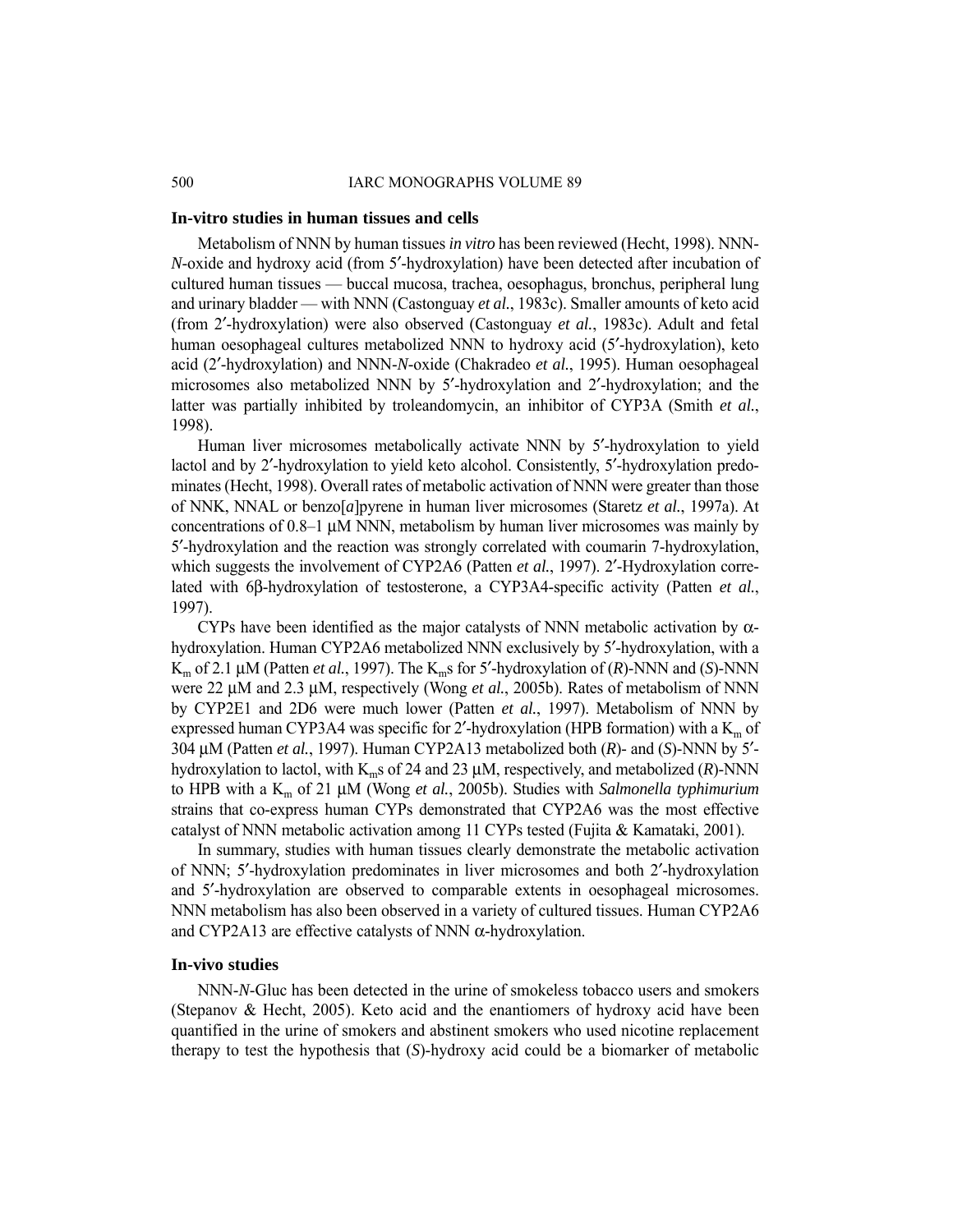## SOME TOBACCO-SPECIFIC *N*-NITROSAMINES 501

activation of NNK and NNN while (*R*)-hydroxy acid would be formed predominantly from nicotine as indicated by studies with rats (Hecht *et al.*, 1999b; Trushin & Hecht, 1999). (*R*)-Hydroxy acid was the major enantiomer in human urine. The amount of (*S*) hydroxy acid was far greater than that which could be formed from NNK and NNN. Both (*S*)-hydroxy acid and keto acid were formed in substantial amounts from nicotine, which precludes their use as biomarkers of NNN uptake in smokers.

HPB-releasing haemoglobin adducts and DNA adducts have been detected in tobacco users. These adducts can be formed either from NNK or from 2′-hydroxylation of NNN, and are discussed in section 4.1.1(*a*)(iii).

# (iv) *Excretion*

NNN and NNN-*N*-Gluc have been detected in the urine of smokeless tobacco users and smokers (Stepanov & Hecht, 2005). The data are presented in Section 1.4.2(*b*).

# (*c*) N′*-Nitrosoanabasine (NAB)*

# (i) *Absorption*

NAB has been detected in the saliva of users of *toombak*, *khaini* tobacco and *gudhaku***.** The data are presented in Section 1.4.3(*a*).

Absorption of NAB by smokeless tobacco users and smokers has been demonstrated by detection of NAB and NAB-*N*-Gluc in urine (Stepanov & Hecht, 2005).

## (ii) *Distribution*

No data were available to the Working Group

# (iii) *Metabolism*

In experiments with 11 strains of *S. typhimurium* YG7108, each of which co-expresses a form of human CYPs, CYP 3A4, 2A6, 1A1 and 3A5 were capable of converting NAB to mutagenic products. CYP3A4 was the best catalyst (Fujita & Kamataki, 2001).

# (iv) *Excretion*

NAB and NAB-*N*-Gluc have been detected in the urine of smokers and smokeless tobacco users (Stepanov & Hecht, 2005). The data are presented in Section 1.4.3(*b*).

## (*d* ) N′*-Nitrosoanatabine (NAT)*

# (i) *Absorption*

NAB has been detected in the saliva of users of *toombak*, *khaini* and *gudhaku*. The data are presented in Section 1.4.4(*a*).

Absorption of NAT has been demonstrated by the detection of NAT and NAT-*N*-Gluc in the urine of smokeless tobacco users and smokers (Stepanov & Hecht, 2005).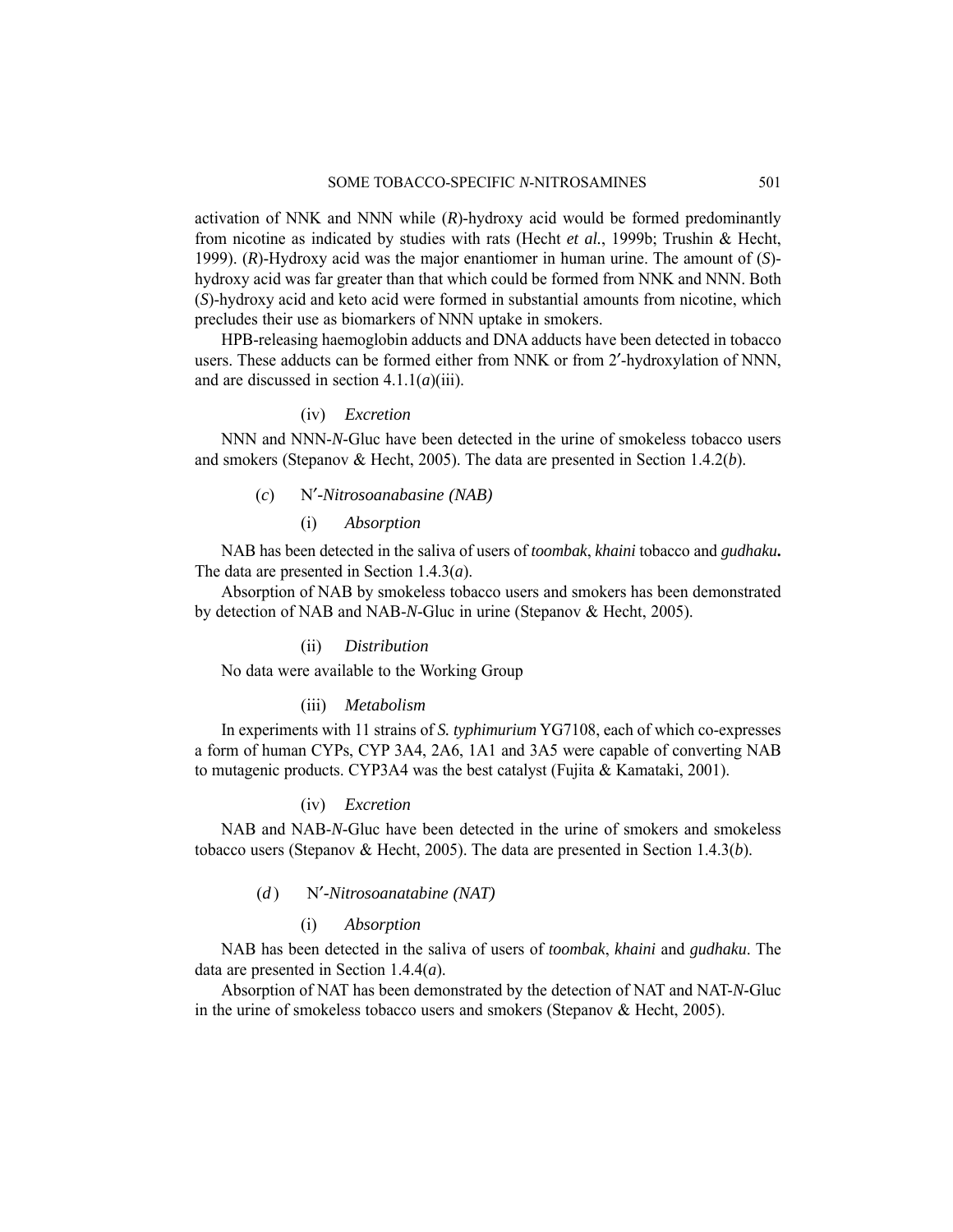# (ii) *Distribution*

No data were available to the Working Group.

#### (iii) *Metabolism*

In experiments with 11 strains of *S. typhimurium* YG7108, each of which co-expresses a form of human CYPs, CYP2A6 was capable of converting NAT to mutagenic products (Fujita & Kamataki, 2001).

# (iv) *Excretion*

NAT and NAT-*N*-Gluc have been detected in the urine of smokers and smokeless tobacco users (Stepanov & Hecht, 2005). The data are presented in Section 1.4.4(*b*).

# 4.1.2 *Experimental systems*

# (*a*) *NNK and NNAL*

Studies on the absorption, distribution, metabolism and excretion of NNK in experimental systems have been comprehensively reviewed (Hecht, 1998). The reader is referred to that review for detailed coverage of the literature. Selected studies from the previous review that illustrate important points as well as more recent studies pertinent to the evaluation are presented below.

## (i) *Absorption*

Beagle dogs were exposed to a single spray bolus of dissolved NNK in the distal trachea (0.48 nmol/dog) (Gerde *et al.*, 1998). NNK was rapidly absorbed and extensively metabolized in the tracheal mucosa. Most NNK appeared rapidly in the blood that drains the airway mucosa, but a phase of slow clearance was also observed. During absorption, NNK was distributed within the entire depth of the mucosa to the tracheal cartilage. A portion was bound to the mucin component of the mucous lining. First-pass metabolism and activation of NNK in the airway mucosa were sufficiently rapid to cause levels of binding at the site of absorption that were 20-fold those at distal tissues, which indicates a mechanism by which NNK could act as a carcinogen at the site of entry. In a comparison of NNK and benzo[*a*]pyrene, it was concluded that NNK is diffused into the mucosa sufficiently rapidly for blood perfusion to limit clearance, whereas benzo[*a*]pyrene is diffused into the mucosa more slowly. NNK passes into the blood about 100 times more rapidly than benzo[*a*]pyrene. NNK and its metabolites swiftly disperse thoughout the mucosa, whereas benzo $[a]$ pyrene and its activated metabolites are confined to the target epithelium. NNK was metabolized in the airway mucosa at least 15 times faster than benzo[*a*] pyrene, but NNK metabolites bound less effectively than those of benzo[*a*]pyrene at the site of entry. The rapid absorption of NNK at the site of entry could lead to accumulation at peripheral sites in the lung, which is consistent with its ability to induce adenocarcinoma (Gerde *et al.*, 1998). Rapid absorption of NNK has also been observed after admi-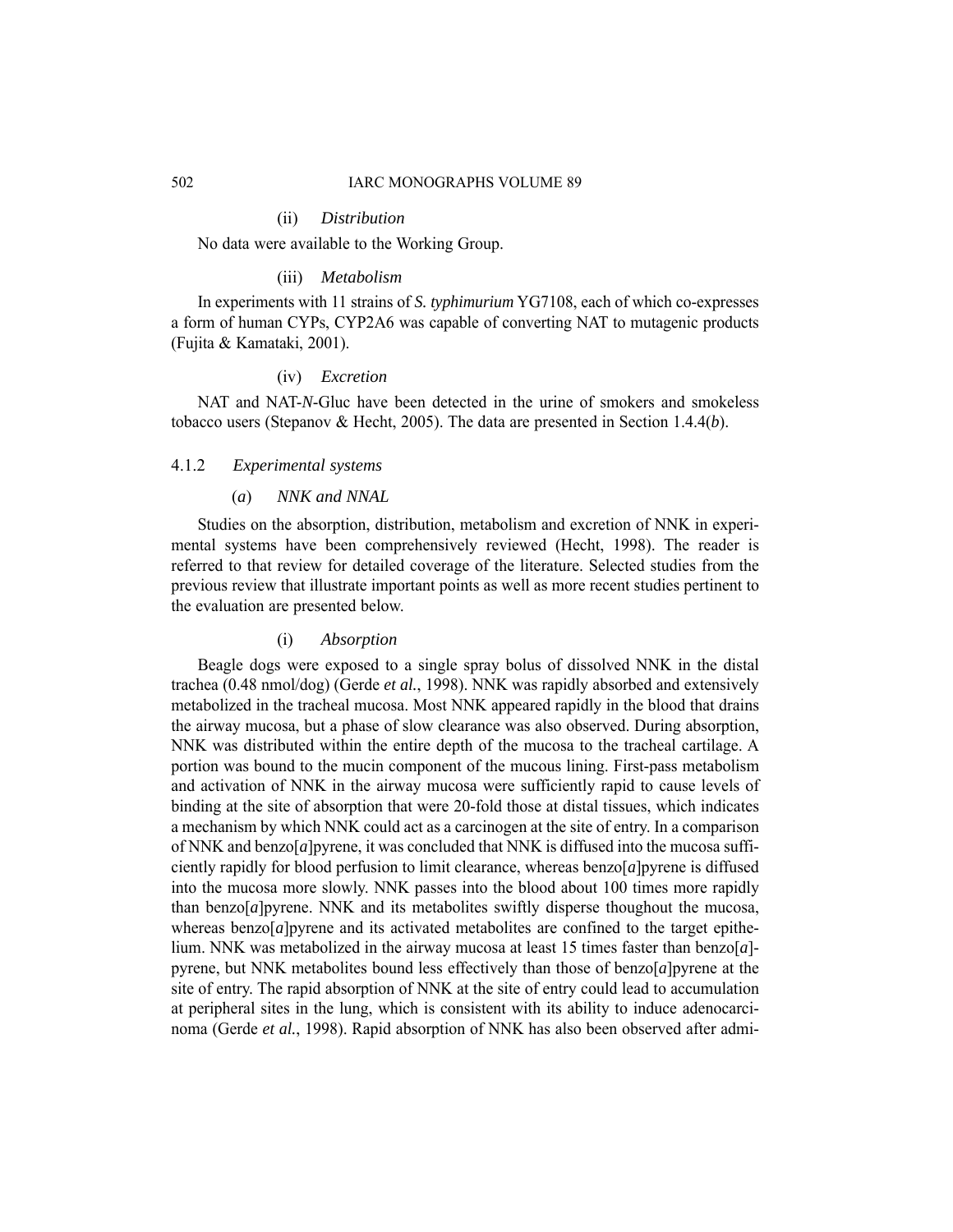nistration to rodents and monkeys by various routes (Castonguay *et al.*, 1983b; Tjälve & Castonguay, 1983; Castonguay *et al.*, 1985a; Tjälve, 1991).

# (ii) *Distribution*

Audoradiographic studies demonstrate that, 1 min after intravenous administration of [carbonyl-14C]NNK to rats, radioactivity was homogeneously distributed in most tissues of the body at a level similar to that in the blood (Castonguay *et al.*, 1983b). At later time intervals, accumulation of bound radioactivity was observed in tissues such as the lung and nasal mucosa, which are targets of NNK carcinogenicity. Relatively large amounts of unbound radioactivity are also observed in the stomach contents and melanin-containing tissues, due to the basicity of NNK and NNAL (Castonguay *et al.*, 1983b; Tjälve & Castonguay, 1983; Castonguay *et al.*, 1985a; Hecht, 1998). These studies show that NNK is distributed rapidly and homogeneously throughout the body and has the ability to cross cellular membranes freely and partition evenly in the intra- and extracellular tissue water (Castonguay *et al.*, 1983b). Initially, strong labelling was observed in parts of the nasal mucosa, in the liver, bronchial mucosa, adrenal cortex, preputial gland, salivary gland and stomach contents. At later time points, radioactivity persisted in certain tissues and was seen in the kidney, urinary bladder and gastrointestinal contents (Castonguay *et al.*, 1983b). Similar results have been obtained in autoradiographic and other studies carried out in Syrian golden hamsters, dogs and marmoset monkeys by various routes of administration (Tjälve & Castonguay, 1983; Castonguay *et al.*, 1985a; Gerde *et al.*, 1998; Tjälve, 1991).

Micro-autoradiographic studies in Fischer 344 rats injected with [CH<sub>3</sub>-<sup>3</sup>H]NNK showed that the highest degree of labelling in the lung was in the Clara cells (Belinsky *et al.*, 1987a); in the nasal passages, the highest degree of labelling was in Bowman's glands, Steno's gland and serous glands of the respiratory mucosa, with a lower degree of labelling in the respiratory and olfactory epithelia (Belinsky *et al.*, 1987b). Similar results were obtained with [carbonyl-14C]NNK (Tjälve *et al.*, 1985; Tjälve, 1991).

Pharmacokinetic studies of NNK and NNAL in rats demonstrated large volumes of distribution of NNK (321  $\pm$  137 mL) and NNAL (2772  $\pm$  1423 mL) (Wu *et al.*, 2002). The enantiomers of NNAL appear to be distributed differently in the body, as indicated by the apparent volumes of distribution:  $1792 \pm 570$  mL for (*S*)-NNAL and  $645 \pm 230$  mL for (*R*)-NNAL, a difference that was significant (Zimmerman *et al.*, 2004). These data suggest extensive tissue binding that is greater for (*S*)-NNAL. Tissue distribution studies demonstrated that (*S*)-NNAL was retained in the lung 24 h after administration; the (*S*):(*R*) ratio increased from 1.1 1 h after administration to 4.23 24 h after administration (Zimmerman *et al.*, 2004). An increase of this magnitude was observed only in the lung, which suggests that (*S*)-NNAL is stereoselectively retained in the rat lung, possibly at a receptor site. This tissue distribution of NNAL may partially explain the initial accumulation of radioactivity in certain rat tissues, as seen by autoradiography, as well as the relatively long retention of (*S*)-NNAL seen in smokers and smokeless tobacco users.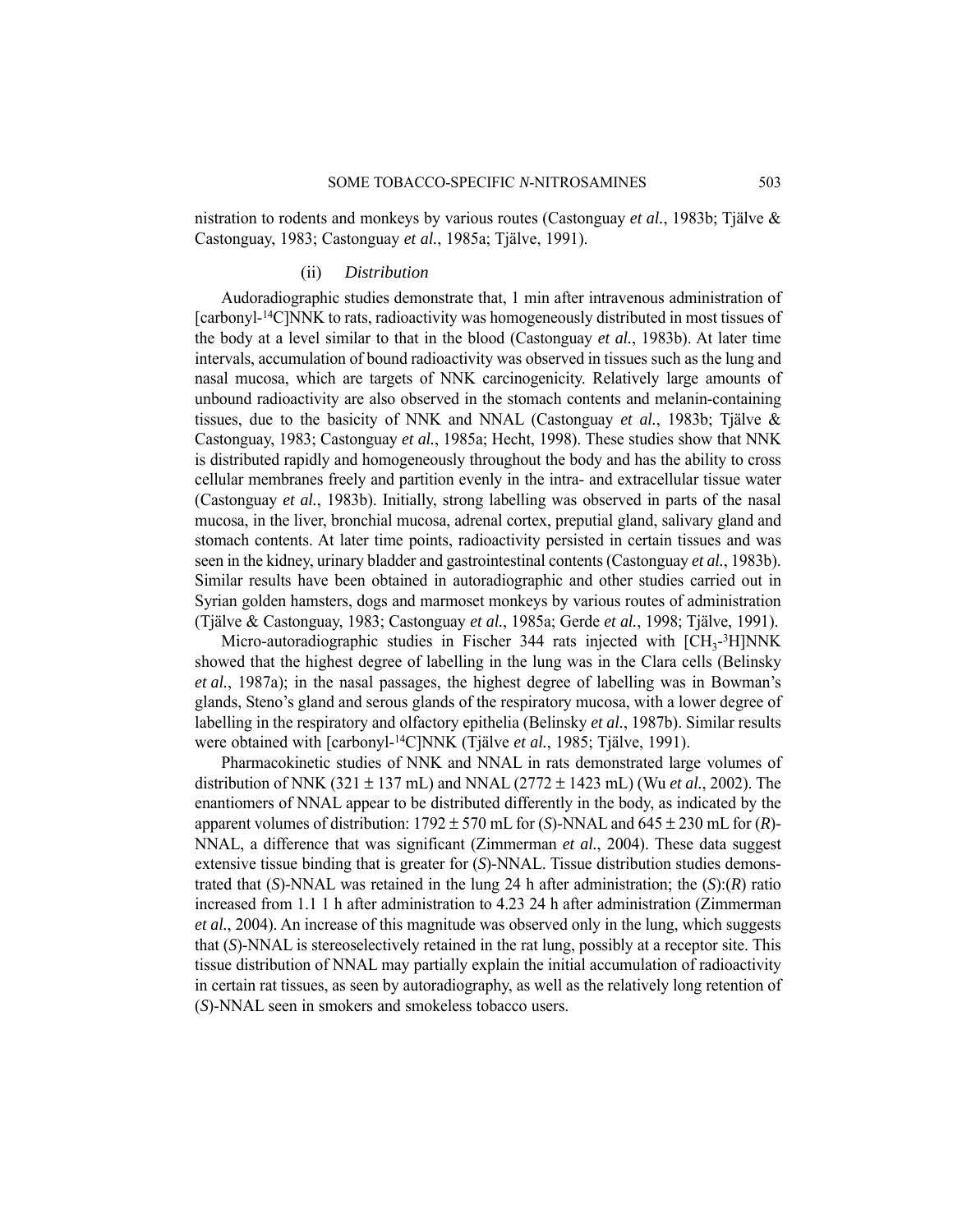#### (iii) *Metabolism*

Extensive studies of the metabolism of NNK have been carried out *in vitro* and *in vivo* in a variety of species including rats, hamsters, mice, rabbits, pigs and monkeys (reviewed in Hecht, 1998). Figure 2 summarizes the metabolism of NNK determined from these investigations. Virtually all systems examined conform to this general scheme, with major pathways of metabolism generally being reduction to NNAL and α-hydroxylation of NNK and NNAL. In the conversion of NNK to NNAL, (*S*)-NNAL is the predominant enantiomer formed in rat and mouse liver and lung microsomes and cytosol, as well as red blood cells (Upadhyaya *et al.*, 2000).

## **In-vitro studies of NNK metabolism**

In-vitro studies of NNK metabolism have been comprehensively reviewed (Hecht, 1998). Studies of the kinetic parameters for NNK metabolism mediated by microsomal preparations from tissues of laboratory animals (Table 13) and relevant CYP enzymes (Table 11) are discussed below. Other selected studies of NNK metabolism *in vitro* are also included.

#### *Monkey*

Kinetic parameters for NNK metabolism have been reported for patas monkey lung and liver microsomes (Table 13; Smith *et al.*, 1997). In the lung, HPB is formed with the greatest efficiency, followed by NNK-*N*-oxide, the keto aldehyde and NNAL (Table 13; Smith *et al.*, 1997). K<sub>m</sub> values for keto aldehyde, HPB and NNK-*N*-oxide formation were about 5–10  $\mu$ M. The K<sub>m</sub> for NNAL formation was much higher, however, which is consistent with the hypothesis that this metabolite is not formed by the same enzymes that catalyse α-hydroxylation (Maser *et al.*, 1996; Maser, 1998; Maser *et al.*, 2000; Finckh *et al.*, 2001). Similar results were obtained in patas monkey liver microsomes (Table 13). The kinetic parameters for NNK metabolism by expressed monkey CYPs have not been reported, but antibody and chemical inhibition studies imply that members of the CYP1A and 2A subfamilies are important catalysts of NNK metabolism (Smith *et al.*, 1997). The metabolism of NNK was also studied in short-term cultures of patas and cynomolgus monkey lung, and in Fischer 344 rat lung for comparison. Substantial amounts of metabolites from the α-hydroxylation pathway of metabolic activation were observed, together with the formation of NNK-*N*-oxide and NNAL. The metabolism of NNK by cultured monkey lung was generally similar to that observed in rat lung, which indicates that there are no major species differences between rodents and non-human primates in the pulmonary metabolism of NNK (Hecht *et al.*, 2000).

# *Rabbit*

NNK metabolism by rabbit nasal, but not liver or lung, microsomes has been studied; kinetic parameters have not been reported (Hong *et al.*, 1992; Hecht, 1998). Kinetic parameters for CYPs purified from rabbit nasal microsomes — CYP2A10/2A11 (a mixture of two CYPs previously referred to as NMa) and CYP2G1 (previously NMb) — have been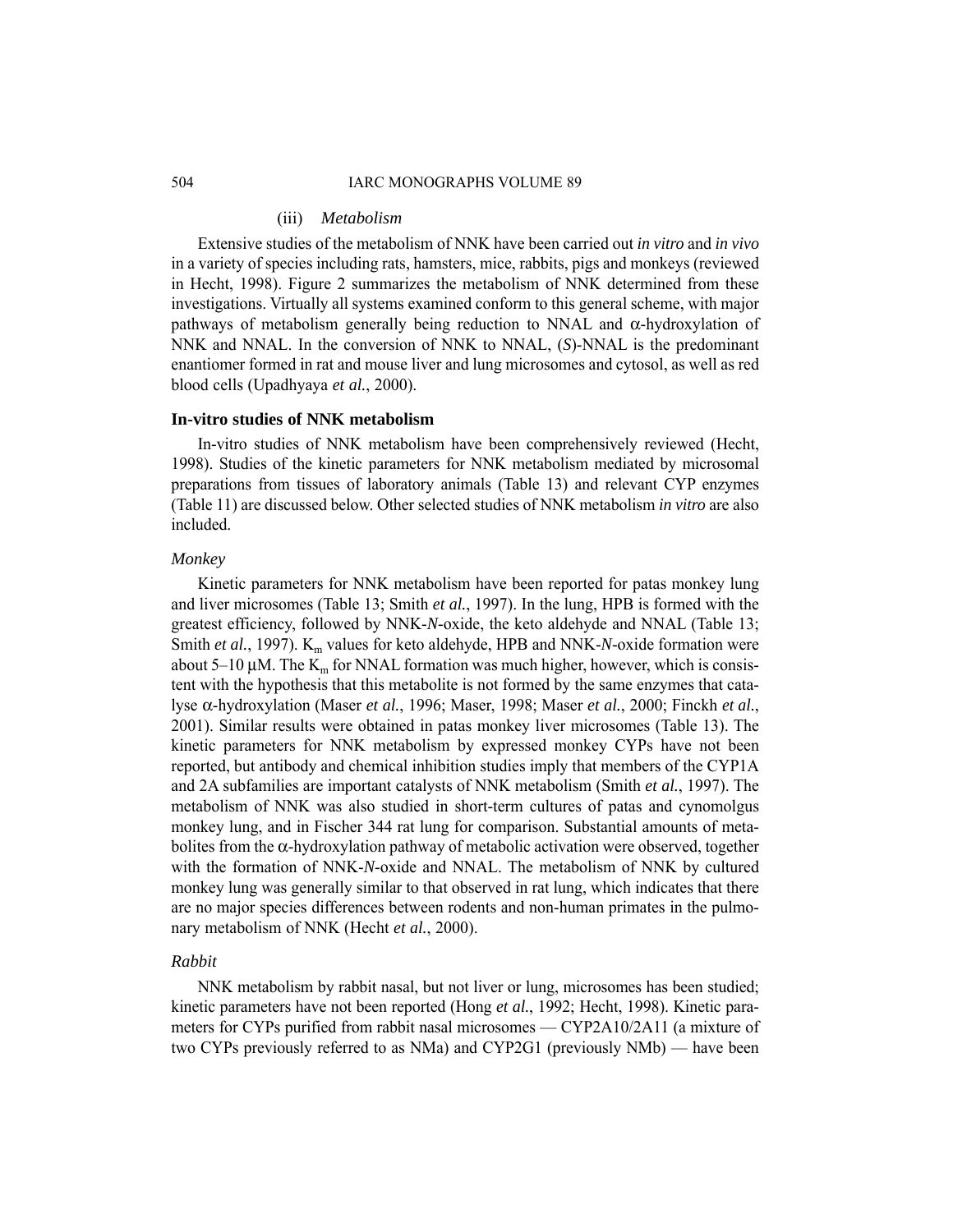| Species/tissue                          | Metabolite                                                                                                                                             | Kinetic parameters                                                                                                                                          |                                                                                                                                                            | Experimental conditions                                                                                                                                                  | Reference                                                                                                                                                                                                                                                                                   |                             |  |
|-----------------------------------------|--------------------------------------------------------------------------------------------------------------------------------------------------------|-------------------------------------------------------------------------------------------------------------------------------------------------------------|------------------------------------------------------------------------------------------------------------------------------------------------------------|--------------------------------------------------------------------------------------------------------------------------------------------------------------------------|---------------------------------------------------------------------------------------------------------------------------------------------------------------------------------------------------------------------------------------------------------------------------------------------|-----------------------------|--|
|                                         |                                                                                                                                                        | $V_{\rm max}^{\quad \  a}$                                                                                                                                  | $V_{\text{max}}/K_{\text{m}}^{\phantom{\text{b}}\text{b}}$<br>$K_m(\mu M)$                                                                                 |                                                                                                                                                                          |                                                                                                                                                                                                                                                                                             |                             |  |
| Female Patas monkey lung                | Keto aldehyde<br><b>HPB</b><br>NNK-N-oxide<br>NNAL <sup>c</sup>                                                                                        | $5.3 \pm 0.4$<br>$19.1 \pm 0.8$<br>$11.0 \pm 0.3$<br>$479 \pm 35$                                                                                           | $10.3 \pm 0.8$<br>$4.9 \pm 0.2$<br>$5.4 \pm 0.2$<br>$902 \pm 21$                                                                                           | $0.51 \pm 0.06$<br>$3.9 \pm 0.2$<br>$2.0 \pm 0.01$<br>$0.53 \pm 0.04$                                                                                                    | 1-20 µM NNK; 30-min incubation,<br>0.5 mg/mL microsomal protein.                                                                                                                                                                                                                            | Smith et al. (1997)         |  |
| Female Patas monkey liver               | Keto aldehyde<br><b>HPB</b><br>NNAL <sup>c</sup>                                                                                                       | $37.7 \pm 1.9$<br>$37.4 \pm 1.0$<br>$3470 \pm 103$                                                                                                          | $8.2 \pm 0.3$<br>$8.1\pm0.2$<br>$474 \pm 28$                                                                                                               | $4.6 \pm 0.3$<br>$4.6 \pm 0.2$<br>$7.3 \pm 0.5$                                                                                                                          | $1-50 \mu M$ NNK; 20-min incubation,<br>0.25 mg/mL microsomal protein.                                                                                                                                                                                                                      |                             |  |
| Male Sprague-Dawley rat<br>lung         | Keto aldehyde<br><b>HPB</b><br>NNK-N-oxide<br><b>NNAL</b>                                                                                              | $11.7 \pm 1$<br>$14.6 \pm 1.0$<br>$35.1 \pm 2.3$<br>$195.3 \pm 9$                                                                                           | $28.9 \pm 1.2$<br>$7.0 \pm 0.5$<br>$10.4 \pm 0.9$<br>$178 \pm 10$                                                                                          | $0.40 \pm 0.04$<br>$2.1 \pm 0.2$<br>$3.4 \pm 0.4$<br>$1.1 \pm 0.1$                                                                                                       | $1-50 \mu M$ NNK, 30-min incubation,<br>0.25 mg/mL microsomal protein.                                                                                                                                                                                                                      | Smith et al. (1992a)        |  |
| Male Fischer 344 rat liver              | Formaldehyde<br>Formaldehyde                                                                                                                           | 1478<br>197                                                                                                                                                 | 5<br>534                                                                                                                                                   | 296<br>0.37                                                                                                                                                              | 12.5–4000 μM NNK, 0.55 mg/mL<br>microsomal protein.                                                                                                                                                                                                                                         | Castonguay et al.<br>(1991) |  |
| Male Sprague-Dawley rat<br>liver        | Keto aldehyde<br><b>HPB</b><br>Keto aldehyde<br><b>HPB</b><br>Keto aldehyde<br><b>HPB</b><br>NNK-N-oxide<br>Keto aldehyde<br><b>HPB</b><br>NNK-N-oxide | $153 \pm 16$<br>$156 \pm 8$<br>$381 \pm 51$<br>$270 \pm 43$<br>$329 \pm 35$<br>$358 \pm 27$<br>$140 \pm 10$<br>$550 \pm 44$<br>$247 \pm 18$<br>$167 \pm 15$ | $234 \pm 38$<br>$211 \pm 20$<br>$149 \pm 32$<br>$246 \pm 54$<br>$119 \pm 22$<br>$177 \pm 20$<br>$57 \pm 9$<br>$133 \pm 21$<br>$187 \pm 24$<br>$103 \pm 21$ | $0.65 \pm 0.13$<br>$0.74 \pm 0.08$<br>$2.6 \pm 0.6$<br>$1 \pm 0.3$<br>$2.8 \pm 0.6$<br>$2.0 \pm 0.3$<br>$2.5 \pm 0.4$<br>$4.1 \pm 0.7$<br>$1.3 \pm 0.2$<br>$1.6 \pm 0.4$ | $5-200 \mu M$ NNK, 5-min incubation,<br>0.75 mg/mL microsomal protein.<br>As above, but animals were treated<br>with 3-methylcholanthrene<br>As above, but animals were treated<br>with phenobarbital.<br>As above, but animals were treated<br>with pregnenolone $16\alpha$ -carbonitrile. | Guo et al. (1992)           |  |
| Male Sprague-Dawley rat<br>nasal mucosa | Keto aldehyde<br><b>HPB</b>                                                                                                                            | $2833 \pm 81$<br>$3275 \pm 60$                                                                                                                              | $9.6 \pm 0.3$<br>$10.1 \pm 0.2$                                                                                                                            | $295 \pm 12$<br>$324 \pm 9$                                                                                                                                              | 1-100 µM NNK, 10-min incubation,<br>0.013 mg/mL microsomal protein.                                                                                                                                                                                                                         | Smith et al. (1992a)        |  |

**Table 13. Apparent steady-state kinetic parameters for microsome-mediated NNK metabolism**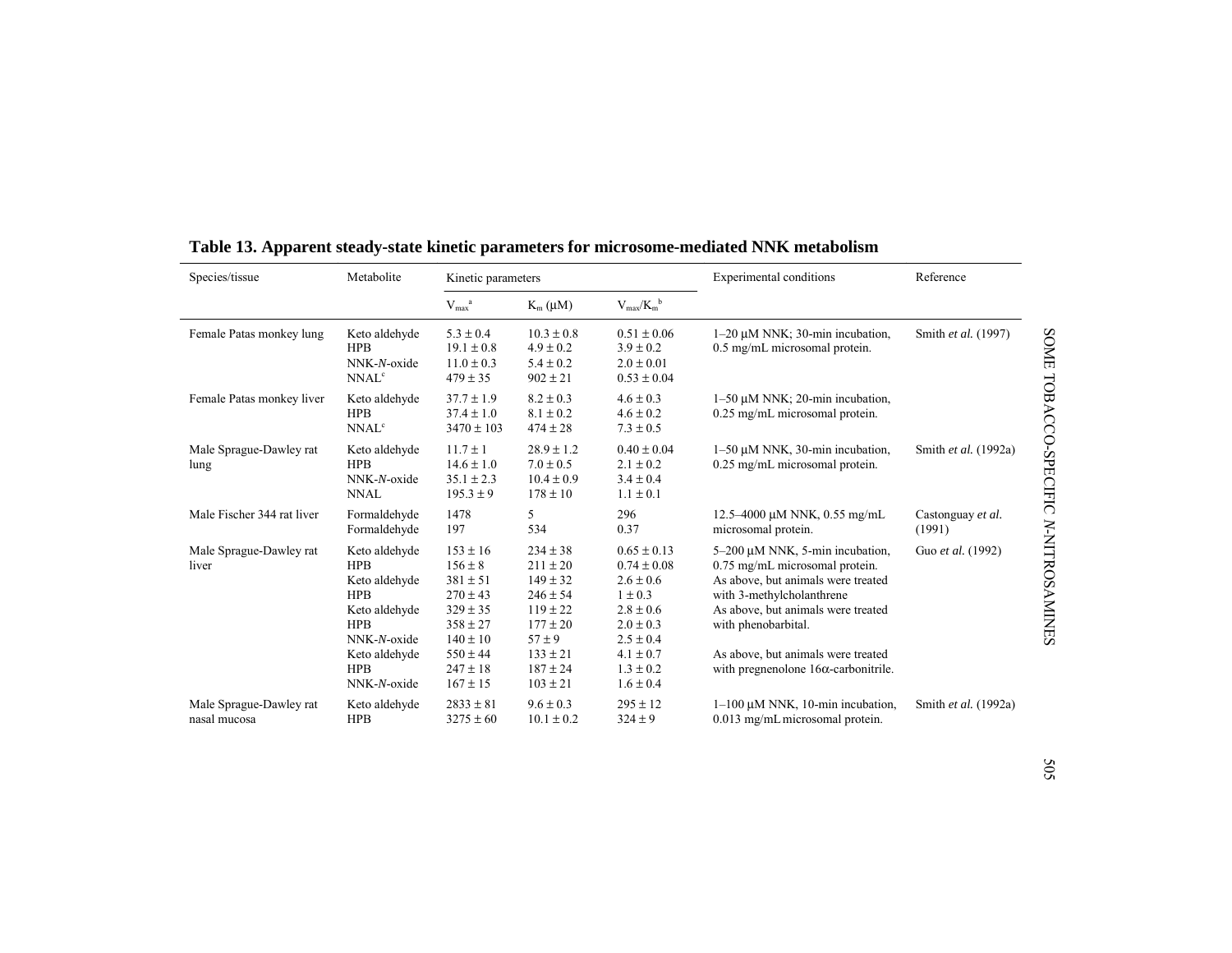|  | Table 13 (contd) |  |
|--|------------------|--|
|  |                  |  |

| Table 13 (contd)<br>Species/tissue | Metabolite                                                                    | Kinetic parameters                                                                   |                                                                                   |                                                                                             | Experimental conditions                                                                                                                                  | Reference                  |
|------------------------------------|-------------------------------------------------------------------------------|--------------------------------------------------------------------------------------|-----------------------------------------------------------------------------------|---------------------------------------------------------------------------------------------|----------------------------------------------------------------------------------------------------------------------------------------------------------|----------------------------|
|                                    |                                                                               | $V_{\text{max}}^{\quad a}$                                                           | $K_m(\mu M)$                                                                      | $V_{max}/K_m^b$                                                                             |                                                                                                                                                          |                            |
| Female A/J mouse lung              | Formaldehyde<br><b>HPB</b><br>Keto acid<br>NNK-N-oxide<br>NNAL <sup>c</sup>   | $57.2 \pm 2.2$<br>$56.0 \pm 3.8$<br>$4.2 \pm 0.5$<br>$54.2 \pm 1.3$<br>$1322 \pm 10$ | $5.6 \pm 0.9$<br>$5.6 \pm 0.9$<br>$9.2 \pm 1.0$<br>$4.7 \pm 0.9$<br>$2541 \pm 15$ | $10.2 \pm 1.7$<br>$10.0 \pm 1.7$<br>$0.456 \pm 0.074$<br>$11.5 \pm 2.2$<br>$0.52 \pm 0.005$ | $1-20 \mu M$ NNK, 30-min incubation,<br>0.25 mg/mL microsomal protein.                                                                                   | Smith et al. (1990)        |
|                                    | Keto aldehyde<br><b>HPB</b>                                                   | $58.9 \pm 2.6$<br>$32.5 \pm 2.5$                                                     | $23.7 \pm 2.6$<br>$3.6 \pm 0.9$                                                   | $2.5 \pm 0.3$<br>$9.0 \pm 2.4$                                                              | $0.5 - 100 \mu M NNK$ , 30-min<br>incubation, 0.25 mg/mL microsomal<br>protein.                                                                          | Peterson et al.<br>(1991a) |
| Female A/J mouse lung              | Keto aldehyde<br><b>HPB</b><br>NNK-N-oxide<br>Keto aldehyde<br><b>HPB</b>     | 34.0<br>38.1<br>60.0<br>31.8<br>35.1                                                 | 4.9<br>2.6<br>1.8<br>5.0<br>2.9                                                   | 6.9<br>15<br>33<br>6.4<br>12                                                                | $1-10 \mu M$ NNK, 30-min incubation,<br>0.25 mg/mL microsomal protein.<br>As above, but animals were treated<br>with PEITC $(1 \mu \text{mol/g diet})$ . | Smith et al. (1993)        |
|                                    | NNK-N-oxide<br>Keto aldehyde<br><b>HPB</b><br>NNK-N-oxide                     | 51.0<br>25.7<br>23.0<br>36.7                                                         | 1.8<br>4.7<br>2.4<br>1.6                                                          | 28<br>5.5<br>9.6<br>23                                                                      | As above, but animals were treated<br>with PEITC $(3 \mu \text{mol/g} \text{ diet})$ .                                                                   |                            |
|                                    | Keto aldehyde<br><b>HPB</b><br>NNK-N-oxide                                    | $84.7 \pm 2.8$<br>$62.8 \pm 1.3$<br>$83.3 \pm 3.6$                                   | $4.5 \pm 0.4$<br>$1.9 \pm 0.2$<br>$2.0 \pm 0.3$                                   | $19 \pm 2$<br>$33 \pm 4$<br>$42 \pm 7$                                                      | $0.25 - 20 \mu M NNK$ , 30-min<br>incubation, 0.25 mg/mL microsomal<br>protein.                                                                          |                            |
|                                    | Keto aldehyde <sup>d</sup><br>HPB <sup>d</sup><br>$NNK-N$ -oxide <sup>d</sup> | $89.2 \pm 6.3$<br>$60.4 \pm 1.8$<br>$85.8 \pm 4.6$                                   | $24.0 \pm 2.7$<br>$14.9 \pm 0.8$<br>$17.9 \pm 1.7$                                | $3.7 \pm 0.5$<br>$4.1 \pm 0.2$<br>$4.8 \pm 0.5$                                             | As above, but with PEITC (400 nM)<br>added to the incubation mixtures.                                                                                   | Smith et al. (1993)        |
|                                    | Keto aldehyde<br><b>HPB</b><br>NNK-N-oxide                                    | $71 \pm 3$<br>$93 \pm 3$<br>$109 \pm 4$                                              | $4.8 \pm 0.7$<br>$3.0 \pm 0.4$<br>$2.1 \pm 0.3$                                   | $15 \pm 2$<br>$31 \pm 4$<br>$52 \pm 8$                                                      | $0.25 - 50 \mu M NNK$ , 15-min.<br>incubation, 0.25 mg/mL microsomal<br>protein.                                                                         | Jalas et al. (2003b)       |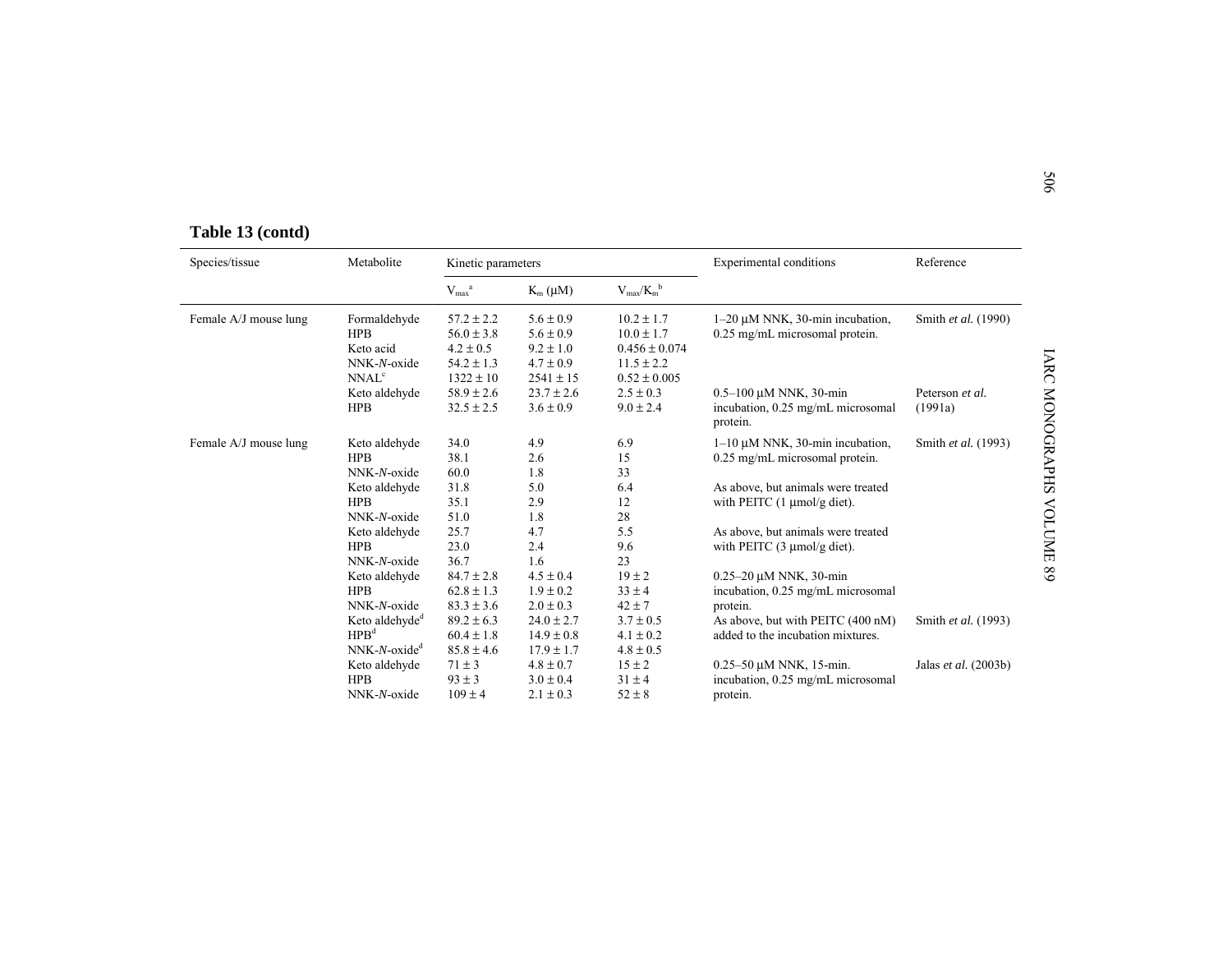|  | Table 13 (contd) |
|--|------------------|
|  |                  |

| Species/tissue         | Metabolite                                                                                                                                                                                           | Kinetic parameters                                                                                                   |                                                                                                               |                                                                                                                                      | <b>Experimental conditions</b>                                                                                                                                                                  | Reference                  |  |
|------------------------|------------------------------------------------------------------------------------------------------------------------------------------------------------------------------------------------------|----------------------------------------------------------------------------------------------------------------------|---------------------------------------------------------------------------------------------------------------|--------------------------------------------------------------------------------------------------------------------------------------|-------------------------------------------------------------------------------------------------------------------------------------------------------------------------------------------------|----------------------------|--|
|                        |                                                                                                                                                                                                      | $V_{\text{max}}/K_{\text{m}}^{\;\;b}$<br>$V_{max}^a$<br>$K_m(\mu M)$                                                 |                                                                                                               |                                                                                                                                      |                                                                                                                                                                                                 |                            |  |
| Female A/J mouse liver | Keto aldehyde<br><b>HPB</b>                                                                                                                                                                          | $245 \pm 17$<br>$100 \pm 7$                                                                                          | $24 \pm 4$<br>$18 \pm 4$                                                                                      | $10 \pm 2$<br>$5.6 \pm 1.3$                                                                                                          | $0.5-100 \mu M NNK$ , 15-min<br>incubation, 0.25 mg/mL microsomal<br>protein.                                                                                                                   | Nunes <i>et al.</i> (1998) |  |
|                        | Keto aldehyde <sup>d</sup><br>HPB <sup>d</sup><br>Keto aldehyde <sup>d</sup><br>HPB <sup>d</sup><br>Keto aldehyde <sup>d</sup><br>HPB <sup>d</sup><br>Keto aldehyde <sup>d</sup><br>HPB <sup>d</sup> | $213 \pm 41$<br>$77 \pm 13$<br>$210 \pm 16$<br>$69 \pm 11$<br>$170 \pm 14$<br>$71 \pm 4$<br>$78 \pm 1$<br>$44 \pm 5$ | $23 \pm 12$<br>$17 \pm 8$<br>$24 \pm 4$<br>$17 \pm 8$<br>$22 \pm 5$<br>$18 \pm 3$<br>$22 \pm 8$<br>$18 \pm 5$ | $9.3 \pm 5.2$<br>$4.5 \pm 2.3$<br>$8.8 \pm 1.6$<br>$4.1 \pm 2.0$<br>$7.7 \pm 1.9$<br>$3.9 \pm 0.7$<br>$3.5 \pm 1.3$<br>$2.4 \pm 0.7$ | As above, but with $2.5 \mu M$ 4-HPO<br>added<br>As above, but with $5.0 \mu M$ 4-HPO<br>added<br>As above, but with $10 \mu M 4$ -HPO<br>added<br>As above, but with 20 $\mu$ M 4-HPO<br>added |                            |  |
|                        | Keto aldehyde<br><b>HPB</b>                                                                                                                                                                          | $173 \pm 6$<br>$239 \pm 11$                                                                                          | $19.1 \pm 2$<br>$73.8 \pm 6.8$                                                                                | $9.1 \pm 0.7$<br>$3.2 \pm 0.3$                                                                                                       | $1-100 \mu M NNK$ , 10-min incubation,<br>0.25 mg/mL microsomal protein.                                                                                                                        | Peterson et al.<br>(1991a) |  |
|                        | Keto aldehyde<br><b>HPB</b><br>NNK-N-oxide<br>Keto aldehyde<br><b>HPB</b><br>NNK-N-oxide                                                                                                             | $132 \pm 11$<br>$60.4 \pm 3.1$<br>$8.0 \pm 0.6$<br>$77.0 \pm 9.3$<br>$39.3 \pm 2.5$<br>$5.6 \pm 0.7$                 | $5.5 \pm 0.3$<br>$5.1 \pm 0.2$<br>$8.8 \pm 0.5$<br>$5.4 \pm 0.4$<br>$5.3 \pm 0.3$<br>$9.1 \pm 0.3$            | $24 \pm 2$<br>$11.8 \pm 0.8$<br>$0.91 \pm 0.09$<br>$14.3 \pm 2.0$<br>$7.4 \pm 0.6$<br>$0.62 \pm 0.08$                                | $1-10 \mu M$ NNK, 10-min incubation,<br>0.50 mg/mL microsomal protein.<br>As above, but animals were treated<br>with PEITC $(3 \mu \text{mol/g diet})$ .                                        | Smith et al. (1993)        |  |

Adapted from Jalas *et al.* (2005)

HPB, 4-hydroxy-1-(3-pyridyl)-1-butanone; 4-HPO, 4-hydroxy-1-phenyl-1-octanone; Km, Michaelis constant; NNAL, 4-(methylnitrosamino)-1-(3-pyridyl)-1-butanol; NNK, 4-(Methylnitrosamino)-1-(3-pyridyl)-1-butanone; PEITC, phenethyl isothiocyanate; V<sub>max</sub>, maximum velocity

a Units are pmol/mg/ min.

b Units are pmol/mg/min/μM.

<sup>c</sup> NNK concentrations up to 1000 μM were used to determine kinetic parameters for NNAL formation.

<sup>d</sup> Values are V<sub>max</sub>', K<sub>m</sub>', and V<sub>max</sub>'/K<sub>m</sub>', respectively, due to the presence of an inhibitor in the incubation mixtures.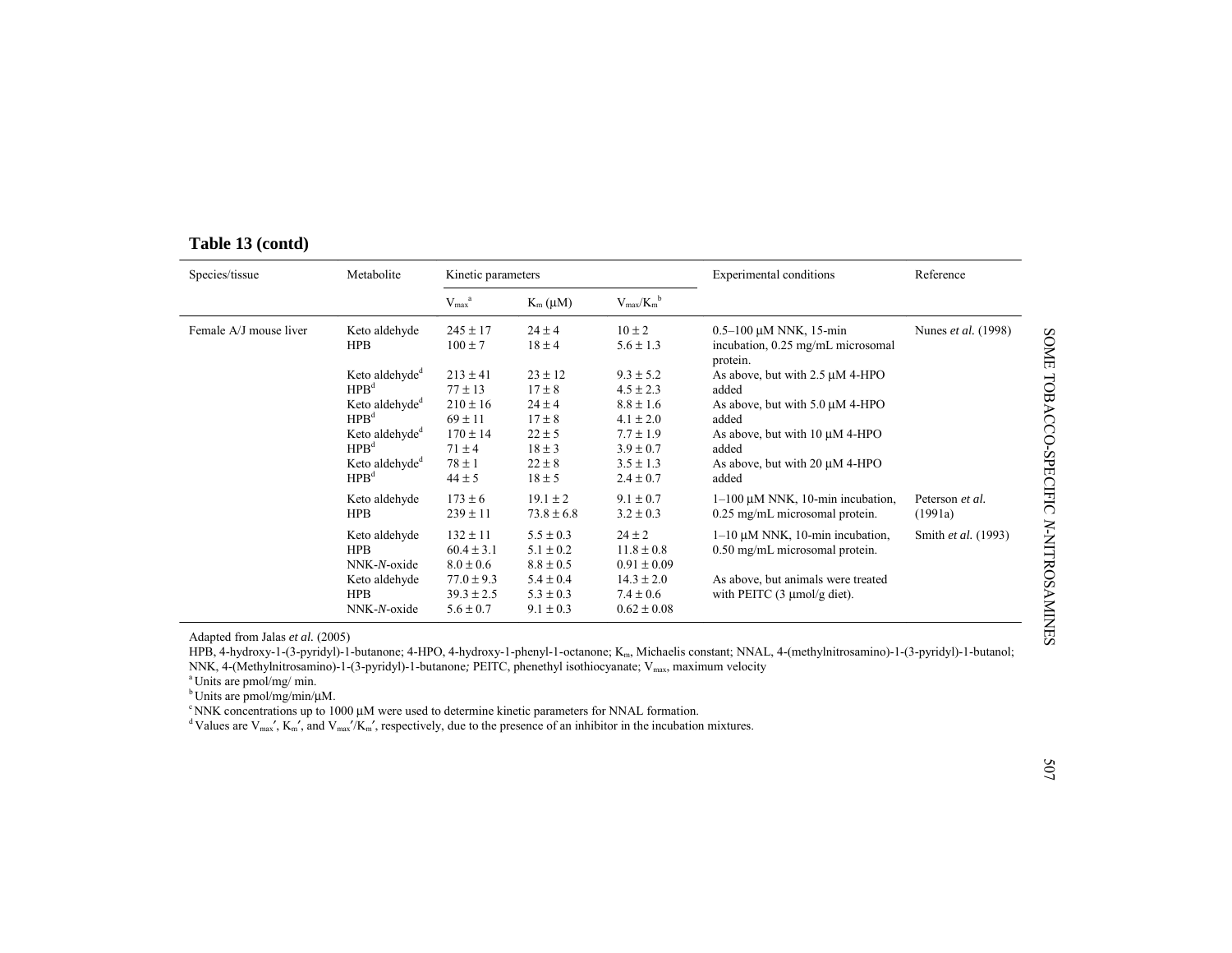determined (Hong  $et$   $al.$ , 1992). In the absence of exogenous cytochrome  $b<sub>5</sub>$ , reconstituted CYPs 2A10/2A11 exhibited  $K_m$  values for NNK  $\alpha$ -hydroxylation that were similar to those for human CYP2A13 (Table 12; Hong *et al*., 1992; Su *et al*., 2000; Zhang *et al*., 2002). CYPs 2A10/2A11 exhibited lower  $K_m$  and higher  $V_{max}/K_m$  values for the keto aldehyde formation than those determined using CYP2G1 (Table 11; Hong *et al.*, 1992). Nicotine was a competitive inhibitor of CYP2A10/2A11-mediated NNK metabolism (Table 11; Hong *et al.*, 1992).

#### *Rat*

Studies in isolated perfused liver and lung demonstrated that, at a concentration of 35 nM, NNK was rapidly eliminated (Schrader *et al.*, 1998). The clearance was almost exclusively mediated by metabolism. The kinetics of NNK metabolism in the liver was substantially faster than that in the lung but, on a per gram basis, lung clearance was faster. Products of α-hydroxylation were the major metabolites in the liver and NNK-*N*-oxide was the major metabolite in the lung, followed by  $\alpha$ -hydroxylation products. Studies in rat lung and liver cells gave similar results and indicated a correlation between metabolite profiles in lung cells and urinary metabolites obtained after treatment of rats with NNK and modifiers (Schneider *et al.*, 1999). A study of NNK metabolism in rat alveolar type II cells demonstrated substantial metabolism by  $\alpha$ -hydroxylation at low concentrations of NNK (50 nM), a concentration probably relevant to human exposure (Schrader *et al.*, 2000).

The kinetics of NNK metabolism have been studied extensively using microsomes prepared from Sprague-Dawley and Fischer rat lung, liver and nasal mucosa (Table 13). In rat lung, NNK-*N*-oxide is the major NNK metabolite, followed by HPB, NNAL and the keto aldehyde (Hecht, 1998).  $K_m$  values for HPB and NNK-*N*-oxide formation were similar to those in patas monkey lung (Table 13). The kinetic parameters of NNK metabolism in rat liver and the effects of various inducers of CYP on these parameters have been evaluated in several studies. The  $K_m$  values for the keto aldehyde and HPB formation by rat liver microsomes were higher than those in human or patas monkey liver microsomes (Table 13; Guo *et al*., 1992; Patten *et al*., 1996; Smith *et al*., 1997). Treatment of rats with phenobarbital, which induces expression of CYP2B enzymes (Soucek  $\&$  Gut, 1992; Whitlock & Denison, 1995), led to detectable levels of NNK-*N*-oxide and slightly increased the efficiency of POB and HPB formation (Table 13; Guo *et al.*, 1992). Treatment of rats with pregnenolone 16α-carbonitrile, an inducer of CYP3A enzymes (Heuman *et al.*, 1982; Soucek & Gut, 1992; Whitlock & Denison, 1995), also led to enhanced efficiency of keto aldehyde and HPB formation, as well as to the formation of NNK-*N*-oxide (Table 13; Guo *et al.*, 1992).

Microsomes prepared from rat nasal mucosa are better catalysts of NNK bioactivation than any other microsomal system investigated to date (Table 13). The  $K<sub>m</sub>$  values for HPB formation were comparable in rat lung and nasal mucosa, whereas the  $K<sub>m</sub>$  for the keto aldehyde formation by rat nasal mucosal microsomes was threefold lower than that in lung microsomes (Table 13). The much higher catalytic efficiency of NNK metabolism in rat nasal mucosal microsomes than lung or liver was clearly due to the larger  $V_{\text{max}}$  values in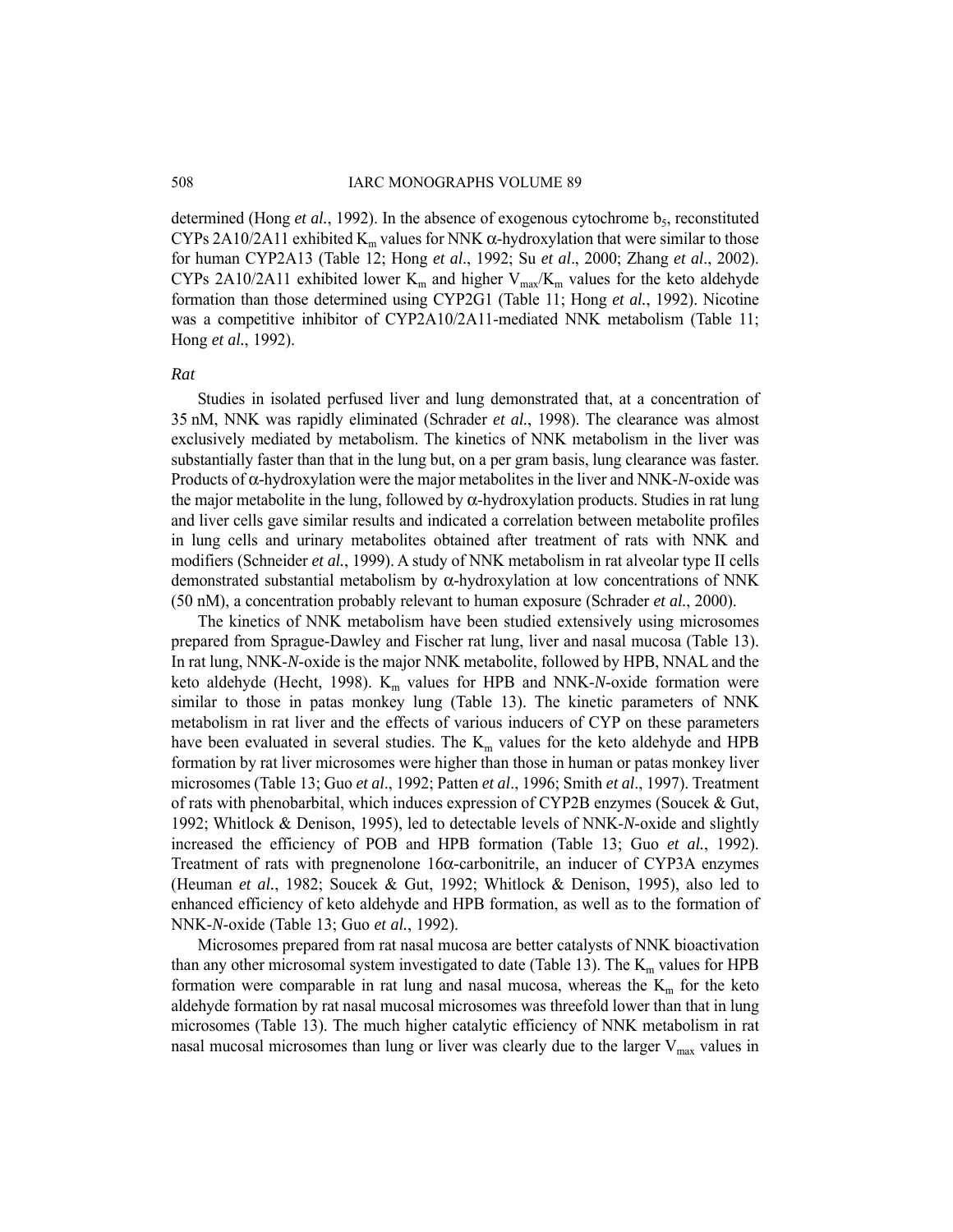the nasal mucosa (Table 13). These data are consistent with a role for CYP2A3 (discussed below) as an important catalyst of NNK α-hydroxylation in lung and nasal mucosa.

The kinetic parameters for NNK metabolism by rat CYPs have been studied only for two enzymes — CYP2A3 and 2B1 (Table 12; Guo *et al.*, 1991a; Jalas *et al.*, 2003a). CYP2A3 is expressed in both the nasal mucosa and lung, but not the liver (Su *et al.*, 1996). Both protein and mRNA levels are much greater in the nasal mucosa than in the lung (Su *et al.*, 1996; Gopalakrishnan *et al.*, 1999). CYP2A3 catalyses α-hydroxylation of NNK much more efficiently than CYP2B1. A comparison of the primary sequence of rat and human CYP2A enzymes showed that rat CYP2A3 was 85 and 87% identical to human CYPs 2A6 and 2A13, respectively. CYP2A3 catalyses NNK metabolism with an efficiency similar to that of human CYP2A13 (Honkakoski & Negishi, 1997; Jalas *et al.*, 2003a). The high catalytic efficiency of CYP2A3 for NNK α-hydroxylation most probably plays a role in the carcinogenicity of NNK to the rat lung and nasal mucosa (Jalas *et al.*, 2005).

CYP2B1 also catalyses the  $\alpha$ -hydroxylation of NNK, but with much higher K<sub>m</sub> and lower V<sub>max</sub> values than CYP2A3 (Table 11; Guo *et al.*, 1991a). CYP2B1, unlike CYP2A3, also catalyses NNK-*N*-oxide formation (Table 11; Guo *et al.*, 1991a). Rat CYP2B1 and CYP2C6, together with human CYP2C8, are the only CYP enzymes reported to catalyse the *N*-oxidation of NNK (Guo *et al.*, 1991a; Smith *et al.*, 1992a; Lacroix *et al.*, 1993; Jalas *et al.*, 2005). Because NNK-*N*-oxide formation represents quantitatively the major CYPcatalysed pathway of NNK metabolism in the rat lung, studies have examined the enzyme(s) responsible for this reaction (Smith *et al.*, 1992b). Anti-2B1 antibodies do not inhibit the formation of this metabolite by rat lung microsomes (Smith *et al.*, 1992b). Furthermore, phenobarbital treatment of rats induced the formation of NNK-*N*-oxide catalysed by rat liver microsomes (Table 13), but did not significantly enhance the rate of formation of this metabolite catalysed by rat lung microsomes (Guo *et al.*, 1992).

Kinetic parameters for NNK metabolism for rat CYPs 1A1, 1A2, and 2C6 are also presented in Table 11 (Jalas *et al.*, 2005). Rat CYP1A1, similarly to human CYP1A1 (with which it shares 78% primary sequence identity; Soucek & Gut, 1992) preferentially catalyses keto aldehyde formation, but with much lower  $K_m$  values (Table 11; Smith *et al.*, 1995; Jalas *et al.*, 2005). The  $V_{\text{max}}/K_{\text{m}}$  values for keto aldehyde formation were an order of magnitude higher for the rat enzyme compared with the human enzyme, but these values were similar for HPB formation (Table 11; Smith *et al.*, 1995; Jalas *et al.*, 2005). In contrast to rat CYP1A1, rat CYP1A2 does not exhibit the regioselectivity observed with the orthologous human enzyme (primary sequence identity, 70%; Soucek & Gut, 1992) (Table 11; Smith *et al.*, 1992a, 1996; Jalas *et al.*, 2005).

Rat CYP2C6, similarly to rat CYP2B1 and human CYP2C8, catalyses the *N*-oxidation in addition to α-hydroxylation of NNK (Table 11; Guo *et al.*, 1991a; Smith *et al.*, 1992b; Lacroix *et al.*, 1993; Jalas *et al.*, 2005). The K<sub>m</sub> values for CYP2C6 were much higher than those for CYP2B1, but higher  $V_{max}$  values led to  $V_{max}/K_m$  values that were similar between the two enzymes (except in the case of HPB formation) (Table 11; Guo *et al.*, 1991a; Jalas *et al.*, 2005). Rat CYP2C6 catalyses HPB formation about 10-fold more efficiently than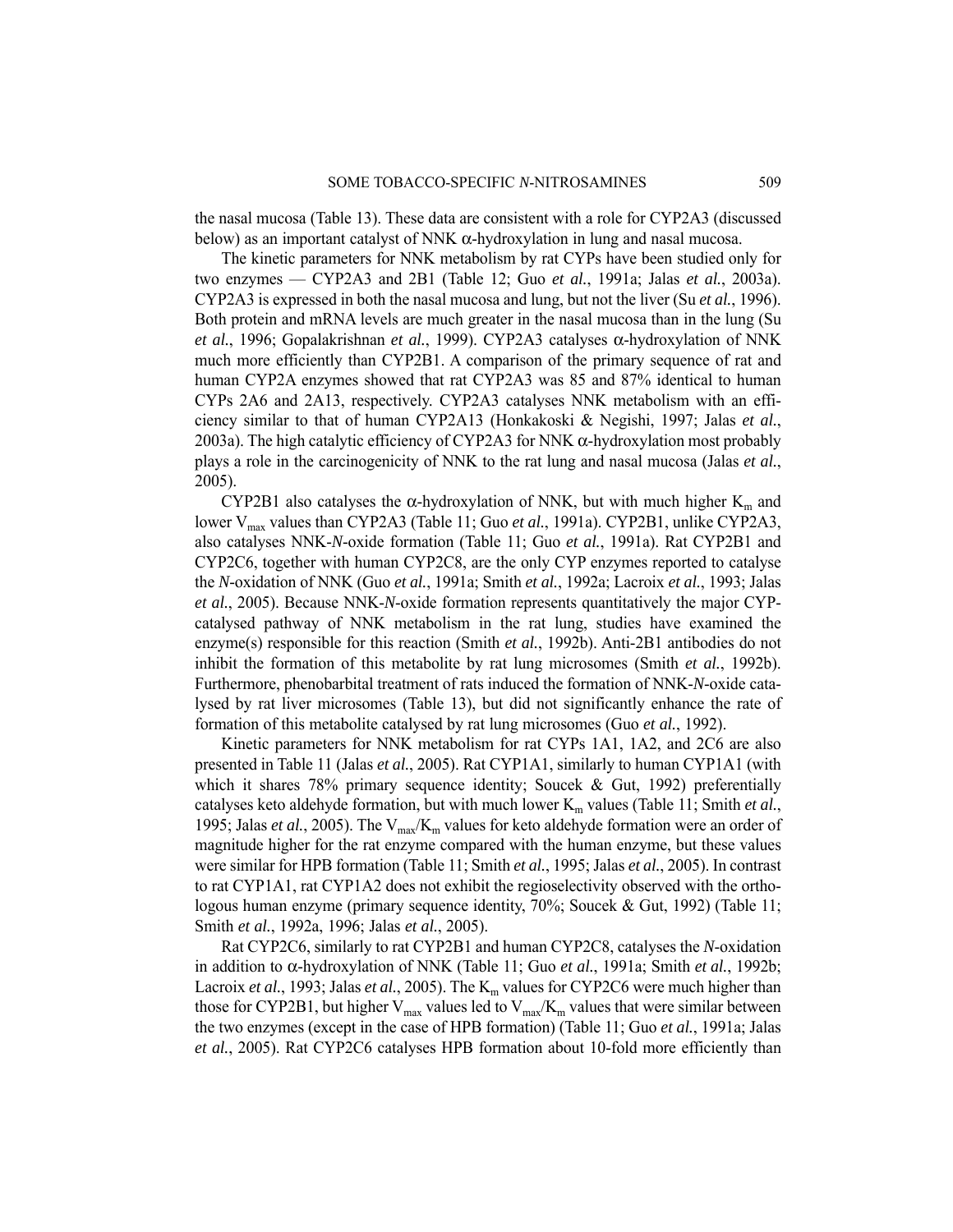CYP2B1 (Table 11; Guo *et al.*, 1991a; Jalas *et al.*, 2005). Rat CYPs 2D1, 2D2, 3A1 and 3A2 do not metabolize NNK (Jalas *et al.*, 2005).

## *Mouse*

Lung microsomes from female A/J mice have been used by several laboratories to determine the kinetic parameters of NNK metabolism (Table 13). The reported  $K_m$  values were consistently in the 1–10 μM range for keto aldehyde, HPB and NNK-*N*-oxide (Smith *et al.*, 1990; Peterson *et al.*, 1991a; Smith *et al.*, 1993; Jalas *et al.*, 2003b). Similarly to results with rat lung microsomes, NNK-*N*-oxide was the major metabolite (Table 13). In female A/J mouse liver microsomes, NNK was converted to keto aldehyde, HPB and NNK-*N*-oxide (Table 13). The  $K<sub>m</sub>$  values were similar in mouse lung and liver microsomes, but the  $V_{\text{max}}$  values were generally higher for liver microsome-mediated formation of keto aldehyde and HPB (Table 13).

Kinetic parameters for NNK metabolism have been determined for mouse CYPs 2A4 and 2A5 (Felicia *et al.*, 2000; Jalas *et al.*, 2003b). CYP2A4 and CYP2A5 are more than 90% identical to human CYPs 2A6 and 2A13 and are expressed in many mouse tissues, including the liver and lung (Honkakoski & Negishi, 1997). These two mouse CYP2A enzymes differ in primary sequence by only 11 amino acids (of 494), but exhibit strikingly different substrate specificities (Lindberg & Negishi, 1989; Honkakoski & Negishi, 1997). Mutation of only one amino acid residue (Phe 209) in CYP2A5 to the corresponding residue in CYP2A4 (Leu 209) is sufficient to convert the substrate specificity of CYP2A5 to that of a 2A4-like enzyme (Lindberg & Negishi, 1989). Investigation of the kinetic parameters of NNK metabolism by these two highly similar CYPs revealed significant differences in their ability to catalyse NNK  $\alpha$ -hydroxylation (Table 11; Felicia *et al.*, 2000). CYP2A5 exhibits a much lower K<sub>m</sub> value and preferentially hydroxylates the  $\alpha$ -methyl carbon of NNK, whereas CYP2A4 exhibits a much higher  $K<sub>m</sub>$  value and preferentially catalyses the α-methylene hydroxylation of NNK (Table 11; Felicia *et al.*, 2000; Jalas *et al.*, 2003b). The K<sub>m</sub> value for CYP2A5-mediated  $\alpha$ -methyl hydroxylation of NNK is the lowest among those of the CYPs listed in Table 11.

## *Hamster*

Kinetic parameters for NNK metabolism were determined in tissue slices from the lung, liver and kidney of female Syrian golden hamsters (Richter *et al.*, 2000). High and low  $K_m$  and  $V_{max}$  values were observed in the lung and liver for the formation of most NNK metabolites including hydroxy acid, keto acid, HPB, diol, NNK-*N*-oxide, NNAL-*N*-oxide and NNAL.  $K_m$  values ranged from 0.04 to 1952  $\mu$ M. In the lung,  $\alpha$ -hydroxylation accounted for 13–31% of metabolism. The liver showed the highest capacity for NNK metabolism, and α-hydroxylation accounted for 12–25% of the metabolites. The kidney showed a low capacity for NNK metabolism with  $\alpha$ -hydroxylation accounting for  $\leq 3\%$  of the metabolites. Conversion of NNK to NNAL was greatest in the kidney, followed by the liver and lung.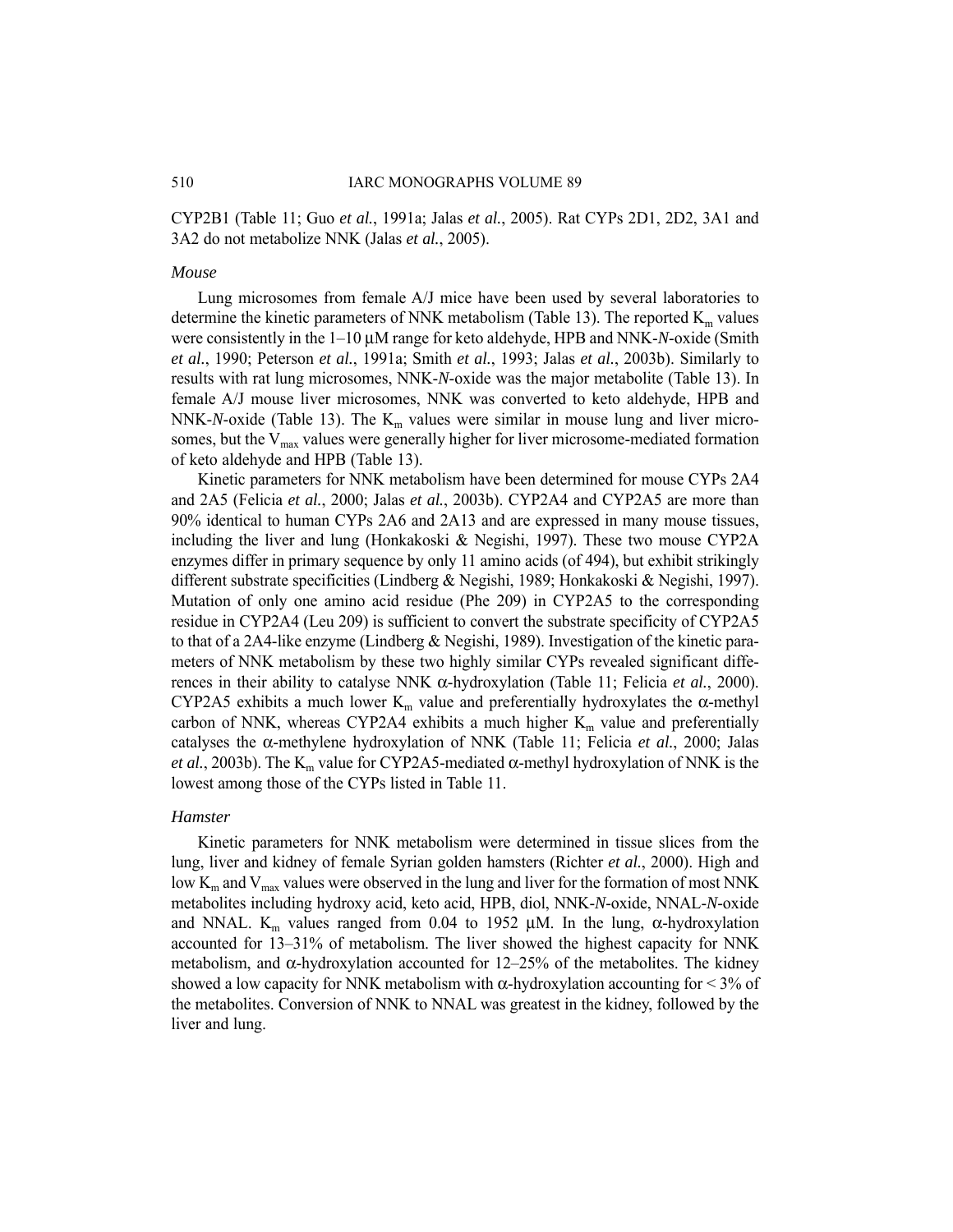#### *Summary*

In the species that have been studied, a number of CYP2A enzymes are excellent catalysts of NNK α-hydroxylation, but more research is needed to clarify the contribution of individual CYPs to microsome-mediated NNK metabolism in animals. The  $K<sub>m</sub>$  values for NNK α-hydroxylation in patas monkey lung and liver microsomes are consistent with the involvement of a CYP2A13 orthologue, but further study is required. The  $K<sub>m</sub>$  values observed using rat lung microsomes are consistent with the involvement of CYP2A3 which is closely related to human CYP2A13 or mouse CYP2A5. The rat liver does not express a CYP2A6 or 2A13 orthologue (Honkakoski & Negishi, 1997; Gopalakrishnan *et al.*, 1999) and the  $K_m$  values for NNK metabolism by liver microsomes are consistent with the involvement of CYP2B1. Kinetic data on NNK metabolism by other rat CYPs is needed to assess better the involvement of individual enzymes in this species. The  $K_m$ values for NNK metabolism in mouse lung and liver microsomes are similar to those determined for CYP2A5. It seems probable that CYP2A5 plays a role in NNK bioactivation in mice; however, additional studies are needed to define better the contribution of CYP2A5 in both the lung and liver. Table 14 summarizes  $K_m$  values and regioselectivity in NNK metabolism for both laboratory animal and human CYPs.

## **In-vitro studies of NNAL metabolism**

Rat liver microsomes convert NNAL to lactol and hydroxy acid (products of αmethylene hydroxylation), to diol and pyridylTHF (products of α-methyl hydroxylation), as well as to NNAL-*N*-oxide, NNAL(ADP)+ and NNK (Peterson *et al.*, 1994; Staretz *et al.*, 1997b; Upadhyaya *et al.*, 2000). In rat pancreatic microsomes, only NNAL(ADP)+ was observed (Peterson *et al.*, 1994). Rat liver microsomes and co-factors convert NNAL predominantly to (*R*)-NNAL-*O*-Gluc; the uridine diphospho (UDP)-glucuronosyl transferase, UGT2B1, is an important catalyst of this reaction (Ren *et al.*, 1999).

Kinetic parameters for NNAL metabolism catalysed by microsomes have only been reported for A/J mouse lung microsomes (Table 15).  $K_m$  values for NNAL and NNK metabolism were similar (Tables 13 and 15), but  $V_{max}$  values for NNAL were almost an order of magnitude lower. Thus, *in vivo*, metabolic activation of NNAL may be a less important source of DNA-reactive electrophiles than metabolic activation of NNK.

NNAL-*N*-oxide was the major metabolite formed from (±)-, (*R*)- and (*S*)-NNAL in mouse lung microsomes (Table 15; Jalas & Hecht, 2003). NNAL-*N*-oxide was formed from (*S*)-NNAL at much greater maximal rates than from the other two substrates, but the  $K_m$  value was also higher for (*S*)-NNAL; this resulted in relatively similar  $V_{max}/K_m$  values for NNAL-*N*-oxide formation among all three substrates (Table 15; Jalas & Hecht, 2003).

Kinetic parameters for NNAL metabolism have also been determined with hamster liver, lung and kidney tissue slices (Richter *et al.*, 2000). NNAL was converted to hydroxy acid, NNAL-*N*-oxide and NNK in all three tissue preparations, as well as to NNK-*N*oxide in the liver and to diol in the lung (Richter *et al.*, 2000).  $K_m$  values for these metabolites ranged from 1.6 μM for NNK formation in the lung to 1624 μM for NNAL-*N*oxide formation in the same tissue (Richter *et al.*, 2000).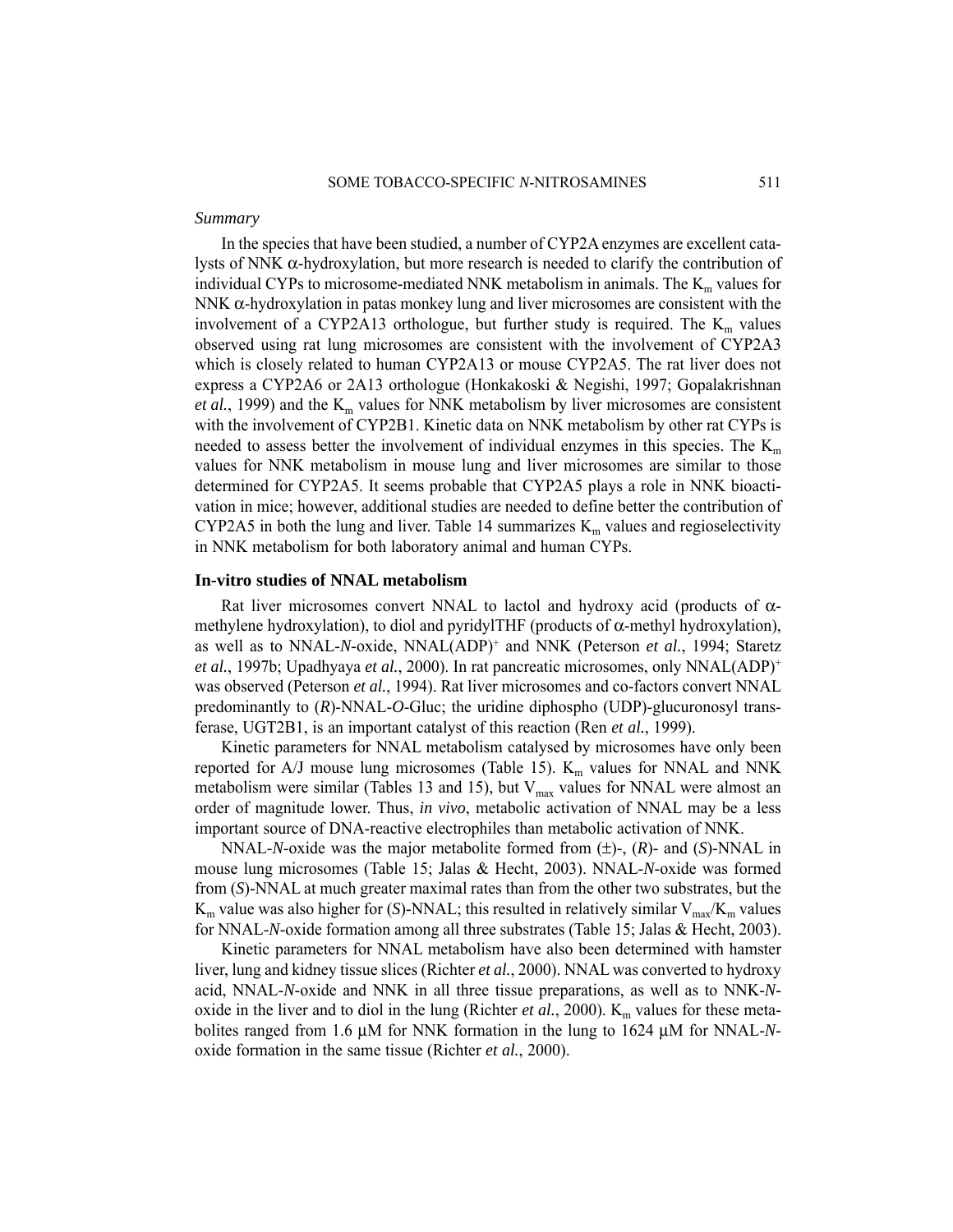| Metabolic pathway                 | Low $K_m \left( \leq 50 \mu M \right)$                              | Intermediate $Km$<br>$(50-500 \mu M)$                                             | High $K_m$ (> 500 µM)                                                    | Regioselectivity                                                                                                              |
|-----------------------------------|---------------------------------------------------------------------|-----------------------------------------------------------------------------------|--------------------------------------------------------------------------|-------------------------------------------------------------------------------------------------------------------------------|
| $\alpha$ -Methylene hydroxylation | Human 2A13<br>Rabbit 2A10/2A11<br>Rat 2A3<br>Mouse 2A5              | Human 2A6<br>Rabbit 2G1<br>Rat 1A1<br>Rat 1A2<br>Rat 2B1<br>Mouse 2A4             | Human 1A1<br>Human 1A2<br>Human 2D6<br>Human 2E1<br>Human 3A4<br>Rat 2C6 | $\alpha$ -Methylene > $\alpha$ -methyl<br>Human 1A1<br>Human 2A13<br>Human 3A4<br>Rabbit 2G1<br>Rat 1A1                       |
| $\alpha$ -Methyl hydroxylation    | Human 2B6<br>Human 2A13<br>Rabbit 2A10/2A11<br>Rat 2A3<br>Mouse 2A5 | Human 1A1<br>Human 1A2<br>Human 2A6<br>Rat 1A1<br>Rat 1A2<br>Rat 2B1<br>Mouse 2A4 | Human 2D6<br>Human 2E1<br>Human 3A4<br>Rat 2C6                           | $\alpha$ -Methylene $\approx \alpha$ -methyl<br>Human 2A6<br>Rabbit 2A10/2A11<br>Rat 1A2<br>Rat 2A3                           |
| $N$ -Oxidation                    |                                                                     | Rat 2B1                                                                           | Rat 2C6                                                                  | $\alpha$ -Methylene < $\alpha$ -methyl<br>Human 1A2<br>Human 2B6<br>Human 2D6<br>Human 2E1<br>Rat 2B1<br>Rat 2C6<br>Mouse 2A5 |

Adapted from Jalas *et al.* (2005) Km, Michaelis constant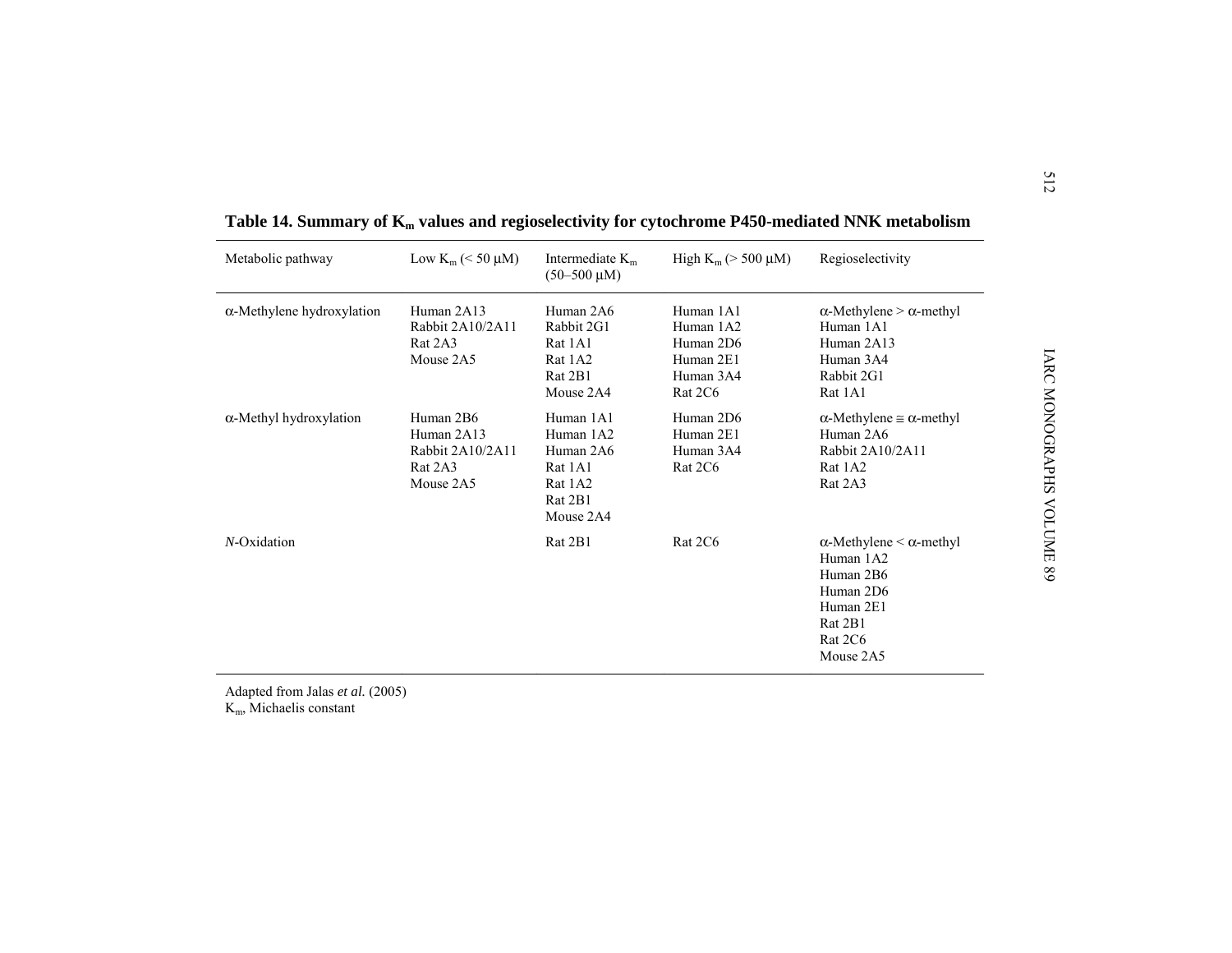| Substrate<br>Metabolite |                                   | Kinetic parameters |               |                 | Experimental             |               |
|-------------------------|-----------------------------------|--------------------|---------------|-----------------|--------------------------|---------------|
|                         |                                   | $V_{max}^a$        | $K_m(\mu M)$  | $V_{max}/K_m^b$ | conditions               | Reference     |
| $(\pm)$ -NNAL           | Lactol                            | $6.6 \pm 0.3$      | $5.7 \pm 0.9$ | $1.2 \pm 0.2$   | $0.25 - 50 \mu M NNAL$ ; | Jalas & Hecht |
|                         | Diol                              | $6.0 \pm 0.3$      | $3.7 \pm 0.7$ | $1.6 \pm 0.3$   | 45-min incubation;       | (2003)        |
|                         | $NNAI$ <sub>-</sub> $N$ - $oxide$ | $20 \pm 0.4$       | $2.2 \pm 0.2$ | $9.1 \pm 0.8$   | 0.3 mg/mL microsomal     |               |
| $(R)$ -NNAL             | Lactol                            | $6.5 \pm 0.4$      | $5.7 \pm 1$   | $1.1 \pm 0.2$   | protein.                 |               |
|                         | Diol                              | $5.8 \pm 0.3$      | $5.0 \pm 0.9$ | $1.2 \pm 0.2$   |                          |               |
|                         | $NNAI$ - $N$ -oxide               | $13 \pm 0.4$       | $2.0 \pm 0.2$ | $6.5 \pm 0.7$   |                          |               |
| $(S)$ -NNAL             | Lactol                            | $14 \pm 0.8$       | $9.9 \pm 1.5$ | $1.4 \pm 0.2$   |                          |               |
|                         | Diol                              | $15 \pm 0.6$       | $7.8 \pm 1$   | $1.9 \pm 0.3$   |                          |               |
|                         | NNAL-N-oxide                      | $103 \pm 2$        | $9.4 \pm 0.5$ | $11 \pm 0.6$    |                          |               |

**Table 15. Apparent steady-state kinetic parameters for A/J mouse lung microsome-mediated metabolism of NNAL**

K<sub>m</sub>, Michaelis constant; NNAL, 4-(methylnitrosamino)-1-(3-pyridyl)-1-butanol; V<sub>max</sub>, maximum velocity<br><sup>a</sup> Units are pmol/mg/min.<br><sup>b</sup> Units are pmol/mg/min/μM.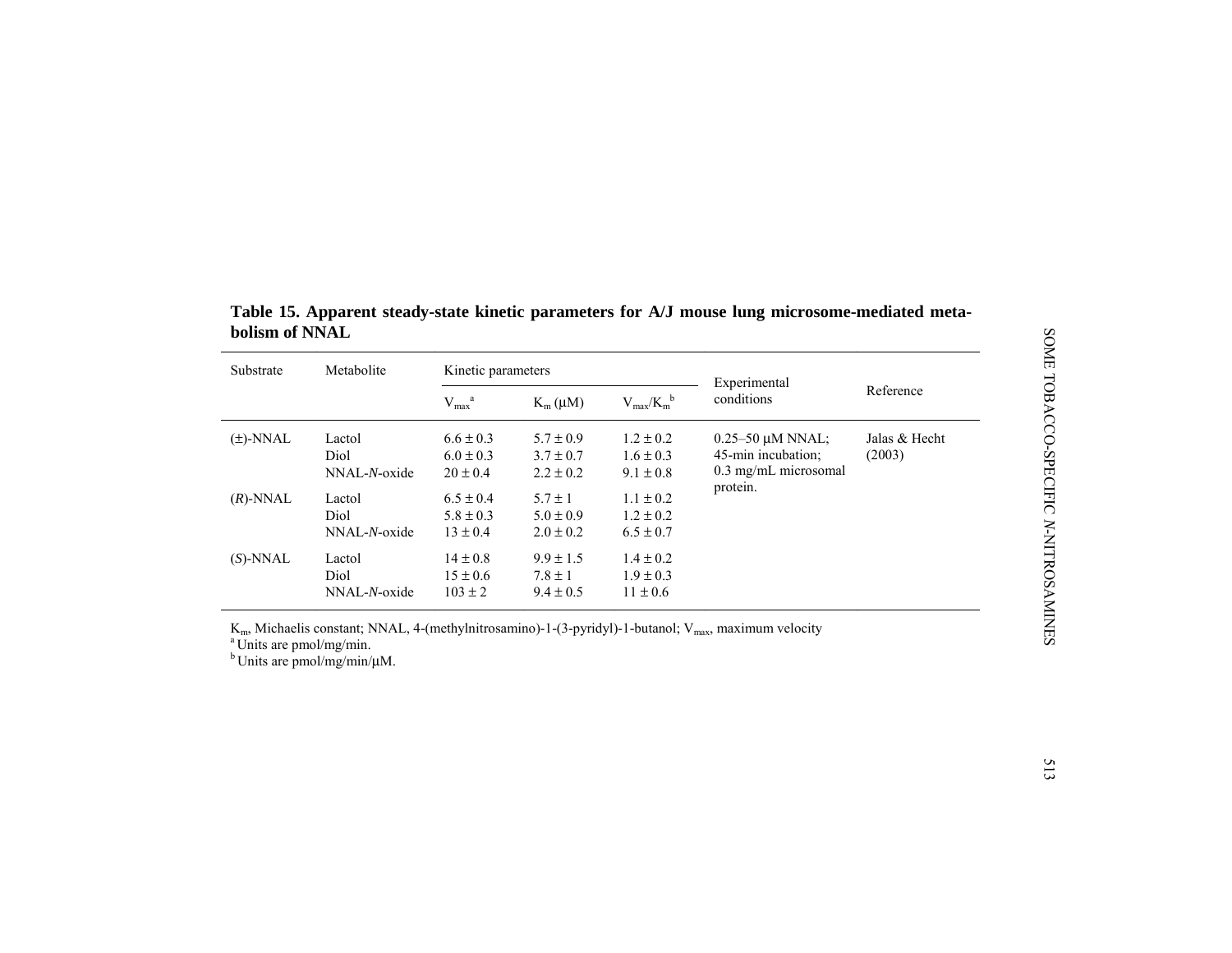The kinetic parameters for CYP-mediated NNAL metabolism have been reported only for three enzymes — mouse CYP2A5, rat CYP2A3 and human CYP2A13 (Table 16; Jalas & Hecht, 2003; Jalas *et al.*, 2003a). Similarly to results with mouse lung microsomes, the  $K<sub>m</sub>$  values for CYP2A5-mediated NNAL metabolism were similar to those for CYP2A5mediated NNK metabolism and were largely independent of substrate stereochemistry (Tables 11 and 16). In contrast, the  $V_{max}$  values were generally more than an order of magnitude lower for the NNAL substrates (Tables 12 and 16). Thus, NNK is clearly a much better substrate for CYP2A5 than NNAL (or the individual enantiomers) (Tables 11 and 16). Rat CYP2A3 metabolizes NNAL with an efficiency similar to mouse CYP2A5 and human CYP2A13, but the  $K_m$  values are slightly higher for the human enzyme (Table 16; Jalas *et al.*, 2003a).

## **In-vivo studies of NNK metabolism**

The literature on in-vivo studies of NNK metabolism has been reviewed comprehensively (Hecht, 1998). Only selected studies are discussed below.

## *Monkey*

Intravenous injection of NNK into patas monkeys resulted in rapid and extensive metabolism by α-hydroxylation and the formation of keto acid and hydroxy acid (Hecht *et al.*, 1993b). These metabolites accounted for a relatively large proportion of serum and urinary metabolites at all time-points. The other major metabolic pathway was reduction to NNAL, which was detected both unconjugated and as NNAL-*O*-Gluc, of which (*S*)- NNAL-*O*-Gluc predominated. NNAL-*O*-Gluc accounted for 15–20% of the urinary metabolites in monkeys given 0.1 μg/kg bw NNK, a dose similar to that of a smoker. Pharmacokinetic parameters for NNK metabolism were similar to those observed in baboons, which indicates rapid metabolism of NNK in primates (Adams *et al.*, 1985a). A comparison of pharmacokinetic parameters in rats, mice and hamsters showed that clearance of NNK varied predictably with body weight, similar to observations with NDMA, which implies that common phenomena govern the pharamacokinetics of these nitrosamines (Hecht *et al.*, 1993b).

#### *Rat*

Studies of the metabolism of NNK in rats consistently demonstrate rapid and extensive conversion of NNK to products of α-hydroxylation, pyridine-*N*-oxidation and carbonyl reduction. Less than 1% of the dose is excreted unchanged in the urine. Rapid metabolism of NNK is observed in all tissues examined; the highest amounts of α-hydroxylation are observed in the nasal mucosa, liver and lung, which are target tissues of NNK carcinogenesis (reviewed in Hecht, 1998).

The pharmacokinetics and metabolism of NNK (8.4 μmol/kg bw intravenously) were studied in bile duct-cannulated Fischer 344 rats (Wu *et al.*, 2002). After 24 h, approximately 85% of NNK was recovered (17.5% from bile and 67.6% from urine), which is consistent with previous studies (Schulze *et al.*, 1992; Hecht, 1998). Pharmacokinetic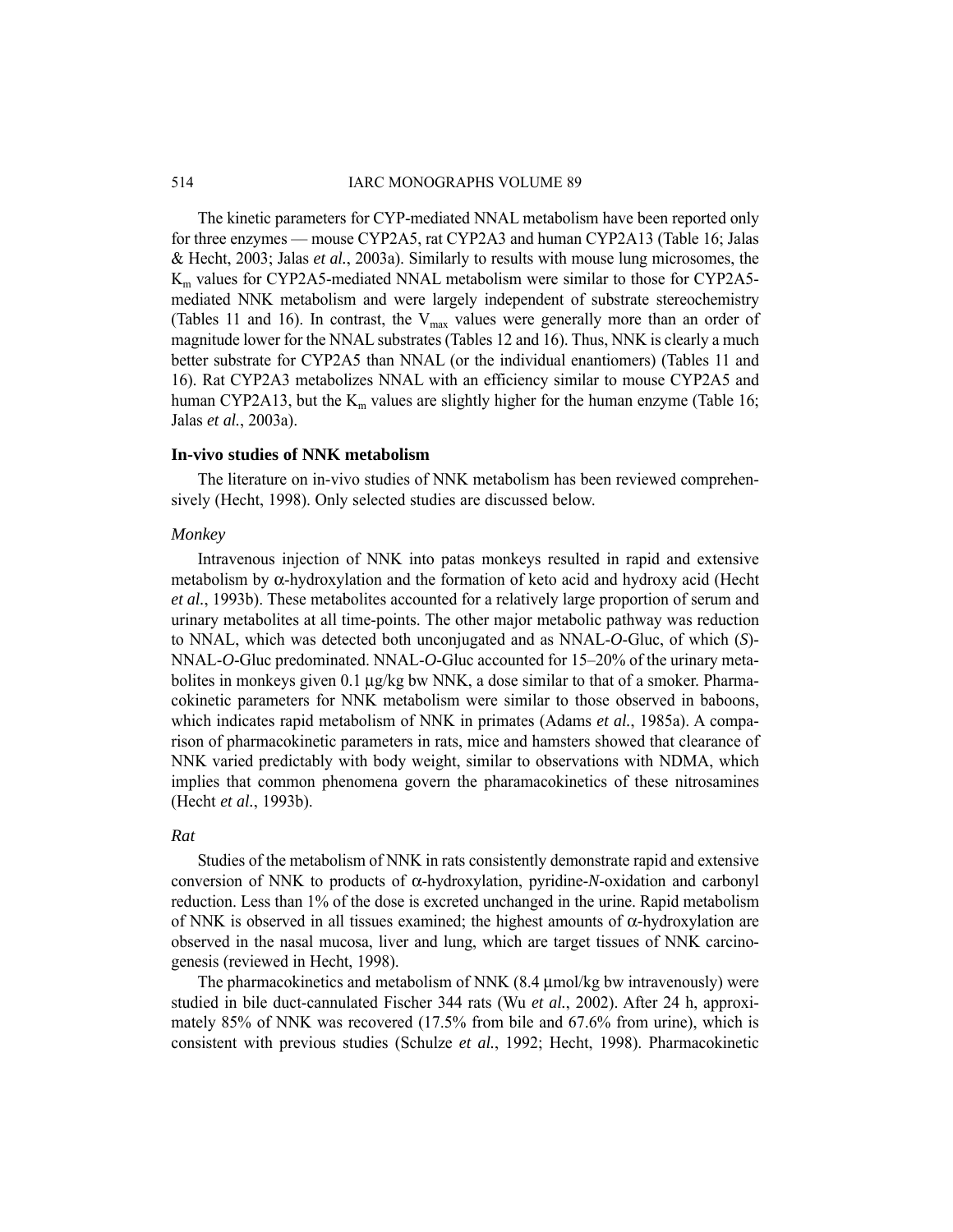| Species/<br>Substrate |               | Metabolite                                   | Kinetic parameters                                                       |                                                                    |                                                                                | Expression                            | Reference               |
|-----------------------|---------------|----------------------------------------------|--------------------------------------------------------------------------|--------------------------------------------------------------------|--------------------------------------------------------------------------------|---------------------------------------|-------------------------|
| enzyme                |               |                                              | $V_{max}^a$                                                              | $K_m(\mu M)$                                                       | $V_{max}/K_m^b$                                                                | system                                |                         |
| Human<br>CYP2A13      | $(\pm)$ -NNAL | Lactol<br>Diol<br>NNAL-N-oxide               | $1.50 \pm 0.05$<br>$0.79 \pm 0.02$<br>$0.12 \pm 0.01$                    | $36 \pm 3$<br>$40 \pm 3$<br>$30 \pm 7$                             | $0.042 \pm 0.004$<br>$0.020 \pm 0.002$<br>$0.0040 \pm 0.0010$                  | Baculovirus-<br>infected Sf9<br>cells | Jalas et al.<br>(2003a) |
| Rat<br>CYP2A3         | $(\pm)$ -NNAL | Lactol<br>Diol<br>NNAL-N-oxide               | $0.41 \pm 0.01$<br>$0.98 \pm 0.02$<br>$0.046 \pm 0.003$                  | $3.8 \pm 0.5$<br>$16 \pm 1$<br>$2.6 \pm 0.7$                       | $0.11 \pm 0.01$<br>$0.061 \pm 0.004$<br>$0.018 \pm 0.005$                      |                                       |                         |
| Mouse<br>CYP2A5       | $(\pm)$ -NNAL | Lactol<br>Diol<br>NNAL-N-oxide<br>NNK        | $0.55 \pm 0.02$<br>$0.47 \pm 0.01$<br>$0.17 \pm 0.01$<br>$0.78 \pm 0.04$ | $1.7 \pm 0.3$<br>$5.1 \pm 0.5$<br>$4.7 \pm 1.1$<br>$14 \pm 1.8$    | $0.32 \pm 0.06$<br>$0.092 \pm 0.009$<br>$0.036 \pm 0.009$<br>$0.056 \pm 0.008$ | Baculovirus-<br>infected Sf9<br>cells | Jalas & Hecht<br>(2003) |
|                       | $(R)$ -NNAL   | Lactol<br>Diol<br>NNAL-N-oxide<br>NNK        | $0.42 \pm 0.02$<br>$1.2 \pm 0.03$<br>ND<br>$0.31 \pm 0.03$               | $2.1 \pm 0.5$<br>$11 \pm 0.8$<br>$16 \pm 3.9$                      | $0.20 \pm 0.05$<br>$0.11 \pm 0.008$<br>$0.019 \pm 0.005$                       |                                       |                         |
|                       | $(S)$ -NNAL   | Lactol<br>Diol<br>NNAL-N-oxide<br><b>NNK</b> | $0.45 \pm 0.03$<br>$0.17 \pm 0.01$<br>$0.16 \pm 0.01$<br>$0.78 \pm 0.03$ | $0.78 \pm 0.26$<br>$1.3 \pm 0.4$<br>$1.1 \pm 0.4$<br>$4.2 \pm 0.6$ | $0.58 \pm 0.22$<br>$0.13 \pm 0.04$<br>$0.15 \pm 0.05$<br>$0.19 \pm 0.03$       |                                       |                         |

**Table 16. Steady-state kinetic parameters for human cytochrome P450 (CYP) 2A13-, rat CYP2A3- and mouse CYP2A5-mediated metabolism of NNAL** 

Km, Michaelis constant; ND, not detected; NNAL, 4-(methylnitrosamino)-1-(3-pyridyl)-1-butanol; NNK, 4-(Methylnitrosamino)-1-(3-pyri-

dyl)-1-butanone; Sf9, *Spodoptera frugiperda*; V<sub>max</sub>, maximum velocity

<sup>a</sup> Units are pmol/min/pmol CYP.

 $<sup>b</sup>$  Units are pmol/min/pmol CYP/ $\mu$ M.</sup>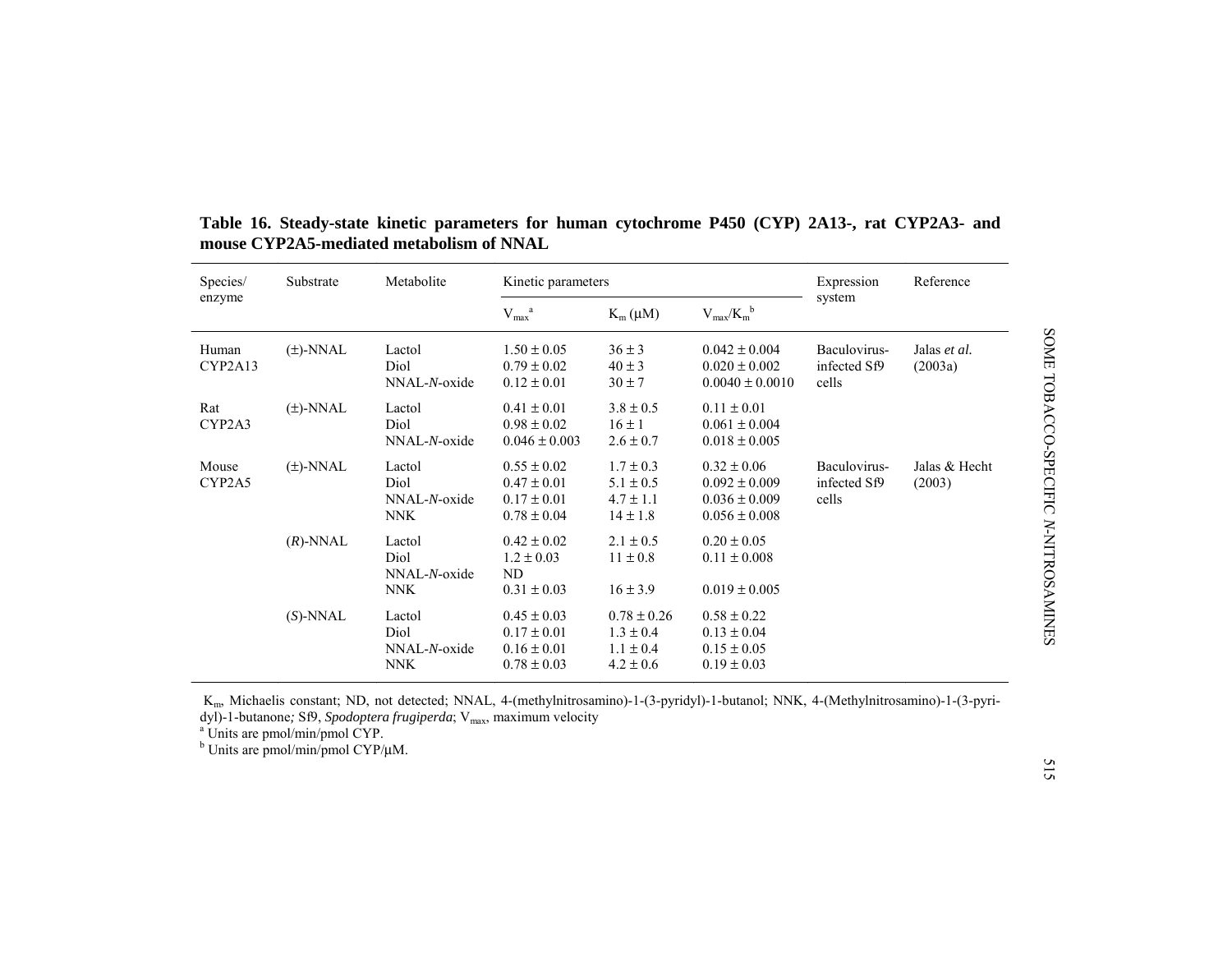analysis indicated that NNK had a short urinary half-life (2.6 h), a large volume of distribution (321  $\pm$  137 mL) and a total body clearance of 12.8  $\pm$  2.0 mL/min. (*R*)-NNAL-Gluc was the major metabolite in bile and represented approximately 14% of the total NNK dose. Nearly all NNAL-Gluc were excreted as the (*R*)-diastereomer. The major metabolite in urine was keto acid (26% of the dose). Urinary excretion of NNAL and hydroxy acid comprised about 30% of the dose. Metabolism of NNK to (*S*)-NNAL appeared to favour α-hydroxylation of (*S*)-NNAL and stereoselective localization in the lung while metabolism of NNK to (*R*)-NNAL appeared to lead to detoxification through glucuronidation and biliary excretion (Wu *et al.*, 2002).

In a study designed to probe the effects of nicotine on NNK metabolism, Holzman rats received acute (36 h) or chronic (2 week) subcutaneous infusions of nicotine at rates that produced serum nicotine concentrations that were two to three times the venous nicotine concentrations usually measured in smokers (Keyler *et al.*, 2003). A single intraperitoneal dose of NNK (39 nmol/kg bw) was administered 24 h before the end of each infusion. Neither acute nor chronic nicotine infusion had any effect on the extent of NNK metabolism by α-hydroxylation; some small effects on pyridine-*N*-oxidation were observed. The results indicate that nicotine infusion has no effect on the carcinogenic pathways of NNK metabolism in the rat.

#### *Mouse*

A/J mice treated intraperitoneally with NNK (0.005–500 μmol/kg bw) excreted hydroxy acid (18–37% of urinary metabolites), keto acid (11–27%), (*R*)-NNAL-*O*-Gluc (ND–22%), NNAL-*N*-oxide (6–14%), NNK-*N*-oxide (ND–10%), NNAL (ND–29%) and 6-hydroxy-NNK (1%) in the 48-h urine, similar to results obtained in rats (Morse *et al.*, 1990b; Desai *et al.*, 1993; Hecht, 1998). At lower doses of NNK, levels of α-hydroxylation products increased while the levels of NNAL and NNAL-*O*-Gluc decreased. NNAL glucuronidation is quantitatively an unimportant metabolic pathway at low doses of NNK (Morse *et al.*, 1990b).

Following a 2-h nose-only exposure to mainstream cigarette smoke, mice were administered NNK intraperitoneally (7.5 μmol). Control mice were sham-exposed and treated with the same dose of NNK (Brown *et al.*, 2001a). The pattern of urinary metabolites was affected by smoke exposure. Mice exposed to smoke excreted 25% more NNAL, 15% less hydroxy acid and 42% less keto acid than control mice. Other metabolites (NNAL-Gluc and NNAL-*N*-oxide) were not affected. These results indicate that mainstream cigarette smoke causes a shift in metabolism which leads to lesser α-hydroxylation and greater excretion of NNAL.

## *Hamster*

As in rats and mice, NNK is extensively metabolized by  $\alpha$ -hydroxylation and other pathways in Syrian golden hamsters (Hecht, 1998). Female Syrian golden hamsters treated subcutaneously with NNK (80 nmol/kg) excreted 96% of the dose as urinary metabolites within 24 h of treatment (Richter & Tricker, 2002). α-Hydroxylation to keto acid (30.7% of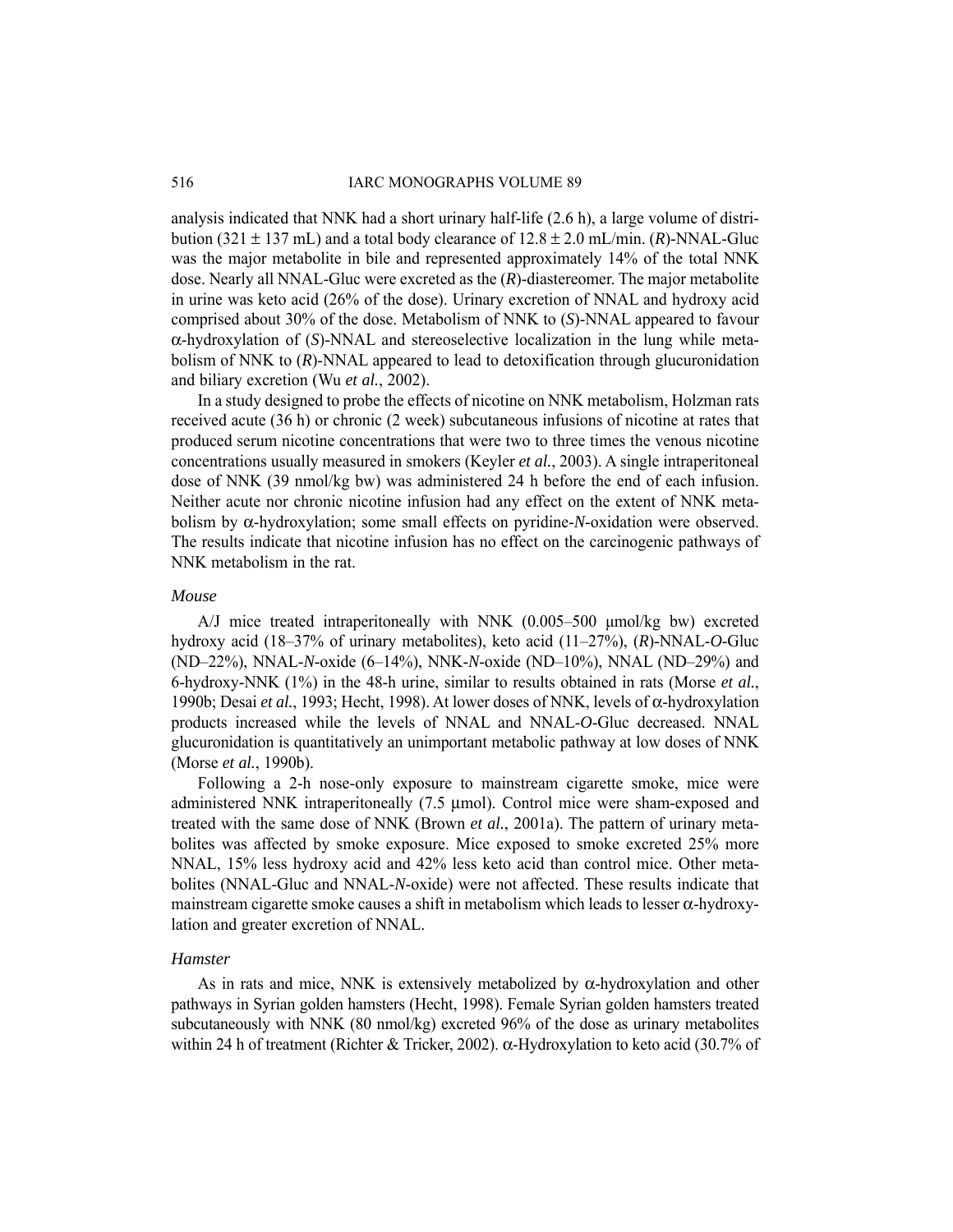radioactivity in urine) and hydroxy acid (22.3%), and detoxification to NNAL-*N*-oxide (24.2%) accounted for almost 80% of the NNK metabolites in the 24-h urine. Smaller amounts of diol, HPB, NNAL-*O*-Gluc, NNK-*N*-oxide and NNAL were observed. Concurrent treatment with nicotine, cotinine or 2-phenethyl isothiocyanate (PEITC) decreased total α-hydroxylation from 58.1% (control) to 49.6% (nicotine), 41.2% (cotinine) and 54.6% (PEITC), with concomitant increases in NNAL (Richter & Tricker, 2002).

## **In-vivo studies of NNAL metabolism**

Earlier studies demonstrate that the NNK/NNAL equilibrium favours NNAL in rodents and primates, and report some pharmacokinetic parameters for NNAL metabolism. Conversion of (*R*)-NNAL-*O-*Gluc to metabolites of NNAL and NNK was also observed (reviewed in Hecht, 1998).

# *Rat*

Male Fischer 344 rats were treated intravenously with racemic [5-3H] NNAL (8.5 μmol/kg) (Wu *et al.*, 2002). After 24 h, 43% of the dose was recovered from urine and 20% from bile. Urinary elimination half-lives were 9.5 h for NNAL, 7.8 h for hydroxy acid and 8 h for keto acid. Total body clearance of NNAL was  $8.65 \pm 2.6$  mL/min and volume of distribution was  $2772 \pm 1423$  mL. (*R*)-NNAL-Gluc was the major metabolite in bile and accounted for 16% of the NNAL dose. The urinary excretion profile following NNAL administration was similar to that of NNK except that less keto acid was excreted. Enantiomeric ratios for NNAL were evaluated in plasma, urine and bile. (*R*)- NNAL was the predominant form excreted. In the lung, 1 h after administration of racemic NNAL, 49% of the total metabolites was NNAL, with lesser amounts of NNAL-*N*-oxide (19%), hydroxy acid (10%) and keto acid (7%). NNAL levels in the liver were comparable with those in the lung; significant amounts of (*R*)-NNAL-Gluc and hydroxy acid were also observed. NNK was also identified in the lung and liver samples. Four hours after administration, NNAL remained the most abundant metabolite in the lung, but lower amounts were found in the liver and kidney. Enantiomeric ratios demonstrated that (*S*)-NNAL predominated in the lung and liver 4 h after administration. At 24 h after administration, the  $(S)(R)$  ratio was 57 in the lung, 1.2 in the liver and 3.4 in the kidney. NNAL made up 75% of total metabolites in the lung 24 h after administration. Collectively, the results demonstrated stereoselective excretion of (*R*)-NNAL-*O*-Gluc and retention of (*S*)- NNAL in the rat lung (Wu *et al.*, 2002).

Male Fischer 344 rats were treated intravenously with [5-3H] (*R*)-NNAL (0.11–0.65 mg/kg) or (*S*)-NNAL (0.198–1.07 mg/kg) (Zimmerman *et al.*, 2004). After 24 h, 65% of the dose of (*S*)-NNAL was recovered (15% from the bile and 48% from urine), while almost 90% of the (*R*)-NNAL dose was recovered (44% from the bile and 45% from urine). Thus, excretion of (*S*)-NNAL was substantially less than that of (*R*)-NNAL, principally due to the difference in biliary excretion of (*R*)-NNAL-Gluc. The volume of distribution of (*S*)-NNAL (1792  $\pm$  570 mL) was significantly greater than that of (*R*)-NNAL  $(645 \pm 230 \text{ mL})$ . Urinary elimination half-lives of metabolites were significantly shorter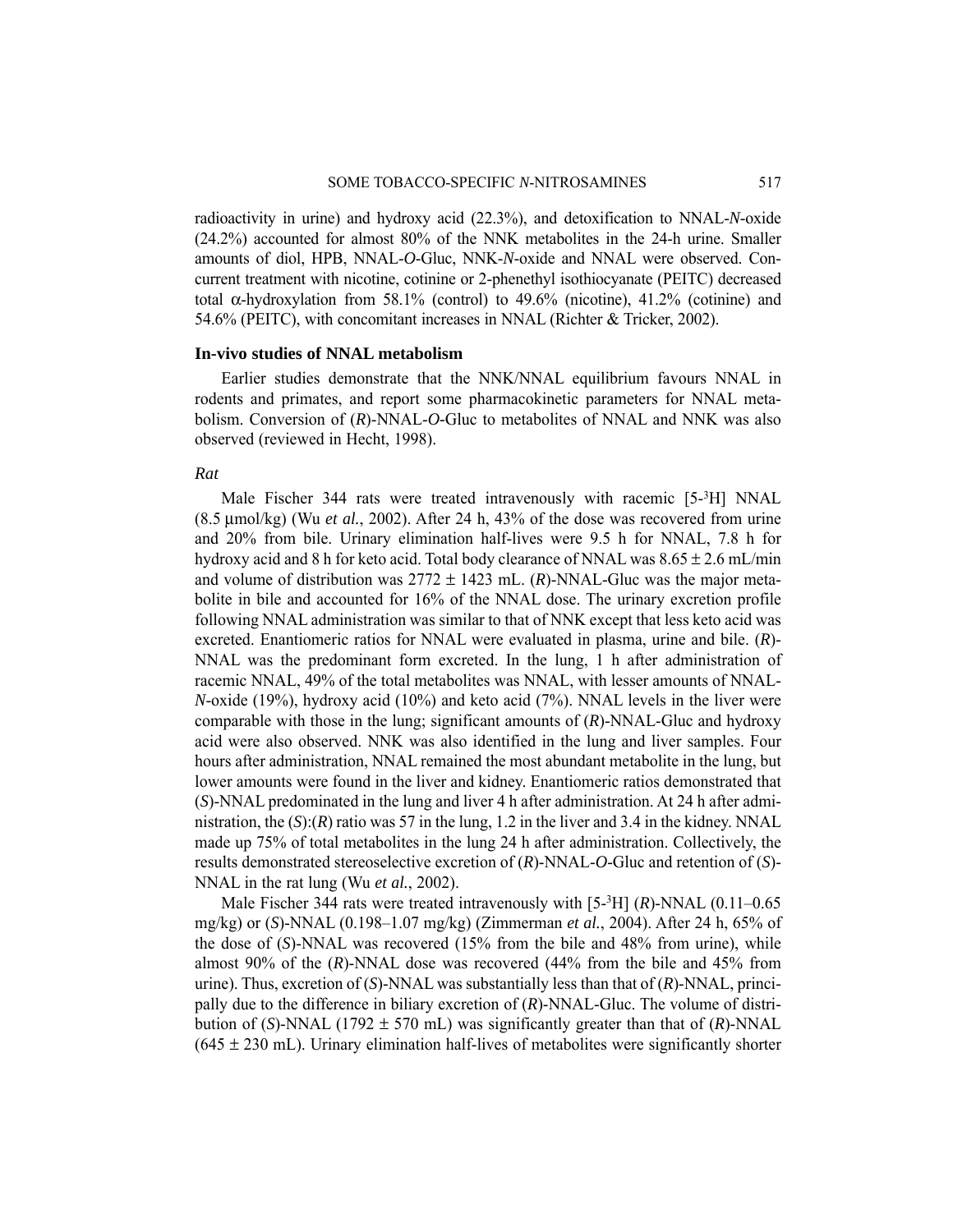after administration of (*R*)-NNAL (4.2 h) than after that of (*S*)-NNAL (6.3 h). Urinary metabolite profiles of the two enantiomers were markedly different. For (*R*)-NNAL, major metabolites consisted largely of unchanged NNAL, hydroxy acid and (*R*)-NNAL-Gluc. For (*S*)-NNAL, more keto acid and less hydroxy acid, more NNK-*N*-oxide and less NNAL were formed than in the case of (*R*)-NNAL; NNK was also observed. Tissue retention of metabolites demonstrated that a larger proportion of the dose was retained in the liver, lung and kidney 24 h after administration of (*S*)-NNAL compared with (*R*)- NNAL. There was significant and rapid conversion of (*S*)-NNAL to NNK in the tissues. At 24 h after administration of (*S*)-NNAL, 78% of lung metabolites was NNAL, with an (*S*):(*R*) ratio of 4.2, a shift from a ratio of 1.1 at 1 h after dosing, which indicated selective retention of (*S*)-NNAL in the lung. At 24 h after administration of (*R*)-NNAL, no quantifiable metabolites were found in the lung. These results demonstrate that (*R*)-NNAL, the less carcinogenic NNAL enantiomer (in mice), is excreted more rapidly than (*S*)-NNAL, while (*S*)-NNAL is selectively retained in the lung and is extensively converted to NNK.

## *Mouse*

Racemic and enantiomeric NNAL as well as (*R*)-NNAL-Gluc (20 μmol) were administered intraperitoneally to female A/J mice and urine was collected (Upadhyaya *et al.*, 1999). The metabolites of racemic NNAL were hydroxy acid (10% of the dose), NNAL-*N*-oxide (3.1%), NNAL (20%) and (*S*)-NNAL-Gluc (16%). The profile of metabolites from the enantiomers was quite similar to that of racemic NNAL, except that (*S*)-NNAL was metabolized less effectively to (*R*)-NNAL-Gluc than (*R*)-NNAL. The formation of (*S*)-NNAL-Gluc from (*R*)-NNAL indicates that (*R*)-NNAL was converted to NNK *in vivo*. Minor amounts of urinary metabolites other than (*S*)-NNAL-Gluc were detected when (*S*)-NNAL-Gluc was administered to mice.

## **Haemoglobin adducts of NNK and NNAL**

Adducts with globin are formed in rats by both the  $\alpha$ -methylene and  $\alpha$ -methyl hydroxylation pathways of NNK (Carmella & Hecht, 1987; Hecht, 1998). Depending on dose, species and protocol employed, approximately 15–40% of the pyridyloxobutyl adducts are released as HPB upon mild base hydrolysis (Carmella & Hecht, 1987; Murphy *et al.*, 1990a; Peterson *et al.*, 1990; Murphy & Coletta, 1993). The HPB-releasing adducts are esters, most probably with aspartate, glutamate or the terminal carboxy groups of globin (Carmella *et al.*, 1992). Pyridyloxobutyl cysteine adducts do not appear to be formed in measurable amounts in rats (Carmella *et al.*, 1990b). Co-incubation of rat hepatocytes and human red blood cells results in the formation of HPB-releasing adducts, as seen *in vivo* (Murphy & Coletta, 1993). Therefore, α-HOMeNNK or its glucuronide are sufficiently stable to migrate out of the hepatocyte and into the red blood cell. Human red blood cells alone can activate NNK but not to HPB-releasing adducts (Murphy & Coletta, 1993). In rats, both methyl and pyridyloxobutyl haemoglobin adducts increase linearly with the dose over a more than 3000-fold range (Murphy *et al.*, 1990a). DNA adducts in the liver and lung also increase over this range but the relationship with dose is non-linear.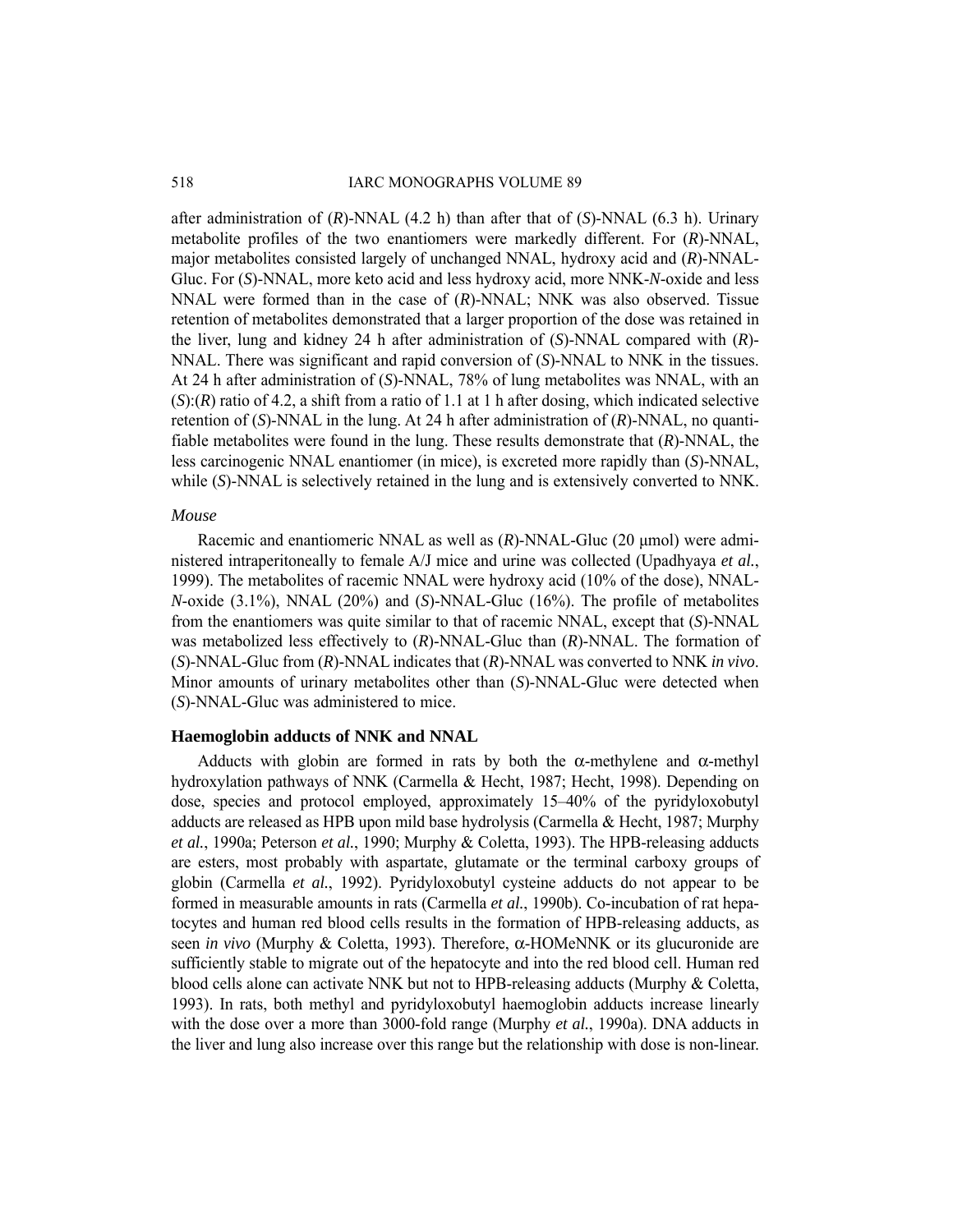## SOME TOBACCO-SPECIFIC *N*-NITROSAMINES 519

The utility of HPB-releasing haemoglobin adducts as a biomarker of the overall carcinogenic effect of NNK was demonstrated in studies in which treatment of rats with PEITC or 6-phenylhexyl isothiocyanate resulted in a significant decrease in HPB-releasing adducts over an 18-month period compared with rats treated with NNK only; concurrently, a significant decrease in lung tumour induction was observed in the rats treated with isothiocyanates and NNK (Hecht *et al.*, 1996a,b). In rats treated with a mixture of benzo[*a*] pyrene (2 ppm in diet; 2 mg/kg) and NNK (2 ppm in drinking-water; 2 μg/mL), HPBreleasing haemoglobin adducts were significantly inhibited by concurrent treatment with dietary PEITC, or a mixture of PEITC and benzyl isothiocyanate, but not with benzyl isothiocyanate alone. Concurrently with the inhibition of HPB-releasing haemoglobin adducts, a decrease in HPB-releasing DNA adducts was observed in the rat lung, but not in the liver, as was an increase in the levels of NNAL and NNAL-Gluc excreted in urine (Boysen *et al.*, 2003). HPB-releasing haemoglobin adducts are also formed upon treatment of rats with NNAL (Hecht & Trushin, 1988).

# **DNA adducts of NNK and NNAL**

In experimental systems, DNA adducts have been measured by high-performance liquid chromatography–radioflow detection after administration of [3H]-labelled compounds, or by gas chromatography–mass spectrometry of released HPB. The latter technique has also been used in human studies (see Section 4.1.1(*a*)(iii)).

Studies of DNA adduct formation by NNK and NNAL have been extensively reviewed (Hecht, 1998). Highlights and recent studies are presented below.

## *In-vitro studies*

All data indicate that there are two major types of NNK–DNA adducts: methyl adducts formed by α-methylene hydroxylation and pyridyloxobutyl adducts formed by α-methyl hydroxylation. Adduct formation is summarized in Figures 2 and 5. α-Methylene hydroxylation of NNK leads to the formation of Me-DZH and/or the methyldiazonium ion, which react with DNA to form 7-MedGuo, *O6*-MedGuo and *O4*-MedThd. Other adducts are probably also produced, based on studies of other methylating nitrosamines and nitrosoureas (Singer & Grunberger, 1983). DNA methylation by NNK is observed in a number of in-vitro studies with different systems that are capable of activating its metabolism, including rat lung cells and lung, liver or nasal mucosal microsomes (with added DNA), rat oral tissue and hamster lung (Devereux *et al.*, 1988; Rossignol *et al.*, 1989; Murphy *et al.*, 1990a; Guo *et al.*, 1991b; Hecht, 1998).

The chemistry of the intermediates that result from  $\alpha$ -methyl hydroxylation of NNK has been studied in detail. Since  $\alpha$ -HOMeNNK (Figure 2) is not very stable, this metabolite has been generated *in situ* by solvolysis of 4-(acetoxymethylnitrosamino)-1-(3 pyridyl)-1-butanone (NNKOAc) and 4-(carbethoxynitrosamino)-1-(3-pyridyl)-1-butanone. Extensive studies conclusively demonstrate that the major DNA adducts formed by this pathway *in vitro* and *in vivo*, which account for at least 50% of the DNA binding, release HPB (Figure 3) upon acid or neutral thermal hydrolysis (Hecht & Trushin, 1988;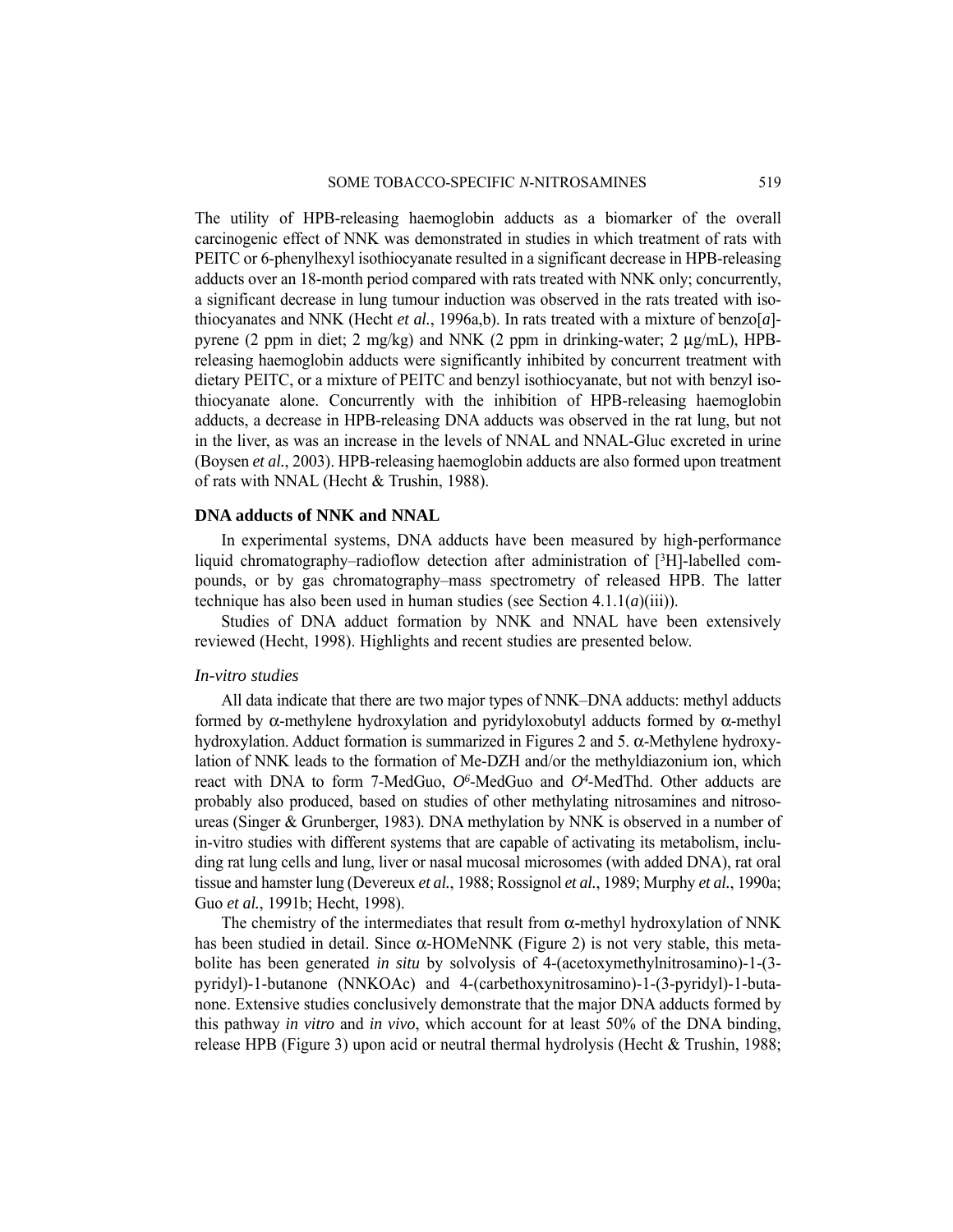Hecht *et al.*, 1988b; Spratt *et al.*, 1989; Murphy *et al.*, 1990a; Peterson *et al.*, 1990; Peterson & Hecht, 1991; Foiles *et al.*, 1992; Trushin *et al.*, 1994; Staretz *et al.*, 1997c; Hecht, 1998). These adducts are produced via POB-DZH but not by HPB itself (Hecht *et al.*, 1988). The HPB-releasing adducts have different stabilities in DNA, and are released in a triphasic manner (Peterson *et al.*, 1991b). Adducts that release HPB upon neutral thermal hydrolysis have recently been identified as 7(POB-1-yl)dGuo and *O2*(POB-1-yl)dCyd (Wang *et al.*, 2003; Hecht *et al.*, 2004c). Other adducts formed by this pathway that have been identified are shown in Figures 2 and 5 (Haglund *et al.*, 2002; Wang *et al.*, 2003; Hecht *et al.*, 2004c). A similar group of adducts is formed upon methyl hydroxylation of NNAL (Figures 2 and 5; Upadhyaya *et al.*, 2003; Hecht *et al.*, 2004c).

Pyridyloxobutyl adducts inhibit *O*6-alkylguanine–DNA alkyltransferase (AGT), the enzyme responsible for the repair of  $O^6$ -MedGuo. Since  $O^6$ -MedGuo is also formed by metabolic activation of NNK, this phenomenon is probably important in the persistence of *O6*-MedGuo in NNK-exposed tissues (Peterson *et al.*, 1993).

#### *In-vivo studies*

Since *O6*-methylguanine (*O*6-MeGua) and 7-MeGua were first detected in the liver and lung of NNK-treated Fischer 344 rats (Castonguay *et al.*, 1984b), substantial research has been carried out on the occurrence and biological significance of methyl and pyridyloxobutyl adducts that result from the metabolic activation of NNK (Hecht, 1998).

## **Rat**

Levels of 7-MeGua are 7.5–25 times higher than those of HPB released in the whole lung, depending on dose, with lower ratios at lower doses (Murphy *et al.*, 1990b). Levels of HPB-releasing adducts are about twice those of  $O<sup>6</sup>$ -MeGua, which are about 10 times greater than those of *O4*-MedThd (Belinsky *et al.*, 1986; Staretz *et al.*, 1997c). Consistently, the highest levels of  $O<sup>6</sup>$ -MeGua and HPB-releasing adducts are found in Clara cells of the rat lung, with lower amounts in type II cells, macrophages and small cells (Belinsky *et al.*, 1987a; Belinsky *et al.*, 1988; Devereux *et al.*, 1988; Staretz *et al.*, 1997c). The dose– response relationship for adduct formation in whole lung and lung cell types is non-linear. Adduct levels at the lowest doses are higher than would be expected by linear extrapolation from higher doses, e.g. efficiency of alkylation increases considerably at low doses (Belinsky *et al.*, 1987a; Devereux *et al.*, 1988; Belinsky *et al.*, 1990; Murphy *et al.*, 1990b; Staretz *et al.*, 1997c). One interpretation of these data is the presence of CYPs in the rat lung, such as CYP2A3, which efficiently catalyse  $\alpha$ -hydroxylation at low concentrations of NNK. A second interpretation relates specifically to *O6*-MeGua. Pyridyloxobutyl adduct concentrations increase at low doses of NNK, which may lead to greater inhibition of AGT and consequent higher levels of *O6*-MeGua (Peterson *et al.*, 1993).

During chronic treatment with high doses of NNK, *O6*-MeGua increases consistently in the rat lung (Belinsky *et al.*, 1986). At lower doses over a 4-day period, *O6*-MeGua persists to a greater extent in Clara cells than in other cell types (Belinsky *et al.*, 1988). This is partly because of lower levels of AGT in Clara cells than in other cell types after treatment with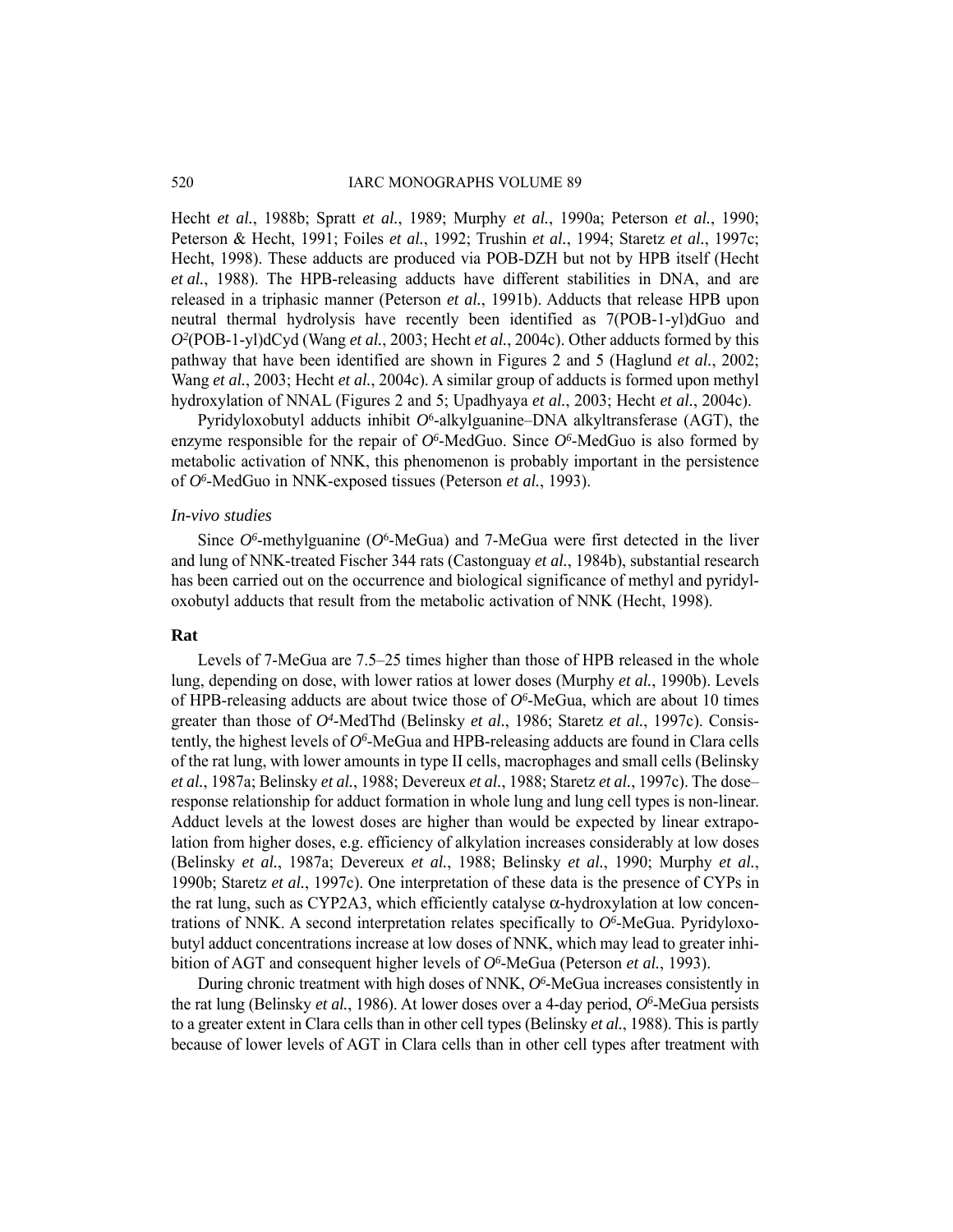NNK. Treatment with NNK inhibits AGT, which is probably due to DNA pyridyloxobutylation. However, when NNK was administered over the full 20-week course to induce lung tumours in rats, *O6*-MeGua levels decreased by 82% in the Clara cells during the treatment period and were lower than those in the macrophages at 20 weeks (Staretz *et al.*, 1997c). The decrease is due to inhibition of CYP-catalysed  $\alpha$ -methylene hydroxylation by NNK, as demonstrated in a study of α-methylene hydroxylation by isolated rat pulmonary microsomes after 20 weeks of treatment with NNK (Staretz *et al.*, 1997b).

Structure–activity studies suggest that both DNA methylation and pyridyloxobutylation are important in NNK-induced lung tumorigenesis in rats. Neither NDMA, which only methylates DNA, nor NNN, which pyridyloxobutylates but does not methylate DNA, is an effective lung carcinogen in rats (Hecht *et al.*, 1980a; Hoffmann *et al.*, 1984; Hecht *et al.*, 1986b). NNK yields greater amounts of *O6*-MeGua than NDMA in Clara cells, but not in alveolar type II cells, and is metabolized somewhat more effectively to a pyridyloxobutylating agent than NNN in rat lung cells (Devereux *et al.*, 1988; Belinsky *et al.*, 1989a). Such differences in binding and metabolism may partially account for the distinctly greater pulmonary carcinogenicity of NNK than that of NDMA or NNN. However, only NNK provides the combination of DNA methylation and pyridyloxobutylation that appears to be critical for rat lung tumorigenesis. NNK-induced rat lung tumours arise in type II cells (Belinsky *et al.*, 1990). Levels of HPB-releasing adducts in type II cells of NNK-treated rats correlate with lung tumour incidence over a range of doses, which suggests that pyridyloxobutylation is an important pathway (Staretz *et al.*, 1997c). Levels of *O6*-MeGua in Clara cells also correlate with lung tumour incidence over a wide dose range, which suggests some role of this adduct in spite of the fact that the Clara cell is probably not the cell of origin of the tumours (Belinsky *et al.*, 1990). The effects of PEITC on levels of HPB-releasing adducts in type II cells and other cell types of the lung correlate well with inhibition of NNK-induced lung tumorigenesis by PEITC, which provides further evidence for the importance of these adducts (Staretz *et al.*, 1997c). PEITC also inhibits *O6*-MeGua levels in Clara cells to the same extent that it inhibits lung tumorigenesis, but this is not seen in other cell types (Staretz *et al.*, 1997c). PEITC selectively inhibits HPB-releasing DNA adducts in the lung, but not in the liver of NNK-treated rats (Boysen *et al.*, 2003). Collectively, the available data indicate that HPB-releasing adducts and *O6*-MeGua are both important in lung tumour induction by NNK in rats.

Levels of DNA methylation in rat nasal mucosa are frequently higher than those in other tissues of NNK-treated animals (Belinsky *et al.*, 1986; Hecht *et al.*, 1986b; Belinsky *et al.*, 1987b). This is a consequence of the high NNK  $\alpha$ -hydroxylation activity mediated by CYPs of the nasal mucosa. Although both  $\alpha$ -methylene and  $\alpha$ -methyl hydroxylation of NNK occur at similar rates in nasal mucosa microsomes (Smith *et al.*, 1992b), DNA methylation is greater than pyridyloxobutylation (Trushin *et al.*, 1994). These data indicate that, in rat nasal mucosa,  $α$ -HOMethyleneNNK is more effective as a DNA methylating agent than  $\alpha$ -HOMeNNK is as a pyridyloxobutylating agent, possibly due to differences in the reactivity of the resulting alkylating agents, or to other factors such as glucuronidation of α-HOMeNNK (Hecht, 1998).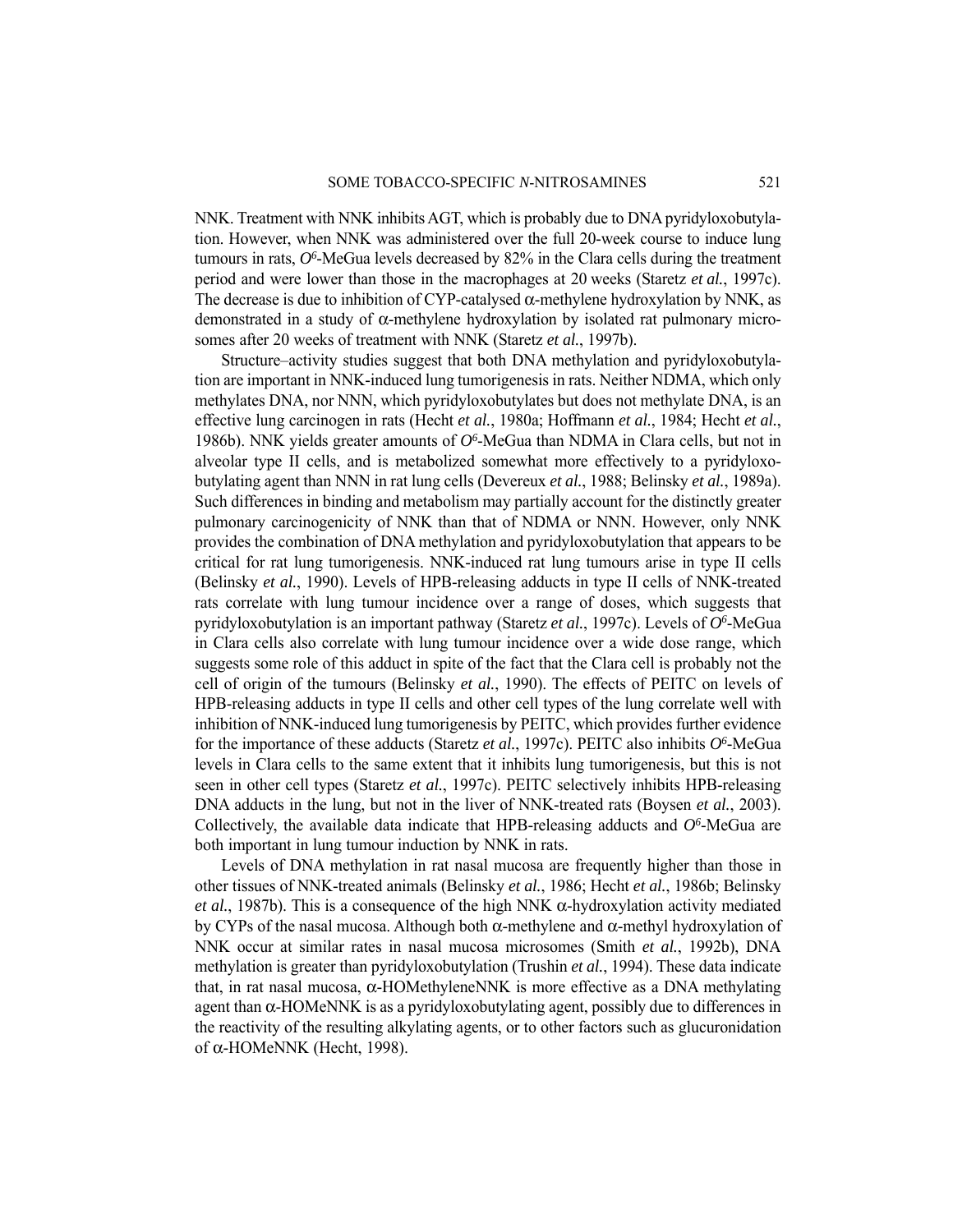In spite of the relatively low levels of HPB-releasing adducts formed in rat nasal mucosa after treatment with NNK, these adducts appear to be important in tumour induction. NNK and NNN have similar carcinogenic activities toward the nasal mucosa, but NDMA has little activity (Hecht *et al.*, 1986b; Trushin *et al.*, 1994). NNK and NNN both pyridyloxobutylate nasal mucosa DNA to form HPB-releasing adducts (Trushin *et al.*, 1994). NNN does not methylate DNA whereas NDMA methylates but does not pyridyloxobutylate nasal DNA. These results support the role of DNA pyridyloxobutylation in rat nasal tumorigenesis. Studies with deuterated analogues of NNK further support this conclusion. Thus,  $[methylene-D<sub>2</sub>]NNK$  is a stronger nasal carcinogen than either  $[methyl-$ D3]NNK or NNK (Hecht *et al.*, 1987; Trushin *et al.*, 1994). Moreover, DNA pyridyloxobutylation by [methylene-D<sub>2</sub>]NNK exceeds that by NNK while levels of  $O^6$ -MedGuo from [methylene-D<sub>2</sub>]NNK are significantly lower than those from NNK or [methyl-D<sub>3</sub>]NNK (Trushin *et al.*, 1994). Collectively, these data provide strong support for the proposal that DNA pyridyloxobutylation is critical in rat nasal carcinogenesis by NNK (Hecht, 1998).

Levels of 7-MeGua are 13–49 times greater than those of HPB-releasing adducts in rat liver, and levels of the latter are generally greater than those of *O6*-MeGua (Murphy *et al.*, 1990b). The 7-MeGua:HPB-releasing adduct ratio at lower doses is lower in the liver than in the lung (Murphy *et al.*, 1990b). At low doses, levels of HPB-releasing adducts are lower in the liver than in the lung (Murphy *et al.*, 1990b; Boysen *et al.*, 2003). At high doses, the formation of 7-MeGua is saturated in the lung, but not in the liver, whereas the formation of HPB-releasing adducts is saturated in both tissues (Murphy *et al.*, 1990b). The higher levels of HPB-releasing adducts than of  $O<sup>6</sup>$ -MeGua are probably due to differences in repair (Belinsky *et al.*, 1986, 1990; Peterson *et al.*, 1991b). During chronic NNK treatment, *O6*-MeGua reaches a maximum in both hepatocytes and non-parenchymal cells, then declines rapidly due to induction of AGT (Belinsky *et al.*, 1986). The removal of HPBreleasing adducts from hepatic DNA appears to be slower than that of  $O<sup>6</sup>$ -MeGua (Belinsky *et al.*, 1986; Peterson *et al.*, 1991b).

Treatment of rats with a single dose of NNK or NNAL resulted in the formation of 7- MeGua and  $O^6$ -MeGua (Hecht & Trushin, 1988). In hepatic DNA, levels of these adducts were similar 1–48 h after treatment with NNK or NNAL, while adduct levels in nasal mucosa and lung were somewhat higher after treatment with NNK than with NNAL. HPB-releasing adducts were formed with both NNK and NNAL in the liver; levels of the NNK-derived adducts were somewhat higher (Hecht & Trushin, 1998).

# **Mouse**

Lung tumours are induced rapidly by a single dose of 10 μmol NNK in A/J mice (Hecht *et al.*, 1989). This model has been used extensively to examine mechanistic phenomena as well as the modifying effects of chemopreventive agents (Hecht, 1998). Levels of 7-MeGua are greater than those of  $O^6$ -MeGua, which in turn exceed those of HPBreleasing adducts (Peterson & Hecht, 1991). Levels of 7-MeGua and *O6*-MeGua reached a maximum 4 h after injection of 10 μmol NNK, whereas the levels of released HPB were maximal after 24 h (Peterson & Hecht, 1991). Levels of 7-MeGua and released HPB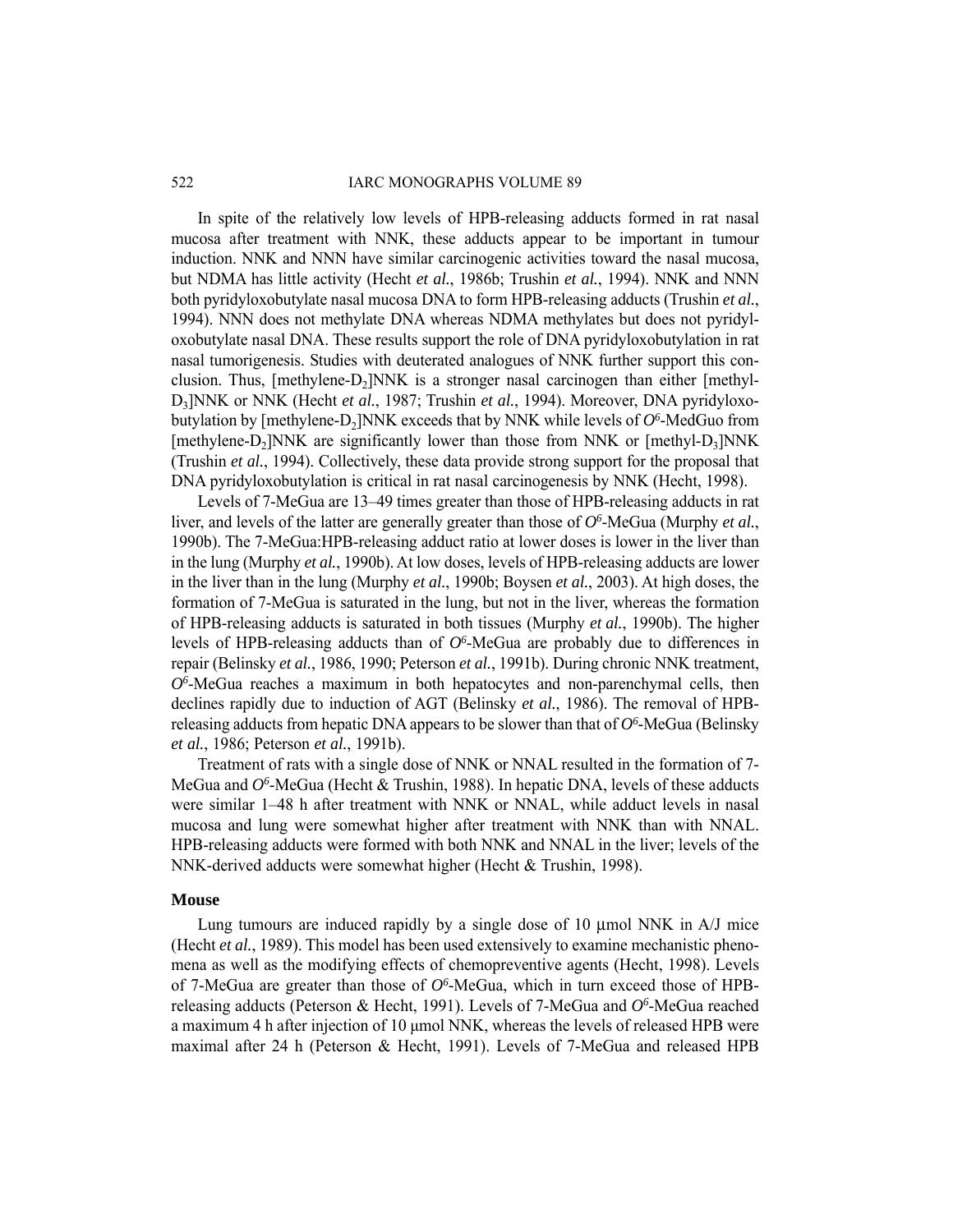decrease with time, but  $O^6$ -MeGua is persistent, such that its levels exceed those of 7-MeGua 15 days after treatment (Peterson & Hecht, 1991). Levels of *O6*-MedGuo were highest in type II cells and Clara cells, followed by small cells and whole lung (Devereux *et al.*, 1993).

Persistent *O6*-MeGua is the critical determinant of lung tumour induction in A/J mice (Peterson & Hecht, 1991), but does not account for differences in sensitivity to NNKinduced lung tumorigenesis between A/J and C57BL/6 mice (Devereux *et al.*, 1993). In A/J mice, acetoxymethylmethylnitrosamine (AMMN), which can only methylate DNA, is highly tumorigenic whereas NNKOAc and NNN, which only pyridyloxobutylate DNA, are weakly active (Peterson & Hecht, 1991). [Methylene-D<sub>2</sub>]NNK is significantly less tumorigenic than NNK or  $[methyl-D<sub>3</sub>]NNK$  and also forms significantly less  $O<sup>6</sup>$ -MeGua (Hecht *et al.*, 1990). Similarly, (4*R*)[4D]NNK is significantly less tumorigenic than either NNK or (4*S*)[4D]NNK, and also leads to lower levels of persistent O<sup>6</sup>-MeGua (Jalas *et al.*, 2003b). There is an inflection in the dose–response curve for lung tumour induction by NNK in A/J mice, with an increase above a dose of 2–3 μmol NNK, at which persistent  $O<sup>6</sup>$ -MeGua begins to be measurable (Peterson & Hecht, 1991). Evidently, AGT activity is saturated above this dose. Levels of  $O^6$ -MedGuo measured 96 h after treatment of A/J mice correlate strongly with tumour multiplicity, independent of the source of the methylating agent, e.g. NNK, AMMN or AMMN plus NNKOAc (Peterson & Hecht, 1991). In addition, GC→AT transitions in codon 12 of the K*-ras* gene are observed in a high percentage of lung tumours induced by NNK in A/J mice (see Section 4.4.2(*a*)(ii)), consistent with the importance of *O6*-MeGua (Belinsky *et al.*, 1989b). Human methylguanine–DNA methyltransferase transgenic mice, which express high levels of AGT in the lung, were crossbred with A/J mice. Human AGT was expressed throughout the lung and, after treatment with NNK, these mice had lower levels of  $O^6$ -MeGua, lower tumour multiplicity and size of tumours in the lung and a lower frequency of K*-ras* mutations in the lung tumours than non-transgenic mice (Liu *et al.*, 1999).

The pyridyloxobutylation pathway is important in increasing the activity of the methylation pathway in A/J mouse lung tumorigenesis since NNKOAc markedly increases the tumorigenicity of AMMN over a wide dose range (Peterson & Hecht, 1991). NNKOAc enhances the persistence of  $O<sup>6</sup>$ -MeGua in the lung of AMMN-treated mice due to the ability of HPB-releasing adducts to inhibit AGT (Peterson *et al.*, 1993; Liu *et al.*, 1996; Peterson *et al.*, 2001). The ability of NNKOAc to enhance the persistence of  $O^6$ -MeGua in the lung was similar to that of  $O^6$ -benzylguanine, a known inhibitor of AGT (Peterson *et al.*, 2001). The pyridyloxobutyl adduct,  $O^6$ (POB-1-yl)Gua, was detected in the liver, but not in the lung, of A/J mice treated with NNK (Thomson *et al.*, 2003). This adduct was also detected in the lung and liver of mice treated with NNKOAc, in the presence but not absence of *O6* benzylguanine, which indicates that  $O<sup>6</sup>(POB-1-yI)G$ ua is repaired in part by AGT (Thomson *et al.*, 2003). Further studies demonstrated that *O6*(POB-1-yl)Gua is repaired by mammalian AGT and that the rate of repair is highly dependent on protein structure (Mijal *et al.*, 2004). Inefficient repair of  $O^6$ (POB-1-yl)Gua by bacterial AGT explains the high mutagenic activity of this adduct in bacterial systems (Pauly *et al.*, 2002).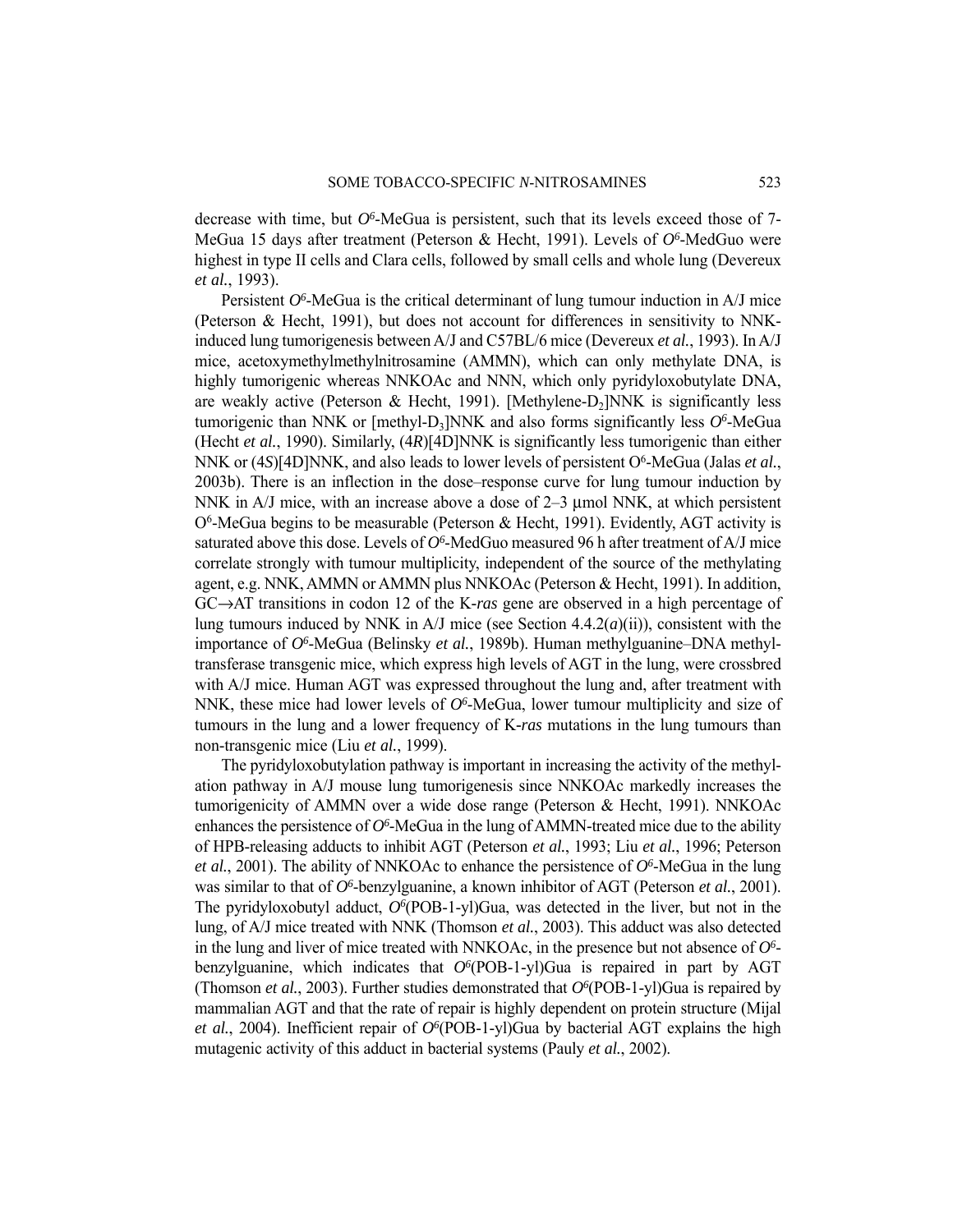Adduct measurements have been made in A/J mouse liver after treatment with NNK, although tumour induction in this tissue is infrequent (Belinsky *et al.*, 1989b). As in the lung, the relative levels of adduct formation are 7-MeGua > *O6*-MeGua > HPB-releasing adducts (Morse *et al.*, 1990a; Peterson *et al.*, 1990; Morse *et al.*, 1991). Levels of HPBreleasing adducts are higher in liver than in the lung, as are levels of 7-MeGua and *O6*- MeGua (Morse *et al.*, 1990a; Peterson *et al.*, 1990; Morse *et al.*, 1991; Peterson & Hecht, 1991). The relatively high level of adducts in the liver is consistent with metabolic studies that show efficient α-hydroxylation with little or no pyridine-*N*-oxidation in this tissue, in contrast to the lung where pyridine-*N*-oxidation is a major competing detoxification pathway. Despite the high DNA adduct levels in A/J mouse liver, tumours are observed in the lung and this is clearly related to susceptibility factors inherent in this mouse strain (Hecht, 1998).

# **Hamster**

Initial levels of 7-MeGua and *O6*-MeGua are similar in rat and hamster liver after a single dose of NNK (Liu *et al.*, 1992). However, *O6*-MeGua is repaired more rapidly in rats (half-time, 12 h), while only 14% of the initial  $O<sup>6</sup>$ -MeGua is repaired 72 h after treatment in hamsters. 7-MeGua also persists longer in hamster than in rat liver. NNK rapidly depletes AGT in both rat and hamster liver, but AGT recovers in rats and not in hamsters. These results do not correlate with tumour induction by NNK. Whereas NNK is a weak hepatocarcinogen in rats, it does not induce liver tumours in hamsters. The results suggest that *O6*-MeGua is not important in the hepatocarcinogenesis of NNK.

# **Other types of DNA damage**

Single-strand breaks are observed in hepatocytes incubated with NNK and in the livers of NNK-treated animals (Hecht, 1998), and are probably produced by spontaneous or enzymatic depurination of adducts such as 7-MeGua or 7(POB-1-yl)Gua. Among the metabolites of NNK, keto aldehyde has received the most attention as a source of single-strand breaks. However, the single-strand breaks induced by keto aldehyde appear to have different properties (for example, pH dependence) from those caused by NNK, which indicates that NNK single-strand breaks do not result from keto aldehyde (Demkowicz-Dobrzanski & Castonguay, 1991). NNK single-strand breaks are repaired slowly and damage persists for 2–3 weeks after a single treatment with NNK in rats and hamsters (Jorquera *et al.*, 1994). One study demonstrated an increase in NNK-induced single-strand breaks in human lung cells after generation of superoxide by hypoxanthine/xanthine oxidase (Weitberg  $\&$ Corvese, 1993).

Treatment with NNK causes increases in levels of the promutagenic adduct 8-oxodeoxyguanosine in mouse and rat lung, and in fetal liver following transplacental exposure of mice to NNK (Chung & Xu, 1992; Sipowicz *et al.*, 1997).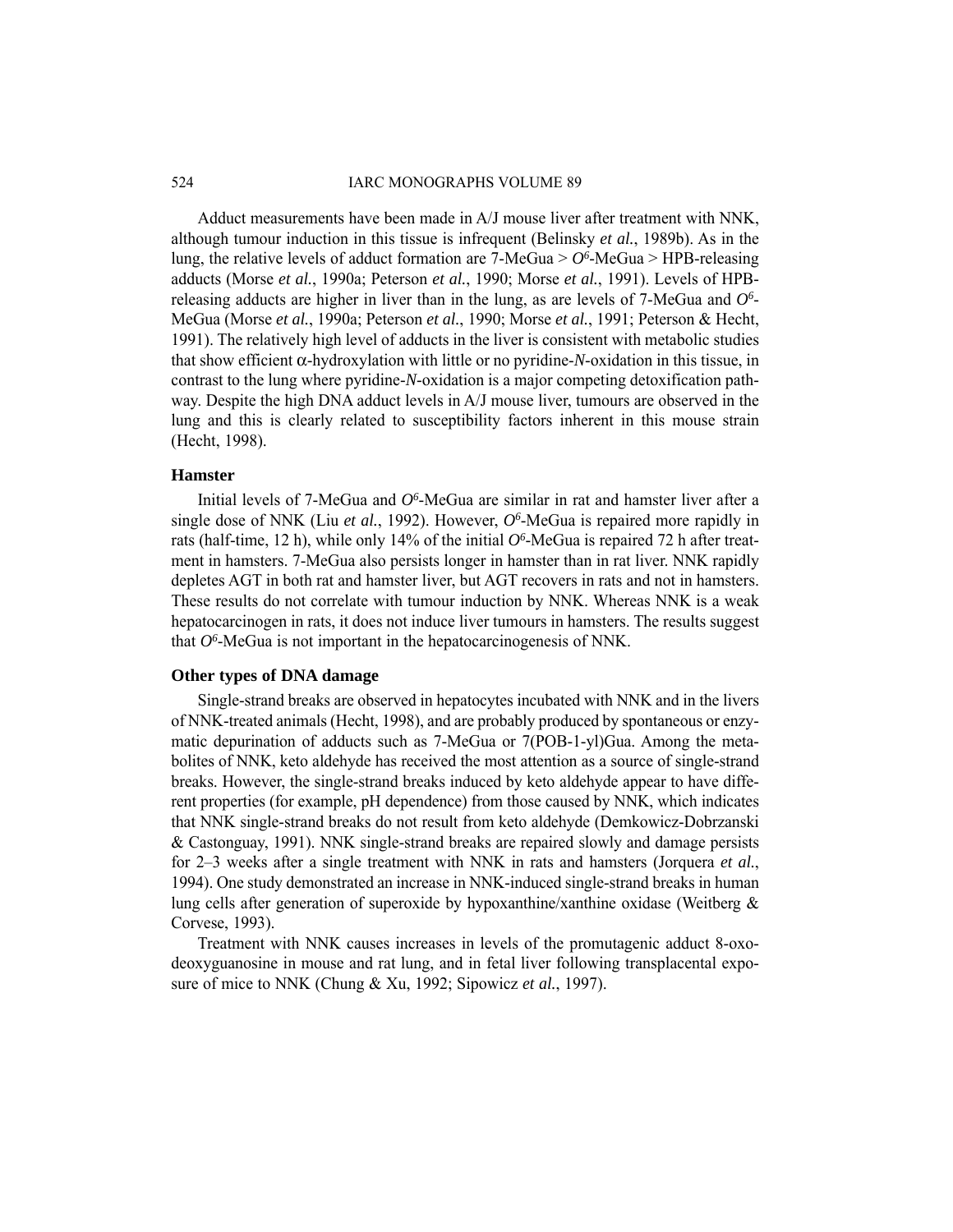# (iv) *Excretion*

Urine was the major route of excretion of NNK and NNAL metabolites with a pyridine ring in all studies with rodents and primates (Hecht, 1998).

In rats, 47% of a dose of  $[14C$ -methyl]NNK was excreted in the expired air (Castonguay *et al.*, 1983b). From 7 to 17% of an NNK dose was excreted in the bile of rats, mainly as (*R*)-NNAL-*O*-Gluc (Schulze *et al.*, 1992; Wu *et al.*, 2002). After intravenous administration of individual NNAL enantiomers, metabolites of (*S*)-NNAL (15% of the total dose) and (*R*)- NNAL (44% of the total dose) were excreted in the bile of rats (Zimmerman *et al.*, 2004).

Male rhesus monkeys received a single intravenous dose of radioactive NNK (4.6–9.8 μg/kg) and urine was collected for 10 days (Meger *et al.*, 1999). Within the first 24 h, 86% of the dose was excreted. NNK-derived radioactivity was still detectable in urine 10 days after treatment. Patterns of metabolites in the urine during the first 6 h closely resembled those seen in patas monkeys (Hecht *et al.*, 1993b); end-products of NNK metabolic activation represented more than 50% of total radioactivity. At later time-points, the pattern shifted toward NNAL and NNAL-*O*-Gluc. There was no preferential biliary excretion of NNAL-Gluc compared with rats.

## (*b*) *NNN*

## (i) *Absorption*

Studies of the absorption, distribution, metabolism and excretion of NNN in experimental systems have been comprehensively reviewed (Hecht, 1998), and the reader is referred to that review for detailed coverage of the literature. Selected studies from this review which illustrate important points as well as more recent studies that are pertinent to the evaluation are presented below.

The penetration of NNN across porcine skin and various regions of the oral mucosa was determined. Specimens of porcine skin, keratinized gingival and non-keratinized mucosa from the floor of the mouth and cheek were studied. Skin showed a lower permeability than the oral regions, and the floor of the mouth was generally the most permeable site. The nonkeratinized oral regions were most permeable to NNN (Squier, 1986). Concentrations of 25% ethanol and above significantly increased the permeability of oral mucosa to NNN, but this increase ceased with 50% ethanol. The permeability of oral mucosa to NNN was also increased by nicotine  $(0.2-2\%)$ . Combined use of nicotine and ethanol significantly increased the penetration of NNN across oral mucosa compared with ethanol alone (Du *et al.*, 2000). Permeability of rat skin and buccal mucosa to NNN was significantly increased in rats maintained on a diet that contained 6.7% ethanol compared with rats kept on an isocaloric diet without ethanol (Squier *et al.*, 2003).

# (ii) *Distribution*

Whole-body and micro-autoradiographic studies of the distribution of NNN in rats, mice, marmoset monkeys and mini-pigs have been reviewed (Tjälve, 1991). In general, NNN is rapidly distributed throughout the body, which reflects an ability of this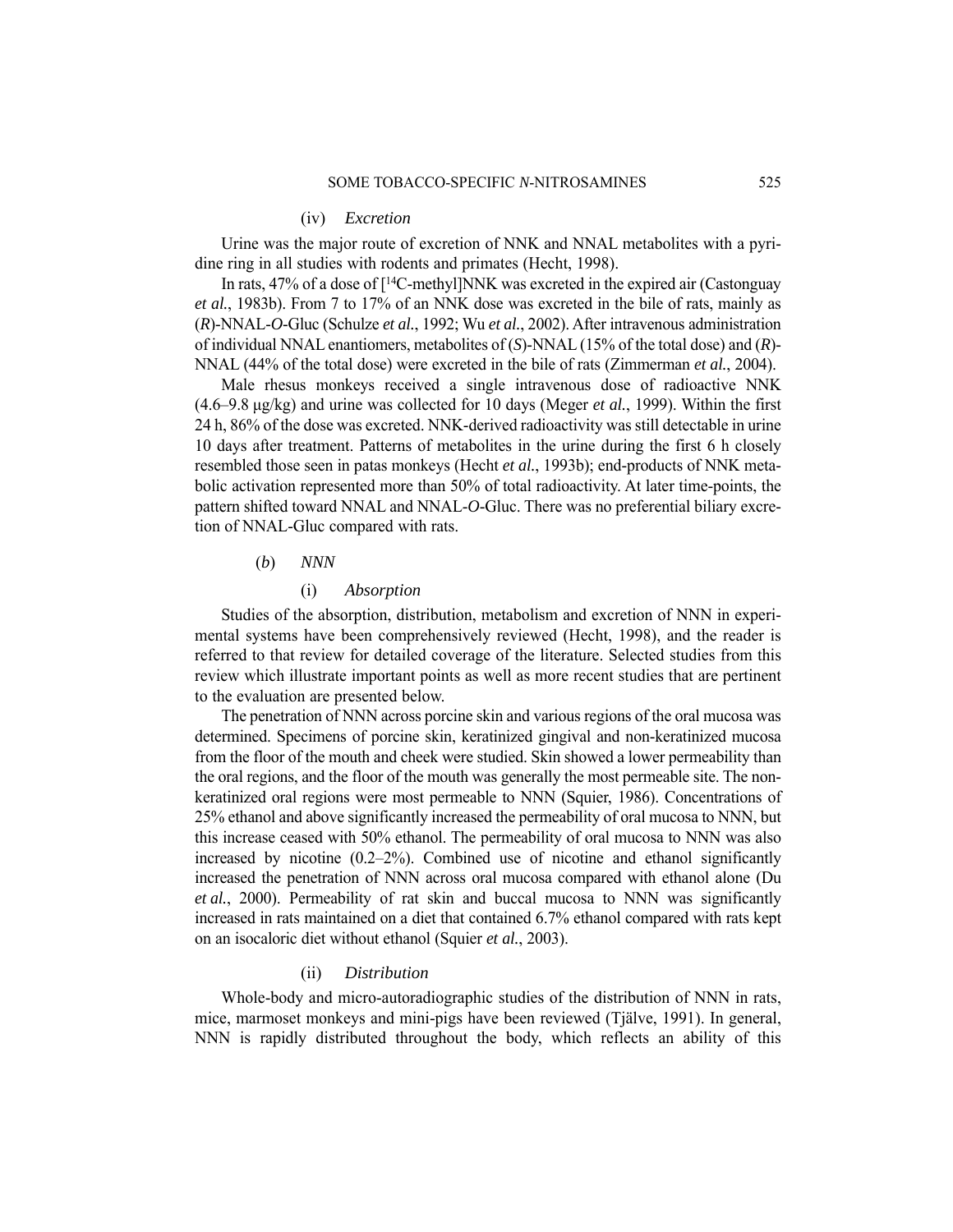compound to pass freely across biological membranes and distribute evenly in the intraand extracellular tissue water. However, accumulation of radioactivity has been observed in certain tissues. In rats, 5 min after intravenous injection of  $[2'$ -<sup>14</sup>C]NNN, the radioactivity was distributed homogeneously throughout most of the body and levels in tissues did not exceed the level in blood. However, high uptake was observed in a few tissues including the mucosa of the ethmoturbinates and the mucosa that covers the naso- and maxillo-turbinates. High radioactivity was also present in the submaxillary salivary glands, lacrimal glands, Zymbal glands, tarsal glands of the eyelids, preputial glands and stomach contents. The radioactivity in the nasal and tracheo-bronchial mucosa and the mucosa of the oesophagus and tongue was non-extractable, and a low level of non-extractable radioactivity was found in the liver, whereas that in other tissues was extractable (Brittebo & Tjälve, 1981). Whole-body autoradiography of mice treated intravenously with  $[2'$ -<sup>14</sup>C]NNN showed a similar spectrum of tissue localization of bound metabolites as that in rats; the only difference was in the salivary glands which accumulated radioactivity in mice but not in rats (Brittebo & Tjälve, 1980; Waddell & Marlowe, 1980; Tjälve, 1991). Whole-body autoradiograms taken 15–220 min after intracardiac administration of [5-3H]NNN to miniature pigs showed high levels of radioactivity in the mandibular and parotid salivary glands, Harder's gland, lacrimal glands, glands of the snout and respiratory part of the nasal cavity and melanin of the eyes and skin. Bound radioactivity was most abundant in the nasal mucosa and liver (Domellöf *et al.*, 1987). Autoradiograms obtained 4 h after intravenous injection of [2′-14C]NNN into a marmoset monkey showed the highest levels of radioactivity in the liver, nasal mucosa, melanin of the eyes, hair follicles of the skin and ceruminous ear glands. Bound radioactivity was observed in the liver and nasal mucosa (Castonguay *et al.*, 1985a).

## (iii) *Metabolism*

# **In-vitro studies**

The in-vitro metabolism of NNN has been studied in the rat liver, oesophagus, nasal mucosa, oral tissue and lung, in hamster liver and oesophagus and in mouse lung; these studies have been reviewed (Hecht, 1998), and only selected studies and more recent investigations are discussed below.

Rat liver metabolizes NNN by hydroxylation at each position of the pyrrolidine ring, which results in the formation of HPB, lactol and other secondary metabolites, 3'-HONNN and 4′-HONNN. Myosmine and NNN-*N*-oxide have also been observed (Chen *et al.*, 1978; Hecht *et al.*, 1980b; Hecht, 1998).

In cultured rat oesophagus, which is a target tissue for NNN carcinogenesis, metabolites that result from the 2′-hydroxylation pathway of metabolic activation exceed those that result from the 5′-hydroxylation pathway of metabolic activation (Hecht *et al.*, 1982). DNA isolated from rat oesophagus cultured with [5-<sup>3</sup>H]NNN contained HPB-releasing adducts (Murphy *et al.*, 1990a). Oesophageal microsomes metabolized NNN to HPB via 2′-hydroxylation and to lactol via 5′-hydroxylation. These reactions were probably mediated by a CYP enzyme, which had an apparent  $K<sub>m</sub>$  of 49  $\mu$ M (Murphy & Spina, 1994).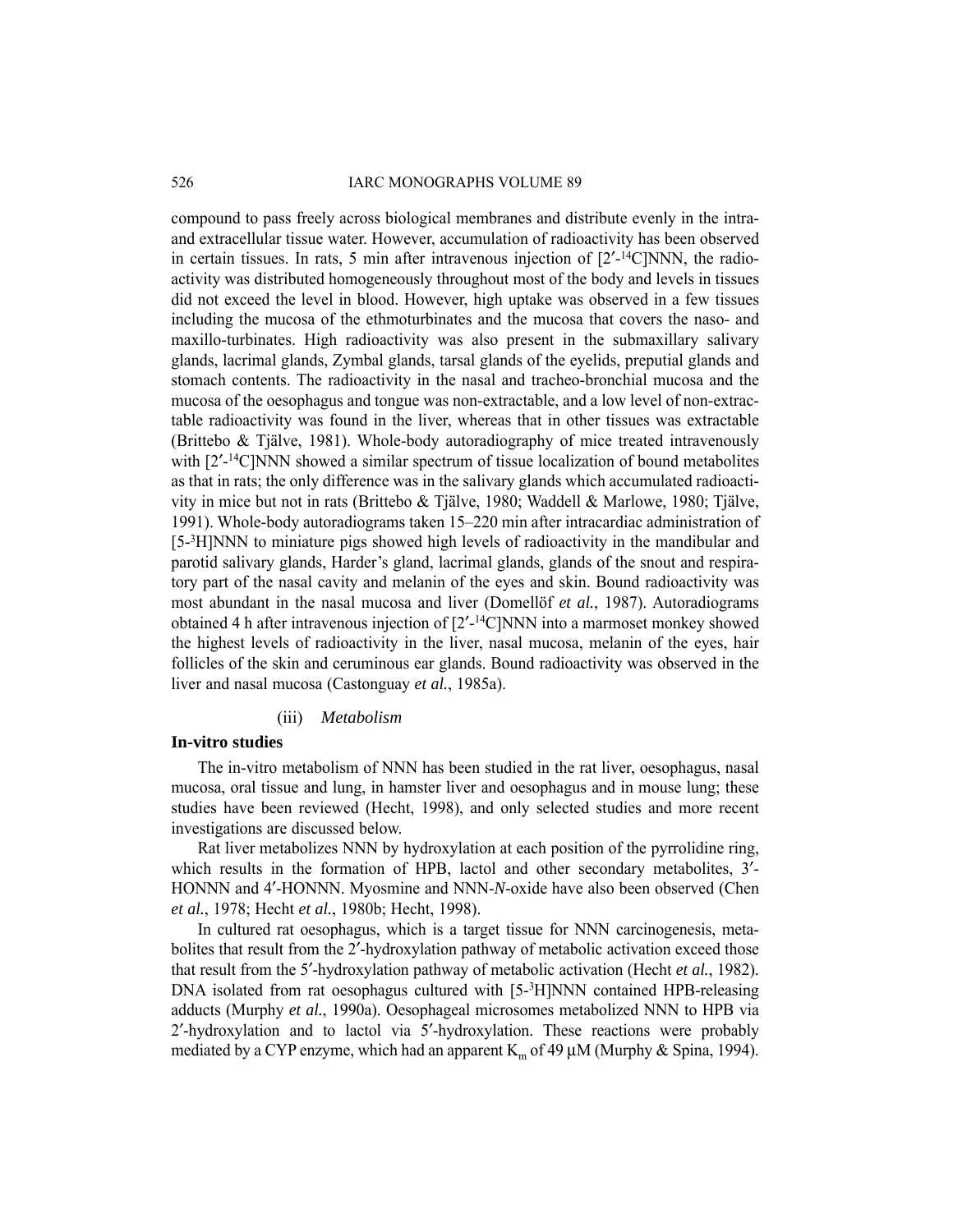Products of 2′-hydroxylation exceeded those of 5′-hydroxlation by threefold, as in cultured rat oesophagus; however, in liver microsomes, the ratio of 2′:5′-hydroxylation varied between 0.23 and 0.71 depending on the concentration of NNN (Murphy & Spina, 1994). Cultured rat oesophagus metabolized (*S*)-NNN predominantly to products of 2′-hydroxylation while these products were significantly less prevalent in incubations with (*R*)-NNN. The 2':5'-hydroxylation ratio ranged from 6.22 to 8.06 at various time intervals in the incubations with (*S*)-NNN, while the corresponding ratios were 1.22–1.33 in experiments with (*R*)-NNN (McIntee & Hecht, 2000). The CYP enzyme that is responsible for the metabolic activation of NNN in rat oesophagus has not been identified. One candidate was thought to be CYP2A3, which has been identified in small amounts in the rat oesophagus (Gopalakrishnan *et al.*, 2002). CYP2A3 is an efficient catalyst of NNN  $\alpha$ -hydroxylation  $(K<sub>m</sub>, 13 \mu M)$ . However, metabolism of  $(R)$ - and  $(S)$ -NNN gives results that contrast to those observed in cultured rat oesophagus, which indicates that CYP2A3 is not involved in the catalysis of NNN  $\alpha$ -hydroxylation in this tissue (Murphy *et al.*, 2000).

Cultured rat nasal mucosa, which is another target tissue of NNN carcinogenesis, metabolized NNN extensively by α-hydroxylation; pyridine *N*-oxidation was not observed (Brittebo *et al.*, 1983). HPB-releasing DNA adducts of NNN were detected in rat nasal mucosa cultured with NNN (Spratt *et al.*, 1989). Rat nasal mucosal microsomes catalysed both 2'- and 5'-hydroxylation of NNN, with low  $K_m$  values of 2–3  $\mu$ M. NNN inhibited coumarin 7-hydroxylation, which suggests the involvement of a CYP2A enzyme (Patten *et al.*, 1998).

Cultured rat oral tissue metabolized NNN in a fashion similar to that observed with cultured rat oesophagus, but HPB-releasing DNA adducts were not observed (Murphy *et al.*, 1990a). NNN metabolism was inhibited by nicotine and, to a lesser extent, by NNK (Murphy & Heiblum, 1990).

There is some consistency between the ratios of 2':5'-hydroxylation in different rodent tissues and their susceptibility to carcinogenesis by NNN (Hecht, 1998). The 2′:5′-hydroxylation ratio is typically 2–4 in rat oesophagus and nasal mucosa, which are the main target tissues of NNN in the rat. In the liver, which is a non-target tissue, 2′:5′-hydroxylation ratio is 0.3–1.4. Hamster oesophagus, which is a non-target tissue, predominantly 5′-hydroxylates NNN (Hecht *et al.*, 1982). These results are consistent with a role for 2′-hydroxylation in tumour induction by NNN and for 5'-hydroxylation in detoxification. In contrast, 5'hydroxylation and 2′-hydroxylation occur to equal extents in hamster trachea (McCoy *et al.*, 1982) and 5′-hydroxylation exceeds 2′-hydroxylation in A/J mouse lung (Castonguay *et al.*, 1983a), both of which are target tissues of NNN carcinogenesis (Hecht, 1998).

Rat CYP2A3 and mouse CYP2A5 catalyse 5′-hydroxylation of both enantiomers of NNN with low  $K_m$  values (0.74–3.35 µM). Mouse CYP2A4 is a poorer catalyst with  $K_m$ values of 54.1–68.5 μM. Rat CYP2A3 and mouse CYP2A5 catalyse 2′-hydroxylation of (*R*)-NNN with K<sub>m</sub> values of 0.73–1.64  $\mu$ M, while the K<sub>m</sub> for mouse CYP2A4 is 66  $\mu$ M. 2′-Hydroxylation of (*S*)-NNN was not observed in studies with these enzymes (Wong *et al.*, 2005b).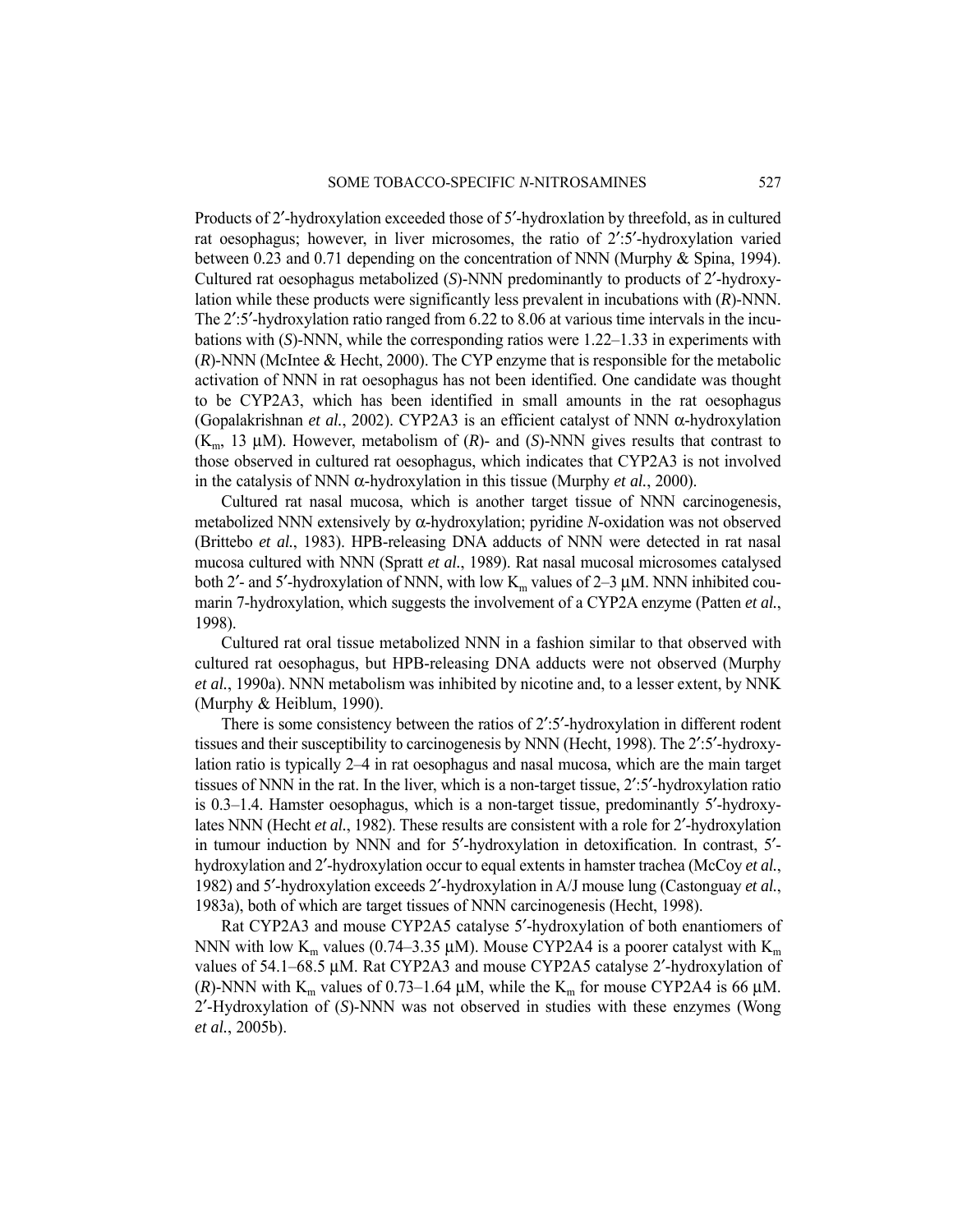2′- and 5′-Hydroxylation of NNN can lead to DNA damage. 2′-Hydroxylation generates the same intermediate — POB-DZH (Figure 6) — as methyl hydroxylation of NNK (Hecht, 1998; Wang *et al.*, 2003; Hecht *et al.*, 2004c). Formation of HPB-releasing DNA adducts is therefore expected following 2′-hydroxylation of NNN and this been observed in cultured rat oesophagus and nasal mucosa. Adducts could also be formed from 5′-HONNN via *iso*-POB-DZH, but this has not been reported (Hecht, 1998).

## **In-vivo studies**

The effect of NNN on hepatic and pulmonary carcinogen metabolizing enzymes in male Sprague-Dawley rats was evaluated in a series of studies that used the following basic experimental protocol. Inbred male weanling Sprague-Dawley rats (19–21 days of age and weighing  $35-50$  g) were randomly divided into three groups of eight animals each and were placed on three different dietary regimens that consisted of a standard diet, a control semisynthetic diet and a semisynthetic deficient diet. In each set of experiments, the semisynthetic diets were either adequate (control) or deficient in vitamin A (Nair *et al.*, 1991), vitamin B complex (Ammigan *et al.*, 1990a) or protein (Ammigan *et al.*, 1989). At 12 weeks, 75% of the dose that causes 50% lethality ( $LD<sub>50</sub>$ ) was divided into three equal doses and was given intraperitoneally at 24-h intervals. Twenty-four hours after the last injection, overnight fasted animals were killed and the lung and liver were excised. Hepatic and pulmonary biotransformation enzymes, CYPs, cytochrome b-5, benzo[*a*] pyrene hydroxylase, benzphetamine *N*-demethylase, glutathione *S*-transferase (GST) and glutathione (GSH) content were determined. Vitamin A and C were also determined.

NNN was more toxic to animals with nutritional deficiencies. In the vitamin A-, B complex- or protein-deficient rats, the  $LD_{50}$  of NNN was reduced by 20–24% (Ammigan *et al.*, 1990b). These deficiencies resulted in a decrease in the basal levels of CYPs, benzo[*a*] pyrene hydroxylase, benzphetamine demethylase, GST and GSH.

In vitamin A-sufficient and -deficient groups, treatment with NNN significantly increased the levels of phase I-activating enzymes in all treatment groups. A higher increase in hepatic and pulmonary phase I activities was observed in the deficient animals compared with the sufficient groups. An increase in the GSH/GST system was observed in the sufficient group following treatment; however, in the deficient animals, exposure to the NNN caused suppression of the hepatic and pulmonary GSH/GST systems (Nair *et al.*, 1991).

When groups of Sprague-Dawley rats fed low-protein (5% casein) or vitamin B complex-deficient diets were exposed to NNN by the same protocol, a significant increase in phase I enzymes with concurrent inhibition of the GSH/GST levels was observed compared with the corresponding control groups fed high-protein (20% casein) or vitamin B complex-sufficient diets (Ammigan *et al.*, 1989, 1990a). The hepatic pool of vitamin A was depleted while that of vitamin C was increased in Sprague-Dawley rats fed low-protein diet and exposed to NNN. Altered metabolism resulting from vitamin deficiency and/or protein–calorie malnutrition may be an important factor in the modulation of the metabolism of NNN.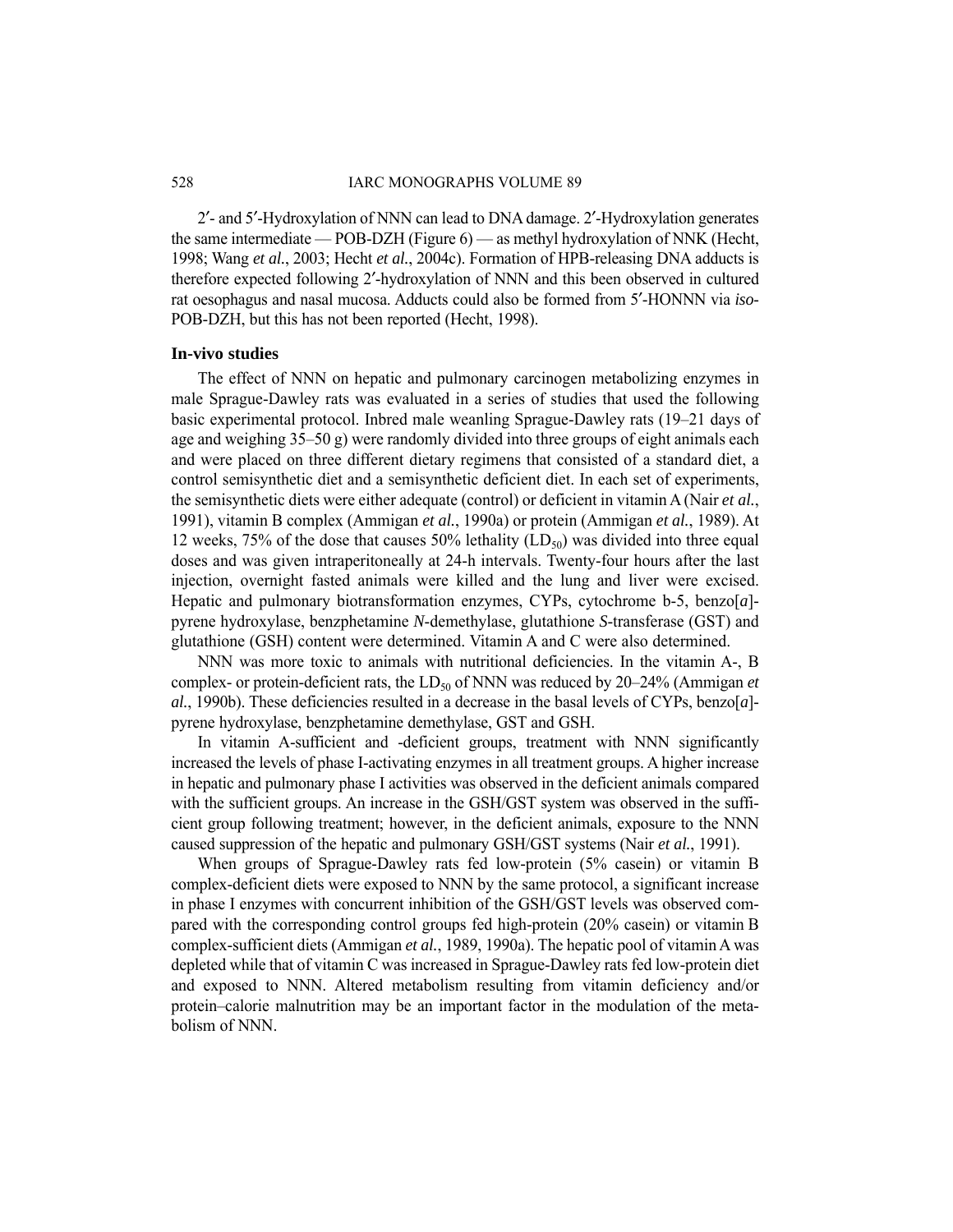## SOME TOBACCO-SPECIFIC *N*-NITROSAMINES 529

The metabolism of NNN has been studied in rats, hamsters, mice, monkeys and minipigs (reviewed in Hecht, 1998). NNN is rapidly metabolized and eliminated primarily in urine. Hydroxy acid via 5′-hydroxylation and keto acid via 2′-hydroxylation are the major urinary metabolites of NNN in rodents, marmoset monkeys and mini-pigs (Hecht, 1998). Other metabolites that are consistently observed in the urine are NNN-*N*-oxide and norcotinine (Hecht, 1998). In patas monkeys, the major urinary metabolites are hydroxy acid, 3′- Honorcotinine, 3′-HOnorcotinine-Gluc, norcotinine-*N*-oxide and norcotinine (Upadhyaya *et al.*, 2002). Small amounts of unchanged NNN are also observed in the urine of treated animals (Hecht, 1998).

In rats treated with racemic NNN, (*S*)-hydroxy acid and (*R*)-hydroxy acid represented 36% and 64% of total hydroxy acid in the urine, respectively (Trushin & Hecht, 1999). Products of 2′-hydroxylation predominated in the urine of rats treated with (*S*)-NNN while products of 5<sup>'</sup>-hydroxylation were more prevalent in the rats treated with (*R*)-NNN (McIntee & Hecht, 2000).

# *Haemoglobin adducts*

HPB-releasing haemoglobin adducts are formed in rats treated with NNN. The adduct levels are only about 16% of those induced by NNK (Carmella & Hecht, 1987).

## *DNA adducts*

HPB-releasing adducts are present in acid or enzyme hydrolysates of hepatic DNA from NNN-treated rats, in acid hydrolysates of pulmonary DNA from NNN-treated mice and in acid hydrolysates of DNA from the respiratory and olfactory parts of the nasal mucosa of rats treated with NNN; the levels in the respiratory mucosa are higher (reviewed in Hecht, 1998). As may be expected,  $O<sup>6</sup>$ -MeGua is not detected in the nasal mucosa or liver of rats treated with NNN (Castonguay *et al.*, 1985b).

## (iv) *Excretion*

Urine is the major route of excretion of NNN and metabolites in rodents and accounts for 60–80% of the dose (Hecht, 1998).

Urine samples were collected from seven groups of eight Sprague-Dawley rats that were maintained on semisynthetic diets sufficient or deficient in vitamin A, sufficient or deficient in vitamin B complex and sufficient or deficient in protein, or on standard control diet. All groups were exposed to NNN. Urine was tested for mutagenic activity using the *Salmonella*/microsome assay. A higher mutagenic activity of urine was observed in the exposed groups on each of the deficient diets. The order of mutagenicity of all treatments was deficient diet > standard diet > nutritionally sufficient diet (Ammigan *et al.*, 1990b). Thus, NNN-exposed animals probably have greater exposure to mutagenic metabolites, which are generated by increased phase I enzymes and decreased detoxification system.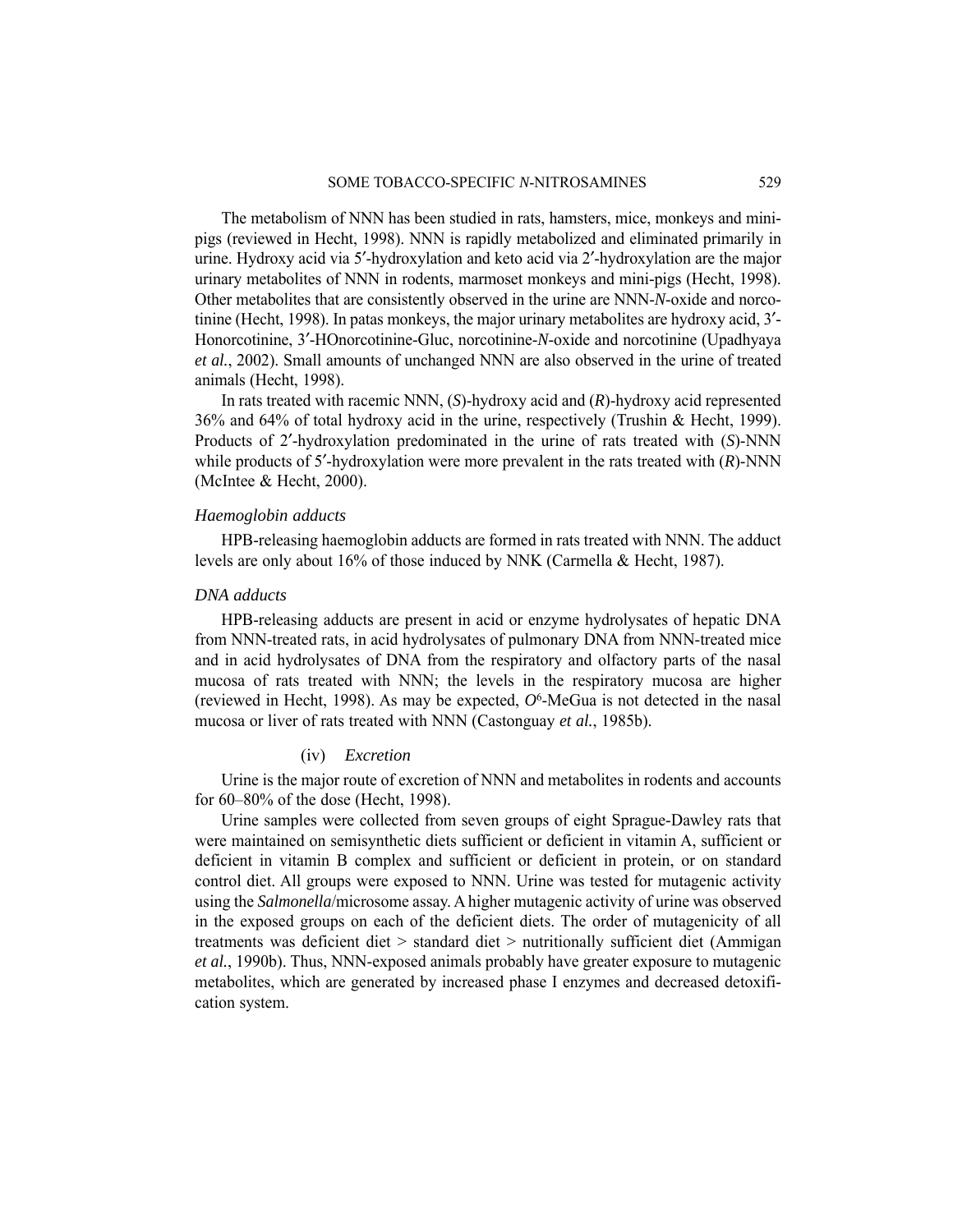# (*c*) *NAB*

# (i) *Absorption*

No data were available to the Working Group

# (ii) *Distribution*

No data were available to the Working Group

## (iii) *Metabolism*

In rats treated by gavage with  $[2'$ -<sup>14</sup>C]NAB, 68.5% of the dose was excreted in the urine (Hecht & Young, 1982). 5-Hydroxy-5-(3-pyridyl)pentanoic acid, formed by 6′ hydroxylation, and NAB-*N*-oxide were detected as urinary metabolites. In cultured rat oesophagus treated with [2′-14C]NAB , 5-hydroxy-5-(3-pyridyl)pentanoic acid, formed by 6′-hydroxylation, was a major metabolite and 5-oxo-5-(3-pyridyl)pentanoic acid, formed by 2′-hydroxylation, was a minor metabolite at all time-points examined. These results contrasted with those obtained by rat oesophageal metabolism of NNN, in which 2′ hydroxylation predominated (Hecht & Young, 1982).

# (iv) *Excretion*

Urine was the major route of excretion of NAB metabolites in the rat (Hecht & Young, 1982).

## (*d* ) *NAT*

# (i) *Absorption*

No data were available to the Working Group.

# (ii) *Distribution*

No data were available to the Working Group.

## (iii) *Metabolism*

In Fischer 344 rats, the pharmacokinetics of NAT fit a two compartment model. Pharmacokinetic parameters were: half-life, 540 min; blood clearance, 128 mL/h; and apparent volume of distribution, 695 mL (Adams *et al.*, 1985b).

# (iv) *Excretion*

No data were available to the Working Group.

# **4.2 Toxic effects**

## 4.2.1 *Humans*

No data were available to the Working Group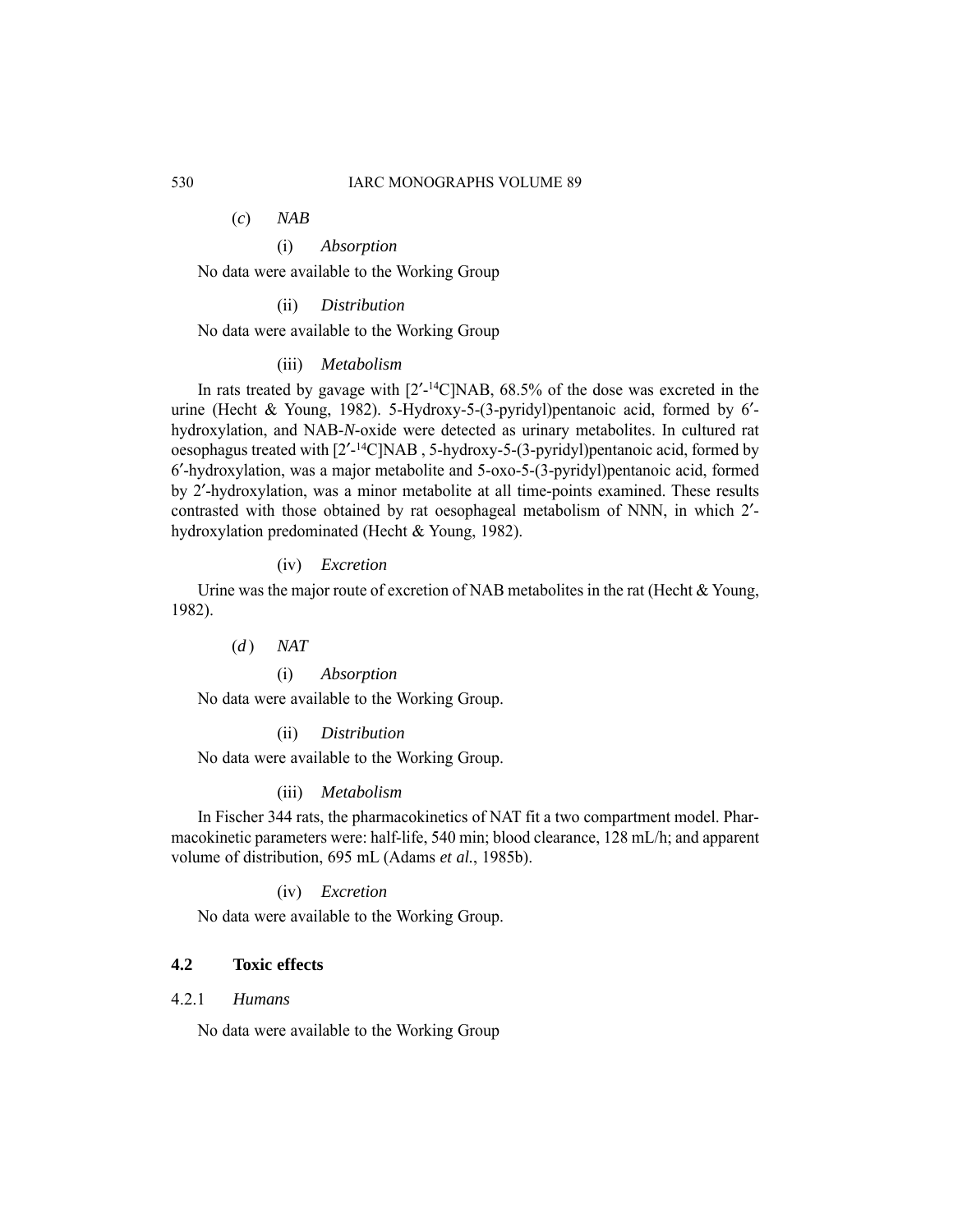## 4.2.2 *Experimental systems*

## (*a*) *NNK and NNAL*

## (i) *Animals*

NNK induced cytotoxicity in the nasal passage of male Fischer 344 rats: it damaged Steno's and Bowmans's glands and caused degeneration of the olfactory epithelium at intraperitoneal doses of 4.8–48 μmol/kg bw daily for up to 12 days (Belinsky *et al.*, 1987b). NNK also induced mild centrilobular necrosis in the liver, which progressed to collapse of the centrilobular architecture at higher doses (Belinsky *et al*., 1986). An intraperitoneal dose of 0.39 mmol/kg bw induced an increase in levels of alanine transaminase, aspartate transaminase and lactate dehydrogenase in male Syrian golden hamsters over 2–3 weeks (Jorquera *et al.*, 1994).

# (ii) *In-vitro cellular systems*

NNK induced cytotoxicity in rat tracheal epithelial (RTE) cells at concentrations of 100–200 μg/mL (Zhu *et al*, 1991) and in human–hamster hybrid A<sub>L</sub> cells at a dose of 500 μg/mL (Zhou *et al.*, 1999). NNK caused dose- and time-dependent toxicity in hamster pancreatic duct cells *in vitro* (Baskaran *et al.*, 1994).

No data on NNAL were available to the Working Group.

(*b*) *NNN*

The subcutaneous  $LD_{50}$  of NNN in male rats observed for 8 days was  $> 1000$  mg/kg bw. In rats that died, haemorrhages were observed in the lungs and abdominal organs and epithelial-cell necrosis in the posterior nasal cavities and liver (Hoffmann *et al*., 1975). The  $LD_{50}$  determined in 12-week-old Sprague-Dawley rats was 200 mg/kg bw with a standard diet and 190 mg/kg bw for animals fed vitamine B- and protein-deficient diets (Ammigan *et al.*, 1990b).

(*c*) *NAB*

The subcutaneous  $LD_{50}$  of NAB in Fischer rats was > 1000 mg/kg bw (Hoffmann *et al*., 1975).

(*d* ) *NAT*

No data were available to the Working Group.

# **4.3 Reproductive and developmental effects**

No data were available to the Working Group.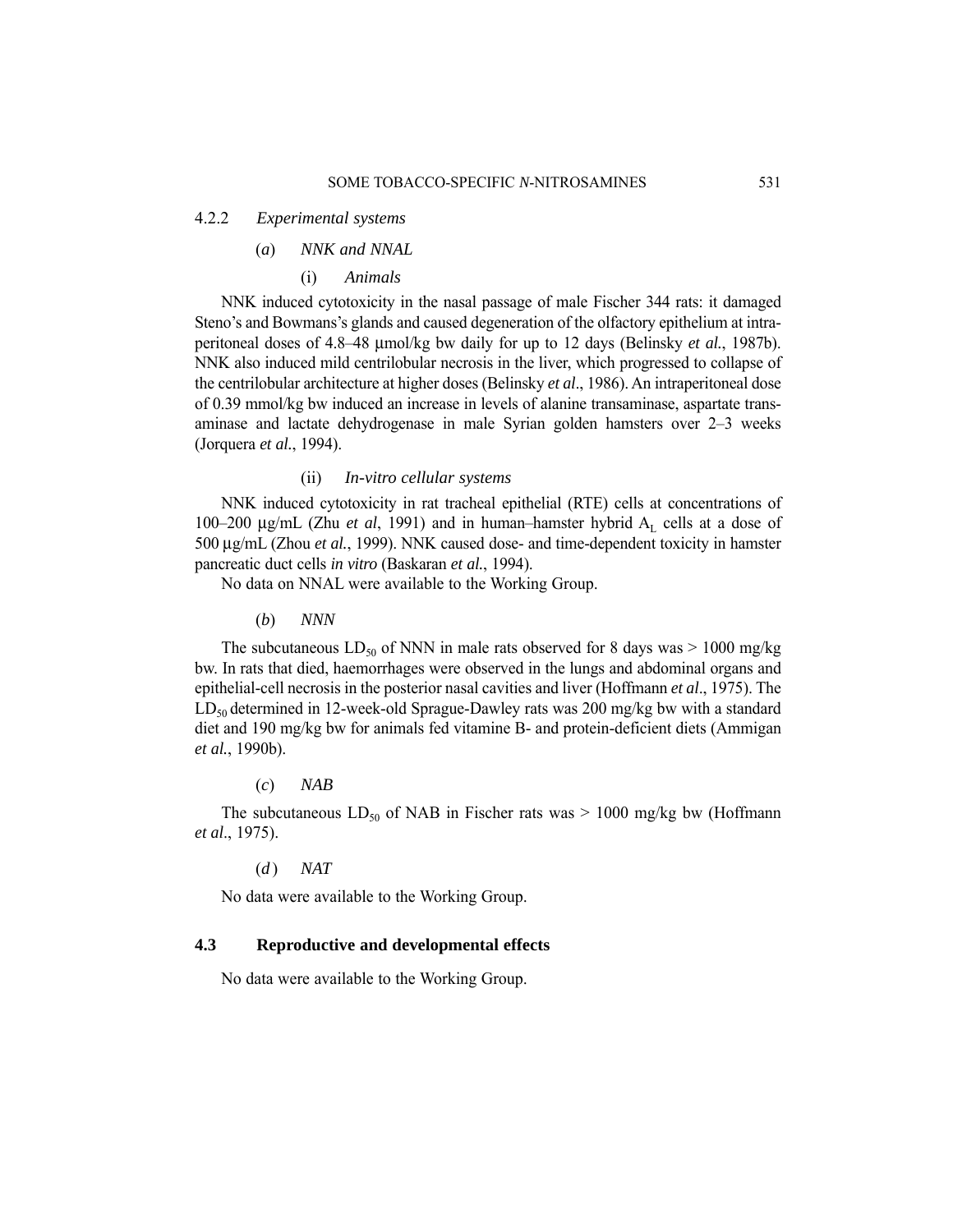## **4.4 Genetic and related effects**

# 4.4.1 *Humans*

DNA adducts as biomarkers of exposure to NNK and NNN are discussed in Section 4.1. No data were available for NNAL, NAB or NAT.

#### 4.4.2 *Experimental systems*

- (*a*) *NNK and NNAL*
	- (i) *NNK*

DNA adducts as biomarkers of exposure to NNK have been discussed in Section 4.1.2.(*a*)(iii).

# **Mutagenicity, clastogenicity, cell transformation and other effects**

*Mutagenicity and allied effects* (for details and references, see Table 17)

# *In-vitro studies*

NNK caused a dose-dependent increase in mutations in *S. typhimurium* strains TA100 and TA1535 in the presence of a liver microsomal preparation from Aroclor-1254-induced rats.

Primary hepatocytes, a liver metabolic activation system (S9 fraction), and tracheal epithelial cells from normal and Aroclor-1254-induced rats were compared for bio-activation of NNK in the *Salmonella* mutagenicity assay. Without activation, NNK was not mutagenic in *S. typhimurium* TA1535. The bioactivation of NNK to a mutagenic metabolite was achieved by incubation with the liver S9 metabolic activation system from Aroclor-1254-induced rats or with primary hepatocytes from both untreated and Aroclor-1254-pretreated rats. In contrast, NNK incubated with rat tracheal epithelial cells from both uninduced or Aroclor-1254-induced rats produced no measurable mutagenic activity in strain TA1535 (Zhu *et al*., 1991).

NNK was mutagenic in a *Salmonella* tester strain that carries the human *CYP2A6* and human NADPH-*CYP reductase* (YG7108 *2A6*/*OR*) in the absence of an exogenous metabolic activation system. In another report, NNK was shown to be mutagenic in strain TA7004 with rat and hamster metabolic activation systems, but not in TA100. It was also mutagenic in *S. typhimurium* TA98.

NNK has been used as a model mutagen in several studies that employed the *S. typhimurium* mutagenicity assay to determine the anti-mutagenic properties of various compounds (reviewed in Hecht, 1998).

NNK was mutagenic in the Mutatox test using the dark mutant M-169 of *Vibrio fischeri* (Yim & Hee, 2001).

In primary rat hepatocytes and rabbit lung cells, NNK induced DNA strand breaks without exogenous activation and unscheduled DNA synthesis.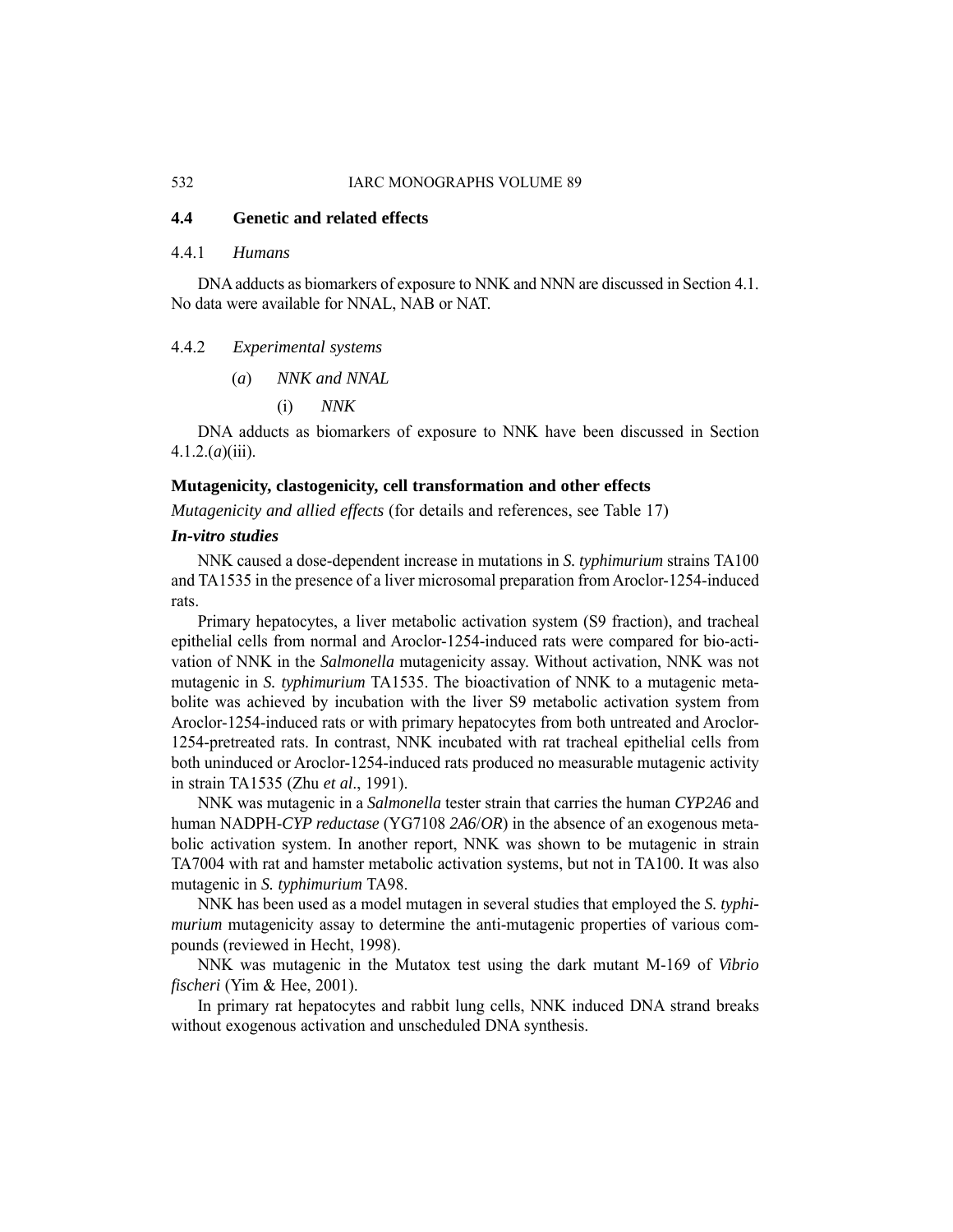| Test system                                                                | Result <sup>a</sup>                         |                                          | $Dose^b$<br>(LED or HID)                                           | Reference                |
|----------------------------------------------------------------------------|---------------------------------------------|------------------------------------------|--------------------------------------------------------------------|--------------------------|
|                                                                            | Without<br>exogenous<br>metabolic<br>system | With<br>exogenous<br>metabolic<br>system |                                                                    |                          |
| Salmonella typhimurium TA100, TA1535, reverse mutation                     | <b>NT</b>                                   | $^{+}$                                   | $2 \mu$ mol/plate<br>$[414 \mu g$ /plate]                          | Hecht et al. (1983c)     |
| Salmonella typhimurium TA100, TA1535, reverse mutation                     | NT                                          | $^{+}$                                   | $2 \mu$ mol/plate <sup>c</sup><br>$[418 \mu g$ <sub>/plate</sub> ] | Hecht et al. (1983c)     |
| Salmonella typhimurium TA100, TA1535, reverse mutation                     | <b>NT</b>                                   | $\qquad \qquad -$                        | $4 \mu$ mol/plate <sup>d</sup><br>$[840 \mu g$ <sub>/plate</sub> ] | Hecht et al. (1983c)     |
| Salmonella typhimurium TA100, reverse mutation                             | $\equiv$                                    | $\qquad \qquad +$                        | $1000 \mu g$ plate                                                 | Padma et al. (1989b)     |
| Salmonella typhimurium TA100, reverse mutation                             |                                             |                                          | $2000 \mu g$ plate                                                 | Yim & Hee (2001)         |
| Salmonella typhimurium TA1535, reverse mutation                            |                                             | $^{+}$                                   | $1000 \mu g/mL$                                                    | Padma et al. (1989b)     |
| Salmonella typhimurium TA1535, reverse mutation                            |                                             |                                          | $2500 \mu g$ plate                                                 | Zhu et al. (1991)        |
| Salmonella typhimurium TA1535, reverse mutation                            |                                             | $^{+}$                                   | $500 \mu g$ plate                                                  | Zhu et al. (1991)        |
| Salmonella typhimurium TA1538, reverse mutation                            | $\overline{\phantom{0}}$                    | -                                        | $1000 \mu g/mL$                                                    | Padma et al. (1989b)     |
| Salmonella typhimurium TA98, reverse mutation                              |                                             | -                                        | $1000 \mu g$ plate                                                 | Padma et al. (1989b)     |
| Salmonella typhimurium TA98, reverse mutation                              |                                             | $^{+}$                                   | 20 μM [4.2 μg/mL]                                                  | Kolar & Lawson (1997)    |
| Salmonella typhimurium YG7108, reverse mutation                            |                                             | NT                                       | $0.7 \text{ mM}$<br>[ $145 \mu g/mL$ ]                             | Kushida et al. (2000a,b) |
| Salmonella typhimurium YG7108 -2A6/OR <sup>e</sup> , reverse mutation      | $^{+}$                                      | NT                                       | $0.1 \text{ mM}$<br>[ $20.7 \mu g/mL$ ]                            | Kushida et al. (2000a,b) |
| Salmonella typhimurium YG7108 -2E1/OR <sup>f</sup> , reverse mutation      | $\qquad \qquad$                             | NT                                       | $0.7$ mM<br>$[145 \mu g/mL]$                                       | Kushida et al. (2000a,b) |
| Salmonella typhimurium TA7004, reverse mutation                            |                                             | $^{+}$                                   | 2000 µg/plate                                                      | $Yim \& Hee (2001)$      |
| DNA strand breaks, primary rat hepatocytes in vitro                        | $^{+}$                                      | NT                                       | 5 mM $[1035 \mu g/mL]$                                             | Liu et al. (1990)        |
| DNA strand breaks, primary rat hepatocytes in vitro                        | $^{+}$                                      | NT                                       | $6.25 \mu$ mol/mL<br>$[1297 \mu g/mL]$                             | Pool-Zobel et al. (1992) |
| DNA strand breaks, isolated rabbit lung cells (Type II and Clara) in vitro | $^{+}$                                      | NT                                       | $30 \mu M$ [6.22 $\mu$ g/mL]                                       | Becher et al. (1993)     |
| DNA strand breaks, isolated rabbit alveolar macrophages in vitro           |                                             | NT                                       | 300 μM [62.2 μg/mL]                                                | Becher et al. (1993)     |
| Unscheduled DNA synthesis, freshly isolated rat hepatocytes in vitro       | $\qquad \qquad +$                           | NT                                       | $1 \text{ mM}$ [207.5 $\mu$ g/mL]                                  | Williams & Laspia, 1979  |
| Unscheduled DNA synthesis, rabbit lung cells in vitro                      | $^{+}$                                      | NT                                       | $2 \text{ mM}$<br>$[414.5 \mu g/mL]$                               | Dahl et al. (1990)       |

# **Table 17. Genetic and related effects of 4-(methylnitrosamino)-1-(3-pyridyl)-1-butanone (NNK)**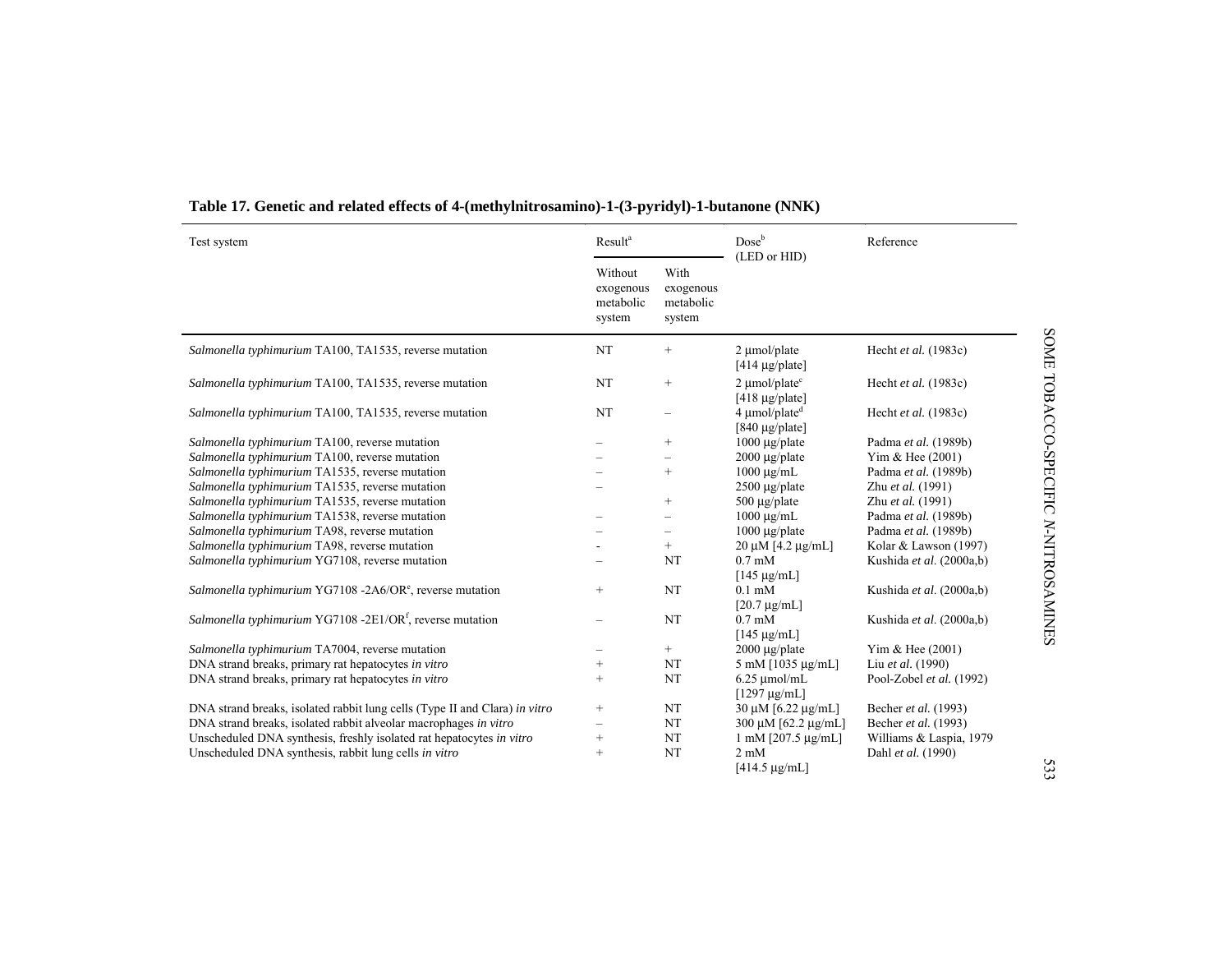| Table 17 (contd)                                                                           |                                             |                                          |                                       |                                                  |  |  |  |
|--------------------------------------------------------------------------------------------|---------------------------------------------|------------------------------------------|---------------------------------------|--------------------------------------------------|--|--|--|
| Test system                                                                                |                                             |                                          | $Dose^b$<br>(LED or HID)              | Reference                                        |  |  |  |
|                                                                                            | Without<br>exogenous<br>metabolic<br>system | With<br>exogenous<br>metabolic<br>system |                                       |                                                  |  |  |  |
| Gene mutation, Chinese hamster lung fibroblastic V79 cells, <i>Hprt</i> locus,<br>in vitro |                                             | $\begin{array}{c} + \end{array}$         | $10 \text{ mM}$ [2072 µg/mL]          | Swedmark et al. (1994)                           |  |  |  |
| Sister chromatid exchange, Chinese hamster lung fibroblastic V79 cells<br>in vitro         |                                             | $\! + \!\!\!\!$                          | $20 \mu g/mL$                         | <b>IARC MONOGRAPHS</b><br>Zimonjic et al. (1989) |  |  |  |
| Sister chromatid exchange, Chinese hamster lung fibroblastic V79 cells<br>in vitro         |                                             | $\! + \!\!\!\!$                          | $20 \text{ mM}$<br>$[4145 \mu g/mL]$  | Alaoui Jamali et al. (1988)                      |  |  |  |
| Sister chromatid exchange, Chinese hamster ovary (CHO) cells in vitro                      | NT                                          | $\! + \!\!\!\!$                          | $0.1 \text{ mM}$<br>$[20.7 \mu g/mL]$ | Lee et al. (1996)                                |  |  |  |
| Micronucleus formation, Chinese hamster lung fibroblastic V79 cells in vitro               | $\overline{\phantom{0}}$                    | $\! + \!\!\!\!$                          | $5 \text{ mM}$<br>$[1036 \mu g/mL]$   | Alaoui Jamali et al. (1988)                      |  |  |  |
| Micronucleus formation, rat tracheal epithelial cells in vitro                             | $^{+}$                                      | NT                                       | $50 \mu g/mL$                         | Zhu et al. (1991)                                |  |  |  |
| Chromosomal aberrations, Chinese hamster lung fibroblastic V79 cells<br>in vitro           | $^{+}$                                      |                                          | 20 mM [4145 μg/mL]                    | <b>NOLUME</b><br>Alaoui Jamali et al. (1988)     |  |  |  |
| DNA strand breaks, human MRC-5 fetal lung cells in vitro                                   | $^{+}$                                      | NT                                       | 5 mM [1035 μg/mL]                     | Weitberg $&$ Corvese (1993,<br>1997)             |  |  |  |
| Gene mutation, human lymphoblastoid cells, HPRT locus, in vitro                            | $^{+}$                                      | NT                                       | $1 \mu g/mL$                          | 68<br>Krause et al. (1999)                       |  |  |  |
| Sister chromatid exchange, human peripheral blood lymphocytes in vitro                     | $\qquad \qquad +$                           | NT                                       | $[0.48 \text{ mM}]$<br>$100 \mu g/mL$ | Padma et al. (1989b)                             |  |  |  |
| Sister chromatid exchange, human peripheral blood lymphocytes in vitro                     | $^{+}$                                      | $\qquad \qquad +$                        | $[0.096 \text{ mM}]$<br>$20 \mu g/mL$ | Zimonjic et al. (1989)                           |  |  |  |
| Micronucleus formation, human AGT repair-deficient fibroblasts in vitro                    | $\! + \!\!\!\!$                             | NT                                       | $0.05$ mM<br>$[10.4 \text{ µg/mL}]$   | Pohlmann et al. (1992)                           |  |  |  |
| Micronucleus formation, human AGT repair-proficient fibroblasts in vitro                   |                                             | NT                                       | $1 \text{ mM}$ [207.5 $\mu$ g/mL]     | Pohlmann et al. (1992)                           |  |  |  |
| Micronucleus formation, human-derived hepatoma HepG2 and Hep3B cells<br>in vitro           | $\qquad \qquad -$                           | NT                                       | 5 mM [1036 μg/mL]                     | Majer et al. (2004)                              |  |  |  |
| Chromosomal aberrations, human peripheral blood lymphocytes in vitro                       | $\begin{array}{c} + \end{array}$            | NT                                       | $0.48$ mM [100 $\mu$ g/mL]            | Padma et al. (1989b)                             |  |  |  |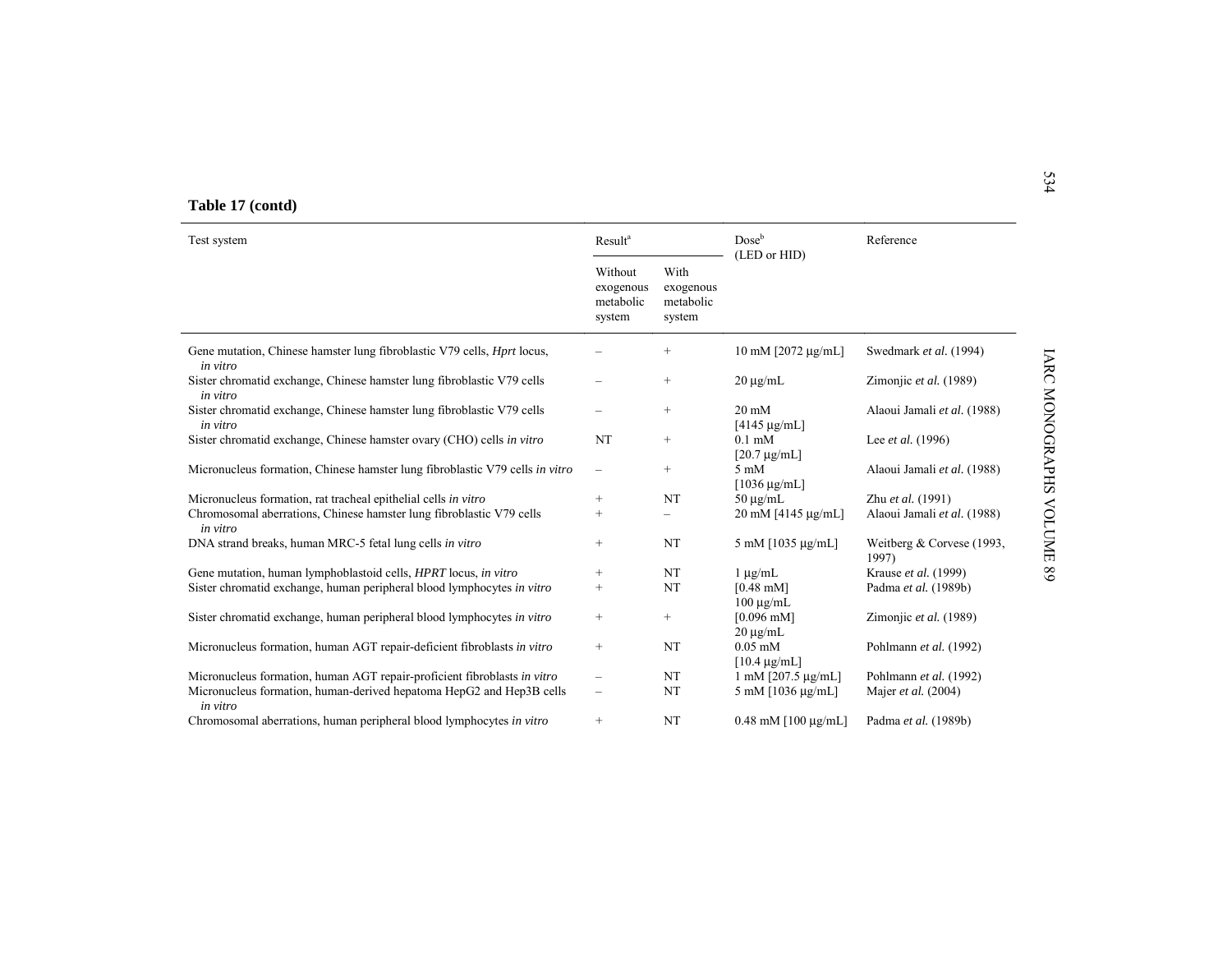| Table 17 (contd) |  |
|------------------|--|
|------------------|--|

| Test system                                                                                                                  | Result <sup>a</sup>                         |                                          | Dose <sup>b</sup><br>(LED or HID)                            | Reference                                 |
|------------------------------------------------------------------------------------------------------------------------------|---------------------------------------------|------------------------------------------|--------------------------------------------------------------|-------------------------------------------|
|                                                                                                                              | Without<br>exogenous<br>metabolic<br>system | With<br>exogenous<br>metabolic<br>system |                                                              |                                           |
| DNA strand breaks, rat hepatocytes in vivo                                                                                   | $^{+}$                                      |                                          | 12.5 mg/kg bw po $1\times$<br>$[60 \mu \text{mol/kg bw}]$    | Pool-Zobel et al. (1992)                  |
| DNA strand breaks, rat and hamster hepatocytes in vivo                                                                       | $^{+}$                                      |                                          | $0.39$ mmol/kg bw<br>$[81 \text{ mg/kg bw}]$<br>ip $1\times$ | Jorquera et al. (1994)                    |
| Gene mutation, rat splenic T lymphocytes, <i>Hprt</i> locus, in vivo                                                         |                                             |                                          | $150 \text{ mg/kg}$ bw<br>ip $1\times$                       | Jansen et al. (1996)                      |
| Micronucleus formation, Swiss male mice bone marrow in vivo<br>Micronucleus formation, rat tracheal epithelial cells in vivo | $^{+}$<br>$^{+}$                            |                                          | 250 mg/kg bw/d ip $2\times$<br>150 mg/kg bw/d ip $3\times$   | Padma et al. (1989b)<br>Zhu et al. (1991) |

<sup>a</sup> +, positive;-, negative; NT, not tested<br><sup>b</sup> LED, lowest effective dose; HID, highest ineffective dose; d, day; ip, intraperitoneal injection

 $\degree$  [4,4-dideutero]NNK

<sup>d</sup> [4-trideutero]NNK<br>° Co-expressing human CYP 2A6 together with human NADPH-CYP reductase (OR)<br><sup>f</sup> Co-expressing human CYP 2E1 together with human NADPH-CYP reductase (OR)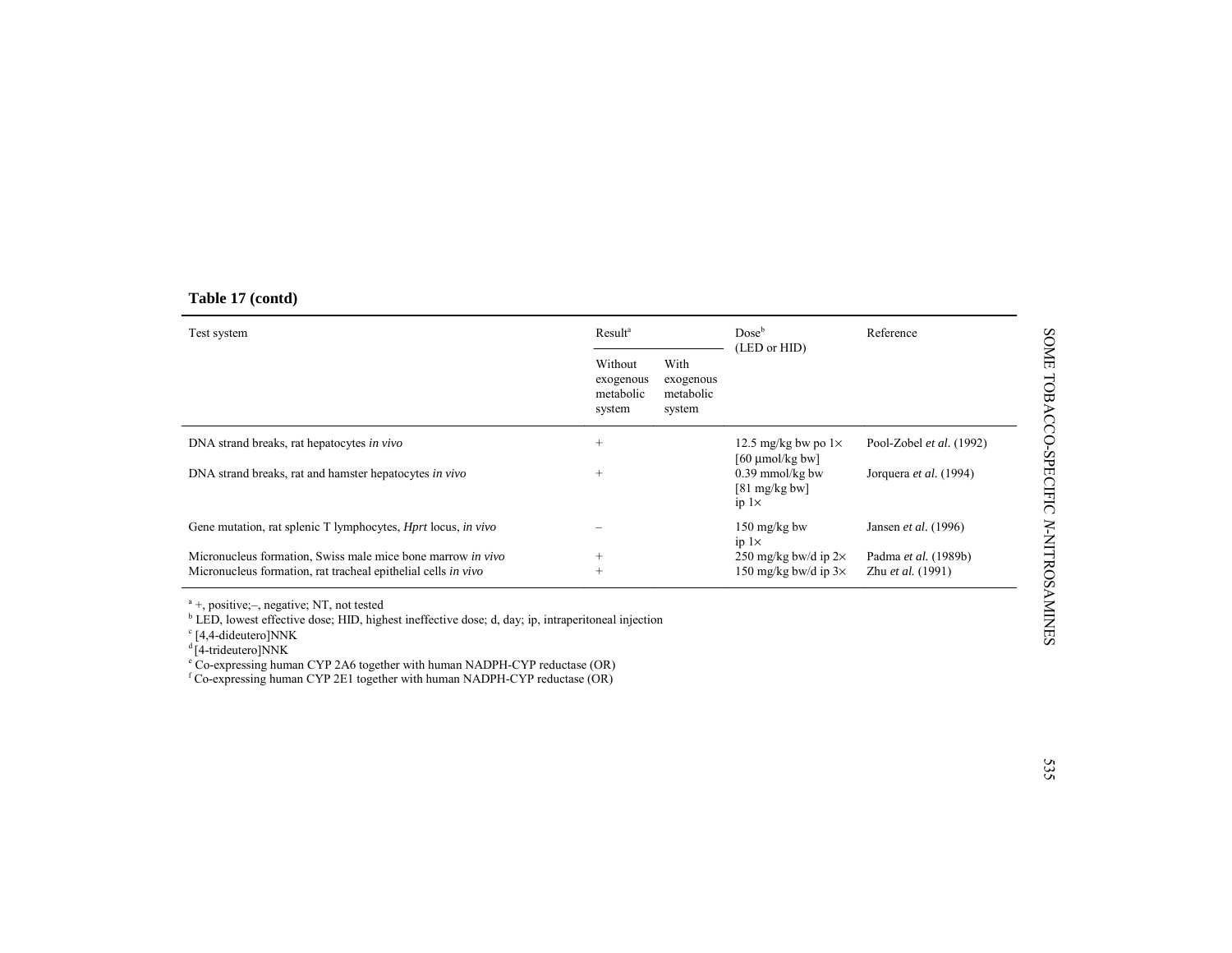NNK was mutagenic in V79 hamster cells when assayed with a metabolic activation system obtained from ethanol-treated pancreatic duct epithelial cells from humans and Syrian hamsters and from ethanol-treated CK cells (immortalized hamster pancreatic duct epithelial cells) (Kolar & Lawson, 1997). It induced mutations at the *Hprt* locus in V79 Chinese hamster cells co-cultivated with rat hepatocytes that provided metabolic activation.

NNK caused sister chromatid exchange in Chinese hamster ovary cells in the presence of metabolic activation in three studies.

NNK induced micronucleus formation in Chinese hamster lung fibroblastic V79 cells in the presence of a metabolic activation system. Micronuclei were also induced in V79 cells by NNK activated by fetal liver and lung homogenates from rat fetuses on the 15th day of the gestation (Alaoui Jamali *et al.*, 1998). In rat tracheal epithelial cells treated with NNK, micronuclei were formed without a metabolic activation system.

NNK induced chromosomal aberrations without exogenous bio-activation in Chinese hamster lung fibroblastic V79 cells.

NNK induced a dose-dependent toxicity in human–hamster hybrid  $A_L$  cell assay. Treatment with NNK at a low dose, when combined with radon  $\alpha$ -particles, resulted in a combined mutagenic effect that was consistent with an additive model, but less than additive at higher concentrations of NNK (Zhou *et al.*, 1999). In mammalian cells, NNK induced mostly deletions (Zhou *et al*., 1999).

NNK induced DNA strand breaks in fetal human lung cells. NNK induced mutations at the *HPRT* locus in human lymphoblastoid MCL-5 cells without metabolic activation. In human lymphocytes, NNK induced sister chromatid exchange without exogenous bioactivation in two studies. Micronucleus formation was observed in AGT repair-deficient, but not in repair-proficient human fibroblasts in the absence of exogenous activation. NNK did not induce micronuclei in human hepatoma cell lines HepG2 and Hep3B. NNK induced chromosomal aberrations without exogenous bioactivation in human lymphocytes.

## *In-vivo studies*

NNK did not induce mutations in rat splenic T-lymphocytes *in vivo*. NNK induced DNA strand breaks in the hepatocytes of rats and hamsters (see Section 4.1.2( $a$ )(iii)), and micronucleus formation in the bone marrow of male Swiss mice.

#### *Mutations in transgenic systems*

*In vitro*, human CYP2A6 was lipofected via a retroviral vector in AS52 Chinese hamster ovary cells, which contain the bacterial *gpt* gene that can be mutated to 6-thioguanine resistance. At the highest dose of NNK (1200  $\mu$ g/mL), a 14-fold (339 × 10<sup>-6</sup>) increase in mutant frequency was observed in AS52-E8 cells compared with the spontaneous frequency of 24 × 10–6 (Tiano *et al*., 1994).

*In vivo*, NNK was administered intraperitoneally to *lacZ* transgenic mice (Muta<sup>TM</sup>Mouse) at 125 and 250 mg/kg bw once a week for 4 weeks. The mutant frequencies in the *lacZ* and *cII* genes from lung and liver increased dose-dependently up to 10-fold compared with the controls. The proportion of G:C→A:T transition mutations in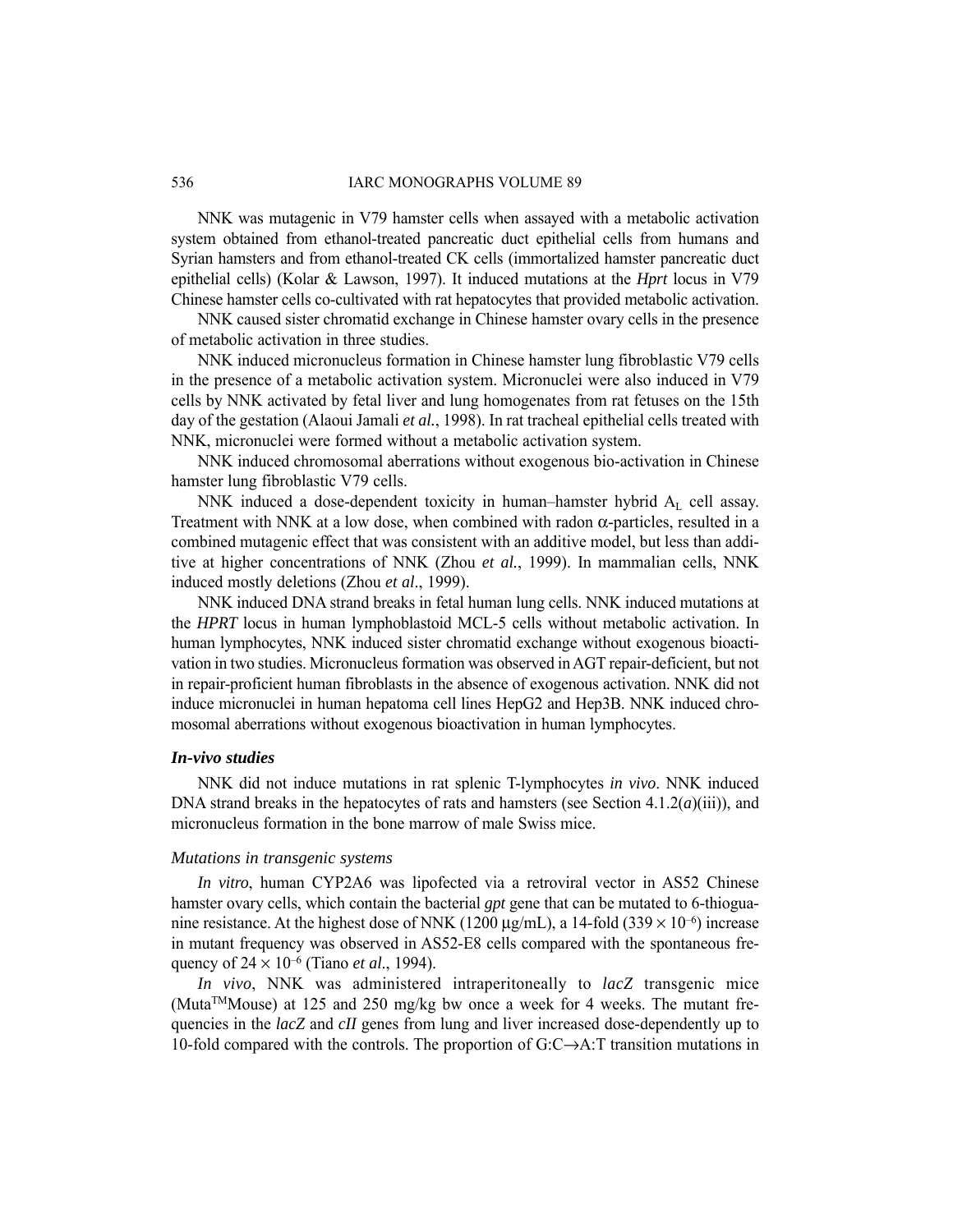the total number of mutants was less than the number of A:T→T:A and A:T→C:G transversions (Hashimoto *et al*., 2004). NNK was also mutagenic in a mixture of pooled oral tissues (gingival, buccal, pharyngeal and sublingual), and in tongue and lung tissue of *lacZ* transgenic mice (Muta™ Mouse) (von Pressentin *et al.*, 1999).

# **K-***ras* **and** *TP53* **mutations**

DNA isolated from 20 lung hyperplasias obtained after treatment of adult A/J mice with NNK was screened for the presence of activated K-*ras*. This gene was activated in 17/20 lesions; 85% of the mutations were a G:C→A:T transition within codon 12 (GGT→GAT), a mutation that is consistent with base mispairing produced by the formation of the *O*6- MeGua adduct (Belinsky *et al*., 1992).

Activated K-*ras* gene was detected in 100% of lung tumours induced in C3H mice by treatment with NNK (50 mg/kg bw); the activating mutation detected in all samples was a G:C→A:T transition (GGT→GAT) in codon 12 (Devereux *et al*., 1991). NNK caused GGT→GAT mutations in codon 12 of K-*ras* gene in lung tumours induced in A/J mice (Chen *et al*., 1993; Ronai *et al*., 1993).

The relationship between the development of peripheral lung lesions induced by NNK and K-*ras* gene mutation, and the correlations between histological alterations and the course of lung lesion development after treatment with NNK and K-*ras* gene mutation were investigated in A/J mice. K-*ras* gene mutations were identified in seven of 12 (58.3%) hyperplasias, in 42/56 (75.0%) adenomas and in three of four (75.0%) adenocarcinomas. The most frequent K-*ras* gene mutation was a G→A transition at the second base of codon 12, which accounted for 86.5% of all the mutations detected (Kawano *et al*., 1996).

Analysis of lung tumour DNA from A/J mice treated with NNK indicated that 15/17 (88%) samples contained G→A transitions at the second base of codon 12 in the K-*ras* gene. Similarly, in lung tumours from  $(A/J \times TSG-p53)F_1$  hybrid mice treated with NNK, 29/30 (97%) contained G→A transitions at the second base of codon 12 of the K-*ras* gene. No mutations of the *p53* gene were found in any of the tumours analysed, which suggests minimal involvement of this gene in the development of lung adenomas. The  $p53$  allele in  $(A/J \times TSG-p53)F_1$  mice does not alter the incidence or multiplicity of NNKinduced lung tumours (Matzinger *et al*., 1995).

Lung tumours induced by subcutaneous injection of NNK into Syrian golden hamsters were examined for mutations in the K-*ras* oncogene and the *TP53* tumoursuppressor gene by direct sequencing. The K-*ras* mutation frequency in RNA isolated from pooled tumours and that in DNA isolated from individual tumours were found to be identical. Activated K-*ras* alleles were detected in 77–94% of tumours. All mutations observed except one (from a total of 65), at either codon 12 or 13, were G:C→A:T. No mutations were detected at codon 61. Examination of the same tumours for *TP53* mutations showed only one point mutation. Treatment of Syrian golden hamsters with NNK resulted in a distinct mutation pattern in the K-*ras* gene whereas *TP53* gene mutations may not play a major role at this stage in hamster lung tumorigenesis (Oreffo *et al*., 1993).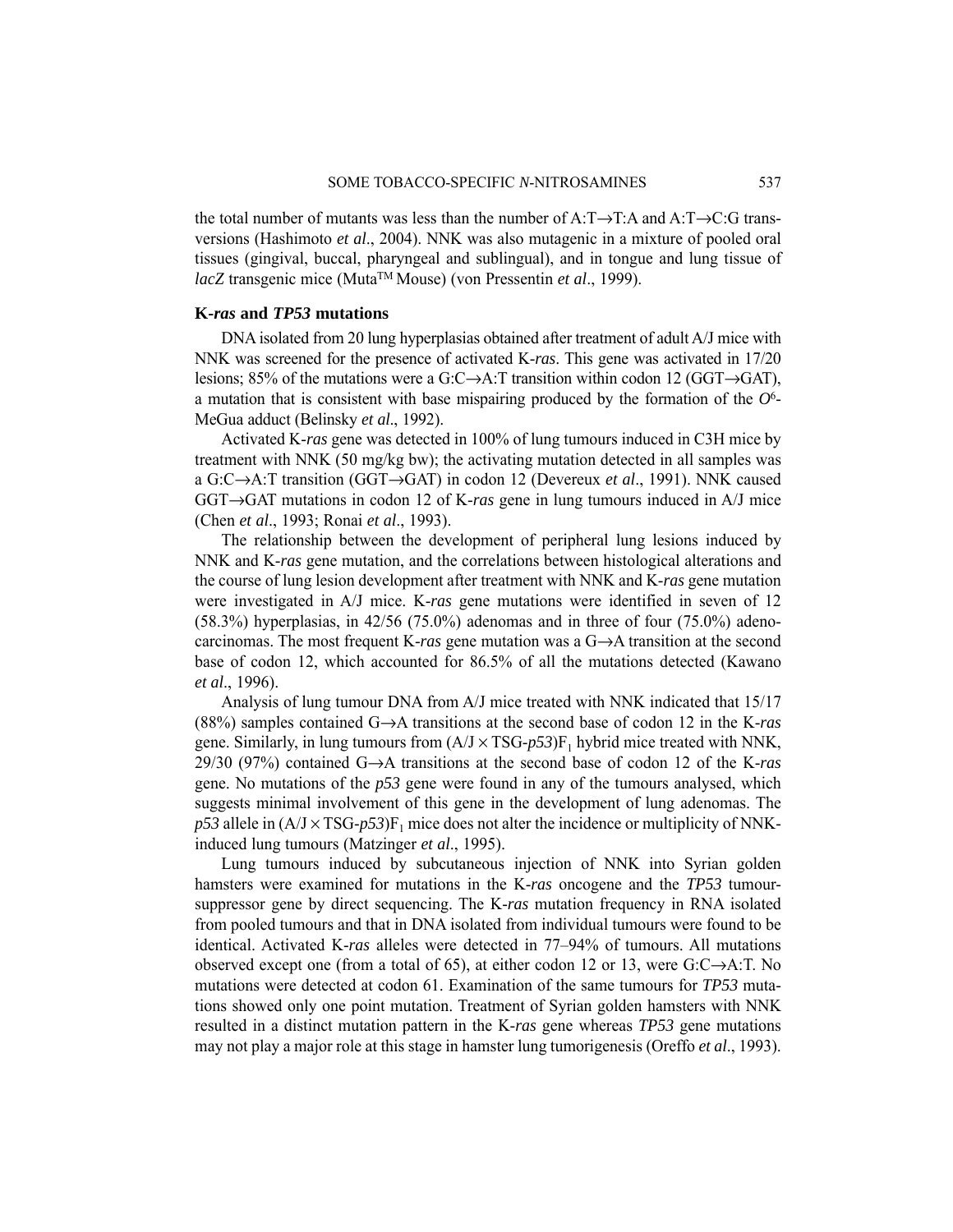## *Gene expression profile*

Characteristic expression profiles induced by NNK at a dose of 20 mg/kg bw per day were investigated in rat liver for 14 days. Fourteen genes that are involved in DNA-damage response (five), detoxification response (six) and cell survival/proliferation (three) were up-regulated and one gene each that is involved in mitochondrial damage and dedifferentiation were down-regulated (more than two-fold).  $O<sup>6</sup>$ -MeGua–DNA methyltransferase was among one of the genes that were up-regulated. Increased expression profiles were weakly detectable at day 1 and then increased with time (Ellinger-Ziegelbauer, 2004).

## **Cytotoxicity and cell transformation**

The cytotoxicity and transforming activity of NNK was studied by the assays of colony-forming efficiency, micronucleus formation and cell transformation in rat tracheal epithelial cells both *in vitro* and *in vivo*. Results from the in-vitro experiments indicated that low concentrations of NNK  $(0.01-25 \mu g/mL)$  caused increases in colony-forming efficiency of rat tracheal epithelial cells from 15% to more than 100%. At higher concentrations (100–200 μg/mL), NNK was significantly toxic to these cells. Treatment with NNK *in vitro* (50–200 μg/mL) significantly increased the transformation frequency in four of five (50 μg/mL) and six of eight (100 μg/mL) experiments. The in-vivo exposure of rats to NNK (150–450 mg/kg intraperitoneally) resulted in a 60–85% reduction in colony-forming efficiency in rat tracheal epithelial cells (Zhu *et al*., 1991).

Immortalized human bronchial epithelial cells (BEAS-2B cells) grown in de-epitheliated rat tracheas were exposed to NNK and subcutaneously transplanted into athymic nude mice. The cells were neoplastically transformed to produce invasive adenocarcinoma with phenotypic changes similar to the progressive changes that occur during human lung carcinogenesis (Klein-Szanto *et al.*, 1992).

In-vitro transformation of spontaneously immortal hamster pancreatic duct cells has been described following exposure to 20 mM NNK for 1, 3, 5 and 7 days. Cells treated with NNK grew as a monolayer with numerous mitotic figures and multinucleated large cells. One- and 3-day NNK-treated cells grown in complete duct medium produced welldifferentiated, mucinous tumours after their injection in nude mice. Analysis of DNA from these tumours for K-*ras* mutation at codons 12, 13 and 61 showed a G→A transition at codon 12 of the K-*ras* oncogene in tumour cells after 1 and 3 days of NNK treatment (Baskaran *et al*., 1994).

In-vivo treatment with cumulative doses of 150 and 300 mg/kg bw NNK produced significant increases in transformation frequency of tracheal cells in three of three and two of three rats, respectively (Zhu *et al.*, 1991).

Yoo *et al.* (2000) showed that normal human gingival keratinocytes immortalized with human papillomavirus 16 (IHGK) were transformed by NNK to IHGKN cells. Transformation of IHGK cells resulted in the activation of vascular endothelial growth factor associated with angiogenesis. Inactivation of the G1 phase of cell-cycle regulation occurred during immortalization before cell transformation, and was sustained after carcinogen exposure.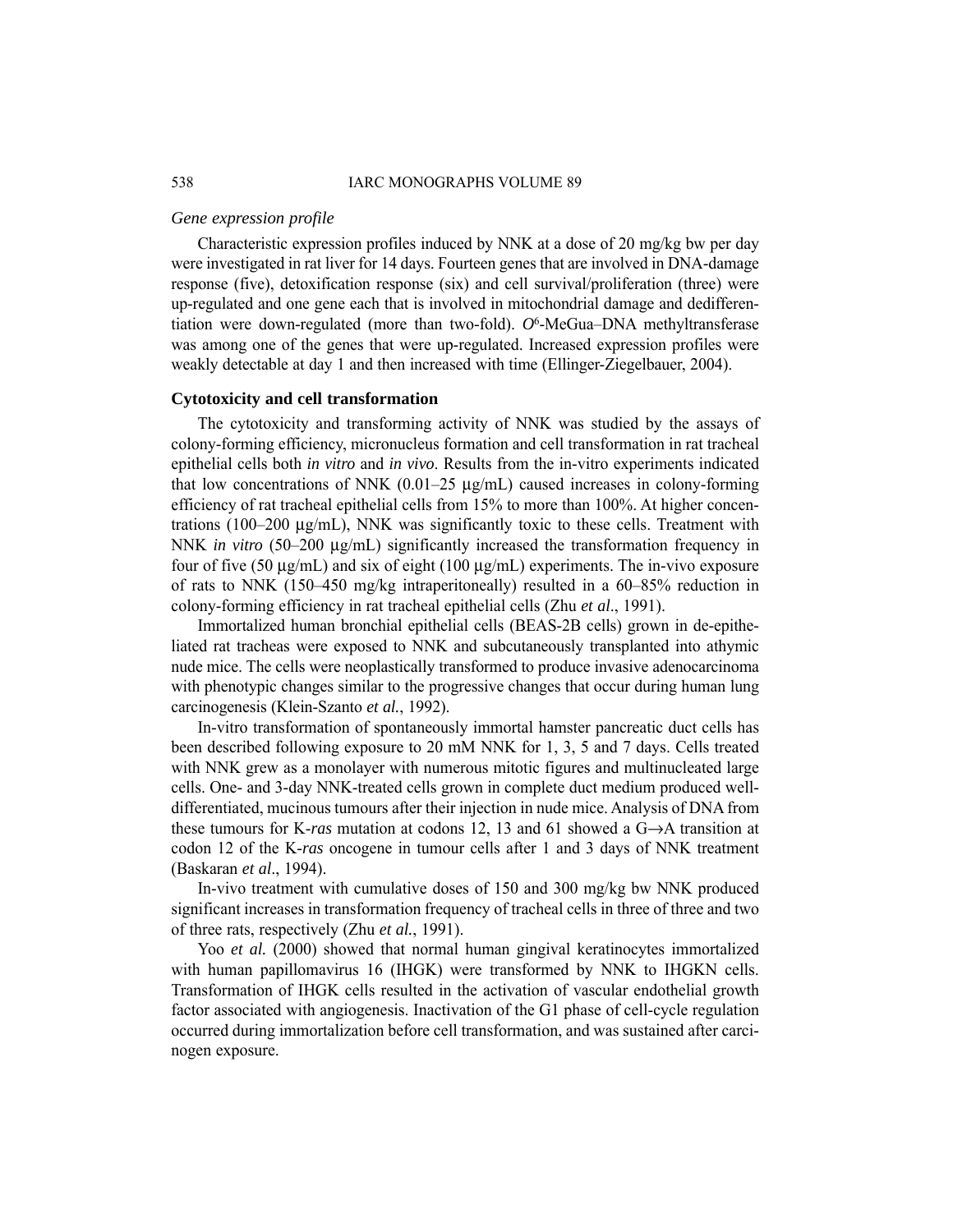# **Other effects**

In cultured human oral epithelial cells, treatment with NNK resulted in increased longevity and a sustained differentiated phenotype for 8.5–10 weeks. The treated cells displayed focal growth and morphological changes suggestive of early stages of cell transformation as compared with controls in which cells were terminally differentiated (Murrah *et al*., 1993).

A higher frequency of hyperplasia with hyperkeratosis was observed in the forestomach of hamster treated with a combination of nicotine and NNK as compared with either NNK or nicotine treatment alone. Squamous-cell papillomas were evident in the forestomach of animals treated with both NNK and nicotine (Chen *et al*., 1994).

NNK was shown to inhibit the production of IL-12 and TNF, key molecules of immune response in rat alveolar macrophages and stimulate the production of IL-10 and prostaglandin E2 (Therriault *et al.*, 2003). Using model compounds NNKOAc and *N*-nitro- (acetoxymethyl)methylamine (NDMAOAc), it has been demonstrated that the above effect of NNK is mediated by α-methyl hydroxylation of NNK, the same pathway that induces DNA pyridyloxobutylation (Proulx *et al.*, 2004).

# (ii) *NNAL*

NNAL was mutagenic in *S. typhimurium* TA1535 in the presence of a liver metabolic activation system from Aroclor-1254-induced rats or hamsters in the range of 0.025– 0.2 μmol/plate [5.5–42 μg/plate] (maximum tested dose) (Brown *et al*., 2001b).

# (*b*) *NNN*

# (i) *Mutagenic and cytogenetic effects, DNA damage* (for details and references, see Table 18)

NNN was mutagenic in *S. typhimurium* strain TA100 in three of four assays (two with and one without exogenous metabolic activation), in strain TA1535 (with activation) and in TA1530 and TA7004 (without activation). NNN was also mutagenic in *Salmonella* tester strains YG7108 that carry the human *CYPs 2A6*, *1A1*, *3A4* and *3A5* in the absence of an exogenous activation system, but was not mutagenic in YG7108 itself or in YG7108 that carries *CYP2E1* (Kushida *et al.*, 2000a; Fujita & Kamataki, 2001). NNN was not mutagenic in *Salmonella* strains TA98 or TA1538 (single tests only).

NNN was a direct-acting mutagen in the Mutatox test using dark mutant M-169 of *Vibrio fischeri*, but was not mutagenic in this assay in the presence of a metabolic activation system from rat or hamster (Yim & Hee, 2001).

Using model compounds, it was shown that the putative diazohydroxide formed by 2′-hydroxylation of NNN has higher inherent mutagenicity toward *S. typhimurium* than the corresponding diazohydroxide formed by 5′-hydroxylation (Hecht & Lin, 1986).

NNN induced DNA strand breaks in primary rat hepatocytes but not in lung cells or alveolar macrophages of rabbits.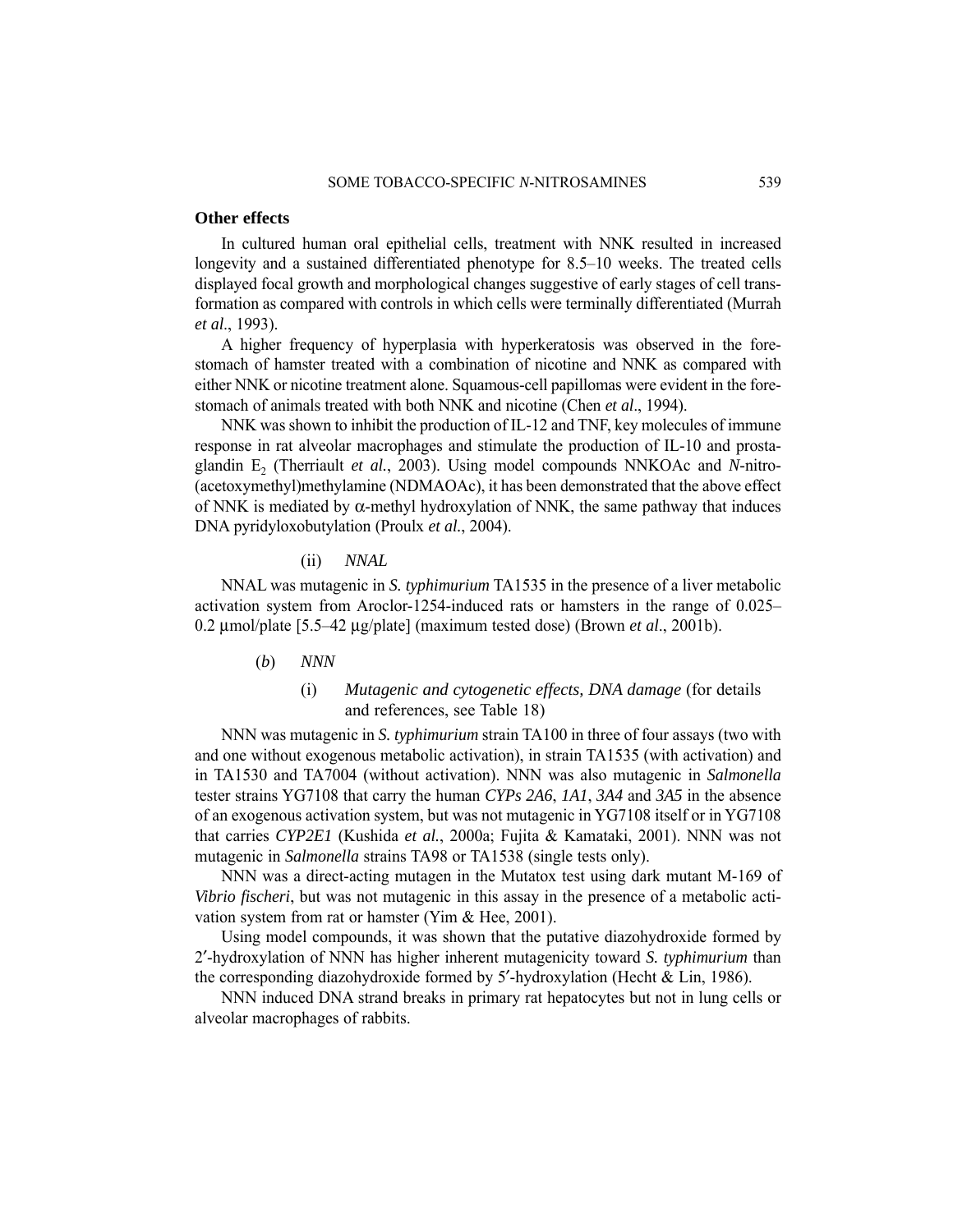| Test system                                                                                            | Result <sup>a</sup>                         |                                          | Dose <sup>b</sup><br>(LED or HID)          | Reference                                           |
|--------------------------------------------------------------------------------------------------------|---------------------------------------------|------------------------------------------|--------------------------------------------|-----------------------------------------------------|
|                                                                                                        | Without<br>exogenous<br>metabolic<br>system | With<br>exogenous<br>metabolic<br>system |                                            |                                                     |
| Salmonella typhimurium TA100, reverse mutation                                                         |                                             | $^{+}$                                   | $2.5 \mu$ mol/plate<br>[443 $\mu$ g/plate] | Bartsch et al. (1980)                               |
| Salmonella typhimurium TA100, reverse mutation                                                         |                                             | $\begin{array}{c} + \end{array}$         | $250 \mu g$ plate                          | Padma et al. (1989b)                                |
| Salmonella typhimurium, TA100, TA7004, reverse mutation                                                | $^{+}$                                      |                                          | $2000 \mu g$ /plate                        | $Yim \& Hee (2001)$                                 |
| Salmonella typhimurium TA100, TA7004, reverse mutation                                                 | $^{+}$                                      | $\overline{\phantom{0}}$                 | 500 µg/plate                               | Yim & Hee (2001)                                    |
| Salmonella typhimurium TA1530, reverse mutation                                                        | $^{+}$                                      | <b>NT</b>                                | $1000 \mu g$ /plate                        | Andrews et al. (1978)                               |
| Salmonella typhimurium TA1535, reverse mutation                                                        |                                             | $\! + \!\!\!\!$                          | $1000 \mu g$ /plate                        | Padma et al. (1989b)                                |
| Salmonella typhimurium TA1538, TA 98, reverse mutation                                                 |                                             |                                          | $1000 \mu g$ plate                         | Padma et al. (1989b)                                |
| Salmonella typhimurium YG7108, reverse mutation                                                        |                                             | NT                                       | $0.7$ mM<br>$[124 \mu g/mL]$               | Kushida et al. (2000a);<br>Fujita & Kamataki (2001) |
| Salmonella typhimurium YG7108 -2A6/OR <sup>c</sup> , reverse mutation                                  | $^{+}$                                      | NT                                       | $0.2 \text{ mM}$<br>[ $35.5 \mu$ g/mL]     | Kushida et al. (2000a);<br>Fujita & Kamataki (2001) |
| Salmonella typhimurium YG7108 -2E1/OR <sup>d</sup> , reverse mutation                                  | $\overline{\phantom{0}}$                    | NT                                       | $0.7$ mM<br>$[124 \mu g/mL]$               | Kushida et al. (2000a);<br>Fujita & Kamataki (2001) |
| DNA strand breaks, primary rat hepatocytes in vitro                                                    | $^{+}$                                      | NT                                       | $5 \text{ mM}$ [886 µg/mL]                 | Liu et al. (1990)                                   |
| DNA strand breaks, isolated rabbit lung cells (Type II and Clara) and<br>alveolar macrophages in vitro |                                             | NT                                       | $3 \text{ mM}$ [531 $\mu$ g/mL]            | Becher et al. (1993)                                |
| DNA strand breaks, rat hepatocytes in vitro                                                            |                                             | NT                                       | 25 mM<br>[4430 $\mu$ g/mL]                 | Pool-Zobel et al. (1992)                            |
| Unscheduled DNA synthesis, freshly isolated rat hepatocytes in vitro                                   | $^{+}$                                      | NT                                       | $1 \text{ mM} [177 \text{ µg/mL}]$         | Williams & Laspia (1979)                            |
| Unscheduled DNA synthesis, rabbit lung cells in vitro                                                  |                                             | NT                                       | $2 \text{ mM}$ [354 $\mu$ g/mL]            | Dahl et al. (1990)                                  |
| Gene mutation, Chinese hamster V79 cells, Hprt locus, in vitro                                         |                                             | $\qquad \qquad +$                        | $10 \text{ mM}$<br>$[1770 \mu g/mL]$       | Swedmark et al. (1994)                              |
| DNA strand breaks, human MRC-5 fetal lung cells in vitro                                               | $^{+}$                                      | NT                                       | 5 mM [886 μg/mL]                           | Weitberg & Corvese<br>(1993, 1997)                  |
| Sister chromatid exchange, human peripheral blood lymphocytes in vitro                                 |                                             | <b>NT</b>                                | $100 \mu g/mL$                             | Padma et al. (1989b)                                |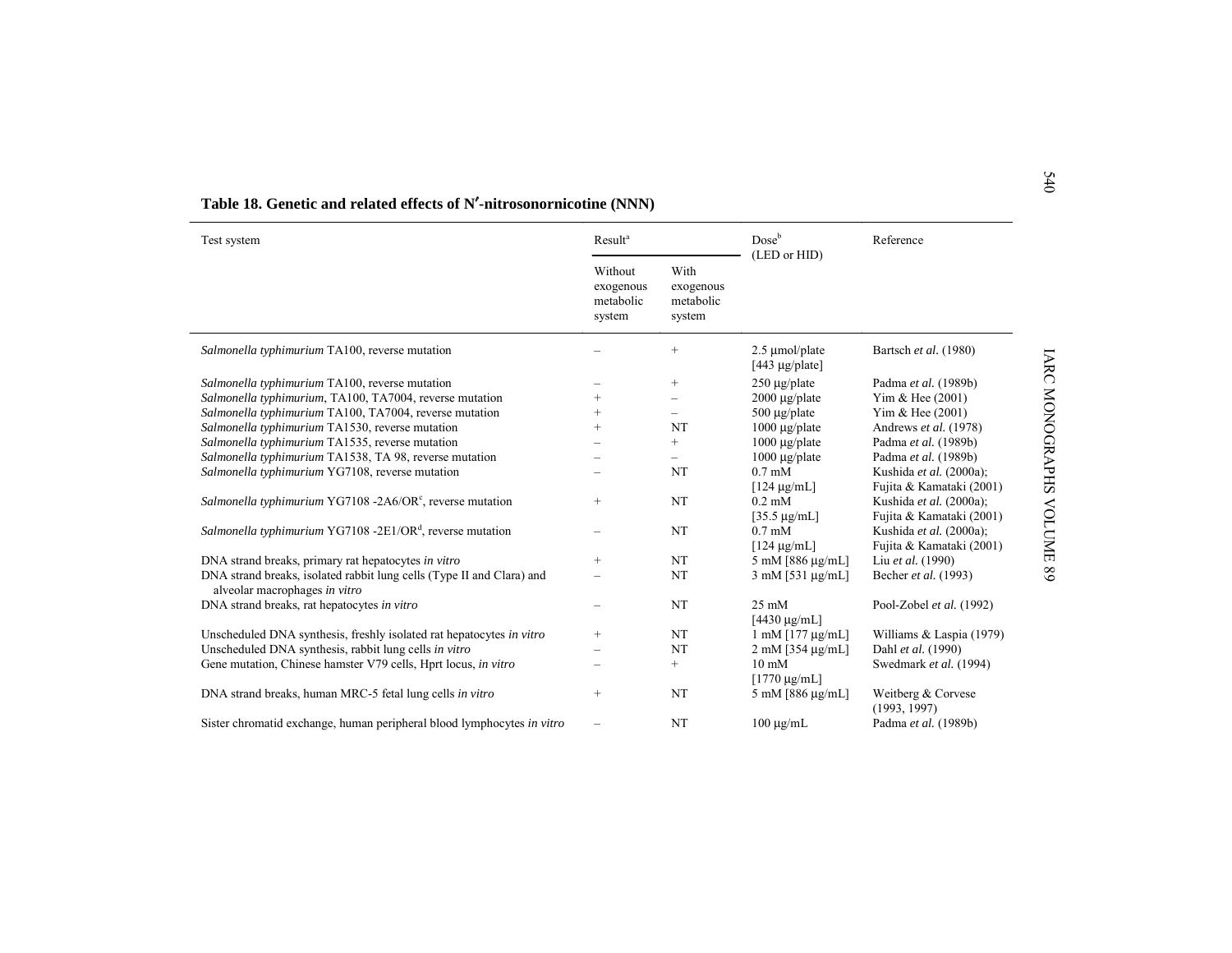# **Table 18 (contd)**

| Test system                                                                                                               | Result <sup>a</sup>                         |                                          | Dose <sup>b</sup><br>(LED or HID)                                                  | Reference                                        |
|---------------------------------------------------------------------------------------------------------------------------|---------------------------------------------|------------------------------------------|------------------------------------------------------------------------------------|--------------------------------------------------|
|                                                                                                                           | Without<br>exogenous<br>metabolic<br>system | With<br>exogenous<br>metabolic<br>system |                                                                                    |                                                  |
| Chromosome aberrations, human peripheral blood lymphocyte in vitro<br>DNA strand breaks, Sprague-Dawley rat liver in vivo | $^{+}$                                      | NT                                       | $100 \mu g/mL$<br>$100 \text{ mg/kg}$ bw<br>$po \times 1$<br>[565 $\mu$ mol/kg bw] | Padma et al. (1989b)<br>Pool-Zobel et al. (1992) |
| Micronucleus formation, Swiss male mice bone marrow in vivo                                                               | $^{+}$                                      |                                          | $250 \text{ mg/kg}$ bw<br>$ip \times 2$                                            | Padma et al. (1989b)                             |

<sup>a</sup> +, positive;--, negative; NT, not tested<br><sup>b</sup> LED, lowest effective dose; HID, highest ineffective dose; ip, intraperitoneal injection<br><sup>c</sup> Co-expressing human CYP 2A6 together with human NADPH-cytochrome P450 reductase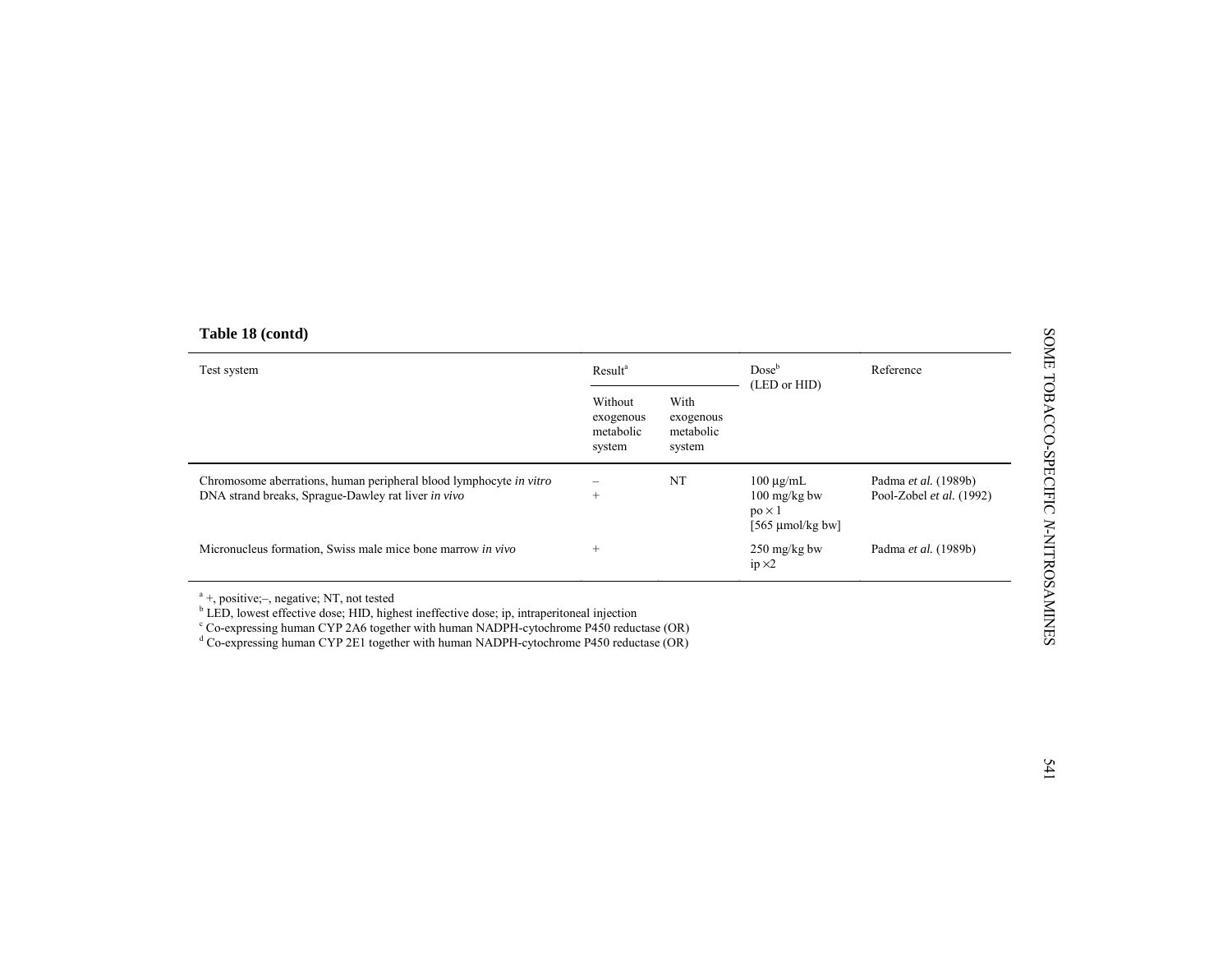NNN induced DNA strand breaks in MRC-5 human fetal lung cells. When these MRC-5 cells were treated with NNN in combination with enzymatically generated oxygen radicals, DNA strand-breakage increased by approximately 50%, while oxygen-radical scavengers (superoxide dismutase, catalase, mannitol) significantly reduced the DNA damage caused by NNN (Weitberg & Corvese, 1993).

NNN induced DNA single-strand breaks in cultured primary rat hepatocytes (as measured by the alkaline elution assay). It did not cause any marked DNA damage (as measured by the alkaline elution assay) in isolated Clara and type II cells from rabbit lung and in isolated rabbit alveolar macrophages. NNN induced unscheduled DNA synthesis in freshly isolated hepatocytes from adult rats. NNN had genotoxic effects in primary rat hepatocytes *in vitro*, measured as DNA damage by alkaline elution and nick translation (Pool-Zobel *et al.*, 1992). NNN-induced mutations were not observed at the *Hprt* locus of V79 Chinese hamster cells after S9 metabolic activation in a co-cultivation system that used either freshly isolated rat hepatocytes or H4IIE rat hepatoma cells (Swedmark *et al.*, 1994).

NNN was mutagenic in a mixture of pooled oral tissues (gingiva, buccal cavity, pharynx and sublingua), and in tongue and oesophageal tissue in *lacZ*-transgenic mice (MutaTMMouse) (von Pressentin *et al*., 1999).

NNN did not induce cytogenetic effects (sister chromatid exchange or chromosomal aberrations) in human peripheral blood lymphocytes.

NNN had genotoxic effects in Sprague-Dawley rat liver *in* vivo, measured as DNA damage by alkaline elution and nick translation (Pool-Zobel *et al*., 1992). *In vivo*, NNN induced micronuclei in the bone marrow of Swiss mice.

In animal-mediated DNA-repair assays with *Escherichia coli* K-12 strains (injected intravenously just before nitrosamine treatment), intraperitoneal administration of NNN to mice caused dose-dependent genotoxic effects in indicator bacteria recovered from various organs of the treated animals. The genotoxic effect was enhanced by ethanol treatment prior to carcinogen treatment (Knasmüller *et al*., 1994).

# (ii) *Other effects*

In cultured human oral epithelial cells, treatment with NNN resulted in increased longevity and a sustained differentiated phenotype for 8.5–10 weeks. The treated cells displayed focal growth and morphological changes that were suggestive of early stages of cell transformation in comparison with control cells which were terminally differentiated (Murrah *et al*., 1993).

Hamster cheek-pouch epithelium showed histological changes, including hyperplasia, hyperkeratosis and, in one animal, moderate dysplasia, when treated with nicotine combined with NNN. These changes were more frequent than after treatment with NNN or nicotine alone (Chen *et al*., 1994).

Exposure of Syrian hamster buccal mucosa to NNN, five times per week for 24 weeks, did not result in clinical or histological changes (Papageorge *et al*., 1996).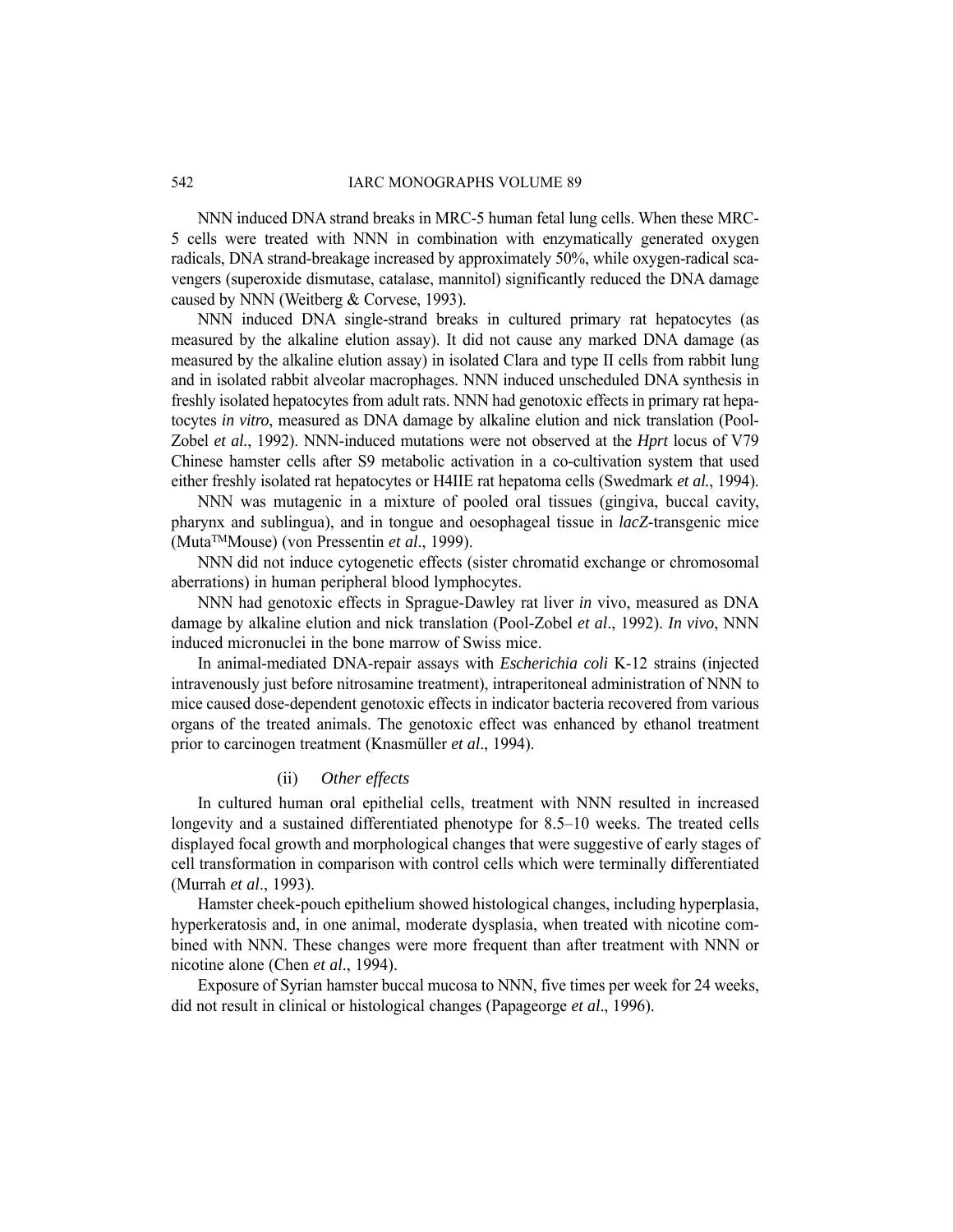## (*c*) *NAB*

Using genetically engineered *S. typhimurium* strain YG7108 that overexpresses human CYP, NAB induced mutation in the strains that contain CYP3A4, CYP2A6, CYP1A1 or CYP3A5. CYP3A4-carrying constructs induced the greatest mutagenicity (0.071 revertants/nmol NAB/pmol CYP) (Fujita & Kamataki, 2001).

## (*d* ) *NAT*

Using genetically engineered *S. typhimurium* strain YG7108 that overexpresses human CYP, NAT induced mutation in the strain that contains CYP2A6 (0.164 revertants/ nmol NAB/pmol CYP) (Fujita & Kamataki, 2001).

## **4.5 Mechanistic considerations**

## 4.5.1 *4-(Methylnitrosamino)-1-(3-pyridyl)-1-butanone (NNK)*

The formation of DNA adducts is pivotal in the carcinogenic process (Miller, 1994). If not repaired, DNA adducts cause permanent mutations due to miscoding events during the replication of adducted DNA (Singer & Essigmann, 1991; Seo *et al.*, 2000). When these mutations occur in critical regions of growth control genes, such as oncogenes and tumoursuppressor genes, cancer can result. The occurrence of multiple mutated genes in tumours that are caused by tobacco products is consistent with the extensive range of DNA damage that is caused by metabolically activated tobacco carcinogens (Hecht, 2003). However, NNK requires metabolic activation, generally through catalysis by CYP enzymes, before this genotoxic mechanism of cancer causation can occur. Extensive studies in laboratory animals have clearly demonstrated that the pathway of metabolic activation  $\rightarrow$  persistent DNA adducts  $\rightarrow$  mutations is critical to the carcinogenesis of NNK in the lung and nasal cavity. Fewer experimental studies have examined the genotoxic mechanism of the carcinogenicity of NNK in oral and pancreatic cells and tissues. Studies that used human cells and tissues have investigated potential parallels between experimental and human systems. Other mechanisms that contribute to the carcinogenesis of NNK have also emerged in recent years. This section examines the genotoxic and other mechanisms of the carcinogenesis of NNK, and focuses on comparisons between experimental and human systems.

## (*a*) *Genotoxic mechanisms*

## (i) *Metabolism*

A common metabolic event in virtually all systems (rodent and human) is the conversion of NNK to NNAL, during which (*S*)-NNAL predominates (Hecht, 1998, 2002). Studies in rats have demonstrated that (*S*)-NNAL is extensively distributed in the body and accumulates and persists in the lung, possibly at a receptor site (Wu *et al.*, 2002; Zimmerman *et al.*, 2004). (*S*)-NNAL is efficiently reconverted to NNK in rats (Zimmerman *et al.*, 2004). (*S*)- NNAL also persists in humans as shown by its slow excretion relative to that of (*R*)-NNAL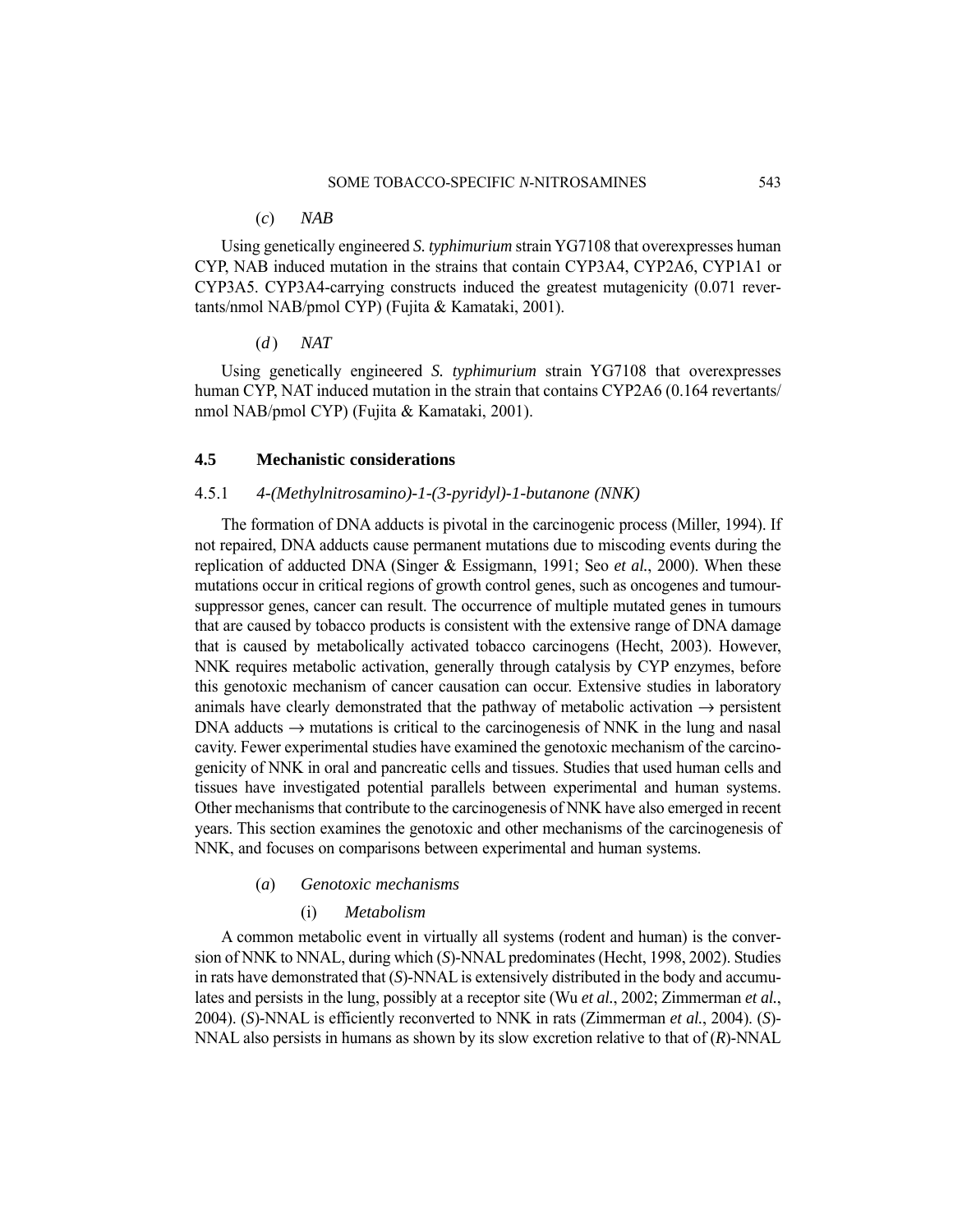after cessation of tobacco use (Hecht *et al.*, 2002). Rat CYP2A3 and human CYP2A13 have similarly high catalytic efficiencies for the reconversion of (*S*)-NNAL to NNK (Tables 11 and 16; Jalas *et al.*, 2003a, 2005). The accumulation of (*S*)-NNAL in the lung may be a critical feature of the selectivity of NNK for induction of lung tumours in rodents. NNAL and its glucuronides are excreted in the urine of rodents, primates and humans (Hecht, 1998, 2002).

Rodent lung, oral mucosa, nasal mucosa and liver all metabolize NNK by  $\alpha$ -hydroxylation at its methylene and methyl carbons to produce intermediates that bind to DNA (Hecht, 1998). These reactions are catalysed by CYP enzymes. Steady-state kinetic parameters for CYP-catalysed NNK metabolism have been reported for five rat enzymes, two mouse enzymes, two rabbit enzymes and eight human enzymes (Tables 11 and 14; Jalas *et al.*, 2005). Of these, rat CYP2A3, mouse CYP2A5, rabbit CYPs 2A10/11 and human CYPs 2A13 and 2B6 exhibit the lowest  $K<sub>m</sub>$  values and may be the most important catalysts of NNK bioactivation in the respective species (Table 14). Members of the CYP2A subfamily appear to be the best catalysts of NNK  $\alpha$ -hydroxylation across species, and CYP2A13, which has catalytic properties for NNK metabolism that are very similar to those of rat CYP2A3, may be particularly important in the bioactivation of NNK by the human lung (Jalas *et al.*, 2005). Rat pancreatic microsomes converted NNK to NNAL, (NNK)ADP<sup>+</sup> and (NNK)ADPH, and converted NNAL to (NNAL)ADP<sup>+</sup>; products of  $\alpha$ hydroxylation were not observed (Peterson *et al.*, 1994).

NNK and/or NNAL are metabolically activated by a variety of human tissues and cells including those from the oral cavity, lung, oesophagus, cervix, urinary bladder and liver (Hecht, 1998; Prokopczyk *et al.*, 2001; Vondracek *et al.*, 2001). The extents of metabolism by  $\alpha$ -hydroxylation are generally lesser than those observed in rodents. NNK and NNAL have been detected in human pancreatic juice (Prokopczyk *et al.*, 2002). Human pancreatic microsomes converted NNK to NNAL, but no products of  $\alpha$ -hydroxylation of NNK or NNAL were observed (Anderson *et al.*, 1997).

## (ii) *DNA adducts*

Methyl and pyridyloxobutyl DNA adducts of NNK have been characterized *in vitro* and *in vivo* (Hecht, 1998; Wang *et al.*, 2003; Hecht *et al.*, 2004c). Extensive studies have examined the mechanisms of lung tumour formation in A/J mice treated with a single dose of NNK. A consistent body of evidence including structure–activity studies, investigations of deuterated NNK analogues, analysis of the occurrence and persistence of DNA adducts and effects on the AGT-repair enzyme strongly implicates *O6*-MeGua as the critical DNA adduct in lung tumour induction by NNK in this mouse strain (Peterson & Hecht, 1991; Hecht, 1998; Peterson *et al.*, 2001; Jalas & Hecht, 2003; Jalas *et al.*, 2003b; Thomson *et al.*, 2003). *O*<sup>6</sup>-MeGua is known to have miscoding properties that cause G→A transitions (Loechler *et al.*, 1984). Mutations in the K*-ras* gene in A/J mouse lung tumours induced by NNK are predominantly  $G \rightarrow A$  transitions, which is consistent with the important role of *O6*-MeGua (Hecht, 1998). A different picture emerges from studies of mechanisms of NNK-induced lung and nasal cavity carcinogenesis in Fischer 344 rats. Strong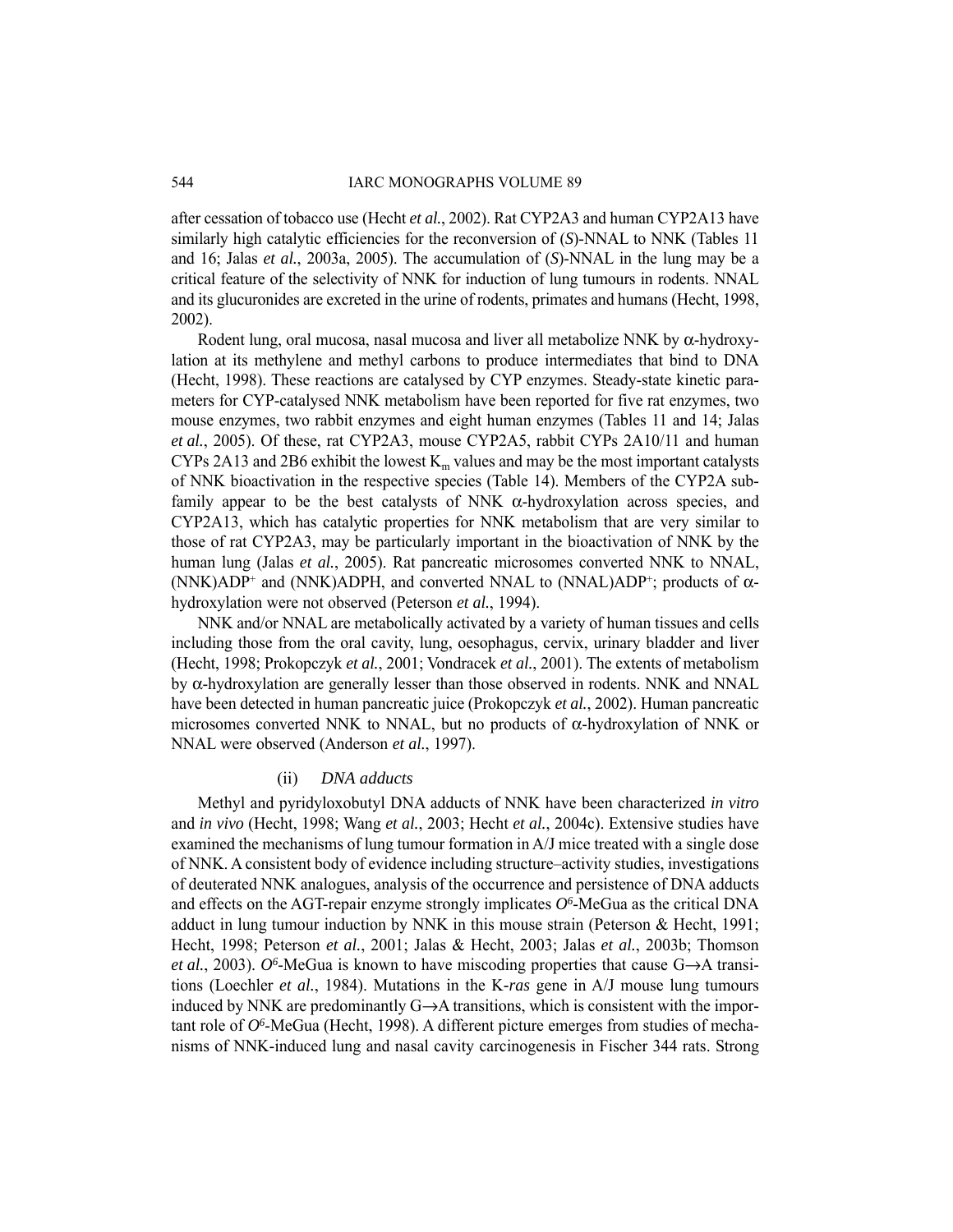## SOME TOBACCO-SPECIFIC *N*-NITROSAMINES 545

evidence, based on structure–activity considerations and extensive studies of the formation and persistence of DNA adducts in individual cell types of the lung and different regions of the nasal mucosa and the effects of inhibitors of NNK carcinogenesis, indicate that a combination of  $O^6$ -MeGua and HPB-releasing pyridyloxobutyl DNA adducts is important in lung carcinogenesis and that these latter adducts are critical in nasal cavity carcinogenesis by NNK (Hecht, 1998). Fewer studies have been carried out in oral tissue. However, it is known that rat oral tissue actively metabolizes NNK by all known pathways including α-hydroxylation, and 7-MeGua has been identified in these tissues (Murphy *et al.*, 1990a).

Methyl and pyridyloxobutyl DNA adducts have been identified in the lungs of smokers (Hecht, 1998). While the methyl adducts, 7-MeGua and  $O<sup>6</sup>$ -MeGua, may have multiple sources and are also found in nonsmokers, only NNK and NNN are probable precursors to pyridyloxobutyl DNA adducts. Cellular binding has also been observed in human oral keratinocyte cell lines exposed to NNK (Vondracek *et al.*, 2001).

#### (iii) *Mutations*

Mutations in the K-*ras* gene are frequently found in A/J mouse and hamster lung tumours induced by NNK (Hecht, 1998). The most common mutation is a GGT→GAT transition in codon 12 of the K-*ras* gene. In-vitro studies have demonstrated that 7-MeGua,  $O^6$ -MeGua and  $O^6$ (POB-1-yl)Gua are preferentially formed at the second G of codon 12 of the K-*ras* gene (Ziegel *et al.*, 2003). Both *O6*-MeGua and *O6*(POB-1-yl)Gua are known to cause predominantly G→A transition mutations (Loechler *et al.*, 1984; Pauly *et al.*, 2002). The pyridyloxobutylating agent, NNKOAc, causes GGT→TGT and GGT→GTT mutations in codon 12 in addition to GGT→GAT mutations (Ronai *et al.*, 1993). Although mutations in K-*ras* in lung tumours from mice and hamsters are consistent with the properties of the DNA adducts formed by NNK, other factors are also involved. For example, only two of 22 lung tumours induced by NNK in relatively insensitive C57BL/6 mice had K-*ras* mutations (Devereux *et al.*, 1993). In another study, treatment of mice with NNK followed by butylated hydroxytoluene increased lung tumour induction compared with NNK alone, but decreased the frequency of GGT→GAT mutations in codon 12 of K-*ras* (Matzinger *et al.*, 1994). The frequency of activation of K-*ras* and GGT→GAT mutation in codon 12 is not affected by the time after NNK treatment, nor are the proliferative activity of the lung lesions and the presence of mutations correlated. Thus, K-*ras* gene mutations appear to play a minor role in the selective growth advantage of NNK-induced lung lesions in A/J mice (Kawano *et al.*, 1996). In the Muta Mouse treated with NNK, A:T→T:A and A:T→C:G transversions were the major mutations observed in the lung and liver *cII* genes; G:C→A:T transitions were also observed, but to a lesser extent (Hashimoto *et al.*, 2004). There is no evidence of K-*ras* or *p53* mutations in lung tumours induced by NNK in rats (Hecht, 1998). No mutations have been detected in the *p53* gene from NNKinduced mouse lung tumours and only one of 24 hamster lung tumours examined had a mutation in the *p53* gene (Oreffo *et al.*, 1993; Hecht, 1998).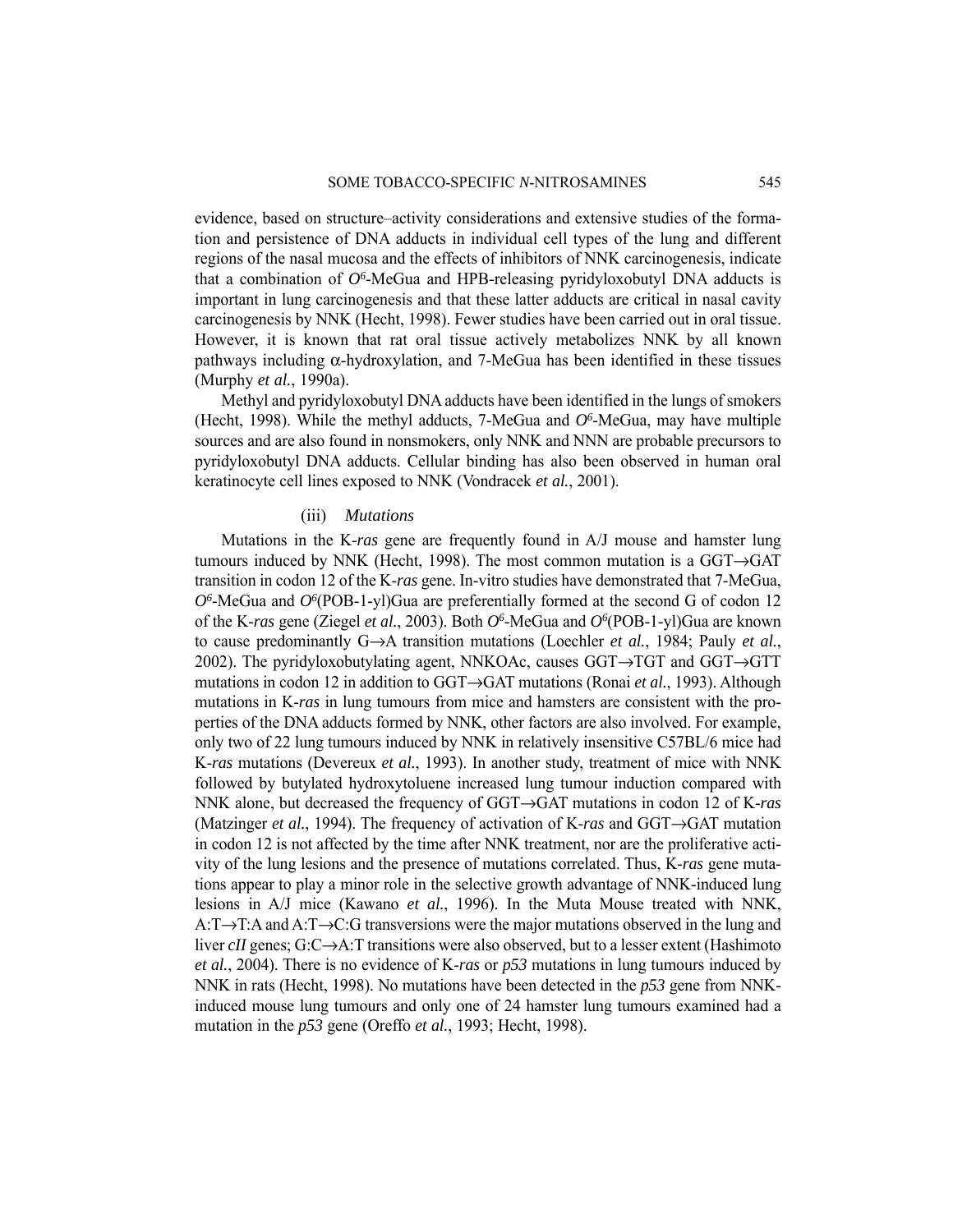Mutations in codon 12 of the K-*RAS* gene are present in 24–50% of human primary lung adenocarcinomas, but are rarely seen in other types of lung tumour (Rodenhuis  $\&$ Slebos, 1992; Mills *et al.*, 1995; Westra *et al.*, 1996). These mutations are more common in smokers and former smokers than in nonsmokers, which suggests that they may be induced by a component of tobacco smoke (Westra *et al.*, 1993). The most frequently observed mutation is GGT→TGT, which typically represents about 60% of the mutations in codon 12, followed by GGT→GAT (20%) and GGT→GTT (15%). The prevalence of  $G \rightarrow T$  mutations has led to speculation that they may be due to polycyclic aromatic hydrocarbons, which can induce such mutations through the diol epoxide metabolic activation pathway (You *et al.*, 1989; Westra *et al.*, 1993). However, G→T mutations are also induced by NNKOAc (Ronai *et al.*, 1993). In A/J mice, the *O6*-MeGua pathway of NNK metabolic activation is clearly the major pathway involved in tumour induction, which is consistent with the high percentage of GGT→GAT mutations in the K-*ras* gene isolated from mouse lung tumours induced by NNK. However, in Fischer 344 rats, both the pyridyloxobutylation and methylation pathways are critical in the lung tumorigenesis of NNK. The relative importance of these pathways in human lung carcinogenesis is not known. If pyridyloxobutylation is critical, as in the rat, a higher percentage of  $G\rightarrow T$  transversions than that observed in mice would be expected as a result of exposure to NNK. In the absence of additional information, it is difficult to assign mutations in human genes to particular carcinogen adducts for an exposure that is as complex as that to tobacco smoke. Numerous compounds that damage DNA are present in tobacco smoke and many of these cause G→T transversion mutations: examples, in addition to nitrosamines and polycyclic aromatic hydrocarbons, include aromatic amines, oxygen radicals and  $\alpha$ ,β-unsaturated aldehydes (Singer & Essigmann, 1991; Moriya, 1993; Moriya *et al.*, 1994; Nesnow *et al.*, 1995). With respect to the *p53* gene, which is commonly mutated in tobacco-related cancers, mutations at G are frequently observed, which is consistent with the multiple carcinogens in tobacco products that bind to G. The spectrum of mutations in the *p53* gene from lung tumours has been attributed in part to reactions with polycyclic aromatic hydrocarbon diol epoxides, subject to the limitations discussed above; at present, no evidence has been found that NNK produces a similar mutational spectrum (Pfeifer *et al.*, 2002; Ziegel *et al.*, 2004).

## (*b*) *Other mechanisms*

NNK is a high-affinity agonist for both the  $β_1$ - and  $β_2$ -adrenergic receptors in human pulmonary adenocarcinoma cell lines and in Chinese hamster ovary cell lines that have been transfected with the human  $β_1$ - or  $β_2$ -adrenergic-receptor gene (Schuller, 2002). NNK and other β-adrenergic receptor agonists stimulate the release of arachidonic acid from cell membrane phospholipids, which results in stimulated DNA synthesis and proliferation of human pulmonary adenocarcinoma cells. The mitogenic response to NNK is reduced upon treatment with β-adrenergic receptor antagonists, such as propanolol, and with cyclooxygenase and lipoxygenase inhibitors. Similar results have been obtained in pancreatic cells. In cell lines derived from human pancreatic adenocarcinomas, NNK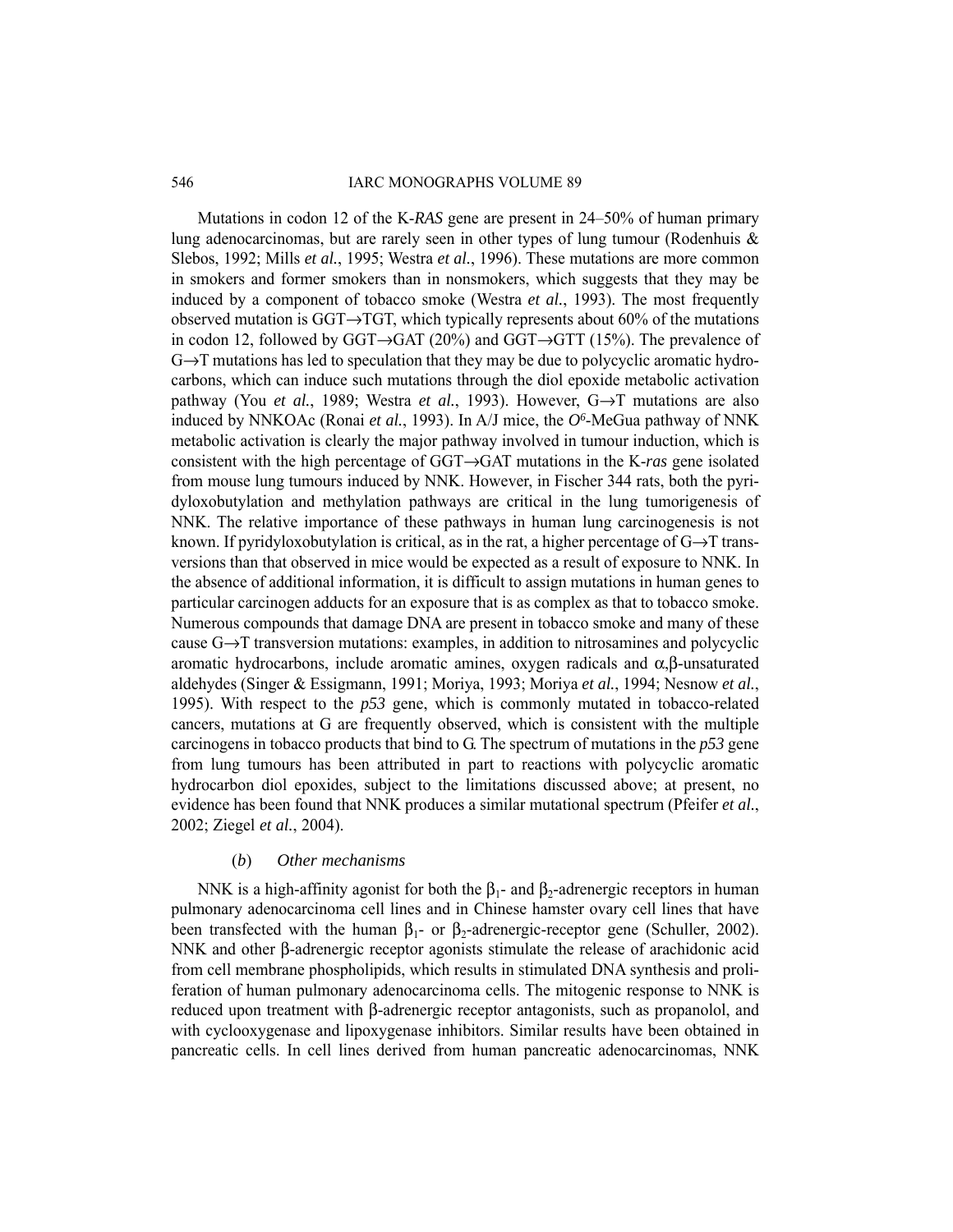stimulated the release of arachidonic acid, which led to DNA synthesis and cell proliferation. In a model of pancreatic carcinogenesis that was induced transplacentally by treatment of pregnant hamsters with NNK and ethanol, treatment of the offspring with ibuprofen and the 5-lipoxygenase-activating protein inhibitor MK886 began 4 weeks after the birth and inhibited pancreatic tumorigenesis (Schuller *et al.*, 2002). These results indicate that receptor binding of NNK could play a role in human lung and pancreatic carcinogenesis (Schuller, 2002).

NNK binds to the  $\alpha_7$  nicotinic acetylcholine receptor ( $\alpha_7$ nAChR) in small-cell lung carcinoma and pulmonary neuroendocrine cells, which results in the influx of  $Ca^{2+}$ , release of 5-hydroxytryptamine (serotonin) and activation of a mitogenic pathway mediated by protein kinase C, Raf-1, mitogen-activated protein kinase and c-*Myc*. Unstimulated smallcell lung carcinoma cells from smokers demonstrated high base levels of 5-hydroxytryptamine release and individual downstream signalling components in comparison with pulmonary neuroendocrine cells. Subchronic exposure of the latter cells to NNK up-regulated the  $\alpha_7$ nAChR and its associated mitogenic pathways (Schuller *et al.*, 2003). NNK at 0.1 nM simultaneously stimulates phosphorylation of the oncogenic proteins Bcl2 and c-Myc through the  $\alpha_7$ nAChR in association with increased proliferation of human smallcell lung carcinoma cells, which suggests that NNK facilitates a functional cooperation between Bcl2 and c-Myc in a mechanism that involves phosphorylation of both regulators (Jin *et al.*, 2004).

The *p16INK4a* (*p16*) tumour-suppressor gene can be inactivated by hypermethylation of its promoter region. In Fischer 344 rats, 94% of adenocarcinomas induced by NNK were hypermethylated at the *p16* gene promoter and this change was frequently detected in precursor lesions of the tumours such as adenomas and hyperplasias. This timing of *p16* hypermethylation was reproduced in human squamous-cell carcinomas in which the *p16* gene was coordinately methylated in 75% of carcinoma *in situ* lesions adjacent to squamous-cell carcinomas that harboured this change. The frequency of *p16* hypermethylation increased during disease progression from basal-cell hyperplasia to squamous metaplasia to carcinoma *in situ* (Belinsky *et al.*, 1998). Hypermethylation of *p16* was also detected in 45% of rat liver tumours induced by NNK, and is a common event in human hepatocellular carcinoma (Pulling *et al.*, 2001). The death-associated protein kinase (*DAPK*) gene is methylated in 23–44% of human non-small-cell lung cancers and in 52% of mouse lung tumours induced by NNK (Pulling *et al.*, 2004). *DAPK* methylation was observed at a similar prevalence in NNK-induced hyperplasias and adenocarcinomas, which suggests that inactivation of this gene is one pathway for tumour development in the mouse lung (Pulling *et al.*, 2004). The retinoic acid receptor gene β (*RAR-*β), which encodes one of the primary receptors for retinoic acid, is down-regulated by methylation in human lung cancer (Vuillemenot *et al.*, 2004). Methylated alleles of this gene were detected in virtually all primary lung tumours induced in mice by NNK and in 54% of preneoplastic hyperplasias induced by NNK (Vuillemenot *et al.*, 2004).

The serine/threonine kinase Akt (or protein kinase B) is activated in non-small-cell lung cancer cells and promotes cellular survival and resistance to chemotherapy or radiation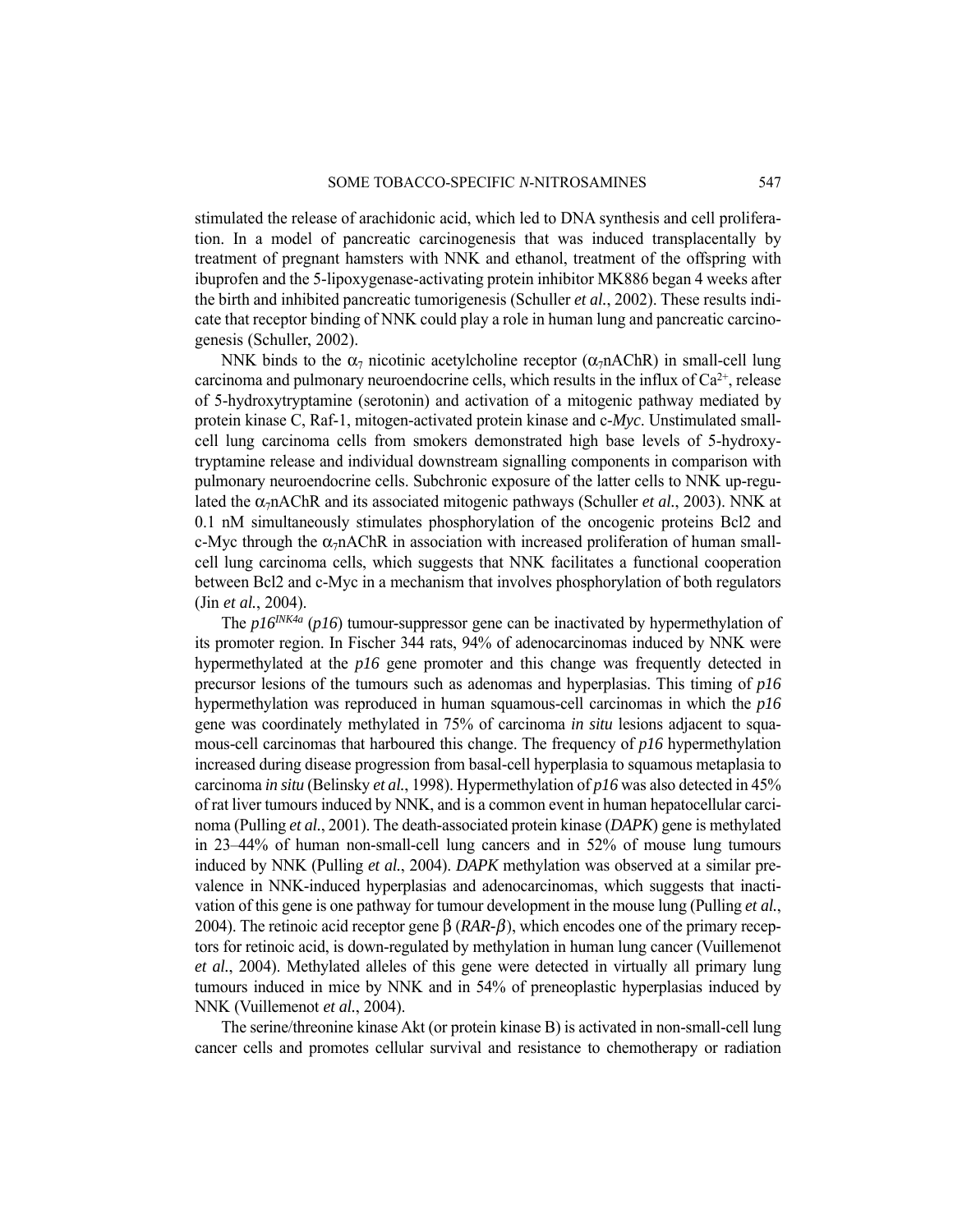(Brognard *et al.*, 2001). NNK activates Akt in non-immortalized human airway epithelial cells. Activation of Akt by NNK occurred dose dependently within minutes and depended upon  $\alpha_7$ nAChR. Activated Akt increased phosphorylation of certain downstream substrates that control the cellular cell cycle and protein translation, and partially induced a transformed phenotype. Active Akt was detected in airway epithelial cells and lung tumours from NNK-treated A/J mice and in human lung cancers from smokers (West *et al.*, 2003). These studies were extended by examining Akt activation at intermediate steps in carcinogenesis. The phosphatidylinositol 3′-kinase/Akt pathway was analysed in isogenic, immortalized or tumorigenic human lung bronchial epithelial cells *in vitro* and in a spectrum of NNKinduced mouse lung lesions *in vivo*. Progressive activation of the phosphatidylinositol 3′ kinase/Akt pathway correlated with phenotypic progression of lung epithelial cells, which strengthens the hypothesis that Akt activity plays a role in lung tumorigenesis (West *et al.*, 2004).

## 4.5.2 N′*-Nitrosonornicotine (NNN)*

A convincing body of data demonstrates that NNN requires metabolic activation to form DNA adducts that drive the mutagenic and carcinogenic processes. Metabolic activation of NNN occurs by 2′-hydroxylation and 5′-hydroxylation and leads to the formation of diazohydroxides that bind to DNA and are mutagenic. This process is observed in both rodent and human tissues. Metabolic activation of NNN is catalysed by CYP enzymes and, among these, CYP2A enzymes are outstanding catalysts in both rodents and humans. The formation of HPB-releasing DNA adducts of NNN has been clearly demonstrated in the rat nasal mucosa and oesophagus, which are target tissues of NNN carcinogenesis. HPBreleasing haemoglobin adducts of NNN are also produced in rats. As discussed above, HPB-releasing DNA and haemoglobin adducts have been detected in humans exposed to tobacco products, and their sources could be either NNK or NNN or both. Thus, there are clear parallels between the mechanisms of metabolic activation of NNN in rodents and humans.

# **5. Summary of Data Reported and Evaluation**

## **5.1 Exposure data**

Tobacco-specific *N*-nitrosamines, including 4-(methylnitrosamino)-1-(3-pyridyl)-1 butanone (NNK), *N*′-nitrosonornicotine (NNN), *N*′-nitrosoanabasine (NAB) and *N*′-nitrosoanatabine (NAT), occur widely in tobacco and tobacco smoke. They are formed by the nitrosation of nicotine and other tobacco alkaloids and have been detected in green tobacco leaves from *Nicotiana tabacum* and *N. rustica* species; however, the largest quantities of tobacco-specific *N*-nitrosamines are formed during tobacco curing and processing and additional amounts are formed during smoking. Tobacco-specific *N*-nitrosamines occur in all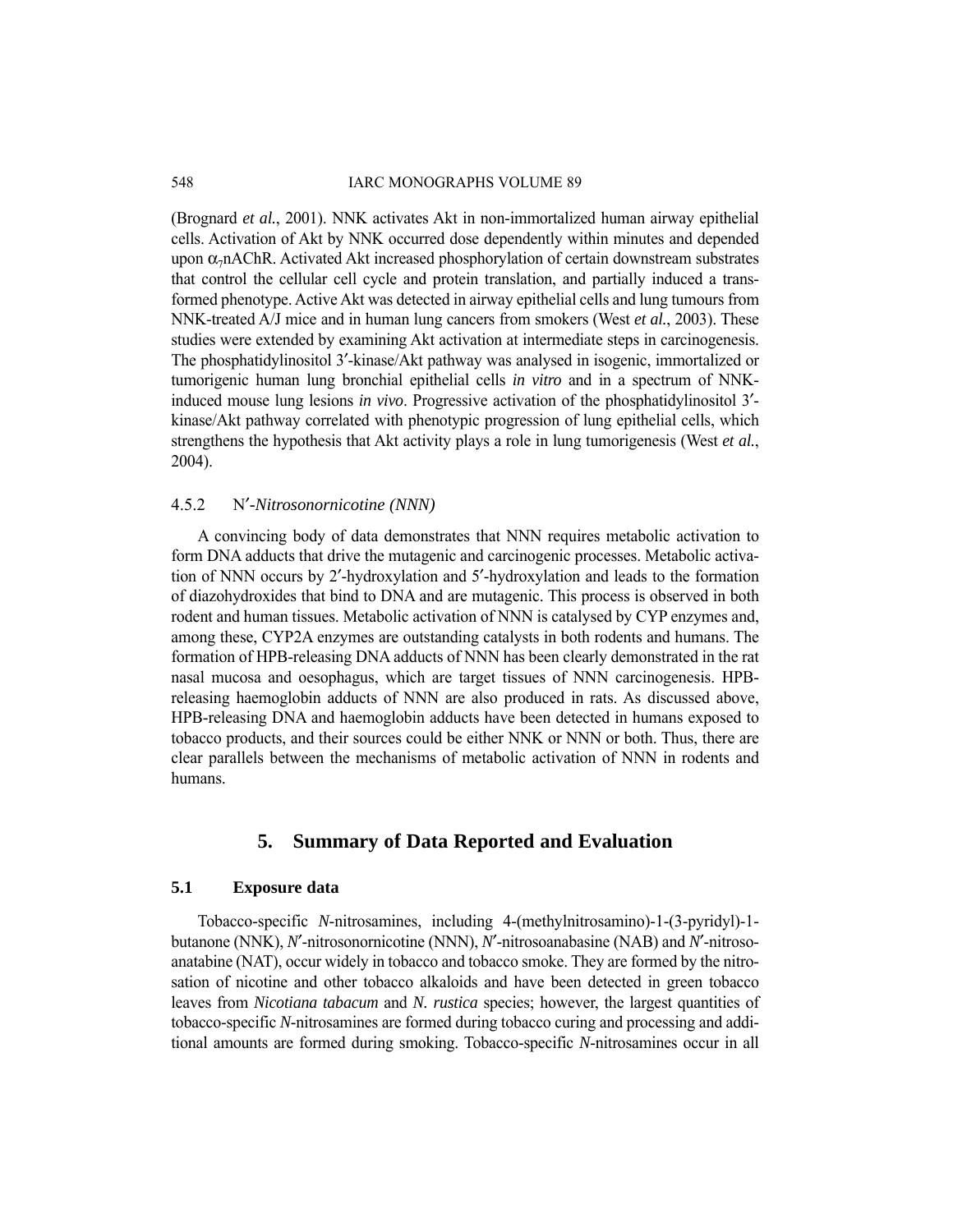# SOME TOBACCO-SPECIFIC *N*-NITROSAMINES 549

commercially and non-commercially prepared tobacco products including cigarettes, cigars, *bidis*, pipe tobacco and smokeless tobacco products. *N*-Nitrosamines occur in a wide variety of both food and non-food products, but the amounts of tobacco-specific *N*-nitrosamines in all tobacco products exceed the levels of other *N*-nitrosamines in other commercial products by several orders of magnitude. The highest levels of tobacco-specific *N*-nitrosamines are measured in smokeless tobacco products. For example, levels of NNK up to 17.8  $\mu$ g/g have been measured in North American and European smokeless tobacco products; up to 245 μg/g have been measured in products used in India; and up to 7870 μg/g have been measured in Sudanese *toombak*. Levels of NNN up to 135 μg/g have been measured in North American and European smokeless tobacco products; up to 1356 μg/g have been measured in products used in India; and up to 3085 μg/g have been measured in Sudanese *toombak*. These compounds are also present in secondhand tobacco smoke. The degree of exposure to tobacco-specific *N*-nitrosamines depends not only on the levels of these compounds in tobacco products or smoke, but also on the manner in which the products are used.

# **5.2 Human carcinogenicity data**

No data were available to the Working Group.

# **5.3 Animal carcinogenicity data**

# *NNK*

In numerous studies in mice, NNK induced lung adenomas independent of the route of administration.

In studies by subcutaneous injection, benign and malignant tumours of the lung, nasal cavity and liver were induced in rats. In two of four experiments in hamsters, lung adenomas and adenocarcinomas or adenosquamous carcinomas were induced in males and females. In the two other experiments, adenomas were observed. Nasal cavity tumours involving the forebrain were observed in a limited study in mink.

In a study by administration in the drinking-water and another by oral swabbing, combined benign and malignant lung tumours (adenoma, adenosquamous carcinoma and carcinoma) were induced in male rats. In the drinking-water study, NNK produced benign and malignant pancreatic tumours. In the oral swabbing study, combined benign and malignant tumours of the liver and nasal cavity were observed. A significant increase in the incidence of liver and lung tumours was reported in female rats when NNK was instilled into the urinary bladder.

In two studies, the offspring of mice were exposed transplacentally by intraperitoneal injection of the dams. Liver tumours were observed in male offspring in both studies and in female offspring in one study. In one of these studies, lung tumours were also observed in male offspring.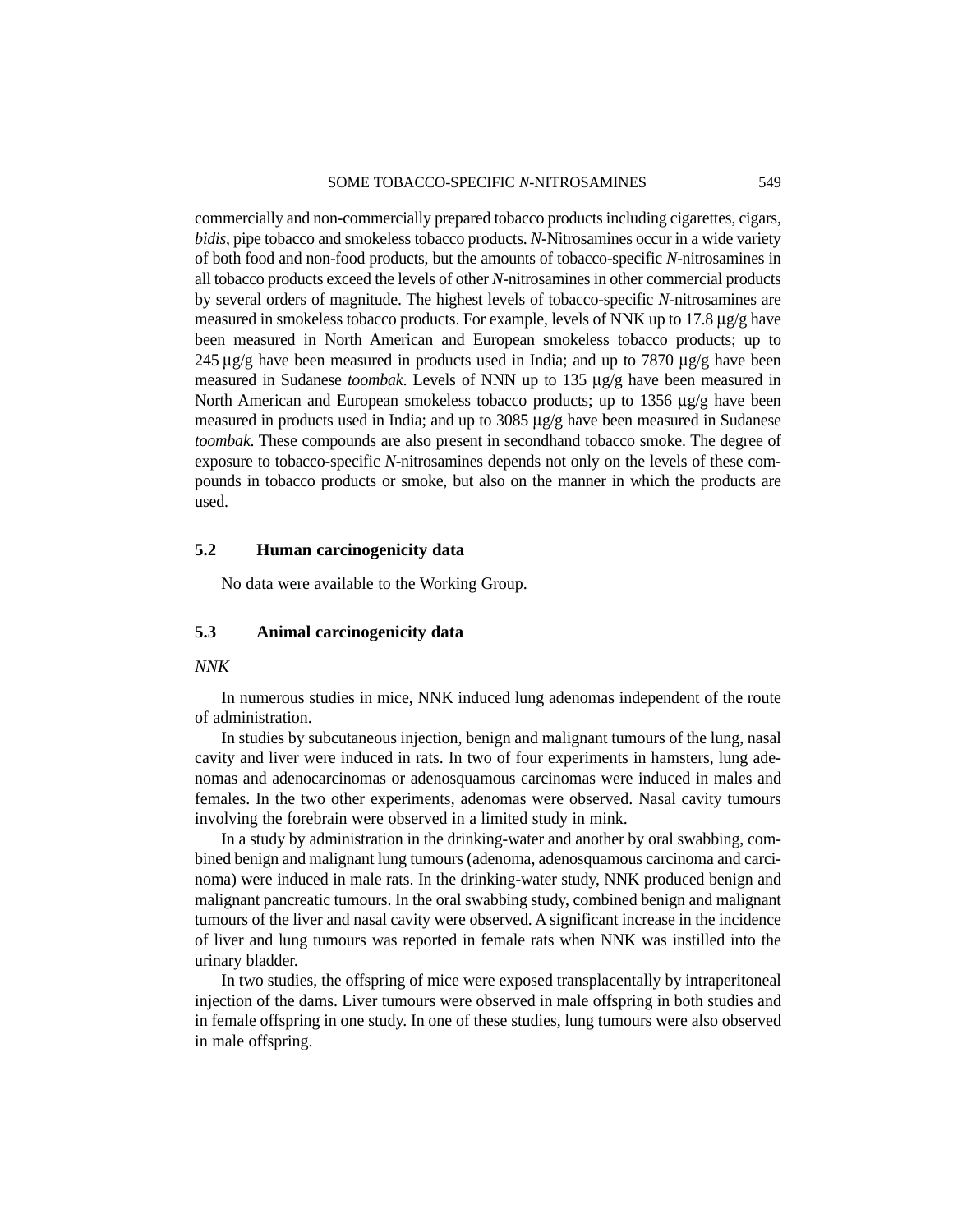In studies of the offspring of hamsters given NNK during pregnancy, intratracheal instillation of the dams resulted in adenocarcinomas of the nasal cavity in male offspring and adrenal pheochromocytomas in male and female offspring in one study. In a second study, subcutaneous injection of NNK into dams induced respiratory tract (nasal cavity, larynx and trachea) tumours in male and female offspring. When dams were injected subcutanously or treated by intratracheal instillation, nasal cavity and adrenal gland tumours developed in male and female offspring in a third study.

Intraperitoneal administration of NNK-*N*-oxide induced lung adenomas in female mice.

In an oral swabbing study, NNK in combination with NNN increased the incidence of oral tumours in rats.

## *4-(Methylnitrosamino)-1-(3-pyridyl)-1-butanol (NNAL)*

In one study in male rats in which NNAL, a principal metabolite of NNK, was administered in the drinking-water, adenomas, adenocarcinomas and adenosquamous carcinomas of the lung and benign and malignant pancreatic tumours were induced.

In three studies in female mice, intraperitoneal injection of NNAL induced lung adenomas. In one of these studies, adenocarcinomas were also observed.

## *NNN*

In four studies in female mice, intraperitoneal injection of NNN produced lung adenomas. In another study in mice, lung adenomas were induced by intraperitoneal injection of NNN in males and females.

In two studies in rats in which NNN was given in the drinking-water and one study in which it was added to a liquid diet, benign and malignant oesophageal tumours were observed in males and females. Benign nasal cavity tumours were also observed in rats treated through the liquid diet.

In rats, subcutaneous injection of NNN induced malignant or benign (combined) and malignant nasal cavity tumours in males and females in two studies. In one study in hamsters, subcutaneous injection of NNN induced tracheal tumours in males and females and benign and malignant tumours of the nasal cavity in males. In two limited studies in mink treated with NNN by subcutaneous injection, nasal cavity tumours that invaded the forebrain were observed in females.

Skin application of NNN in female mice induced a non-significant increase in the incidence of skin papillomas and carcinomas.

Metabolites of NNN (3′-hydroxy-NNN, 4′-hydroxy-NNN or NNN-1-*N*-oxide) were tested by intraperitoneal injection into female mice and resulted in the induction of lung adenomas in mice exposed to 4′-hydroxy-NNN. Administration of NNN-1-*N*-oxide in the drinking-water increased the incidence of benign and malignant oesophageal tumours in male and female rats in one study and that of colon tumours in female hamsters in another study.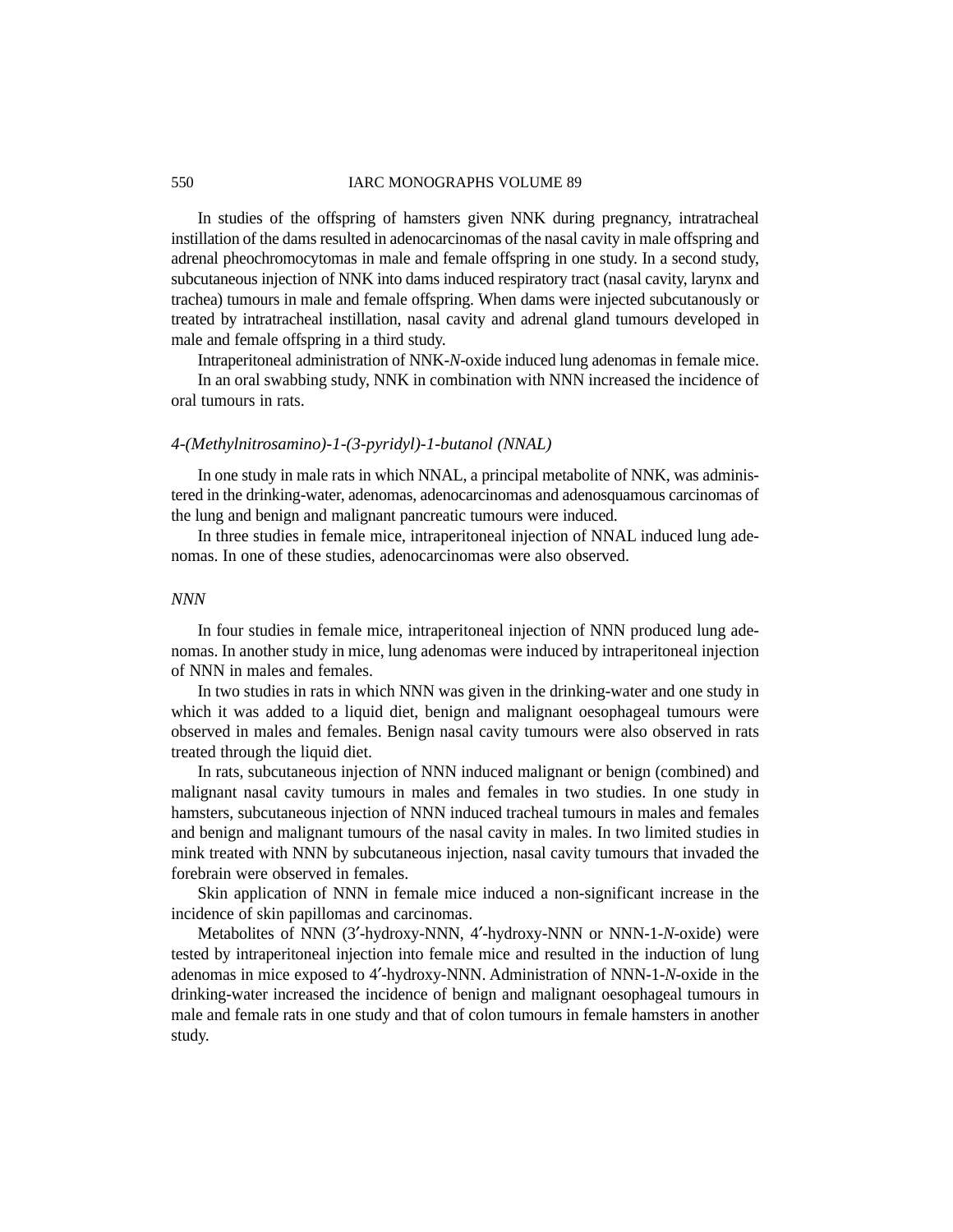In one oral swabbing study, NNN in combination with NNK increased the incidence of oral tumours in rats.

## *NAB*

In one study in female mice, intraperitoneal injection of NAB induced lung adenomas. In one study in rats in which NAB was administered in the drinking-water, oesophageal carcinomas and/or papillomas were induced in males and females. Another study in male rats gave negative results.

Subcutaneous injection of NAB into hamsters gave negative results in one study.

# *NAT*

Subcutaneous injection of NAT into male and female rats did not induce tumours at any site.

# **5.4 Other relevant data**

# *NNK and its metabolite NNAL*

Extensive studies have examined the metabolism of NNK and the formation of DNA adducts by NNK and its metabolite NNAL in humans and laboratory animals; the metabolic pathways and structures of DNA adducts have been characterized comprehensively. NNK and NNAL have been detected in the saliva of smokeless tobacco users, and NNAL and another metabolite of NNK, NNAL-glucuronide, have been quantified in human urine. The presence of these metabolites, which are specific to exposure to tobacco products (e.g. in smokers, users of smokeless tobacco and nonsmokers exposed to secondhand tobacco smoke), signals human uptake and metabolism of NNK, and their quantification allows an estimation of the dose of NNK absorbed. Dose calculations show that the total amounts of NNK taken up by people who used tobacco products for a period of 30 years or more approximate the total amounts that induce tumours in rats.

The metabolic activation of NNK and NNAL to DNA adducts is critical for the expression of their carcinogenic activities. The metabolic activation process has been documented extensively in laboratory animals. Cytochrome P450 enzymes are the principal catalysts of this process, and those in the 2A family appear to be the most efficient in both humans and laboratory animals. Macromolecular adducts formed after the metabolic activation of NNK and/or NNN have been detected in smokers, in smokeless tobacco users and in laboratory animals treated with these carcinogens. In laboratory animals, persistence of these adducts is associated with tumour formation.

NNK is a genotoxic compound. It was shown to be mutagenic in bacteria, in rodent fibroblasts and in human lymphoblastoid cells *in vitro*. It caused cytogenic effects in a variety of mammalian cells *in vitro* and induced transformation of the pancreatic duct cells of hamsters*. In vivo,* NNK induced micronucleus formation in the bone marrow of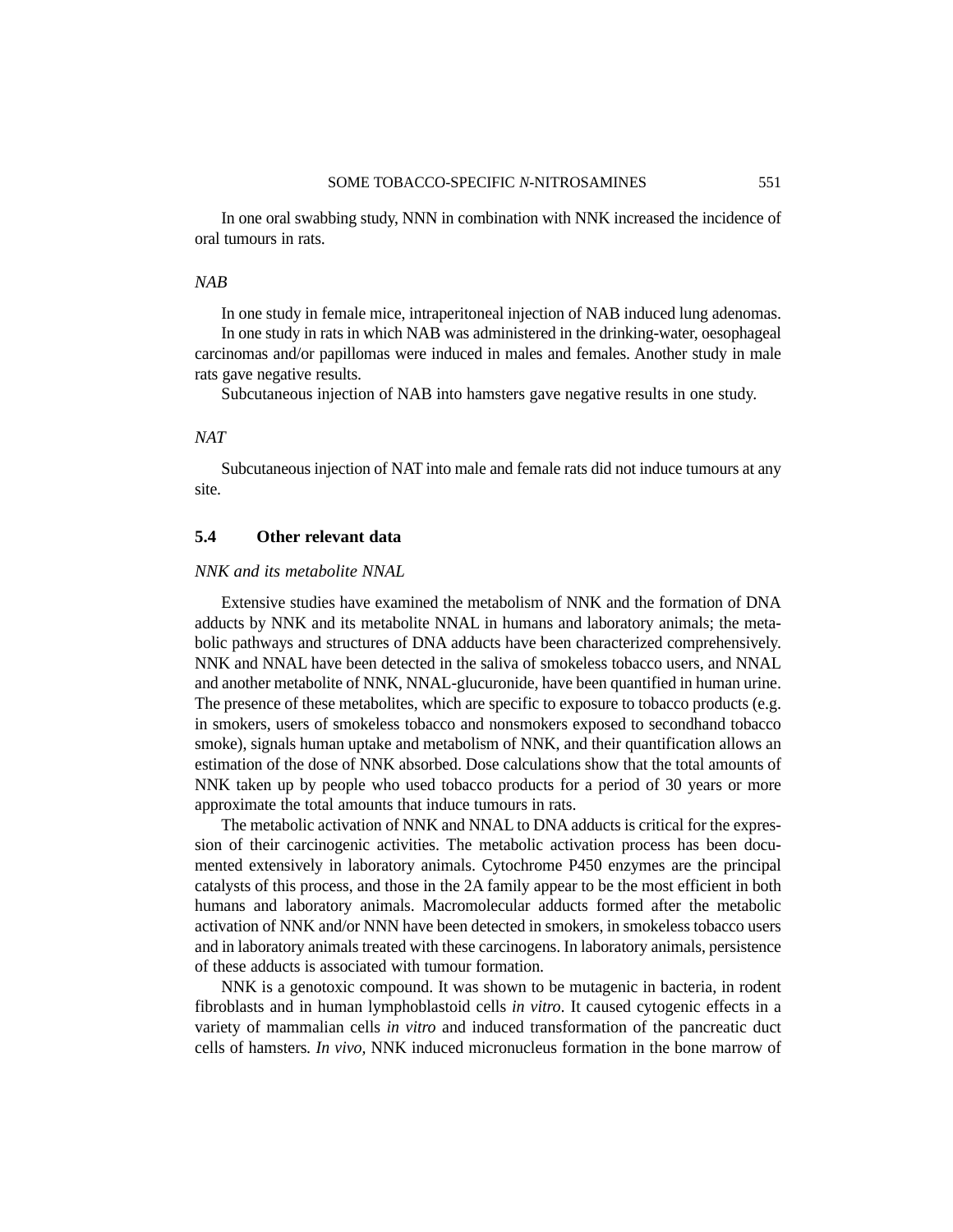mice and DNA strand breaks in the hepatocytes of rats and hamsters. NNAL was reported to be mutagenic in *Salmonella* in a single study.

In addition to the classical mechanisms of carcinogenesis that proceed through the formation of DNA adducts, NNK also binds to nicotinic and other receptors, which leads to downstream effects that contribute to the development of cancer. These effects have been observed in experimental systems including pancreatic and lung cells from humans and laboratory animals.

## *NNN*

The major route of metabolic activation to DNA adducts is  $\alpha$ -hydroxylation adjacent to the nitroso group, which is mediated principally by cytochrome P450 enzymes and, in particular, by those of the 2A family. The human oesophagus catalyses  $\alpha$ -hydroxylation of NNN, and this process is especially efficient in the rat oesophagus and nasal mucosa, which are target tissues for the carcinogenicity of NNN. NNN has been detected in the saliva of smokeless tobacco users. The uptake and metabolism of NNN by smokers and smokeless tobacco users has been demonstrated by its quantitation and that of its glucuronide in human urine. The metabolic pathways of NNN have been characterized extensively in laboratory animals and there are distinct parallels can be seen between the metabolism of NNN in humans and laboratory animals.

NNN is a genotoxic compound. It was shown to be mutagenic in bacteria, but not in mammalian cells *in vitro*. NNN induced DNA strand breaks in human fetal lung cells and in primary rat hepatocytes *in vitro*. It did not show cytogenetic activity *in vitro*, but induced micronuclei in the bone marrow of mice *in vivo* in a single study.

## *NAB*

NAB has been detected in the saliva of *toombak* users and has been quantified together with its glucuronide in the urine of smokers and smokeless tobacco users. The metabolism of NAB by  $\alpha$ -hydroxylation and other pathways has been characterized in rats.

The genotoxicity of NAB has not been tested extensively. It was shown to be mutagenic in various strains of *Salmonella typhimurium*, each of which co-expressed a different form of human cytochrome P450 enzyme.

## *NAT*

NAT has been detected in the saliva of smokeless tobacco users, and has been quantified together with its glucuronide in the urine of smokers and smokeless tobacco users.

The genotoxicity of NAT has not been tested extensively. It was shown to be mutagenic in a strain of *S. typhimurium* that expressed human cytochrome P450 2A6.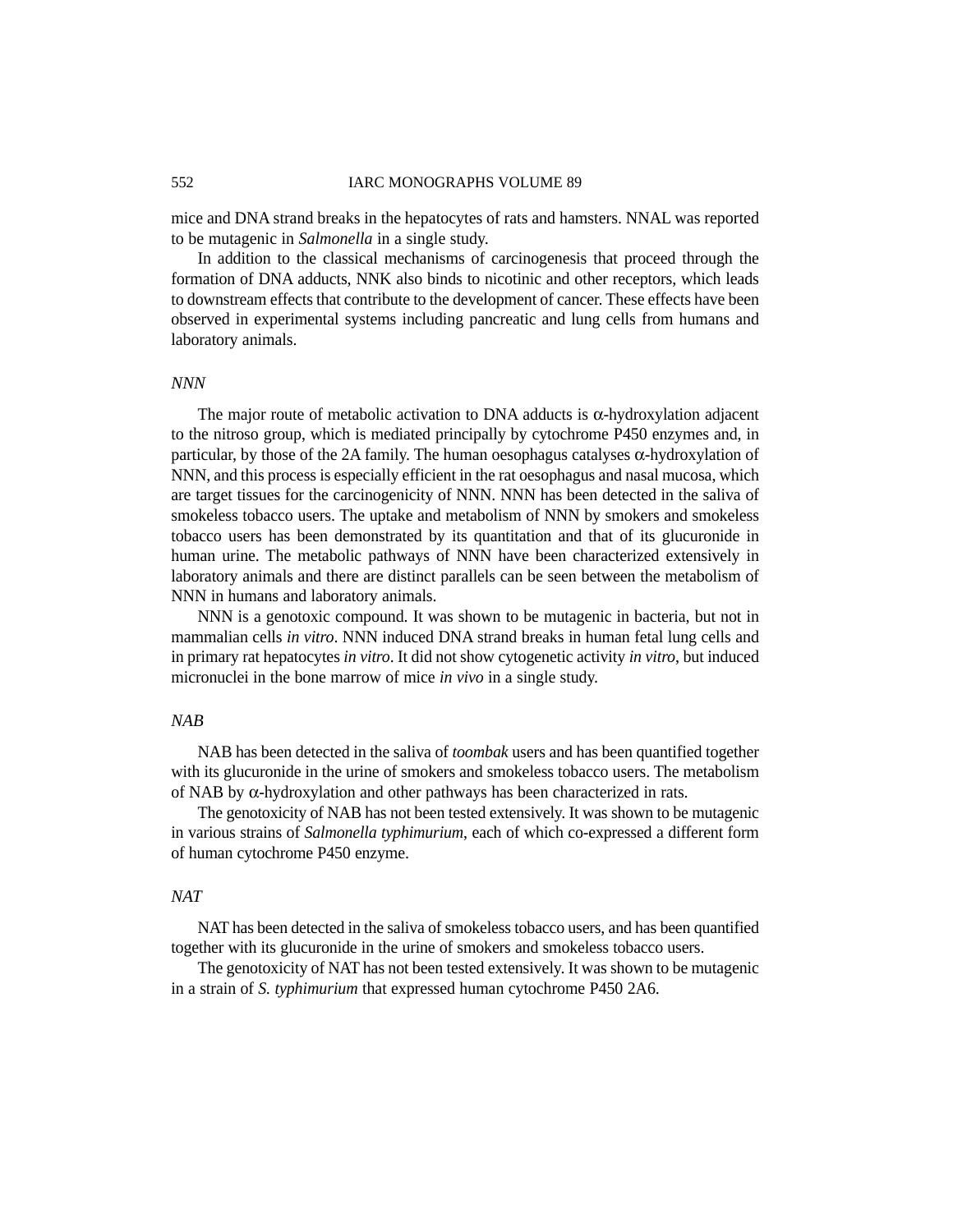## **5.5 Evaluation**

There is *inadequate evidence* in humans for the carcinogenicity of tobacco-specific *N*-nitrosamines.

There is *sufficient evidence* in experimental animals for the carcinogenicity of 4-(methylnitrosamino)-1-(3-pyridyl)-1-butanone (NNK) and its metabolite 4-(methylnitrosamino)-1-(3-pyridyl)-1-butanol (NNAL).

There is *sufficient evidence* in experimental animals for the carcinogenicity of *N*′-nitrosonornicotine (NNN).

There is *limited evidence* in experimental animals for the carcinogenicity of *N*′-nitrosoanabasine (NAB).

There is *inadequate evidence* in experimental animals for the carcinogenicity of *N*′-nitrosoanatabine (NAT).

# **Overall evaluation**

4-(Methylnitrosamino)-1-(3-pyridyl)-1-butanone (NNK) and *N*′-nitrosonornicotine (NNN) are *carcinogenic to humans (Group 1).*

*N*′-Nitrosoanabasine (NAB) is *not classifiable as to its carcinogenicity to humans (Group 3).*

*N*′-Nitrosoanatabine (NAT) is *not classifiable as to its carcinogenicity to humans (Group 3).*

In making the overall evaluation of 4-(methylnitrosamino)-1-(3-pyridyl)-1-butanone and *N*′-nitrosonornicotine, the Working Group took into consideration the following mechanistic evidence (detailed in Section 5.4).

4-(Methylnitrosamino)-1-(3-pyridyl)-1-butanone and *N*′-nitrosonornicotine are the most abundant strong carcinogens in smokeless tobacco; uptake and metabolic activation in smokeless tobacco users have been clearly observed. In rats, combined application of 4-(methylnitrosamino)-1-(3-pyridyl)-1-butanone and *N*′-nitrosonornicotine induced oral tumours consistent with their induction by smokeless tobacco. One of the mechanisms of carcinogenicity is cytochrome P450-mediated α-hydroxylation, which leads to the formation of DNA and haemoglobin adducts that are commonly detected in users of tobacco.

# **6. References**

- Adams, J.D., LaVoie, E.J., O'Mara-Adams, K.J., Hoffmann, D., Carey, K.D.& Marshall, M.V. (1985a) Pharmacokinetics of N′-nitrosonornicotine and 4-(methylnitrosamino)-1-(3-pyridyl)- 1-butanone in laboratory animals. *Cancer Lett*., **28**, 195–201
- Adams, J.D., LaVoie, E.J. & Hoffmann, D. (1985b) On the pharmacokinetics of tobacco-specific N-nitrosamines in Fischer rats. *Carcinogenesis*, **6**, 509–511
- Adams, J.D., O'Mara-Adams, K.J. & Hoffmann, D. (1987a) Toxic and carcinogenic agents in undiluted mainstream smoke and sidestream smoke of different types of cigarettes. *Carcinogenesis*, **8**, 729–731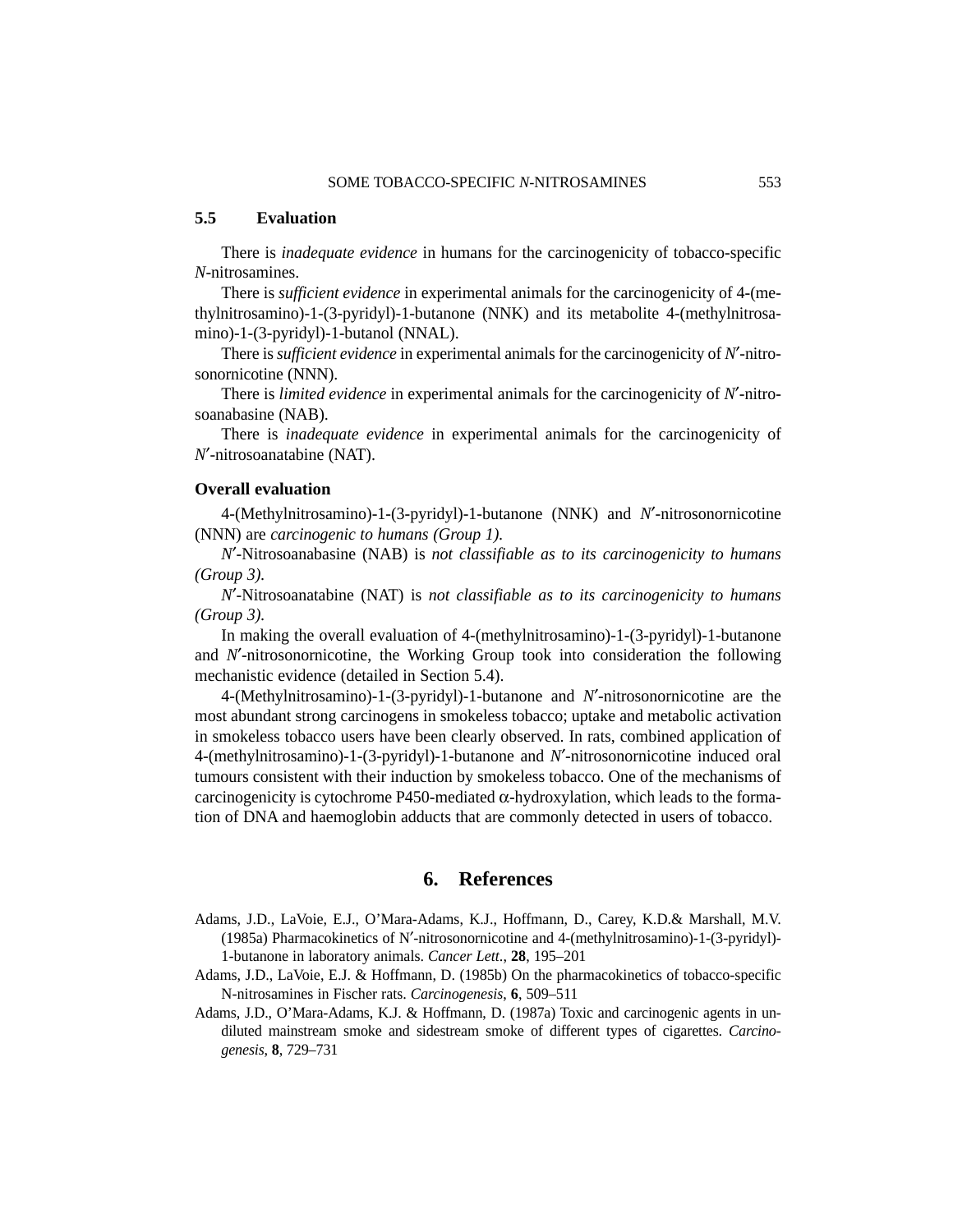- Adams, J.D., Owens-Tucciarone, P. & Hoffmann, D. (1987b) Tobacco-specific N-nitrosamines in dry snuff. *Food chem. Toxicol.*, **25**, 245–246
- Adlkofer, F., Scherer, G., Conze, C., Angerer, J. & Lehnert, G. (1990) Significance of exposure to benzene and other toxic compounds through environmental tobacco smoke. *J. Cancer Res. clin. Oncol*., **116**, 591–598
- Alaoui-Jamali, M.A., Castonguay, A. & Schuller, H.M. (1988) *In vitro* genotoxicity of 4-(methylnitrosamino)-1-(3-pyridyl)-1-butanone activated by hamster maternal and fetal tissues. *Carcinogenesis*, **9**, 2319–2324
- Amin, S., Desai, D., Hecht, S.S. & Hoffmann, D. (1996) Synthesis of tobacco-specific N-nitrosamines and their metabolites and results of related bioassays. *Crit. Rev. Toxicol.*, **26**, 139–147
- Ammigan, N., Nair, U.J., Amonkar, A.J. & Bhide, S.V. (1989) Modulations in the biotransformation of tobacco extract and *N*′-nitrosonornicotine under differential dietary protein status. *J. Biochem. Toxicol.*, **4**, 7–13
- Ammigan, N., Nair, U.J., Amonkar, A.J. & Bhide, S.V. (1990a) Effect of tobacco extract and *N*′-nitrosonornicotine on the carcinogen metabolising enzymes under different dietary vitamin B status. *Cancer Lett.*, **52**, 153–159
- Ammigan, N., Nagabhushan, M., Nair, U.J., Amonkar, A.J. & Bhide, S.V. (1990b) Effect of nutritional status on mutagenicity of urine excreted by rats treated with standard/experimental carcinogens. *Indian J. exp. Biol.*, **28**, 711–713
- Andersen, R.A., Burton, H.R., Fleming, P.D. & Hamilton-Kemp, T.R. (1989) Effect of storage conditions on nitrosated, acetylated, and oxidized pyridine alkaloid derivatives in smokeless tobacco products. *Cancer Res*., **49**, 5895–5900
- Anderson, L.M., Hecht, S.S., Kovatch, R.M., Amin, S., Hoffmann, D. & Rice, J.M. (1991) Tumorigenicity of the tobacco-specific carcinogen 4-(methyl-nitrosamino)-1-(3-pyridyl)-1-butanone in infant mice. *Cancer Lett.*, **58**, 177–181
- Anderson, K.E., Hammons, G.J., Kadlubar, F.F., Potter, J.D., Kaderlik, K.R., Ilett, K.F., Minchin, R.F., Teitel, C.H., Chou, H.-C., Martin, M.V., Guengerich, F.P., Barone, G.W., Lang, N.P. & Peterson, L.A. (1997) Metabolic activation of aromatic amines by human pancreas. *Carcinogenesis*, **18**, 1085–1092
- Anderson, K.E., Carmella, S.G., Ye, M., Bliss, R.L., Le, C., Murphy, L. & Hecht, S.S. (2001) Metabolites of a tobacco-specific lung carcinogen in nonsmoking women exposed to environmental tobacco smoke. *J. natl Cancer Inst*., **93**, 378–381
- Anderson, K.E., Kliris, J., Murphy, L., Carmella, S.G., Han, S., Link, C., Bliss, R.L., Puumala, S., Murphy, S.E. & Hecht, S.S. (2003) Metabolites of a tobacco-specific lung carcinogen in nonsmoking casino patrons. *Cancer Epidemiol. Biomarkers Prev*., **12**, 1544–1546
- d'Andres, S., Boudoux, R., Renaud, J. & Zuber, J. (2003) TSNA levels in the mainstream smoke of simplified blend prototypes. *Beitr. Tabakforsch. int.*, **20**, 331–340
- Andrews, A.W., Thibault, L.H. & Lijinsky, W. (1978) The relationship between mutagenicity and carcinogenicity of some nitrosamines. *Mutat. Res*., **51**, 319–326
- Anttila, S., Hukkanen, J., Hakkola, J., Stjernvall, T., Beaune, P., Edwards, R.J., Boobis, A.R., Pelkonen, O. & Raunio, H. (1997) Expression and localization of CYP3A4 and CYP3A5 in human lung. *Am. J. respir. Cell mol. Biol*., **16**, 242–249
- Aoyama, T., Yamano, S., Guzelian, P.S., Gelboin, H.V. & Gonzalez, F.J. (1990) Five of 12 forms of vaccinia virus-expressed human hepatic cytochrome P450 metabolically activate aflatoxin B1. *Proc. natl Acad. Sci. USA*, **87**, 4790–4793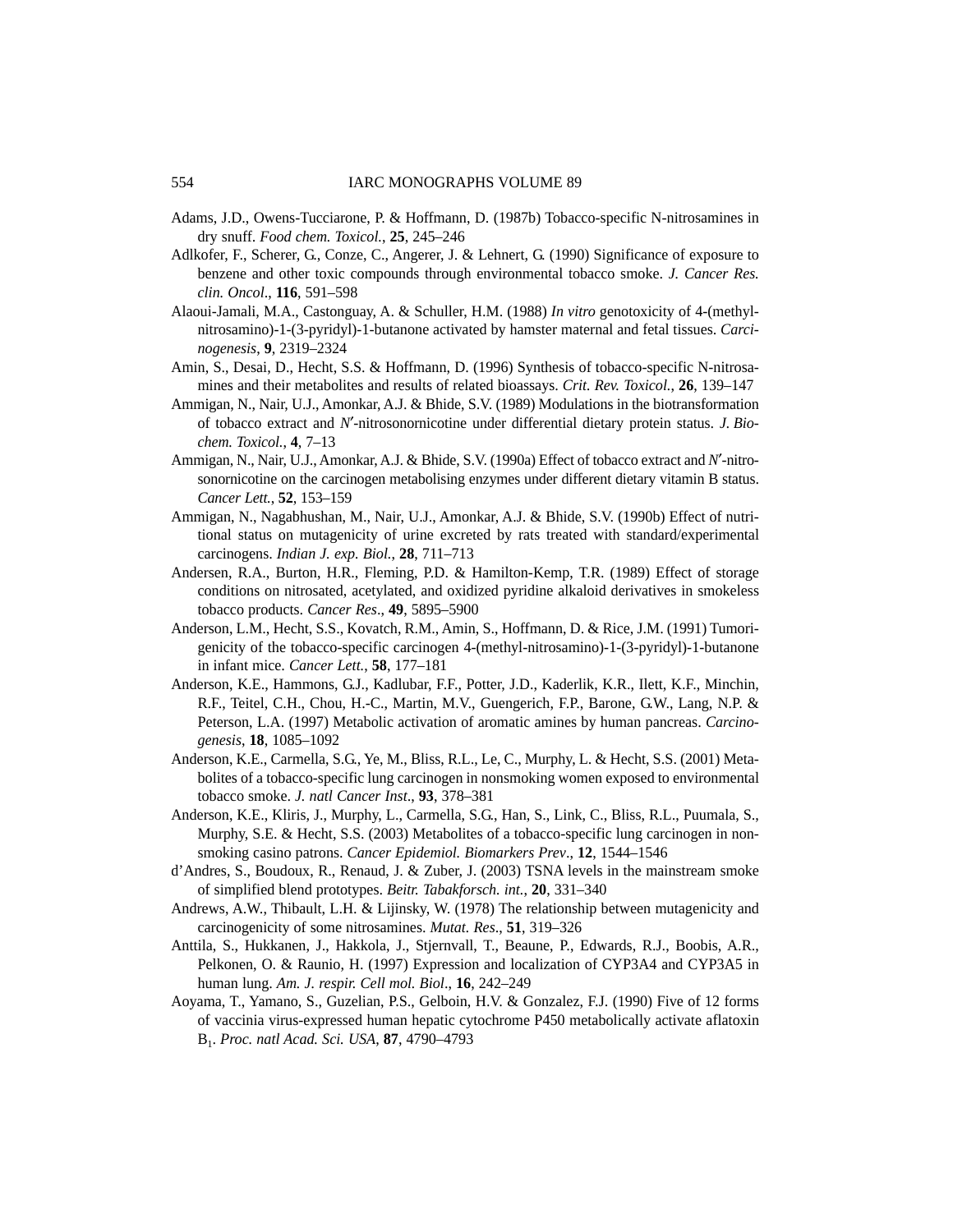- Ashley, D., Beeson, M., Johnson, D., McCraw, J., Richter, P., Pirkle, J., Pechacek, T., Song, S. & Watson, C. (2003) Tobacco-specific nitrosamines in tobacco from U.S. brand and non-U.S. brand cigarettes. *Nicotine Tob. Res.*, **5**, 323–331
- Atawodi, S.E., Lea, S., Nyberg, F., Mukeria, A., Constantinescu, V., Ahrens, W., Brueske-Hohlfeld, I., Fortes, C., Boffetta, P. & Friesen, M.D. (1998) 4-Hydroxy-1-(3-pyridyl)-1-butanone-hemoglobin adducts as biomarkers of exposure to tobacco smoke: Validation of a method to be used in multicenter studies. *Cancer Epidemiol. Biomarkers Prev*., **7**, 817–821
- Bartsch, H., Malaveille, C., Camus, A.-M., Martel-Planche, G., Brun, G., Hautefeuille, A., Sabadie, N., Barbin, A., Kuroki, T., Drevon, C., Piccoli, C. & Montesano, R. (1980) Bacterial and mammalian mutagenicity tests: Validation and comparative studies on 180 chemicals. In: Montesano, R., Bartsch, H. & Tomatis, L., eds, *Molecular and Cellular Aspects of Carcinogen Screening Tests* (IARC Scientific Publications No. 27), Lyon, pp. 179–241
- Baskaran, K., Laconi, S. & Reddy, M.K. (1994) Transformation of hamster pancreatic duct cells by 4-(methylnitrosamino)-1-(3-pyridyl)-1-butanone (NNK), in vitro. *Carcinogenesis*, **15**, 2461–2466
- Becher, R., Lag, M., Schwarze, P.E., Brunborg, G., Soderlund, E.J. & Holme, J.A. (1993) Chemically induced DNA damage in isolated rabbit lung cells. *Mutat. Res*., **285**, 303–311
- Bedard, L.L., Smith, G.B., Reid, K.R., Petsikas, D. & Massey, T.E. (2002) Investigation of the role of lipoxygenase in bioactivation of 4-(methylnitrosamino)-1-(3-pyridyl)-1-butanone (NNK) in human lung. *Chem. Res. Toxicol*., **15**, 1267–1273
- Beebe, L.E., Kim, Y.E., Amin, S., Riggs, C.W., Kovatch, R.M. & Anderson, L.M. (1993) Comparison of transplacental and neonatal initiation of mouse lung and liver tumors by N-nitrosodimethylamine (NDMA) and 4-(methylnitrosamino)-1-(3-pyridyl)-1-butanone (NNK) and promotability by a polychlorinated bipheyls mixture (Aroclor 1254). *Carcinogensis*, **14**, 1545–1548
- Belinsky, S.A., White, C.M., Boucheron, J.A., Richardson, F.C., Swenberg, J.A. & Anderson, M. (1986) Accumulation and persistence of DNA adducts in respiratory tissue of rats following multiple administrations of the tobacco specific carcinogen 4-(*N*-methyl-*N*-nitrosamino)-1-(3 pyridyl)-1-butanone. *Cancer Res*., **46**, 1280–1284
- Belinsky, S.A., White, C.M., Devereux, T.R., Swenberg, J.A. & Anderson, M.W. (1987a) Cell selective alkylation of DNA in rat lung following low dose exposure to the tobacco specific carcinogen 4-(*N*-methyl-*N*-nitrosamino)-1-(3-pyridyl)-1-butanone. *Cancer Res*., **47**, 1143–1148
- Belinsky, S.A., Walker, V.E., Maronpot, R.R., Swenberg, J.A. & Anderson, M.W. (1987b) Molecular dosimetry of DNA adduct formation and cell toxicity in rat nasal mucosa following exposure to the tobacco specific nitrosamine 4-(*N*-methyl-*N*-nitrosamino)-1-(3-pyridyl)-1-butanone and their relationship to induction of neoplasia. *Cancer Res*., **47**, 6058–6065
- Belinsky, S.A., Dolan, M.E., White, C.M., Maronpot, R.R., Pegg, A.E. & Anderson, M.W. (1988) Cell specific differences in O<sup>6</sup>-methylguanine–DNA methyltransferase activity and removal of O6-methylguanine in rat pulmonary cells. *Carcinogenesis*, **9**, 2053–2058
- Belinsky, S.A., White, C.M., Trushin, N. & Hecht, S.S. (1989a) Cell specificity for the pulmonary metabolism of tobacco-specific nitrosamines in the Fischer rat. *Carcinogenesis*, **10**, 2269–2274
- Belinsky, S.A., Devereux, T.R., Maronpot, R.R., Stoner, G.D. & Anderson, M.W. (1989b) Relationship between the formation of promutagenic adducts and the activation of the K-*ras* protooncogene in lung tumors from A/J mice treated with nitrosamines. *Cancer Res*., **49**, 5305–5311
- Belinsky, S.A., Foley, J.F., White, C.M., Anderson, M.W. & Maronpot, R.R. (1990) Dose–response relationship between  $O<sup>6</sup>$ -methylguanine formation in Clara cells and induction of pulmonary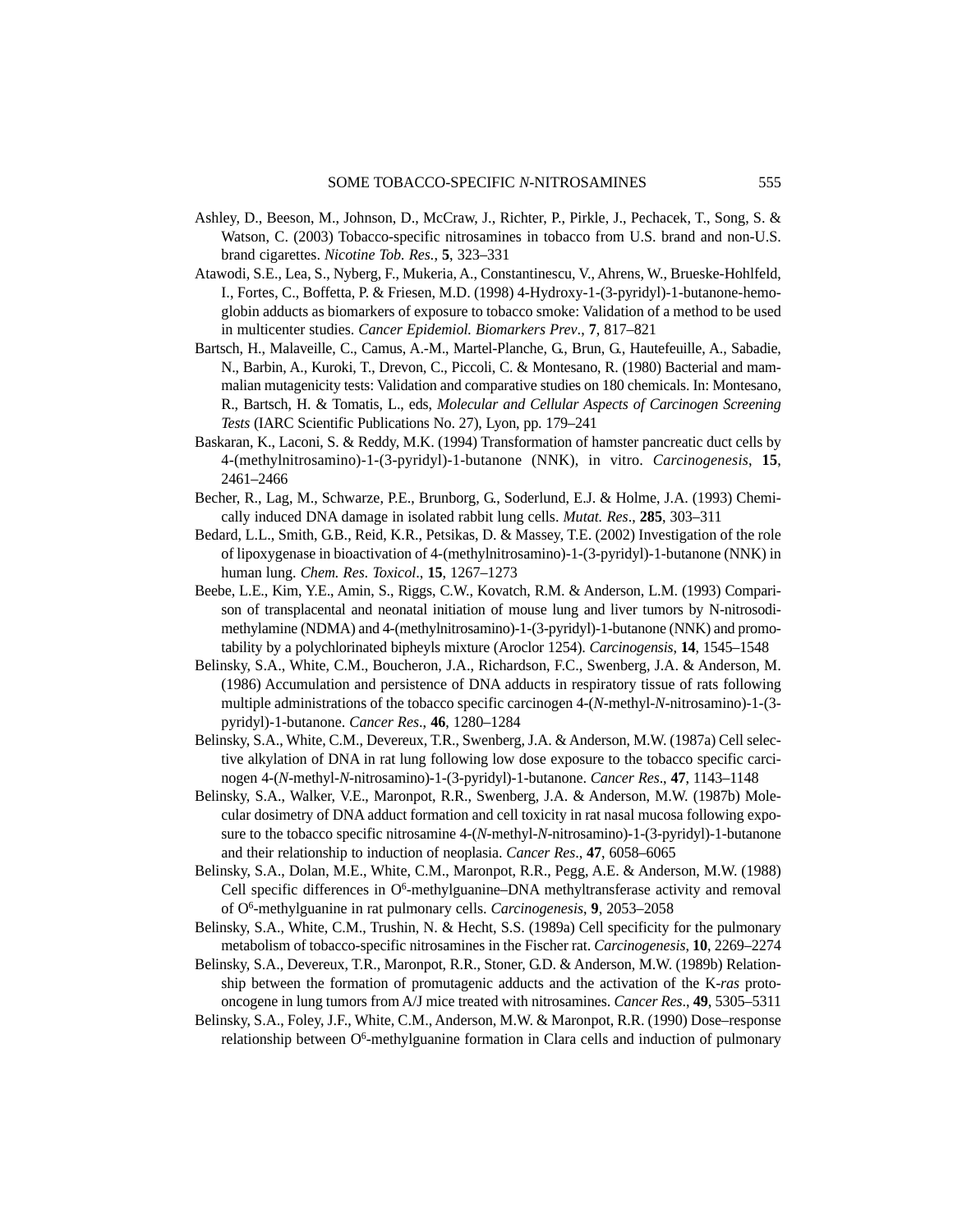neoplasia in the rat by 4-(methylnitrosamino)-1-(3-pyridyl)-1-butanone. *Cancer Res.*, **50**, 3772–3780

- Belinsky, S.A., Devereux, T.R., Foley, J.F., Maronpot, R.R. & Anderson, M.W. (1992) Role of the alveolar type II cell in the deveopment and progression of pulmonary tumors induced by 4- (methylnitrosamino)-1-(3-pyridyl)-1-butanone in the A/J mouse. *Cancer Res.*, **52**, 3164–3173
- Belinsky, S.A., Nikula, K.J., Palmisano, W.A., Michels, R., Saccomanno, G., Gabrielson, E., Baylin, S.B. & Herman, J.G. (1998) Aberrant methylation of  $p16^{INK4a}$  is an early event in lung cancer and a potential biomarker for early diagnosis. *Proc. natl Acad. Sci. USA*, **95**, 11891–11896
- Bernert, J.T., Jain, R.B., Pirkle, J.L., Wang, L., Miller, B.B. & Sampson, E.J. (2005) Urinary tobaccospecific nitrosamines and 4-aminobiphenyl hemoglobin adducts measured in smokers of either regular or light cigarettes. *Nicotine Tob. Res.*, **7**, 729–738
- Bhide, S.V., Nair, U.J. & Nair, J. (1986) *N*-Nitrosamines in the saliva of tobacco chewers or masheri users. *Food chem. Toxic.*, **24**, 293–297
- Bhide, S.V., Nair, J., Maru, G.B., Nair, U.J., Kameshwar Rao, B.V., Chakraborty, M.K. & Brunnemann, K.D. (1987) Tobacco-specific *N*-nitrosamines [TNSA] in green mature and processed tobacco leaves from India. *Beit. Tabakforsch*., **14**, 29–32
- Blömeke, B., Greenblatt, M.J., Doan, V.D., Bowman, E.D., Murphy, S.E., Chen, C.C., Kato, S. & Shields, P.G. (1996) Distribution of 7-alkyl-2′-deoxyguanosine adduct levels in human lung. *Carcinogenesis*, **17**, 741–748
- Borgerding, M. & Klus, H. (2005) Analysis of complex mixtures Cigarette smoke. *Exp. Toxicol. Pathol.*, **57**, 43–73
- Borgerding, M.F., Bodnar, J.A. & Wingate, D.E. (2000) *The 1999 Massachusetts Benchmark Study — Final Report. A Research Study Conducted after Consultation with the Massachusetts Department of Public Health* [http://www.brownandwilliamson.com/APPS/PDF/Final\_ Report\_1999\_Mass\_Benchmark\_Study.pdf]
- Boyland, E., Roe, F.J.C. & Gorrod, J.W. (1964a) Induction of pulmonary tumours in mice by nitrosonornicotine, a possible constituent of tobacco smoke. *Nature*, **202**, 1126
- Boyland, E., Roe, J.J.C., Gorrod, J.W. & Mitchley, B.C.V. (1964b) The carcinogenicity of nitrosoanabasine, a possible constituent of tobacco smoke. *Br. J. Cancer*, **18**, 265–270
- Boysen, G., Kenney, P.M.J., Upadhyaya, P., Wang, M. & Hecht, S.S. (2003) Effects of benzyl isothiocyanate and 2-phenethyl isothiocyanate on benzo[a]pyrene and 4-(methylnitrosamino)-1- (3-pyridyl)-1-butanone metabolism in F-344 rats. *Carcinogenesis*, **24**, 517–525
- Branner, B., Kutzer, C., Zwickenpflug, W., Scherer, G., Heller, W.-D. & Richter, E. (1998) Haemoglobin adducts from aromatic amines and tobacco-specific nitrosamines in pregnant smoking and non-smoking women. *Biomarkers*, **3**, 35–47
- Breland, A.B., Acosta, M.C. & Eissenberg, T. (2003) Tobacco specific nitrosamines and potential reduced exposure products for smokers: A preliminary evaluation of AdvanceTM. *Tob. Control*, **12**, 317–321
- Brittebo, E. & Tjälve, H. (1980) Autoradiographic observations on the distribution and metabolism of *N*′-[14C]nitrosonornicotine in mice. *J. Cancer Res. clin. Oncol.*, **98**, 233–242
- Brittebo, E.B. & Tjälve, H. (1981) Formation of tissue-bound *N*′-nitrosonornicotine metabolites by the target tissues of Sprague-Dawley and Fisher rats. *Carcinogenesis*, **2**, 959–963
- Brittebo, E.B., Castonguay, A., Furuya, K. & Hecht, S.S. (1983) Metabolism of tobacco-specific nitrosamines by cultured rat nasal mucosa. *Cancer Res.*, **43**, 4343–4348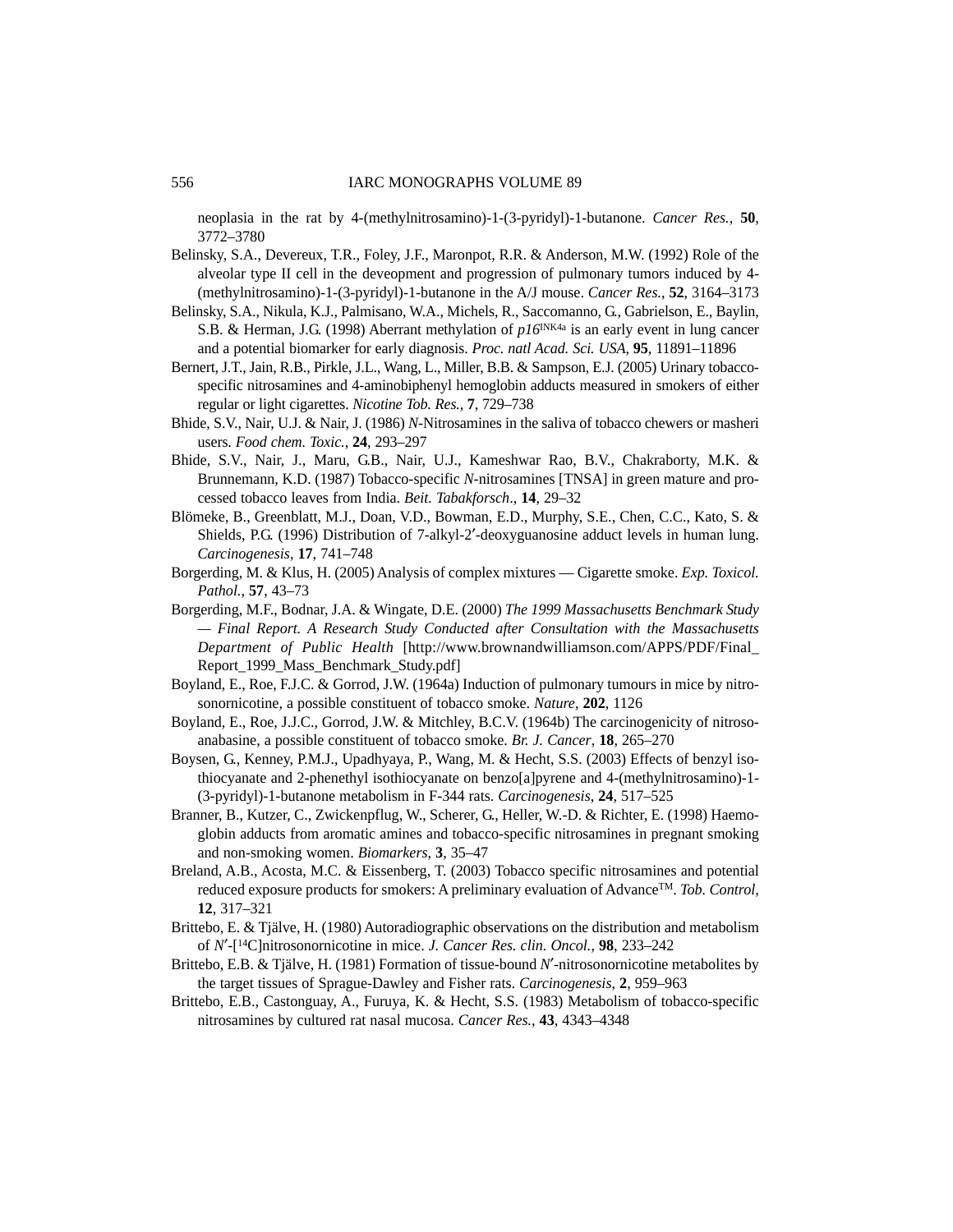- Brognard, J., Clark, A.S., Ni, Y. & Dennis, P.A. (2001) Akt/protein kinase B is constitutively active in non-small cell lung cancer cells and promotes cellular survival and resistance to chemotherapy and radiation. *Cancer Res.*, **61**, 3986–3997
- Brown, B.G., Richter, E., Tricker, A.R., Ayres, P.H. & Doolittle, D.J. (2001a) The effect of a 2-h exposure to cigarette smoke on the metabolic activation of the tobacco-specific nitrosamine 4- (methylnitrosamino)-1-(3-pyridyl)-1-butanone in A/J mice. *Chem.-biol. Interact.*, **138**, 125–135
- Brown, B., Avalos, J., Lee, C. & Doolittle, D. (2001b) The effect of tobacco smoke, nicotine, and cotinine on the mutagenicity of 4-(methylnitrosamino)-1-(3-pyridyl)-1-butanol (NNAL)*. Mutat. Res.*, **494**, 21–29
- Brunnemann, K.D. & Hoffmann, D. (1992) Chemical composition of smokeless tobacco products. In: *Smokeless Tobacco or Health. An International Perspective* (Smoking and Tobacco Control Monograph No. 2; NIH Publ. No. 93-3461), Bethesda, MD, National Cancer Institute
- Brunnemann, K.D., Genoble, L. & Hoffmann, D. (1985) *N*-Nitrosamines in chewing tobacco: An international comparison. *J. agric. Food Chem*., **33,** 1178–1181
- Brunnemann, K.D., Genoble, L. & Hoffmann, D. (1987a) Identification and analysis of a new tobacco-specific *N*-nitrosamine, 4-(methylnitrosamino)-4-(3-pyridyl)-1-butanol. *Carcinogenesis*, **8**, 465–469
- Brunnemann, K.D., Rivenson, A., Adams, J.D., Hecht, S.S. & Hoffmann, D. (1987b) A study of snuff carcinogenesis. In: Bartsch, H., O'Neill, I.K. & Schulte-Herman, R., eds, *Relevance of* N*-Nitroso Compounds to Human Cancer: Exposures and Mechanisms* (IARC Scientific Publications No. 84), Lyon, pp. 456–459
- Brunnemann, K.D., Hornby, A.P. & Stich, H.F. (1987c) Tobacco-specific nitrosamines in the saliva of Inuit snuff dippers in the Northwest territories of Canada. *Cancer Lett.*, **37**, 7–16
- Brunnemann, K.D., Cox, J.E. & Hoffmann, D. (1992) Analysis of tobacco-specific N-nitrosamines in indoor air. *Carcinogenesis*, **13**, 2415–2418
- Brunnemann, K.D., Hoffmann, D., Gairola, C.G. & Lee, B.C. (1994) Low ignition propensity cigarettes: Smoke analysis for carcinogens and testing for mutagenic activity of the smoke particulate matter. *Food chem. Toxicol*., **32**, 917–922
- Brunnemann, K.D., Mitacek, E.J., Liu, Y., Limsila, T. & Suttajit, M. (1996) Assessment of major carcinogenic tobacco-specific *N*-nitrosamines in Thai cigarettes. *Cancer Detect. Prev*., **20**, 114–121
- Brunnemann, K.D., Qi, J. & Hoffmann, D. (2002) Chemical profile of two types of oral snuff tobacco. *Food chem. Toxicol*., **40**, 1699–1703
- Brunnemann, K.D., Qi, J. & Hoffmann, D. (2004) Levels of TSNA in oral moist snuff in the past 30 years and today (Abstract No. 38). In: *58th Tobacco Science Research Conference Proceedings*, Winston-Salem, NC, Tobacco Science Research
- Burns, D.M., Major, J.M., Shanks, T.G., Thun, M.J. & Samet, J.M. (2001) Smoking lower yield cigarettes and disease risks. In: *Risks Associated with Smoking Cigarettes with Low Tar Machine-measured Yields of Tar and Nicotine* (Smoking and Tobacco Control, Monograph No. 13), Bethesda, MD, National Institutes of Health, National Cancer Institute, pp. 65–158
- Burton, H., Bush, L. & Djordjevic, M. (1989a) Influence of temperature and humidity on the accumulation of tobacco-specific nitrosamines in stored burley tobacco. *J. agric. Food Chem.*, **37**, 1372–1377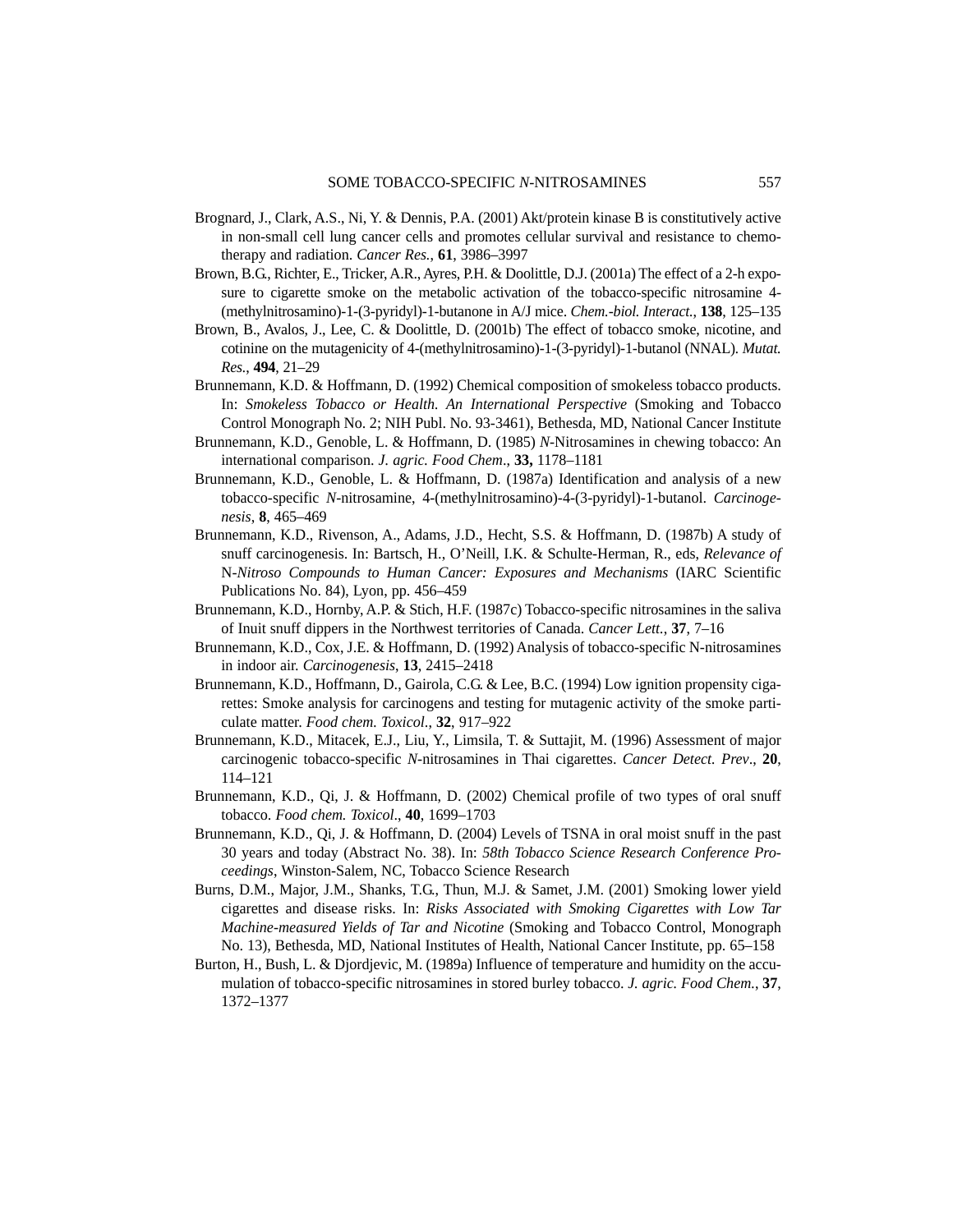- Burton, H.R., Childs, G.H., Jr, Andersen, R.A. & Fleming, P.D. (1989b) Changes in chemical composition of burley tobacco during senescence and curing. 3. Tobacco-specific nitrosamines. *J. agric. Food Chem*., **37**, 426–430
- Burton, H.R., Dye, N.K. & Bush, L.P. (1992) Distribution of tobacco constituents in tobacco leaf tissue. 1. Tobacco-specific nitrosamines, nitrate, nitrite and alkaloids. *J. agric. Food Chem.,* **40**, 1050–1055
- Bush, L.P., Cui, M., Shi, H., Burton, H.R., Fannin, F.F., Lei, L. & Dye, N. (2001) Formation of tobacco-specific nitrosamines in air-cured tobacco. *Recent Adv. Tob. Sci.*, **27**, 23–46
- Byrd, G.D. & Ogden, M.W. (2003) Liquid chromatographic/tandem mass spectrometric method for the determination of the tobacco-specific nitrosamine metabolite NNAL in smokers' urine. *J. mass Spectrom.*, **38**, 98–107
- Carmella, S.G. & Hecht, S.S. (1987) Formation of hemoglobin adducts upon treatment of F344 rats with the tobacco-specific nitrosamines 4-(methylnitrosamino)-1-(3-pyridyl)-1-butanone and N′-nitrosonornicotine. *Cancer Res*., **47**, 2626–2630
- Carmella, S.G., Kagan, S.S., Kagan, M., Foiles, P.G., Palladino, G., Quart, A.M., Quart, E. & Hecht, S.S. (1990a) Mass spectrometric analysis of tobacco-specific nitrosamine hemoglobin adducts in snuff dippers, smokers, and nonsmokers. *Cancer Res*., **50**, 5438–5445
- Carmella, S.G., Kagan, S.S., Spratt, T.E. & Hecht, S.S. (1990b) Evaluation of cysteine adduct formation in rat hemoglobin by 4-(methylnitrosamino)-1-(3-pyridyl)-1-butanone and related compounds. *Cancer Res*., **50**, 5453–5459
- Carmella, S.G., Kagan, S.S. & Hecht, S.S. (1992) Evidence that a hemoglobin adduct of 4-(methylnitrosamino)-1-(3-pyridyl)-1-butanone is a 4-(3-pyridyl)-4-oxobutyl carboxylic acid ester. *Chem. Res. Toxicol*., **5**, 76–80
- Carmella, S.G., Akerkar, S. & Hecht, S.S. (1993) Metabolites of the tobacco-specific nitrosamine 4-(methylnitrosamino)-1-(3-pyridyl)-1-butanone in smokers' urine. *Cancer Res*., **53**, 721–724
- Carmella, S.G., Akerkar, S.A., Richie, J.P., Jr & Hecht, S.S. (1995) Intraindividual and interindividual differences in metabolites of the tobacco-specific lung carcinogen 4-(methylnitrosamino)-1-(3-pyridyl)-1-butanone (NNK) in smokers' urine. *Cancer Epidemiol. Biomarkers Prev*., **4**, 635–642
- Carmella, S.G., Borukhova, A., Akerkar, S.A. & Hecht, S.S. (1997) Analysis of human urine for pyridine-*N*-oxide metabolites of 4-(methylnitrosamino)-1-(3-pyridyl)-1-butanone, a tobaccospecific lung carcinogen. *Cancer Epidemiol. Biomarkers Prev*., **6**, 113–120
- Carmella, S.G., Ye, M., Upadhyaya, P. & Hecht, S.S. (1999) Stereochemistry of metabolites of a tobacco-specific lung carcinogen in smokers' urine. *Cancer Res*., **59**, 3602–3605
- Carmella, S.G., Le, K.-A., Upadhyaya, P. & Hecht, S.S. (2002) Analysis of *N* and *O*-glucuronides of 4-(methylnitrosamino)-1-(3-pyridyl)-1-butanol (NNAL) in human urine. *Chem. Res. Toxicol*., **15**, 545–550
- Carmella, S.G., Han, S., Fristad, A., Yang, Y. & Hecht, S.S. (2003) Analysis of total 4-(methylnitrosamino)-1-(3-pyridyl)-1-butanol (NNAL) in human urine. *Cancer Epidemiol. Biomarkers Prev*., **12**, 1257–1261
- Carmella, S.G., Han, S.H., Villalta, P.W. & Hecht, S.S. (2005) Analysis of total 4-(methylnitrosamino)-1-(3-pyridyl)-1-butanol in smokers' blood. *Cancer Epidemiol. Biomarkers Prev.*, **14**, 2669–2672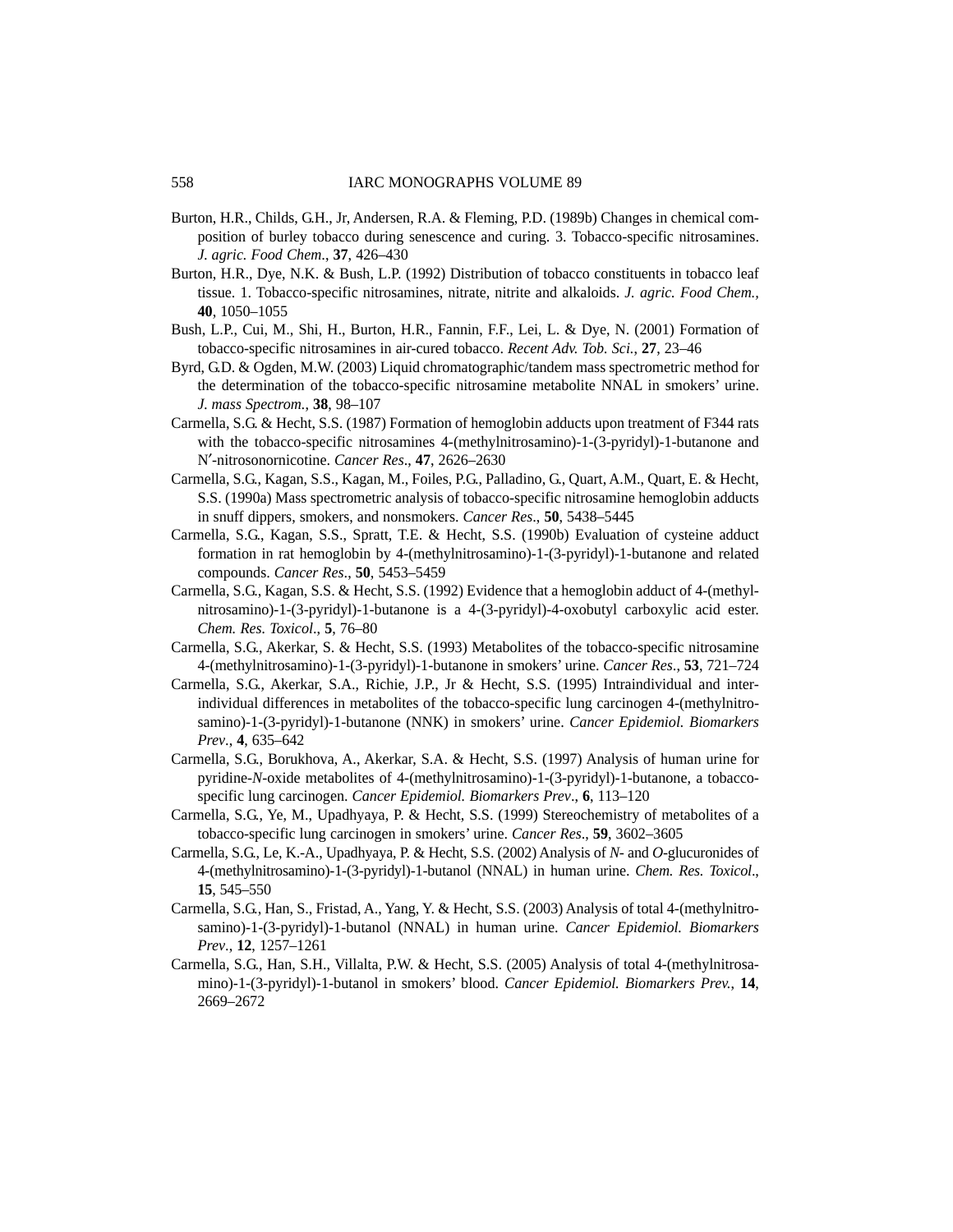- Carmella, S.G., Yoder, A. & Hecht, S.S. (2006) Combined analysis of r-1,t-2,3-c-4-tetrahydroxy-1,2,3,4-tetrahydrophenanthrene and 4-(methylnitrosamino)-1-(3-pyridyl)-1-butanol in smokers' plasma. *Cancer Epidemiol. Biomarkers Prev.*, **15**, 1490–1494
- Castonguay, A., Lin, D., Stoner, G.D., Radok, P., Furuya, K., Hecht, S.S., Schut, H.A.J. & Klaunig, J.E. (1983a) Comparative carcinogenicity in A/J mice and metabolism by cultured mouse peripheral lung of *N*′-nitrosonornicotine, 4-(methylnitrosamino)-1-(3-pyridyl)-1-butanone, and their analogues. *Cancer Res.*, **43**, 1223–1229
- Castonguay, A., Tjälve, H. & Hecht, S.S. (1983b) Tissue distribution of the tobacco-specific carcinogen 4-(methylnitrosamino)-1-(3-pyridyl)-1-butanone and its metabolites in F344 rats. *Cancer Res*., **43**, 630–638
- Castonguay, A., Stoner, G.D., Schut, H.A. & Hecht, S.S. (1983c) Metabolism of tobacco-specific *N*-nitrosamines by cultured human tissues. *Proc. natl Acad. Sci. USA*, **80**, 6694–6697
- Castonguay, A., Rivenson, A., Trushin, N., Reinhardt, J., Spathopoulos, S., Weiss, C.J., Reiss, B. & Hecht, S.S. (1984a) Effects of chronic ethanol consumption on the metabolism and carcinogenicity of *N*′-nitrosonornicotine in F344 rats. *Cancer Res.*, **44**, 2285–2290
- Castonguay, A., Tharp, R. & Hecht, S.S. (1984b) Kinetics of DNA methylation by the tobaccospecific carcinogen 4-(methylnitrosamino)-1-(3-pyridyl)-1-butanone in F344 rats. In: O'Neill, I.K., von Borstel, R.C., Miller, C.T., Long, J. & Bartsch, H., eds, N*-Nitroso Compounds: Occurrence, Biological Effects and Relevance to Human Cancer* (IARC Scientific Publications No. 57), Lyon, pp. 805–810
- Castonguay, A., Tjälve, H., Trushin, N., d'Argy, R. & Sperber, G. (1985a) Metabolism and tissue distribution of tobacco-specific N-nitrosamines in the marmoset monkey (*Callithrix jacchus*). *Carcinogenesis*, **6**, 1543–1550
- Castonguay, A., Foiles, P.G., Trushin, N. & Hecht, S.S. (1985b) Study of DNA methylation by tobacco-specific *N*-nitrosamines. *Environ. Health Perspect.*, **62**, 197–202
- Castonguay, A., Pepin, P. & Briere, N. (1991) Modulation of 4-(methylnitrosamino)-1-(3-pyridyl)-1 butanone demethylation and denitrosation by rat liver microsomes. *Cancer Lett*., **59**, 67–74
- Chakradeo, P.P., Nair, J. & Bhide, S.V. (1995) Metabolism of *N*′-nitrosonornicotine by adult and fetal human oesophageal cultures. *Cell Biol. int.*, **19**, 53–58
- Chamberlain, W.J. & Chortyk, O.T. (1992) Effects of curing and fertilization on nitrosamine formation in bright and burley tobacco. *Beitr. Tabakforsch*., **15**, 87–92
- Chamberlain, W.J., Schlotzhauer, W.S. & Chortyk, O.T. (1988) Chemical composition of nonsmoking tobacco products. *J. agric. Food Chem*., **36**, 48–50
- Chen, C.-H.B., Hecht, S.S. & Hoffmann, D. (1978) Metabolic α-hydroxylation of the tobaccospecific carcinogen, *N*′-nitrosonornicotine. *Cancer Res.*, **38**, 3639–3645
- Chen, B., Liu, L., Castonguay, A., Maronpot, R.R., Anderson, M.W. & You, M. (1993) Dosedependent *ras* mutation spectra in *N*-nitrosodiethylamine induced mouse liver tumors and 4-(methylnitrosamino)-1-(3-pyridyl)-1-butanone induced mouse lung tumors. *Carcinogenesis*, **14**, 1603–1608
- Chen, Y.-P., Johnson, G.K. & Squier, C.A. (1994) Effects of nicotine and tobacco-specific nitrosamines on hamster cheek pouch and gastric mucosa. *J. oral Pathol. Med*., **23**, 251–255
- Chung, F.-L. & Xu, Y. (1992) Increased 8-oxodeoxyguanosine levels in lung DNA of A/J mice and F344 rats treated with the tobacco-specific nitrosamine 4-(methylnitrosamine)-1-(3-pyridyl)- 1-butanone. *Carcinogenesis*, **13**, 1269–1272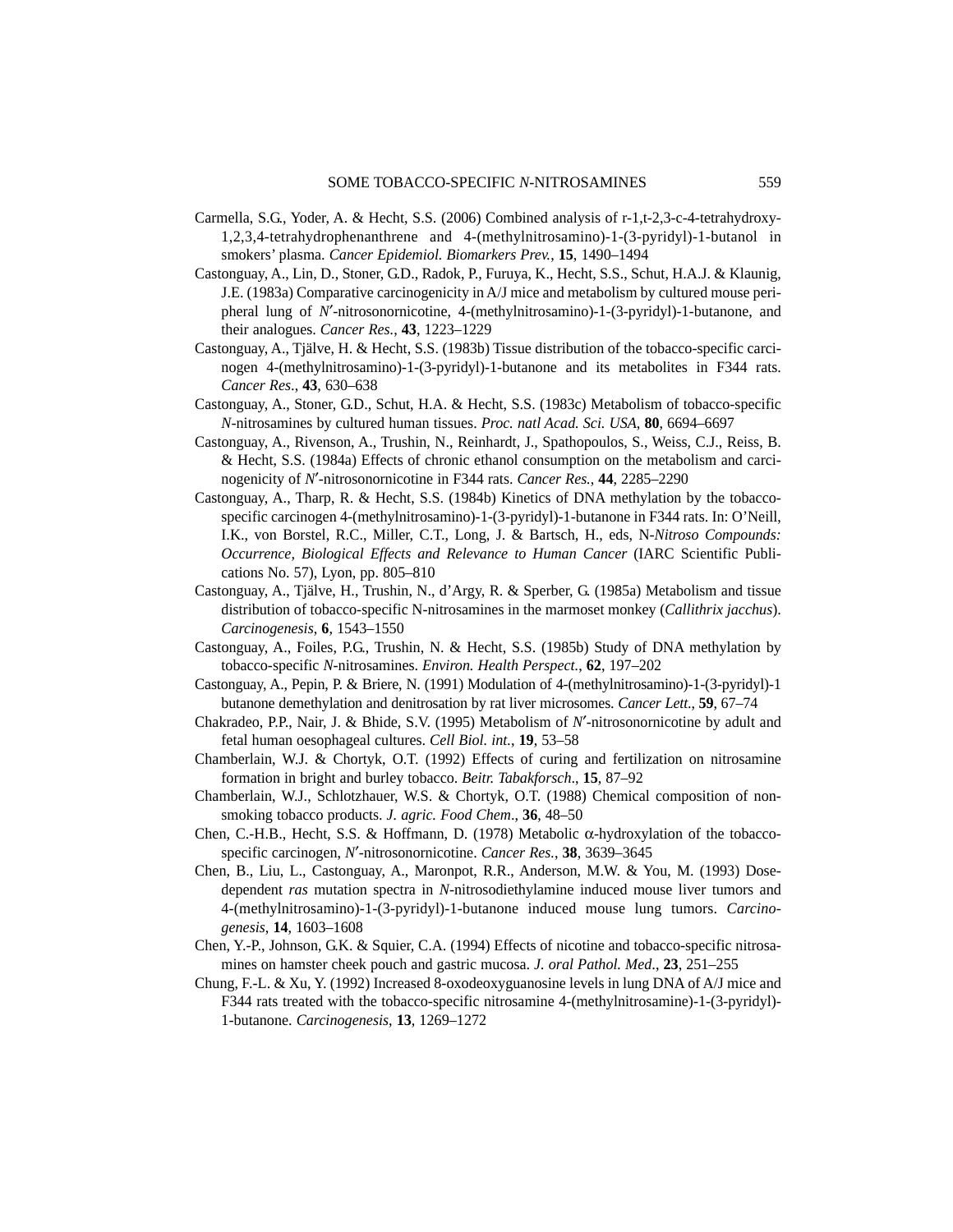- Connolly, G.N. (2001) *Establishing Tolerance Limits for Tobacco Specific Nitrosamines (TSNAs) in Oral Snuff under the Massachusetts Hazardous Substance Act Mg L c 94 s-*, Boston, Massachusetts Department of Public Health
- Correa, E., Joshi, P.A., Castonguay, A. & Schuller, H.M. (1990) The tobacco-specific nitrosamine 4-(methylnitrosamino)-1-(3-pyridyl)-1-butanone is an active transplacental carcinogen in Syrian golden hamsters. *Cancer Res.*, **50**, 3435–3438
- Counts, M.E., Morton, M.J., Laffoon, S.W., Cox, R.H. & Lipowicz, P.J. (2005) Smoke composition and predicting relationships for international commercial cigarettes smoked with three machinesmoking conditions. *Regul. Toxicol. Pharmacol.*, **41**, 185–227
- Dahl, J.E., Becher, R., Låg, M., Schuller, H.M. & Dybing, E. (1990) Formation of genotoxic products from N-nitrosoheptamethyleneimine (NHMI), 4-(methylnitrosamino)-1-(3-pyridyl)-1 butanone (NNK) and N′-nitrosonornicotine (NNN) by isolated rabbit lung cells. *Cell Biol. Toxicol.*, **6**, 399–409
- Demkowicz-Dobrzanski, K. & Castonguay, A. (1991) Comparison of DNA alkali-labile sites induced by 4-(methylnitrosamino)-1-(3-pyridyl)-1-butanone and 4-oxo-4-(3-pyridyl)butanal in rat hepatocytes. *Carcinogenesis*, **12**, 2135–2140
- DeRoton, C., Wiernik, A., Wahlberg, I. & Vidal, B. (2005) Factors influencing the formation of tobacco-specific nitrosamines in French air-cured tobaccos in trials and at the farm level. *Beitr. Tabakforsch. int.*, **21**, 305–320
- Desai, D., Kagan, S.S., Amin, S., Carmella, S.G. & Hecht, S.S. (1993) Identification of 4-(methylnitrosamino)-1-[3-(6-hydroxypyridyl)]-1-butanone as a urinary metabolite of 4-(methylnitrosamino)-1-(3-pyridyl)-1-butanone in rodents. *Chem. Res. Toxicol*., **6**, 794–799
- Deutsch-Wenzel, R.P., Brune, H., Grimmer, G. & Misfeld, J. (1985) Local application to mouse skin as a carcinogen specific test stystem for non-volatile nitroso compounds. *Cancer Lett.*, **29**, 85–92
- Devereux, T.R., Anderson, M.W. & Belinsky, S.A. (1988) Factors regulating activation and DNA alkylation by 4-(*N*-methyl-*N*-nitrosamino)-1-(3-pyridyl)-1-butanone and nitrosodimethylamine in rat lung and isolated lung cells, and the relationship to carcinogenicity. *Cancer Res*., **48**, 4215–4221
- Devereux, T.R., Anderson, M.W. & Belinsky, S.A. (1991) Role of *ras* protooncogene activation in the formation of spontaneous and nitrosamine-induced lung tumors in the resistant C3H mouse. *Carcinogenesis*, **12**, 299–303
- Devereux, T.R., Belinsky, S.A., Maronpot, R.R., White, C.M., Hegi, M.E., Patel, A.C., Foley, J.F., Greenwell, A. & Anderson, M.W. (1993) Comparison of pulmonary  $O<sup>6</sup>$ -methylguanine DNA adduct levels and Ki-*ras* activation in lung tumors from resistant and susceptible mouse strains. *Mol. Carcinog.*, **8**, 177–185
- Dicke, K.E., Skrlin, S.M. & Murphy, S.E. (2005) Nicotine and 4-(methylnitrosamino)-1-(3-pyridyl)-butanone metabolism by cytochrome P450 2B6. *Drug Metab. Dispos.*, **33**, 1760–1764
- Ding, X. & Kaminsky, L.S. (2003) Human extrahepatic cytochromes P450: Function in xenobiotic metabolism and tissue-selective chemical toxicity in the respiratory and gastrointestinal tracts. *Ann. Rev. Pharmacol. Toxicol*., **43**, 149–173
- Djordjevic, M.V., Brunnemann, K.D. & Hoffmann, D. (1989a) Identification and analysis of a nicotine-derived N-nitrosamino acid and other nitrosamino acids in tobacco. *Carcinogenesis*, **10**, 1725–1731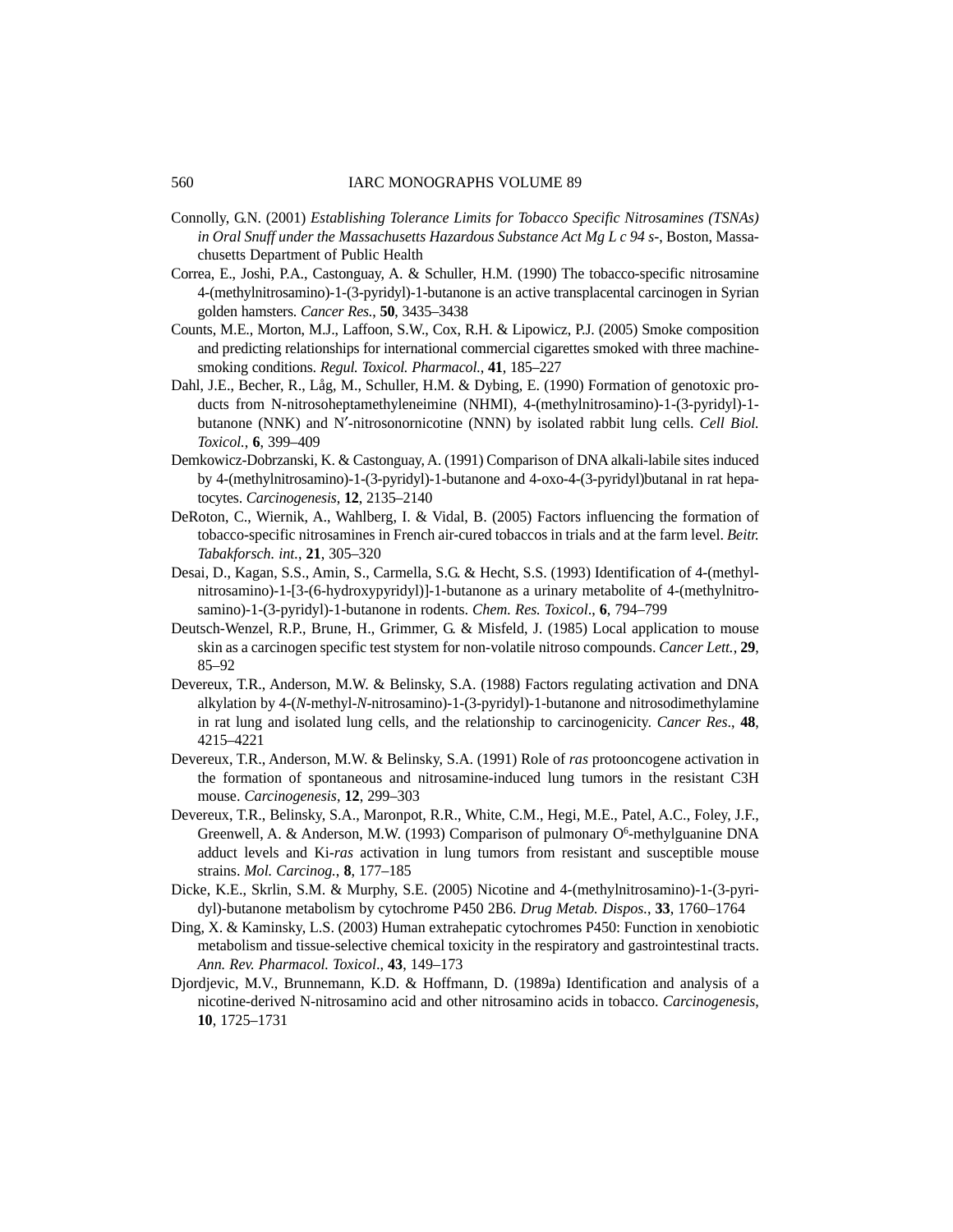- Djordjevic, M.V., Gay, S.L., Bush, L.P. & Chaplin, J.F. (1989b) Tobacco-specific nitrosamine accumulation and distribution in flue-cured tobacco alkaloid isolines. *J. agric. Food Chem*., **37**, 752–756
- Djordjevic, M.V., Sigountos, C.W., Brunnemann, K.D. & Hoffmann, D. (1990) Tobacco-specific nitrosamine delivery in the mainstream smoke of high- and low-yield cigarettes smoked with varying puff volume. In: *CORESTA Symposium Proceedings, Smoke Study Group, Kallithea, Greece*, pp. 54–62
- Djordjevic, M.V., Sigountos, C.W., Hoffmann, D., Brunnemann, K.D., Kagan, M.R., Bush, L.P., Safaev, R., Belitsky, G. & Zaridze, D. (1991) Assessment of major carcinogens and alkaloids in the tobacco and mainstream smoke of USSR cigarettes. *Int. J. Cancer*, **47**, 348–351
- Djordjevic, M.V., Fan, J., Bush, L.P., Brunnemann, K.D. & Hoffmann, D. (1993a) Effects of storage conditions on levels of tobacco-specific *N*-nitrosamines and *N*-nitrosamino acids in U.S. moist snuff. *J. agric. Food Chem*., **41**, 1790–1794
- Djordjevic, M.V., Brunnemann, K.D. & Hoffmann, D. (1993b) The need for regulation of carcinogenic N-nitrosamines in oral snuff. *Food chem. Toxicol*., **41**, 497–501
- Djordjevic, M.V., Eixarch, L., Bush, L.P. & Hoffmann, D. (1996) A comparison of the yields of selected components in the mainstream smoke of the leading US and Japanese cigarettes. In: *CORESTA Congress Proceedings, Joint Smoke and Technology Groups, Yokohama, Japan*, pp. 200–217
- Djordjevic, M.V., Eixarch, L. & Hoffmann, D. (1997) Self-administered and effective dose of cigar smoke constituents. In: *Proceedings of the 51st Tobacco Chemists' Research Conference, Winston-Salem, NC, September 14–17, 1997*
- Djordjevic, M.V., Stellman, S.D., Takezaki, T. & Tajima, K. (2000a) Cigarette composition as a possible explanation of US–Japan differences in lung cancer rates (Abstract No. 5120). In: *Proceedings of the 91st Annual Meeting of the American Association for Cancer Research, Vol. 41, San Francisco, CA, April 2000*
- Djordjevic, M.V., Prokopczyk, B. & Zatonski, W. (2000b) Tobacco-specific *N*-nitrosamines (TSNA) in tobacco and mainstream smoke of the leading Polish cigarettes: A comparison with the US and Japanese brands. In: *Proceedings of the CORESTA Congress, Smoke Study Group, ST1, Lisbon, Portugal, October 2000*
- Djordjevic, M.V., Stellman, S.D. & Zang, E. (2000c) Doses of nicotine and lung carcinogens delivered to cigarette smokers. *J. natl Cancer Inst.*, **92**, 106–111
- Domellöf, L., Andersson, M., Tjälve, H., Veals, S., Trushin, N. & Hecht, S.S. (1987) Distribution and metabolism of *N*′-nitrosonornicotine in the miniature pig. *Carcinogenesis*, **8**, 1741–1747
- Du, X., Squier, C.A., Kremer, M.J. & Wertz, P.W. (2000) Penetration of *N*-nitrosonornicotine (NNN) across oral mucosa in the presence of ethanol and nicotine. *J. oral Pathol. Med.*, **29**, 80–85
- Egan, H., Preussmann, R., O'Neill, I.K., Eisenbrand, G., Spiegelhalder, B. & Bartsch, H., eds (1983) *Environmental Carcinogens. Selected Methods of Analysis*, Vol. 6, N-*Nitroso Compounds* (IARC Scientific Publications No. 45), Lyon
- Ellinger-Ziegelbauer, H., Stuart, B., Wahle, B., Bomann, W. & Ahr, H.J. (2004) Characteristic expression profiles induced by genotoxic carcinogens in rat liver. *Toxicol Sci.*, **77**, 19–34
- Falter, B., Kutzer, C. & Richter, E. (1994) Biomonitoring of hemoglobin adducts: Aromatic amines and tobacco-specific nitrosamines. *Clin. Invest.*, **72**, 364–371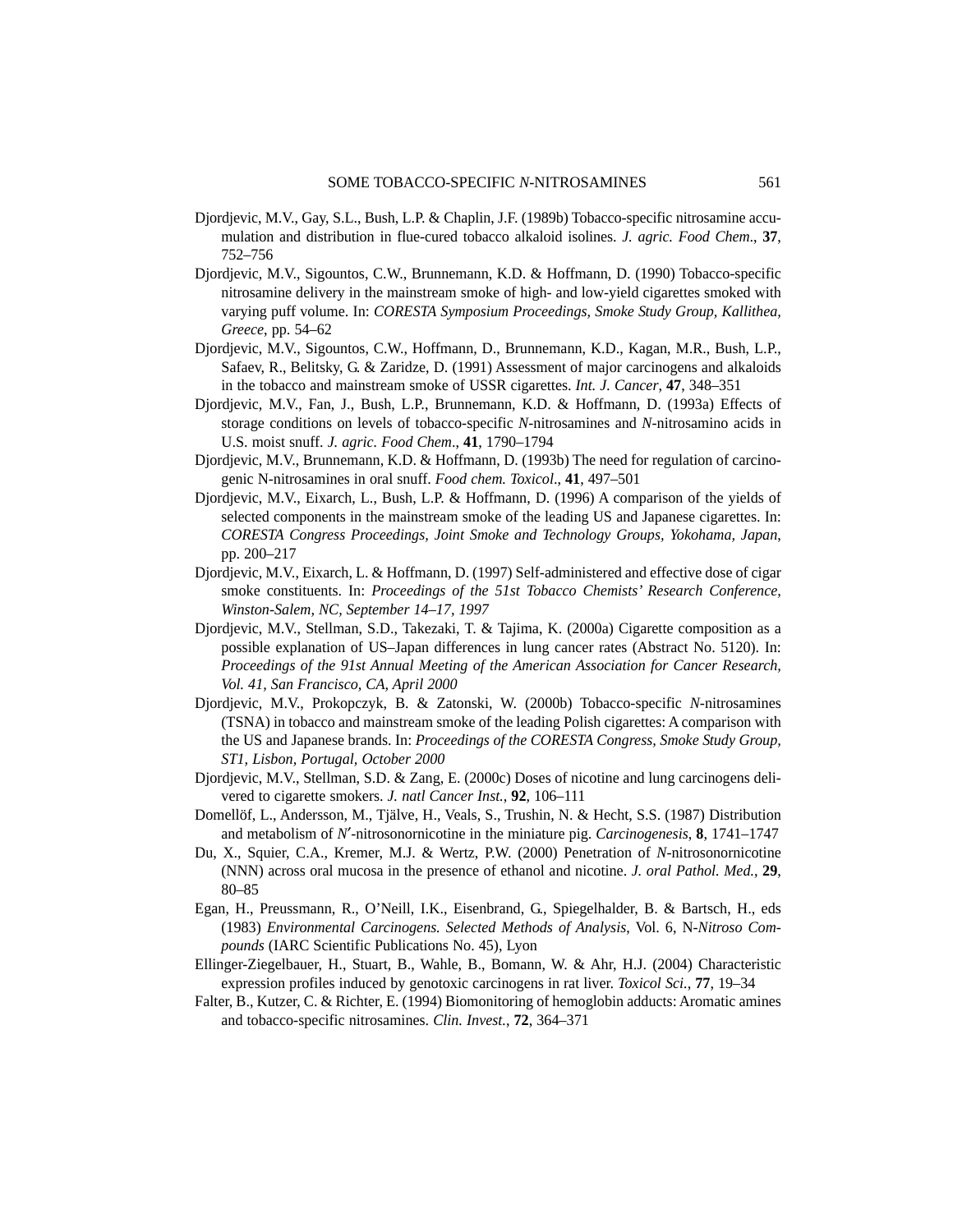- Felicia, N.D., Rekha, G.K. & Murphy, S.E. (2000) Characterization of cytochrome P450 2A4 and 2A5-catalyzed 4-(methylnitrosamino)-1-(3-pyridyl)-1-butanone (NNK) metabolism. *Arch. Biochem. Biophys*., **384**, 418–424
- Finch, G.L., Nikula, K.J., Belinsky, S.A., Barr, E.B., Stoner, G.D. & Lechner, J.F. (1996) Failure of cigarette smoke to induce or promote lung cancer in the A/J mouse. *Cancer Lett.*, **99**, 161–167
- Finckh, C., Atalla, A., Nagel, G., Stinner, B. & Maser, E. (2001) Expression and NNK reducing activities of carbonyl reductase and 11beta-hydroxysteroid dehydrogenase type 1 in human lung. *Chem.-biol. Interact.*, **130–132**, 761–773
- Fischer, S. & Spiegelhalder, B. (1989) Improved method for the determination of tobacco-specific nitrosamines (TSNA) in tobacco smoke. *Beitr. Tabakforsch. int.*, **14**, 145–153
- Fischer, S., Spiegelhalder, B. & Preussmann, R. (1989a) Preformed tobacco-specific nitrosamines in tobacco — Role of nitrate and influence of tobacco type. *Carcinogenesis*, **10**, 1511–1517
- Fischer, S., Spiegelhalder, B. & Preussmann, R. (1989b) Tobacco-specific nitrosamines in mainstream smoke of West German cigarettes — Tar alone is not a sufficient index for the carcinogenic potential of cigarette smoke. *Carcinogenesis*, **10**, 169–173
- Fischer, S., Spiegelhalder, B. & Preussmann, R. (1990a) Tobacco-specific nitrosamines in European and USA cigarettes. *Arch. Geschwulstforsch.*, **60**, 169–177
- Fischer, S., Castonguay, A., Kaiserman, M., Spiegelhalder, B. & Preussmann, R. (1990b) Tobaccospecific nitrosamines in Canadian cigarettes. *J. Cancer Res. clin. Oncol*., **116**, 563–568
- Fischer, S., Spiegelhalder, B., Eisenbarth, J. & Preussmann, R. (1990c) Investigations on the origin of tobacco-specific nitrosamines in mainstream smoke of cigarettes. *Carcinogenesis*, **11**, 723–730
- Foiles, P.G., Akerkar, S.A., Carmella, S.G., Kagan, M., Stoner, G.D., Resau, J.H. & Hecht, S.S. (1991) Mass spectrometric analysis of tobacco-specific nitrosamine–DNA adducts in smokers and nonsmokers. *Chem. Res. Toxicol*., **4**, 364–368
- Foiles, P.G., Miglietta, L.M., Akerkar, S.A., Everson, R.B. & Hecht, S.S. (1988) Detection of *O*6 methyldeoxyguanosine in human placental DNA. *Cancer Res*., **48**, 4184–4188
- Foiles, P.G., Peterson, L.A., Miglietta, L.M. & Ronai, Z. (1992) Analysis of mutagenic activity and ability to induce replication of polyoma DNA sequences by different model metabolites of the carcinogenic tobacco-specific nitrosamine 4-(methylnitrosamino)-1-(3-pyridyl)-1-butanone. *Mutat. Res*., **279**, 91–101
- Fujita, K.-I. & Kamataki, T. (2001) Predicting the mutagenicity of tobacco-related *N*-nitrosamines in humans using 11 strains of *Salmonella typhimurium* YG7108, each coexpressing a form of human cytochrome P450 along with NADPH-cytochrome P450 reductase. *Environ. mol. Mutag*., **38**, 339–346
- Furukawa, J., Nishikawa, A., Enami, T., Mitsui, M., Imazawa, T., Tanakamasu, Z., Kim, H.-C., Lee, I.-S., Kasahara, K. & Takahashi, M. (1997) Promotional effects of 4-(methylnitrosamino)-1-(3-pyridyl)-1-butanol (NNAL) on *N*-nitrosobis(2-oxopropyl)amine (BOP)-initiated carcinogenesis in hamsters. *Food chem. Toxicol.*, **35**, 387–392
- Georgiadis, P., Samoli, E., Kaila, S., Katsouyanni, K. & Kyrtopoulos, S.A. (2000) Ubiquitous presence of O6-methylguanine in human peripheral and cord blood DNA. *Cancer Epidemiol. Biomarkers Prev*., **9**, 299–305
- Gerde, P., Muggenburg, B.A., Stephens, T., Lewis, J.L., Pyon, K.H. & Dahl, A.R. (1998) A relevant dose of 4-(methylnitrosamino)-1-(3-pyridyl)-1-butanone is extensively metabolized and rapidly absorbed in the canine tracheal mucosa. *Cancer Res*., **58**, 1417–1422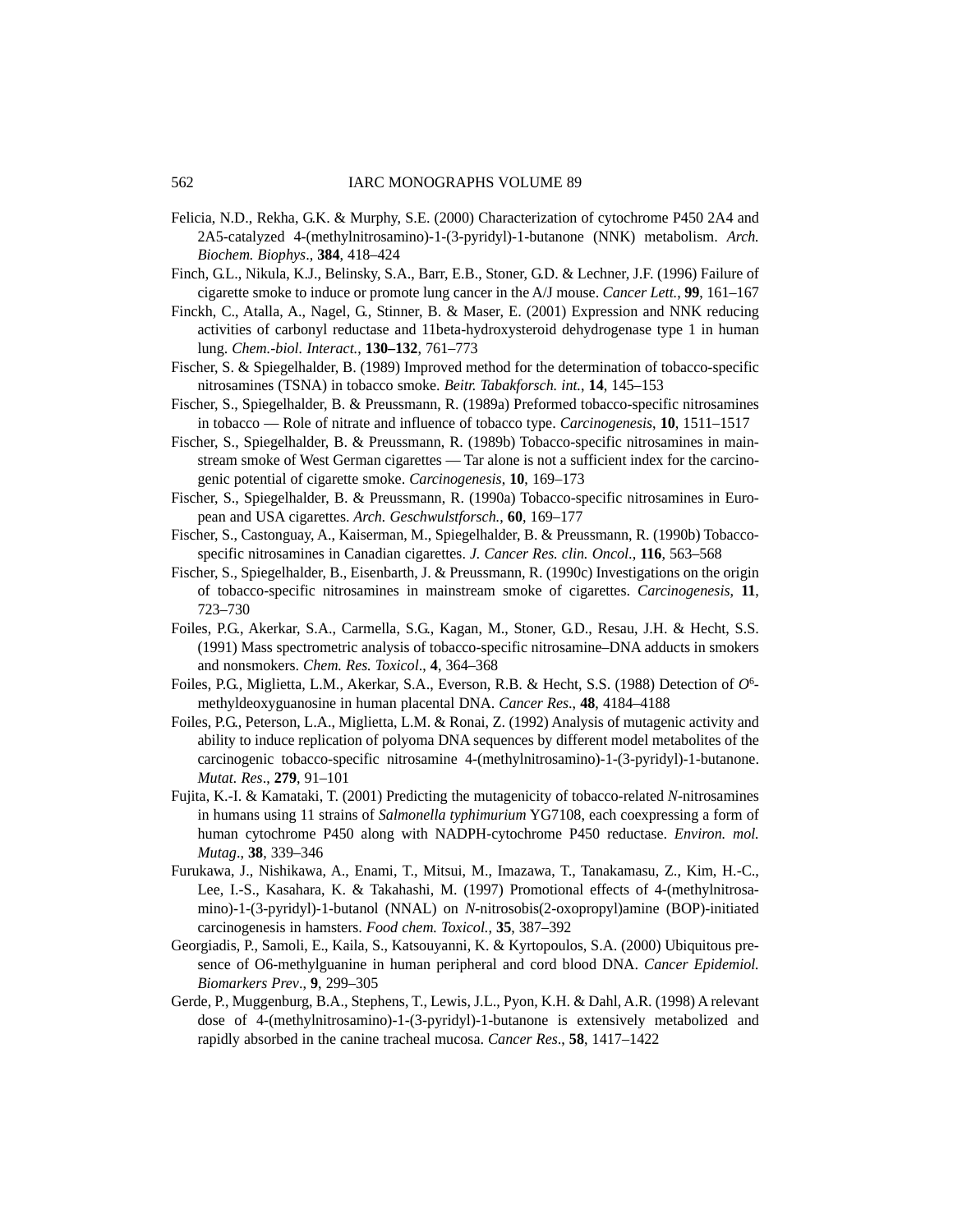- Gervot, L., Rochat, B., Gautier, J.C., Bohnenstengel, F., Kroemer, H., de Berardinis, V., Martin, H., Beaune, P. & de Waziers, I. (1999) Human CYP2B6: Expression, inducibility and catalytic activities. *Pharmacogenetics*, **9**, 295–306
- Gopalakrishnan, R., Morse, M.A., Lu, J., Weghorst, C.M., Sabourin, C.L.K., Stoner, G.D. & Murphy, S.E. (1999) Expression of cytochrome P450 2A3 in rat esophagus: Relevance to Nnitrosobenzylmethylamine. *Carcinogenesis*, **20**, 885–891
- Gopalakrishnan, R., Gupta, A., Carlton, P.S., Morse, M.A. & Stoner, G.D. (2002) Functional role of cytochrome P-450 2A3 in *N*-nitrosomethylbenzylamine metabolism in rat esophagus. *J. Toxicol. environ. Health*, **65**, 1077–1091
- Gothia (2004) [Available at http://www.gothiatek.com/templates]
- Government of British Columbia (2002) *What is in Cigarettes? Mainstream Smoke and Sidestream Smoke Chemical Constituents by Cigarette Brand*. [http://www.healthplanning.gov.bc.ca/ttdr/ index.html]
- Gray, N., Boyle, P. & Zatonski, W. (1998) Tar concentrations in cigarettes and carcinogen content. *Lancet*, **352**, 787–788
- Gray, N., Zaridze, D., Robertson, C., Krivosheeva, L., Sigacheva, N., Boyle, P. & the International Cigarette Variation Group (2000) Variation within global cigarette brands in tar, nicotine, and certain nitrosamines: Analytic study. *Tob. Control*, **9**, 351
- Gregg, E., Hill, C., Hollywood, M., Kearney, M., McAdam., McLaughlin, D., Purkis, S. & Williams, M. (2005) The UK smoke constituents testing study. Summary of results and comparison with other studies. *Beitr. Tabakforsch. int./Control Tob. Res*., **21**, 117–138
- Guengerich, F.P. (1993) Purification and characterization of lung enzymes involved in xenobiotic metabolism*.* In: Gram, T.E., ed., *Metabolic Activation and Toxicity of Chemical Agents in Lung Tissue and Cells*, Oxford, Pergamon Press, pp. 77–87
- Guo, Z., Smith, T.J., Ishizaki, H. & Yang, C.S. (1991a) Metabolism of 4-(methylnitrosamino)-1- (3-pyridyl)-1-butanone (NNK) by cytochrome P450IIB1 in a reconstituted system. *Carcinogenesis*, **12**, 2277–2282
- Guo, Z., Smith, T.J., Thomas, P.E. & Yang, C.S. (1991b) Metabolic activation of 4-(methylnitrosamino)-1-(3-pyridyl)-1-butanone as measured by DNA alkylation *in vitro* and its inhibition by isothiocyanates. *Cancer Res*., **51**, 4798–4803
- Guo, Z., Smith, T.J., Thomas, P.E. & Yang, C.S. (1992) Metabolism of 4-(methylnitrosamino)-1- (3-pyridyl)-1-butanone by inducible and constitutive cytochrome P450 enzymes in rats. *Arch. Biochem. Biophys*., **298**, 279–286
- Gupta, P. (2004) *Laboratory Testing of Smokeless Tobacco Products. Final Report to the India Office of the WHO* (Allotment No. SE IND TOB 001.RB.02), New Delhi
- Gupta, P.C. & Ray, C.C. (2003) Smokeless tobacco and health in India and South Asia. *Respirology*, **8**, 419–431
- Haglund, J., Henderson, A.P., Golding, B.T. & Törnqvist, M. (2002) Evidence for phosphate adducts in DNA from mice treated with 4-(*N*-methyl-*N*-nitrosamino)-1-(3-pyridyl)-1-butanone (NNK). *Chem. Res. Toxicol*., **15**, 773–779
- Harris, J.E., Thun, M.J., Mondul, A.M. & Calle, E.E. (2004) Cigarette tar yields in relation to mortality from lung cancer in the Cancer Prevention Study II prospective cohort, 1982–8. *Br. med. J*., **328**, 72–79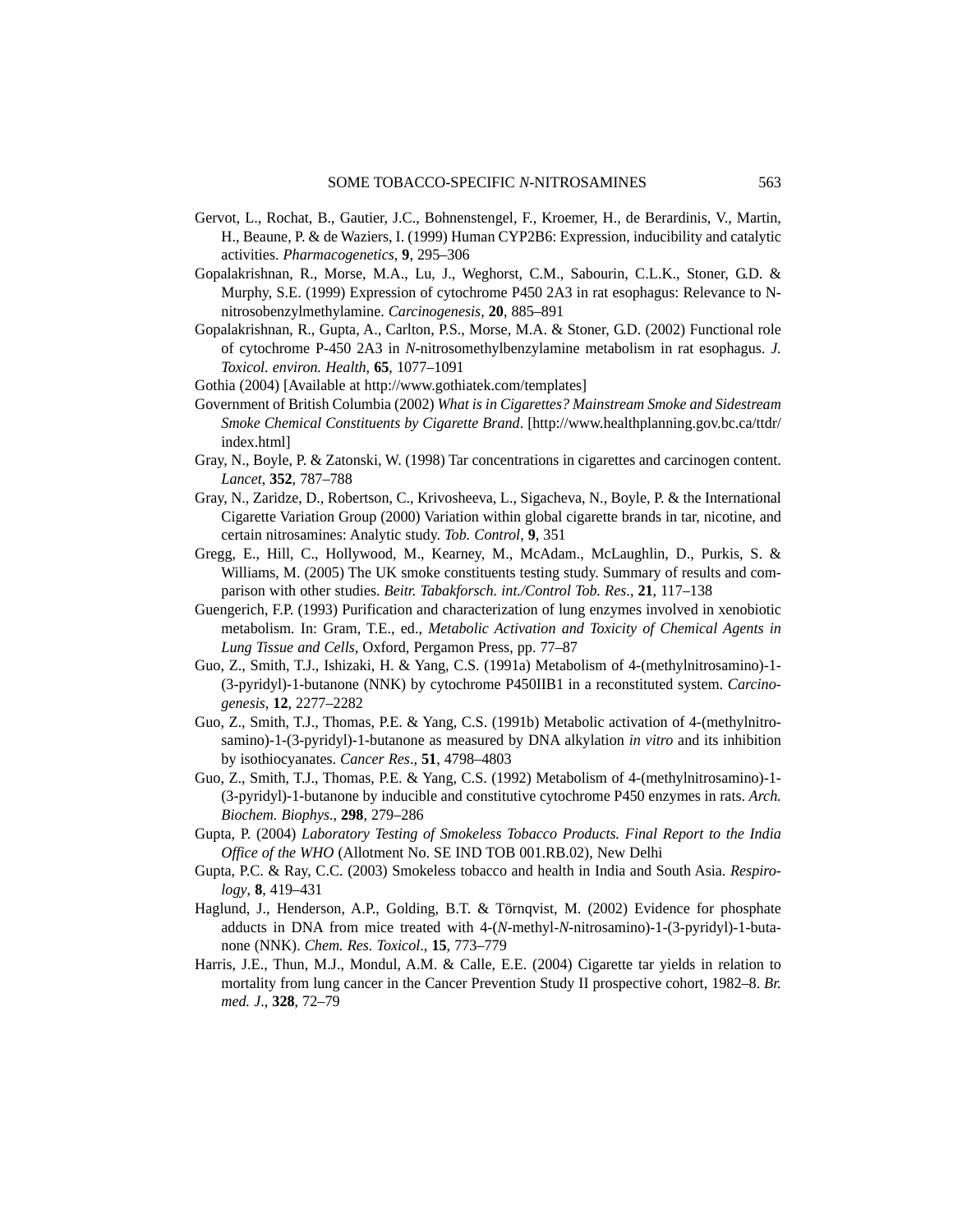- Hashimoto, K., Ohsawa, K. & Kimura, M. (2004) Mutations induced by 4-(methylnitrosamino)-1- (3-pyridyl)-1-butanone (NNK) in the *lacZ* and *cII* genes of MutaTMMouse. *Mutat. Res*., **560**, 119–131
- Hatsukami, D.K., Lemmonds, C., Zhang, Y., Murphy, S.E., Le, C., Carmella, S.G. & Hecht, S.S. (2004) Evaluation of carcinogen exposure in people who used 'reduced exposure' tobacco products. *J. natl Cancer Inst*., **96**, 844–852
- Hecht, S.S. (1998) Biochemistry, biology, and carcinogenicity of tobacco-specific N-nitrosamines. *Chem. Res. Toxicol.*, **11**, 559–603
- Hecht, S.S. (2002) Human urinary carcinogen metabolites: Biomarkers for investigating tobacco and cancer. *Carcinogenesis*, **23**, 907–922
- Hecht, S.S. (2003) Tobacco carcinogens, their biomarkers and tobacco-induced cancer. *Nat. Rev. Cancer*, **3**, 733–744
- Hecht, S.S. & Lin, D. (1986) Comparative mutagenicity of 4-(carbethoxynitrosamino)-4-(3 pyridyl)butanal and 4-(carbethoxynitrosamino)-1-(3-pyridyl)-1-butanone, model compounds for alpha-hydroxylation of *N*′-nitrosonornicotine. *Carcinogenesis*, **7**, 611–614
- Hecht, S.S. & Trushin, N. (1988) DNA and hemoglobin alkylation by 4-(methylnitrosamino)-1-(3 pyridyl)-1-butanone and its major metabolite 4-(methylnitrosamino)-1-(3-pyridyl)-1-butanol in F344 rats. *Carcinogenesis*, **9**, 1665–1668
- Hecht, S.S. & Young, R. (1982) Regiospecificity in the metabolism of the homologous cyclic nitrosamines, N′-nitrosonornicotine and N′-nitrosoanabasine. *Carcinogenesis*, **3**, 1195–1199
- Hecht, S.S., Chen, C.-H.B., Dong, M., Ornaf, R.M. & Hoffmann, D. (1977) Chemical studies on tobacco smoke. LI. Studies on non-volatile nitrosamines in tobacco. *Beitr. Tabakforsch. int.*, **9**, 1–6
- Hecht, S.S., Chen, C.B., Hirota, N., Ornaf, R.M., Tso, T.C. & Hoffmann, D. (1978) Tobaccospecific nitrosamines: Formation from nicotine *in vitro* and during tobacco curing and carcinogenicity in Strain A mice. *J. natl Cancer Inst.*, **60**, 819–824
- Hecht, S.S., Chen, C-H.B., Ohmori, T. & Hoffmann, D. (1980a) Comparative carcinogenicity in F344 rats of the tobacco-specific nitrosamines, *N*′-nitrosonornicotine and 4-(*N*-methyl-*N*nitrosamino)-1-(3-pyridyl)-1-butanone. *Cancer Res*., **40**, 298–302
- Hecht, S.S., Chen, C-H.B. & Hoffmann, D. (1980b) Metabolic β-hydroxylation and N-oxidation of *N*′-nitrosonornicotine. *J. med. Chem.*, **23**, 1175–1178
- Hecht, S.S., Reiss, B., Lin, D. & Williams, G.M. (1982) Metabolism of N'-nitrosonornicotine by cultured rat esophagus. *Carcinogenesis*, **3**, 453–456
- Hecht, S.S., Adams, J.D., Numoto, S. & Hoffmann, D. (1983a) Induction of respiratory tract tumors in Syrian golden hamsters by a single dose of 4-(methylnitrosamino)-1-(3-pyridyl)-1 butanone (NNK) and the effect of smoke inhalation. *Carcinogenesis*, **4**, 1287–1290
- Hecht, S.S., Young, R. & Maeura, Y. (1983b) Comparative carcinogenicity in F344 rats and Syrian golden hamsters of *N*′-nitrosonornicotine and *N*′-nitrosonornicotine-1-*N*-oxide. *Cancer Lett.*, **20**, 333–340
- Hecht, S.S., Lin, D. & Castonguay, A. (1983c) Effects of  $\alpha$ -deuterium substitution on the mutagenicity of 4-(methylnitrosamino)-1-(3-pyridyl)-1-butanone (NNK). *Carcinogenesis*, **4**, 305–310
- Hecht, S.S., Trushin, N., Castonguay, A. & Rivenson, A. (1986a) Comparative tumorigenicity and DNA methylation in F344 rats by 4-(methylnitrosamino)-1-(3-pyridyl)-1-butanone and *N*nitrosodimethylamine. *Cancer Res.*, **46**, 498–502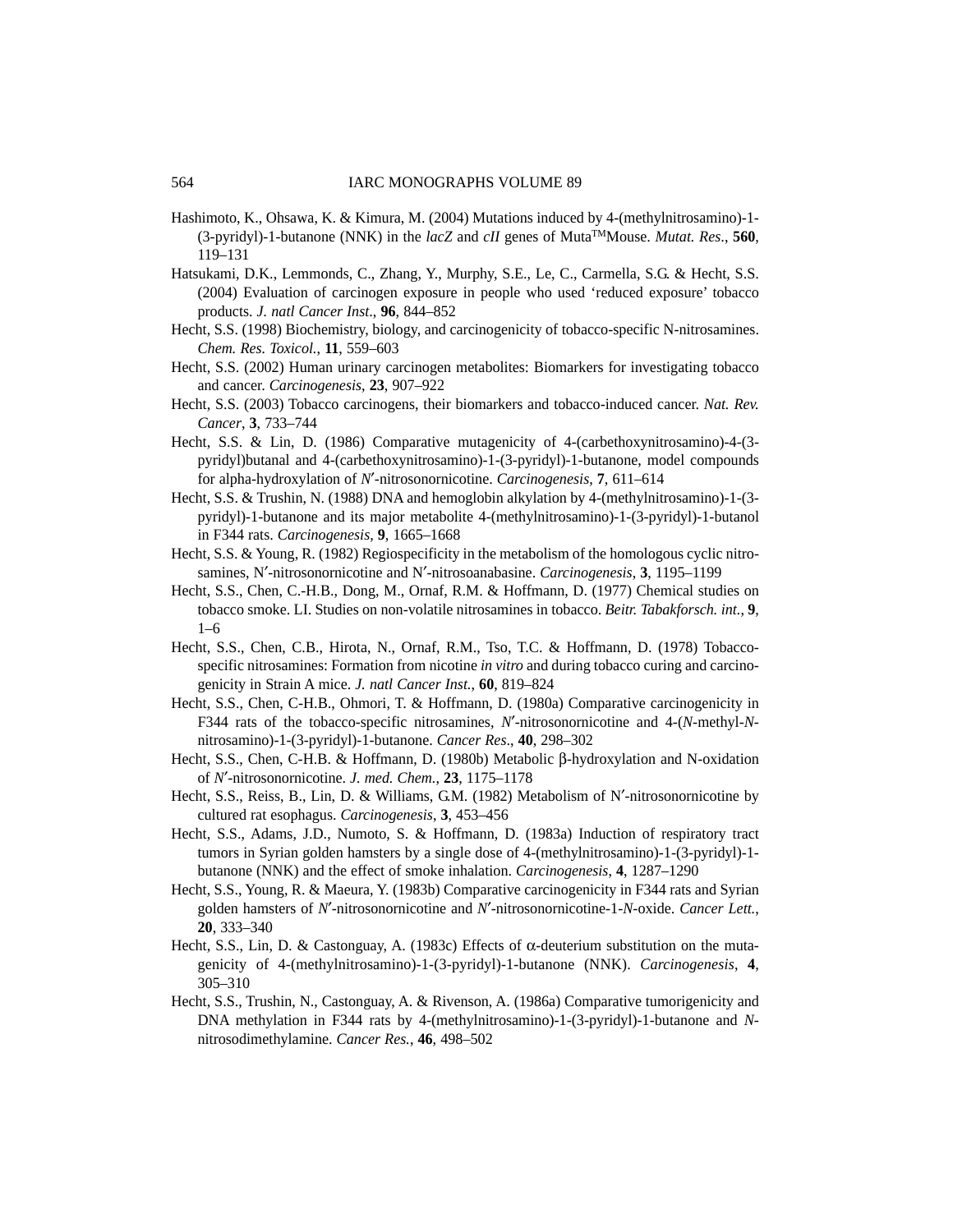- Hecht, S.S., Rivenson, A., Braley, J., DiBello, J., Adams, J.D. & Hoffmann, D. (1986b) Induction of oral cavity tumors in F344 rats by tobacco-specific nitrosamines and snuff. *Cancer Res*., **46**, 4162–4166
- Hecht, S.S., Lin, D., Castonguay, A. & Rivenson, A. (1987) Effects of alpha-deuterium substitution on the tumorigenicity of 4-(methylnitrosamino)-1-(3-pyridyl)-1-butanone in F344 rats. *Carcinogenesis*, **8**, 291–294
- Hecht, S.S., Abbaspour, A. & Hoffmann, D. (1988a) A study of tobacco carcinogenesis. XLII. Bioassay in A/J mice of some structural analogues of tobacco-specific nitrosamines. *Cancer Lett.*, **42**, 141–145
- Hecht, S.S., Spratt, T.E. & Trushin, N. (1988b) Evidence for 4-(3-pyridyl)-4-oxobutylation of DNA in F344 rats treated with the tobacco-specific nitrosamines 4-(methylnitrosamino)-1-(3 pyridyl)-1-butanone and N′-nitrosonornicotine. *Carcinogenesis*, **9**, 161–165
- Hecht, S.S., Morse, M.A., Amin, S., Stoner, G.D., Jordan, K.G., Choi, C.I. & Chung, F.L. (1989) Rapid single-dose model for lung tumor induction in A/J mice by 4-(methylnitrosamino)-1-(3 pyridyl)-1-butanone and the effect of diet. *Carcinogenesis*, **10**, 1901–1904
- Hecht, S.S., Jordan, K.G., Choi, C.-I. & Trushin, N. (1990) Effects of deuterium substitution on the tumorigenicity of 4-(methylnitrosamino)-1-(3-pyridyl)-1-butanone and 4-(methylnitrosamino)-1-(3-pyridyl)-1-butanol in A/J mice. *Carcinogenesis*, **11**, 1017–1020
- Hecht, S.S., Carmella, S.G., Murphy, S.E., Akerkar, S., Brunnemann, K.D. & Hoffmann, D. (1993a) A tobacco-specific lung carcinogen in the urine of men exposed to cigarette smoke. *New Engl. J. Med*., **329**, 1543–1546
- Hecht, S.S., Trushin, N., Reid-Quinn, C.A., Burak, E.S., Jones, A.B., Southers, J.L., Gombar, C.T., Carmella, S.G., Anderson, L.M. & Rice, J.M. (1993b) Metabolism of the tobacco-specific nitrosamine 4-(methylnitrosamino)-1-(3-pyridyl)-1-butanone in the patas monkey: Pharmacokinetics and characterization of glucuronide metabolites. *Carcinogenesis*, **14**, 229–236
- Hecht, S.S., Chung, F.L., Richie, J.P., Jr, Akerkar, S.A., Borukhova, A., Skowronski, L. & Carmella, S.G. (1995) Effects of watercress consumption on metabolism of a tobacco-specific lung carcinogen in smokers. *Cancer Epidemiol. Biomarkers Prev*., **4**, 877–884
- Hecht, S.S., Trushin, N., Rigotty, J., Carmella, S.G., Borukhova, A., Akerkar, S., Desai, D., Amin, S. & Rivenson, A. (1996a) Inhibitory effects of 6-phenylhexyl isothiocyanate on 4-(methylnitrosamino)-1-(3-pyridyl)-1-butanone metabolic activation and lung tumorigenesis in rats. *Carcinogenesis*, **17**, 2061–2067
- Hecht, S.S., Trushin, N., Rigotty, J., Carmella, S.G., Borukhova, A., Akerkar, S. & Rivenson, A. (1996b) Complete inhibition of 4-(methylnitrosamino)-1-(3-pyridyl)-1-butanone-induced rat lung tumorigenesis and favorable modification of biomarkers by phenethyl isothiocyanate. *Cancer Epidemiol. Biomarkers Prev*., **5**, 645–652
- Hecht, S.S., Carmella, S.G., Chen, M., Dor Koch, J.F., Miller, A.T., Murphy, S.E., Jensen, J.A., Zimmerman, C.L. & Hatsukami, D.K. (1999a) Quantitation of urinary metabolites of a tobacco-specific lung carcinogen after smoking cessation. *Cancer Res*., **59**, 590–596
- Hecht, S.S., Hatsukami, D.K., Bonilla, L.E. & Hochalter, J.B. (1999b) Quantitation of 4-oxo-4-(3 pyridyl)butanoic acid and enantiomers of 4-hydroxy-4-(3-pyridyl)butanoic acid in human urine: A substantial pathway of nicotine metabolism. *Chem. Res. Toxicol.*, **12**, 172–179
- Hecht, S.S., Kenney, P.M.J., Wang, M., Trushin, N., Agarwal, S. Rao, A.V. & Upadhyaya, P. (1999c) Evaluation of butylated hydroxyanisole, *myo*-inositol, curcumin, esculetin, resveratrol, and lyco-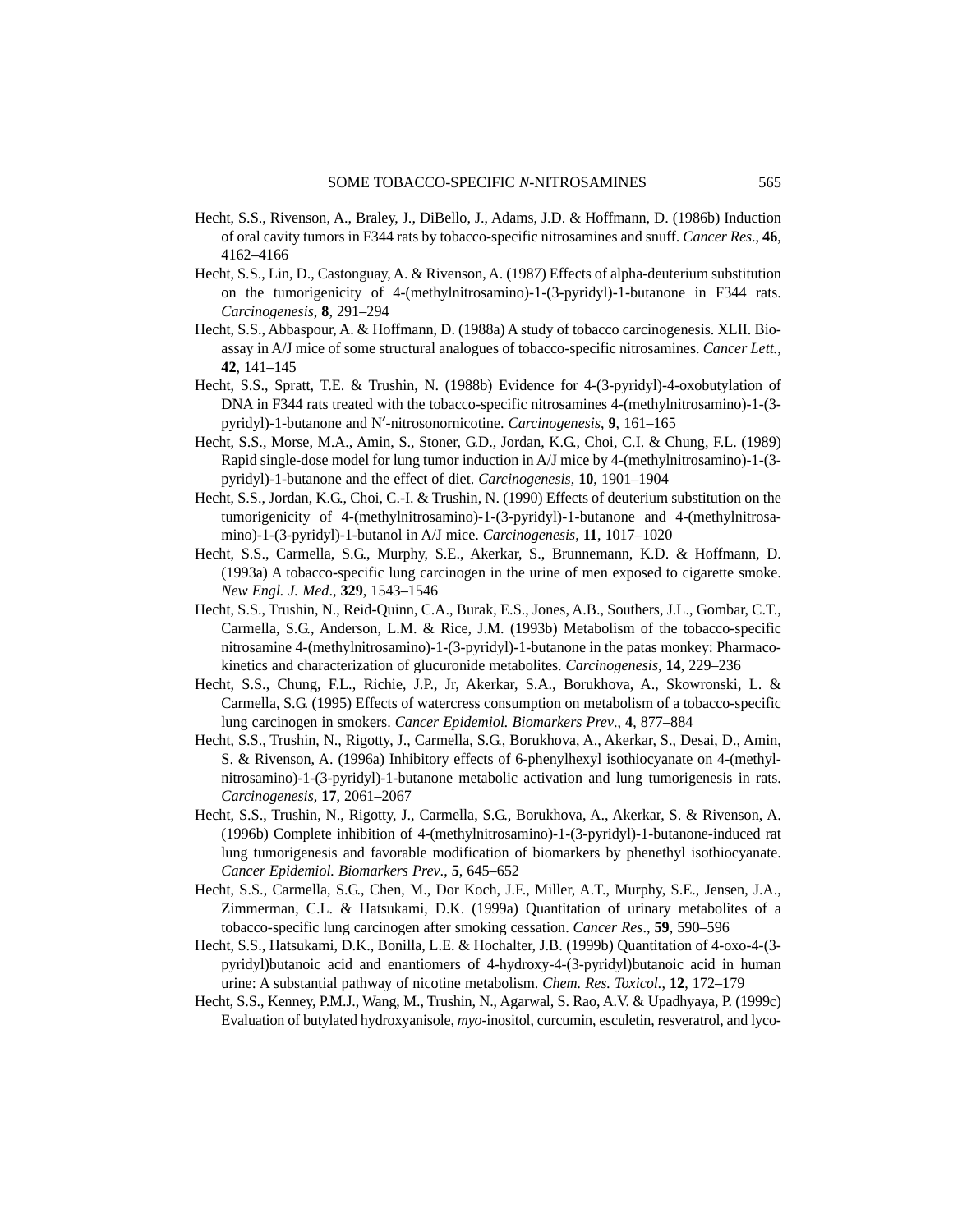pene as inhibitors of benzo[*a*]pyrene plus 4-(methylnitrosamino)-1-(3-pyridyl)-1-butanoneinduced lung tumorigenesis in A/J mice. *Cancer Lett.*, **137**, 123–130

- Hecht, S.S., Trushin, N., Chhabra, S.K., Anderson, L.M. & Nerurkar, P.V. (2000) Metabolism of 4- (methylnitrosamino)-1-(3-pyridyl)-1-butanone by cultured monkey lung explants. *Drug Metab. Dispos.*, **28** , 5–9
- Hecht, S.S., Ye, M., Carmella, S.G., Fredrickson, A., Adgate, J.L., Greaves, I.A., Church, T.R., Ryan, A.D., Mongin, S.J. & Sexton, K. (2001) Metabolites of a tobacco-specific lung carcinogen in the urine of elementary school-aged children. *Cancer Epidemiol. Biomarkers Prev*., **10**, 1109–1116
- Hecht, S.S., Carmella, S.G., Ye, M., Le, K.-A., Jensen, J.A., Zimmerman, C.L. & Hatsukami, D.K. (2002) Quantitation of metabolites of 4-(methylnitrosamino)-1-(3-pyridyl)-1-butanone after cessation of smokeless tobacco use. *Cancer Res*., **62**, 129–134
- Hecht, S.S., Murphy, S.E., Carmella, S.G., Zimmerman, C.L., Losey, L., Kramarczuk, I., Roe, M.R., Puumala, S.S., Li, Y.S., Le, C., Jensen, J. & Hatsukami, D.K. (2004a) Effects of reduced cigarette smoking on the uptake of a tobacco-specific lung carcinogen. *J. natl Cancer Inst*., **96**, 107–115
- Hecht, S.S., Carmella, S.G., Kenney, P.M.J., Low, S.H., Arakawa, K. & Yu, M.C. (2004b) Effects of cruciferous vegetable consumption on urinary metabolites of the tobacco-specific lung carcinogen 4-(methylnitrosamino)-1-(3-pyridyl)-1-butanone in Singapore chinese. *Cancer Epidemiol. Biomarkers Prev*., **13**, 997–1004
- Hecht, S.S., Villalta, P.W., Sturla, S.J., Cheng, G., Yu, N., Upadhyaya, P. & Wang, M. (2004c) Identification of O2-substituted pyrimidine adducts formed in reactions of 4-(acetoxymethylnitrosamino)-1-(3-pyridyl)-1-butanone and 4-(acetoxymethylnitros-amino)-1-(3-pyridyl)-1-butanol with DNA. *Chem. Res. Toxicol*., **17**, 588–597
- Hecht, S.S., Murphy, S.E., Carmella, S.G., Jensen, J., Le, C., Joseph, A.M. & Hatsukami, D.K. (2005) Similar uptake of lung carcinogens by smokers of regular, light, and ultralight cigarettes. *Cancer Epidemiol. Biomarkers Prev.*, **14**, 693-698
- Hecht, S.S., Carmella, S.G., Le, K.-A., Murphy, S.E., Boettcher, A.J., Le, C., Koopmeiners, J., An, L. & Hennrikus, D.J. (2006) 4-(Methylnitrosamino)-1-(3-pyridyl)-1-butanol and its glucuronides in the urine of infants exposed to environmental tobacco smoke. *Cancer Epidemiol. Biomarkers Prev.*, **15**, 988–992
- Hecht, S.S., Carmella, S.G., Murphy, S.E., Riley, W.T., Le, C., Luo, X., Mooney, M. & Hatsukami, D.K. (2007) Similar exposure to a tobacco-specific carcinogen in smokeless tobacco users and cigarette smokers. *Cancer Epidemiol. Biomarkers Prev.*, **16**, 1567–1572
- Heuman, D.M., Gallagher, E.J., Barwick, J.L., Elshourbagy, N.A. & Guzelian, P.S. (1982) Immunochemical evidence for induction of a common form of hepatic cytochrome P-450 in rats treated with pregnenolone-16 alpha-carbonitrile or other steroidal or non-steroidal agents. *Mol. Pharmacol*., **21**, 753–760
- Hilfrich, J., Hecht, S.S. & Hoffmann, D. (1977) A study of tobacco carcinogenesis. XV. Effects of *N*′-nitrosonornicotine and *N*′-nitrosoanabasine in Syrian golden hamsters. *Cancer Lett.*, **2**, 169–176
- Hoffmann, D. & Adams, J.D. (1981) Carcinogenic tobacco-specific *N*-nitrosamines in snuff and in the saliva of snuff dippers. *Cancer Res.*, **41**, 4305–4308
- Hoffmann, D. & Hoffmann, I. (2001) The changing cigarette: Chemical studies and bioassays. In: *Risks Associated with Smoking Cigarettes with Low Machine-Measured Yields of Tar and*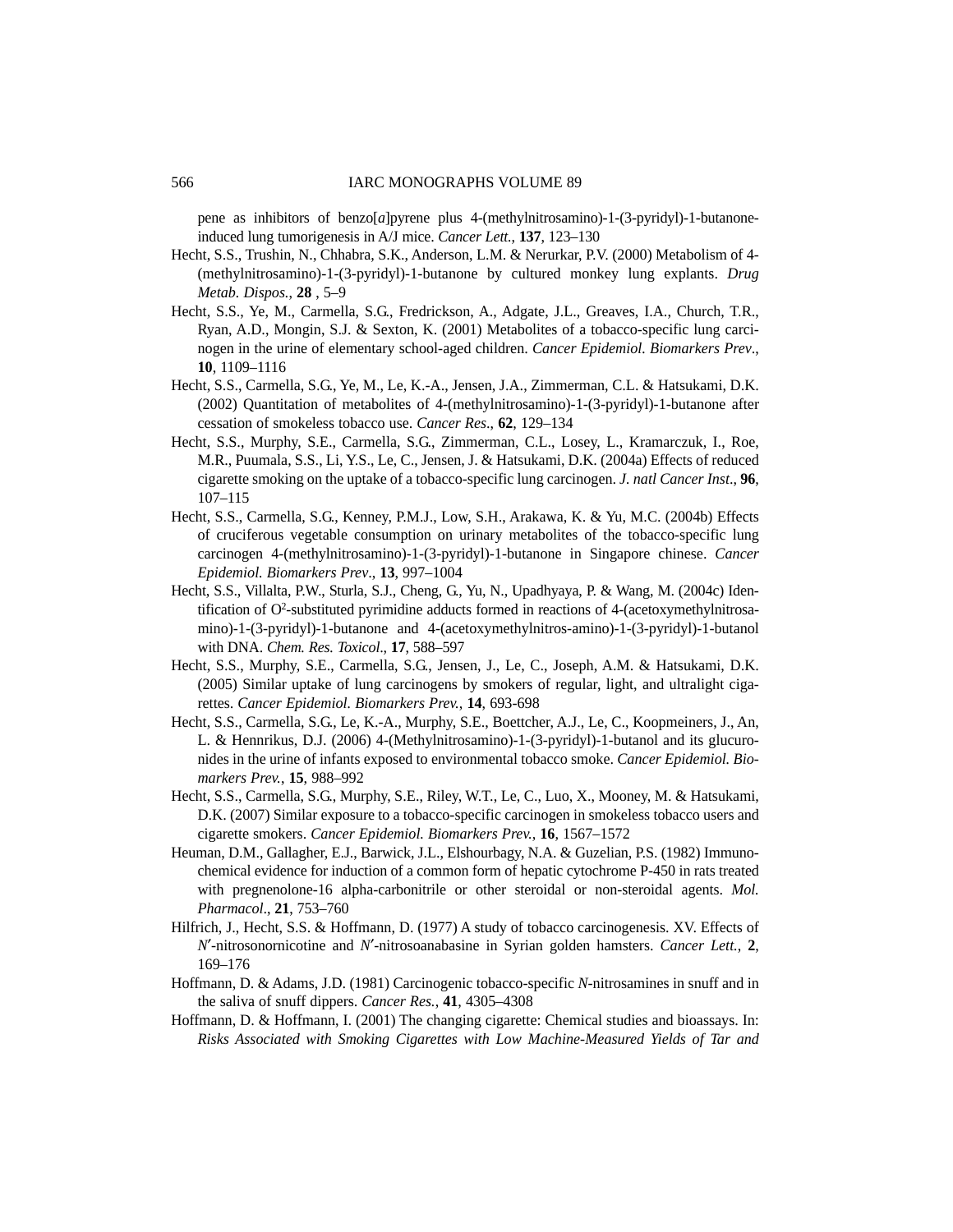*Nicotine* (Smoking and Tobacco Control Monograph No. 13; NIH Publ. No. 02-5074), Bethesda, MD, National Cancer Institute, pp. 159–191

- Hoffmann, D., Raineri, R. Hecht, S.S., Maronpot, R. & Wynder, E.L. (1975) A study of tobacco carcinogenesis. XIV. Effects of *N*′-nitrosonornicotine and *N*′-nitrosonanabasine in rats. *J. natl Cancer Inst.*, **55**, 977–981
- Hoffmann, D., Adams, J.D., Piade, J.J. & Hecht, S.S. (1980) Chemical studies on tobacco smoke. LXVIII. Analysis of volatile and tobacco-specific nitrosamines in tobacco products. In: Walker, E.A, Castegnaro, M., Griciute, L., & Börzsönyi, M., eds, N-*Nitrosocompounds: Analysis, Formation and Occurrence* (IARC Scientific Publications No. 31), Lyon, pp. 507–516
- Hoffmann, D., Castonguay, A., Rivenson, A. & Hecht, S.S. (1981) Comparative carcinogenicity and metabolism of 4-(methylnitrosamino)-1-(3-pyridyl)-1-butanone and *N*′-nitrosonornicotine in Syrian golden hamsters. *Cancer Res.*, **41**, 2386–2393
- Hoffmann, D., Rivenson, A., Amin, S. & Hecht, S.S. (1984) Dose–response study of the carcinogenicity of tobacco-specific N-nitrosamines in F344 rats. *J. Cancer Res. clin. Oncol*., **108**, 81–86
- Hoffmann, D., Brunnemann, K.D. & Venitt, S. (1988) Carcinogenic nitrosamines in oral snuff. *Lancet*, **i**, 1232
- Hoffmann, D., Djordjevic, M.V. & Brunnemann, K.D. (1991) New brands of oral snuff. *Food chem. Toxicol*., **29**, 65–68
- Hoffmann, D., Djordjevic, M., Rivenson, A., Zang, E., Desai, D. & Amin, S. (1993a) A study of tobacco carcinogenesis. LI. Relative potencies of tobacco-specific N-nitrosamines as inducers of lung tumours in A/J mice. *Cancer Letters*, **71**, 25–30
- Hoffmann, D., Rivenson, A., Abbi, R. & Wynder, E.L. (1993b) A study of tobacco carcinogenesis: effect of the fat content of the diet on the carcinogenic activity of 4-(methylnitrosamino)-1-(3 pyridyl)-1-butanone in F344 rats. *Cancer Res.*, **53**, 2758–2761
- Hoffmann, D., Brunnemann, K.D., Prokopczyk, B. & Djordjevic, M.V. (1994) Tobacco-specific N-nitrosamines and areca-derived N-nitrosamines: Chemistry, biochemistry, carcinogenicity, and relevance to humans. *J. Toxicol. environ. Health*, **41**, 1–52
- Hoffmann, D.H., Djordjevic, M.V., Fan, J., Zang, E., Glynn, T. & Connolly, G.N. (1995) Five leading U.S. commercial brands of moist snuff in 1994: Assessment of carcinogenic *N*-nitrosamines. *J. natl Cancer Inst*., **87**, 1862–1869
- Hoffmann, D., Hoffmann, I. & El-Bayoumy, K. (2001) The less harmful cigarette: A controversial issue. A tribute to Ernst L. Wynder. *Chem. Res. Toxicol.*, **14**, 767–790
- Hong, J.-Y., Ding, X., Smith, T.J., Coon, M.J. & Yang, C.S. (1992) Metabolism of 4-(methylnitrosamino)-1-(3-pyridyl)-1-butanone (NNK), a tobacco-specific carcinogen, by rabbit nasal microsomes and cytochrome P450s NMa and NMb. *Carcinogenesis*, **13**, 2141–2144
- Honkakoski, P. & Negishi, M. (1997) The structure, function, and regulation of cytochrome P450 2A enzymes. *Drug Metab. Rev*., **29**, 977–996
- Hughes, J.R., Hecht, S.S., Carmella, S.G., Murphy, S.E. & Callas, P. (2004) Smoking behaviour and toxin exposure during six weeks use of a potential reduced exposure product: Omni. *Tob. Control*, **13**, 175–179
- Hukkanen, J., Pelkonen, O., Hakkola, J. & Raunio, H. (2002) Expression and regulation of xenobiotic-metabolizing cytochrome P450 (CYP) enzymes in human lung. *Crit. Rev. Toxicol*., **32**, 391–411
- Hurt, R.D., Croghan, G.A., Wolter, T.D., Croghan, I.T., Offord, K.P., Williams, G.M., Djordjevic, M.V., Richie, J.P., Jr & Jeffrey, A.M. (2000) Does smoking reduction result in reduction of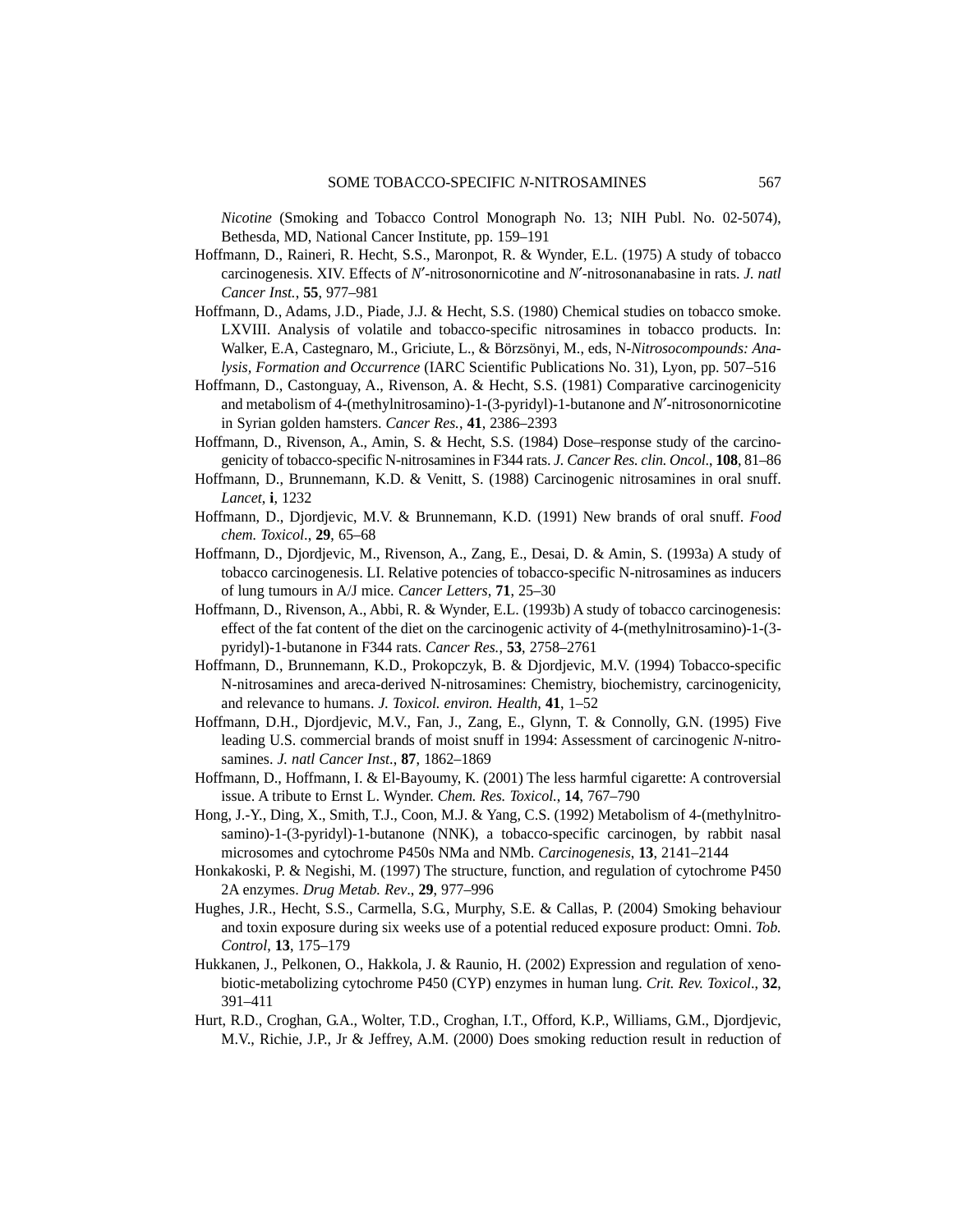biomarkers associated with harm? A pilot study using a nicotine inhaler. *Nicotine Tob. Res*., **2**, 327–336

- IARC (1985) *IARC Monographs on the Evaluation of Carcinogenic Risks to Humans*, Vol. 37, *Tobacco Habits other than Smoking; Betel-quid and Areca-nut Chewing; and Some Related Nitrosamines*, Lyon
- IARC (1986) *IARC Monographs on the Evaluation of Carcinogenic Risks to Humans*, Vol. 38, *Tobacco Smoking*, Lyon
- IARC (2004) *IARC Monographs on the Evaluation of Carcinogenic Risks to Humans*, Vol. 83, *Tobacco Smoke and Involuntary Smoking*, Lyon
- Idris, A.M., Nair, J., Ohshima, H., Friesen, M., Brouet, I., Faustman, E.M. & Bartsch, H. (1991) Unusually high levels of carcinogenic tobacco-specific nitrosamines in Sudan snuff (toombak). *Carcinogenesis*, **12**, 1115–1118
- Idris, A.M., Nair, J., Friesen, M., Ohshima, H., Brouet, I., Faustman, E.M. & Bartsch, H. (1992) Carcinogenic tobacco-specific nitrosamines are present at unusually high levels in the saliva of oral snuff users in Sudan. *Carcinogenesis*, **13**, 1001–1005
- Idris, A.M., Ibrahim, S.O., Vasstrand, E.N., Johannessen, A.C., Lillehaug, J.R., Magnusson, B., Wallstrom, M., Hirsch, J.M. & Nilsen, R. (1998) The Swedish snus and the Sudanese toombak: Are they different? *Oral Oncol*., **34**, 558–566
- Imai, T., Yasuhara, K., Tamufa, T., Takizawa, T., Ueda, M., Hirose, M. & Mitsumori, K. (2002) Inhibitory effects of cinnamaldehyde on 4-(methylnitrosamino)-1-1(3-pyridyl)-1-butanoneinduced lung carcinogenesis in rasH2 mice. *Cancer Lett.*, **175**, 9–18
- Jalas, J.R. & Hecht, S.S. (2003) Synthesis of stereospecifically deuterated 4-(methylnitrosamino)- 1-(3-pyridyl)-1-butanol (NNAL) diastereomers and metabolism by A/J mouse lung microsomes and cytochrome p450 2A5. *Chem. Res. Toxicol*., **16**, 782–793
- Jalas, J.R., Ding, X. & Murphy, S.E. (2003a) Comparative metabolism of the tobacco-specific nitrosamines 4-(methylnitrosamino)-1-(3-pyridyl)-1-butanone and 4-(methylnitrosamino)-1- (3-pyridyl)-1-butanol by rat cytochrome P450 2A3 and human cytochrome P450 2A13. *Drug Metab. Dispos.*, **31**, 1199–1202
- Jalas, J.R., McIntee, E.J., Kenney, P.M.J., Upadhyaya, P., Peterson, L.A. & Hecht, S.S. (2003b) Stereospecific deuterium substitution attenuates the tumorigenicity and metabolism of the tobacco-specific nitrosamine 4-(methylnitrosamino)-1-(3-pyridyl)-1-butanone (NNK). *Chem. Res. Toxicol*., **16**, 794–806
- Jalas, J.R., Hecht, S.S. & Murphy, S.E. (2005) Cytochrome P450 enzymes as catalysts of metabolism of 4-(methylnitrosamino)-1-(3-pyridyl)-1-butanone (NNK), a tobacco-specific carcinogen. *Chem. Res. Toxicol*., **18**, 95–110
- Jansen, J.G., de Groot, A.J.L., van Teijlingen, C.M.M., Tates, A.D., Vrieling, H. & van Zeeland, A.A. (1996) Induction of *hprt* gene mutations in splenic T-lymphocytes from the rat exposed *in vivo* to DNA methylating agents is correlated with formation of  $O<sup>6</sup>$ -methylguanine in bone marrow and not in the spleen. *Carcinogenesis*, **17**, 2183–2191
- Jansson, C., Paccou, A. & Österdahl, B.-G. (2003) Analysis of tobacco-specific N-nitrosamines in snuff by ethyl acetate extraction and liquid chromatography–tandem mass spectrometry. *J. Chromatogr*. *A*, **1008**, 135–143
- Jin, Z., Gao, F., Flagg, T. & Deng, X. (2004) Tobacco-specific nitrosamine 4-(methylnitrosamino)- 1-(3-pyridyl)-1-butanone promotes functional cooperation of Bcl2 and c-Myc through phosphorylation in regulating cell survival and proliferation. *J. biol. Chem.*, **279**, 40209–40219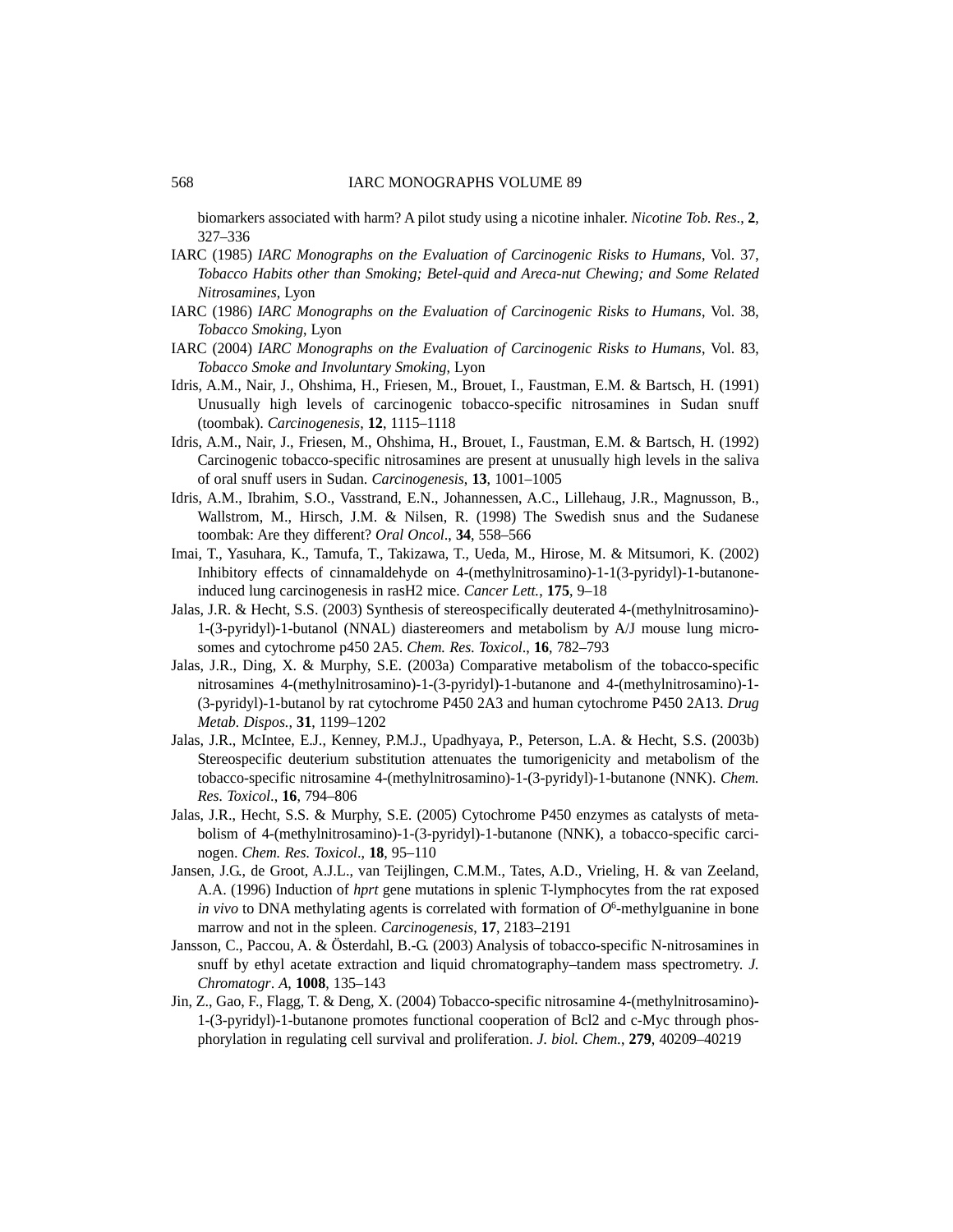- Jorquera, R., Castonguay, A. & Schuller, H.M. (1994) DNA single-strand breaks and toxicity induced by 4-(methyl-nitrosamino)-1-(3- pyridyl)-1-butanone or N-nitrosodimethylamine in hamster and rat liver. *Carcinogenesis*, **15**, 389–394
- Joseph, A.M., Hecht, S.S., Murphy, S.E., Carmella, S.G., Le, C.T., Zhang, Y., Han, S. & Hatsukami, D.K. (2005) Relationships between cigarette consumption and biomarkers of tobacco toxin exposure. *Cancer Epidemiol. Biomarkers Prev.*, **14**, 2963–2968
- Kato, S., Petruzzelli, S., Bowman, E.D., Turteltaub, K.W., Blomeke, B., Weston, A. & Shields, P.G. (1993) 7-Alkyldeoxyguanosine adduct detection by two-step HPLC and the  $32P$ -postlabeling assay. *Carcinogenesis*, **14**, 545–550
- Kato, S., Bowman, E.D., Harrington, A.M., Blomeke, B. & Shields, P.G. (1995) Human lung carcinogen–DNA adduct levels mediated by genetic polymorphisms in vivo. *J. natl Cancer Inst*., **87**, 902–907
- Kawano, R., Takeshima, Y. & Inai, K. (1996) Effects of K-*ras* gene mutations in the development of lung lesions induced by 4-(*N*-methyl-*N*-nitrosamino)-1-(3-pyridyl)-1-butanone in A/J mice. *Jpn. J. Cancer Res.*, **87**, 44–50
- Keyler, D., Pentel, P.R., Kuehl, G., Collins, G. & Murphy, S.E. (2003) Effects of nicotine infusion on the metabolism of the tobacco carcinogen 4-(methylnitrosamino)-1-(3-pyridyl)-1-butanone (NNK) in rats. *Cancer Lett*., **202**, 1–9
- King, B., Borland, R. & Fowles, J. (2007) Mainstream smoke emissions of Australian and Canadian cigarettes. *Nicotine Tob. Res.*, **9**, 835–844
- Klein-Szanto, A.J.P., Iizasa, T., Momiki, S., Garcia-Palazzo, I., Caamano, J., Metcalf, R., Welsh, J. & Harris, C.C. (1992) A tobacco-specific *N*-nitrosamine or cigarette smoke condensate causes neoplastic transformation of xenotransplanted human bronchial epithelial cells. *Proc. natl Acad. Sci. USA*, **89**, 6693–6697
- Klus, H., Begutter, H., Scherer, G., Tricker, A.R. & Adlkofer, F. (1992) Tobacco-specific and volatile *N*-nitrosamines in environmental tobacco smoke of offices. *Indoor Environ*., **1**, 348–350
- Knasmüller, S., Kassie, F., Zohrer, E., Kundi, M., McCoy, D.G. & Schulte-Hermann, R. (1994) Effects of ethanol treatment on DNA damage induced in *Escherichia coli* K-12 in various organs of mice by *N*-nitrosonornicotine, 4-(methylnitrosamino)-1-(3-pyridyl)-1-butanone and N-nitrosopyrrolidine. *Carcinogenesis*, **15**, 263–270
- Kolar, C. & Lawson, T. (1997) Mutagenicity of carcinogenic nitrosamines when activated by hamster and human pancreatic duct epithelial cells. *Cancer Lett.*, **117**, 149–154
- Koppang, N., Rivenson, A., Reith, A., Dahle, H.K., Evensen, O. & Hoffmannn, D. (1992) A study of tobacco carcinogenesis. XLVIII. Carcinogenicity of *N*′-nitrosonornicotine in mink (*Mustela vison*). *Carcinogenesis*, **13**, 1957–1960
- Koppang, N., Rivenson, A., Dahle, H.K. & Hoffmann, D. (1997) A study of tobacco carcinogenesis. LIII. Carcinogenicity of *N*′-nitrosonornicotine (NNN) and 4-(methylnitrosamino)-1-(3 pyridyl)-1-butanone (NNK) in mink (*Mustala vison*). *Cancer Lett.*, **111**, 167–171
- Krause, G., Garganta, F., Vrieling, H. & Scherer, G. (1999) Spontaneous and chemically induced point mutations in *HPRT* cDNA of the metabolically competent human lymphoblastoid cell line, MCL-5*. Mutat. Res.*, **431**, 417–428
- Kresty, L.A., Carmella, S.G., Borukhova, A., Akerkar, S.A., Gopalakrishnan, R., Harris, R.E., Stoner, G.D. & Hecht, S.S. (1996) Metabolites of a tobacco-specific nitrosamine, 4-(methylnitrosamino)-1-(3-pyridyl)-1-butanone (NNK), in the urine of smokeless tobacco users: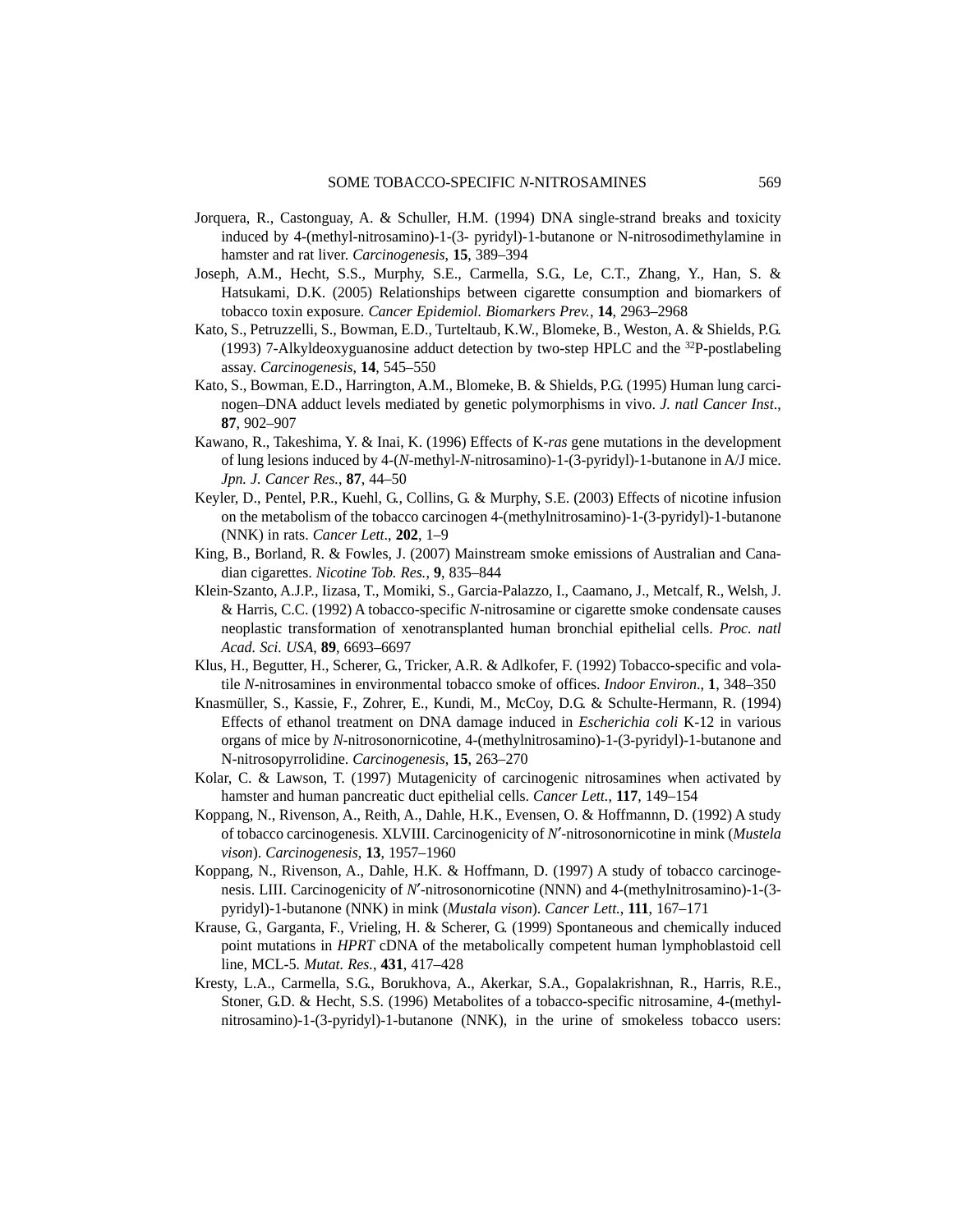Relationship between urinary biomarkers and oral leukoplakia. *Cancer Epidemiol. Biomarkers Prev*., **5**, 521–525

- Kumar, R. & Hemminki, K. (1996) Separation of 7-methyl- and 7-(2-hydroxyethyl)-guanine adducts in human DNA samples using a combination of TLC and HPLC. *Carcinogenesis*, **17**, 485–492
- Kumar, R., Siddiqi, M., Tricker, R. & Preussmann, R. (1991) Tobacco-specific *N*-nitrosamines in tobacco and mainstream smoke of Indian cigarettes. *Food chem. Toxicol.*, **29**, 405–407
- Kushida, H., Fujita, K., Suzuki, A., Yamada, M., Endo, T., Nohmi, T. & Kamataki, T. (2000a) Metabolic activation of N-alkylnitrosamines in genetically engineered *Salmonella typhimurium* expressing CYP2E1 or CYP2A6 together with human NADPH-cytochrome P450 reductase. *Carcinogenesis*, **21**, 1227–1232
- Kushida, H., Fujita, K.-I., Suzuki, A., Yamada, M., Nohmi, T. & Kamataki, T. (2000b) Development of a *Salmonella* tester strain sensitive to promutagenic *N*-nitrosamines: Expression of recombinant CYP2A6 and human NADPH-cytochrome P450 reductase in *S. typhimurium* YG7108. *Mutat. Res.*, **471**, 135–143
- Lackmann, G.M., Salzberger, U., Tollner, U., Chen, M., Carmella, S.G. & Hecht, S.S. (1999) Metabolites of a tobacco-specific carcinogen in urine from newborns. *J. natl Cancer Inst*., **91**, 459–465
- Lacroix, D., Desrochers, M., Castonguay, A. & Anderson, A. (1993) Metabolism of 4-(methylnitrosamino)-1-(3-pyridyl)-1-butanone (NNK) in human kidney epithelial cells transfected with rat CYP2B1 cDNA. *Carcinogenesis*, **14**, 1639–1642
- LaVoie, E.J., Prokopczyk, G., Rigotty, J., Czech, A., Rivenson, A. & Adams, J.D. (1987) Tumorigenic activity of the tobacco-specific nitrosamines 4-(methylnitrosamino)-1-(3-pyridyl)-1 butanone (NNK), 4-(methylnitrosamino)-4-(3-pyridyl)-1-butanol (iso-NNAL) and *N*′-nitrosonornicotine (NNN) on topical application to Sencar mice. *Cancer Lett.*, **37**, 277–283
- Lee, C.K., Fulp, C., Bombick, B.R. & Doolittle, D.J. (1996) Inhibition of mutagenicity of *N*-nitrosamines by tobacco smoke and its constituents. *Mutat. Res.*, **367**, 83–92
- Lemmonds, C.A., Hecht, S.S., Jensen, J.A., Murphy, S.E., Carmella, S.G., Zhang, Y. & Hatsukami, D.K. (2005) Smokeless tobacco topography and toxin exposure. *Nicotine Tob. Res*., **7**, 469–474
- Lijinsky, W., Thomas, B.J. & Kovatch, R.M. (1991) Local and systemic carcinogenic effects of alkylating carcinogens in rats treated by intravesicular administration. *Jpn. J. Cancer Res.*, **82**, 980–986
- Lindberg, R.L.P. & Negishi, M. (1989) Alteration of mouse cytochrome  $P450<sub>coh</sub>$  substrate specificity by mutation of a single amino-acid residue. *Nature*, **339**, 632–634
- Liu, L., Alaoui-Jamali, M.A., el Alami, N. & Castonguay, A. (1990) Metabolism and DNA single strand breaks induced by 4-(methylnitrosamino)-1-(3-pyridyl)-1-butanone and its analogues in primary culture of rat hepatocytes. *Cancer Res.*, **50**, 1810–1816
- Liu, L., Castonguay, A. & Gerson, S.L. (1992) Lack of correlation between DNA methylation and hepatocarcinogenesis in rats and hamsters treated with 4-(methylnitrosamino)-1-(3-pyridyl)-1 butanone. *Carcinogenesis*, **13**, 2137–2140
- Liu, X.-K., Spratt, T.E., Murphy, S.E. & Peterson, L.A. (1996) Pyridyloxobutylation of guanine residues by 4-[(acetoxymethyl)nitrosamino]-1-(3-pyridyl)-1-butanone generates substrates of *O*6-alkylguanine-DNA alkyltransferase. *Chem. Res. Toxicol*., **9**, 949–953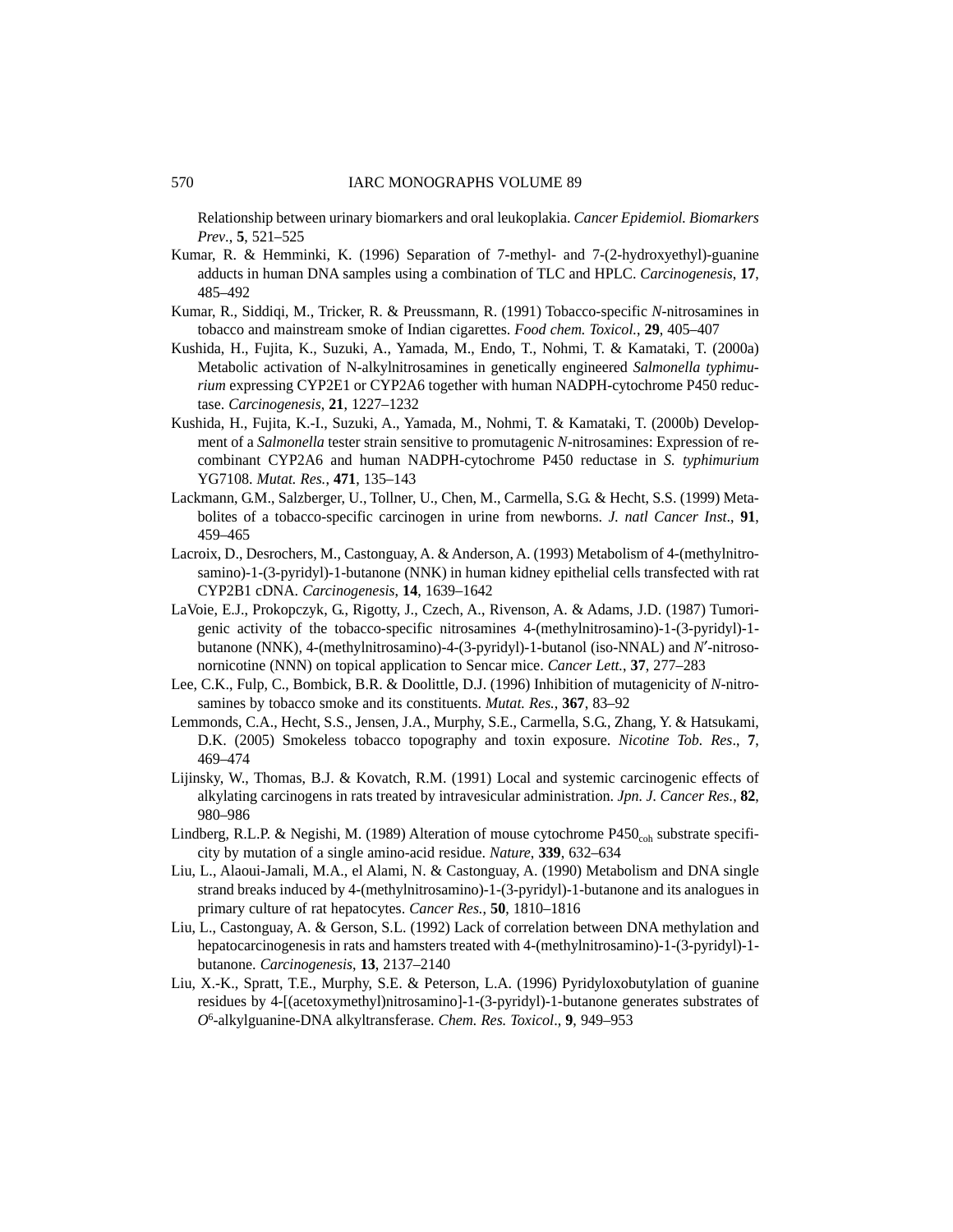- Liu, L., Qin, X. & Gerson, S.L. (1999) Reduced lung tumorigenesis in human methylguanine DNA–methyltransferase transgenic mice achieved by expression of transgene within the target cell. *Carcinogenesis*, **20**, 279–284
- Loechler, E.L., Green, C.L. & Essigmann, J.M. (1984) *In vivo* mutagenesis by *O*6-methylguanine built into a unique site in a viral genome. *Proc. natl Acad. Sci. USA*, **81**, 6271–6275
- Lorenz, J., Schmassmann, H., Ohnhaus, E. & Oesch, F. (1979) Activities of polycyclic hydrocarbon activating and inactivating enzymes in human lungs of smokers, non-smokers, lungcancer and non-cancer patients. *Arch. Toxicol.*, **Suppl**., 483–489
- MacKown, C., Douglass, B., Djordjevic, M. & Bush, L. (1988) Tobacco-specific N-nitrosamines: Formation during processing of midrib and lamina fines. *J. agric. Food Chem.*, **36**, 1031–1035
- Majer, B.J., Mersch-Sundermann, V., Darroudi, F., Laky, B., de Wit, K. & Knasmuller, S. (2004) Genotoxic effects of dietary and lifestyle related carcinogens in human derived hepatoma (HepG2, Hep3B) cells. *Mutat. Res*., **551**, 153–166
- Malson, J., Sims, K., Murty, R. & Pickworth, W. (2001) Comparison of the nicotine content of tobacco used in bidis and conventional cigarettes. *Tob. Control*, **10**, 181–183
- Maser, E. (1998) 11β-Hydroxysteroid dehydrogenase responsible for carbonyl reduction of the tobacco-specific nitrosamine 4-(methylnitrosamino)-1-(3-pyridyl)-1-butanone in mouse lung microsomes. *Cancer Res*., **58**, 2996–3003
- Maser, E. (2004) Significance of reductases in the detoxification of the tobacco-specific carcinogen NNK. *Trends pharmacol. Sci*., **25**, 235–237
- Maser, E., Richter, E. & Friebertshauser, J. (1996) The identification of 11 beta-hydroxysteroid dehydrogenase as carbonyl reductase of the tobacco-specific nitrosamine 4-(methylnitrosamino)-1-(3-pyridyl)-1-butanone. *Eur. J. Biochem*., **238**, 484–489
- Maser, E., Stinner, B. & Atalla, A. (2000) Carbonyl reduction of 4-(methylnitrosamino)-1-(3-pyridyl)-1-butanone (NNK) by cytosolic enzymes in human liver and lung. *Cancer Lett*., **148**, 135–144
- Matzinger, S.A., Gunning, W.T., You, M. & Castonguay, A. (1994) Ki-*ras* mutations in 4-(methylnitrosamino)-1-(3-pyridyl)-1-butanone-initiated and butylated hydroxytoluene-promoted lung tumors in A/J mice. *Mol. Carcinog.*, **11**, 42–48
- Matzinger, S.A., Crist, K.A., Stoner, G.D., Anderson, M.W., Pereira, M.A., Steele, V.E., Kelloff, G.J., Lubet, R.A. & You, M. (1995) K-ras mutations in lung tumors from A/J and  $A/J \times TSG$ *p53* F1 mice treated with 4-(methylnitrosamino)-1-(3-pyridyl)-1-butanone and phenethyl isothiocyanate. *Carcinogenesis*, **16**, 2487–2492
- McCoy, G.D., Hecht, S.S., Katayama, S. & Wynder, E.L. (1981) Differential effect of chronic ethanol consumption on the carcinogenicity of *N*-nitrosopyrrolidine and *N*′-nitrosonornicotine in male Syrian golden hamsters. *Cancer Res.*, **41**, 2849–2854
- McCoy, G., Katayama, S., Young, R., Wyatt, M. & Hecht, S. (1982) Influence of chronic ethanol consumption on the metabolism and carcinogenicity of tobacco-related nitrosamines. In: Bartsch, H., O'Neill, I.K., Castegnaro, M. & Okada, M., eds, N*-Nitroso Compounds: Occurrence and Biological Effects* (IARC Scientific Publications No. 41), Lyon, pp. 635–642
- McIntee, E.J. & Hecht, S.S. (2000) Metabolism of *N*′-nitrosonornicotine enantiomers by cultured rat esophagus and in vivo in rats. *Chem. Res. Toxicol.*, **13**, 192–199
- McNeill, A., Bedi, R., Islam, S., Alkhatib, M.N. & West, R. (2007) Levels of toxins in oral tobacco products in the UK. *Tob. Control*, **15**, 64–67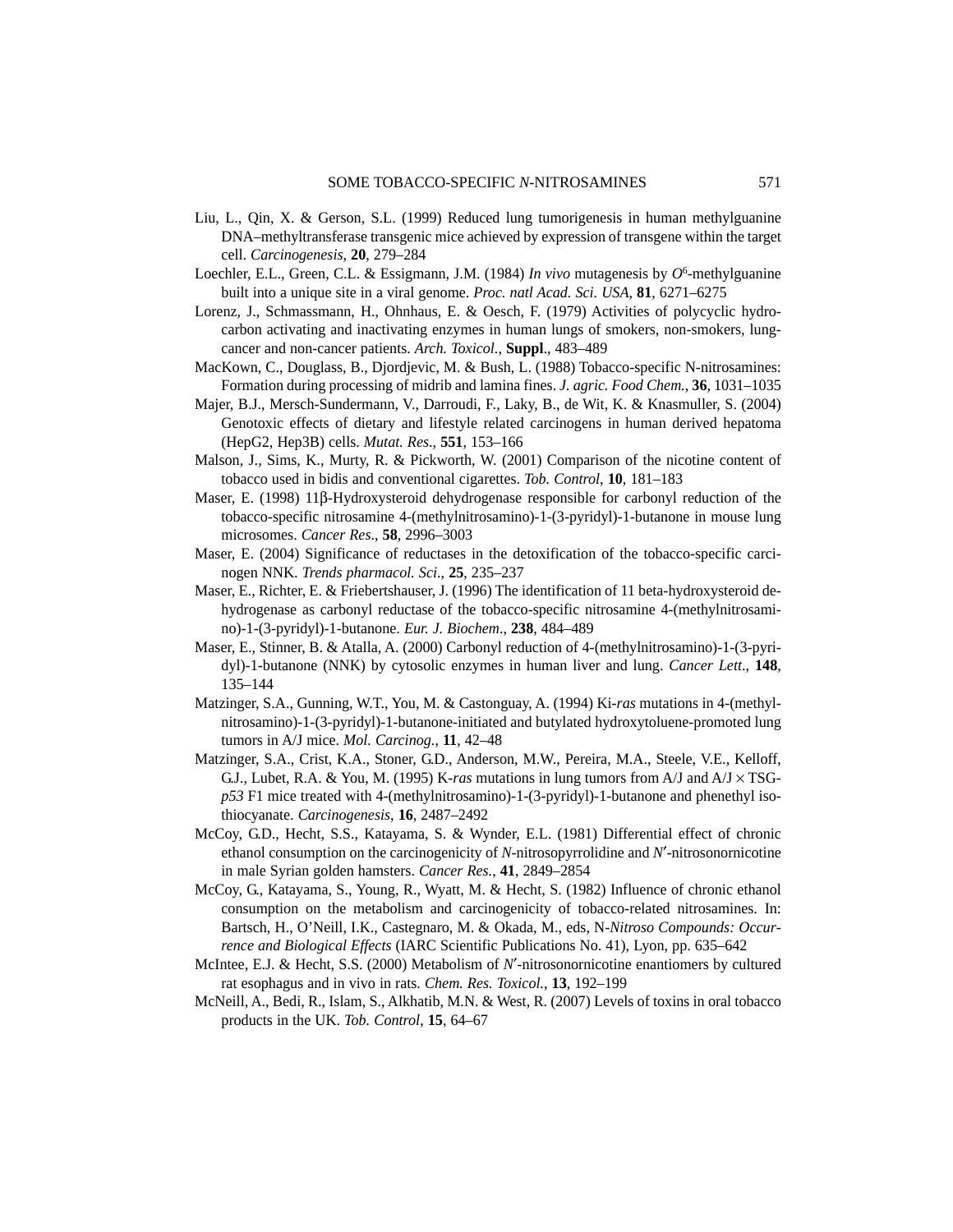- Meger, M., Richter, E., Zwickenpflug, W., Oehlmann, C., Hargaden, M.B., A-Rahim, Y.I. & Vesell, E.S. (1999) Metabolism and disposition of 4-(methylnitrosamino)-1-(3-pyridyl)-1- butanone (NNK) in rhesus monkeys. *Drug Metab. Dispos.*, **27**, 471–478
- Meger, M., Meger-Kossien, I., Riedel, K. & Scherer, G. (2000) Biomonitoring of environmental tobacco smoke (ETS)-related exposure to 4-(methylnitrosamino)-1-(3-pyridyl)-1-butanone (NNK). *Biomarkers*, **5**, 33–45
- Melikian, A., Djordjevic, M., Hosey, J., Zhang, J., Chen, S., Zang, E., Muscat, J. & Stellman, S. (2007a) Gender differences relative to smoking behavior and emissions of toxins from mainstream cigarette smoke. *Nicotine Tob. Res.*, **9**, 377–387
- Melikian, A.A., Djordjevic, M.D., Chen, S., Richie, J.P., Jr & Stellman, S.D. (2007b) Effect of delivered dosage of cigarette smoke toxins on the levels of urinary biomarkers of exposure. *Cancer Epidemiol. Biomarkers Prev.*, **16**, 1408–1415
- Mijal, R.S., Thomson, N.M., Fleischer, N.L., Pauly, G.T., Moschel, R.C., Kanugula, S., Fang, Q., Pegg, A.E. & Peterson, L.A. (2004) The repair of the tobacco specific nitrosamine derived adduct *O*6-[4-oxo-4-(3-pyridyl)butyl]guanine by *O*6-alkylguanine–DNA alkyltransferase variants. *Chem. Res. Toxicol*., **17**, 424–434
- Miller, J.A. (1994) Research in chemical carcinogenesis with Elizabeth Miller A trail of discovery with our associates. *Drug Metab. Rev*., **26**, 1–36
- Mills, N.E., Fishman, C.L., Rom, W.N., Dubin, N. & Jacobson, D.R. (1995) Increased prevalence of K-*ras* oncogene mutations in lung adenocarcinoma. *Cancer Res*., **55**, 1444–1447
- Milunsky, A., Carmella, S.G., Ye, M. & Hecht, S.S. (2000) A tobacco-specific carcinogen in the fetus. *Prenat. Diagn*., **20**, 307–310
- Morgan, W., Reece, J.B., Risner, C., Bennett, C., Midgett, C., Johnson, K. & Burton, H. (2004) A collaborative study for the determination of tobacco specific nitrosamines in tobacco. *Beitr. Tabakforsch. int./Control Tob. Res.*, **21**, 192–203
- Morin, A., Porter, A., Ratavicius, A. & Joly, J. (2004) Evolution of tobacco-specific nitrosamines and microbial populations during flue-curing of tobacco under direct and indirect heating. *Beitr. Tabakforsch. int.*, **21**, 40–46
- Moriya, M. (1993) Single-stranded shuttle phagemid for mutagenesis studies in mammalian cells: 8-Oxoguanine in DNA induces targeted G.C→T.A transversions in simian kidney cells. *Proc. natl Acad. Sci. USA*, **90**, 1122–1126
- Moriya, M., Zhang, W., Johnson, F. & Grollman, A.P. (1994) Mutagenic potency of exocyclic DNA adducts: Marked differences between Escherichia coli and simian kidney cells. *Proc. natl Acad. Sci. USA*, **91**, 11899–11903
- Morse, M.A., LaGreca, S.D., Amin, S.G. & Chung, F.-L. (1990a) Effects of indole-3-carbinol on lung tumorigenesis and DNA methylation induced by 4-(methylnitrosamino)-1-(3-pyridyl)-1 butanone (NNK) and on the metabolism and disposition of NNK in A/J mice. *Cancer Res*., **50**, 2613–2617
- Morse, M.A., Eklind, K.I., Toussaint, M., Amin, S.G. & Chung, F.-L. (1990b) Characterization of a glucuronide metabolite of 4-(methylnitrosamino)-1-(3-pyridyl)-1-butanone (NNK) and its dose-dependent excretion in the urine of mice and rats. *Carcinogenesis*, **11**, 1819–1823
- Morse, M.A., Eklind, K.I., Hecht, S.S., Jordan, K.G., Choi, C.I., Desai, D.H., Amin, S.G. & Chung, F.-L. (1991) Structure–activity relationships for inhibition of 4-(methylnitrosamino)-1-(3-pyridyl)-1-butanone lung tumorigenesis by arylalkyl isothiocyanates in A/J mice. *Cancer Res*., **51**, 1846–1850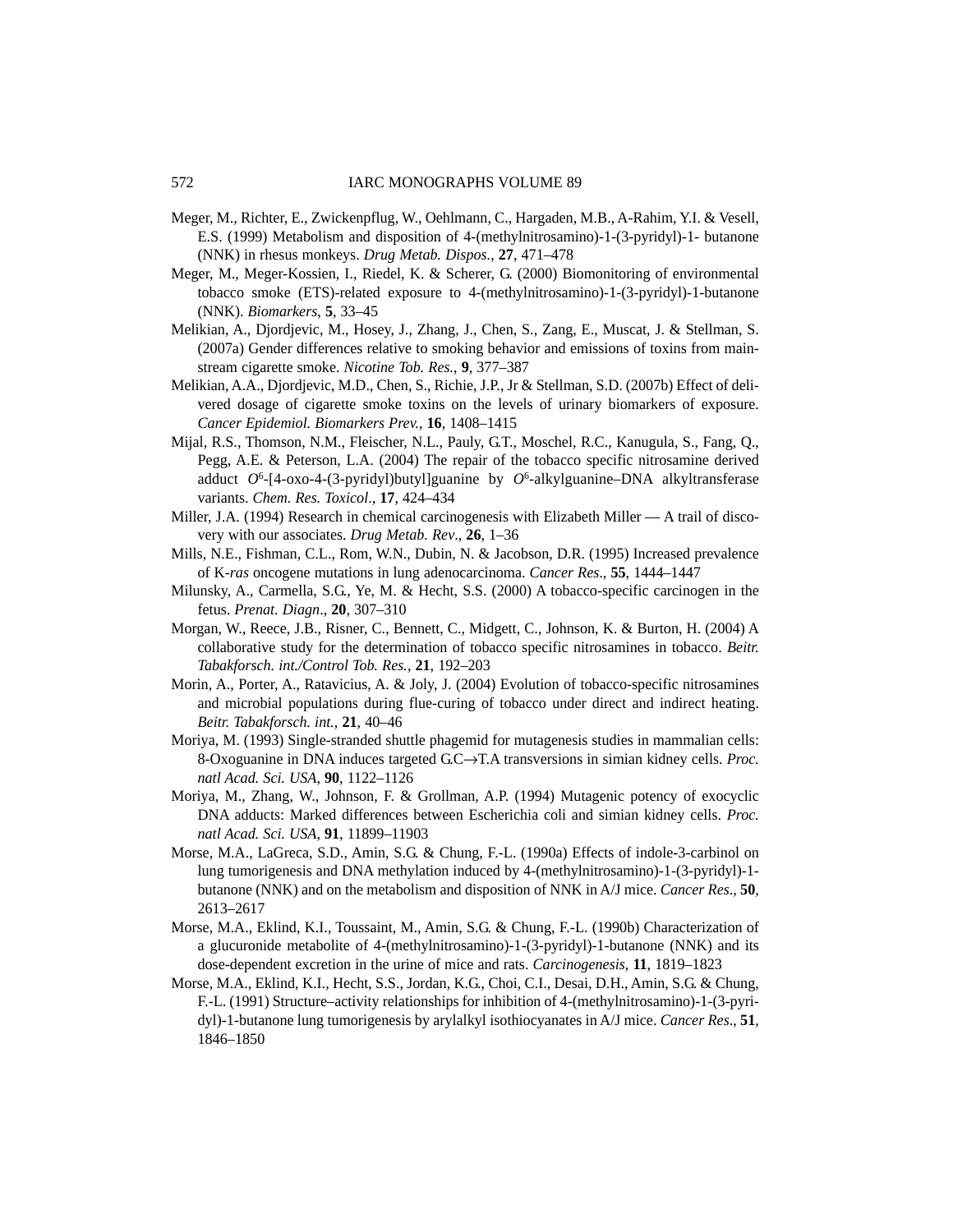- Murphy, S.E. & Coletta, K.A. (1993) Two types of 4-(methylnitrosamino)-1-(3-pyridyl)-1-butanone hemoglobin adducts, from metabolites which migrate into or are formed in red blood cells. *Cancer Res*., **53**, 777–783
- Murphy, S.E. & Heiblum, R. (1990) Effect of nicotine and tobacco-specific nitrosamines on the metabolism of *N*′-nitrosonornicotine and 4-(methylnitrosamino)-1-(3-pyridyl)-1-butanone by rat oral tissue. *Carcinogenesis*, **11**, 1663–1666
- Murphy, S.E. & Spina, D.A. (1994) Evidence for a high-affinity enzyme in rat esophageal microsomes which α-hydroxylates *N*′-nitrosonornicotine. *Carcinogenesis*, **15**, 2709–2713
- Murphy, S.E., Heiblum, R. & Trushin, N. (1990a) Comparative metabolism of *N*′-nitrosonornicotine and 4-(methylnitrosamino)-1-(3-pyridyl)-1-butanone by cultured F344 rat oral tissue and esophagus. *Cancer Res*., **50**, 4685–4691
- Murphy, S.E., Palomino, A., Hecht, S.S. & Hoffmann, D. (1990b) Dose–response study of DNA and hemoglobin adduct formation by 4-(methylnitrosamino)-1-(3-pyridyl)-1-butanone in F344 rats. *Cancer Res*., **50**, 5446–5452
- Murphy, S.E., Carmella, S.G., Idris, A.M. & Hoffmann, D. (1994) Uptake and metabolism of carcinogenic levels of tobacco-specific nitrosamines by Sudanese snuff dippers. *Cancer Epidemiol. Biomarkers Prev.*, **3**, 423–428
- Murphy, S.E., Isaac, I.S., Ding, X. & McIntee, E.J. (2000) Specificity of cytochrome P450 2A3 catalyzed α-hydroxylation of *N*′-nitrosonornicotine enantiomers. *Drug Metab. Dispos.*, **28**, 1263–1266
- Murrah, V.A., Gilchrist, E.P. & Moyer, M.P. (1993) Morphologic and growth effects of tobaccoassociated chemical carcinogens and smokeless tobacco extracts on human oral epithelial cells in culture. *Oral Surg. oral Med. oral Pathol.*, **75**, 323–332
- Muscat, J.E., Djordjevic, M.V., Colosimo, S., Stellman, S.D. & Richie, J.P., Jr (2005) Racial differences in exposure and glucuronidation of the tobacco-specific carcinogen 4-(methylnitrosamino)-1-(3-pyridyl)-1-butanone (NNK). *Cancer*, **103**, 1420–1426
- Mustonen, R., Schoket, B. & Hemminki, K. (1993) Smoking-related DNA adducts: 32P-Postlabeling analysis of 7-methylguanine in human bronchial and lymphocyte DNA. *Carcinogenesis*, **14**, 151–154
- Nair, J., Ohshima, H., Friesen, M., Croisy, A., Bhide, S.V. & Bartsch, H. (1985) Tobacco-specific and betel nut-specific N-nitroso compounds: Occurrence in saliva and urine of betel quid chewers and formation *in vitro* by nitrosation of betel quid. *Carcinogenesis*, **6**, 295–303
- Nair, U.J., Pakhale, S.S., Speigelhalder, B., Preussmann, R. & Bhide, S.V. (1987) Carcinogenic and cocarcinogenic constituents of Masheri, a pyrolysed tobacco product. *Indian J. Biochem. Biophys.*, **24**, 257–259
- Nair, J., Pakhale, S.S. & Bhide, S.V. (1989) Carcinogenic tobacco-specific nitrosamines in Indian tobacco products. *Food chem. Toxicol.*, **27**, 751–753
- Nair, U.J., Ammigan, N., Nagabhushan, M., Amonkar, A.J. & Bhide, S.V. (1991) Effect of vitamin A status of rats on metabolizing enzymes after exposure to tobacco extract or *N*′-nitrosonornicotine. In: O'Neill, I.K., Chen, J. & Bartsch, H., eds, *Relevance to Human Cancer of N-Nitroso Compounds, Tobacco Smoke and Mycotoxins* (IARC Scientific Publications No. 105), Lyon, pp. 525–528
- Nesnow, S., Ross, J.A., Stoner, G.D. & Mass, M.J. (1995) Mechanistic linkage between DNA adducts, mutations in oncogenes and tumorigenesis of carcinogenic environmental polycyclic aromatic hydrocarbons in strain A/J mice. *Toxicology*, **105**, 403–413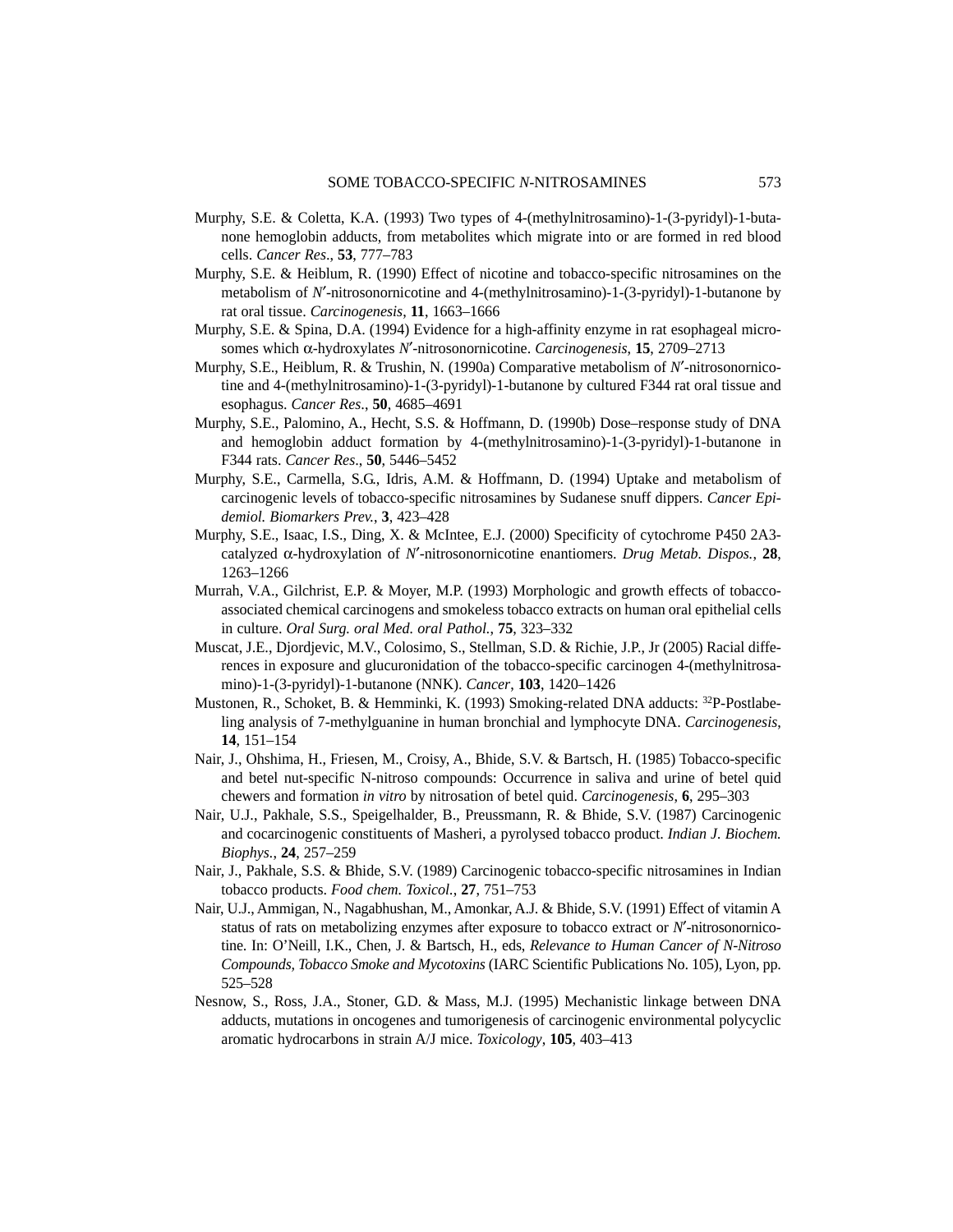- Nunes, M.G., Desai, D., Koehl, W., Spratt, T.E., Guengerich, F.P. & Amin, S. (1998) Inhibition of 4-(methylnitrosamino)-1-(3-pyridyl)-1-butanone (NNK) metabolism in human hepatic microsomes by ipomeanol analogs — An exploratory study. *Cancer Lett*., **129**, 131–138
- Ohshima, H., Nair, J., Bourgade, M.-C., Friesen, M., Garren, L. & Bartsch, H. (1985) Identification and occurrence of two new *N*-nitrosamino acids in tobacco products: 3-(*N*-Nitroso-*N*-methylamino) propionic acid and 4-(*N*-nitroso-*N*-methylamino) butyric acid. *Cancer Lett.*, **26**, 153–162
- Oreffo, V.I.C., Lin, H.-W., Padmanabhan, R. & Witschi, H. (1993) K-*ras* and *p53* point mutations in 4-(methylnitrosamino)-1-(3-pyridyl)-1-butanone-induced hamster lung tumors. *Carcinogenesis*, **14**, 451–455
- Osterdahl, B.-G. & Slorach, S. (1988) Tobacco-specific *N*-nitrosamines in the saliva of habitual male snuff dippers. *Food Addit. Contam*., **5**, 581–586
- Österdahl, B.-G., Jansson, C. & Paccou, A. (2004) Decreased levels of tobacco-specific *N*-nitrosamines in moist snuff on the Swedish Market. *J. agric. Food Chem.*, **52**, 5085–5088
- Padma, P.R., Lalitha, V.S., Amonkar, A.J. & Bhide, S.V. (1989a) Carcinogenicity studies on the two tobacco-specific *N*-nitrosamines, *N*′-nitrosonornicotine and 4-(methylnitrosamino)-1-(3-pyridyl)-1-butanone. *Carcinogenesis*, **10**, 1997–2002
- Padma, P.R., Amonkar, A.J. & Bhide, S.V. (1989b) Mutagenic and cytogenetic studies of *N*′-nitrosonornicotine and 4-(methylnitrosamino)-1-(3-pyridyl)-1-butanone. *Cancer Lett.*, **46**, 173–180
- Pakhale, S.S. & Maru, G.B. (1998) Distribution of major and minor alkaloids in tobacco, mainstream and sidestream smoke of popular Indian smoking products. *Food chem. Toxicol*., **36**, 1131–1138
- Papageorge, M.B., Cataldo, E. & Jahngen, E.G.E. (1996) The effect of N-nitrosonornicotine on the buccal mucosa of Syrian hamsters. *J. oral maxillofac. Surg.*, **54**, 187–190
- Patten, C.J., Smith, T.J., Murphy, S.E., Wang, M.-H., Lee, J., Tynes, R.E., Koch, P. & Yang, C.S. (1996) Kinetic analysis of the activation of 4-(methylnitrosamino)-1-(3-pyridyl)-1-butanone by heterologously expressed human P450 enzymes and the effect of P450-specific chemical inhibitors on this activation in human liver microsomes. *Arch. Biochem. Biophys*., **333**, 127–138
- Patten, C.J., Smith, T.J., Friesen, M.J., Tynes, R.E., Yang, C.S. & Murphy, S.E. (1997) Evidence for cytochrome P450 2A6 and 3A4 as major catalysts for *N*′-nitrosonornicotine α-hydroxylation by human liver microsomes. *Carcinogenesis*, **18**, 1623–1630
- Patten, C.J., Peterson, L.A. & Murphy, S.E. (1998) Evidence for metabolic activation of *N*′-nitrosonornicotine and *N*-nitrosobenzylmethylamine by a rat nasal coumarin hydroxylase. *Drug Metab. Dispos.*, **26**, 177–180
- Pauly, G.T., Peterson, L.A. & Moschel, R.C. (2002) Mutagenesis by  $O<sup>6</sup>$ -[4-oxo-4-(3-pyridyl)butyl]guanine in *Escherichia coli* and human cells. *Chem. Res. Toxicol*., **15**, 165–169
- Peele, D.M., Riddick, M.G. & Edwards, M.E. (2001) Formation of tobacco-specific nitrosamines in flue-cured tobacco. *Recent Adv. Tob. Sci*., **27**, 3–12
- Peterson, L.A. & Hecht, S.S. (1991)  $O<sup>6</sup>$ -Methylguanine is a critical determinant of 4-(methylnitrosamino)-1-(3-pyridyl)-1-butanone tumorigenesis in A/J mouse lung. *Cancer Res*., **51**, 5557–5564
- Peterson, L.A., Carmella, S.G. & Hecht, S.S. (1990) Investigations of metabolic precursors to hemoglobin and DNA adducts of 4-(methylnitrosamino)-1-(3-pyridyl)-1-butanone. *Carcinogenesis*, **11**, 1329–1333
- Peterson, L.A., Mathew, R. & Hecht, S.S. (1991a) Quantitation of microsomal alpha-hydroxylation of the tobacco-specific nitrosamine, 4-(methylnitrosamino)-1-(3-pyridyl)-1-butanone. *Cancer Res*., **51**, 5495–5500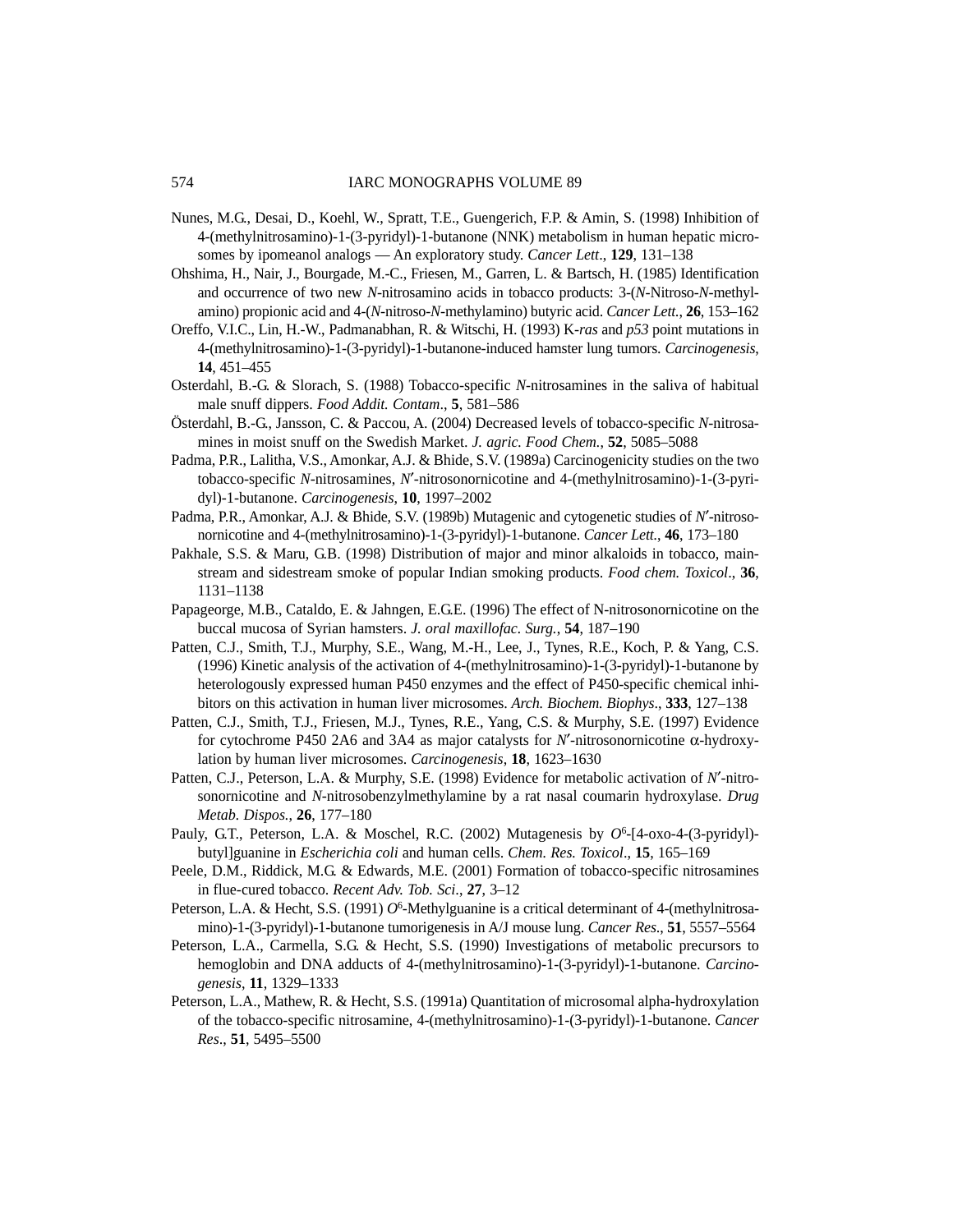- Peterson, L.A., Mathew, R., Murphy, S.E., Trushin, N. & Hecht, S.S. (1991b) *In vivo* and *in vitro* persistence of pyridyloxobutyl DNA adducts from 4-(methylnitrosamino)-1-(3-pyridyl)-1 butanone. *Carcinogenesis*, **12**, 2069–2072
- Peterson, L.A., Liu, X.-K. & Hecht, S.S. (1993) Pyridyloxobutyl DNA adducts inhibit the repair of O6-methylguanine. *Cancer Res*., **53**, 2780–2785
- Peterson, L.A., Ng, D.K., Stearns, R.A. & Hecht, S.S. (1994) Formation of NADP(H) analogs of tobacco-specific nitrosamines in rat liver and pancreatic microsomes. *Chem. Res. Toxicol*., **7**, 599–608
- Peterson, L.A., Thomson, N.M., Crankshaw, D.L., Donaldson, E.E. & Kenney, P.J. (2001) Interactions between methylating and pyridyloxobutylating agents in A/J mouse lungs: Implications for 4-(methylnitrosamino)-1-(3-pyridyl)-1-butanone-induced lung tumorigenesis. *Cancer Res*., **61**, 5757–5763
- Petruzzelli, S., Tavanti, L.M., Celi, A. & Giuntini, C. (1996) Detection of *N*7-methyldeoxyguanosine adducts in human pulmonary alveolar cells. *Am. J. respir. Cell mol. Biol*., **15**, 216–223
- Pfeifer, G.P., Denissenko, M.F., Olivier, M., Tretyakova, N., Hecht, S.S. & Hainaut, P. (2002) Tobacco smoke carcinogens, DNA damage and p53 mutations in smoking-associated cancers. *Oncogene*, **21**, 7435–7451
- Pohlmann, C., Koops, F., Berg, J., Holz, O., Ehlert, U. & Rüdiger, H.W. (1992) Determinants of a genotoxic effect of 4-(methylnitrosamino)-1-(3-pyridyl)-1-butanone (NNK) in human diploid fibroblasts. *Clin. Invest.*, **70**, 295–298
- Pool-Zobel, B.L., Klein, R.G., Liegibel, U.M., Kuchenmeister, F., Weber, S. & Schmezer, P. (1992) Systemic genotoxic effects of tobacco-related nitrosamines following oral and inhalational administration to Sprague-Dawley rats. *Clin. Invest.*, **70**, 299–306
- von Pressentin, M.M., Kosinska, W. & Guttenplan, J.B. (1999) Mutagenesis induced by oral carcinogens in *lac*Z mouse (MutaTMMouse) tongue and other oral tissues. *Carcinogenesis*, **20**, 2167–2170
- Prokopczyk, B., Rivenson, A. & Hoffmann, D. (1991) A study of betel quid carcinogenesis. IX. Comparative carcinogenicity of 3-(methylnitrosamino)propionitrile and 4-(methylnitrosamino)-1-(3-pyridyl)-1-butanone upon local application to mouse skin and rat oral mucosa. *Cancer Lett.*, **60**, 153–157
- Prokopczyk, B., Hoffmann, D., Cox, J.E., Djordevic, M.V. & Brunnemann, K.D. (1992a) Supercritical fluid extraction in the determination of tobacco-specific *N*-nitrosamines in smokeless tobacco. *Chem. Res. Toxicol.*, **5**, 336–340
- Prokopczyk, B., Wu, M., Cox, J.E. & Hoffmann, D. (1992b) Bioavailability of tobacco-specific *N*nitrosamines to the snuff dipper. *Carcinogenesis*, **13**, 863–866
- Prokopczyk, B., Wu, M., Cox, J.E. Amin, S., Desai, D., Idris, A.M & Hoffmann, D. (1995) Improved methodology for the quantitative assessment of tobacco-specific *N*-nitrosamines in tobacco by supercritical fluid extraction *J. agric. Food Chem*., **43**, 916–922
- Prokopczyk, B., Cox, J.E., Hoffmann, D. & Waggoner, S.E. (1997) Identification of tobaccospecific carcinogen in the cervical mucus of smokers and nonsmokers. *J. natl Cancer Inst*., **89**, 868–873
- Prokopczyk, B., Trushin, N., Leszczynska, J., Waggoner, S.E. & El Bayoumy, K. (2001) Human cervical tissue metabolizes the tobacco-specific nitrosamine, 4-(methylnitrosamino)-1-(3 pyridyl)-1-butanone, via α-hydroxylation and carbonyl reduction pathways. *Carcinogenesis*, **22**, 107–114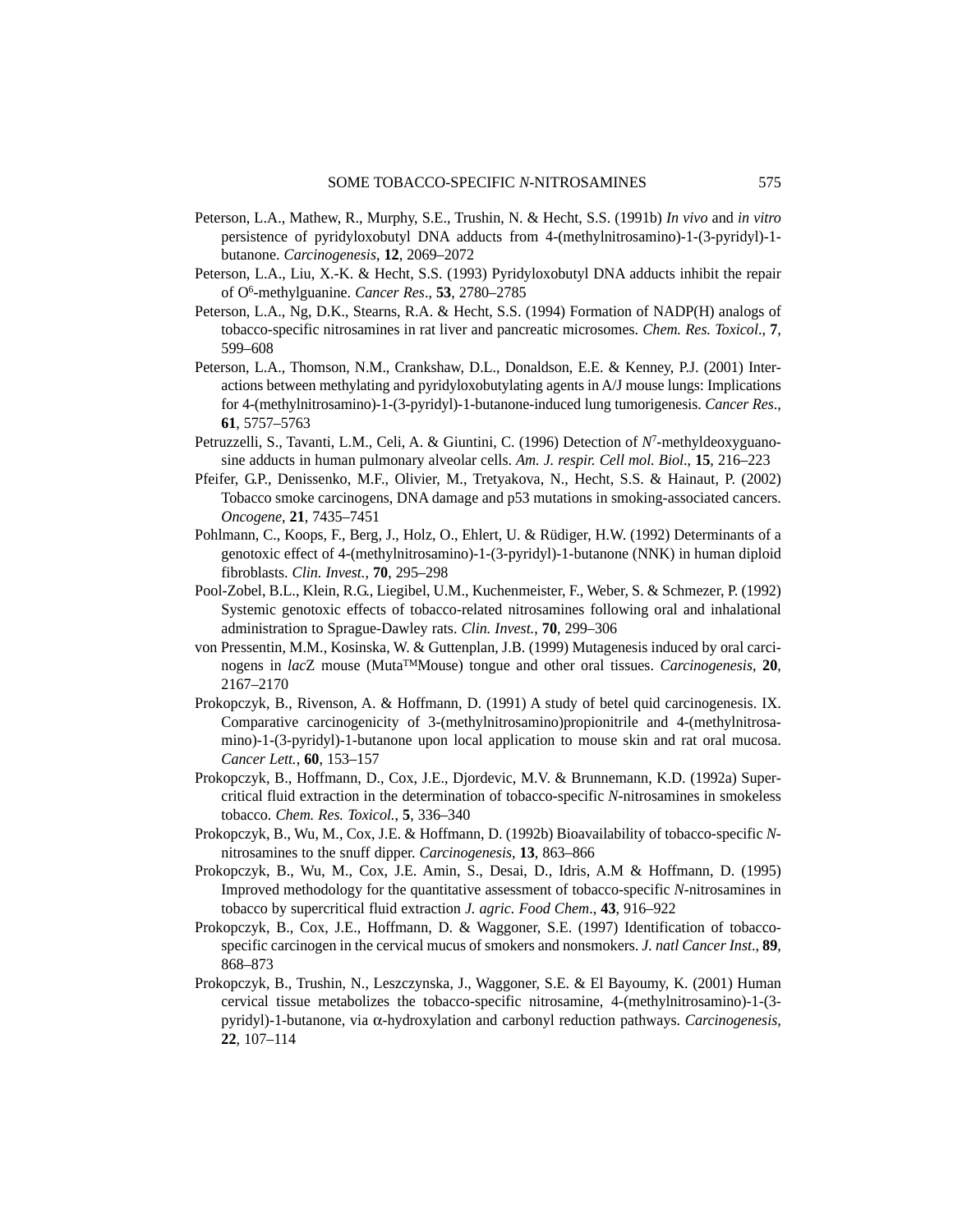- Prokopczyk, B., Hoffmann, D., Bologna, M., Cunningham, A.J., Trushin, N., Akerkar, S., Boyiri, T., Amin, S., Desai, D., Colosimo, S., Pittman, B., Leder, G., Ramadani, M., Henne-Bruns, D., Beger, H.G. & El Bayoumy, K. (2002) Identification of tobacco-derived compounds in human pancreatic juice. *Chem. Res. Toxicol*., **15**, 677–685
- Proulx, L.-I., Castonguay, A. & Bissonnette, E.Y. (2004) Cytokine production by alveolar macrophages is down regulated by the α-methylhydroxylation pathway of 4-(methylnitrosamino)-1- (3-pyridyl)-1-butanone (NNK). *Carcinogenesis*, **25**, 997–1003
- Pulling, L.C., Klinge, D.M. & Belinsky, S.A. (2001) *p16*INK4a and beta-*Catenin* alterations in rat liver tumors induced by NNK. *Carcinogenesis*, **22**, 461–466
- Pulling, L.C., Vuillemenot, B.R., Hutt, J.A., Devereux, T.R. & Belinsky, S.A. (2004) Aberrant promoter hypermethylation of the *death-associated protein kinase* gene is early and frequent in murine lung tumors induced by cigarette smoke and tobacco carcinogens. *Cancer Res*., **64**, 3844–3848
- Ren, Q., Murphy, S.E., Dannenberg, A.J., Park, J.Y., Tephly, T.R. & Lazarus, P. (1999) Glucuronidation of the lung carcinogen 4-(methylnitrosamino)-1-(3-pyridyl)-1-butanol (NNAL) by rat UDP-glucuronosyltransferase 2B1. *Drug Metab. Dispos.*, **27**, 1010–1016
- Ren, Q., Murphy, S.E., Zheng, Z. & Lazarus, P. (2000) *O*-Glucuronidation of the lung carcinogen 4-(methylnitrosamino)-1-(3-pyridyl)-1-butanol (NNAL) by human UDP-glucuronosyltransferases 2B7 and 1A9. *Drug Metab. Dispos.*, **28**, 1352–1360
- Richter, E. & Tricker, A.R. (2002) Effect of nicotine, cotinine and phenethyl isothiocyanate on 4- (methylnitrosamino)-1-(3-pyridyl)-1-butanone (NNK) metabolism in the Syrian golden hamster. *Toxicology*, **179**, 95–103
- Richter, E., Friesenegger, S., Engl, J. & Tricker, A.R. (2000) Use of precision-cut tissue slices in organ culture to study metabolism of 4-(methylnitrosamino)-1-(3-pyridyl)-1-butanone (NNK) and 4-(methylnitrosamino)-1-(3-pyridyl)-1-butanol (NNAL) by hamster lung, liver and kidney. *Toxicology*, **144**, 83–91
- Rickert, W.S. & Kaiserman, M.J. (1999) Application of proposed Canadian test methods to the analysis of cigarette filler, fine cut tobacco, and tobacco smoke (Abstract No. 16). In: *Proceedings of the 53rd Tobacco Science Research Conference, Montreal, Canada, September 12–15, 1999*
- Risner, C., Reece J.B. & Morgan, W.T. (2001) The determination of tobacco-specific nitrosamines in tobacco: A collaborative investigation of current methodology. *Recent Adv. Tob. Sci.*, **27**, 47–74
- Rivenson, A., Hoffmann, D., Prokopczyk, B., Amin, S. & Hecht, S.S. (1988) Induction of lung and exocrine pancreas tumors in F344 rats by tobacco-specific and areca-derived N-nitrosamines. *Cancer Res*., **48**, 6912–6917
- Rivenson, A., Djordjevic, M.V., Amin, S. & Hoffmann, R. (1989) A study of tobacco carcinogenesis. XLIV. Bioassay in A/J mice of some *N*-nitrosamines. *Cancer Lett.*, **47**, 111–114
- Rodenhuis, S. & Slebos, R.J.C. (1992) Clinical significance of *ras* oncogene activation in human lung cancer. *Cancer Res*., **52**, 2665s–2669s
- Ronai, Z.A., Gradia, S., Peterson, L.A. & Hecht, S.S. (1993) G to A transitions and G to T transversions in codon 12 of the Ki-*ras* oncogene isolated from mouse lung tumors induced by 4-(methylnitrosamino)-1-(3-pyridyl)-1-butanone (NNK) and related DNA methylating and pyridyloxobutylating agents. *Carcinogenesis*, **14**, 2419–2422
- Rossignol, G., Alaoui-Jamali, M.A., Castonguay, A. & Schuller, H.M. (1989) Metabolism and DNA damage induced by 4-(methylnitrosamino)-1-(3-pyridyl)-1-butanone in fetal tissues of the Syrian golden hamster. *Cancer Res*., **49**, 5671–5676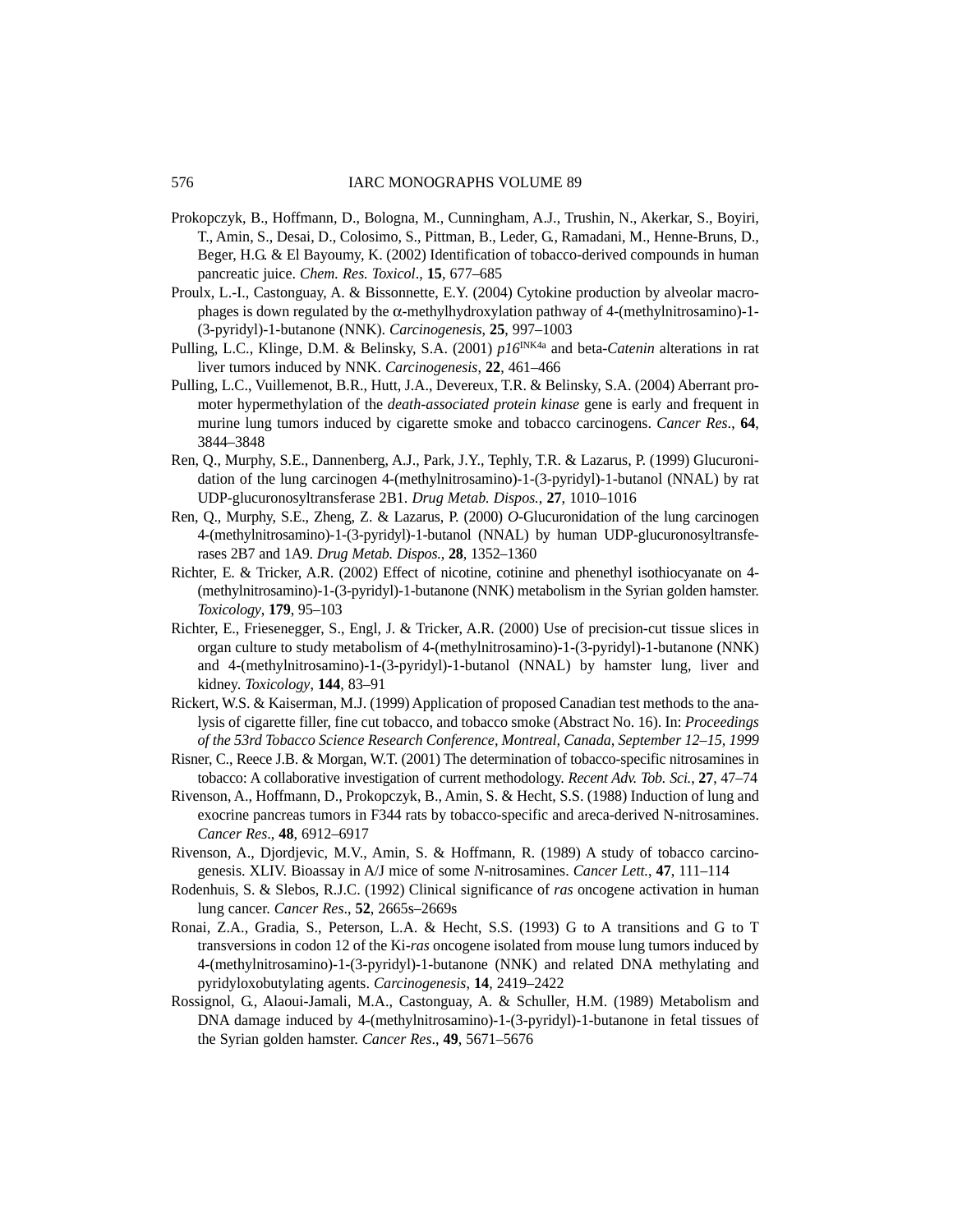- Scherer, G., Engl., J., Urban, M., Gilch, G., Janket, D. & Riedel, K. (2007) Relationship between machine-derived smoke yields and biomarkers in cigarette smokers in Germany. *Regul. Toxicol. Pharmacol.*, **47**, 171–183
- Schneider, T., Frei, E. & Wiessler, M. (1999) The profile of urinary metabolites of 4-(methylnitrosamino)-1-(3-pyridyl)-1-butanone in rats is determined by its pulmonary metabolism. *Chem. biol. Interact.*, **118**, 247–266
- Schrader, E., Hirsch-Ernst, K.I., Richter, E. & Foth, H. (1998) Metabolism of 4-(methylnitrosamino)-1-(3-pyridyl)-1-butanone (NNK) in isolated rat lung and liver. *Naunyn-Schmiedeberg's Arch. Pharmacol*., **357**, 336–343
- Schrader, E., Hirsch-Ernst, K.I., Scholz, E., Kahl, G.F. & Foth, H. (2000) Metabolism of 4-(methylnitrosamino)-1-(3-pyridyl)-1-butanone (NNK) in primary cultures of rat alveolar type II cells. *Drug Metab. Dispos.*, **28**, 180–185
- Schuller, H.M. (2002) Mechanisms of smoking-related lung and pancreatic adenocarcinoma development. *Nat. Rev. Cancer*, **2**, 455–463
- Schuller, H.M., Witschi, H.P., Nylen, E., Joshi, P.A., Correa, E. & Becker, K.L. (1990) Pathobiology of lung tumors induced in hamsters by 4-(methylnitrosamino)-1-(3-pyridyl)-1-butanone and the modulating effect of hyperoxia. *Cancer Res.*, **50**, 1960–1965
- Schüller, H.M., Jorquera, R., Riechert, A. & Castonguay, A. (1993) Transplacental induction of pancreas tumors in hamsters by ethanol and the tobacco-specific nitrosamine 4- (methylnitrosamino)-1-(3-pyridyl)-1-butanone. *Cancer Res.*, **53**, 2498–2501
- Schüller, H.M., Jorquera, R., Lu, X., Riechert, A. & Castonguay, A. (1994) Transplacental carcinogenicity of low doses of 4-(methylnitrosamino)-1-(3-pyridyl)-1-butanone administered subcutaneously or intratracheally to hamsters. *J. Cancer Res. clin. Oncol.*, **120**, 200–203
- Schuller, H.M., Zhang, L., Weddle, D.L., Castonguay, A., Walker, K. & Miller, M.S. (2002) The cyclooxygenase inhibitor ibuprofen and the FLAP inhibitor MK886 inhibit pancreatic carcinogenesis induced in hamsters by transplacental exposure to ethanol and the tobacco carcinogen NNK. *J. Cancer Res. clin. Oncol.*, **128**, 525–532
- Schuller, H.M., Plummer, H.K., III & Jull, B.A. (2003) Receptor-mediated effects of nicotine and its nitrosated derivative NNK on pulmonary neuroendocrine cells. *Anat. Rec.*, **270A**, 51–58
- Schulze, J., Richter, E., Binder, U. & Zwickenpflug, W. (1992) Biliary excretion of 4-(methylnitrosamino)-1-(3-pyridyl)-1-butanone in the rat. *Carcinogenesis*, **13**, 1961–1965
- Sellers, E.M., Ramamoorthy, Y., Zeman, M.V., Djordjevic, M.V. & Tyndale, R.F. (2003) The effect of methoxsalen on nicotine and 4-(methylnitrosamino)-1-(3-pyridyl)-1-butanone (NNK) metabolism in vivo. *Nicotine Tob. Res*., **5**, 891–899
- Seo, K.-Y., Jelinsky, S.A. & Loechler, E.L. (2000) Factors that influence the mutagenic patterns of DNA adducts from chemical carcinogens. *Mutat. Res*., **463**, 215–246
- Sharma, A.K., Prokopczyk, B. & Hoffmann, D. (1991) Supercritical fluid extraction of moist snuff. *J. agric. Food Chem*., **39**, 508–510
- Shields, P.G., Povey, A.C., Wilson, V.L., Weston, A. & Harris, C.C. (1990) Combined high-performance liquid chromatography/32P-postlabeling assay of *N*7-methyldeoxyguanosine. *Cancer Res*., **50**, 6580–6584
- Shimada, T., Yun, C.-H., Yamazaki, H., Gautier, J.C., Beaune, P.H. & Guengerich, F.P. (1992) Characterization of human lung microsomal cytochrome P-450 1A1 and its role in the oxidation of chemical carcinogens. *Mol. Pharmacol*., **41**, 856–864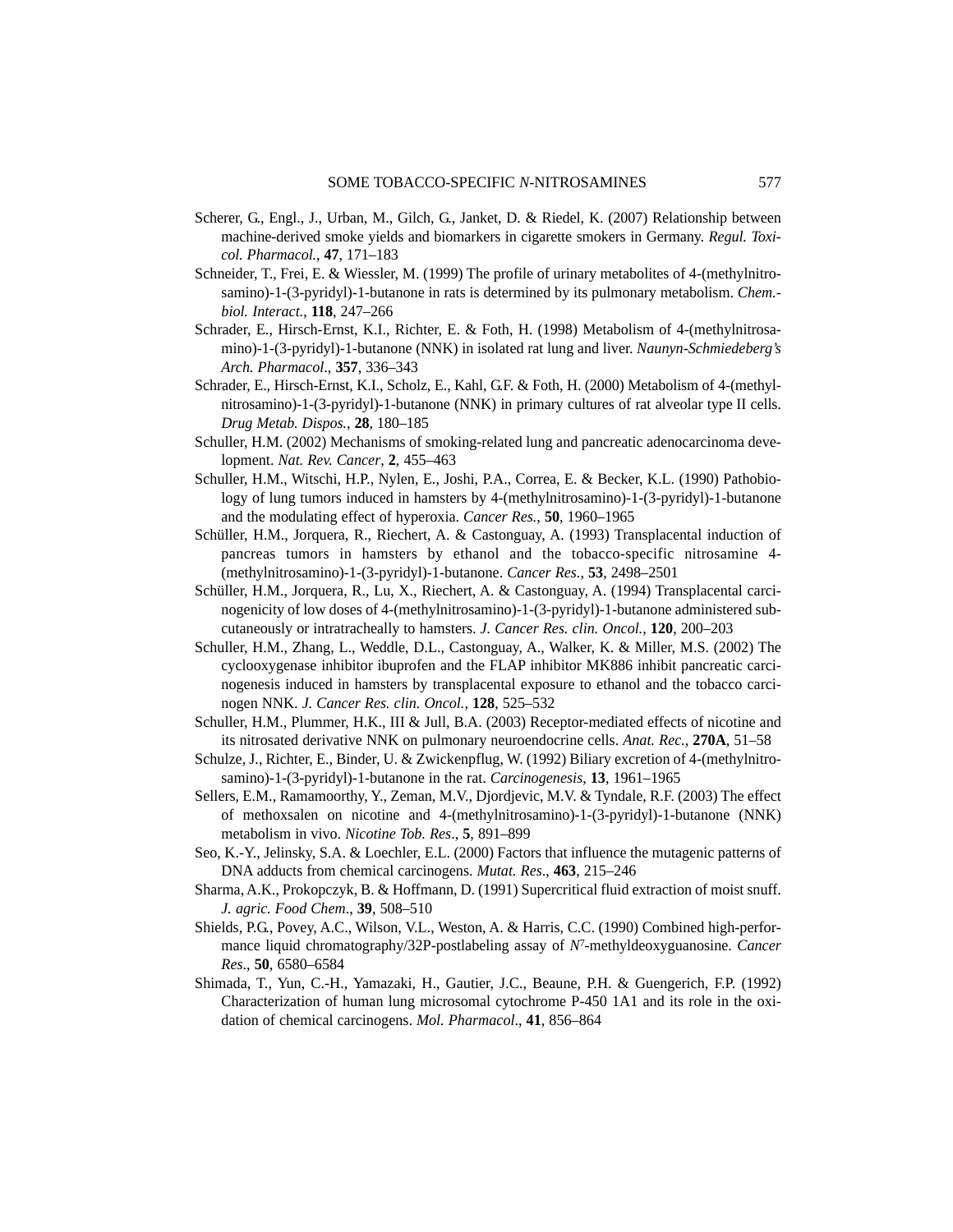- Shimada, T., Yamazaki, H., Mimura, M., Inui, Y. & Guengerich, F.P. (1994) Interindividual variations in human liver cytochrome P-450 enzymes involved in the oxidation of drugs, carcinogens and toxic chemicals: Studies with liver microsomes of 30 Japanese and 30 Caucasians. *J. Pharmacol. exp. Ther*., **270**, 414–423
- Shimada, T., Yamazaki, H., Mimura, M., Wakamiya, N., Ueng, Y.-F., Guengerich, F.P. & Inui, Y. (1996) Characterization of microsomal cytochrome P450 enzymes involved in the oxidation of xenobiotic chemicals in human fetal liver and adult lungs. *Drug Metab. Dispos.*, **24**, 515–522
- Singer, B. & Essigmann, J.M. (1991) Site-specific mutagenesis: Retrospective and prospective. *Carcinogenesis*, **12** , 949–955
- Singer, B. & Grunberger, D. (1983) *Molecular Biology of Mutagens and Carcinogens*, New York, Plenum Press
- Sipowicz, M.A., Amin, S., Desai, D., Kasprzak, K.S. & Anderson, L.M. (1997) Oxidative DNA damage in tissues of pregnant female mice and fetuses caused by the tobacco-specific nitrosamine, 4-(methylnitrosamino)-1-(3-pyridyl)-1-butanone (NNK). *Cancer Lett.*, **117**, 87–91
- Smith, T.J., Guo, Z.Y., Thomas, P.E., Chung, F.-L., Morse, M.A., Elkind, K. & Yang, C.S. (1990) Metabolism of 4-(methylnitrosamino)-1-(3-pyridyl)-1-butanone in mouse lung microsomes and its inhibition by isothiocyanates. *Cancer Res*., **50**, 6817–6822
- Smith, T.J., Guo, Z., Gonzalez, F.J., Guengerich, F.P., Stoner, G.D. & Yang, C.S. (1992a) Metabolism of 4-(methylnitrosamino)-1-(3-pyridyl)-1-butanone in human lung and liver microsomes and cytochromes P-450 expressed in hepatoma cells. *Cancer Res*., **52**, 1757–1763
- Smith, T.J., Guo, Z., Hong, J.-Y., Ning, S.M., Thomas, P.E. & Yang, C.S. (1992b) Kinetics and enzyme involvement in the metabolism of 4-(methylnitrosamino)-1-(3-pyridyl)-1-butanone (NNK) in microsomes of rat lung and nasal mucosa. *Carcinogenesis*, **13**, 1409–1414
- Smith, T.J., Guo, Z., Li, C., Ning, S.M., Thomas, P.E. & Yang, C.S. (1993) Mechanisms of inhibition of 4-(methylnitrosamino)-1-(3-pyridyl)-1-butanone bioactivation in mouse by dietary phenethyl isothiocyanate. *Cancer Res*., **53**, 3276–3282
- Smith, T.J., Stoner, G.D. & Yang, C.S. (1995) Activation of 4-(methylnitrosamino)-1-(3-pyridyl)-1-butanone (NNK) in human lung microsomes by cytochromes P450, lipoxygenase, and hydroperoxides. *Cancer Res*., **55**, 5566–5573
- Smith, T.J., Guo, Z., Guengerich, F.P. & Yang, C.S. (1996) Metabolism of 4-(methylnitrosamino)- 1-(3-pyridyl)-1-butanone (NNK) by human cytochrome P450 1A2 and its inhibition by phenethyl isothiocyanate. *Carcinogenesis*, **17**, 809–813
- Smith, T.J., Liao, A.M., Liu, Y., Jones, A.B., Anderson, L.M. & Yang, C.S. (1997) Enzymes involved in the bioactivation of 4-(methylnitrosamino)-1-(3-pyridyl)-1-butanone in patas monkey lung and liver microsomes. *Carcinogenesis*, **18**, 1577–1584
- Smith, T.J., Liao, A., Wang, L.-D., Yang, G.-Y., Starcic, S., Philbert, M.A. & Yang, C.S. (1998) Characterization of xenobiotic-metabolizing enzymes and nitrosamine metabolism in the human esophagus. *Carcinogenesis*, **19**, 667–672
- Smith, G.B., Bend, J.R., Bedard, L.L., Reid, K.R., Petsikas, D. & Massey, T.E. (2003) Biotransformation of 4-(methylnitrosamino)-1-(3-pyridyl)-1-butanone (NNK) in peripheral human lung microsomes. *Drug Metab. Dispos.*, **31**, 1134–1141
- Soucek, P. & Gut, I. (1992) Cytochromes P-450 in rats: Structures, functions, properties and relevant human forms. *Xenobiotica*, **22**, 83–103
- Spiegelhalder, B. & Fischer, S. (1991) Formation of tobacco-specific nitrosamines. *Crit. Rev. Toxicol.,* **21**, 241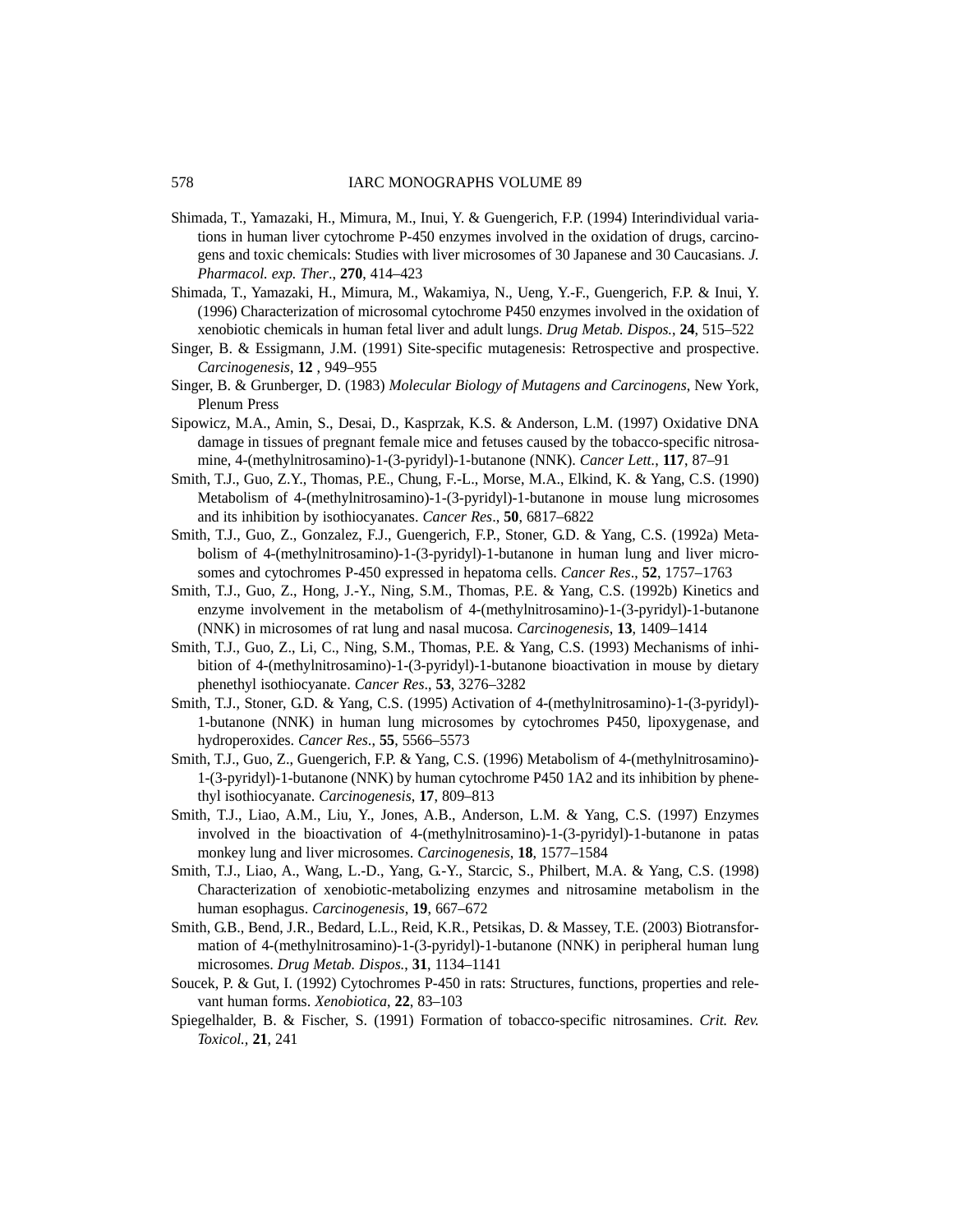- Spiegelhalder, B., Kubacki, S. & Fischer, S. (1989) A method for the determination of tobaccospecific nitroasamines (TSNA), nitrate and nitrite in tobacco leaves and processed tobacco. *Beitr. Tabakforsch. int.*, **14**,135–144
- Spivack, S.D., Hurteau, G.J., Reilly, A.A., Aldous, K.M., Ding, X. & Kaminsky, L.S. (2001) CYP1B1 expression in human lung. *Drug Metab. Dispos.*, **29**, 916–922
- Spratt, T.E., Trushin, N., Lin, D. & Hecht, S.S. (1989) Analysis for *N*2-(pyridyloxobutyl)deoxyguanosine adducts in DNA of tissues exposed to tritium-labeled 4-(methylnitrosamino)-1-(3 pyridyl)-1-butanone and N′-nitrosonornicotine. *Chem. Res. Toxicol*., **2**, 169–173
- Squier, C.A. (1986) Penetration of nicotine and nitrosonornicotine across porcine oral mucosa. *J. appl. Toxicol.*, **6**, 123–128
- Squier, C.A., Kremer, M.J. & Wertz, P.W. (2003) Effect of ethanol on lipid metabolism and epithelial permeability barrier of skin and oral mucosa in the rat. *J. oral Pathol. Med.*, **32**, 595–599
- Staaf, M., Back, S., Wiernik, A., Wahlberg, I., Long, R. & Young, J. (2005) Formation of tobaccospecific nitrosamines (TSNA) during air-curing: conditions and control. *Beitr. Tabakforsch. int.,* **21**, 321-330
- Staretz, M.E., Murphy, S.E., Patten, C.J., Nunes, M.G., Koehl, W., Amin, S., Koenig, L.A., Guengerich, F.P. & Hecht, S.S. (1997a) Comparative metabolism of the tobacco-related carcinogens benzo[a]pyrene, 4-(methylnitrosamino)-1-(3-pyridyl)-1-butanone, 4-(methylnitrosamino)-1-(3-pyridyl)-1-butanol, and *N*′- nitrosonornicotine in human hepatic microsomes. *Drug Metab. Dispos.*, **25**, 154–162
- Staretz, M.E., Koenig, L.A. & Hecht, S.S. (1997b) Effects of long term dietary phenethyl isothiocyanate on the microsomal metabolism of 4-(methylnitrosamino)-1-(3-pyridyl)-1-butanone and 4-(methylnitrosamino)-1-(3-pyridyl)-1-butanol in F344 rats. *Carcinogenesis*, **18**, 1715–1722
- Staretz, M.E., Foiles, P.G., Miglietta, L.M. & Hecht, S.S. (1997c) Evidence for an important role of DNA pyridyloxobutylation in rat lung carcinogenesis by 4-(methylnitrosamino)-1-(3-pyridyl)-1-butanone: Effects of dose and phenethyl isothiocyanate. *Cancer Res*., **57**, 259–266
- Stepanov, I. & Hecht, S.S. (2005) Tobacco-specific nitrosamines and their pyridine-*N*-glucuronides in the urine of smokers and smokeless tobacco users. *Cancer Epidemiol. Biomarkers Prev.*, **14**, 885–891
- Stepanov, I., Carmella, S.G., Hecht, S.S. & Duca, G. (2002) Analysis of tobacco-specific nitrosamines in Moldovan cigarette tobacco. *J. agric. Food Chem.*, **50**, 2793–2797
- Stepanov, I., Hecht, S.S., Ramakrishnan, S. & Gupta, P.C. (2005) Tobacco-specific nitrosamines in smokeless tobacco products marketed in India. *Int. J. Cancer*, **116**, 16–19
- Stepanov, I., Jensen, J., Hatsukami, D. & Hecht, S. (2006a) Tobacco-specific nitrosamines in new tobacco products. *Nicotine Tob. Res.*, **8**, 309–313
- Stepanov, I., Hecht, S.S., Duca, G. & Mardari, I. (2006b) Uptake of the tobacco-specific lung carcinogen 4-(methylnitrosamino)-1-(3-pyridyl)-1-butanone by Moldovan children. *Cancer Epidemiol. Biomarkers Prev.*, **15**, 7–11
- Stepanov, I., Feuer, R., Jensen, J., Hatsukami, D. & Hecht, S.S. (2006c) Mass spectrometric quantitation of nicotine, cotinine, and 4-(methylnitrosamino)-1-(3-pyridyl)-1-butanol in human toenails. *Cancer Epidemiol. Biomarkers Prev.*, **15**, 2378–2383
- Stich, H.F., Parida, B.B. & Brunnemann, K.D. (1992) Localized formation of micronuclei in the oral mucosa and tobacco-specific nitrosamines in the saliva of 'reverse smokers', khainitobacco chewers and gudakhu users. *Int. J. Cancer*, **50**, 172–176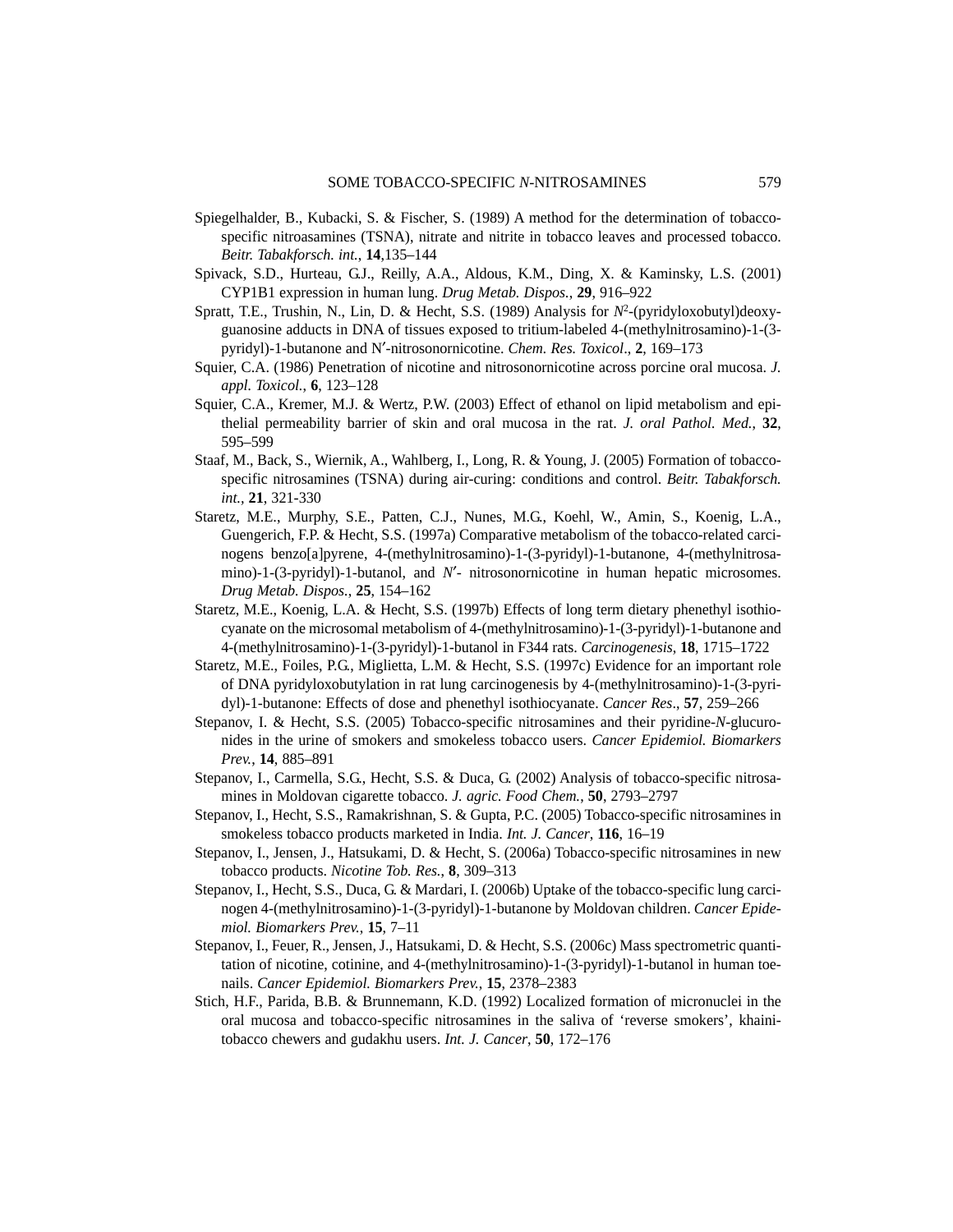## 580 IARC MONOGRAPHS VOLUME 89

- Su, T., Sheng, J.J., Lipinskas, T.W. & Ding, X. (1996) Expression of CYP2A genes in rodent and human nasal mucosa. *Drug Metab. Dispos.*, **24**, 884–890
- Su, T., Bao, Z., Zhang, Q.Y., Smith, T.J., Hong, J.-Y. & Ding, X. (2000) Human cytochrome P450 CYP2A13: Predominant expression in the respiratory tract and its high efficiency metabolic activation of a tobacco-specific carcinogen, 4-(methylnitrosamino)-1-(3-pyridyl)-1-butanone. *Cancer Res*., **60**, 5074–5079
- Swedmark, S., Romert, L., Beije, B., Diaz-Pohl, C., Backbro, A. & Jenssen, D. (1994) Comparison of co-cultivation of V79 cells with rat hepatocytes and rat H4IIE hepatoma cells for studying nitrosamine-induced *hprt* gene mutations. *Mutagenesis*, **9**, 281–287
- Szyfter, K., Hemminki, K., Szyfter, W., Szmeja, Z., Banaszewski, J. & Pabiszczak, M. (1996) Tobacco smoke-associated *N*7-alkylguanine in DNA of larynx tissue and leucocytes. *Carcinogenesis*, **17**, 501–506
- Taioli, E., Garbers, S., Bradlow, H.L., Carmella, S.G., Akerkar, S. & Hecht, S.S. (1997) Effects of indole-3-carbinol on the metabolism of 4-(methylnitrosamino)-1-(3-pyridyl)-1-butanone in smokers. *Cancer Epidemiol. Biomarkers Prev*., **6**, 517–522
- Therriault, M.-J., Proulx, L.-I., Castonguay, A. & Bissonnette, E.Y. (2003) Immunomodulatory effects of the tobacco-specific carcinogen, NNK, on alveolar macrophages. *Clin. exp. Immunol.*, **132**, 232–238
- Thomson, N.M., Kenney, P.M. & Peterson, L.A. (2003) The pyridyloxobutyl DNA adduct, O<sup>6</sup>-[4oxo-4-(3-pyridyl)butyl]guanine, is detected in tissues from 4-(methylnitrosamino)-1-(3-pyridyl)-1-butanone-treated A/J mice. *Chem. Res. Toxicol*., **16**, 1–6
- Tiano, H.F., Wang, R.L., Hosokawa, M., Crespi, C., Tindall, K.R. & Langenbach, R. (1994) Human CYP2A6 activation of 4-(methylnitrosamino)-1-(3-pyridyl)-1-butanone (NNK): Mutational specificity in the *gpt* gene of AS52 cells. *Carcinogenesis*, **15**, 2859–2866
- Tjälve, H. (1991) The tissue distribution and the tissue specificity of bioactivation of some tobacco-specific and some other N-nitrosamines. *Crit. Rev. Toxicol*., **21**, 265–294
- Tjälve, H. & Castonguay, A. (1983) The *in vivo* tissue disposition and *in vitro* target-tissue metabolism of the tobacco-specific carcinogen 4-(methylnitrosamino)-1-(3-pyridyl)-1-butanone in Syrian golden hamsters. *Carcinogenesis*, **4**, 1259–1265
- Tjälve, H., Castonguay, A. & Rivenson, A. (1985) Microautoradiographic localization of bound metabolites in the nasal cavities of F344 rats treated with the tobacco-specific carcinogen 4- (methylnitrosamino)-1-(3-pyridyl)-1-butanone. *J. natl Cancer Inst.*, **74**, 185–189
- Toronto Research Chemicals (2005) *MSDS 4-(Methylnitrosamino)-1-(3-pyridyl)-1-butanone [NNK], N*′*-Nitrosonornicotine [NNN], N-Nitrosoanatabine [NAT], N-Nitrosoanabasine [NAB]*, North York, Ontario [available at: http://www.trc-canada.com, accessed 02 Feb 2007]
- Toronto Research Chemicals (2006) *Certificates of Analysis,* North York, Ontario [available at: http://www.trc-canada.com, accessed 02 Feb 2007]
- Tricker, A.R. & Preussmann, R. (1988) The occurrence of *N*-nitro compounds in zarda tobacco. *Cancer Lett*., **42**, 113–118
- Tricker, A.R. & Preussmann, R. (1989) The occurrence of *N*-nitroso compounds in kiwam tobacco. *Cancer Lett*., **49**, 221–224
- Tricker, A.R. & Preussmann, R. (1991) Occurrence of and exposure to *N*-nitroso compounds in tobacco. In: O'Neill, I.K., Chen, J. & Bartsch, H., eds, *Relevance to Human Cancer of N-Nitroso Compounds, Tobacco Smoke and Mycotoxins* (IARC Scientific Publications No. 105), Lyon, 493–495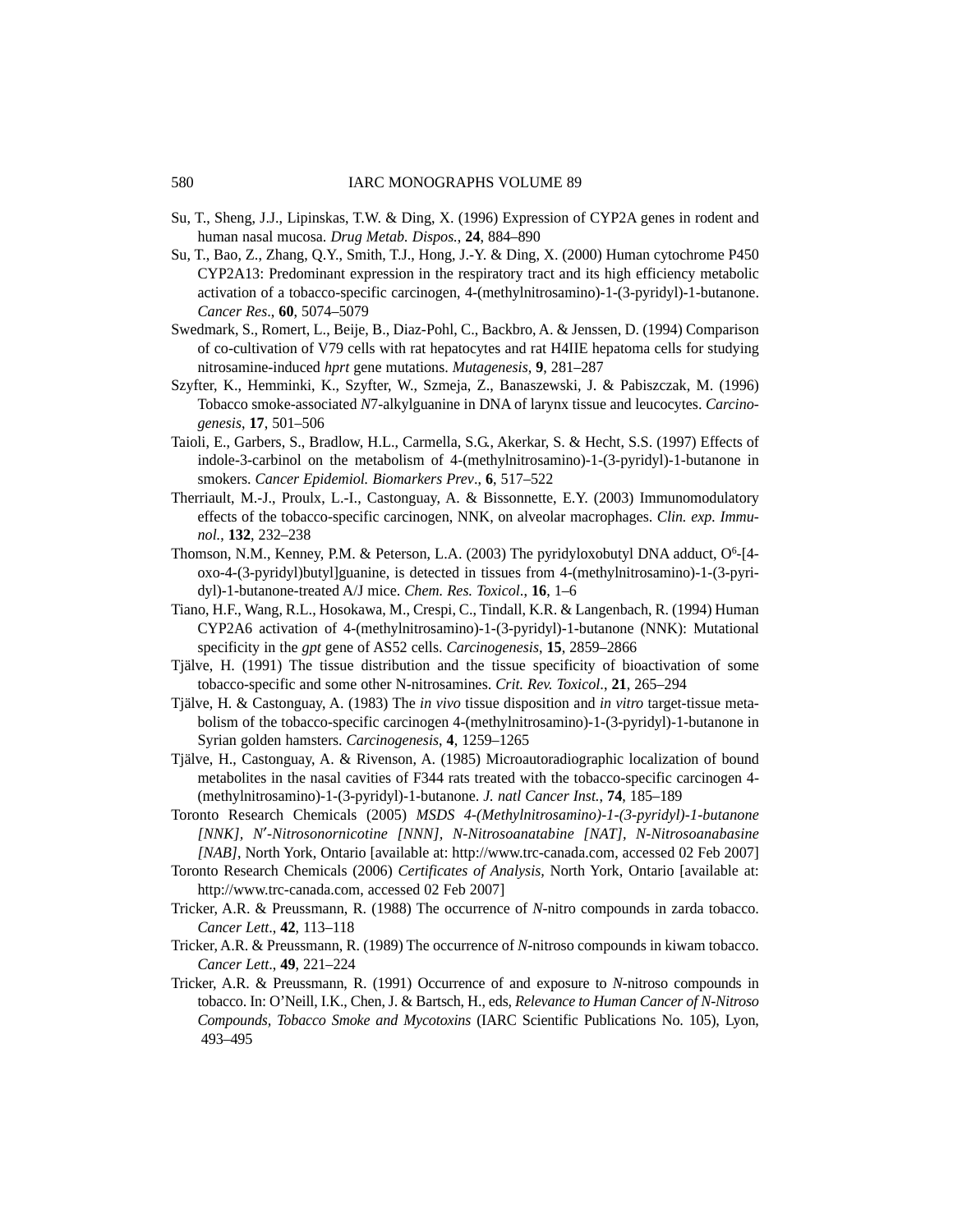- Tricker, A.R., Haubner, R., Spiegelhalder, B. & Preussmann, R. (1988) The occurrence of tobaccospecific nitrosamines in oral tobacco products and their potential formation under simulated gastric conditions. *Food chem. Toxicol.*, **26**, 861–865
- Tricker, A.R., Ditrich, C. & Preussmann, R. (1991) N-Nitroso compounds in cigarette tobacco and their occurrence in mainstream tobacco smoke. *Carcinogenesis*, **12**, 257–261
- Trushin, N. & Hecht, S.S. (1999) Stereoselective metabolism of nicotine and tobacco-specific *N*-nitrosamines to 4-hydroxy-4-(3-pyridyl)butanoic acid in rats. *Chem. Res. Toxicol.*, **12**, 164–171
- Trushin, N., Rivenson, A. & Hecht, S.S. (1994) Evidence supporting the role of DNA pyridyloxobutylation in rat nasal carcinogenesis by tobacco-specific nitrosamines. *Cancer Res.*, **54**, 1205–1211
- Tulunay, O.E., Hecht, S.S., Carmella, S.G., Zhang, Y., Lemmonds, C., Murphy, S. & Hatsukami, D.K. (2005) Urinary metabolites of a tobacco-specific lung carcinogen in nonsmoking hospitality workers. *Cancer Epidemiol. Biomarkers Prev*., **14**, 1283–1286
- Upadhyaya, P., Kenney, P.M.J., Hochalter, J.B., Wang, M. & Hecht, S.S. (1999) Tumorigenicity and metabolism of 4-(methylnitrosamino)-1-(3-pyridyl)-1-butanol enantiomers and metabolites in the A/J mouse. *Carcinogenesis*, **20**, 1577–1582
- Upadhyaya, P., Carmella, S.G., Guengerich, F.P. & Hecht, S.S. (2000) Formation and metabolism of 4-(methylnitrosamino)-1-(3-pyridyl)-1-butanol enantiomers *in vitro* in mouse, rat and human tissues. *Carcinogenesis*, **21**, 1233–1238
- Upadhyaya, P., Zimmerman, C.L. & Hecht, S.S. (2002) Metabolism and pharmacokinetics of *N*′-nitrosonornicotine in the patas monkey. *Drug Metab. Dispos.*, **30**, 1115–1122
- Upadhyaya, P., Sturla, S.J., Tretyakova, N., Ziegel, R., Villalta, P.W., Wang, M. & Hecht, S.S. (2003) Identification of adducts produced by the reaction of 4-(acetoxymethylnitrosamino)-1- (3-pyridyl)-1-butanol with deoxyguanosine and DNA. *Chem. Res. Toxicol*., **16**, 180–190
- Vondracek, M., Xi, Z., Larsson, P., Baker, V., Mace, K., Pfeifer, A., Tjalve, H., Donato, M.T., Gomez-Lechon, M.J. & Grafstrom, R.C. (2001) Cytochrome P450 expression and related metabolism in human buccal mucosa. *Carcinogenesis*, **22**, 481–488
- Vuillemenot, B.R., Pulling, L.C., Palmisano, W.A., Hutt, J.A. & Belinsky, S.A. (2004) Carcinogen exposure differentially modulates RAR-beta promoter hypermethylation, an early and frequent event in mouse lung carcinogenesis. *Carcinogenesis*, **25**, 623–629
- Waddell, W.J. & Marlowe, C. (1980) Localization of  $[^{14}C]$ nitrosonornicotine in tissues of the mouse. *Cancer Res.*, **40**, 3518–3523
- Wang, M., Cheng, G., Sturla, S.J., Shi, Y., McIntee, E.J., Villalta, P.W., Upadhyaya, P. & Hecht, S.S. (2003) Identification of adducts formed by pyridyloxobutylation of deoxyguanosine and DNA by 4-(acetoxymethylnitrosamino)-1-(3-pyridyl)-1-butanone, a chemically activated form of tobacco specific carcinogens. *Chem. Res. Toxicol*., **16**, 616–626
- Weitberg, A.B. & Corvese, D. (1993) Oxygen radicals potentiate the genetic toxicity of tobaccospecific nitrosamines. *Clin. Genet*., **43**, 88–91
- Weitberg, A.B. & Corvese, D. (1997) Effect of vitamin E and beta-carotene on DNA strand breakage induced by tobacco-specific nitrosamines and stimulated human phagocytes. *J. exp. clin. Cancer Res.*, **16**, 11–14
- West, K.A., Brognard, J., Clark, A.S., Linnoila, I.R., Yang, X., Swain, S.M., Harris, C., Belinsky, S. & Dennis, P.A. (2003) Rapid Akt activation by nicotine and a tobacco carcinogen modulates the phenotype of normal human airway epithelial cells. *J. clin. Invest*., **111**, 81–90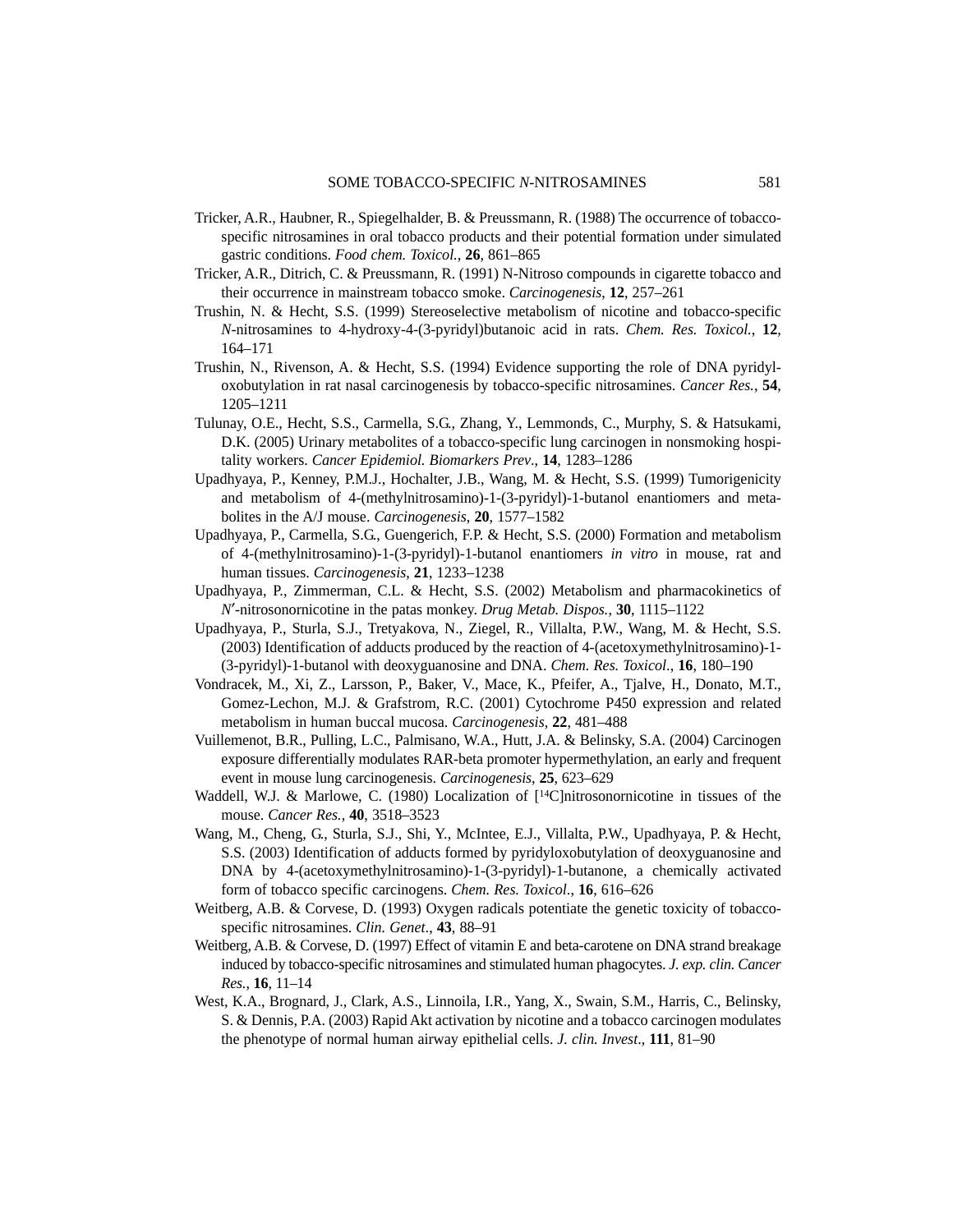- West, K.A., Linnoila, I.R., Belinsky, S.A., Harris, C.C. & Dennis, P.A. (2004) Tobacco carcinogeninduced cellular transformation increases activation of the phosphatidylinositol 3′-kinase/Akt pathway *in vitro* and *in vivo*. *Cancer Res*., **64**, 446–451
- Westra, W.H., Slebos, R.J.C., Offerhaus, G.J.A., Goodman, S.N., Evers, S.G., Kensler, T.W., Askin, F.B., Rodenhuis, S. & Hruban, R.H. (1993) K-*ras* oncogene activation in lung adenocarcinomas from former smokers. Evidence that K-*ras* mutations are an early and irreversible event in the development of adenocarcinoma of the lung. *Cancer*, **72**, 432–438
- Westra, W.H., Baas, I.O., Hruban, R.H., Askin, F.B., Wilson, K., Offerhaus, G.J.A. & Slebos, R.J.C. (1996) K-*ras* oncogene activation in atypical alveolar hyperplasias of the human lung. *Cancer Res*., **56**, 2224–2228
- Whitlock, J.P., Jr & Denison, M.S. (1995) Induction of cytochrome P450 enzymes that metabolize xenobiotics. In: Ortiz de Montellano, P.R., ed., *Cytochrome P450: Structure, Mechanism, and Biochemistry*, New York, Plenum Press, pp. 367–390
- Wiener, D., Doerge, D.R., Fang, J.L., Upadhyaya, P. & Lazarus, P. (2004a) Characterization of *N*glucuronidation of the lung carcinogen 4-(methylnitrosamino)-1-(3-pyridyl)-1-butanol (NNAL) in human liver: Importance of UDP-glucuronosyltransferase 1A4. *Drug Metab. Dispos.*, **32**, 72–79
- Wiener, D., Fang, J.L., Dossett, N. & Lazarus, P. (2004b) Correlation between *UDP-glucuronosyltransferase* genotypes and 4-(methylnitrosamino)-1-(3-pyridyl)-1-butanol glucuronidation phenotype in human liver microsomes. *Cancer Res*., **64**, 1190–1196
- Williams, G.M. & Laspia, M.F. (1979) The detection of various nitrosamines in the hepatocyte primary culture/DNA repair test. *Cancer Lett.*, **6**, 199–206
- Wilp, J., Zwickenpflug, W. & Richter, E. (2002) Nitrosation of dietary myosmine as risk factor of human cancer. *Food chem. Toxicol*., **40**, 1223–1228
- Wilson, V.L., Weston, A., Manchester, D.K., Trivers, G.E., Roberts, D.W., Kadlubar, F.F., Wild, C.P., Montesano, R., Willey, J.C., Mann, D.L. & Harris, C.C. (1989) Alkyl and aryl carcinogen adducts detected in human peripheral lung. *Carcinogenesis*, **10**, 2149–2153
- Witschi, H., Espiritu, I., Peake, J.L., Wu, K. Maronpot, R.R. & Pinkerton, K.E. (1997) The carcinogenicity of environmental tobacco smoke. *Carcinogenesis*, **18**, 575–586
- Wong, H.L., Zhang, X., Zhang, Q.-Y., Gu, J., Ding, X., Hecht, S.S. & Murphy, S.E. (2005a) Metabolic activation of the tobacco carcinogen 4-(methylnitrosamino)-(3-pyridyl)-1-butanone by cytochrome P450 2A13 in human fetal nasal microsomes. *Chem. Res. Toxicol.*, **18**, 913–918
- Wong, H.L., Murphy, S.E. & Hecht, S.S. (2005b) Cytochrome P450 2A-catalyzed metabolic activation of structurally similar carcinogenic nitrosamines: *N*′-Nitrosonornicotine enantiomers, *N*-nitrosopiperidine, and *N*-nitrosopyrrolidine. *Chem. Res. Toxicol.*, **18**, 61–69
- Wu, Z., Upadhyaya, P., Carmella, S.G., Hecht, S.S. & Zimmerman, C.L. (2002) Disposition of 4- (methylnitrosamino)-1-(3-pyridyl)-1-butanone (NNK) and 4-(methylnitrosamino)-1-(3 pyridyl)-1-butanol (NNAL) in bile duct-cannulated rats: Stereoselective metabolism and tissue distribution. *Carcinogenesis*, **23**, 171–179
- Wu, W., Ashley, D. & Watson, C. (2003) Simultaneous determination of five tobacco-specific nitrosamines in mainstream cigarette smoke by isotope dilution liquid chromatography/electrospray ionization tandem mass spectrometry. *Anal. Chem.*, **75**, 4827–7832
- Wu, W., Song, S., Ashley, D. & Watson, C. (2004) Assessment of tobacco-specific nitrosamines in the tobacco and mainstream smoke of bidi cigarettes. *Carcinogenesis*, **25**, 283–287